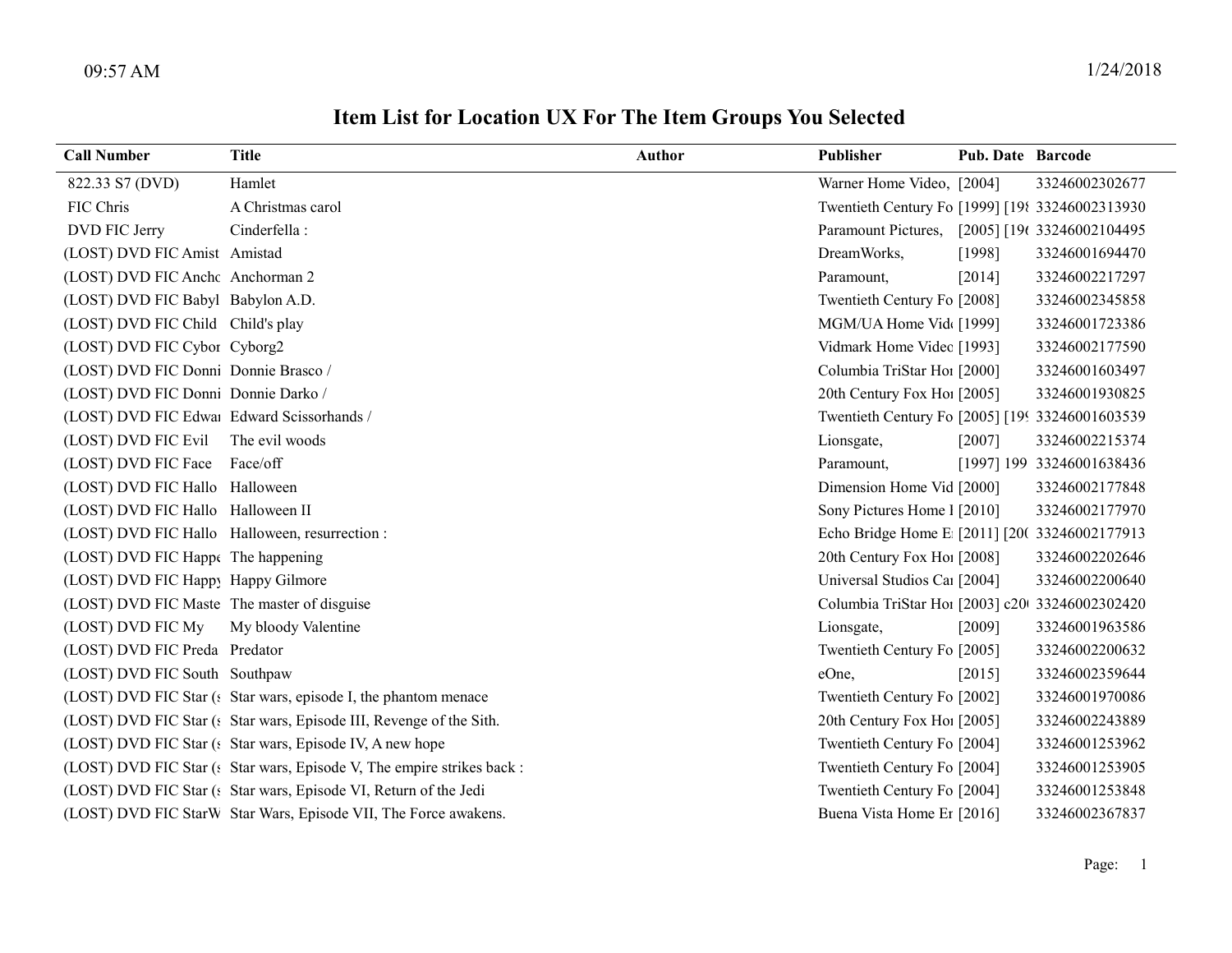| <b>Call Number</b>                             | <b>Title</b>                                                         | <b>Author</b> | Publisher                                    | <b>Pub. Date Barcode</b> |                           |
|------------------------------------------------|----------------------------------------------------------------------|---------------|----------------------------------------------|--------------------------|---------------------------|
| (ON TRACE) DVD FIC The great wall              |                                                                      |               | Universal Pictures Hc [2017]                 |                          | 33246002331999            |
| (ON TRACE) DVD FIC One for the money           |                                                                      |               | Lions Gate Home Ent [2012]                   |                          | 33246002289205            |
| (ON TRACE) DVD FIC Something new               |                                                                      |               | Universal Studios Ho [2006]                  |                          | 33246002286441            |
| (ON TRACE) DVD FIC Troy                        |                                                                      |               | Warner Home Video, [2004]                    |                          | 33246001299502            |
| (ON TRACE) DVD FIC Twenty two Jump Street      |                                                                      |               | Columbia Pictures In [2014]                  |                          | 33246002199792            |
| (Storage) 782.43 Joh (VI John McDermott:       |                                                                      |               | The War Amps,                                | [199?]                   | 33246001322890            |
|                                                | (Storage) 819.352 Montg Lucy Maud Montgomery                         |               | CBC Home Video:                              | [1998]                   | 33246000966044            |
| advd ON ORDER 2017 Father Brown, season 5.     |                                                                      |               | BBC,                                         | $[2017]$                 | LSC20171127AH010          |
|                                                | advd ON ORDER 2017 Winter: The Complete Series                       |               | Acorn Media,                                 | [2016]                   | LSC20170413AH007          |
| BBC DVD FIC Above (s Above suspicion, set 1)   |                                                                      |               | Distributed by Acorn [2011]                  |                          | 33246002131290            |
| BBC DVD FIC Above (s Above suspicion, set 2)   |                                                                      |               | ITV Studios Home E1 [2012]                   |                          | 33246002162667            |
| BBC DVD FIC Above (s Above suspicion, set 3)   |                                                                      |               | Acorn Media,                                 | [2013]                   | 33246002186336            |
| BBC DVD FIC Accus (s. Accused : series 1 & 2 / |                                                                      |               | RSJ Films for BBC: [2014] c20 33246002256956 |                          |                           |
| <b>BBC DVD FIC Agath</b>                       | Agatha Christie Marple, set 3, volume 4                              |               | Distributed by Acorn [2007]                  |                          | 33246002308708            |
| <b>BBC DVD FIC Agath</b>                       | Agatha Christie Marple, set 4, volume 4 :                            |               | Acorn Media,                                 | [2009]                   | 33246001690957            |
|                                                | BBC DVD FIC Agath (B Agatha Christie Marple, set 4, volume 2 :       |               | Acorn Media,                                 | [2009]                   | 33246001690932            |
|                                                | BBC DVD FIC Agath (H The Agatha Christie hour:                       |               | Distributed by Acorn [2010]                  |                          | 33246002286540            |
|                                                | BBC DVD FIC Agath (M Murder at the vicarage; and, Nemesis            |               | A&E Television Netw [2006]                   |                          | 33246001876085            |
|                                                | BBC DVD FIC Agath (M Agatha Christie Marple, set 1, volume 1         |               | Acorn Media,                                 | $[2005]$                 | 33246002168920            |
|                                                | BBC DVD FIC Agath (MAgatha Christie marple, set 3, volume 2          |               | Acorn Media.                                 | [2007]                   | 33246002308641            |
|                                                | BBC DVD FIC Agath (N Agatha Christie Marple, set 2, volume 1:        |               | Acorn Media,                                 | [2006]                   | 33246002308161            |
|                                                | BBC DVD FIC Agath (M Agatha Christie Marple, set 2, volume 1:        |               | A&E Television Netw [2006]                   |                          | 33246001876184            |
|                                                | BBC DVD FIC Agath (M Agatha Christie Marple, set 2, volume 3 :       |               | Acorn Media,                                 | [2006]                   | 33246002308583            |
|                                                | BBC DVD FIC Agath (M Agatha Christie Marple, set 2, volume 3 :       |               | A&E Television Netw [2006]                   |                          | 33246001876192            |
|                                                | BBC DVD FIC Agath (M Agatha Christie Marple, set 4, volume 3 :       |               | Acorn Media,                                 | [2009]                   | 33246001690940            |
|                                                | BBC DVD FIC Agath (MAgatha Christie marple, set 4, volume 1          |               | Acorn Media,                                 | [2009]                   | 33246001690924            |
|                                                | BBC DVD FIC Agath (MAgatha Christie's Marple, set 1, volume 2:       |               | A&E Television Netw [2006]                   |                          | 33246002247419            |
|                                                | BBC DVD FIC Agath (MAgatha Christie's Marple, set 1, volume 1:       |               | A&E Television Netw [2006]                   |                          | 33246001416635            |
|                                                | BBC DVD FIC Agath (MAgatha Christie's Marple, set 1, volume 1:       |               | A&E Television Netw [2006]                   |                          | 33246002247476            |
|                                                | BBC DVD FIC Agath (MAgatha Christie's Marple:                        |               | BBC Worldwide Ame [2002]                     |                          | 33246002023216            |
|                                                | BBC DVD FIC Agath (P. Agatha Christie's Murder on the Orient Express |               | Paramount,                                   |                          | [2004] 197 33246001256585 |
|                                                | BBC DVD FIC Agath (P Agatha Christie Poirot, series 12 :             |               | Acorn,                                       | [2014]                   | 33246002396042            |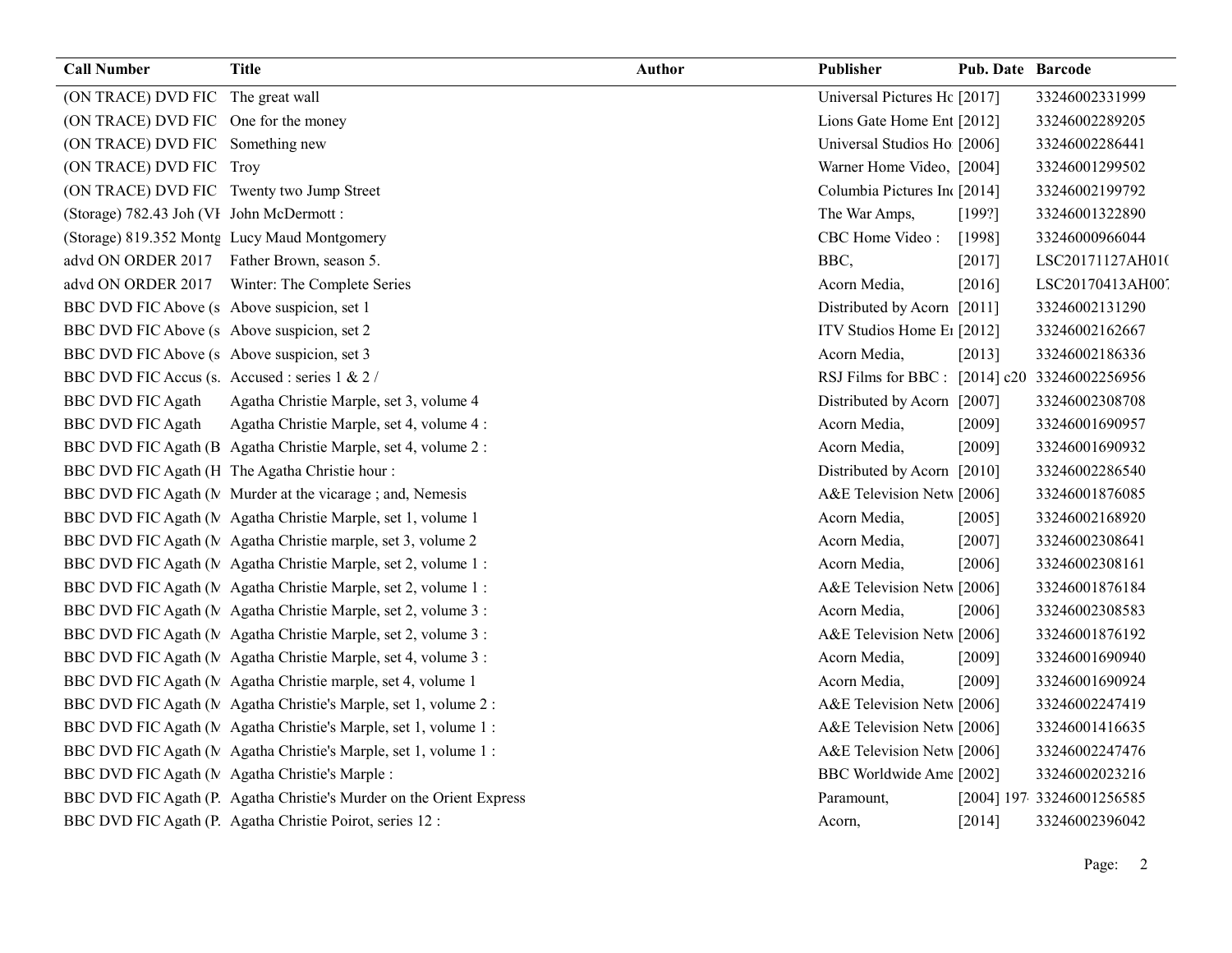| <b>Call Number</b>                            | <b>Title</b>                                                         | <b>Author</b> | Publisher                                       | Pub. Date Barcode |                            |
|-----------------------------------------------|----------------------------------------------------------------------|---------------|-------------------------------------------------|-------------------|----------------------------|
|                                               | BBC DVD FIC Agath (P Agatha Christie's Dumb witness                  |               | Acorn Media,                                    | [2001]            | 33246001789122             |
|                                               | BBC DVD FIC Agath (P. Agatha Christie's Death on the Nile            |               | A & E Home Video; [2005] 200 33246002133205     |                   |                            |
|                                               | BBC DVD FIC Agath (P. Agatha Christie Poirot, series 9               |               | Acorn Media,                                    | $[2012]$          | 33246002396059             |
|                                               | BBC DVD FIC Agath (P. Agatha Christie's Murder on the Orient Express |               | WS Films,                                       |                   | [2005] c20t 33246001824036 |
|                                               | BBC DVD FIC Agath (P Agatha Christie Poirot, series 11 :             |               | Acorn Media,                                    | [2014]            | 33246002395986             |
|                                               | BBC DVD FIC Agath (P Agatha Christie Poirot, series 7-8 :            |               | Acorn Media,                                    | [2013]            | 33246002395994             |
|                                               | BBC DVD FIC Agath (P Agatha Christie Poirot, series 13               |               | distributed by RLJ Er [2014]                    |                   | 33246002397305             |
|                                               | BBC DVD FIC Agath (P Agatha Christie's Poirot, set 3                 |               | Acorn Media,                                    | [2002]            | 33246001150895             |
|                                               | BBC DVD FIC Agath (s. Agatha Raisin, series one /                    |               | Acorn,                                          | [2016]            | 33246002396109             |
|                                               | BBC DVD FIC Agath (T Agatha Christie's Partners in Crime, set 1:     |               | Acorn,                                          | [2015]            | 33246002363257             |
| <b>BBC DVD FIC Alan</b>                       | The Alan Clarke Collection                                           |               | Blue Underground,                               | [2004]            | 33246002048205             |
| BBC DVD FIC Are (v.2) Are you being served? : |                                                                      |               | <b>BBC</b> Video;                               |                   | [2002] [19] 33246002196988 |
| BBC DVD FIC Are (v.5) Are you being served? : |                                                                      |               | <b>BBC</b> Video;                               |                   | [2002] [19' 33246002196962 |
| <b>BBC DVD FIC Balle</b>                      | <b>Ballet</b> shoes                                                  |               | BFS Video,                                      | [2000]            | 33246001770510             |
|                                               | BBC DVD FIC Bally (s. Ballykissangel, series one                     |               | BBC Worldwide Ame [2010] c19! 33246002411791    |                   |                            |
|                                               | BBC DVD FIC Bally (s. Ballykissangel, series two                     |               | BBC Video; distribut [2010] c19! 33246001822204 |                   |                            |
|                                               | BBC DVD FIC Bally (s. Ballykissangel, series three                   |               | <b>BBC</b> Video;                               |                   | [2010] c19! 33246001822196 |
|                                               | BBC DVD FIC Bally (s. Ballykissangel, series four                    |               | Warner Bros.,                                   |                   | [2010] c19! 33246002424992 |
|                                               | BBC DVD FIC Bally (s. Ballykissangel, series five :                  |               | <b>BBC</b> Video;                               |                   | [2010] c19! 33246001822170 |
|                                               | BBC DVD FIC Bally (s. Ballykissangel, series six :                   |               | <b>BBC</b> Worldwide;                           |                   | [2010] c20t 33246001822162 |
| BBC DVD FIC Banks (s DCI Banks, season 2      |                                                                      |               | Warner Home Video, [2013]                       |                   | 33246002254738             |
| BBC DVD FIC Banks (s DCI Banks, season 1      |                                                                      |               | Warner Home Video, [2013]                       |                   | 33246002342640             |
| BBC DVD FIC Banks (s DCI Banks, season 3      |                                                                      |               | <b>BBC</b> Worldwide,                           | $[2013]$          | 33246002418192             |
| BBC DVD FIC Banks (s  DCI Banks, season 4.    |                                                                      |               | <b>BBC</b> Worldwide,                           | [2015]            | 33246002305084             |
| BBC DVD FIC Banks (s DCI Banks, season 5 /    |                                                                      |               | <b>BBC</b> Worldwide,                           | [2017]            | 33246002396117             |
| <b>BBC DVD FIC Berke</b>                      | Berkeley square, the complete series /                               |               | BFS,                                            | $[2011]$          | 33246002010395             |
| <b>BBC DVD FIC Berke</b>                      | Berkeley square, the complete series /                               |               | BFS,                                            | $[2011]$          | 33246002102697             |
|                                               | BBC DVD FIC Bill (s.1) The Bill, the complete first series /         |               | <b>BCI</b> Eclipse,                             | $[2007]$          | 33246002059517             |
| BBC DVD FIC Bland (s. Blandings : series 1    |                                                                      |               | Acorn Media,                                    | [2013]            | 33246002151447             |
| BBC DVD FIC Bland (s. Blandings : series 2    |                                                                      |               | Acorn Media:                                    | [2014]            | 33246002256899             |
| <b>BBC DVD FIC Bleak</b>                      | <b>Bleak</b> house                                                   |               | <b>BBC</b> Video;                               | [2006]            | 33246002168680             |
| <b>BBC DVD FIC Bleak</b>                      | Bleak house /                                                        |               | Warner Bros.,                                   | [2005]            | 33246001655505             |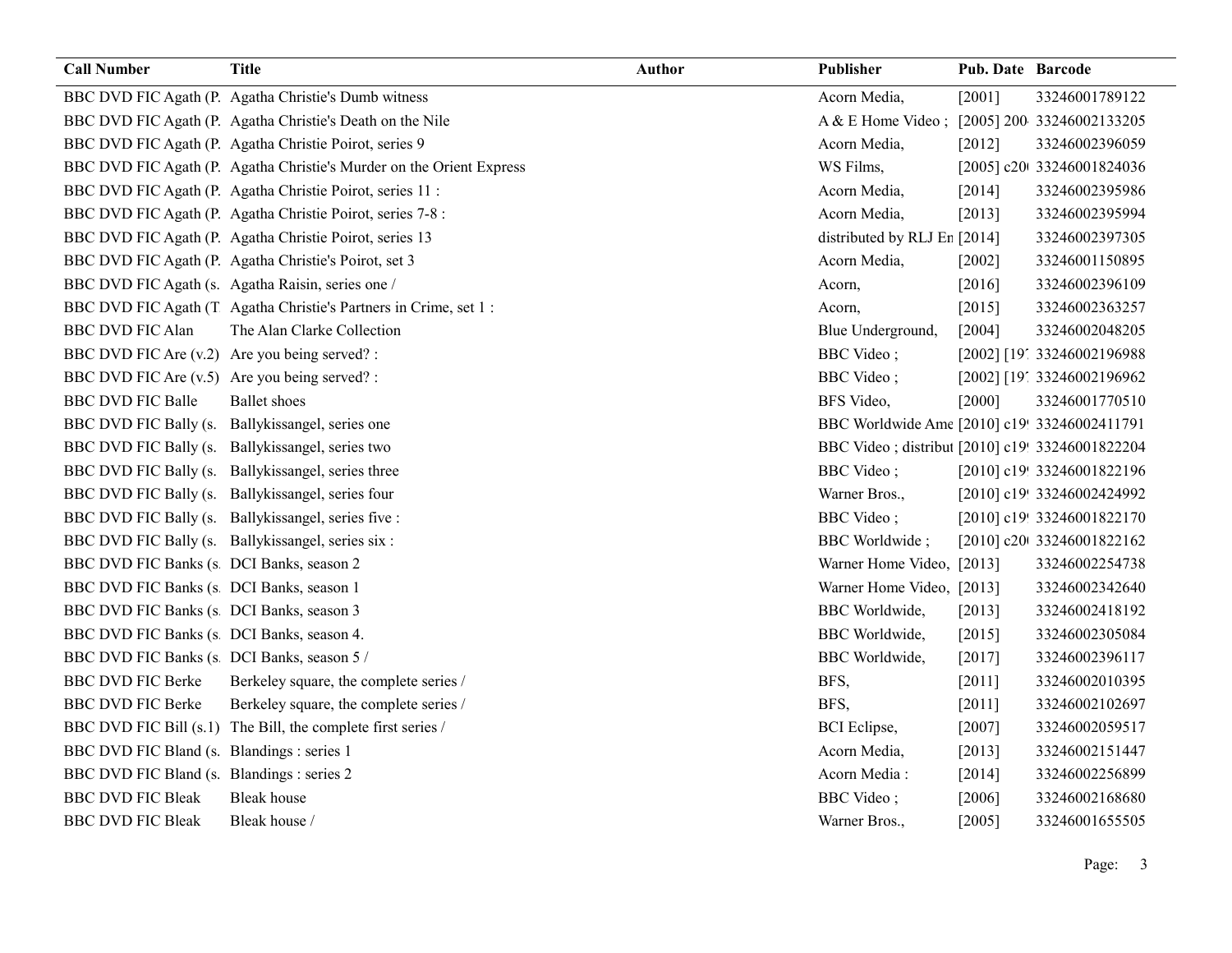| <b>Call Number</b>                             | <b>Title</b>                                                   | Author | Publisher                                      | Pub. Date Barcode |                |
|------------------------------------------------|----------------------------------------------------------------|--------|------------------------------------------------|-------------------|----------------|
|                                                | BBC DVD FIC Bletc (s. The Bletchley circle, season 1 :         |        | PBS Distribution,                              | [2013]            | 33246002403830 |
|                                                | BBC DVD FIC Bletc (s.' The Bletchley circle, season 2          |        | PBS Distribution,                              | [2014]            | 33246002224798 |
| <b>BBC DVD FIC Born</b>                        | Born romantic                                                  |        | MGM Home Entertai [2002] c20 33246001793538    |                   |                |
| <b>BBC DVD FIC Bride</b>                       | Brideshead revisited                                           |        | Distributed by Acorn [2006]                    |                   | 33246001742089 |
| BBC DVD FIC Brief (s.1 The brief, series 1     |                                                                |        | Acorn Media:                                   | [2012]            | 33246002213775 |
| BBC DVD FIC Brief (s.2 The brief, series 2     |                                                                |        | Acorn Media:                                   | $[2012]$          | 33246002268712 |
| <b>BBC DVD FIC Briti</b>                       | British cinema collection                                      |        | Echo Bridge Home E [2012]                      |                   | 33246002349827 |
| BBC DVD FIC Broad (s. Broadchurch, season 3    |                                                                |        | Entertainment One Fi [2017]                    |                   | 33246002424869 |
| BBC DVD FIC Broad (s. Broadchurch, season 1 /  |                                                                |        | Entertainment One (N [2014] 201 33246002193548 |                   |                |
| BBC DVD FIC Broad (s. Broadchurch, season 2    |                                                                |        | Entertainment One,                             | $[2015]$          | 33246002210581 |
|                                                | BBC DVD FIC Broke (s. The Brokenwood mysteries, series 2/      |        | Acorn,                                         | [2015]            | 33246002396125 |
|                                                | BBC DVD FIC Broke (s. The Brokenwood mysteries, series 3       |        | Acorn,                                         | $[2017]$          | 33246002396133 |
|                                                | BBC DVD FIC Broke (s. The Brokenwood mysteries, series 1       |        | Acorn,                                         | $[2015]$          | 33246002367795 |
| BBC DVD FIC Cadfa (s. Cadfael:                 |                                                                |        | Distributed by Acorn [2004]                    |                   | 33246002115558 |
| BBC DVD FIC Cadfa (s. Cadfael:                 |                                                                |        | Distributed by Acorn [2010]                    |                   | 33246002115566 |
| BBC DVD FIC Cadfa (s. Cadfael: Set 3 /         |                                                                |        | Distributed by Acorn [2010]                    |                   | 33246002115483 |
|                                                | BBC DVD FIC Call (s.1) Call the midwife, season 1              |        | <b>BBC</b> Worldwide,                          | $[2012]$          | 33246001602671 |
|                                                | BBC DVD FIC Call (s.2) Call the midwife, season 2              |        | <b>BBC</b> Worldwide;                          | [2013]            | 33246002132439 |
|                                                | BBC DVD FIC Call (s.3) Call the midwife, season 3              |        | Warner Bros. Entertai [2014]                   |                   | 33246002218931 |
|                                                | BBC DVD FIC Call (s.4) Call the midwife, season 4              |        | <b>BBC</b> Worldwide,                          | $[2015]$          | 33246002279974 |
|                                                | BBC DVD FIC Call (s.5) Call the midwife, season 5 /            |        | <b>BBC</b> Worldwide,                          | $[2016]$          | 33246002377273 |
|                                                | BBC DVD FIC Call (s.6) Call the midwife, season 6.             |        | <b>BBC</b> Worldwide,                          | [2017]            | 33246002421386 |
| <b>BBC DVD FIC Camil</b>                       | Camille                                                        |        | distributed by Image 1 [199-?]                 |                   | 33246002010403 |
| BBC DVD FIC Case (s.1 Case histories, Series 1 |                                                                |        | Distributed by Acorn [2011]                    |                   | 33246002249423 |
| BBC DVD FIC Case (s.2 Case histories, Series 2 |                                                                |        | Distributed by Acorn [2014]                    |                   | 33246002249365 |
| <b>BBC DVD FIC Cathe</b>                       | Catherine Cookson's The dwelling place                         |        | Acorn Media,                                   | $[2006]$          | 33246002282754 |
| <b>BBC DVD FIC Cathe</b>                       | Catherine Cookson's The gambling man                           |        | Acorn Media,                                   | $[2006]$          | 33246001589761 |
| <b>BBC DVD FIC Cathe</b>                       | Catherine Cookson's The glass virgin                           |        | Acorn Media,                                   | [2006]            | 33246001589829 |
| <b>BBC DVD FIC Cathe</b>                       | Catherine Cookson's The man who cried                          |        | Acorn Media,                                   | [2006]            | 33246001589902 |
| <b>BBC DVD FIC Chron</b>                       | The chronicles of Narnia:                                      |        | Distributed by BBC V [2010]                    |                   | 33246001770486 |
| BBC DVD FIC Clatt (s.                          | Clatterford, the complete season one /                         |        | <b>BBC</b> Video:                              | [2007]            | 33246001822329 |
|                                                | BBC DVD FIC Clatt (s. ) Clatterford, the complete season two / |        | <b>BBC</b> Video:                              | [2009]            | 33246001822352 |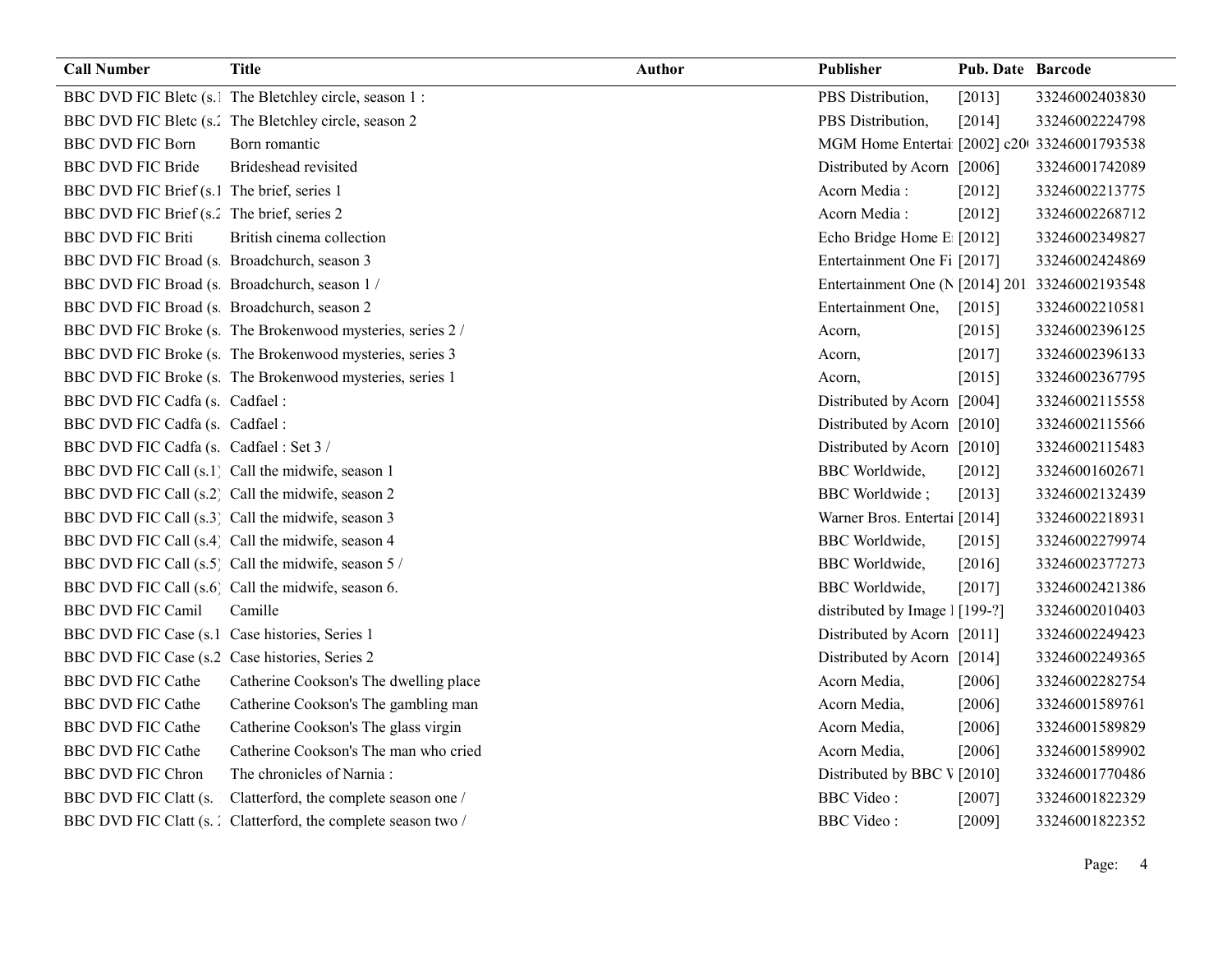| <b>Call Number</b>                           | <b>Title</b>                                                     | <b>Author</b> | Publisher                                      | Pub. Date Barcode |                            |
|----------------------------------------------|------------------------------------------------------------------|---------------|------------------------------------------------|-------------------|----------------------------|
|                                              | BBC DVD FIC Clatt (s. ) Clatterford, the complete season three / |               | 2 Entertain;                                   |                   | [2010] c20t 33246001822345 |
| <b>BBC DVD FIC Colli</b>                     | Collision                                                        |               | Distributed by PBS D [2009]                    |                   | 33246002010445             |
| <b>BBC DVD FIC Crims</b>                     | The crimson field                                                |               | Distributed by PBS D [2015] c20 33246002375723 |                   |                            |
| <b>BBC DVD FIC Crown</b>                     | The crown prince                                                 |               | Koch Vision,                                   | [2006]            | 33246002136174             |
|                                              | BBC DVD FIC Dalzi (s. Dalziel & Pascoe, Season 1                 |               | BBC Worldwide Ltd. [2010]                      |                   | 33246002010924             |
|                                              | BBC DVD FIC Dalzi (s. Dalziel & Pascoe, Season 10                |               | BBC;                                           | [2014]            | 33246002248896             |
|                                              | BBC DVD FIC Dalzi (s. Dalziel & Pascoe, season 11                |               | BBC,                                           | [2015]            | 33246002363075             |
|                                              | BBC DVD FIC Dalzi (s.'. Dalziel & Pascoe, Season 2               |               | BBC:                                           | $[2010]$          | 33246002010932             |
|                                              | BBC DVD FIC Dalzi (s.: Dalziel & Pascoe, Season 5                |               | BBC:                                           | [2012]            | 33246002126555             |
|                                              | BBC DVD FIC Dalzi (s.t Dalziel & Pascoe, Season 6                |               | BBC,                                           | [2012]            | 33246002115723             |
|                                              | BBC DVD FIC Dalzi (s.' Dalziel & Pascoe, Season 7                |               | BBC;                                           | [2013]            | 33246002149995             |
|                                              | BBC DVD FIC Dalzi (s.1 Dalziel & Pascoe, Season 8                |               | BBC;                                           | [2013]            | 33246002162618             |
|                                              | BBC DVD FIC Dalzi (s.! Dalziel & Pascoe, Season 9                |               | BBC;                                           | $[2014]$          | 33246002248904             |
| <b>BBC DVD FIC Dame</b>                      | The Dame Edna experience :                                       |               | <b>BBC</b> Video;                              | [2004]            | 33246001257831             |
| <b>BBC DVD FIC Dance</b>                     | A dance to the music of time                                     |               | Acorn Media,                                   | $[2007]$          | 33246002024487             |
|                                              | BBC DVD FIC Danzi (s. Dalziel & Pascoe, Season 3                 |               | British Broadcasting ([2011]                   |                   | 33246002010940             |
|                                              | BBC DVD FIC Danzi (s. Dalziel & Pascoe, Season 4                 |               | 2 Entertain;                                   | [2011]            | 33246002010957             |
| <b>BBC DVD FIC Darli</b>                     | The darling buds of May [selections from series $1 & 2$ ]        |               | BFS Video,                                     |                   | [2001] [199 33246002099802 |
|                                              | BBC DVD FIC Darli (1- The darling buds of May, seasons 1-3       |               | <b>BFS</b> Video:                              |                   | [2011] c19! 33246001822022 |
| <b>BBC DVD FIC David</b>                     | David Copperfield                                                |               | BBC Video,                                     | [2006]            | 33246001613199             |
| <b>BBC DVD FIC Death</b>                     | Death comes to Pemberley                                         |               | Distributed by PBS D [2014]                    |                   | 33246002249936             |
|                                              | BBC DVD FIC Death (s. Death in paradise, season 6                |               | BBC;                                           | [2017]            | 33246002406874             |
|                                              | BBC DVD FIC Death (s. Death in paradise, season 1                |               | Warner Home Video : [2011]                     |                   | 33246002403780             |
|                                              | BBC DVD FIC Death (s. Death in paradise, season 3                |               | BBC Worldwide.,                                | [2014]            | 33246002343903             |
|                                              | BBC DVD FIC Death (s. Death in paradise, season 4                |               | Warner Home Video : [2015]                     |                   | 33246002361343             |
|                                              | BBC DVD FIC Death (s. Death in paradise, season 5                |               | <b>BBC</b> Video,                              | [2016]            | 33246002381143             |
| BBC DVD FIC Decto (s. Detectorists, series 2 |                                                                  |               | Distributed by RLJ E <sub>1</sub> [2016]       |                   | 33246002400620             |
| <b>BBC DVD FIC Detec</b>                     | Detectorists                                                     |               | Acorn,                                         | $[2015]$          | 33246002349645             |
| <b>BBC DVD FIC Doc</b>                       | Doc Martin                                                       |               | Acorn Media,                                   | $[2011]$          | 33246002010494             |
| BBC DVD FIC Doc (s.2) Doc Martin, series 2   |                                                                  |               | Distributed by Acorn [2009]                    |                   | 33246001742121             |
| BBC DVD FIC Doc (s.3) Doc Martin, series 3   |                                                                  |               | Distributed by Acorn [2010]                    |                   | 33246001742113             |
| BBC DVD FIC Doc (s.4) Doc Martin, series 4   |                                                                  |               | Acorn Media,                                   | $[2010]$          | 33246001742337             |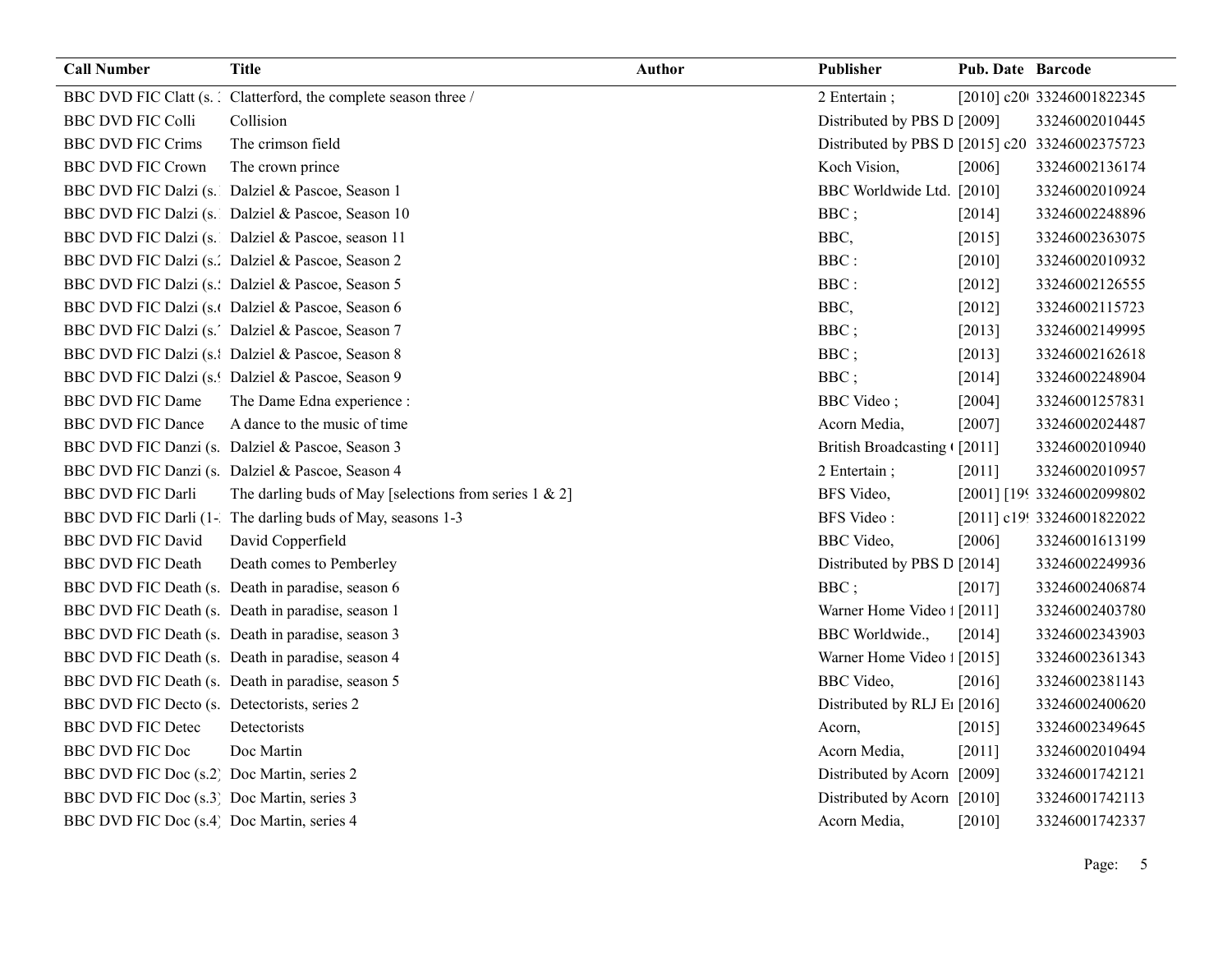| <b>Call Number</b>                            | <b>Title</b>                                                     | <b>Author</b> | Publisher                                      | <b>Pub. Date Barcode</b> |                            |
|-----------------------------------------------|------------------------------------------------------------------|---------------|------------------------------------------------|--------------------------|----------------------------|
| BBC DVD FIC Doc (s.5) Doc Martin, series 5    |                                                                  |               | Distributed by Acorn [2012]                    |                          | 33246002085025             |
| BBC DVD FIC Doc (s.6) Doc Martin, series 6    |                                                                  |               | Acorn,                                         | $[2013]$                 | 33246002219632             |
| BBC DVD FIC Doc (s.7) Doc Martin, series 7    |                                                                  |               | Acorn,                                         | [2015]                   | 33246002298065             |
| BBC DVD FIC Docto (s. Doctor Who, series 10 / |                                                                  |               | <b>BBC</b> Worldwide,                          | [2017]                   | 33246002422830             |
|                                               | BBC DVD FIC Docto (s. The Doctor Blake mysteries, season four.   |               | <b>BBC</b> Worldwide,                          | [2017]                   | 33246002421444             |
| BBC DVD FIC Dombe Dombey and Son              |                                                                  |               | <b>BBC</b> Video;                              | [2006]                   | 33246001613314             |
| <b>BBC DVD FIC Dorot</b>                      | Dorothy L. Sayers mysteries                                      |               | Warner Home Video [2002]                       |                          | 33246002010437             |
|                                               | BBC DVD FIC Downt (s Downton Abbey, season 1                     |               | PBS Distribution;                              | $[2011]$                 | 33246002341931             |
|                                               | BBC DVD FIC Downt (s Downton Abbey, season 1                     |               | PBS Distribution;                              | [2011]                   | 33246002206381             |
|                                               | BBC DVD FIC Downt (s Downton Abbey, season 2                     |               | PBS Distribution,                              | $[2012]$                 | 33246002030104             |
|                                               | BBC DVD FIC Downt (s Downton Abbey, season 2                     |               | PBS Distribution,                              | $[2012]$                 | 33246002068401             |
|                                               | BBC DVD FIC Downt (s Downton Abbey, season 3                     |               | PBS Distribution,                              | $[2013]$                 | 33246002081313             |
|                                               | BBC DVD FIC Downt (s Downton Abbey, season 3                     |               | PBS Distribution,                              | $[2013]$                 | 33246002081321             |
|                                               | BBC DVD FIC Downt (s Downton Abbey, season 4                     |               | PBS Distribution,                              | [2014]                   | 33246002183275             |
|                                               | BBC DVD FIC Downt (s Downton Abbey, season 4                     |               | PBS Distribution,                              | $[2014]$                 | 33246002185908             |
|                                               | BBC DVD FIC Downt (s Downton Abbey, season 5                     |               | PBS Distribution,                              | [2015]                   | 33246001944883             |
|                                               | BBC DVD FIC Downt (s Downton Abbey, season 5                     |               | PBS Distribution,                              | [2015]                   | 33246001944792             |
|                                               | BBC DVD FIC Downt (s Downton Abbey, season 6                     |               | Distributed by PBS D [2016] c20 33246002361921 |                          |                            |
| BBC DVD FIC Dr. Bell Dr. Bell and Mr. Doyle   |                                                                  |               | <b>BBC</b> Video,                              |                          | [2003] c20t 33246002034312 |
|                                               | BBC DVD FIC Dr.Bla (s The Doctor Blake mysteries, season one     |               | <b>BBC</b> Worldwide,                          |                          | [2015] c20 33246002370419  |
|                                               | BBC DVD FIC Dr.Bla (s The Doctor Blake mysteries, season two /   |               | <b>BBC</b> Worldwide,                          | $[2015]$                 | 33246002349587             |
|                                               | BBC DVD FIC Dr.Bla (s The Doctor Blake mysteries, season three / |               | <b>BBC</b> Worldwide,                          | [2015]                   | 33246002386209             |
| BBC DVD FIC Dr. Who   Doctor Who, series 1    |                                                                  |               | <b>BBC</b> Video;                              |                          | [2012] 200. 33246001614247 |
| BBC DVD FIC Dr. Who   Doctor Who, series 2    |                                                                  |               | <b>BBC</b> Video,                              | $[2007]$                 | 33246001614304             |
| BBC DVD FIC Dr. Who   Doctor Who, series 3    |                                                                  |               | BBC Video;                                     | $[2007]$                 | 33246001614379             |
| BBC DVD FIC Dr. Who   Doctor Who, series 4    |                                                                  |               | <b>BBC</b> Video,                              | [2008]                   | 33246001614312             |
| BBC DVD FIC Dr. Who   Doctor Who, series 5    |                                                                  |               | British Broadcasting (2010]                    |                          | 33246001619824             |
| BBC DVD FIC Dr. Who   Doctor Who, series 6    |                                                                  |               | British Broadcasting (2011]                    |                          | 33246001619899             |
| BBC DVD FIC Dr. Who   Doctor Who, series 7    |                                                                  |               | Distributed in the US. [2013]                  |                          | 33246002213270             |
|                                               | BBC DVD FIC Dr. Who   Doctor Who, series 7, part 1               |               | <b>BBC</b> Video,                              | $[2012]$                 | 33246001619907             |
|                                               | BBC DVD FIC Dr. Who   Doctor Who, series 7, part 2               |               | BBC Worldwide Ame [2013]                       |                          | 33246002137792             |
| BBC DVD FIC Dr. Who   Doctor Who, series 8    |                                                                  |               | BBC Worldwide Ame [2014]                       |                          | 33246002242428             |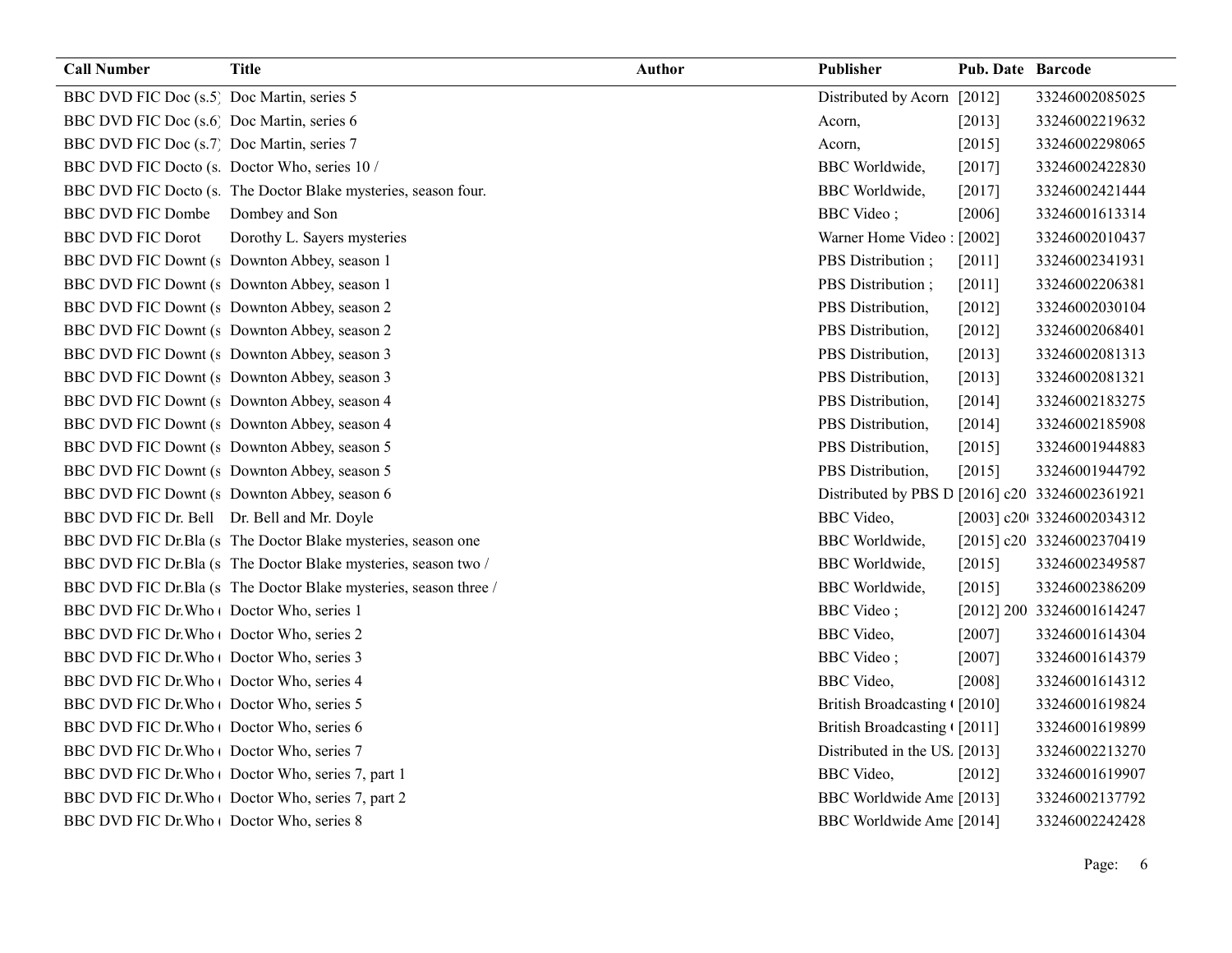| <b>Call Number</b>                           | <b>Title</b>                                                             | <b>Author</b> | Publisher                     | <b>Pub. Date Barcode</b> |                            |
|----------------------------------------------|--------------------------------------------------------------------------|---------------|-------------------------------|--------------------------|----------------------------|
|                                              | BBC DVD FIC Dr. Who   Doctor Who, series 9, part 1 /                     |               | Warner Bros. Entertai [2015]  |                          | 33246002349280             |
|                                              | BBC DVD FIC Dr. Who   Doctor Who, series 9, part 2 /                     |               | Warner Home Video, [2015]     |                          | 33246002349348             |
|                                              | BBC DVD FIC Dr. Who   Doctor Who, the complete specials                  |               | <b>BBC</b> Video;             | [2010]                   | 33246002130805             |
| <b>BBC DVD FIC Duche</b>                     | The duchess                                                              |               | Pathé Distribution Ltc [2008] |                          | 33246002007078             |
|                                              | BBC DVD FIC Durre (s. The Durrells in Corfu, the complete first season   |               | PBS.                          | [2016]                   | 33246002403798             |
| <b>BBC DVD FIC Edge</b>                      | Edge of darkness                                                         |               | BBC Video,                    | [2009]                   | 33246002185064             |
| <b>BBC DVD FIC Edwar</b>                     | Edward II                                                                |               | <b>BBC</b> Worldwide,         | [2009]                   | 33246002343010             |
| <b>BBC DVD FIC Edwar</b>                     | Edwardian farm                                                           |               | BFS Entertainment & [2013]    |                          | 33246002314979             |
| <b>BBC DVD FIC Eleve</b>                     | Eleventh hour                                                            |               | Granada International [2006]  |                          | 33246002063329             |
| <b>BBC DVD FIC Eliza</b>                     | Elizabeth I, The virgin queen                                            |               | WGBH Boston Videc [2005]      |                          | 33246002341949             |
| BBC DVD FIC Endea (s Endeavour: season 1     |                                                                          |               | ITV Studios Global E [2013]   |                          | 33246002267367             |
| BBC DVD FIC Endea (s Endeavour: season 2     |                                                                          |               | PBS Distribution,             | [2014]                   | 33246002249787             |
| BBC DVD FIC Endea (s Endeavour: season 3 /   |                                                                          |               | PBS Distribution,             | $[2016]$                 | 33246002379873             |
| BBC DVD FIC Endea (s Endeavour: season 4     |                                                                          |               | Distributed by PBS D [2017]   |                          | 33246002428431             |
| <b>BBC DVD FIC Escap</b>                     | The escape artist                                                        |               | PBS Distribution,             | [2014]                   | 33246002255826             |
| BBC DVD FIC Fall (s.1) The fall: series 1    |                                                                          |               | Distributed by Acorn [2013]   |                          | 33246002369528             |
| BBC DVD FIC Fall (s.2) The fall, series 2.   |                                                                          |               | Acorn,                        | [2015]                   | 33246002366870             |
| BBC DVD FIC Fathe (s. Father Brown, season 1 |                                                                          |               | <b>BBC</b> Worldwide,         | [2013]                   | 33246002396083             |
| BBC DVD FIC Fathe (s. Father Brown, season 2 |                                                                          |               | BBC,                          | [2015]                   | 33246002396034             |
|                                              | BBC DVD FIC Fathe (s. Father Brown, season 3 : part 1                    |               | BBC,                          | [2015]                   | 33246002395978             |
|                                              | BBC DVD FIC Fathe (s. Father Brown, season 3 : part 2 /                  |               | BBC,                          |                          | [2016] c20 33246002395960  |
| BBC DVD FIC Fathe (s. Father Brown, season 4 |                                                                          |               | BBC,                          | [2016]                   | 33246002396026             |
| <b>BBC DVD FIC Fawlt</b>                     | Fawlty Towers, the complete collection, remastered                       |               | <b>BBC</b> Video:             | [2009]                   | 33246001742170             |
|                                              | BBC DVD FIC Fawlt (s. Fawlty Towers, the complete collection, remastered |               | <b>BBC</b> Video:             | [2009]                   | 33246002343192             |
|                                              | BBC DVD FIC Forsy (s. The Forsyte saga, series 1                         |               | Acorn Media,                  |                          | [2012] [20(33246002213031] |
|                                              | BBC DVD FIC Forsy (s. The Forsyte saga, series 2                         |               | Acorn Media,                  |                          | [2012] [20(33246002213213  |
| <b>BBC DVD FIC Forti</b>                     | Fortitude                                                                |               | Distributed by Sky Vi [2015]  |                          | 33246002271849             |
|                                              | BBC DVD FIC Forti (s.2 Fortitude, the complete second season             |               | Distributed by Sky Vi [2017]  |                          | 33246002420982             |
| BBC DVD FIC Foyle (s. Foyle's war, set 1     |                                                                          |               | Distributed by Acorn [2009]   |                          | 33246002062156             |
| BBC DVD FIC Foyle (s. Foyle's war, set 2     |                                                                          |               | Distributed by Acorn [2009]   |                          | 33246002062164             |
| BBC DVD FIC Foyle (s. Foyle's war, set 3     |                                                                          |               | Distributed by Acorn [2009]   |                          | 33246002062081             |
| BBC DVD FIC Foyle (s. Foyle's war, set 4     |                                                                          |               | Distributed by Acorn [2007]   |                          | 33246002062099             |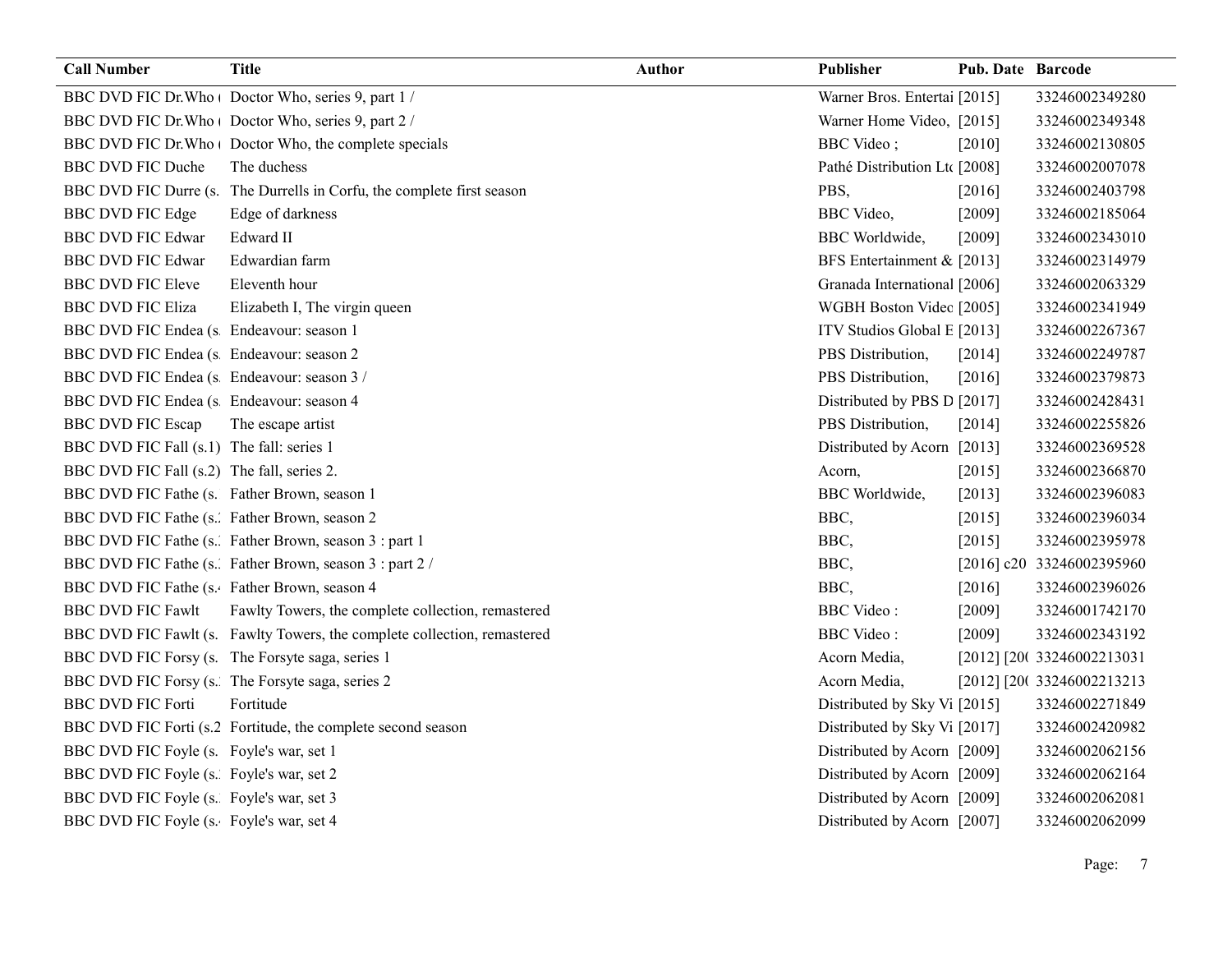| <b>Call Number</b>                            | <b>Title</b>                                                 | <b>Author</b> | Publisher                                       | Pub. Date Barcode |                            |
|-----------------------------------------------|--------------------------------------------------------------|---------------|-------------------------------------------------|-------------------|----------------------------|
| BBC DVD FIC Foyle (s. Foyle's war, set 5      |                                                              |               | Distributed by Acorn [2008]                     |                   | 33246002316669             |
| BBC DVD FIC Foyle (s. Foyle's war, set 6      |                                                              |               | Distributed by Acorn [2009]                     |                   | 33246002040228             |
| BBC DVD FIC Foyle (s. Foyle's war, set 7      |                                                              |               | Acorn Media,                                    |                   | [2013] [201 33246002162675 |
| BBC DVD FIC Foyle (s. Foyle's war, set 8      |                                                              |               | Acorn Media Product [2014]                      |                   | 33246002279453             |
| BBC DVD FIC Frenc (s. French & Saunders       |                                                              |               | <b>BBC</b> Video,                               | $[2002]$          | 33246002063410             |
| BBC DVD FIC Frenc (s. French & Saunders       |                                                              |               | <b>BBC</b> Video,                               |                   | [2002] c19! 33246002063352 |
| BBC DVD FIC Frenc (s. French & Saunders :     |                                                              |               | Distributed by Warne [2003] c19! 33246002063360 |                   |                            |
| BBC DVD FIC Frenc (s. French & Saunders :     |                                                              |               | Distributed by Warne [2002] c19! 33246002063436 |                   |                            |
| BBC DVD FIC Frenc (s. French & Saunders :     |                                                              |               | Distributed by Warne [2005] c20 33246002063444  |                   |                            |
| BBC DVD FIC Frenc (s. French & Saunders :     |                                                              |               | Distributed by Warne: [2005]                    |                   | 33246002063428             |
| BBC DVD FIC Garro (s. Garrow's law, series 1  |                                                              |               | Acorn Media,                                    | $[2010]$          | 33246002010502             |
| BBC DVD FIC Garro (s. Garrow's law, series 2  |                                                              |               | Twenty Twenty Telev [2011] c20 33246002010544   |                   |                            |
| BBC DVD FIC Garro (s. Garrow's law, series 3  |                                                              |               | Distributed by Acorn [2012]                     |                   | 33246002090256             |
| BBC DVD FIC Georg (s George Gently, series 1  |                                                              |               | Acorn Media,                                    | [2008]            | 33246001614718             |
| BBC DVD FIC Georg (s George Gently, series 2  |                                                              |               | Distributed by Acorn [2010]                     |                   | 33246001615970             |
| BBC DVD FIC Georg (s George Gently, series 3  |                                                              |               | Distributed by Acorn [2011]                     |                   | 33246001614650             |
| BBC DVD FIC Georg (s George Gently, series 4  |                                                              |               | Distributed by Acorn [2012]                     |                   | 33246001614700             |
| BBC DVD FIC Georg (s George Gently, series 5  |                                                              |               | Distributed by Acorn [2013] c20 33246002147452  |                   |                            |
| BBC DVD FIC Georg (s George Gently, series 6  |                                                              |               | Acorn;                                          | [2014]            | 33246002249910             |
| BBC DVD FIC Georg (s George Gently, series 7  |                                                              |               | Acorn,                                          | [2015]            | 33246002348027             |
| BBC DVD FIC Georg (s George Gently, series 8. |                                                              |               | Acorn,                                          | $[2017]$          | 33246002412708             |
| <b>BBC DVD FIC Going</b>                      | Going postal                                                 |               | Distributed by Acorn [2011]                     |                   | 33246002063220             |
|                                               | BBC DVD FIC Good (s. Good neighbors, the complete series 1-3 |               | <b>BBC</b> Video:                               | $[2005]$          | 33246002028371             |
| BBC DVD FIC Grant (s. Grantchester, season 1  |                                                              |               | WGBH Educational I [2015]                       |                   | 33246002396075             |
| BBC DVD FIC Grant (s. Grantchester, season 2. |                                                              |               | PBS Home Video,                                 | [2016]            | 33246002308765             |
| BBC DVD FIC Grant (s. Grantchester, season 3  |                                                              |               | PBS,                                            | $[2017]$          | 33246002407203             |
| <b>BBC DVD FIC Great</b>                      | Great expectations                                           |               | Warner Home Video, [2005]                       |                   | 33246002076297             |
|                                               | BBC DVD FIC Hamis (s Hamish Macbeth, series one              |               | BBC Home Video;                                 | $[2007]$          | 33246001614601             |
|                                               | BBC DVD FIC Hamis (s Hamish Macbeth, series one              |               | <b>BBC</b> Home Video;                          | $[2007]$          | 33246001614619             |
|                                               | BBC DVD FIC Hamis (s Hamish MacBeth, series two              |               | <b>BBC</b> Video;                               | [2006]            | 33246001614627             |
|                                               | BBC DVD FIC Hamis (s Hamish MacBeth, series two              |               | <b>BBC</b> Video;                               | [2006]            | 33246001614635             |
|                                               | BBC DVD FIC Hamis (s Hamish Macbeth, series three            |               | <b>BBC</b> Video;                               | [2007]            | 33246001614585             |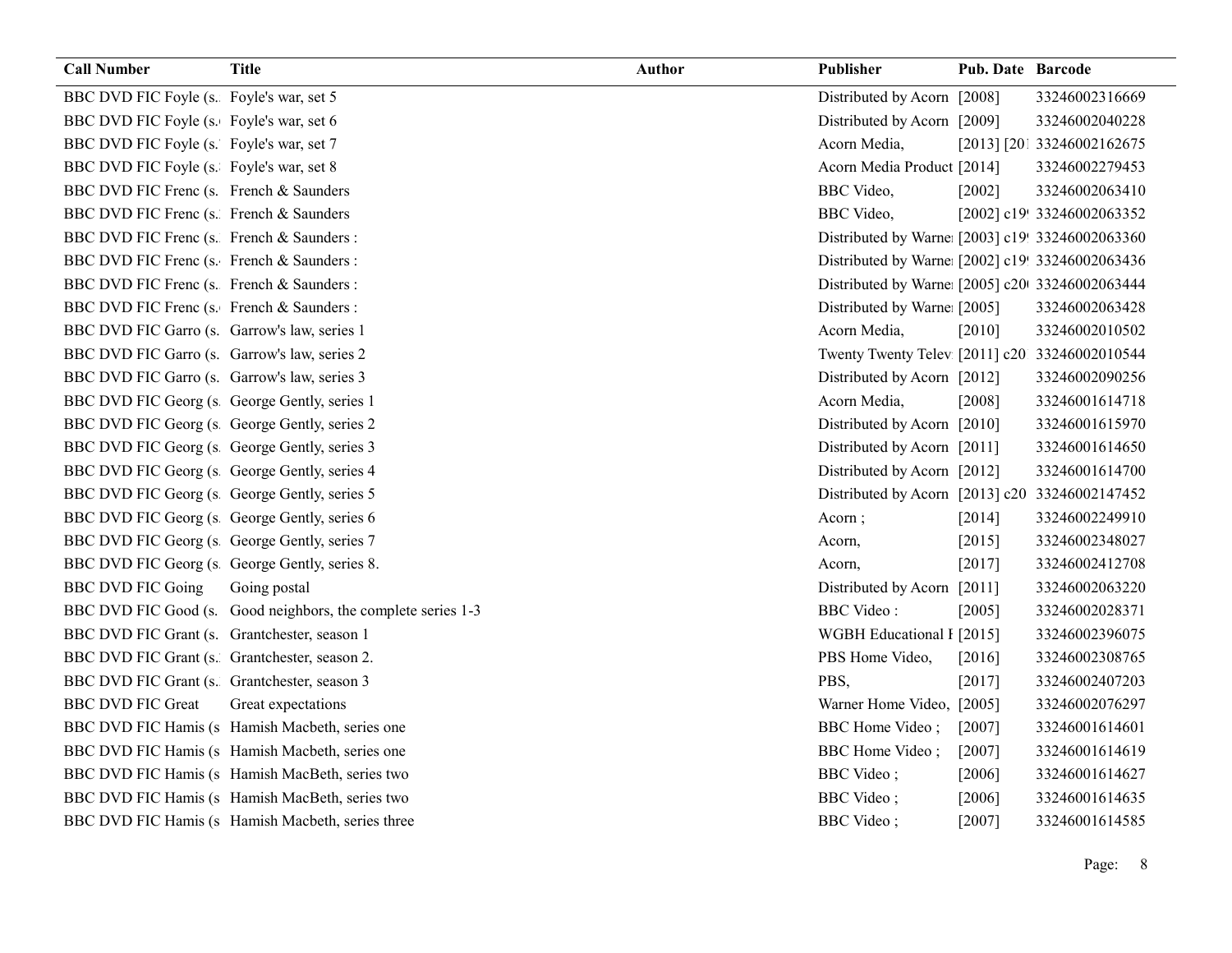| <b>Call Number</b>                          | <b>Title</b>                                                      | Author | Publisher                                    | <b>Pub. Date Barcode</b> |                            |
|---------------------------------------------|-------------------------------------------------------------------|--------|----------------------------------------------|--------------------------|----------------------------|
|                                             | BBC DVD FIC Hamis (s Hamish Macbeth, series three                 |        | <b>BBC</b> Video;                            | [2007]                   | 33246002411296             |
| BBC DVD FIC Happy (s Happy Valley, season 1 |                                                                   |        | BBC,                                         | [2015]                   | 33246002367787             |
| <b>BBC DVD FIC Hard</b>                     | Hard times                                                        |        | Warner Home Video, [2005]                    |                          | 33246002314722             |
| BBC DVD FIC Hidde (s. Hidden                |                                                                   |        | BFS Entertainment & [2013]                   |                          | 33246002322931             |
| BBC DVD FIC Hinte (s. Hinterland, Series 1  |                                                                   |        | Acorn;                                       | $[2014]$                 | 33246002249720             |
| <b>BBC DVD FIC Holid</b>                    | BBC holiday comedy & drama gift set                               |        | <b>BBC</b> Worldwide,                        | $[2011]$                 | 33246002296101             |
| <b>BBC DVD FIC Hollo</b>                    | The hollow crown:                                                 |        | Universal Studios Ho [2016]                  |                          | 33246002326049             |
| <b>BBC DVD FIC Hones</b>                    | Honest                                                            |        | Acorn Media,                                 | [2013]                   | 33246002256881             |
| <b>BBC DVD FIC Honor</b>                    | The honorable woman                                               |        | BBC;                                         | [2014]                   | 33246002366722             |
| BBC DVD FIC Hour (s.1 The hour              |                                                                   |        | Distributed by BBC V [2011]                  |                          | 33246002349751             |
| BBC DVD FIC Hour (s.2 The hour 2            |                                                                   |        | Warner Home Video, [2012]                    |                          | 33246002349702             |
| <b>BBC DVD FIC Ice</b>                      | The ice house :                                                   |        | <b>BBC</b> Video,                            | [2012]                   | 33246002118792             |
| <b>BBC DVD FIC Ident</b>                    | Identity                                                          |        | Distributed by Acorn [2011]                  |                          | 33246002010452             |
| BBC DVD FIC In                              | In the loop                                                       |        | <b>BBC</b> Films,                            | [2009]                   | 33246002295566             |
|                                             | BBC DVD FIC India (s. The Indian doctor, series 2                 |        | BFS Entertainment & [2012]                   |                          | 33246002396018             |
| BBC DVD FIC IT (s.1) The IT crowd, season 1 |                                                                   |        | MPI Home Video,                              | $[2009]$                 | 33246002223576             |
| BBC DVD FIC IT (s.2)                        | The IT crowd, season 2                                            |        | MPI Home Video,                              | $[2009]$                 | 33246002223774             |
| BBC DVD FIC IT (s.3)                        | The IT crowd, season 3                                            |        | MPI Home Video,                              | [2009]                   | 33246002223717             |
| BBC DVD FIC IT (s.4)                        | The IT crowd, season 4                                            |        | MPI Home Video,                              | $[2010]$                 | 33246002223659             |
| BBC DVD FIC Jack (s.1 Jack Taylor: Set 1    |                                                                   |        | Distributed by Acorn [2013]                  |                          | 33246002171239             |
| BBC DVD FIC Jack (s.2 Jack Taylor: Set 2    |                                                                   |        | Distributed by RLJ E <sub>1</sub> [2014]     |                          | 33246002249308             |
| BBC DVD FIC Jack (s.3 Jack Taylor: Set 3    |                                                                   |        | Acorn Media,                                 | [2017]                   | 33246002395952             |
| <b>BBC DVD FIC Jane</b>                     | The Jane Austen collection                                        |        | <b>BBC</b> Video:                            | [2004]                   | 33246002010387             |
|                                             | BBC DVD FIC Janet (s. Janet King, series 1: The Enemy Within.     |        | Acorn Media,                                 | [2016]                   | 33246002398311             |
|                                             | BBC DVD FIC Janet (s.2 Janet King, series 2: The invisible wound  |        | Acorn,                                       | [2016]                   | 33246002396067             |
|                                             | BBC DVD FIC Janet (s.: Janet King, series 3: Playing advantage.   |        | Acorn TV,                                    | [2017]                   | 33246002421329             |
| <b>BBC DVD FIC Jeeve</b>                    | Jeeves & Wooster, the complete series /                           |        | A & E Television Net [2009]                  |                          | 33246001742238             |
| <b>BBC DVD FIC Jeric</b>                    | Jericho of Scotland Yard                                          |        | Acorn Media,                                 | [2016]                   | 33246002395945             |
|                                             | BBC DVD FIC Judge (s. Judge John Deed, season one & pilot episode |        | BBC Worldwide, Ltd [2010] c20 33246001822295 |                          |                            |
|                                             | BBC DVD FIC Judge (s. Judge John Deed, season two                 |        | BBC Worldwide;                               |                          | [2010] c20t 33246001822261 |
|                                             | BBC DVD FIC Judge (s. Judge John Deed, season three /             |        | BBC,                                         |                          | [2011] c20t 33246002200699 |
|                                             | BBC DVD FIC Judge (s. Judge John Deed, season four /              |        | BBC Worldwide Ame [2011]                     |                          | 33246002010486             |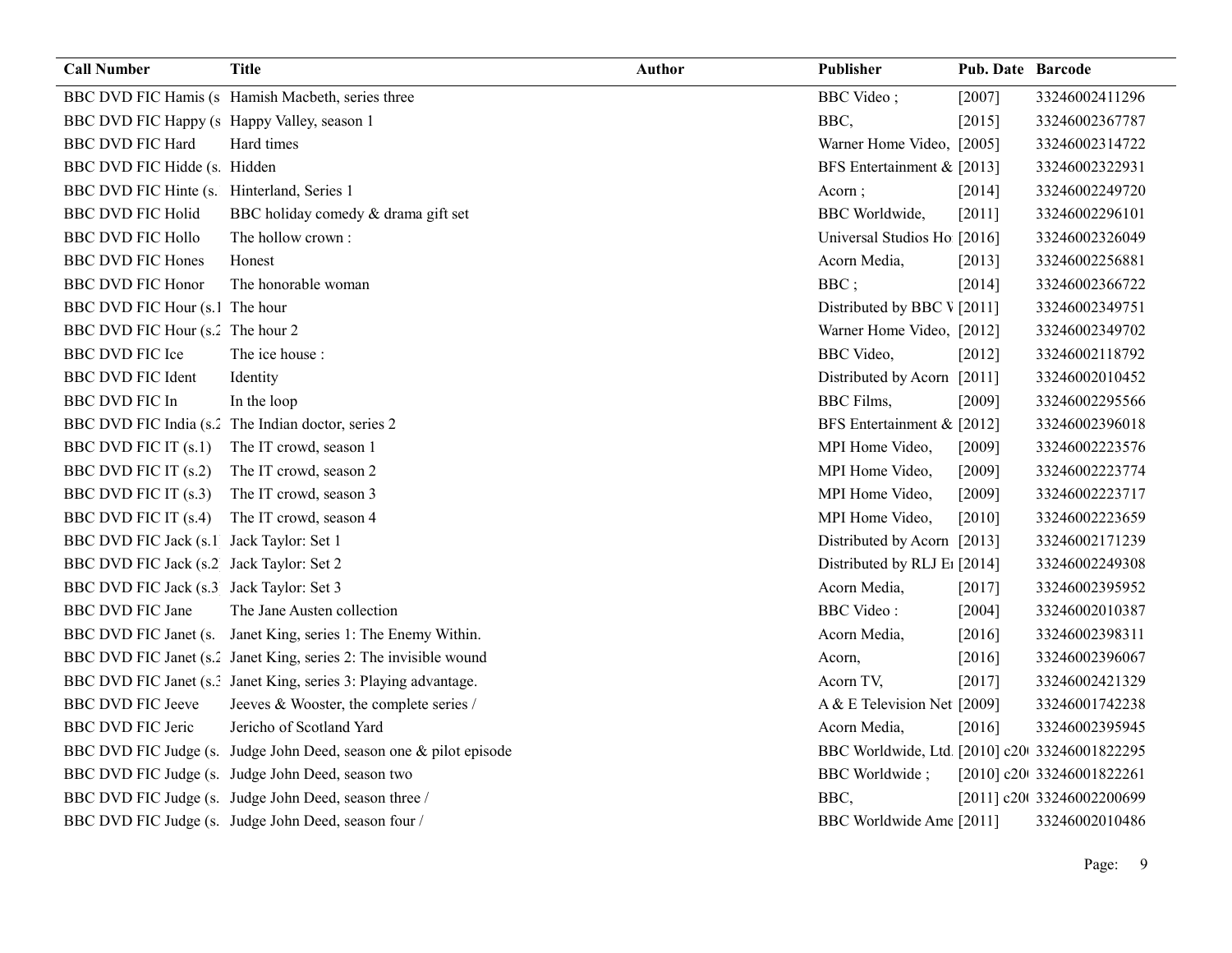| <b>Call Number</b>                         | <b>Title</b>                                                                | <b>Author</b> | Publisher                   | Pub. Date Barcode |                            |
|--------------------------------------------|-----------------------------------------------------------------------------|---------------|-----------------------------|-------------------|----------------------------|
|                                            | BBC DVD FIC Judge (s. Judge John Deed, season five :                        |               | <b>BBC</b> Worldwide;       | [2012]            | 33246002062636             |
|                                            | BBC DVD FIC Judge (s. Judge John Deed, season six /                         |               | Warner Home Video, [2012]   |                   | 33246002118867             |
| <b>BBC DVD FIC Judi</b>                    | The Judi Dench collection                                                   |               | <b>BBC</b> Video:           | $[2007]$          | 33246001770585             |
|                                            | BBC DVD FIC Kavan (s Kavanagh Q.C., set 1, men of substance set             |               | BFS Video,                  | $[2010]$          | 33246002218741             |
|                                            | BBC DVD FIC Kavan (s Kavanagh Q.C., set 2, the burning deck set             |               | BFS Video,                  | $[2010]$          | 33246002218758             |
|                                            | BBC DVD FIC Kavan (s Kavanagh Q.C., set 3, blood money set                  |               | BFS Video,                  | $[2010]$          | 33246002218766             |
|                                            | BBC DVD FIC Kavan (s Kavanagh Q.C., set 4, parts 1-3, memento mori set /    |               | BFS Video,                  | [2009]            | 33246002063519             |
|                                            | BBC DVD FIC Kavan (s Kavanagh Q.C., set 4, parts 4-6, bearing witness set / |               | BFS Video,                  | $[2009]$          | 33246002063402             |
|                                            | BBC DVD FIC Kavan (s Kavanagh Q.C., set 5, previous convictions set /       |               | BFS Video,                  | $[2009]$          | 33246002063345             |
|                                            | BBC DVD FIC Keepi (s. Keeping up appearances :                              |               | BBC Video;                  | $[2003]$          | 33246002117141             |
|                                            | BBC DVD FIC Keepi (s. Keeping up appearances :                              |               | BBC Video;                  | [2003]            | 33246002117158             |
|                                            | BBC DVD FIC Keepi (s. Keeping up appearances :                              |               | BBC Video;                  | $[2003]$          | 33246002117125             |
|                                            | BBC DVD FIC Keepi (s. Keeping up appearances :                              |               | BBC Video;                  | $[2003]$          | 33246002117117             |
|                                            | BBC DVD FIC Kidna (s. Kidnap and ransom, complete series 1 & 2 /            |               | Acorn Media:                | $[2012]$          | 33246002120640             |
| BBC DVD FIC Kingd (s Kingdom, season 1     |                                                                             |               | <b>BBC</b> Worldwide;       | $[2012]$          | 33246002276863             |
| BBC DVD FIC Kingd (s Kingdom, season 2     |                                                                             |               | BFS Entertainment & [2009]  |                   | 33246002276921             |
| BBC DVD FIC Kingd (s Kingdom, season 3     |                                                                             |               | BFS Entertainment & [2009]  |                   | 33246002278794             |
| BBC DVD FIC Land (s.1 Land girls, series 1 |                                                                             |               | BFS Video,                  | $[2010]$          | 33246002379527             |
| BBC DVD FIC Land (s.2 Land girls, series 2 |                                                                             |               | Distributed by BFS E [2011] |                   | 33246002379642             |
| BBC DVD FIC Land (s.? Land girls, series 3 |                                                                             |               | Distributed by BFS E [2012] |                   | 33246002379584             |
|                                            | BBC DVD FIC Lark (s.1 Lark Rise to Candleford, the complete season one /    |               | <b>BBC</b> Video;           | [2009]            | 33246002122018             |
|                                            | BBC DVD FIC Lark (s.2 Lark Rise to Candleford, the complete season two /    |               | BBC Video;                  |                   | [2010] c20t 33246002121952 |
|                                            | BBC DVD FIC Lark (s.3 Lark Rise to Candleford, the complete season three /  |               | BBC;                        | $[2010]$          | 33246002121895             |
|                                            | BBC DVD FIC Lark (s.4 Lark Rise to Candleford, the complete season four /   |               | BBC;                        | [2011]            | 33246002122125             |
|                                            | BBC DVD FIC Last (s.1 Last tango in Halifax: season 1                       |               | BBC Worldwide Ame [2013]    |                   | 33246002255842             |
|                                            | BBC DVD FIC Last (s.1) The last detective, series 1                         |               | Distributed by Acorn [2006] |                   | 33246002400646             |
|                                            | BBC DVD FIC Last (s.2) Last tango in Halifax: season 2                      |               | BBC;                        | [2014]            | 33246002255859             |
|                                            | BBC DVD FIC Last (s.2 The last detective, series 2                          |               | Distributed by Acorn [2006] |                   | 33246002400638             |
|                                            | BBC DVD FIC Last (s.3 Last tango in Halifax, season 3 /                     |               | BBC Worldwide/Dist [2015]   |                   | 33246002358679             |
|                                            | BBC DVD FIC Last (s.3 The last detective, series 3                          |               | Distributed by Acorn [2007] |                   | 33246002400596             |
|                                            | BBC DVD FIC Last (s.4 The last detective, series 4                          |               | Distributed by Acorn [2007] |                   | 33246002400547             |
|                                            | BBC DVD FIC Lewis (s. Inspector Lewis, series 1-2 & pilot                   |               | Distributed by PBS D [2009] |                   | 33246001742162             |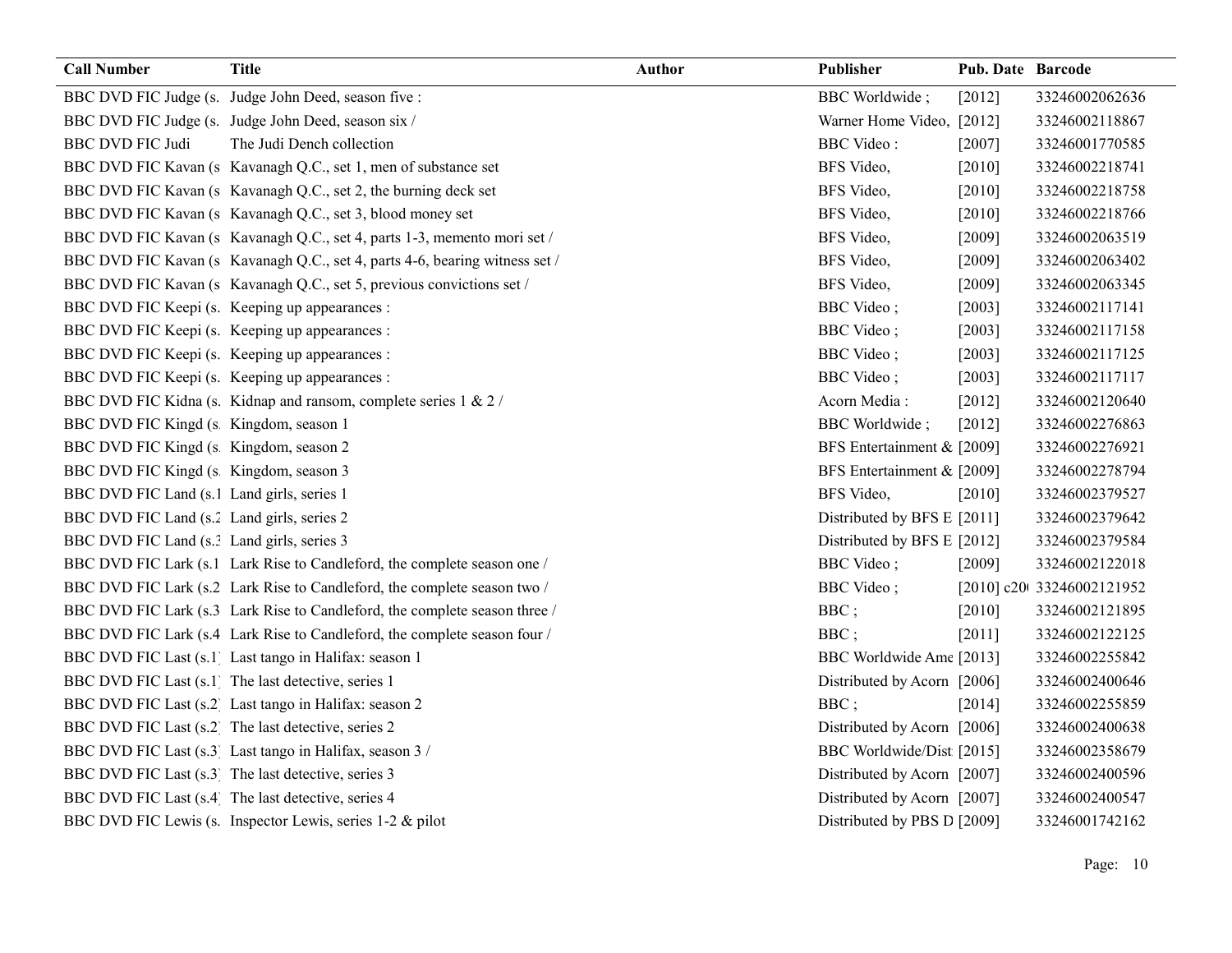| <b>Call Number</b>                              | <b>Title</b>                                                       | <b>Author</b> | <b>Publisher</b>              | Pub. Date Barcode |                            |
|-------------------------------------------------|--------------------------------------------------------------------|---------------|-------------------------------|-------------------|----------------------------|
| BBC DVD FIC Lewis (s. Inspector Lewis, series 3 |                                                                    |               | WGBH Boston;                  | $[2010]$          | 33246002411353             |
| BBC DVD FIC Lewis (s. Inspector Lewis, series 4 |                                                                    |               | PBS Distribution,             | [2011]            | 33246002010551             |
|                                                 | BBC DVD FIC Lewis (s. Inspector Lewis, series 5                    |               | Distributed by PBS D [2012]   |                   | 33246002115699             |
|                                                 | BBC DVD FIC Lewis (s. Inspector Lewis, series 6                    |               | Distributed by PBS D [2013]   |                   | 33246002149938             |
|                                                 | BBC DVD FIC Lewis (s. Inspector Lewis, series 7/                   |               | ITV Studios Limited, [2014]   |                   | 33246002241537             |
|                                                 | BBC DVD FIC Lewis (s. Inspector Lewis, series 8 /                  |               | PBS Distribution.,            | $[2016]$          | 33246002380236             |
| BBC DVD FIC Life (s.1) Life on Mars, series 1   |                                                                    |               | Acorn Media,                  | [2009]            | 33246001614759             |
| BBC DVD FIC Life (s.2) Life on Mars, series 2   |                                                                    |               | Distributed by Acorn [2009]   |                   | 33246001614742             |
| BBC DVD FIC Line (s.1 Line of duty, series 1.   |                                                                    |               | Acorn Media,                  | $[2013]$          | 33246002366631             |
| BBC DVD FIC Line (s.2 Line of duty, series 2.   |                                                                    |               | Acorn Media,                  | [2014]            | 33246002366813             |
| BBC DVD FIC Line (s.3 Line of duty, series 3    |                                                                    |               | Acorn,                        | [2015]            | 33246002425957             |
| BBC DVD FIC Line (s.4 Line of duty, series 4.   |                                                                    |               | Acorn,                        | [2017]            | 33246002421204             |
| <b>BBC DVD FIC Lord</b>                         | The Lord Peter Wimsey mysteries :                                  |               | Acorn Media,                  |                   | [2002] c19' 33246002024420 |
| <b>BBC DVD FIC Lord</b>                         | The Lord Peter Wimsey mysteries :                                  |               | Acorn Media,                  |                   | [2002] c19' 33246002024362 |
|                                                 | BBC DVD FIC Lord (s.1 The Lord Peter Wimsey mysteries :            |               | Distributed by Acorn [2010]   |                   | 33246001742071             |
|                                                 | BBC DVD FIC Lord (s.2 The Lord Peter Wimsey mysteries :            |               | Distributed by Acorn [2010]   |                   | 33246002115715             |
| <b>BBC DVD FIC Lost</b>                         | Lost in Austen                                                     |               | Image Entertainment, [2009]   |                   | 33246002010361             |
| <b>BBC DVD FIC Love</b>                         | Love in a cold climate                                             |               | Distributed by Acorn [2012]   |                   | 33246002137925             |
|                                                 | BBC DVD FIC Lovej (s. Lovejoy, the complete season one /           |               | <b>BBC</b> Video:             | $[2007]$          | 33246001783620             |
|                                                 | BBC DVD FIC Lovej (s. Lovejoy, the complete season two /           |               | <b>BBC</b> Video:             | [2008]            | 33246001783638             |
|                                                 | BBC DVD FIC Lovej (s. Lovejoy, the complete season three /         |               | <b>BBC</b> Video:             | [2008]            | 33246001783562             |
|                                                 | BBC DVD FIC Lovej (s. Lovejoy, the complete season four /          |               | <b>BBC</b> Video;             | [2009]            | 33246001783679             |
|                                                 | BBC DVD FIC Lovej (s. Lovejoy, the complete season five /          |               | <b>BBC</b> Video;             | $[2009]$          | 33246001783646             |
|                                                 | BBC DVD FIC Lovej (s. Lovejoy, the complete season six /           |               | <b>BBC</b> Video;             | [2009]            | 33246001783661             |
| BBC DVD FIC Lovej (S Lovejoy:                   |                                                                    |               | <b>BBC</b> Video;             | [2008]            | 33246001783653             |
| BBC DVD FIC Luthe (s. Luther [1]                |                                                                    |               | Distributed by BBC V [2010]   |                   | 33246002184943             |
| BBC DVD FIC Luthe (s. Luther [2]                |                                                                    |               | Warner Home Video, [2011]     |                   | 33246002184885             |
| BBC DVD FIC Luthe (s. Luther [3]                |                                                                    |               | BBC.                          | [2013]            | 33246002184828             |
| BBC DVD FIC Luthe (s. Luther [4]                |                                                                    |               | Distributed in the US. [2015] |                   | 33246002349769             |
|                                                 | BBC DVD FIC Lynle (s. The Inspector Lynley mysteries, series 3 & 4 |               | <b>BBC</b> Worldside,         | [2014]            | 33246002369551             |
|                                                 | BBC DVD FIC Lynle (s. The Inspector Lynley mysteries, series 1     |               | WGBH Boston Videc [2003]      |                   | 33246002226603             |
|                                                 | BBC DVD FIC Lynle (s. The Inspector Lynley mysteries, series 2     |               | PBS Distribution,             | $[2003]$          | 33246002304749             |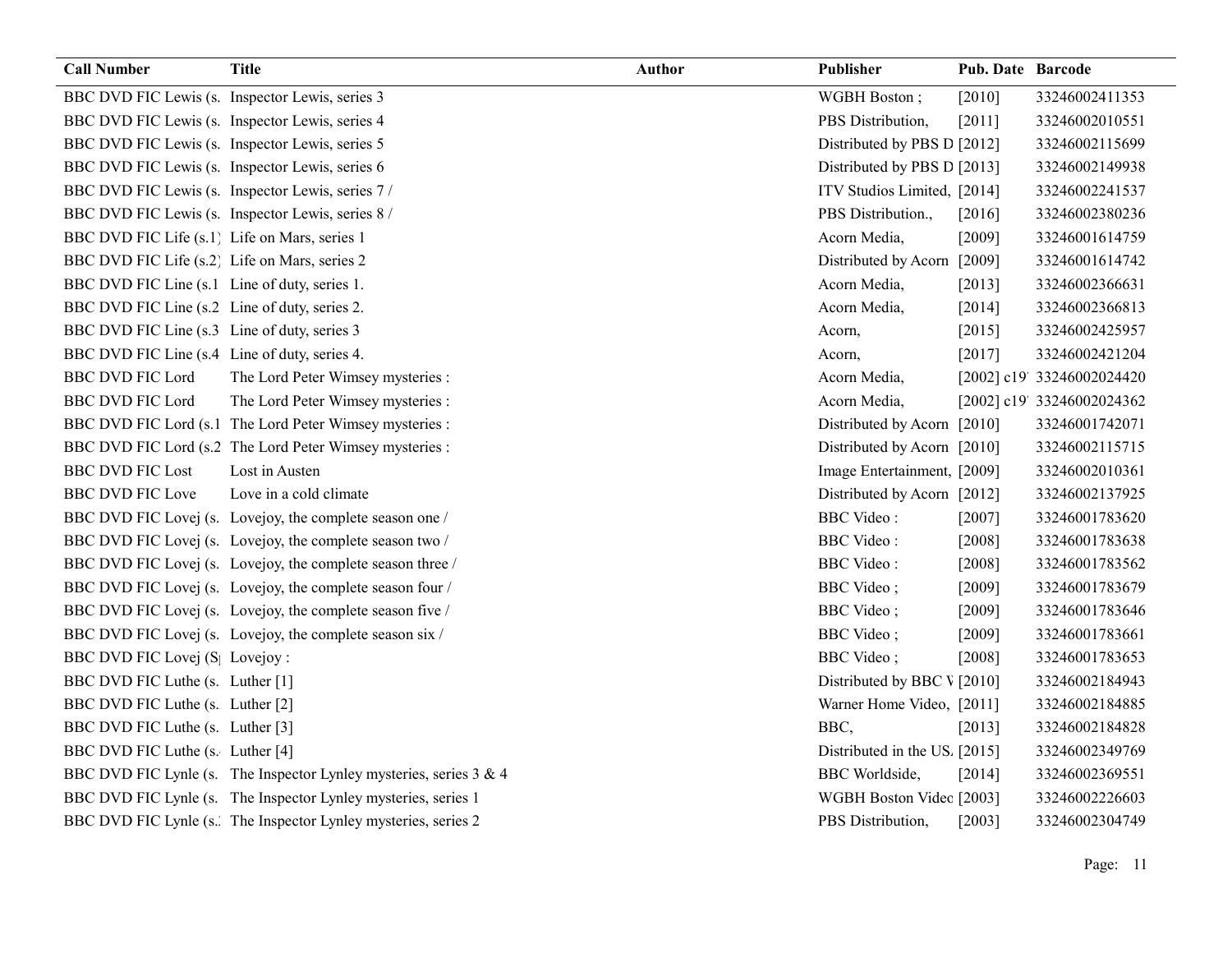| <b>Call Number</b>                                  | <b>Title</b>                                                                         | <b>Author</b> | Publisher                                      | Pub. Date Barcode |                             |
|-----------------------------------------------------|--------------------------------------------------------------------------------------|---------------|------------------------------------------------|-------------------|-----------------------------|
| <b>BBC DVD FIC Maggi</b>                            | Maggie Smith at the BBC /                                                            |               | 2 Entertain:                                   | [2008]            | 33246002152759              |
| <b>BBC DVD FIC Maigr</b>                            | Maigret, the complete collection /                                                   |               |                                                | [2013]            | 33246001614775              |
|                                                     | BBC DVD FIC Merli (s. The adventures of Merlin, the complete first season            |               | British Broadcasting [2010]                    |                   | 33246001619949              |
|                                                     | BBC DVD FIC Merli (s. The adventures of Merlin, the complete second season           |               | British Broadcasting ([2011]                   |                   | 33246001619956              |
|                                                     | BBC DVD FIC Merli (s. The adventures of Merlin, the complete third season            |               | British Broadcasting ([2012]                   |                   | 33246002023703              |
|                                                     | BBC DVD FIC Merli (s. The adventures of Merlin, the complete fourth season           |               | Warner Bros. Entertai [2013]                   |                   | 33246001619881              |
|                                                     | BBC DVD FIC Merli (s. The adventures of Merlin, the complete fifth season            |               | Warner Home Video, [2013]                      |                   | 33246001619915              |
| BBC DVD FIC MI-5 (s.1 MI-5, volume 01 /             |                                                                                      |               | <b>BBC</b> Video:                              | [2003]            | 33246002107167              |
| BBC DVD FIC MI-5 (s.1 MI-5, volume 10 /             |                                                                                      |               | Warner Home Video, [2012]                      |                   | 33246002115665              |
| BBC DVD FIC MI-5 (s. 2MI-5, volume 02/              |                                                                                      |               | BBC Worldwide Ame [2004]                       |                   | 33246002009694              |
| BBC DVD FIC MI-5 (s.: MI-5, volume 03/              |                                                                                      |               | <b>BBC</b> Video;                              | [2005]            | 33246002010312              |
| BBC DVD FIC MI-5 (s. <sup>2</sup> MI-5, volume 04 / |                                                                                      |               | <b>BBC</b> Video;                              | $[2007]$          | 33246002010262              |
| BBC DVD FIC MI-5 (s.: MI-5, volume 05               |                                                                                      |               | <b>BBC</b> Video;                              | $[2008]$          | 33246002256063              |
| BBC DVD FIC MI-5 (s.t MI-5, volume 06 /             |                                                                                      |               | <b>BBC</b> Video:                              | [2009]            | 33246002089043              |
| BBC DVD FIC MI-5 (s. MI-5, volume 07                |                                                                                      |               | <b>BBC</b> Video;                              | [2010]            | 33246001742204              |
| BBC DVD FIC MI-5 (s. 8MI-5, volume 08/              |                                                                                      |               | British Broadcasting [2011]                    |                   | 33246002010288              |
| BBC DVD FIC MI-5 (s. MI-5, volume 09 /              |                                                                                      |               | British Broadcasting (2011] c20 33246001822287 |                   |                             |
| <b>BBC DVD FIC Midso</b>                            | Midsomer murders, series 14, episode 01, Death in the slow land                      |               | Distributed by Acorn [2012]                    |                   | 33246002376879              |
|                                                     | BBC DVD FIC Midso (s Midsomer murders, series 01, episode 01, the killings at Badger |               | Acorn Media,                                   |                   | [2004] [199 33246001613082  |
|                                                     | BBC DVD FIC Midso (s Midsomer murders, series 01, episode 02, written in blood       |               | Acorn Media,                                   |                   | [2004] [199 33246001613140] |
|                                                     | BBC DVD FIC Midso (s Midsomer murders, series 01, episode 03, death of a hollow mai  |               | Acorn Media,                                   |                   | [2004] [199 33246001613264  |
|                                                     | BBC DVD FIC Midso (s Midsomer murders, series 01, episode 04, faithful unto death    |               | Acorn Media,                                   |                   | [2004] [199 33246001613322  |
|                                                     | BBC DVD FIC Midso (s Midsomer murders, series 01, episode 05, death in disguise      |               | Distributed by Acorn                           |                   | [2004] [199 33246001613207  |
|                                                     | BBC DVD FIC MidSo (s Midsomer murders, series 10, episode 1-4                        |               | Acorn Media,                                   | [2009]            | 33246002186153              |
|                                                     | BBC DVD FIC Midso (s Midsomer murders, series 11 part 2.                             |               | Distributed by Acorn [2010]                    |                   | 33246002313161              |
|                                                     | BBC DVD FIC Midso (s Midsomer murders, series 12, episode 1-4 /                      |               | Acorn Media,                                   | $[2010]$          | 33246002247377              |
|                                                     | BBC DVD FIC Midso (s Midsomer murders, series 12, episode 5-7 /                      |               | Acorn Media.,                                  | $[2010]$          | 33246002247435              |
|                                                     | BBC DVD FIC Midso (s Midsomer murders, series 13, episode 1-4 /                      |               | Acorn Media.,                                  | $[2011]$          | 33246002247732              |
|                                                     | BBC DVD FIC Midso (s Midsomer murders, series 13, episode 5-8 /                      |               | Acorn Media.,                                  | $[2011]$          | 33246002247492              |
|                                                     | BBC DVD FIC Midso (s Midsomer murders, series 14, episode 02, Dark secrets           |               | Distributed by Acorn [2012]                    |                   | 33246002376812              |
|                                                     | BBC DVD FIC Midso (s Midsomer murders, series 14, episode 03, Echoes of the dead     |               | Distributed by Acorn [2012]                    |                   | 33246002376754              |
|                                                     | BBC DVD FIC Midso (s Midsomer murders, series 14, episode 04, The Oblong murders     |               | Distributed by Acorn [2012]                    |                   | 33246002376697              |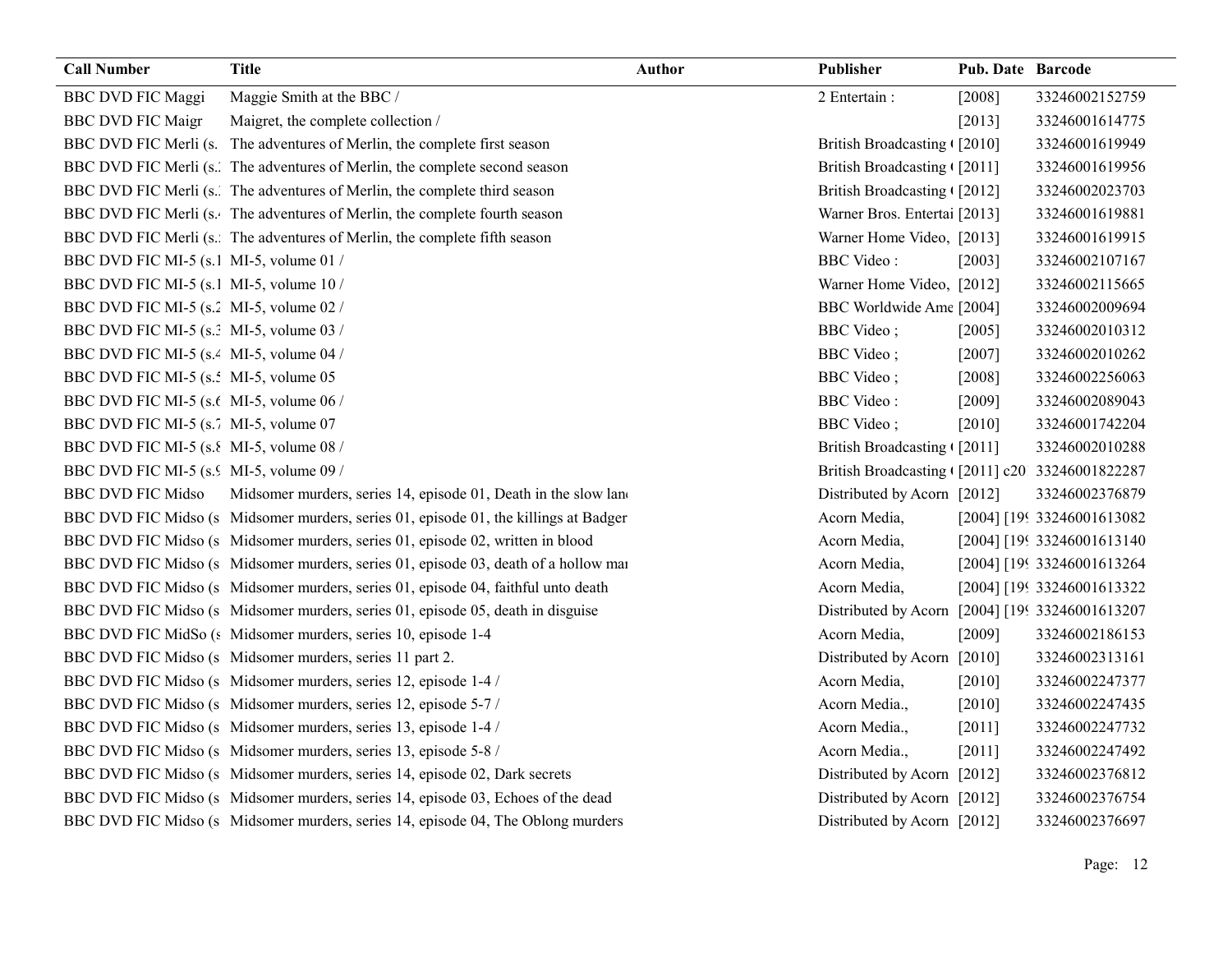| <b>Call Number</b>                             | <b>Title</b>                                                                        | <b>Author</b> | <b>Publisher</b>                                | Pub. Date Barcode |                            |
|------------------------------------------------|-------------------------------------------------------------------------------------|---------------|-------------------------------------------------|-------------------|----------------------------|
|                                                | BBC DVD FIC Midso (s Midsomer murders, series 15, episode 1-6                       |               | Acorn/Distributed by [2015]                     |                   | 33246002278760             |
|                                                | BBC DVD FIC Midso (s Midsomer murders, series 16, espisode 1-5 + bonus              |               | Acorn,                                          | $[2015]$          | 33246002297729             |
|                                                | BBC DVD FIC Midso (s Midsomer murders, series 17                                    |               | Acorn,                                          | $[2015]$          | 33246002348597             |
|                                                | BBC DVD FIC Midso (s Midsomer murders, series 18                                    |               | Acorn,                                          | [2016]            | 33246002348605             |
|                                                | BBC DVD FIC Midso (s Midsomer Murders, series 02, episode 01, Death's shadow.       |               | Acorn Media,                                    |                   | [2003] [199 33246002342533 |
|                                                | BBC DVD FIC Midso (s Midsomer murders, series 02, episode 02, Strangler's wood /    |               | Acorn Media,                                    |                   | [2003] [199 33246002132652 |
|                                                | BBC DVD FIC Midso (s Midsomer murders, series 02, episode 03, Dead man's eleven.    |               | Acorn Media,                                    |                   | [2003] [199 33246002342475 |
|                                                | BBC DVD FIC Midso (s Midsomer murders, series 02, episode 04, Blood will out /      |               | Acorn Media,                                    |                   | [2003] [199 33246002132694 |
|                                                | BBC DVD FIC Midso (s Midsomer murders, series 03, episode 03, Judgement Day.        |               | Acorn Media,                                    |                   | [2003] [200 33246002342418 |
|                                                | BBC DVD FIC Midso (s Midsomer murders, series 03, episode 01, Death of a stranger / |               | Acorn Media,                                    | [2003]            | 33246002133270             |
|                                                | BBC DVD FIC Midso (s Midsomer murders, series 03, episode 02, Blue herrings /       |               | Acorn Media,                                    |                   | [2003] c20t 33246002133338 |
|                                                | BBC DVD FIC Midso (s Midsomer murders, series 03, episode 04, Beyond the grave /    |               | Acorn Media,                                    |                   | [2003] [200 33246002133320 |
|                                                | BBC DVD FIC Midso (s Midsomer murders, series 07, episode 01, The green man.        |               | Acorn Media,                                    | [2003]            | 33246002342350             |
|                                                | BBC DVD FIC Midso (s Midsomer murders, series 07, episode 02, Bad tidings.          |               | Distributed by Acorn [2004]                     |                   | 33246002342293             |
|                                                | BBC DVD FIC Midso (s Midsomer murders, series 07, episode 03, The fisher king.      |               | Distributed by Acorn [2004]                     |                   | 33246002342236             |
|                                                | BBC DVD FIC Midso (s Midsomer murders, series 07, episode 04, Sins of commission    |               | Distributed by Acorn [2006]                     |                   | 33246002132819             |
|                                                | BBC DVD FIC Midso (s Midsomer murders, series 07, episode 05, The maid in splendou  |               | Distributed by Acorn [2004]                     |                   | 33246002342608             |
|                                                | BBC DVD FIC Midso (s Midsomer murders, series 07, episode 06, The straw woman       |               | Distributed by Acorn [2004]                     |                   | 33246002342541             |
|                                                | BBC DVD FIC Midso (s Midsomer murders, series 07, episode 07, Ghosts of Christmas 1 |               | Distributed by Acorn [2004]                     |                   | 33246002342483             |
|                                                | BBC DVD FIC Midso (s Midsomer murders, series 08, episode 1-8                       |               | Acorn Media,                                    | $[2007]$          | 33246002278778             |
| BBC DVD FIC Mind (s. A mind to kill, series 1/ |                                                                                     |               | Acorn Media,                                    | $[2010]$          | 33246002135689             |
| BBC DVD FIC Mind (s.' A mind to kill, series 2 |                                                                                     |               | Acorn Media,                                    |                   | [2010?] c1! 33246002135739 |
| BBC DVD FIC Mind (s. A mind to kill, series 3  |                                                                                     |               | Acorn Media,                                    | [2011]            | 33246002135747             |
|                                                | BBC DVD FIC Minde (I Minder, the complete collection.                               |               | Distributed by BFS E [2013] c19' 33246002333995 |                   |                            |
|                                                | BBC DVD FIC Minde (I Minder, the complete collection.                               |               | Distributed by BFS E [2013] c19' 33246002333938 |                   |                            |
|                                                | BBC DVD FIC Minde (I Minder, the complete collection.                               |               | Distributed by BFS E [2013] c19' 33246002333870 |                   |                            |
|                                                | BBC DVD FIC Miss (s.1 Miss Fisher's murder mysteries, series 1                      |               | Acorn Media,                                    | [2013]            | 33246002256873             |
|                                                | BBC DVD FIC Miss (s.2 Miss Fisher's murder mysteries, series 2                      |               | Acorn Media,                                    | $[2013]$          | 33246002255875             |
|                                                | BBC DVD FIC Miss (s.3 Miss Fisher's murder mysteries, series 3 /                    |               | Acorn Media,                                    | [2015]            | 33246002295624             |
| <b>BBC DVD FIC Missi</b>                       | The Missionary                                                                      |               | Paramount,                                      |                   | [1992] c19: 33246002010379 |
|                                                | BBC DVD FIC Monar (s Monarch of the glen, series 1                                  |               | British Broadcasting ([2010] c20 33246002204113 |                   |                            |
|                                                | BBC DVD FIC Monar (s Monarch of the glen, series 2                                  |               | British Broadcasting (2003] c20(33246001822147  |                   |                            |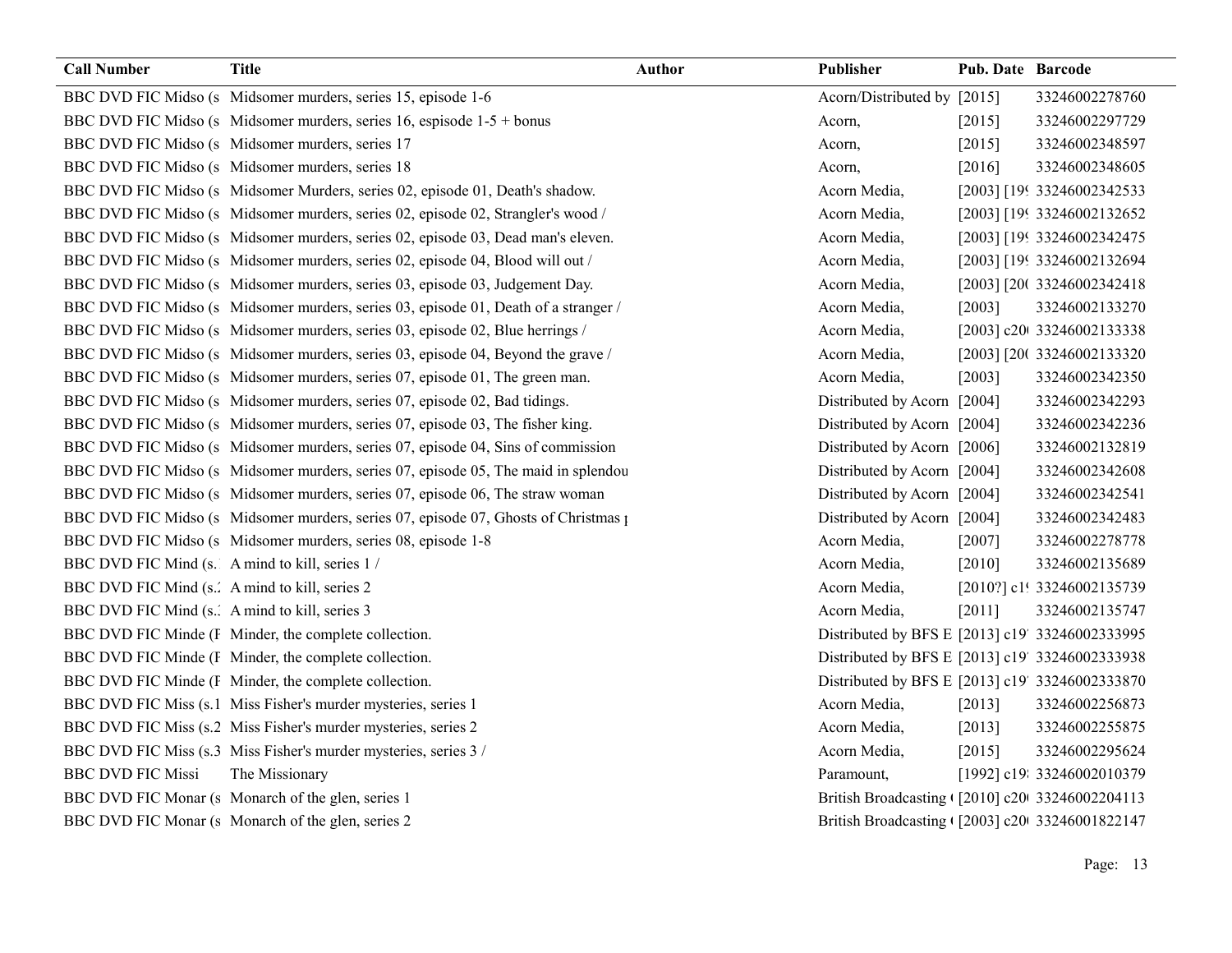| <b>Call Number</b>                            | <b>Title</b>                                                                         | <b>Author</b> | Publisher                                      | Pub. Date Barcode |                            |
|-----------------------------------------------|--------------------------------------------------------------------------------------|---------------|------------------------------------------------|-------------------|----------------------------|
|                                               | BBC DVD FIC Monar (s Monarch of the glen, series 3                                   |               | <b>BBC</b> Video;                              |                   | [2010] c20t 33246001822139 |
|                                               | BBC DVD FIC Monar (s Monarch of the glen, series 4                                   |               | <b>BBC</b> Video;                              |                   | [2010] c20 33246001822121  |
|                                               | BBC DVD FIC Monar (s Monarch of the glen, series 5                                   |               | <b>BBC</b> Video;                              |                   | [2010] c20t 33246001822113 |
|                                               | BBC DVD FIC Monar (s Monarch of the glen, series 6                                   |               | <b>BBC</b> Video:                              |                   | [2010] c20t 33246001822105 |
|                                               | BBC DVD FIC Monar (s Monarch of the glen, series 7                                   |               | Distributed by Warne [2010] c20 33246001822097 |                   |                            |
|                                               | BBC DVD FIC Moone Moone Boy, the complete series                                     |               | <b>BBC</b> Worldwide,                          |                   | [2016] 201 33246002347524  |
|                                               | BBC DVD FIC Morse (e Inspector Morse, episodes 1-5 (from 1st-2nd series 1987-1988)   |               | BFS Video,                                     | [2005]            | 33246001742329             |
|                                               | BBC DVD FIC Morse (e Inspector Morse, episodes 12-17 (from 4th-5th series, 1990-199  |               | BFS Video,                                     |                   | [2005] c19! 33246001822311 |
|                                               | BBC DVD FIC Morse (e Inspector Morse, episodes 18-23 (from 5th-6th series 1991-1992) |               | BFS Video,                                     | [2005]            | 33246001822303             |
|                                               | BBC DVD FIC Morse (e Inspector Morse, episodes 24-29 (from 6th-7th series 1992-199)  |               | BFS Video,                                     | [2005]            | 33246001822089             |
|                                               | BBC DVD FIC Morse (e Inspector Morse, episodes 30-33 (from specials 1995-2000)       |               | BFS Video,                                     |                   | [2005] c19! 33246001822337 |
|                                               | BBC DVD FIC Morse (e Inspector Morse, episode 31 (from specials 1995-2000)           |               | BFS Video,                                     |                   | [2003] c19! 33246001823178 |
|                                               | BBC DVD FIC Morse (e Inspector Morse, episodes 6-11 (from 2nd-3rd series 1988-9)     |               | BFS Video,                                     |                   | [2009] c19: 33246001823111 |
| <b>BBC DVD FIC Mothe</b>                      | The mother                                                                           |               | Columbia TriStar Ho1 [2004]                    |                   | 33246002295293             |
|                                               | BBC DVD FIC Mr. (s.1) Mr. & Mrs. Murder, series 1                                    |               | Acorn;                                         | [2013]            | 33246002342715             |
| BBC DVD FIC Mr.Sel (s Mr Selfridge: season 4  |                                                                                      |               | Distributed by PBS D [2016]                    |                   | 33246002374072             |
| BBC DVD FIC Mr.Sel (s Mr. Selfridge: season 1 |                                                                                      |               | PBS Distribution,                              | [2013]            | 33246001614825             |
| BBC DVD FIC Mr.Sel (s Mr. Selfridge: season 2 |                                                                                      |               | Distributed by PBS D [2014]                    |                   | 33246002248888             |
| BBC DVD FIC Mr.Sel (s Mr Selfridge: season 3  |                                                                                      |               | Distributed by PBS D [2015]                    |                   | 33246002361780             |
| <b>BBC DVD FIC Mrs.</b>                       | Mrs. Brown's boys, series 1 [REGION 2 ONLY]                                          |               | Universal Studios Ho [2015]                    |                   | 33246002325595             |
| <b>BBC DVD FIC Mrs.B</b>                      | Mrs. Bradley mysteries                                                               |               | BBC,                                           | [2017]            | 33246002397123             |
| <b>BBC DVD FIC Mulbe</b>                      | Mulberry, the complete series :                                                      |               | <b>BBC</b> Video                               | [2006]            | 33246001742196             |
| <b>BBC DVD FIC Murde</b>                      | Murder in suburbia                                                                   |               | Distributed by Acorn [2014]                    |                   | 33246002368546             |
| <b>BBC DVD FIC Murde</b>                      | Murder rooms                                                                         |               | MPI Home Video,                                | $[2006]$          | 33246001793066             |
| <b>BBC DVD FIC Never</b>                      | Neverwhere /                                                                         |               | <b>BBC</b> Video,                              | $[2011]$          | 33246001614833             |
| BBC DVD FIC New (s.1 New tricks, season 1     |                                                                                      |               | <b>BBC</b> Video;                              | [2009]            | 33246002063311             |
| BBC DVD FIC New (s.1 New tricks, season 10    |                                                                                      |               | Acorn;                                         | $[2014]$          | 33246002249845             |
| BBC DVD FIC New (s.1 New tricks, season 11    |                                                                                      |               | Acorn Media,                                   | [2015]            | 33246002211852             |
| BBC DVD FIC New (s.1 New tricks, season 11    |                                                                                      |               | Acorn Media,                                   | [2015]            | 33246002311884             |
| BBC DVD FIC New (s.1 New tricks, season 12    |                                                                                      |               | Acorn,                                         | [2016]            | 33246002368553             |
| BBC DVD FIC New (s.1 New tricks, season 12    |                                                                                      |               | Acorn,                                         | [2016]            | 33246002377224             |
| BBC DVD FIC New (s.2 New tricks, season 2     |                                                                                      |               | 2 Entertain Video:                             | [2010]            | 33246002063303             |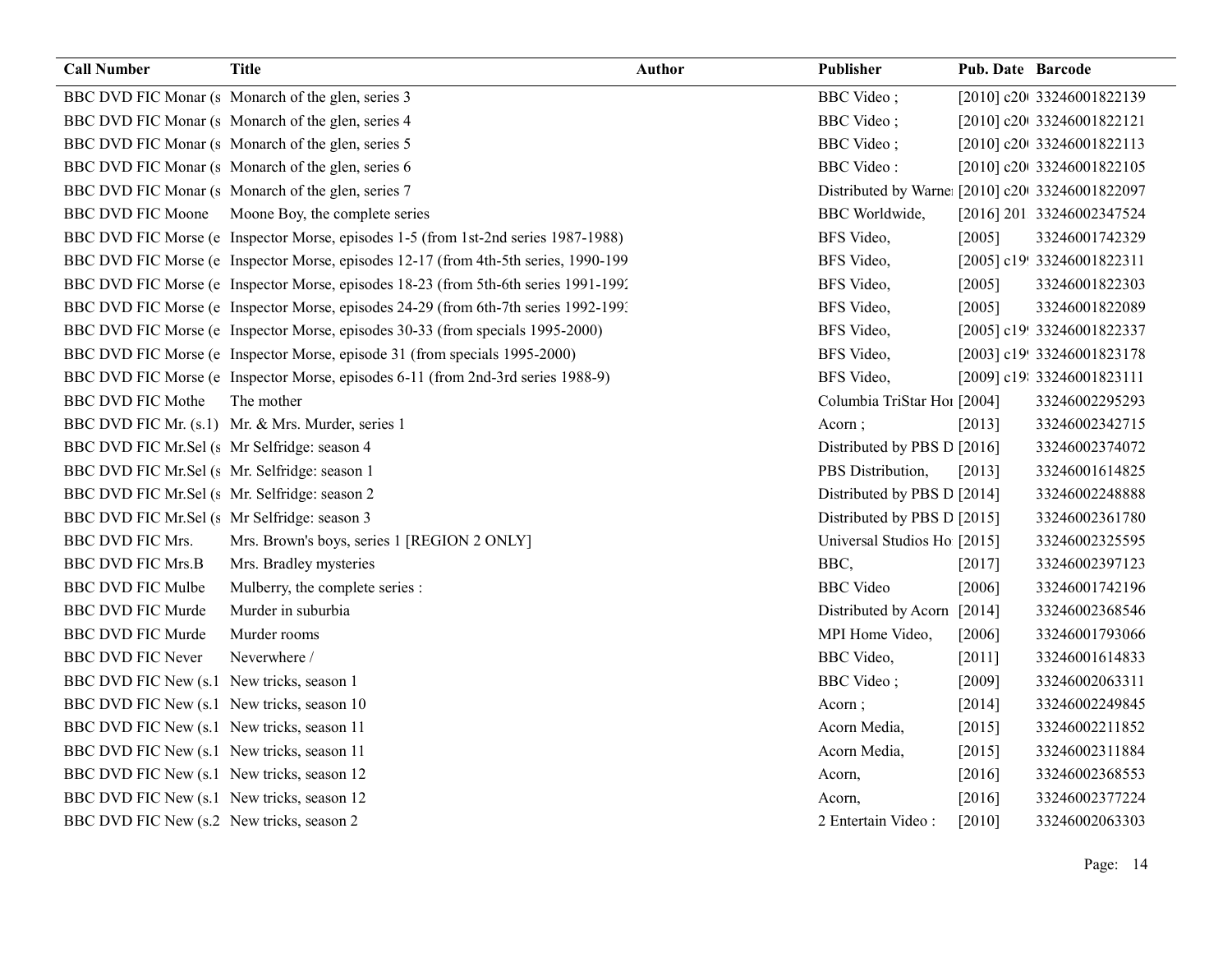| <b>Call Number</b>                          | <b>Title</b>                                     | <b>Author</b> | Publisher                     | Pub. Date Barcode |                              |
|---------------------------------------------|--------------------------------------------------|---------------|-------------------------------|-------------------|------------------------------|
| BBC DVD FIC New (s.3 New tricks, season 3   |                                                  |               | Distributed by Acorn [2010]   |                   | 33246002063295               |
| BBC DVD FIC New (s.4 New tricks, season 4   |                                                  |               | Distributed exclusive [2011]  |                   | 33246002184570               |
| BBC DVD FIC New (s.5 New tricks, season 5   |                                                  |               | Distributed by Acorn [2011]   |                   | 33246002093474               |
| BBC DVD FIC New (s.6 New tricks, season 6   |                                                  |               | distributed by Acorn 1 [2011] |                   | 33246002349140               |
| BBC DVD FIC New (s.7 New tricks, season 7   |                                                  |               | Acorn,                        | $[2012]$          | 33246002093409               |
| BBC DVD FIC New (s.8 New tricks, season 8   |                                                  |               | Acorn Media,                  | [2012]            | 33246002119295               |
| BBC DVD FIC New (s.9 New tricks, season 9   |                                                  |               | Distributed by Acorn [2013]   |                   | 33246002147551               |
| <b>BBC DVD FIC Night</b>                    | Night of the fox                                 |               | A&E Television Netw [2008]    |                   | 33246001742212               |
| <b>BBC DVD FIC North</b>                    | North & South                                    |               | Warner Home Video   [2005]    |                   | 33246002255834               |
| <b>BBC DVD FIC North</b>                    | North & South                                    |               | Warner Home Video   [2005]    |                   | 33246002336691               |
| <b>BBC DVD FIC Offic</b>                    | The office special                               |               | Warner Bros.,                 | [2003]            | 33246001663285               |
| BBC DVD FIC Offic (s.1 The office           |                                                  |               | Distributed by Warne [2004]   |                   | 33246002343408               |
| <b>BBC DVD FIC Old</b>                      | The Old Curiosity Shop                           |               | Warner Home Video, [2009]     |                   | 33246001703164               |
| <b>BBC DVD FIC Old</b>                      | The old curiosity shop                           |               | <b>BBC</b> Video;             |                   | [2006] [19', 33246001613439] |
| BBC DVD FIC Orpha (s Orphan black, season 1 |                                                  |               | <b>BBC</b> Worldwide;         | [2013]            | 33246002191799               |
| BBC DVD FIC Orpha (s Orphan black, season 2 |                                                  |               | Distributed by Entert: [2014] |                   | 33246002279149               |
| BBC DVD FIC Orpha (s Orphan black, season 3 |                                                  |               | Entertainment One,            | [2015]            | 33246002346963               |
| BBC DVD FIC Orpha (s Orphan black, season 4 |                                                  |               | Entertainment One,            | [2016]            | 33246002311736               |
| <b>BBC DVD FIC Our</b>                      | Our mutual friend                                |               | BBC Home Video,               |                   | [2005] [199 33246002117042   |
| <b>BBC DVD FIC Paint</b>                    | Painted lady                                     |               | Distributed by Acorn [2008]   |                   | 33246002402352               |
| BBC DVD FIC Palli (s.0 The Pallisers        |                                                  |               | Acorn Media,                  | [2005]            | 33246001783570               |
| BBC DVD FIC Palli (s.0 The Pallisers        |                                                  |               | Acorn Media,                  | [2005]            | 33246001783588               |
| BBC DVD FIC Palli (s.0 The Pallisers        |                                                  |               | Acorn Media,                  | [2005]            | 33246001783596               |
| BBC DVD FIC Palli (s.0 The Pallisers        |                                                  |               | Acorn Media,                  | [2005]            | 33246001783604               |
| BBC DVD FIC Palli (s.0 The Pallisers        |                                                  |               | Acorn Media,                  | [2005]            | 33246001783612               |
| BBC DVD FIC Palli (s.0 The Pallisers        |                                                  |               | Acorn Media,                  | [2005]            | 33246001783505               |
| BBC DVD FIC Palli (s.0 The Pallisers        |                                                  |               | Acorn Media,                  | $[2005]$          | 33246001783513               |
| BBC DVD FIC Palli (s.0 The Pallisers        |                                                  |               | Acorn Media,                  | $[2005]$          | 33246001783521               |
| BBC DVD FIC Palli (s.0 The Pallisers        |                                                  |               | Acorn Media,                  | $[2005]$          | 33246001783539               |
| BBC DVD FIC Palli (s.1 The Pallisers        |                                                  |               | Acorn Media,                  | [2005]            | 33246001783547               |
| BBC DVD FIC Palli (s.1 The Pallisers        |                                                  |               | Acorn Media,                  | [2005]            | 33246001783448               |
|                                             | BBC DVD FIC PD Jam P.D. James' A certain justice |               | WGBH Boston Videc [2005]      |                   | 33246002063279               |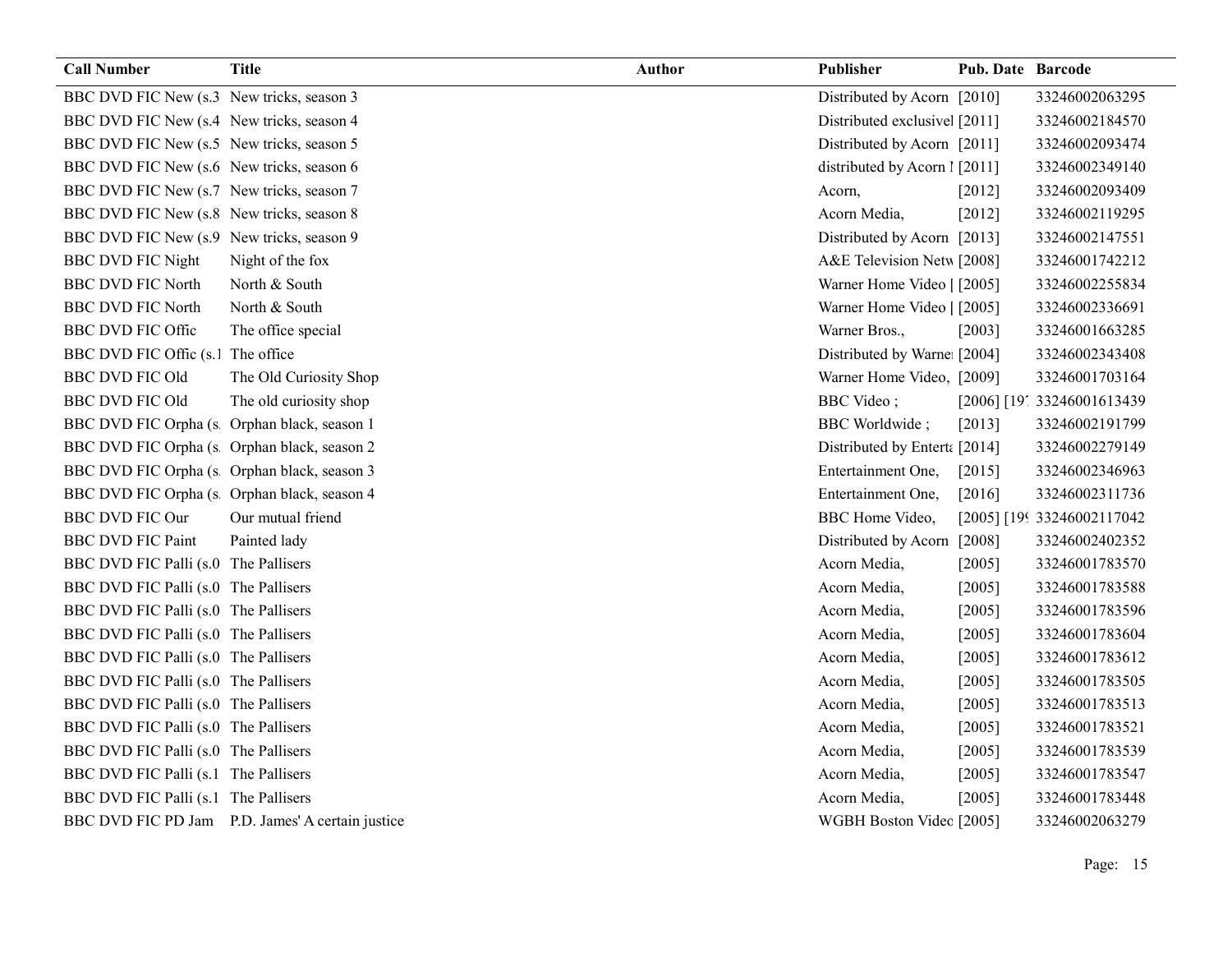| <b>Call Number</b>                               | <b>Title</b>                                                    | <b>Author</b> | Publisher                                       | Pub. Date Barcode |                            |
|--------------------------------------------------|-----------------------------------------------------------------|---------------|-------------------------------------------------|-------------------|----------------------------|
| BBC DVD FIC PD Jam                               | P.D. James' Death in holy orders                                |               | <b>BBC</b> Video:                               | [2004]            | 33246002063253             |
| <b>BBC DVD FIC PD Jam</b>                        | P.D. James' The murder room                                     |               | <b>BBC</b> Video;                               | [2005]            | 33246002063261             |
|                                                  | BBC DVD FIC Peaky (s. Peaky blinders, series 1/                 |               | Warner Bros. Entertai [2015]                    |                   | 33246002395937             |
| BBC DVD FIC Peaky (s. Peaky blinders, series 2   |                                                                 |               | Warner Bros. Entertai [2015]                    |                   | 33246002397313             |
| <b>BBC DVD FIC Philb</b>                         | Philby, Burgess and Maclean                                     |               | Koch Vision,                                    | [1977]            | 33246002342954             |
| <b>BBC DVD FIC Philo</b>                         | Philomena /                                                     |               | Entertainment One Ct [2014]                     |                   | 33246002196319             |
| <b>BBC DVD FIC Pickw</b>                         | The Pickwick papers                                             |               | BBC Video;                                      | [2006]            | 33246001613256             |
| BBC DVD FIC Pie (s.3) Pie in the sky, series 3   |                                                                 |               | Acorn Media,                                    | [2010]            | 33246002010510             |
| BBC DVD FIC Pie (s.4) Pie in the sky, series 4   |                                                                 |               | Distributed by Acorn                            | $[2010]$          | 33246002277994             |
| BBC DVD FIC Pie (seric Pie in the sky, series 1/ |                                                                 |               | Acorn Media:                                    |                   | [2009] c19! 33246001822220 |
| BBC DVD FIC Pie (seric Pie in the sky, series 2  |                                                                 |               | Acorn Media,                                    |                   | [2010] c19! 33246001822048 |
|                                                  | BBC DVD FIC Poiro (s. Agatha Christie Poirot, series 10 :       |               | [publisher not identifi [2013?]                 |                   | 33246002395929             |
| BBC DVD FIC Polda (s. Poldark, series 1:         |                                                                 |               | Distributed by Acorn [2011] [197 33246002099794 |                   |                            |
| BBC DVD FIC Polda (s. Poldark, series 2          |                                                                 |               | Acorn Media,                                    | $[2010]$          | 33246002221174             |
| BBC DVD FIC Polda (s. Poldark, series 3          |                                                                 |               | PBS Distribution,                               | [2017]            | 33246002421683             |
| <b>BBC DVD FIC Pride</b>                         | Pride and prejudice                                             |               | BBC;                                            | [2001]            | 33246002047769             |
| BBC DVD FIC Prime (s. Prime suspect, series 1:   |                                                                 |               | Acorn Media,                                    |                   | [2010] [199 33246002100584 |
| BBC DVD FIC Prime (s. Primeval, volume one       |                                                                 |               | BBC Video; Burbanl [2008]                       |                   | 33246002186328             |
| BBC DVD FIC Prime (s. Prime suspect, series 2 :  |                                                                 |               | Acorn Media,                                    |                   | [2010] [199 33246002100642 |
| BBC DVD FIC Prime (s. Primeval, volume two       |                                                                 |               | <b>BBC</b> Worldwide,                           | [2009]            | 33246002186393             |
| BBC DVD FIC Prime (s. Prime suspect, series 3 :  |                                                                 |               | Acorn Media,                                    |                   | [2010] [199 33246002100709 |
|                                                  | BBC DVD FIC Prime (s. Primeval, volume three [disc 1-2]         |               | <b>BBC</b> Worldwide,                           | [2012]            | 33246002186385             |
| BBC DVD FIC Prime (s. Prime suspect, series 4 :  |                                                                 |               | Acorn Media,                                    |                   | [2010] [199 33246002100956 |
| BBC DVD FIC Prime (s. Prime suspect, series 5    |                                                                 |               | Acorn Media,                                    |                   | [2010] [199 33246002100808 |
|                                                  | BBC DVD FIC Prime (s. Prime suspect, series 6, the last witness |               | Acorn Media,                                    |                   | [2010] [20( 33246002100527 |
|                                                  | BBC DVD FIC Prime (s. Prime suspect, series 7, the final act    |               | Acorn Media,                                    | [2007]            | 33246002100741             |
| <b>BBC DVD FIC Priva</b>                         | A private function                                              |               | MGM Home Entertai [2003]                        |                   | 33246002010411             |
| BBC DVD FIC Publi (s. Public enemies             |                                                                 |               | BFS Entertainment & [2013]                      |                   | 33246002337277             |
| <b>BBC DVD FIC Queen</b>                         | The Queen                                                       |               | Acorn Media,                                    | [2009]            | 33246002342129             |
| BBC DVD FIC Rebus (s Rebus, set 1/               |                                                                 |               | Acorn Media,                                    |                   | [2006] c20t 33246001822238 |
| BBC DVD FIC Rebus (s Rebus, set 2 /              |                                                                 |               | Distributed by Acorn [2007] c20 33246001822063  |                   |                            |
| BBC DVD FIC Reggi (s. Reggie Perrin, set 1       |                                                                 |               | Distributed by Acorn [2011]                     |                   | 33246002400653             |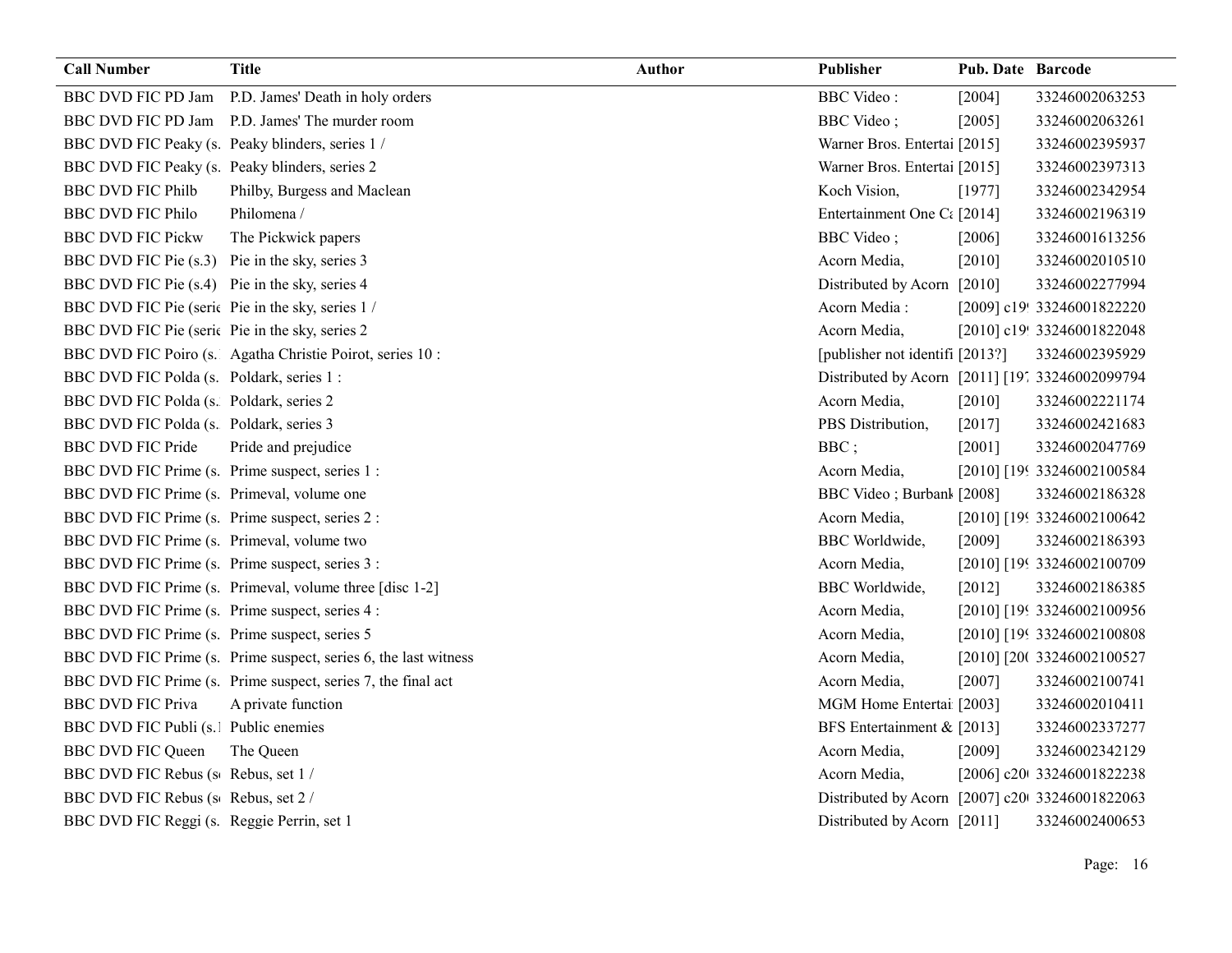| <b>Call Number</b>                                    | <b>Title</b>                                                                 | Author                 | Publisher                                     | <b>Pub. Date Barcode</b> |                            |
|-------------------------------------------------------|------------------------------------------------------------------------------|------------------------|-----------------------------------------------|--------------------------|----------------------------|
| BBC DVD FIC Rev (s.1) Rev. season one /               |                                                                              |                        | Big Talk Investments [2010]                   |                          | 33246002349462             |
|                                                       | BBC DVD FIC Rosem (: Rosemary & Thyme, series 1/                             |                        | Acorn Media,                                  | [2011]                   | 33246002122141             |
|                                                       | BBC DVD FIC Rosem (: Rosemary & Thyme, the complete collection               |                        | Granada Television: [2005] 200 33246001742055 |                          |                            |
|                                                       | BBC DVD FIC Rosem (: Rosemary & Thyme, series 3 /                            |                        | Acorn Media,                                  | [2011]                   | 33246002122166             |
|                                                       | BBC DVD FIC Rumpo S Rumpole of the Bailey, the complete series /             |                        | A & E Home Video; [2006]                      |                          | 33246001745066             |
|                                                       | BBC DVD FIC Rumpo S Rumpole of the Bailey, the complete series /             |                        | A & E Home Video; $[2006]$                    |                          | 33246001745074             |
|                                                       | BBC DVD FIC Rumpo S Rumpole of the Bailey, the complete series /             |                        | A & E Home Video; [2006]                      |                          | 33246001745082             |
|                                                       | BBC DVD FIC Ruth (set The Ruth Rendell mysteries :                           |                        | Distributed by Acorn [2006]                   |                          | 33246001589977             |
|                                                       | BBC DVD FIC Ruth (set The Ruth Rendell mysteries :                           |                        | Distributed by Acorn [2007]                   |                          | 33246001554559             |
| BBC DVD FIC Sandb (s The sandbaggers :                |                                                                              |                        | BFS Video,                                    | [2009]                   | 33246002314912             |
| BBC DVD FIC Sandb (s The sandbaggers :                |                                                                              |                        | <b>ITV</b> Studios:                           | $[2009]$                 | 33246002115632             |
| BBC DVD FIC Sandb (s The sandbaggers :                |                                                                              |                        | ITV Global Entertain [2009]                   |                          | 33246002115640             |
|                                                       | BBC DVD FIC Scott (s.1 Scott and Bailey: season 1                            |                        | BBC Worldwide Ltd. [2012]                     |                          | 33246002256832             |
|                                                       | BBC DVD FIC Scott (s.2 Scott and Bailey: season 2 /                          |                        | $BBC$ ;                                       | [2013]                   | 33246002211282             |
|                                                       | BBC DVD FIC Scott (s.: Scott and Bailey: season 3 /                          |                        | BBC Worldwide Lim [2015]                      |                          | 33246002088680             |
|                                                       | BBC DVD FIC Scott (s. <sup>2</sup> Scott and Bailey: season 4 /              |                        | BBC Worldwide Ame [2015]                      |                          | 33246002361350             |
|                                                       | BBC DVD FIC Scott (s.: Scott and Bailey: season 5 /                          |                        | BBC Us / Canada,                              | [2016]                   | 33246002377208             |
| <b>BBC DVD FIC Secre</b>                              | Secret state                                                                 |                        | [s.n.],                                       | [2014]                   | 33246002336634             |
| <b>BBC DVD FIC Seran</b>                              | Serangoon Road                                                               |                        | Acorn,                                        | [2014]                   | 33246002367803             |
| <b>BBC DVD FIC Sherl</b>                              | The casebook of Sherlock Holmes.                                             |                        | MPI Home Video,                               | $[2004]$                 | 33246001790757             |
| <b>BBC DVD FIC Sherl</b>                              | The memoirs of Sherlock Holmes                                               |                        | MPI Home Video,                               | $[2004]$                 | 33246001790690             |
| BBC DVD FIC Sherl (s. Sherlock, season 1              |                                                                              |                        | <b>BBC</b> Video;                             | [2010]                   | 33246002246411             |
| BBC DVD FIC Sherl (s.' Sherlock, season 2             |                                                                              |                        | <b>BBC</b> Worldwide,                         | $[2012]$                 | 33246002063238             |
| BBC DVD FIC Sherl (s.: Sherlock, season 3             |                                                                              |                        | Distributed in the US. [2014]                 |                          | 33246002186203             |
|                                                       | BBC DVD FIC Sherl (s.) Sherlock, season 3a: the abominable bride /           | Cumberbatch, Benedict. | Warner Home Video., [2016]                    |                          | 33246002361764             |
| BBC DVD FIC Sherl (s. <sup>2</sup> Sherlock, season 4 |                                                                              |                        | BBC Worldwide Ame [2017]                      |                          | 33246002397248             |
|                                                       | BBC DVD FIC Sherl Vo Sherlock Holmes, the complete Granada television series |                        | MPI Home Video,                               | $[2007]$                 | 33246001742352             |
|                                                       | BBC DVD FIC Sherl Vo Sherlock Holmes, the complete Granada television series |                        | MPI Home Video,                               | [2007]                   | 33246001742345             |
|                                                       | BBC DVD FIC Shetl (s.1 Shetland, seasons one & two /                         |                        | Warner Home Video. [2016]                     |                          | 33246002364768             |
| BBC DVD FIC Shetl (s.? Shetland, season three         |                                                                              |                        | BBC Worldwide Ltd. [2016]                     |                          | 33246002397180             |
|                                                       | BBC DVD FIC Silen (s.1 Silent witness, season one                            |                        | BBC,                                          |                          | [2014] c19! 33246002336758 |
|                                                       | BBC DVD FIC Silen (s.2 Silent witness, season two                            |                        | BBC Worldwide Ame [2015] c19! 33246002412732  |                          |                            |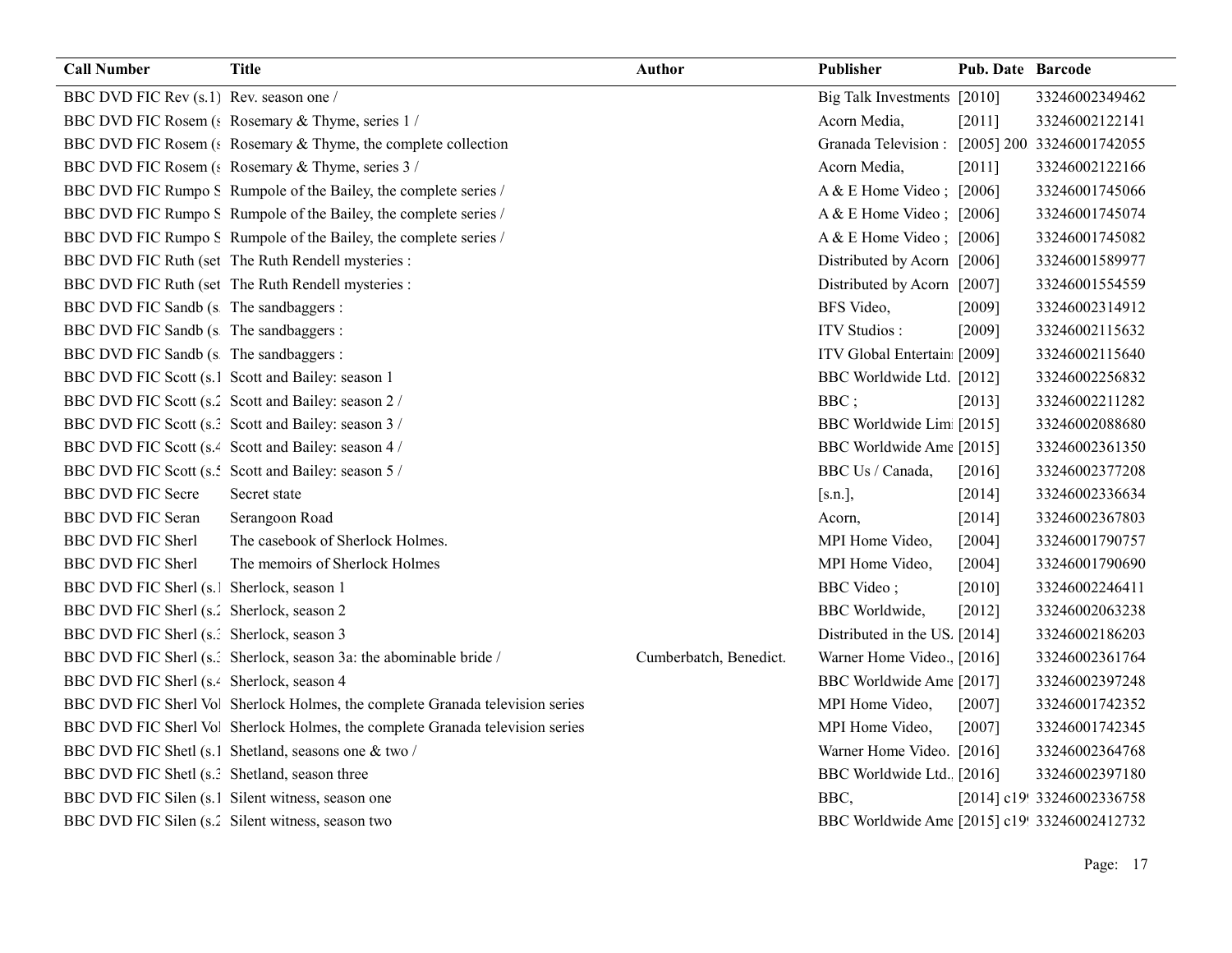| <b>Call Number</b>                           | <b>Title</b>                                                   | <b>Author</b> | Publisher                                       | <b>Pub. Date Barcode</b> |                             |
|----------------------------------------------|----------------------------------------------------------------|---------------|-------------------------------------------------|--------------------------|-----------------------------|
|                                              | BBC DVD FIC Silen (s.? Silent witness, season three            |               | BBC Worldwide Ame [2015] c19! 33246002412633    |                          |                             |
|                                              | BBC DVD FIC Silen (s. <sup>2</sup> Silent witness, season four |               | BBC Worldwide Ame [2017] c19! 33246002412914    |                          |                             |
| BBC DVD FIC Silk (s.1) Silk, season 1 /      |                                                                |               | BBC,                                            | [2011]                   | 33246002186625              |
| BBC DVD FIC Silk (s.2) Silk, season 2        |                                                                |               | BBC Worldwide Ltd. [2015]                       |                          | 33246002349520              |
| BBC DVD FIC Silk (s.3) Silk, season 3 /      |                                                                |               | BBC,                                            | [2014]                   | 33246002351039              |
| <b>BBC DVD FIC Singi</b>                     | The singing detective                                          |               | BBC Worldwide Ame [2003] c19: 33246001797158    |                          |                             |
| <b>BBC DVD FIC Skell</b>                     | Skellig the owl man                                            |               | Image Entertainment, [2010]                     |                          | 33246001770577              |
| <b>BBC DVD FIC Smile</b>                     | Smiley's people                                                |               | Acorn Media,                                    | $[2002]$                 | 33246001742311              |
| <b>BBC DVD FIC Some</b>                      | Some mothers do 'ave 'em!                                      |               | BFS Video,                                      |                          | [2001] [19] 33246002099810  |
| <b>BBC DVD FIC South</b>                     | South riding /                                                 |               | British Broadcasting [2011]                     |                          | 33246002010460              |
| <b>BBC DVD FIC Spies</b>                     | Spies of Warsaw                                                |               | BBC;                                            | [2013]                   | 33246002352334              |
| <b>BBC DVD FIC Split</b>                     | Split second                                                   |               | Indigo/BFS Video,                               | [2006]                   | 33246002215333              |
| <b>BBC DVD FIC State</b>                     | State of play                                                  |               | <b>BBC</b> Video;                               | [2008]                   | 33246002184521              |
| <b>BBC DVD FIC Summe</b>                     | Fortunes of war                                                |               | <b>BBC</b> Video,                               |                          | [2005] [198 33246002288835] |
| BBC DVD FIC Survi (s.                        | Survivors, complete seasons one and two /                      |               | BBC Worldwide Ame [2010] 200 33246002184539     |                          |                             |
| BBC DVD FIC Suspe (s. Suspects, series 1 & 2 |                                                                |               | Acorn Media,                                    | [2016]                   | 33246002334381              |
| BBC DVD FIC Suspe (s. Suspects, series 3 & 4 |                                                                |               | Acorn Media,                                    | [2016]                   | 33246002334043              |
| <b>BBC DVD FIC Tagga</b>                     | Taggart:                                                       |               | Distributed by BFS V [2010] [199 33246002284511 |                          |                             |
| <b>BBC DVD FIC Testa</b>                     | Testament of youth                                             |               | Sony Pictures Classic [2015]                    |                          | 33246002380350              |
| <b>BBC DVD FIC Thirt</b>                     | Thirteen /                                                     |               | BBC,                                            | $[2016]$                 | 33246002377216              |
| <b>BBC DVD FIC Tinke</b>                     | Tinker, tailor, soldier, spy                                   |               | Acorn Media,                                    | $[2002]$                 | 33246001796952              |
| <b>BBC DVD FIC To</b>                        | To the manor born:                                             |               | <b>BBC</b> Video:                               | [2008]                   | 33246002063287              |
| <b>BBC DVD FIC To</b>                        | To walk invisible :                                            |               | PBS,                                            |                          | [2017] c20 33246002403806   |
| <b>BBC DVD FIC Top</b>                       | Top of the lake                                                |               | <b>BBC</b> Video,                               | [2014]                   | 33246002184588              |
| BBC DVD FIC Torch (C Torchwood [3]           |                                                                |               | <b>BBC</b> Video:                               | [2009]                   | 33246002093490              |
| BBC DVD FIC Torch (M Torchwood [4]           |                                                                |               | Distributed in the US. [2012]                   |                          | 33246002093508              |
| BBC DVD FIC Torch (s. Torchwood [1]          |                                                                |               | <b>BBC</b> Video:                               | [2008]                   | 33246001618941              |
| BBC DVD FIC Torch (s. Torchwood [2]          |                                                                |               | <b>BBC</b> Video;                               | [2008]                   | 33246002093540              |
| <b>BBC DVD FIC Trial</b>                     | The trials of Jimmy Rose                                       |               | Acorn,                                          | [2016]                   | 33246002396000              |
| <b>BBC DVD FIC Trip</b>                      | The trip /                                                     |               | Alliance (UHV) Allia [2011]                     |                          | 33246002256774              |
| <b>BBC DVD FIC Trip</b>                      | The trip to Italy                                              |               | Entertainment One,                              | [2014]                   | 33246002278968              |
| BBC DVD FIC Tudor (s. The Tudors, season 1   |                                                                |               | Showtime Networks, [2010]                       |                          | 33246002115624              |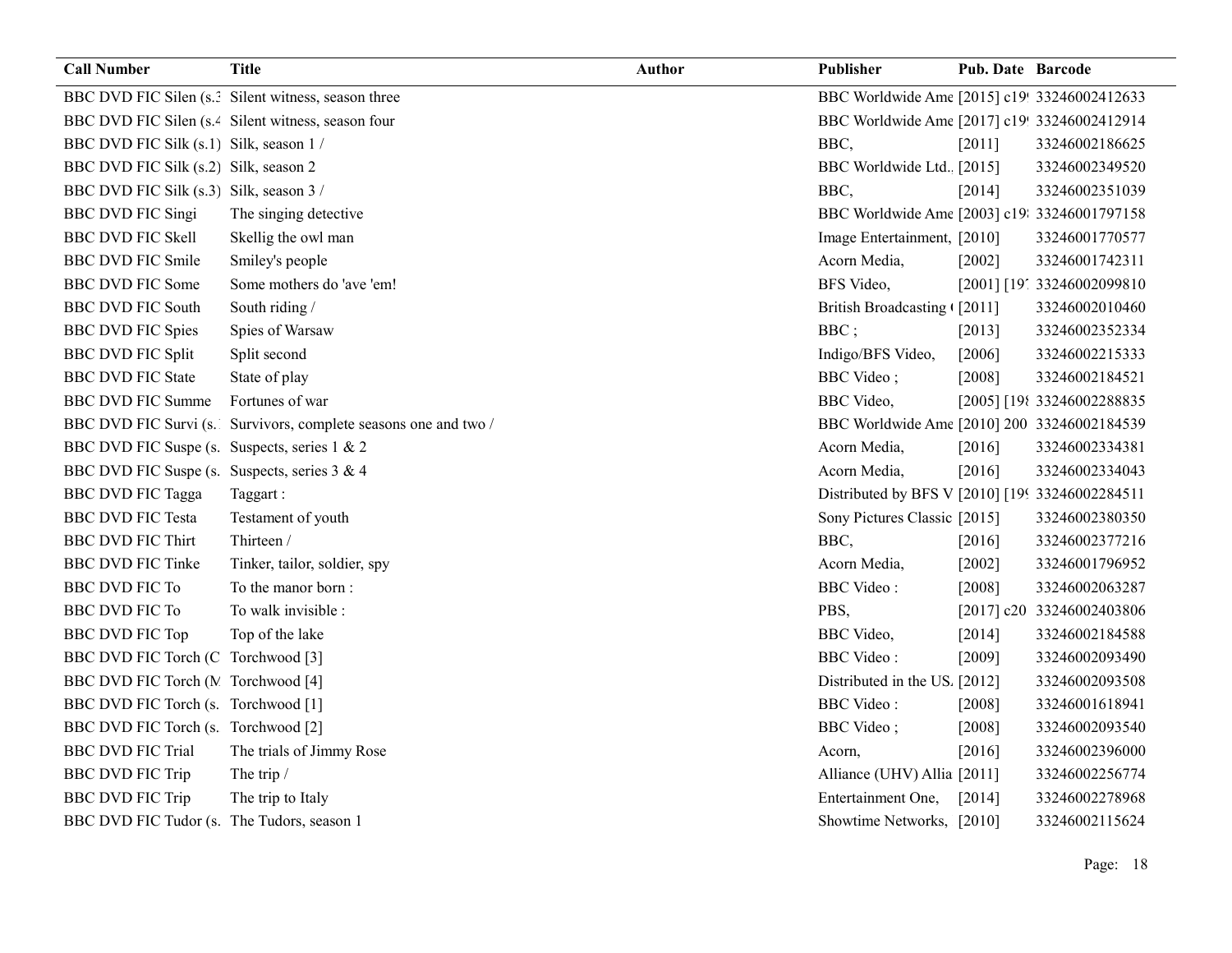| <b>Call Number</b>                           | <b>Title</b>                                                            | <b>Author</b> | Publisher                              | Pub. Date Barcode |                            |
|----------------------------------------------|-------------------------------------------------------------------------|---------------|----------------------------------------|-------------------|----------------------------|
| BBC DVD FIC Tudor (s. The Tudors, season 2   |                                                                         |               | Showtime Networks, [2010]              |                   | 33246002118958             |
| BBC DVD FIC Tudor (s. The Tudors, season 3   |                                                                         |               | Showtime Networks, [2010]              |                   | 33246002118842             |
| BBC DVD FIC Tudor (s. The Tudors, season 4 / |                                                                         |               | Showtime Networks, [2010]              |                   | 33246002118859             |
|                                              | BBC DVD FIC Tunne (s The tunnel, the complete first season.             |               | Distributed by PBS D [2016]            |                   | 33246002336972             |
|                                              | BBC DVD FIC Upsta (s. Upstairs, downstairs, the complete first season / |               | A & E Home Video : [2001]              |                   | 33246001857119             |
|                                              | BBC DVD FIC Upsta (s. Upstairs, downstairs, [season 1] /                |               | British Broadcasting [2011]            |                   | 33246002184810             |
|                                              | BBC DVD FIC Upsta (s. Upstairs, downstairs, [season 2] /                |               | BBC,                                   | [2012]            | 33246002184752             |
| BBC DVD FIC Vera (s.1 Vera, set 1            |                                                                         |               | ITV Studios Home E1 [2011]             |                   | 33246001614726             |
| BBC DVD FIC Vera (s.1 Vera, set 1            |                                                                         |               | ITV Studios Home E1 [2011]             |                   | 33246002337129             |
| BBC DVD FIC Vera (s.2 Vera, set 2)           |                                                                         |               | ITV Studios Home E <sub>1</sub> [2012] |                   | 33246001614734             |
| BBC DVD FIC Vera (s.3 Vera, set 3            |                                                                         |               | Acorn Media,                           | [2014]            | 33246002186278             |
| BBC DVD FIC Vera (s.4 Vera, set 4            |                                                                         |               | ITV Studios Global E [2014]            |                   | 33246002212264             |
| BBC DVD FIC Vera (s.5 Vera, set 5            |                                                                         |               | Acorn:                                 | [2015]            | 33246002363315             |
| BBC DVD FIC Vera (s.6 Vera, set 6            |                                                                         |               | Acorn Media,                           | [2016]            | 33246002380061             |
| BBC DVD FIC Vera (s.7 Vera, set 7            |                                                                         |               | Acorn Media,                           | [2017]            | 33246002413037             |
|                                              | BBC DVD FIC Vicar (se The vicar of Dibley, the immaculate collection /  |               | BBC Video;                             |                   | [2007] c19! 33246001822030 |
| <b>BBC DVD FIC Victo</b>                     | Victorian slum house                                                    |               | Distributed by PBS D [2017]            |                   | 33246002421501             |
| <b>BBC DVD FIC Voyag</b>                     | A voyage round my father                                                |               | Acorn Media,                           | $[2010]$          | 33246001741982             |
|                                              | BBC DVD FIC Waiti (s. Waiting for God, season 1                         |               | Warner Home Video, [2006]              |                   | 33246001742139             |
|                                              | BBC DVD FIC Waiti (s.' Waiting for God, season 2                        |               | <b>BBC</b> Video;                      | [2007]            | 33246001742188             |
|                                              | BBC DVD FIC Waiti (s Waiting for God, season 3                          |               | <b>BBC</b> Video;                      | [2008]            | 33246001742147             |
|                                              | BBC DVD FIC Waiti (s.4 Waiting for God, season 4                        |               | BBC Video;                             | [2009]            | 33246001742154             |
|                                              | BBC DVD FIC Waiti (s.: Waiting for God, season 5                        |               | British Broadcasting ([2010]           |                   | 33246001614767             |
| <b>BBC DVD FIC Wakin</b>                     | Waking the dead, the complete season five                               |               | <b>BBC</b> Video                       | $[2011]$          | 33246002211845             |
|                                              | BBC DVD FIC Wakin (s Waking the dead, season 1 and pilot episode        |               | <b>BBC</b> Video;                      | $[2006]$          | 33246002184646             |
|                                              | BBC DVD FIC Wakin (s Waking the dead, the complete season two           |               | <b>BBC</b> Video:                      | [2007]            | 33246002184703             |
|                                              | BBC DVD FIC Wakin (s Waking the dead, the complete season three         |               | <b>BBC</b> Video;                      | $[2009]$          | 33246002184760             |
|                                              | BBC DVD FIC Wakin (s Waking the dead, the complete season four          |               | <b>BBC</b> Video                       | [2010]            | 33246002211274             |
|                                              | BBC DVD FIC Wakin (s  Waking the dead, the complete season six          |               | <b>BBC</b> Video                       | $[2012]$          | 33246002211456             |
|                                              | BBC DVD FIC Wakin (s  Waking the dead, the complete season seven        |               | <b>BBC</b> Video                       | [2013]            | 33246002211167             |
|                                              | BBC DVD FIC Wakin (s Waking the dead, the complete season eight         |               | <b>BBC</b> Video                       | [2013]            | 33246002279024             |
| <b>BBC DVD FIC Walla</b>                     | Wallace & Gromit: The curse of the were-rabbit                          |               | DreamWorks Home E [2006]               |                   | 33246002002327             |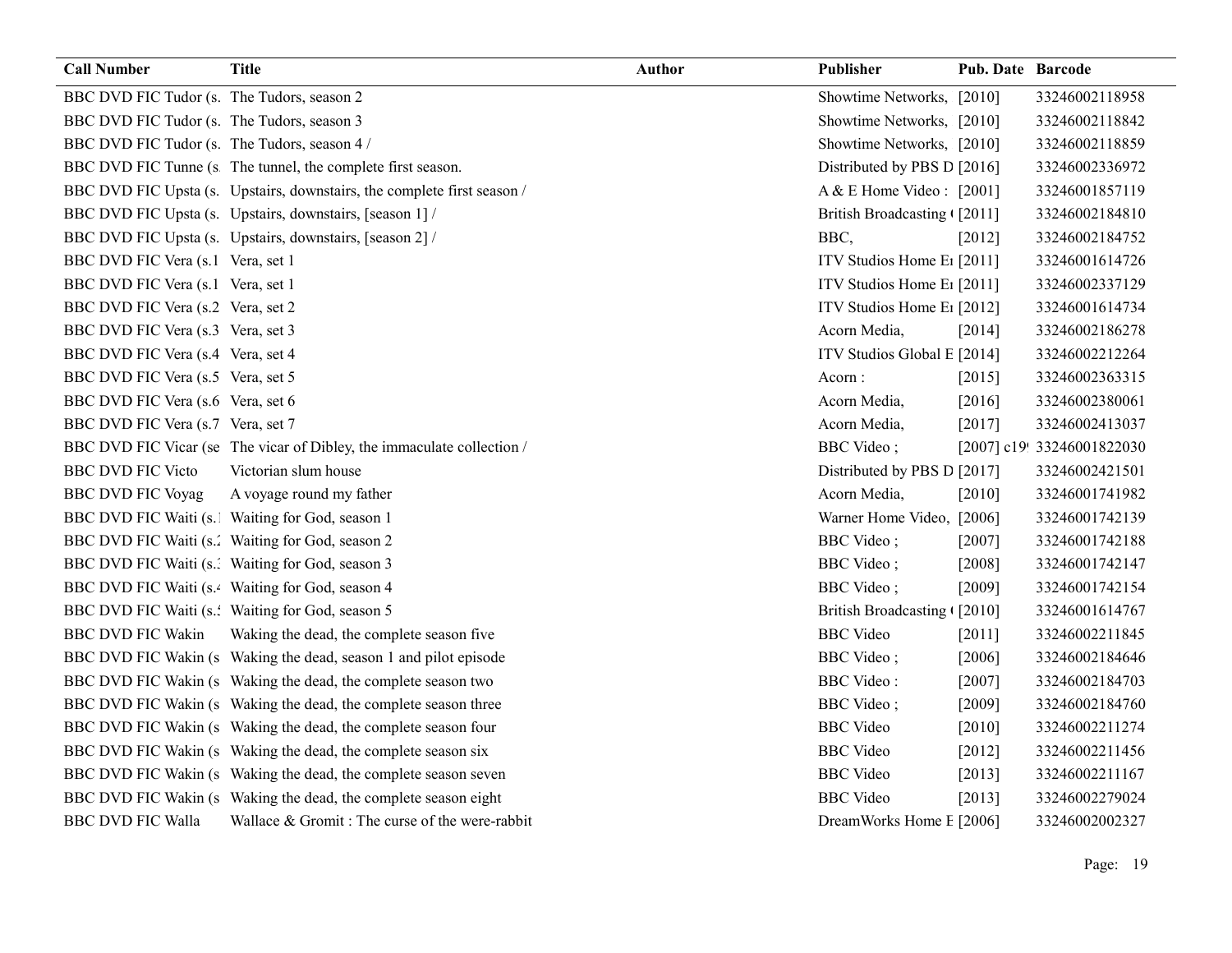| <b>Call Number</b>                             | <b>Title</b>                                                            | <b>Author</b> | Publisher                                    | <b>Pub. Date Barcode</b> |                |
|------------------------------------------------|-------------------------------------------------------------------------|---------------|----------------------------------------------|--------------------------|----------------|
| <b>BBC DVD FIC Walla</b>                       | Wallace & Gromit: A matter of loaf and death                            |               | Hit Entertainment;                           | [2009]                   | 33246002295392 |
| BBC DVD FIC Walla (s. Wallander, series 1      |                                                                         |               | British Broadcasting (2009]                  |                          | 33246002170264 |
| BBC DVD FIC Walla (s. Wallander, series 2      |                                                                         |               | <b>BBC</b> Video;                            | $[2010]$                 | 33246002216547 |
| BBC DVD FIC Walla (s. Wallander, series 3      |                                                                         |               | <b>BBC</b> Video;                            | [2012]                   | 33246002118883 |
| BBC DVD FIC Walla (s. Wallander, series 4.     |                                                                         |               | BBC Worldwide Ame [2016] [201 33246002311900 |                          |                |
| <b>BBC DVD FIC Wilde</b>                       | Wilde                                                                   |               | Columbia Tristar Hor [2002]                  |                          | 33246001788769 |
| <b>BBC DVD FIC Willi</b>                       | William & Mary:                                                         |               | RLJ Entertainment.,                          | [2014]                   | 33246002255867 |
| <b>BBC DVD FIC Winte</b>                       | Winter                                                                  |               | Acorn,                                       | [2016]                   | 33246002398303 |
|                                                | BBC DVD FIC Wire (s.1 Wire in the blood, the complete first season /    |               | Koch Vision,                                 | [2005]                   | 33246002312304 |
|                                                | BBC DVD FIC Wire (s.2 Wire in the blood, the complete second season /   |               | Koch Vision,                                 | $[2005]$                 | 33246002063493 |
|                                                | BBC DVD FIC Wire (s.3 Wire in the blood, the complete third season /    |               | Koch Vision,                                 | [2005]                   | 33246002312361 |
|                                                | BBC DVD FIC Wire (s.4 Wire in the blood, the complete fourth season /   |               | KOCH Vision:                                 | $[2007]$                 | 33246002093557 |
|                                                | BBC DVD FIC Wire (s.5 Wire in the blood, the complete fifth season /    |               | <b>KOCH Vision:</b>                          | [2008]                   | 33246002093524 |
|                                                | BBC DVD FIC Wire (s.6 Wire in the blood, the complete sixth season /    |               | <b>KOCH Vision:</b>                          | [2009]                   | 33246002093532 |
| BBC DVD FIC Wish (s.1 Wish me luck, series 1.  |                                                                         |               | Distributed exclusivel [2009]                |                          | 33246002336816 |
| <b>BBC DVD FIC Wives</b>                       | Wives and daughters                                                     |               | <b>BBC</b> Video:                            | [2006]                   | 33246002047702 |
| <b>BBC DVD FIC Wolf</b>                        | Wolf Hall                                                               |               | Distributed by PBS D [2015]                  |                          | 33246002269678 |
| <b>BBC DVD FIC Women</b>                       | Women in love                                                           |               | Warner Home Video, [2013]                    |                          | 33246001613371 |
| <b>BBC DVD FIC World</b>                       | World without end                                                       |               | Sony Pictures Home 1 [2012]                  |                          | 33246001619923 |
|                                                | BBC DVD FIC Worri (p. Johnny Worricker, part 1, Page eight              |               | Distributed by PBS D [2011]                  |                          | 33246002271781 |
|                                                | BBC DVD FIC Worri (p. Johnny Worricker, part 2, Turks and Caicos        |               | Distributed by PBS D [2014]                  |                          | 33246002271856 |
|                                                | BBC DVD FIC Worri (p. Johnny Worricker, part 3, Salting the battlefield |               | Distributed by PBS D [2014]                  |                          | 33246002271799 |
|                                                | BBC DVD FIC Wycli (s. Wycliffe, series one, the four Jacks /            |               | BFS Entertainment & [2008]                   |                          | 33246002062271 |
|                                                | BBC DVD FIC Wycli (s. Wycliffe, series two, the trojan horse /          |               | BFS Entertainment & [2009]                   |                          | 33246002063469 |
|                                                | BBC DVD FIC Wycli (s. Wycliffe, series three, dead on arrival /         |               | BFS Entertainment & [2010]                   |                          | 33246002063477 |
|                                                | BBC DVD FIC Wycli (s. Wycliffe, series four, bad blood /                |               | BFS Entertainment & [2010]                   |                          | 33246002093516 |
|                                                | BBC DVD FIC Wycli (s. Wycliffe, series five, land's end /               |               | BFS Entertainment & [2010]                   |                          | 33246002093565 |
| <b>BBC DVD FIC Young</b>                       | A young doctor's notebook                                               |               | BBC Worldwide Ame [2014]                     |                          | 33246002249902 |
| <b>BBC DVD FIC Zen</b>                         | Zen                                                                     |               | 2 Entertain;                                 | [2011]                   | 33246001614593 |
| BBC DVD FIC Doc (s.1) Doc Martin, series 1     |                                                                         |               | Distributed by Image [2007]                  |                          | 33246001742105 |
| BBC DVD FIC Pie (s.5) Pie in the sky, series 5 |                                                                         |               | Acorn Media,                                 | [2011]                   | 33246002057396 |
| BBC DVD (Storage) FIC DCI Banks, season 1      |                                                                         |               | Warner Home Video, [2013]                    |                          | 33246002203032 |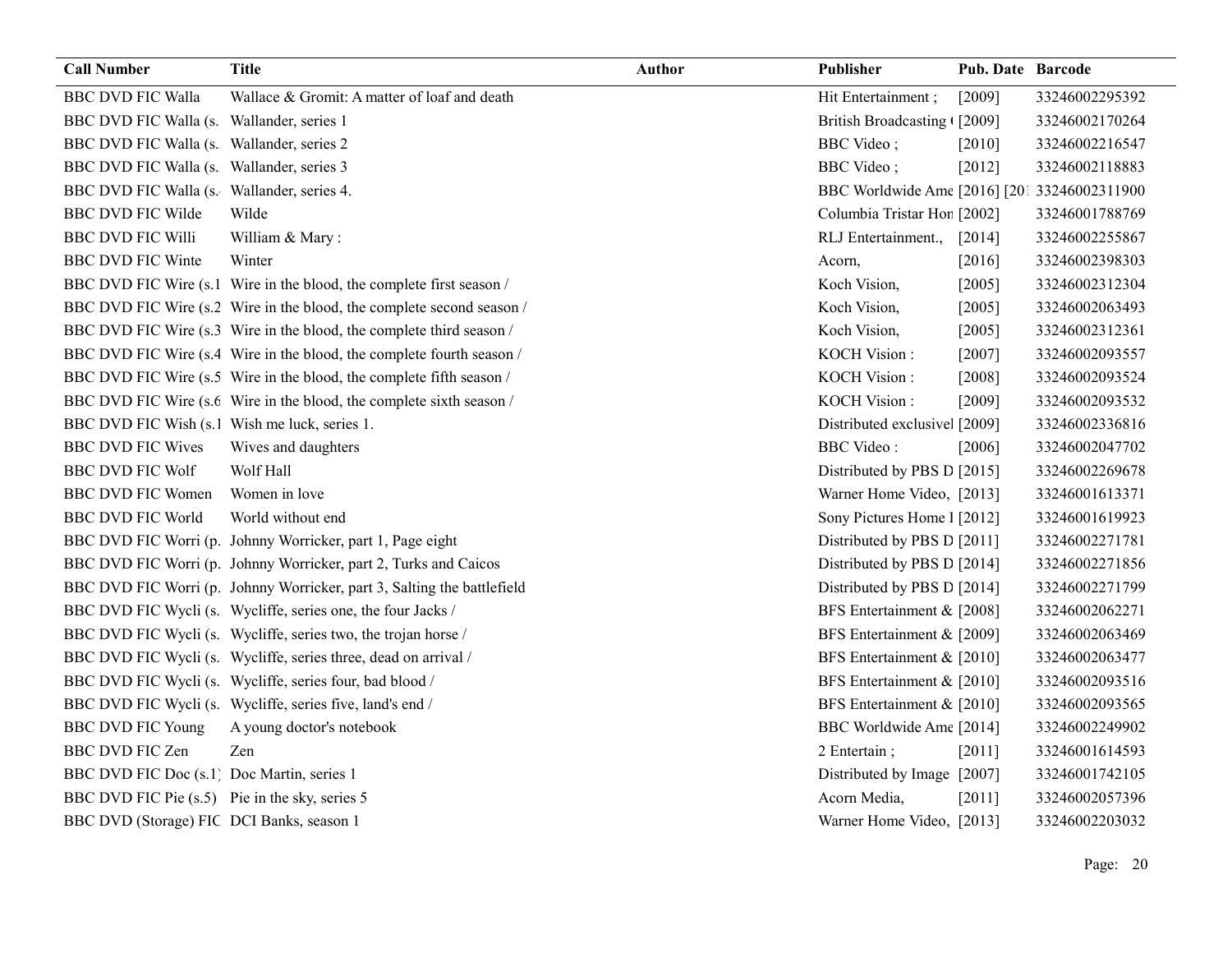| <b>Call Number</b>                            | <b>Title</b>                                                      | <b>Author</b>          | Publisher                                        | <b>Pub. Date Barcode</b> |                            |
|-----------------------------------------------|-------------------------------------------------------------------|------------------------|--------------------------------------------------|--------------------------|----------------------------|
| BBC DVD (Storage) FIC DCI Banks, season 2     |                                                                   |                        | Warner Home Video, [2013]                        |                          | 33246002231934             |
| BBC DVD (Storage) FIC Doc Martin, series 6    |                                                                   |                        | Acorn,                                           | [2013]                   | 33246002218360             |
|                                               | BBC DVD (Storage) FIC Downton Abbey, season 2                     |                        | PBS Distribution,                                | $[2012]$                 | 33246002103869             |
|                                               | BBC DVD (Storage) FIC Downton Abbey, season 3                     |                        | PBS Distribution,                                | $[2013]$                 | 33246002103927             |
|                                               | BBC DVD (Storage) FIC Downton Abbey, season 4                     |                        | PBS Distribution,                                | [2014]                   | 33246002183333             |
|                                               | BBC DVD (Storage) FIC Downton Abbey, season 5                     |                        | PBS Distribution,                                | [2015]                   | 33246001944784             |
|                                               | BBC DVD (Storage) FIC Downton Abbey, season 6                     |                        | Distributed by PBS D [2016] c20 33246002361939   |                          |                            |
| BBC DVD (Storage) FIC George Gently, series 5 |                                                                   |                        | Distributed by Acorn [2013] c20 33246002186260   |                          |                            |
|                                               | BBC DVD (Storage) FIC Judge John Deed, season two                 |                        | <b>BBC</b> Worldwide;                            |                          | [2010] c20 33246002223550  |
| BBC DVD (Storage) FIC MI-5, volume 09 /       |                                                                   |                        | British Broadcasting ([2011] c20 33246002010296  |                          |                            |
| BBC DVD (Storage) FIC MI-5, volume 09 /       |                                                                   |                        | British Broadcasting ([2011] c20 33246002010346  |                          |                            |
|                                               | BBC DVD (Storage) FIC Monarch of the glen, series 1               |                        | British Broadcasting (2010] c20 33246001822154   |                          |                            |
|                                               | BBC DVD (Storage) FIC Monarch of the glen, series 2               |                        | British Broadcasting (2003] c20(33246002204238   |                          |                            |
|                                               | BBC DVD (Storage) FIC Monarch of the glen, series 3               |                        | <b>BBC</b> Video;                                |                          | [2010] c20t 33246002204105 |
|                                               | BBC DVD (Storage) FIC Monarch of the glen, series 4               |                        | <b>BBC</b> Video;                                |                          | [2010] c20t 33246002204162 |
|                                               | BBC DVD (Storage) FIC Monarch of the glen, series 5               |                        | <b>BBC</b> Video;                                |                          | [2010] c20t 33246002204220 |
|                                               | BBC DVD (Storage) FIC Monarch of the glen, series 6               |                        | <b>BBC</b> Video:                                |                          | [2010] c20t 33246002204287 |
| BBC DVD (Storage) FIC Sherlock, season 1      |                                                                   |                        | <b>BBC</b> Video;                                | $[2010]$                 | 33246002100923             |
|                                               | BBC DVD (Storage) FIC Sherlock, season 3a: the abominable bride / | Cumberbatch, Benedict. | Warner Home Video. [2016]                        |                          | 33246002348514             |
|                                               | BBC DVD (Storage) FIC Johnny Worricker, part 1-3                  |                        | PBS Distribution,                                |                          | [2013] c20 33246002256758  |
|                                               | bbc Friends of the Librar The Indian doctor, series 1             |                        | BBC,                                             | $[2012]$                 | bbc20160301AP006           |
| bbcdvd ON ORDER 201 Wallander, series 4       |                                                                   |                        | BBC Video,                                       | [2016]                   | BBC20160820AP003           |
| <b>BRD FIC Abduc</b>                          | Abduction [blu-ray]                                               |                        | Lions Gate Home Ent [2012]                       |                          | 33246002030484             |
| <b>BRD FIC Abrah</b>                          | Abraham Lincoln, vampire hunter [blu-ray]                         |                        | Distributed by Twenti [2012]                     |                          | 33246002311561             |
| <b>BRD FIC Act</b>                            | Act of valor [blu-ray]                                            |                        | 20th Century Fox Ho! [2012]                      |                          | 33246002179232             |
| <b>BRD FIC Ameri</b>                          | American psycho [blu-ray]                                         |                        | Lions Gate Entertainr [2007] [20( 33246002196228 |                          |                            |
| <b>BRD FIC Apoca</b>                          | Apocalypto [blu-ray]                                              |                        | Touchstone Home En [2007]                        |                          | 33246002345809             |
| <b>BRD FIC Aveng</b>                          | The Avengers [blu-ray]                                            |                        | Distributed by Buena [2012]                      |                          | 33246002012334             |
| BRD FIC AVP (v.2)                             | AVP [blu-ray] :                                                   |                        | 20th Century Fox Ho! [2008] c20 33246002295764   |                          |                            |
| BRD FIC Being (s.2)                           | Being human, season two [blu-ray]                                 |                        | British Broadcasting ([2010]                     |                          | 33246002345924             |
| <b>BRD FIC Best</b>                           | The best exotic Marigold Hotel [blu-ray]                          |                        | 20th Century Fox Ho! [2012]                      |                          | 33246002098929             |
| <b>BRD FIC Best</b>                           | The best of me [blu-ray]                                          |                        | Seville/Filmed Ent/Pc [2014]                     |                          | 33246002244713             |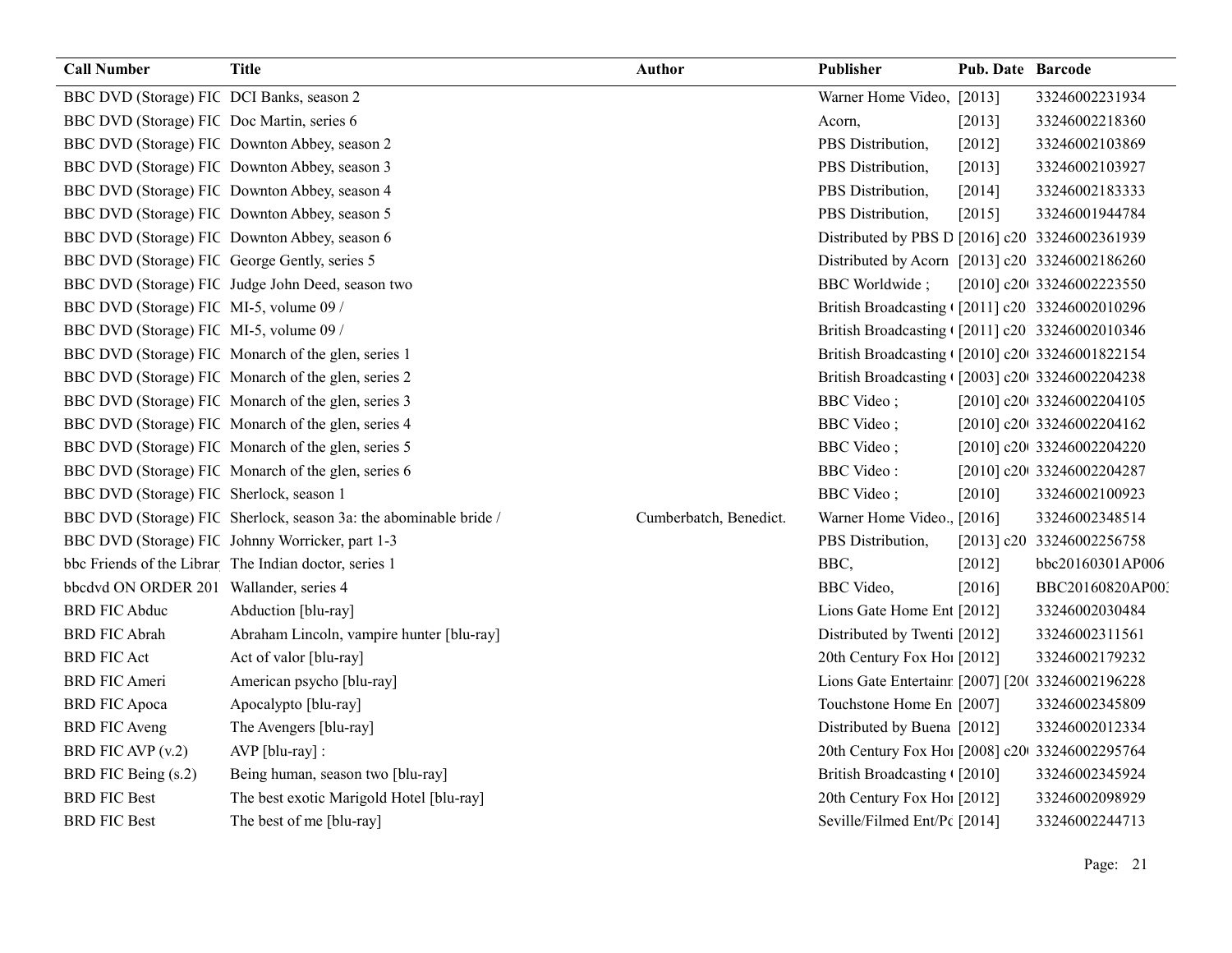| <b>Call Number</b>   | <b>Title</b>                                       | <b>Author</b> | Publisher                                        | <b>Pub. Date Barcode</b> |                            |
|----------------------|----------------------------------------------------|---------------|--------------------------------------------------|--------------------------|----------------------------|
| <b>BRD FIC Blade</b> | Blade runner [blu-ray]                             |               | Distributed by Warne [2010]                      |                          | 33246002287159             |
| <b>BRD FIC Blood</b> | Blood diamond [blu-ray] /                          |               | Distributed by Warne [2007]                      |                          | 33246002305829             |
| <b>BRD FIC Body</b>  | Body of lies [blu-ray]                             |               | Distributed by Warne [2009] c20 33246002044089   |                          |                            |
| <b>BRD FIC Bond</b>  | Quantum of solace [blu-ray]                        |               | Distributed by 20th C [2009]                     |                          | 33246002305761             |
| <b>BRD FIC Bourn</b> | The Bourne ultimatum [blu-ray]                     |               | Universal Studios Ho [2010]                      |                          | 33246002330777             |
| BRD FIC Break (s.4)  | Breaking bad, the complete fourth season [blu-ray] |               | Sony Pictures Home 1 [2012]                      |                          | 33246002283752             |
| <b>BRD FIC Bride</b> | Bride wars [blu-ray]                               |               | 20th Century Fox Ho! [2009]                      |                          | 33246002311504             |
| <b>BRD FIC Bridg</b> | Bridge of spies [bu-ray]                           |               | Buena Vista Home Er [2016]                       |                          | 33246002305118             |
| <b>BRD FIC Casab</b> | Casablanca [blu-ray]                               |               | Distributed by Warne [2009]                      |                          | 33246002294544             |
| <b>BRD FIC Cell</b>  | The cell [blu-ray]                                 |               | New Line Home Vide [2000]                        |                          | 33246002152809             |
| <b>BRD FIC Conju</b> | The conjuring [blu-ray]                            |               | Warner Home Video, [2013]                        |                          | 33246002409910             |
| <b>BRD FIC Conta</b> | Contact [blu-ray]                                  |               | Warner Bros. Entertai [2009] [199 33246002284057 |                          |                            |
| <b>BRD FIC Coupl</b> | Couples retreat [blu-ray]                          |               | Universal Studios Ho [2010]                      |                          | 33246002305704             |
| <b>BRD FIC Damag</b> | Damage [blu-ray] /                                 |               | 20th Century Fox,                                | [2011]                   | 33246002311447             |
| <b>BRD FIC Dark</b>  | The Dark Knight [blu-ray]                          |               | Warner Home Video, [2008]                        |                          | 33246002179018             |
| <b>BRD FIC Day</b>   | The day after tomorrow [blu-ray]                   |               | 20th Century Fox Ho! [2007] [200 33246002295285  |                          |                            |
| <b>BRD FIC Dead</b>  | Dead man running [blu-ray]                         |               | Phase 4 Films,                                   | [2010]                   | 33246002303758             |
| <b>BRD FIC Devil</b> | The devil wears Prada [blu-ray]                    |               | 20th Century Fox Ho! [2006]                      |                          | 33246001700319             |
| <b>BRD FIC Diary</b> | George A. Romero's Diary of the dead [blu-ray]     |               | Distributed by Genius [2008]                     |                          | 33246002283935             |
| <b>BRD FIC Die</b>   | Die hard [blu-ray]                                 |               | Twentieth Century Fo [2013]                      |                          | 33246002310969             |
| <b>BRD FIC Diver</b> | Divergent [blu-ray]                                |               | Lionsgate,                                       | [2014]                   | 33246002229490             |
| <b>BRD FIC Docto</b> | Doctor Strange [blu-ray] /                         |               | Marvel Studios,                                  | [2017]                   | 33246002398964             |
| <b>BRD FIC Dracu</b> | Dracula [blu-ray]                                  |               | Sony Pictures Home 1 [2007]                      |                          | 33246002290468             |
| <b>BRD FIC End</b>   | End of watch [blu-ray]                             |               | Videoville Showtime, [2013]                      |                          | 33246002156149             |
| <b>BRD FIC Endle</b> | Endless love [blu-ray]                             |               | Distributed by Univer [2014]                     |                          | 33246002331882             |
| <b>BRD FIC Enemy</b> | Enemy at the gates [blu-ray]                       |               | Paramount Pictures, [2001]                       |                          | 33246002287092             |
| <b>BRD FIC Escap</b> | Escape plan [blu-ray] /                            |               | Summit Entertainmen [2014]                       |                          | 33246002174357             |
| <b>BRD FIC Extre</b> | Extremely loud & incredibly close [blu-ray]        |               | Warner Bros. Entertai [2012]                     |                          | 33246002044840             |
| <b>BRD FIC First</b> | First blood [blu-ray]                              |               | Lionsgate,                                       |                          | [2007] 198. 33246002214757 |
| <b>BRD FIC Five</b>  | Five minutes of heaven [blu-ray]                   |               | Videoville Showtime [2009]                       |                          | 33246002242220             |
| <b>BRD FIC Fligh</b> | The flight of the Phoenix [blu-ray]                |               | Twentieth Century Fo [2003]                      |                          | 33246002196293             |
| <b>BRD FIC Footl</b> | Footloose [blu-ray]                                |               | Paramount Home Ent [2011]                        |                          | 33246002043677             |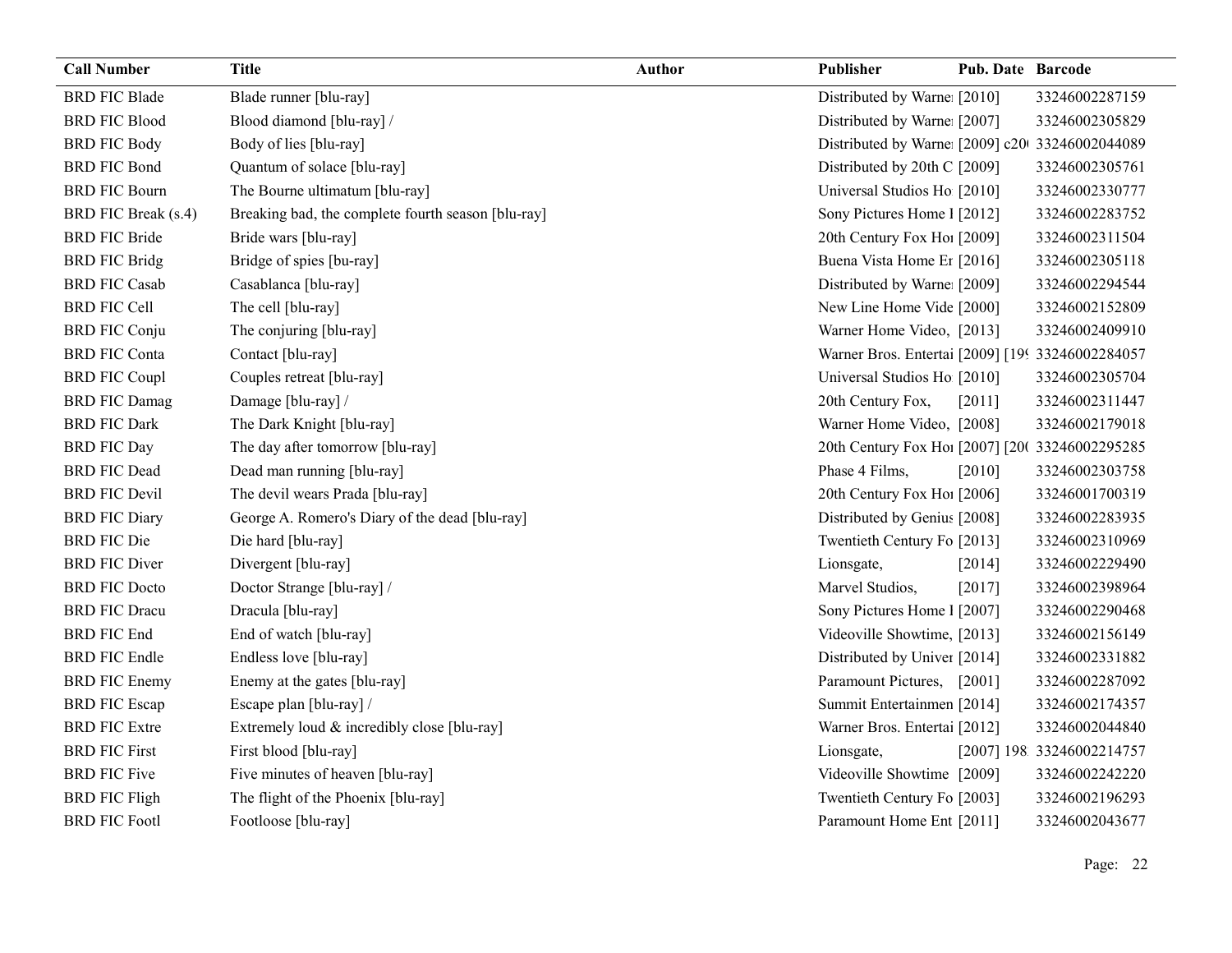| <b>Call Number</b>   | <b>Title</b>                                                             | <b>Author</b> | Publisher                                        | Pub. Date Barcode |                            |
|----------------------|--------------------------------------------------------------------------|---------------|--------------------------------------------------|-------------------|----------------------------|
| <b>BRD FIC Full</b>  | Full metal jacket [blu-ray]                                              |               | Warner Bros. Entertai [2011] [198 33246002196244 |                   |                            |
| BRD FIC G.I.         | G.I. Joe [blu-ray]                                                       |               | Paramount,                                       | $[2013]$          | 33246002177723             |
| BRD FIC G.I. Joe     | G.I. Joe [blu-ray] :                                                     |               | Paramount Home Ent [2009]                        |                   | 33246002311207             |
| <b>BRD FIC Game</b>  | Game of thrones, season 1 [blu-ray];                                     |               | HBO Home Entertain [2012]                        |                   | 33246002303766             |
| <b>BRD FIC Gamer</b> | Gamer [blu-ray]                                                          |               | Alliance Films,                                  | [2010]            | 33246002311389             |
| <b>BRD FIC Ghost</b> | Ghost Rider 2 [blu-ray]                                                  |               | Columbia TriStar Hoi [2012]                      |                   | 33246002136539             |
| <b>BRD FIC GIfte</b> | Gifted [blu-ray]                                                         |               | 20th Century Fox Ho! [2017]                      |                   | 33246002426385             |
| <b>BRD FIC Girl</b>  | The girl with the dragon tattoo [blu-ray]                                |               | Columbia TriStar Hoi [2012]                      |                   | 33246002045409             |
| <b>BRD FIC Gone</b>  | Gone baby gone [blu-ray] /                                               |               | Miramax Home Enter [2008]                        |                   | 33246002314045             |
| <b>BRD FIC Good</b>  | The good lie                                                             |               | Warner Bros. Entertai [2014]                     |                   | 33246002412716             |
| <b>BRD FIC Gravi</b> | Gravity [blu-ray]                                                        |               | Warner Bros. Entertai [2014]                     |                   | 33246002177715             |
| <b>BRD FIC Green</b> | Green lantern [blu-ray]                                                  |               | Warner Home Video, [2011]                        |                   | 33246002311025             |
| <b>BRD FIC Hacks</b> | Hacksaw Ridge [blu-ray] /                                                |               | Universal (Canada),                              | $[2017]$          | 33246002398824             |
| <b>BRD FIC Hanco</b> | Hancock [blu-ray]                                                        |               | Sony Pictures Home 1 [2008]                      |                   | 33246002287035             |
| BRD FIC Harry (v.3)  | Harry Potter and the prisoner of Azkaban [blu-ray]                       |               | Distributed by Warne: [2007] [20( 33246002117133 |                   |                            |
|                      | BRD FIC Harry (v.7. p.1 Harry Potter and the deathly hallows [blu-ray] : |               | Warner Home Video, [2011]                        |                   | 33246002175099             |
|                      | BRD FIC Harry (v.7. p.2 Harry potter and the deathly hallows [blu-ray] : |               | Warner Home Video, [2011]                        |                   | 33246002011534             |
| <b>BRD FIC Hell</b>  | Hell or high water [blu-ray] /                                           |               | Videoville Showtime, [2016]                      |                   | 33246002398899             |
| <b>BRD FIC Help</b>  | The help [blu-ray]                                                       |               | Touchstone Home En [2011]                        |                   | 33246002017861             |
| <b>BRD FIC Hobbi</b> | The hobbit [blu-ray]:                                                    |               | Warner Home Video, [2015]                        |                   | 33246002361327             |
| <b>BRD FIC Homef</b> | Homefront [blu-ray]                                                      |               | Universal Studios Ho [2014]                      |                   | 33246002179299             |
| <b>BRD FIC Hook</b>  | Hook [blu-ray]                                                           |               | TriStar,                                         |                   | [2011] [199 33246002208676 |
| BRD FIC House (s.8)  | House M.D. season 8 [blu-ray].                                           |               | Universal Studio Hon [2012]                      |                   | 33246002314896             |
| <b>BRD FIC Hugo</b>  | Hugo [blu-ray]                                                           |               | Paramount Home Ent [2011]                        |                   | 33246002041887             |
|                      | BRD FIC Hunge (bk.3.2) The hunger games, Mockingjay part 2 [blu-ray] /   |               | Lionsgate,                                       | [2016]            | 33246002364586             |
| <b>BRD FIC I</b>     | I, robot [blu-ray]                                                       |               | Twentieth Century Fo [2008] c20 33246002412500   |                   |                            |
| <b>BRD FIC Immor</b> | Immortals [blu-ray]                                                      |               | 20th Century Fox Ho! [2011]                      |                   | 33246002041234             |
| <b>BRD FIC Iron</b>  | Iron Man 2 [blu-ray] /                                                   |               | Paramount Home Ent [2010]                        |                   | 33246002311140             |
| <b>BRD FIC Jack</b>  | Jack and Jill [blu-ray]                                                  |               | Columbia TriStar Hoi [2012]                      |                   | 33246002043735             |
| <b>BRD FIC Jack</b>  | Jack Reacher [blu-ray]                                                   |               | Paramount Home Ent [2013]                        |                   | 33246002105260             |
| <b>BRD FIC John</b>  | John Carter [blu-ray]                                                    |               | Buena Vista Home Er [2012]                       |                   | 33246002060945             |
| <b>BRD FIC Joyfu</b> | Joyful noise [blu-ray]                                                   |               | Warner Home Video, [2012]                        |                   | 33246002083459             |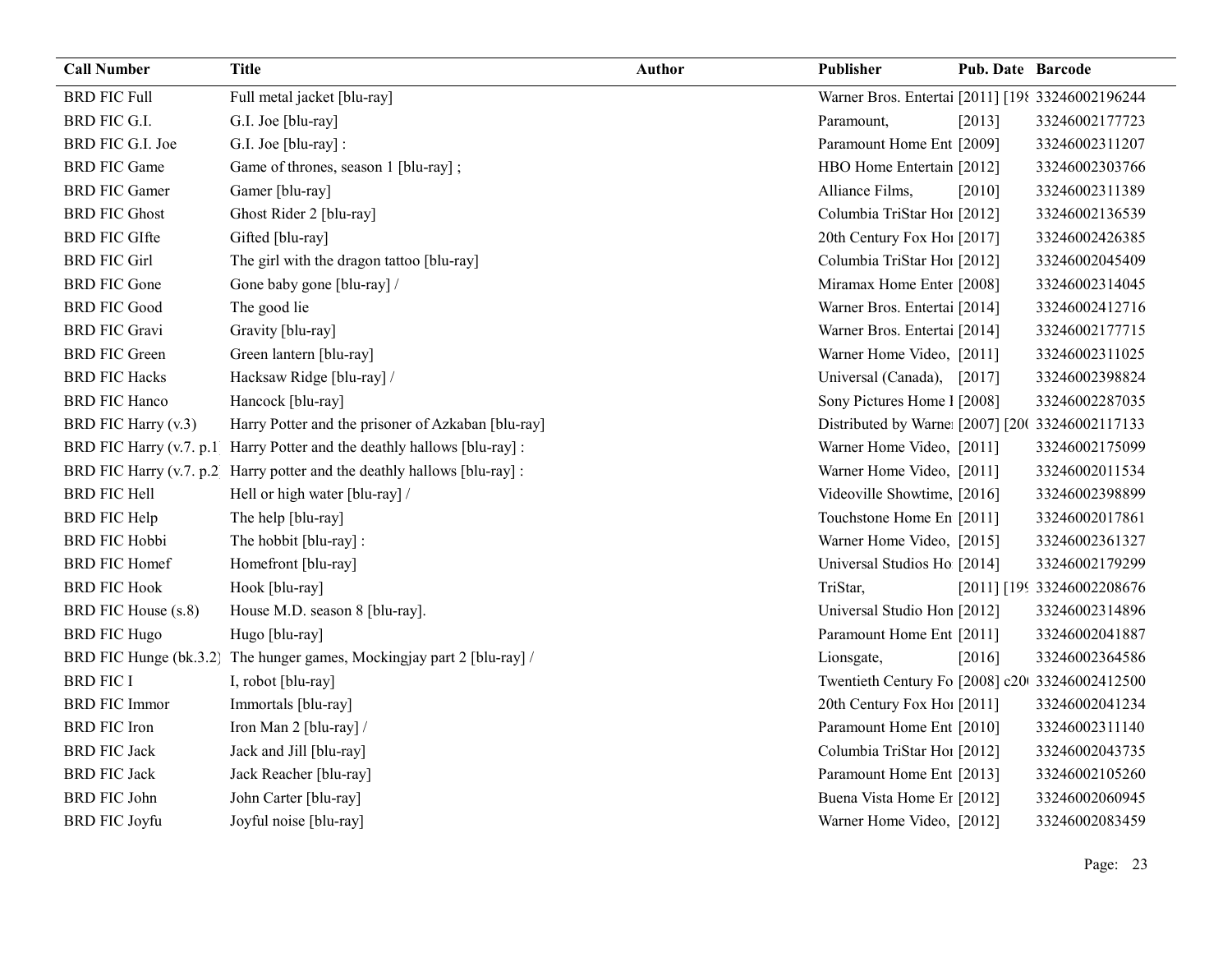| <b>Call Number</b>        | <b>Title</b>                                   | <b>Author</b> | Publisher                                       | Pub. Date Barcode |                |
|---------------------------|------------------------------------------------|---------------|-------------------------------------------------|-------------------|----------------|
| <b>BRD FIC Juras</b>      | Jurassic Park Ultimate Trilogy [blu-ray]       |               | Universal Studios Ho [2011]                     |                   | 33246002283992 |
| <b>BRD FIC Justi</b>      | Justin Bieber [blu-ray]                        |               | Paramount Home Ent [2011]                       |                   | 33246001789239 |
| BRD FIC Justi (s.1)       | Justified, the complete first season [blu-ray] |               | Sony Pictures Home 1 [2011]                     |                   | 33246002283620 |
| BRD FIC Justi (s.5)       | Justified, the complete fifth season [blu-ray] |               | Sony Pictures Home 1 [2014]                     |                   | 33246002284115 |
| <b>BRD FIC Katy</b>       | Katy Perry the movie [blu-ray]                 |               | Paramount,                                      | [2012]            | 33246002011740 |
| <b>BRD FIC Kill (s.2)</b> | Kill Bill [blu-ray] :                          |               | Miramax Home Enter [2004]                       |                   | 33246002063584 |
| <b>BRD FIC Kills</b>      | Killshot [blu-ray]                             |               | Weinstein Company I [2009]                      |                   | 33246002152791 |
| <b>BRD FIC Kingd</b>      | Kingdom of heaven [blu-ray]                    |               | 20th Century Fox Ho! [2008]                     |                   | 33246001700608 |
| <b>BRD FIC Knigh</b>      | Knight and day [blu-ray]                       |               | Twentieth Century Fo [2010]                     |                   | 33246002345981 |
| <b>BRD FIC Knowi</b>      | Knowing [blu-ray]                              |               | Summit Entertainmen [2009]                      |                   | 33246001700541 |
| <b>BRD FIC Last</b>       | Last chance Harvey [blu-ray]                   |               | Anchor Bay Entertain [2009]                     |                   | 33246002177814 |
| <b>BRD FIC Last</b>       | The last starfighter [blu-ray]                 |               | Universal Studios Ho [2009] [198 33246002177707 |                   |                |
| <b>BRD FIC Life</b>       | Life of Pi [blu-ray]                           |               | 20th Century Fox Ho! [2013]                     |                   | 33246002123719 |
| <b>BRD FIC Linco</b>      | Lincoln [blu-ray]                              |               | DreamWorks Pictures [2013]                      |                   | 33246002100535 |
| <b>BRD FIC Lone</b>       | Lone Wolf McQuade [blu-ray]                    |               | MGM Home Entertai [2001]                        |                   | 33246002168979 |
| <b>BRD FIC Lone</b>       | The lone ranger [blu-ray]                      |               | Walt Disney Studios 1 [2013]                    |                   | 33246002157345 |
| BRD FIC Lord (2)          | The lord of the rings [blu-ray] /              |               | Alliance Atlantis:                              | [2002]            | 33246002361319 |
| BRD FIC Lord (v.1)        | The lord of the rings [blu-ray] :              |               | New Line Home Ente [2010]                       |                   | 33246002208551 |
| <b>BRD FIC Magic</b>      | Magic Mike [blu-ray] /                         |               | Warner Home Video, [2012]                       |                   | 33246002311082 |
| <b>BRD FIC Magno</b>      | Magnolia [blu-ray]                             |               | New Line Home Ente [2010]                       |                   | 33246002330595 |
| BRD FIC Mecha (v.2)       | Mechanic [blu-ray]:                            |               | Lionsgate,                                      | [2016]            | 33246002409860 |
| <b>BRD FIC Mud</b>        | Mud [blu-ray]                                  |               | Entertainment One C <sub>i</sub> [2013]         |                   | 33246002287704 |
| <b>BRD FIC New</b>        | The new daughter [blu-ray]                     |               | Anchor Bay Entertain [2010]                     |                   | 33246002103539 |
| <b>BRD FIC Now</b>        | Now you see me [blu-ray]                       |               | Summit Entertainmen [2013]                      |                   | 33246002146611 |
| <b>BRD FIC Nowhe</b>      | Nowhere boy                                    |               | Maple Pictures [distri [2010]                   |                   | 33246002345742 |
| BRD FIC Nurse (s.1)       | Nurse Jackie, season 1 : [blu-ray] :           |               | Lionsgate,                                      | [2009]            | 33246002098978 |
| <b>BRD FIC One</b>        | 100 years under the sea [blu-ray]              |               | Jules Verne Adventur [2007]                     |                   | 33246002286482 |
| <b>BRD FIC Passc</b>      | Passchendaele [blu-ray]                        |               | distributed exclusivel [2009]                   |                   | 33246002283877 |
| <b>BRD FIC Passi</b>      | Passion play [blu-ray]                         |               | Image Entertainment, [2011]                     |                   | 33246002283836 |
| <b>BRD FIC Phant</b>      | The Phantom of the Opera [blu-ray]             |               | Warner Home Video, [2006] c20 33246001700665    |                   |                |
| <b>BRD FIC Pilla</b>      | The pillars of the earth (blu-ray)             |               | Sony Pictures Home 1 [2010]                     |                   | 33246002283893 |
| <b>BRD FIC Piran</b>      | Piranha [blu-ray]                              |               | Sony Pictures Home 1 [2011]                     |                   | 33246002213023 |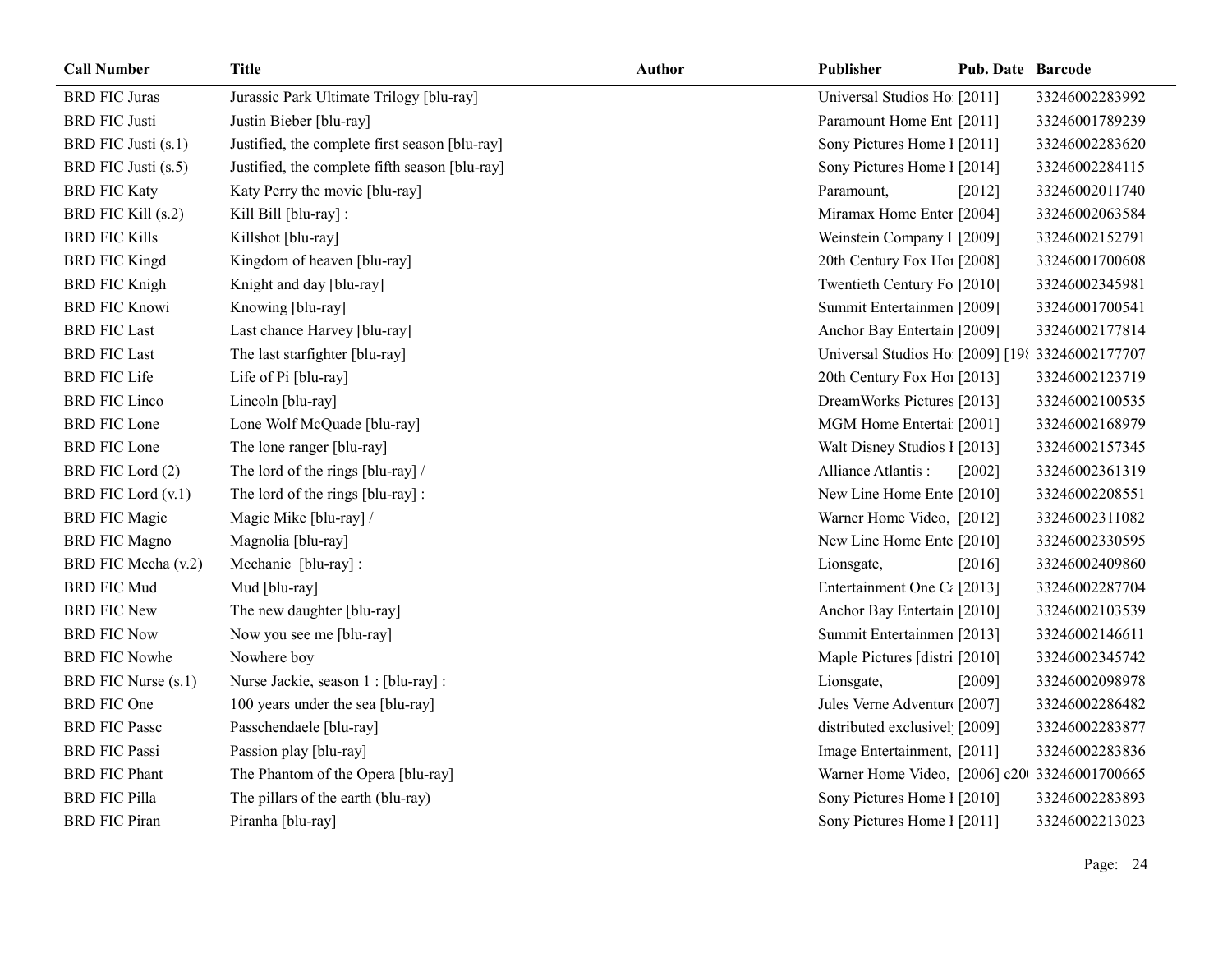| <b>Call Number</b>    | <b>Title</b>                                            | Author | Publisher                                       | <b>Pub. Date Barcode</b> |                |
|-----------------------|---------------------------------------------------------|--------|-------------------------------------------------|--------------------------|----------------|
| <b>BRD FIC Pirat</b>  | Pirates of the Caribbean 4: On stranger tides [blu-ray] |        | Touchstone Home En [2011]                       |                          | 33246002011591 |
| <b>BRD FIC Premi</b>  | Premium rush [blu-ray]                                  |        | Sony Pictures Home 1 [2012]                     |                          | 33246002155950 |
| <b>BRD FIC Prome</b>  | Prometheus [blu-ray]                                    |        | 20th Century Fox Ho! [2012]                     |                          | 33246002095289 |
| <b>BRD FIC Raven</b>  | The raven [blu-ray]                                     |        | 20th Century Fox Ho! [2012]                     |                          | 33246002095404 |
| <b>BRD FIC Real</b>   | Real steel [blu-ray] /                                  |        | Touchstone Home En [2012]                       |                          | 33246002177764 |
| <b>BRD FIC Red</b>    | Red [blu-ray] /                                         |        | Summit Entertainmen [2011] [201 33246002314102  |                          |                |
| <b>BRD FIC Redem</b>  | Redemption [blu-ray]                                    |        | Lionsgate,                                      | [2013]                   | 33246002179117 |
| <b>BRD FIC Resid</b>  | Resident evil [blu-ray]                                 |        | Sony Pictures Home 1 [2008] [200 33246002035608 |                          |                |
| <b>BRD FIC Resid</b>  | Resident evil [blu-ray] :                               |        | Sony Pictures Home 1 [2008] [20( 33246002035665 |                          |                |
| <b>BRD FIC Resid</b>  | Resident evil [blu-ray] :                               |        | Sony Pictures Home 1 [2006] [200 33246002035541 |                          |                |
| <b>BRD FIC Safe</b>   | Safe haven [blu-ray]                                    |        | 20th Century Fox Ho! [2013]                     |                          | 33246002105278 |
| <b>BRD FIC Safe</b>   | Safe house [blu-ray] /                                  |        | Universal Studios Ho [2012]                     |                          | 33246002156081 |
| <b>BRD FIC Secre</b>  | Secretariat [blu-ray]                                   |        | Walt Disney Studios 1 [2011]                    |                          | 33246001793348 |
| <b>BRD FIC Seven</b>  | Seventh son [blu-ray] :                                 |        | Universal Studios Ho [2015]                     |                          | 33246002331940 |
| <b>BRD FIC Sex</b>    | Sex and the city, the movie [blu-ray]                   |        | New Line Production [2008]                      |                          | 33246002196269 |
| <b>BRD FIC Silve</b>  | Silver linings playbook [blu-ray] /                     |        | Alliance Films,                                 | [2013]                   | 33246002104792 |
| <b>BRD FIC Soloi</b>  | The soloist [blu-ray]                                   |        | Paramount Home Ent [2009]                       |                          | 33246002295228 |
| <b>BRD FIC Source</b> | Source code [blu-ray]                                   |        | Paradox Entertainmer [2011]                     |                          | 33246002303576 |
| BRD FIC StarW (v.1)   | Star wars, episode I, the phantom menace [blu-ray]      |        | Twentieth Century Fo [2013] [199 33246002292845 |                          |                |
| BRD FIC StarW (v.2)   | Star wars, episode II, attack of the clones [blu-ray]   |        | 20th Century Fox Hoi [2013] [20( 33246002292902 |                          |                |
| BRD FIC StarW (v.3)   | Star wars, episode III, revenge of the Sith [blu-ray]   |        | 20th Century Fox Hoi [2013] [20( 33246002292852 |                          |                |
| BRD FIC StarW (v.4)   | Star wars, episode IV, a new hope [blu-ray]             |        | 20th Century Fox Ho! [2013] [19] 33246002292670 |                          |                |
| BRD FIC StarW (v.5)   | Star Wars, episode V, the empire strikes back [blu-ray] |        | 20th Century Fox Ho! [2013] [198 33246002292928 |                          |                |
| BRD FIC StarW (v.6)   | Star wars, episode VI, return of the jedi [blu-ray]     |        | Twentieth Century Fo [2013] [198 33246002292613 |                          |                |
| BRD FIC StarW (v.7)   | Star Wars, Episode VII, The Force awakens [blu-ray] /   |        | LucasFilm,                                      | [2016]                   | 33246002367597 |
| <b>BRD FIC Steal</b>  | Stealth [blu-ray] :                                     |        | Mill Creek Entertainn [2012]                    |                          | 33246002208262 |
| <b>BRD FIC Straw</b>  | Straw dogs [blu-ray]                                    |        | Sony Pictures Home 1 [2011]                     |                          | 33246002303519 |
| <b>BRD FIC Super</b>  | Super 8 [blu-ray]                                       |        | Paramount Home Ent [2011]                       |                          | 33246002013944 |
| <b>BRD FIC Ten</b>    | Ten-thousand BC [blu-ray]                               |        | Warner Home Video, [2008]                       |                          | 33246002283927 |
| <b>BRD FIC Three</b>  | 300 [blu-ray]                                           |        | Distributed by Warne [2007]                     |                          | 33246002305647 |
| <b>BRD FIC Three</b>  | The three musketeers [blu-ray]                          |        | Summit Entertainmen [2012]                      |                          | 33246002177806 |
| <b>BRD FIC Time</b>   | Time bandits [blu-ray]                                  |        | Image Entertainment, [2010]                     |                          | 33246002290526 |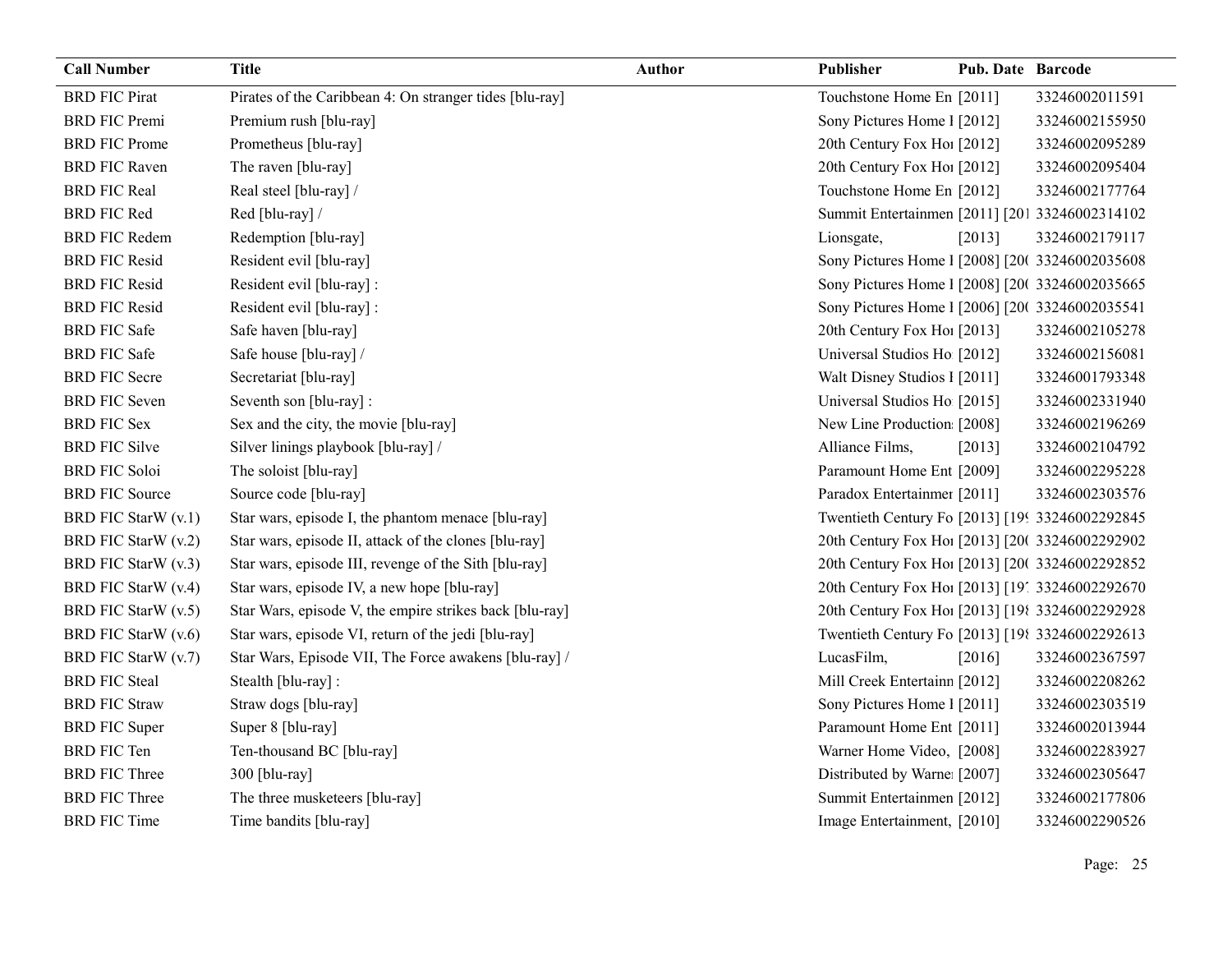| <b>Call Number</b>      | <b>Title</b>                             | <b>Author</b> | Publisher                     | <b>Pub. Date Barcode</b> |                |
|-------------------------|------------------------------------------|---------------|-------------------------------|--------------------------|----------------|
| <b>BRD FIC Tinke</b>    | Tinker tailor soldier spy [blu-ray]      |               | Universal Studios,            | [2012]                   | 33246002208734 |
| <b>BRD FIC Total</b>    | Total recall [blu-ray]                   |               | Columbia Pictures :           | $[2012]$                 | 33246002155893 |
| <b>BRD FIC Trans</b>    | Transporter 2 [blu-ray]                  |               | 20th Century Fox Ho! [2006]   |                          | 33246002289072 |
| <b>BRD FIC True</b>     | True romance [blu-ray]                   |               | Distributed by Warne [2009]   |                          | 33246002196236 |
| BRD FIC Twili (2)       | New moon [blu-ray]                       |               | Summit Entertainmen [2010]    |                          | 33246002196251 |
| BRD FIC Twili (v.4,p.1) | Twilight [4-p1], Breaking dawn part 1 /  |               | Summit Entertainmen [2012]    |                          | 33246002311322 |
| <b>BRD FIC Under</b>    | Underworld, rise of the Lycans [blu-ray] |               | Sony Pictures Home 1 [2009]   |                          | 33246002330710 |
| <b>BRD FIC War</b>      | War horse [blu-ray]                      |               | Touchstone Home En [2012]     |                          | 33246002045029 |
| <b>BRD FIC Water</b>    | Water for elephants [blu-ray]            |               | 20th Century Fox Ho! [2011]   |                          | 33246002303691 |
| <b>BRD FIC Way</b>      | The way back [blu-ray]                   |               | Alliance Vivafilm,            | [2011]                   | 33246001800770 |
| BRD FIC X-Men           | X-men [blu-ray] :                        |               | 20th Century Fox Ho! [2011]   |                          | 33246002311264 |
| <b>BRD FIC Year</b>     | Year one [blu-ray]                       |               | Sony Pictures Home 1 [2009]   |                          | 33246002295830 |
| <b>BRD FIC Zooke</b>    | The zookeeper's wife /                   |               | Universal Studios Ho [2017]   |                          | 33246002330538 |
| DVD Abyss               | The Abyss                                |               | CBS/Fox Video,                | [1990]                   | 33246002284636 |
| DVD FIC A Lot           | A lot like love                          |               | Touchstone Home En [2005]     |                          | 33246002082055 |
| DVD FIC A-Team          | The A-Team                               |               | Twentieth Century Fo [2010]   |                          | 33246002063915 |
| DVD FIC Abduc           | Abduction                                |               | Lions Gate Films,             | [2012]                   | 33246002030427 |
| DVD FIC Abel's          | Abel's field                             |               | Sony Pictures Home 1 [2013]   |                          | 33246002287803 |
| <b>DVD FIC About</b>    | About a boy                              |               | Universal Studios Ho [2002]   |                          | 33246002334779 |
| <b>DVD FIC About</b>    | About Schmidt                            |               | Distributed by Allian [2003]  |                          | 33246001871565 |
| DVD FIC Abrah           | Abraham Lincoln, vampire hunter          |               | 20th Century Fox Ho! [2012]   |                          | 33246002263234 |
| <b>DVD FIC Absol</b>    | Absolute power                           |               | Warner Home Video, [1997]     |                          | 33246001689793 |
| DVD FIC Accep           | Accepted                                 |               | Universal Pictures,           | [2006]                   | 33246001790435 |
| DVD FIC Accid           | The accidental husband                   |               | Sony Pictures Home 1 [2009]   |                          | 33246002098630 |
| DVD FIC Accid           | The accidental spy                       |               | distributed exclusivel [2000] |                          | 33246001606250 |
| DVD FIC Accid           | The accidental tourist /                 |               | Warner Home Video, [2004]     |                          | 33246001922525 |
| <b>DVD FIC Accor</b>    | According to Greta                       |               | Anchor Bay Entertain [2010]   |                          | 33246002332138 |
| <b>DVD FIC Acros</b>    | Across the universe /                    |               | Sony Pictures Home 1 [2008]   |                          | 33246001931062 |
| <b>DVD FIC Act</b>      | Act of valor                             |               | 20th Century Fox Ho! [2012]   |                          | 33246002179174 |
| <b>DVD FIC Actio</b>    | Action Jackson /                         |               | Warner Bros.,                 | [1988]                   | 33246001669340 |
| DVD FIC Adapt           | Adaptation /                             |               | Columbia Pictures,            | $[2003]$                 | 33246001598333 |
| DVD FIC Adjus           | The Adjustment Bureau                    |               | Universal Studios Ho [2011]   |                          | 33246001822675 |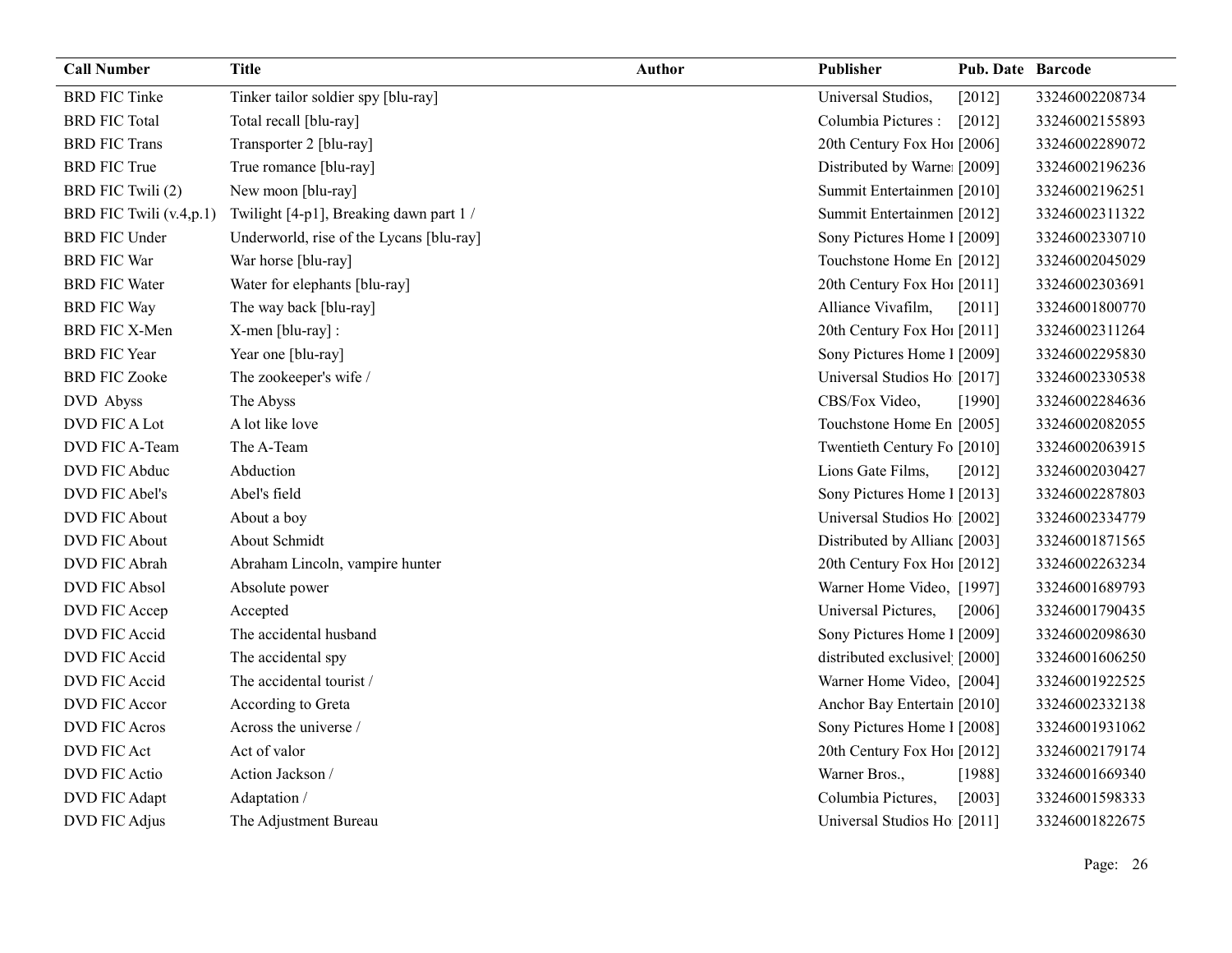| <b>Call Number</b>   | <b>Title</b>                 | <b>Author</b> | Publisher                                     | <b>Pub. Date Barcode</b> |                            |
|----------------------|------------------------------|---------------|-----------------------------------------------|--------------------------|----------------------------|
| DVD FIC Adopt        | Adopt a sailor               |               | Echo Bridge Home E [2010]                     |                          | 33246002305514             |
| DVD FIC Adrif        | Adrift in Manhattan          |               | Screen Media Films, [2007]                    |                          | 33246002283000             |
| DVD FIC Adven        | The adventures of Robin Hood |               | Warner Home Video, [2003]                     |                          | 33246002303386             |
| DVD FIC Advoc        | The advocate                 |               | Miramax Home Enter [2003]                     |                          | 33246002242139             |
| DVD FIC Aeonf        | AeonFlux                     |               | Paramount Pictures, [2006]                    |                          | 33246002049211             |
| <b>DVD FIC Affai</b> | An affair to remember        |               | Twentieth Century Fo [2002]                   |                          | 33246002207983             |
| DVD FIC Afric        | The African Queen            |               | Paramount Home Ent [2010] [19: 33246002097624 |                          |                            |
| DVD FIC After        | After Earth                  |               | Columbia Pictures,                            | [2013]                   | 33246002255677             |
| DVD FIC After        | After the sunset             |               | Alliance Atlantis,                            | [2004]                   | 33246001487743             |
| DVD FIC After        | Aftermath                    |               | Lionsgate,                                    | [2017]                   | 33246002328698             |
| DVD FIC After        | Afterwards                   |               | The Weinstein Compa [2009]                    |                          | 33246002242196             |
| DVD FIC Again        | Against all odds /           |               | Columbia Pictures,                            |                          | [1999] c19: 33246001429448 |
| DVD FIC Age          | The age of Adaline           |               | Entertainment One Fi [2015]                   |                          | 33246002352961             |
| DVD FIC Agent        | <b>Agent Cody Banks 2</b>    |               | MGM Home Entertai [2004]                      |                          | 33246001237445             |
| DVD FIC Agent        | Agent Red                    |               | Columbia Tristar Hor [2001]                   |                          | 33246001689108             |
| DVD FIC Agora        | Agora                        |               | E One,                                        | [2009]                   | 33246002099059             |
| DVD FIC Air          | Air America                  |               | Artisan Home Enterta [1999]                   |                          | 33246002102853             |
| DVD FIC Airpl        | Airplane!                    |               | Paramount,                                    | $[2000]$                 | 33246001949288             |
| DVD FIC Akeel        | Akeelah and the bee          |               | Lions Gate:                                   | [2006]                   | 33246001439819             |
| <b>DVD FIC Alex</b>  | Alex & Emma                  |               | Warner Bros. Video,                           | $[2003]$                 | 33246002038578             |
| <b>DVD FIC Alex</b>  | Alex Cross                   |               | Entertainment One,                            | [2013]                   | 33246002328367             |
| <b>DVD FIC Alexa</b> | Alexander:                   |               | Warner Home Video, [2005]                     |                          | 33246002136752             |
| <b>DVD FIC Alexa</b> | Alexander the Great          |               | MGM/UA Home Vid [1956] c20 33246001694462     |                          |                            |
| <b>DVD FIC Alexa</b> | Alexander's Ragtime Band /   |               | Twentieth Century Fo [1966]                   |                          | 33246001430552             |
| DVD FIC Alfie        | Alfie /                      |               | Paramount Home Vid [1966]                     |                          | 33246001431378             |
| <b>DVD FIC Ali</b>   | Ali G indahouse              |               | Universal,                                    | [2004]                   | 33246002305308             |
| DVD FIC Alice        | Alice                        |               | MGM Home Entertai [2001] c19! 33246002315083  |                          |                            |
| DVD FIC Alice        | Alice in Wonderland          |               | Walt Disney Studios I [2010]                  |                          | 33246001728955             |
| DVD FIC Alien        | Alien /                      |               | Twentieth Century Fo [2004]                   |                          | 33246001891126             |
| DVD FIC Alien        | Alien nation /               |               | Twentieth Century Fo [1988]                   |                          | 33246001431261             |
| DVD FIC Alien        | Alien origin                 |               | Asylum Home Entert: [2012]                    |                          | 33246002153492             |
| DVD FIC Alien        | Alien: Covenant /            |               | 20th Century Fox Ho! [2017]                   |                          | 33246002426633             |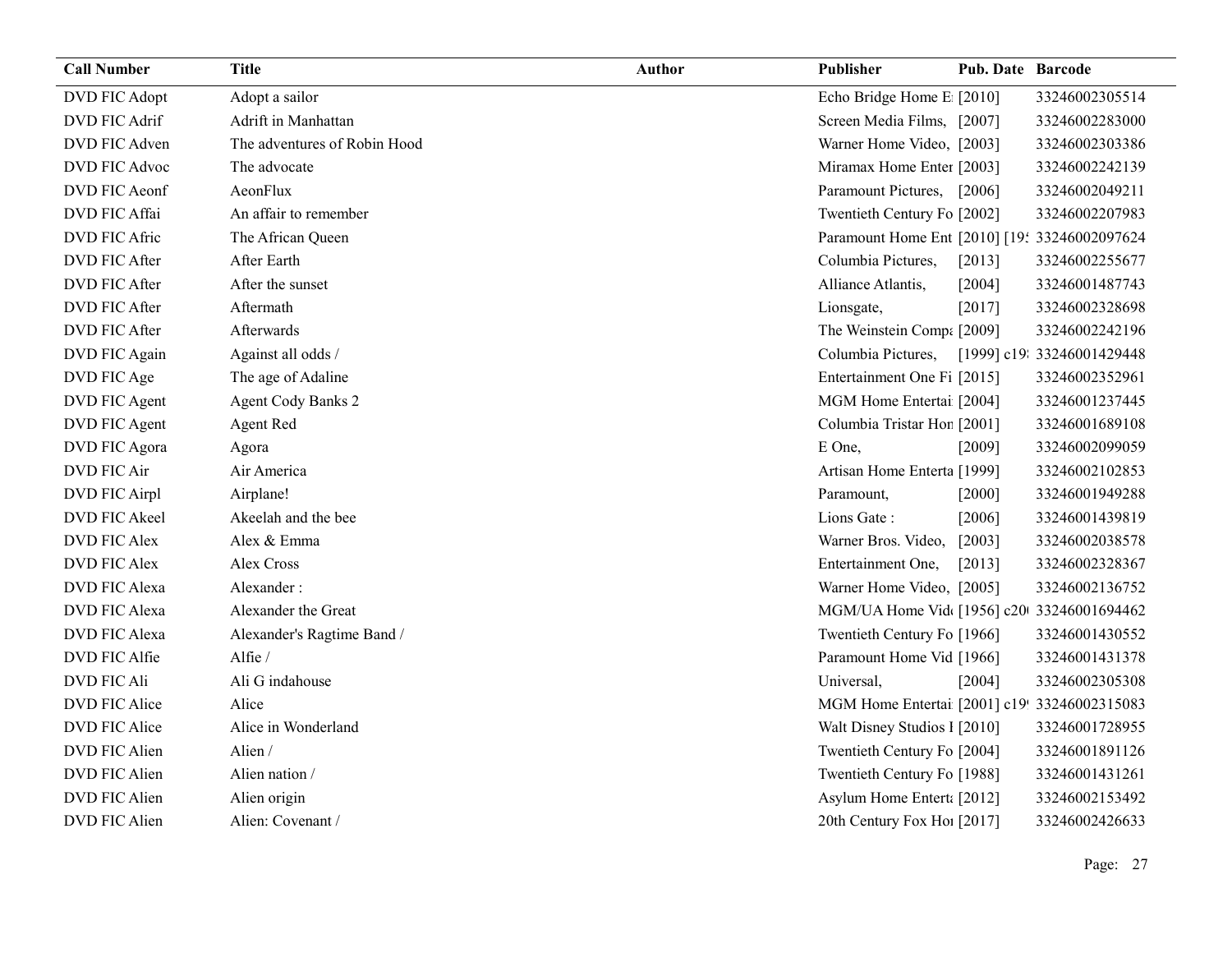| <b>Call Number</b>   | <b>Title</b>                   | <b>Author</b> | Publisher                                       | <b>Pub. Date Barcode</b> |                            |
|----------------------|--------------------------------|---------------|-------------------------------------------------|--------------------------|----------------------------|
| <b>DVD FIC Alive</b> | Alive                          |               | Touchstone Home En [2002] c19! 33246002012185   |                          |                            |
| <b>DVD FIC All</b>   | All about Eve /                |               | Twentieth Century Fo [1977] c19: 33246001431196 |                          |                            |
| <b>DVD FIC All</b>   | All about Steve                |               | 20th Century Fox Ho! [2009]                     |                          | 33246002176741             |
| <b>DVD FIC All</b>   | All hat                        |               | Alliance Vivafilm :                             | [2008]                   | 33246001827252             |
| <b>DVD FIC All</b>   | All quiet on the western front |               | Universal, ;                                    |                          | [2007] [19: 33246002122117 |
| <b>DVD FIC All</b>   | All roads lead home /          |               | Anchor Bay Entertain [2009]                     |                          | 33246001763879             |
| <b>DVD FIC All</b>   | All that jazz /                |               | Twentieth Century Fo [2003] c19' 33246001670728 |                          |                            |
| <b>DVD FIC All</b>   | All the king's men             |               | Sony Pictures Home 1 [2006]                     |                          | 33246002295517             |
| <b>DVD FIC All</b>   | All the king's men/            |               | WGBH Boston Videc [2005] c19! 33246001857101    |                          |                            |
| <b>DVD FIC All</b>   | All the president's men /      |               | Warner Brothers,                                | [1976]                   | 33246001431337             |
| <b>DVD FIC Almos</b> | Almost famous                  |               | DreamWorks Home E [2001] c20 33246002336956     |                          |                            |
| DVD FIC Along        | Along came a spider            |               | Paramount Pictures,                             | $[2001]$                 | 33246002307890             |
| DVD FIC Along        | Along came Polly               |               | Universal;                                      | [2004]                   | 33246001236165             |
| DVD FIC Alpha        | Alpha Dog /                    |               | Universal.,                                     | [2007]                   | 33246001623156             |
| DVD FIC Amade        | Amadeus:                       |               | Warner Home Video, [2002]                       |                          | 33246002314169             |
| DVD FIC Amal         | Amal                           |               | Seville Pictures,                               | [2008]                   | 33246001895440             |
| DVD FIC Amate        | The Amateurs                   |               | Distributed in Canada [2008] c20 33246002328458 |                          |                            |
| DVD FIC Ambul        | Ambulance girl                 |               | Warner Home Video, [2006]                       |                          | 33246002318566             |
| DVD FIC Ameli        | Amelia                         |               | 20th Century Fox Hol [2009]                     |                          | 33246002202943             |
| DVD FIC Ameri        | America's sweethearts /        |               | Columbia Pictures,                              | [2001]                   | 33246001604131             |
| <b>DVD FIC AMERI</b> | American beauty                |               | DreamWorks,                                     | $[2000-]$                | 33246001420785             |
| DVD FIC Ameri        | American Buffalo /             |               | MGM,                                            | [1995]                   | 33246001600592             |
| DVD FIC Ameri        | American gangster              |               | Universal Studios Ho [2008]                     |                          | 33246002333813             |
| DVD FIC Ameri        | American history X /           |               | Alliance Atlantis,                              | [1998]                   | 33246001431808             |
| DVD FIC Ameri        | American hustle /              |               | Sony Pictures Home 1 [2014]                     |                          | 33246002303824             |
| DVD FIC Ameri        | American me /                  |               | Univeral Studios,                               | [1992]                   | 33246001430727             |
| DVD FIC Ameri        | American pie /                 |               | Universal Studios,                              | [1999]                   | 33246001420793             |
| DVD FIC Ameri        | American pie 2                 |               | Universal Studios,                              | $[2001]$                 | 33246002177384             |
| DVD FIC Ameri        | American sniper                |               | Distributed by Warne [2015] c20 33246002279982  |                          |                            |
| DVD FIC Ameri        | American wedding               |               | Universal,                                      | $[2003]$                 | 33246002177327             |
| DVD FIC Ameri        | The American                   |               | Alliance Films,                                 | [2010]                   | 33246002328441             |
| DVD FIC Ameri        | The American gangster          |               | Sony Pictures Home 1 [2006]                     |                          | 33246001598564             |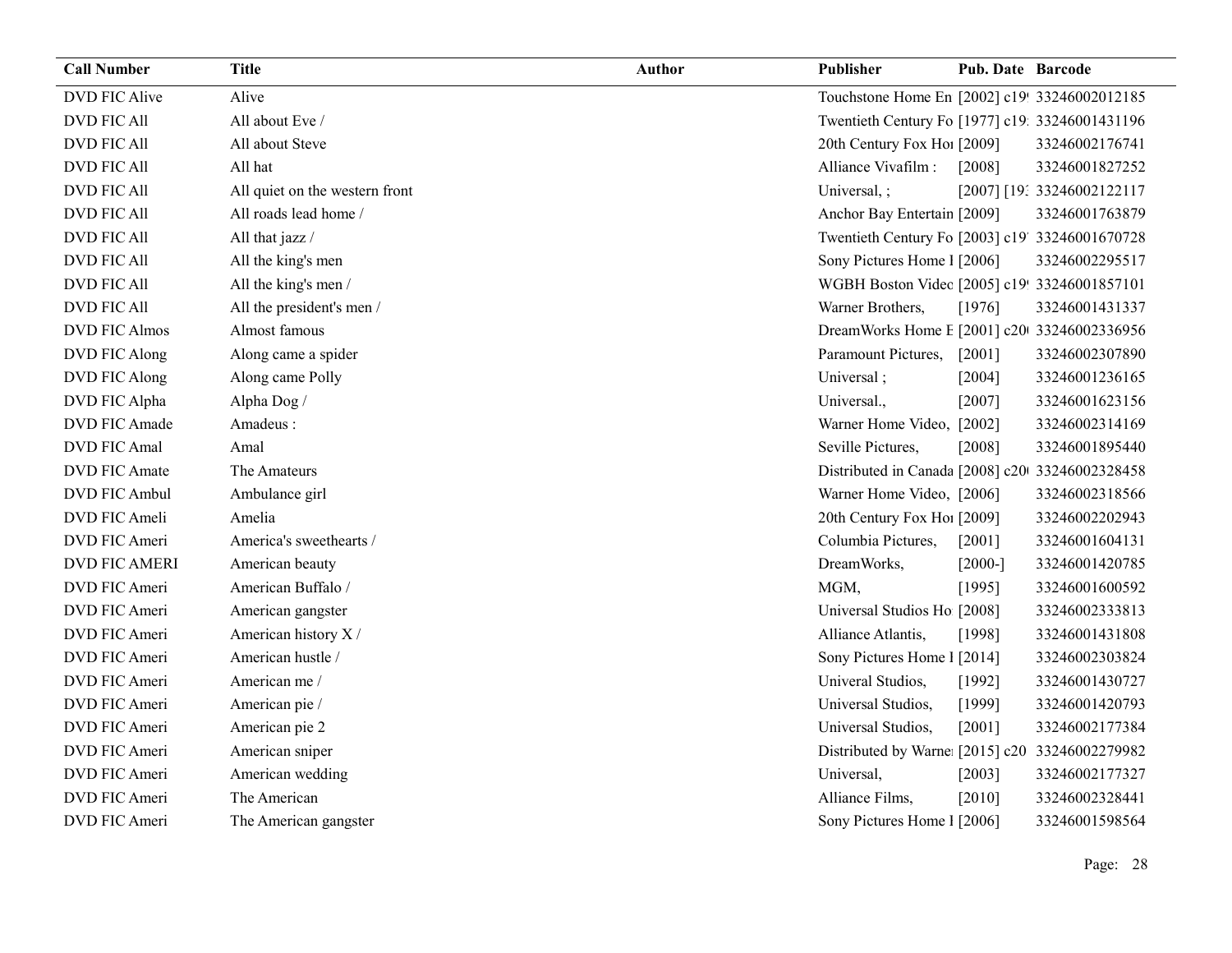| <b>Call Number</b>   | <b>Title</b>                                                    | <b>Author</b> | Publisher                                         | <b>Pub. Date Barcode</b> |                           |
|----------------------|-----------------------------------------------------------------|---------------|---------------------------------------------------|--------------------------|---------------------------|
| DVD FIC Ameri        | The American president                                          |               | Warner Home Video, [1999]                         |                          | 33246001689611            |
| <b>DVD FIC Amity</b> | The Amityville horror /                                         |               | Orion Pictures,                                   | [1979]                   | 33246001443423            |
| DVD FIC Amon         | Among dead men                                                  |               | Phase 4 Films:                                    | [2013]                   | 33246002346047            |
| <b>DVD FIC Analy</b> | Analyze that /                                                  |               | Warner Bros.,                                     | [2002]                   | 33246001560663            |
| DVD FIC Ancho        | Anchorman                                                       |               | DreamWorks Home E [2004]                          |                          | 33246002307593            |
| DVD FIC And          | And justice for all /                                           |               | Columbia Pictures.,                               | [1979]                   | 33246001565746            |
| DVD FIC And          | And the winner is--                                             |               | NFB,                                              | [2006]                   | 33246001594290            |
| DVD FIC Andro        | The Andromeda strain                                            |               | Universal Studios Ho [2008]                       |                          | 33246002346971            |
| DVD FIC Angel        | Angel                                                           |               | Distributed by Séville [2008] [20( 33246002281400 |                          |                           |
| DVD FIC Angel        | Angel Heart /                                                   |               | Carolco,                                          | [1987]                   | 33246001430537            |
| DVD FIC Angel        | Angel in the family /                                           |               | Hallmark Entertainm [2006]                        |                          | 33246001883685            |
| DVD FIC Angel        | Angel of the skies                                              |               | Mongrel Media [distr [2013]                       |                          | 33246002179414            |
| DVD FIC Angel        | Angels & demons                                                 |               | Sony Pictures Home 1 [2009]                       |                          | 33246002155240            |
| DVD FIC Angel        | Angels and demons revealed                                      |               | Highland Entertainm [2005] c20 33246002059210     |                          |                           |
| DVD FIC Angel        | Angels in America :                                             |               | Home Box Office Vic [2004] 200 33246001422062     |                          |                           |
| DVD FIC Anger        | Anger management                                                |               | Columbia TriStar Hoi [2003]                       |                          | 33246002345973            |
| DVD FIC Anima        | Animal farm /                                                   |               | Hallmark Home Enter [1999]                        |                          | 33246001856988            |
| DVD FIC Anima        | The Animatrix /                                                 |               | Warner Home Video, [2003]                         |                          | 33246002311439            |
| DVD FIC Anna         | Anna and the King                                               |               | 20th Century Fox Ho! [2000]                       |                          | 33246001948355            |
| <b>DVD FIC Anna</b>  | Anna Karenina                                                   |               | Universal Studios Ho [2012]                       |                          | 33246002127876            |
| DVD FIC Annab        | Annabell [ie. Annabel] Lee and other stories of mystery and ima |               | Lurker Films,                                     | [2005]                   | 33246001911973            |
| DVD FIC Annap        | Annapolis                                                       |               | Touchstone Home Vic [2006]                        |                          | 33246002322535            |
| DVD FIC Anne         | Anne of Green Gables                                            |               | PBS Distribution,                                 | [2016]                   | 33246002314177            |
| <b>DVD FIC Anony</b> | Anonymous                                                       |               | Columbia Pictures In [2012]                       |                          | 33246002154474            |
| <b>DVD FIC Anoth</b> | Another woman                                                   |               | MGM Home Entertai [1988] c20 33246002314797       |                          |                           |
| <b>DVD FIC Anti</b>  | Anti-Terrorist Cell:                                            |               | Atlas International,                              | $[2002]$                 | 33246001759885            |
| <b>DVD FIC Antit</b> | Antitrust                                                       |               | MGM Home Entertai [2001]                          |                          | 33246002328748            |
| DVD FIC Any          | Any gun can play /                                              |               | Guillotine Films.,                                |                          | [2004] c19(33246001899806 |
| DVD FIC Anyth        | Anything else                                                   |               | DreamWorks Home E [2003]                          |                          | 33246001787431            |
| <b>DVD FIC APART</b> | The Apartment                                                   |               | MGM Home Entertai [2001] 196 33246001420728       |                          |                           |
| DVD FIC Apoca        | Apocalypse now redux                                            |               | Paramount,                                        | [2001]                   | 33246002284396            |
| DVD FIC Appal        | Appaloosa:                                                      |               | Warner Home Video, [2009]                         |                          | 33246002344067            |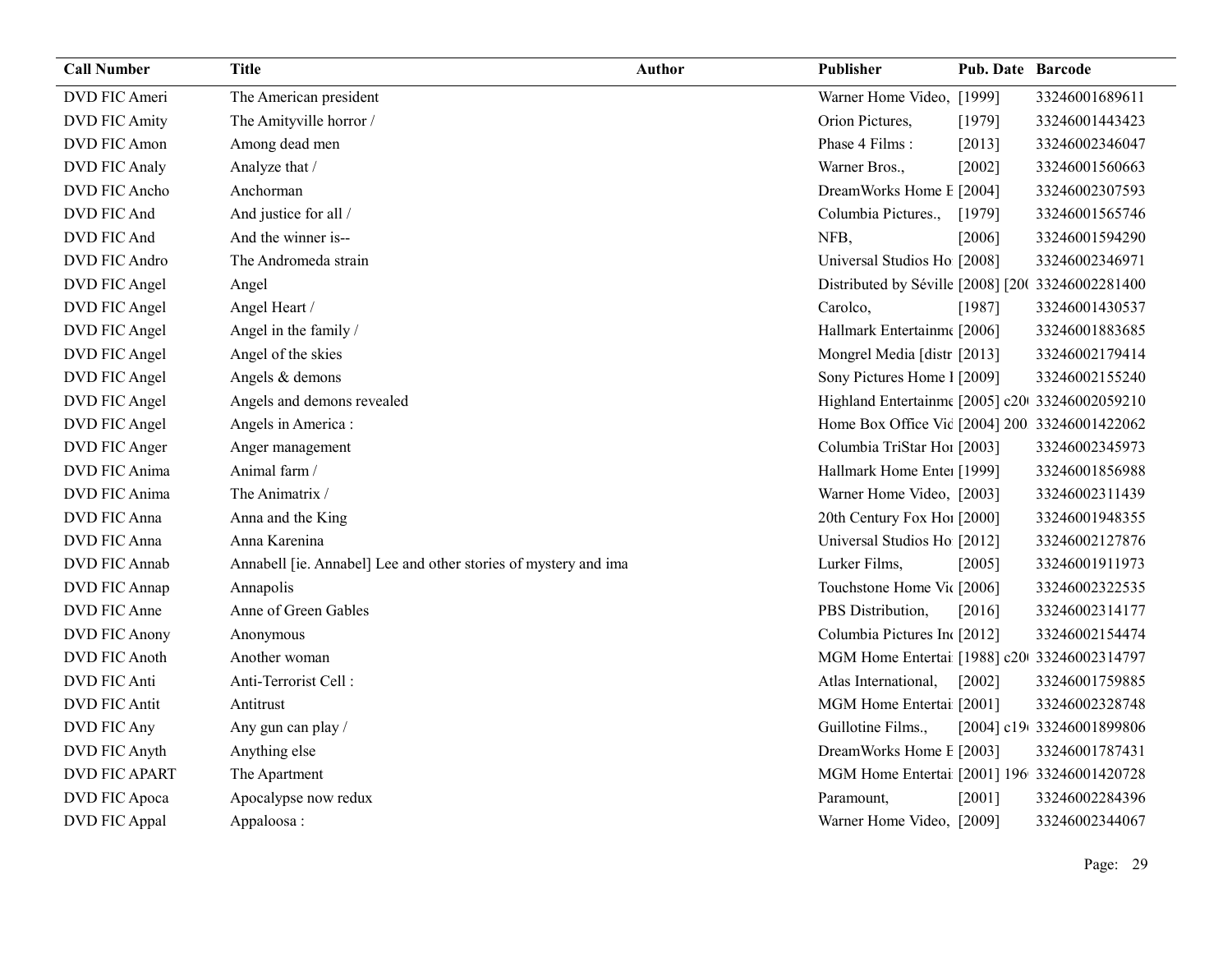| <b>Call Number</b>   | <b>Title</b>                            | <b>Author</b> | Publisher                                     | <b>Pub. Date Barcode</b> |                            |
|----------------------|-----------------------------------------|---------------|-----------------------------------------------|--------------------------|----------------------------|
| DVD FIC Apple        | Appleseed ex machina                    |               | Warner Home Video, [2008]                     |                          | 33246001826023             |
| DVD FIC Appre        | The apprenticeship of Duddy Kravitz     |               | Alliance Vivafilm,                            | [2007]                   | 33246001588615             |
| DVD FIC Arch         | Arch of triumph /                       |               | Quality.                                      |                          | [2004] c19: 33246001669100 |
| DVD FIC Archi        | The architect                           |               | Magnolia Home Ente [2006]                     |                          | 33246002078392             |
| DVD FIC Are          | Are we there yet?                       |               | Columbia Pictures/So [2005]                   |                          | 33246001614031             |
| DVD FIC Are          | Are you being served? /                 |               | Anchor Bay,                                   | [1977]                   | 33246001430685             |
| DVD FIC Argo         | Argo /                                  |               | Warner Bros.,                                 | $[2013]$                 | 33246002080968             |
| DVD FIC Army         | Army of darkness                        |               | Universal Home Vide [1998]                    |                          | 33246002293884             |
| <b>DVD FIC Arnol</b> | Arnold Schwarzenegger :                 |               | Universal Pictures,                           | $[2007]$                 | 33246001883495             |
| <b>DVD FIC Arriv</b> | Arrival                                 |               | Paramount,                                    |                          | [2017] c20 33246002322675  |
| DVD FIC Art          | Art school confidential                 |               | Sony Pictures Home 1 [2006]                   |                          | 33246002079986             |
| <b>DVD FIC Art</b>   | The art of war                          |               | TVA Films,                                    | [2001]                   | 33246002412526             |
| DVD FIC Ashan        | Ashanti /                               |               | Victory Films.,                               |                          | [2005] c19' 33246001624162 |
| <b>DVD FIC Assas</b> | The assassination of Richard Nixon /    |               | MGM.,                                         | [2004]                   | 33246001557107             |
| <b>DVD FIC Assau</b> | Assault on Precinct 13                  |               | Universal Studios Ho [2005]                   |                          | 33246002173417             |
| <b>DVD FIC Astro</b> | The astronaut's wife                    |               | New Line Home Ente [2001] c19! 33246001419597 |                          |                            |
| DVD FIC Asylu        | Asylum                                  |               | Twentieth Century Fo [2008]                   |                          | 33246002242113             |
| <b>DVD FIC At</b>    | At first sight /                        |               | Metro Goldwyn May([1998]                      |                          | 33246001851104             |
| DVD FIC At           | At the hotel                            |               | Morning Star Enterta [2007]                   |                          | 33246002036929             |
| DVD FIC At           | At war with the army /                  |               | Platinum.,                                    | [2003]                   | 33246001623040             |
| DVD FIC Atana        | Atanarjuat, the fast runner $=$ /       |               | Alliance Atlantis,                            |                          | [2002] c20t 33246001969179 |
| <b>DVD FIC Atone</b> | Atonement $=$ :                         |               | Universal Studios/All [2008]                  |                          | 33246002100865             |
| DVD FIC Attac        | Attack force                            |               | Sony Pictures Home 1 [2006]                   |                          | 33246001790849             |
| DVD FIC Attac        | Attack on Leningrad                     |               | Distributed in Canada [2011]                  |                          | 33246002147510             |
| <b>DVD FIC Augus</b> | August: Osage County /                  |               | Entertainment One Fi [2014]                   |                          | 33246002196327             |
| <b>DVD FIC Austi</b> | <b>Austin Powers</b>                    |               | Alliance Atlantis.,                           | [2002]                   | 33246001600089             |
| <b>DVD FIC Austi</b> | Austin Powers, the spy who shagged me / |               | New Line Home Vide [1999]                     |                          | 33246001790492             |
| <b>DVD FIC Austr</b> | Australia /                             |               | 20th Century Fox Ho! [2009]                   |                          | 33246001930841             |
| <b>DVD FIC Autum</b> | Autumn in New York                      |               | MGM Home Entertai [2001] c20 33246001571447   |                          |                            |
| DVD FIC Avata        | Avatar                                  |               | Twentieth Century Fo [2010]                   |                          | 33246002336030             |
| DVD FIC Aveng        | Avengers, Age of Ultron /               |               | Walt Disney Studios 1 [2015]                  |                          | 33246002296481             |
| DVD FIC Aveng        | The Avengers                            |               | Warner Home Video, [1998]                     |                          | 33246002243707             |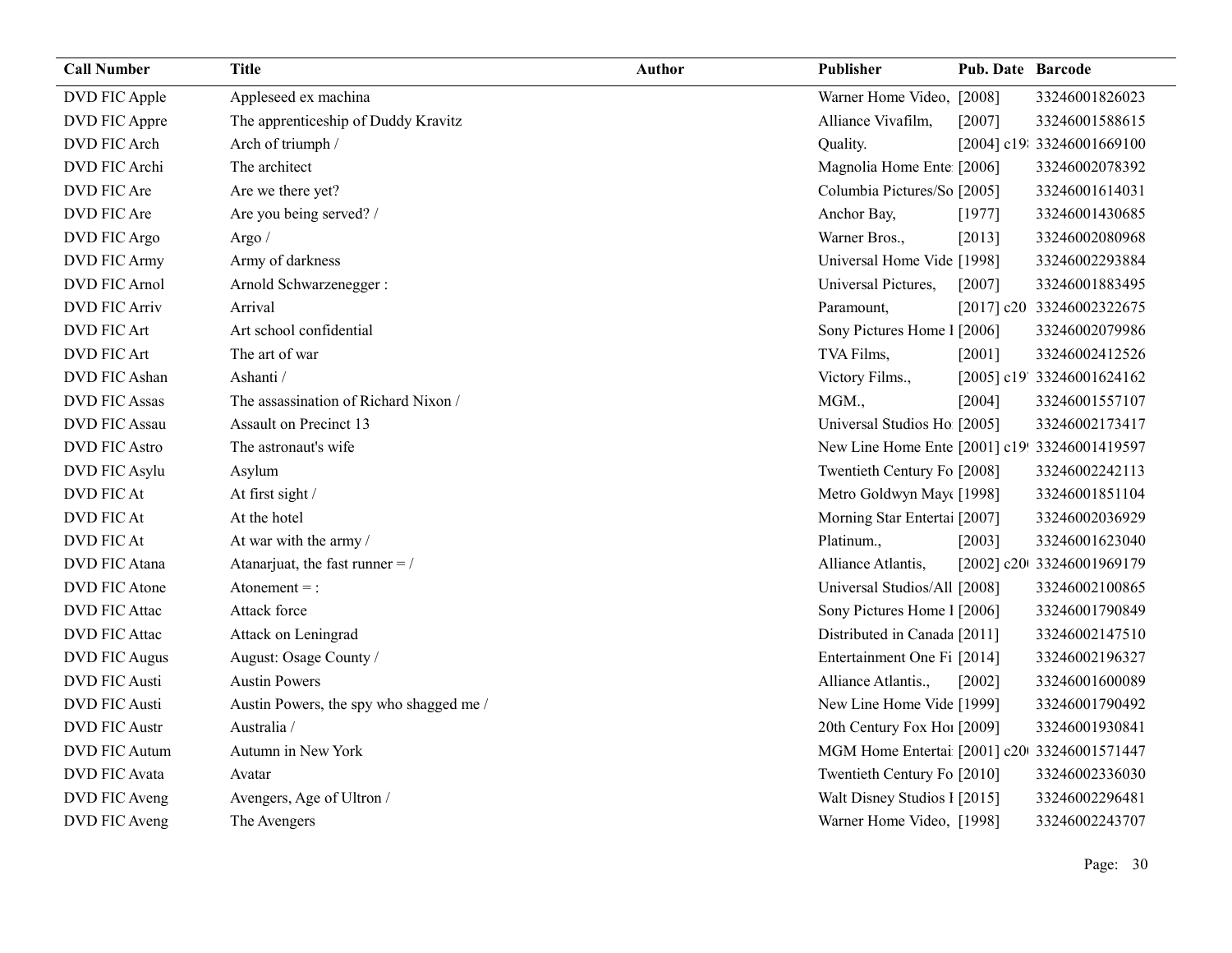| <b>Call Number</b>   | <b>Title</b>                 | Author | Publisher                                       | <b>Pub. Date Barcode</b> |                            |
|----------------------|------------------------------|--------|-------------------------------------------------|--------------------------|----------------------------|
| <b>DVD FIC Aviat</b> | The aviator                  |        | Warner Home Video, [2005]                       |                          | 33246001402817             |
| DVD FIC Avonl        | An Avonlea Christmas /       |        | Sullivan Entertainmer [2001]                    |                          | 33246001859628             |
| DVD FIC AVP $(v.1)$  | AVP:                         |        | Twentieth Century Fo [2004]                     |                          | 33246001796697             |
| DVD FIC AVP $(v.2)$  | AVP:                         |        | 20th Century Fox Hol [2008]                     |                          | 33246002089001             |
| DVD FIC Awake        | Awake                        |        | Weinstein Company, [2008]                       |                          | 33246002051324             |
| DVD FIC Away         | Away from her                |        | Distributed in Canada [2007]                    |                          | 33246001712819             |
| DVD FIC Away         | Away we go                   |        | Alliance Vivafilm,                              | [2009]                   | 33246002282945             |
| DVD FIC Babel        | Babel                        |        | Paramount Home Ent [2007]                       |                          | 33246002069615             |
| DVD FIC Baby         | Baby mama                    |        | Universal Studios Ho [2008]                     |                          | 33246002098341             |
| <b>DVD FIC Back</b>  | Back by midnight /           |        | Monarch Home Vide([2005]                        |                          | 33246002034445             |
| <b>DVD FIC Back</b>  | The back-up plan             |        | Sony Pictures Home 1 [2010]                     |                          | 33246002105641             |
| DVD FIC Bad          | Bad boys II /                |        | Columbia TriStar Hoi [2003]                     |                          | 33246002154771             |
| DVD FIC Bad          | Bad company /                |        | Touchstone.,                                    | [2002]                   | 33246001634070             |
| DVD FIC Bad          | Bad girls /                  |        | Twentieth Century Fo [2004] c19! 33246001560721 |                          |                            |
| DVD FIC Bad          | Bad grandpa /                |        | Paramount,                                      | [2014]                   | 33246002338267             |
| DVD FIC Bad          | <b>Bad lieutenant</b>        |        | First Look Home Ent [2010]                      |                          | 33246002295277             |
| DVD FIC Bad          | Bad words                    |        | Entertainment One,                              | [2014]                   | 33246002305290             |
| DVD FIC Bad          | The bad news Bears           |        | Paramount,                                      | [1976]                   | 33246002208999             |
| DVD FIC Bag          | Stephen King's bag of bones  |        | Sony Pictures Home 1 [2012]                     |                          | 33246002334068             |
| <b>DVD</b> FIC Bait  | Bait                         |        | Warner Home Video, [2001], c20 33246002328938   |                          |                            |
| DVD FIC Baker        | Baker's hawk                 |        | United American Vid [2010] c19' 33246002098044  |                          |                            |
| DVD FIC Balla        | the ballad of the sad cafe / |        | Alliance Atlantis,                              | [1991]                   | 33246001671098             |
| DVD FIC Banan        | <b>Bananas</b>               |        | MGM Home Entertai [2000]                        |                          | 33246002037208             |
| DVD FIC Bandi        | Bandidas /                   |        | 20th Century Fox Ho! [2007]                     |                          | 33246002311009             |
| DVD FIC Bandi        | <b>Bandits</b>               |        | MGM Home Entertai [2001]                        |                          | 33246002245801             |
| <b>DVD FIC Bands</b> | Bandslam                     |        | Summit Entertainmen [2010]                      |                          | 33246001818541             |
| DVD FIC Bang         | The Bang Bang Club /         |        | Entertainment One,                              |                          | [2011] [201 33246002313831 |
| DVD FIC Bange        | The Banger Sisters           |        | Fox Searchlight Pictu [2002]                    |                          | 33246002178937             |
| DVD FIC Bank         | The bank job                 |        | Lionsgate,                                      | $[2008]$                 | 33246002098176             |
| DVD FIC Barbe        | Barbershop 2                 |        | MGM Home Entertai [2004]                        |                          | 33246001611532             |
| DVD FIC Barne        | Barney's version             |        | Entertainment One Fi [2011]                     |                          | 33246002305274             |
| <b>DVD FIC Bart</b>  | Bart got a room              |        | Distributed by Ancho [2009]                     |                          | 33246002307957             |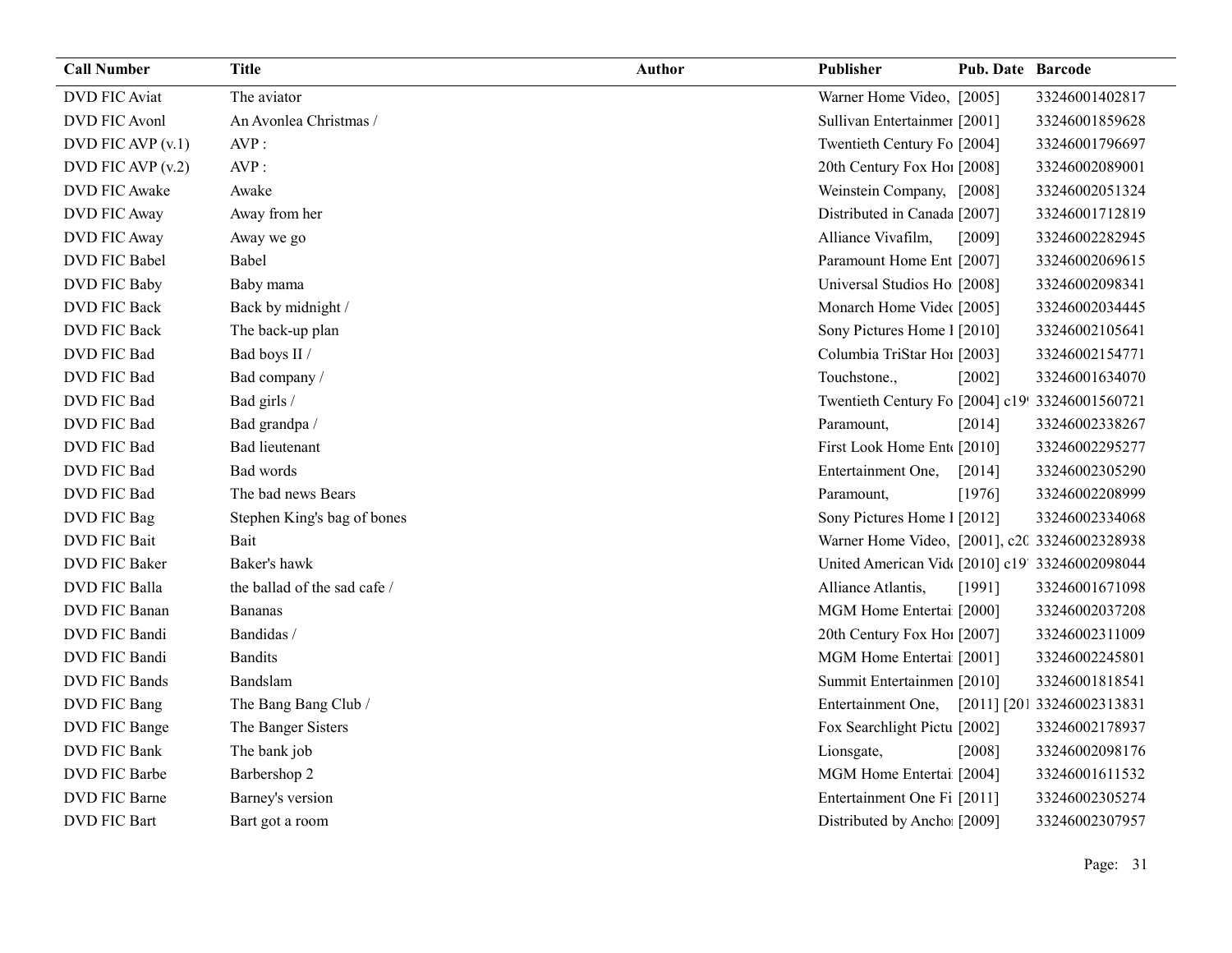| <b>Call Number</b>   | <b>Title</b>                           | <b>Author</b> | <b>Publisher</b>                                | Pub. Date Barcode |                            |
|----------------------|----------------------------------------|---------------|-------------------------------------------------|-------------------|----------------------------|
| <b>DVD FIC Basic</b> | Basic instinct 2                       |               | Sony Pictures Home 1 [2006]                     |                   | 33246002314425             |
| <b>DVD FIC Basil</b> | Basil /                                |               | Lions Gate Home Ent [1997]                      |                   | 33246002033264             |
| DVD FIC Bat          | The bat /                              |               | Front Row Entertainn [2003] c19: 33246001433390 |                   |                            |
| DVD FIC Batma        | Batman                                 |               | Warner Home Video, [1997] [198 33246001431063   |                   |                            |
| DVD FIC Batma        | Batman:                                |               | Twentieth Century Fo [1966]                     |                   | 33246001431089             |
| DVD FIC Batma        | Batman begins                          |               | Warner Home Video, [2005]                       |                   | 33246002311181             |
| DVD FIC Batma        | The dark knight                        |               | Warner Home Video, [2008]                       |                   | 33246001611516             |
| <b>DVD FIC Battl</b> | Battle for Haditha                     |               | Image Entertainment, [2007]                     |                   | 33246002326619             |
| <b>DVD FIC Battl</b> | <b>Battle of Britain</b>               |               | Metro Goldwyn May([2005]                        |                   | 33246001790245             |
| <b>DVD FIC Battl</b> | Battle of the sexes /                  |               |                                                 |                   | 33246002422590             |
| <b>DVD FIC Battl</b> | Battlestar Galactica, the feature film |               | Universal,                                      |                   | [2003] c19' 33246002206654 |
| <b>DVD FIC Battl</b> | The battle of Shaker Heights           |               | Miramax Home Enter [2003]                       |                   | 33246002058261             |
| DVD FIC Bay          | Bay Cove /                             |               | Hearst Entertainment [2002]                     |                   | 33246001673383             |
| DVD FIC Bay          | Baywatch                               |               | Twentieth Century Fo [2003]                     |                   | 33246001416692             |
| DVD FIC Be           | Be cool                                |               | MGM Home Entertai [2005]                        |                   | 33246002177475             |
| DVD FIC Bean         | Bean the movie; and, Johnny English    |               | Universal Studios,                              | [2007]            | 33246001606151             |
| <b>DVD FIC Beast</b> | Beastly:                               |               | Sony Pictures Home 1 [2011]                     |                   | 33246001818913             |
| <b>DVD FIC Beat</b>  | Beat the devil /                       |               | Madacy,                                         |                   | [1999] c19: 33246001655083 |
| DVD FIC Beaut        | A beautiful mind                       |               | Distributed by Univer [2002] c20 33246002282747 |                   |                            |
| DVD FIC Beaut        | Beautiful                              |               | Columbia TriStar Hoi [2000]                     |                   | 33246002044923             |
| DVD FIC Beaut        | <b>Beautiful</b> creatures             |               | Warner Home Video, [2013]                       |                   | 33246001616895             |
| DVD FIC Beaut        | Beautiful Ohio                         |               | E1 Entertainment,                               | [2009]            | 33246002281277             |
| DVD FIC Beaut        | Beauty and the beast /                 |               | Buena Vista Home Er [2017]                      |                   | 33246002328714             |
| DVD FIC Beaut        | Beauty shop                            |               | MGM Home Entertai [2005]                        |                   | 33246002074532             |
| DVD FIC Beaut        | The beautician and the beast           |               | Paramount,                                      |                   | [2003] c19! 33246001940881 |
| DVD FIC Becke        | Becket                                 |               | Paramount Pictures; [2007] [196 33246002346104  |                   |                            |
| DVD FIC Bedaz        | Bedazzled                              |               | Twentieth Century Fo [2001] c20 33246002200061  |                   |                            |
| DVD FIC Bee          | Bee season /                           |               | Twentieth Century Fo [2005]                     |                   | 33246001571546             |
| DVD FIC Beetl        | Beetlejuice                            |               | Warner Home Video, [1997]                       |                   | 33246002179158             |
| DVD FIC Befor        | Before I fall /                        |               | Open Road,                                      | $[2017]$          | 33246002401107             |
| DVD FIC Befor        | Before midnight                        |               | Distributed by Sony F [2013]                    |                   | 33246002156347             |
| DVD FIC Befor        | Before sunrise                         |               | Warner Home Video, [1999]                       |                   | 33246001891100             |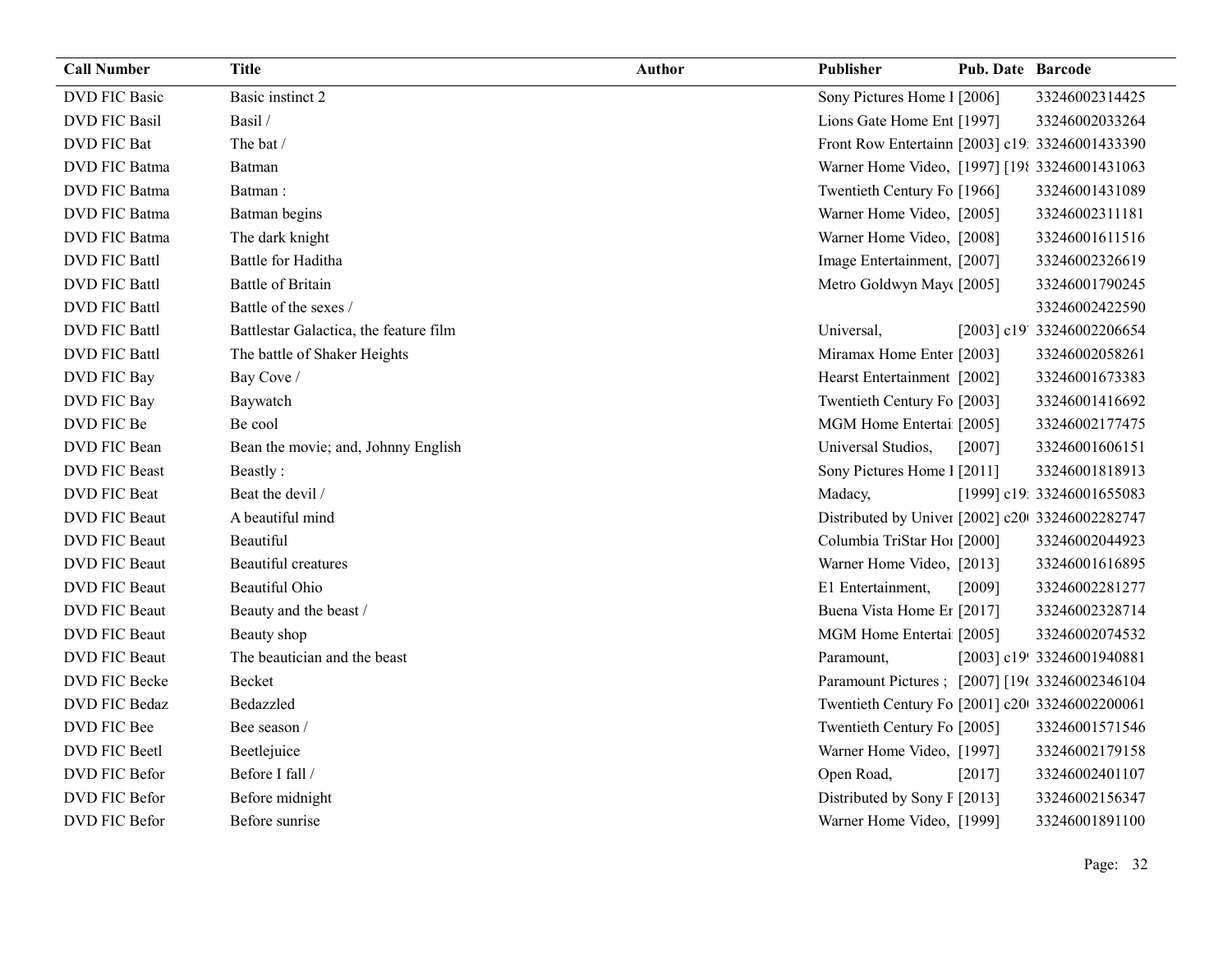| <b>Call Number</b>   | <b>Title</b>                          | <b>Author</b> | Publisher                                      | <b>Pub. Date Barcode</b> |                            |
|----------------------|---------------------------------------|---------------|------------------------------------------------|--------------------------|----------------------------|
| DVD FIC Befor        | Before sunset                         |               | Warner Home Video, [2004]                      |                          | 33246001890979             |
| DVD FIC Befor        | Before the devil knows you're dead    |               | Distributed by Seville [2008]                  |                          | 33246002283950             |
| DVD FIC Begin        | Begin again                           |               | Entertainment One Fi [2014]                    |                          | 33246002334126             |
| DVD FIC Behin        | Behind enemy lines /                  |               | Twentieth Century Fo [2001]                    |                          | 33246001433515             |
| DVD FIC Behin        | Behind the mask                       |               | Anchor Bay Entertain [2007]                    |                          | 33246002153450             |
| DVD FIC Behin        | Behind the mask                       |               | GT Media,                                      | [2007]                   | 33246001591064             |
| DVD FIC Bells        | The bells of St. Mary's               |               | Republic Pictures :                            |                          | [2003] [194 33246002245819 |
| DVD FIC Bench        | The benchwarmers                      |               | Sony Pictures Home 1 [2006]                    |                          | 33246001655448             |
| DVD FIC Bend         | Bend it like Beckham                  |               | Twentieth Century Fo [2003]                    |                          | 33246001419472             |
| DVD FIC Benea        | Beneath the 12 Mile Reef.             |               | Digiview Productions [2004]                    |                          | 33246001430792             |
| DVD FIC BenHu        | Ben-Hur                               |               | Warner Home Video, [2001]                      |                          | 33246001600659             |
| DVD FIC Benit        | Benito                                |               | Lionsgate,                                     |                          | [2006] [199 33246002303626 |
| DVD FIC Benja        | The curious case of Benjamin Button   |               | Paramount Home Ent [2009]                      |                          | 33246002051381             |
| DVD FIC Benny        | Benny & Joon                          |               | MGM Home Entertai [1999]                       |                          | 33246001614114             |
| <b>DVD FIC Beowu</b> | Beowulf                               |               | Paramount Home Ent [2008] c20 33246002282267   |                          |                            |
| DVD FIC Beowu        | Beowulf & Grendel                     |               | Warner Home Video, [2006]                      |                          | 33246002023562             |
| DVD FIC Berni        | Bernie                                |               | Alliance Films,                                | [2012]                   | 33246002103307             |
| DVD FIC Best         | The best exotic Marigold Hotel        |               | 20th Century Fox Ho [2012]                     |                          | 33246002213734             |
| <b>DVD FIC Best</b>  | The best of Baretta                   |               | Universal Home Vide [2002]                     |                          | 33246002060994             |
| <b>DVD FIC Best</b>  | The best of Benny Hill /              |               | Anchor Bay Entertain [2001] 197 33246001531359 |                          |                            |
| <b>DVD FIC Best</b>  | The best of Dan Aykroyd               |               | Lions Gate Home Ent [2005]                     |                          | 33246001712520             |
| <b>DVD FIC Best</b>  | The best of youth                     |               | Miramax Home Enter [2006]                      |                          | 33246002152510             |
| DVD FIC Best (2)     | The second Best Exotic Marigold Hotel |               | Twentieth Century Fo [2015]                    |                          | 33246002274546             |
| <b>DVD FIC BETRA</b> | Betrayed                              |               | MGM Home Entertai [2000-]                      |                          | 33246001430784             |
| <b>DVD FIC Betsy</b> | Betsy's wedding /                     |               | Touchstone Home Vic [2002]                     |                          | 33246002311314             |
| DVD FIC Bette        | A better tomorrow II                  |               | Distributed by Ancho [2000]                    |                          | 33246002311066             |
| DVD FIC Betwe        | Between strangers                     |               | First Look Home Ent [2004], c20 33246002314128 |                          |                            |
| DVD FIC Bever        | Beverly Hills cop                     |               | Paramount Pictures,                            |                          | [2001] 198 33246001961101  |
| DVD FIC Bever        | Beverly Hills cop II                  |               | Paramount,                                     | [2001]                   | 33246001606870             |
| DVD FIC Bever        | Beverly Hills cop III                 |               | Paramount,                                     | $[2001]$                 | 33246002079812             |
| <b>DVD FIC Bewit</b> | Bewitched /                           |               | Sony Pictures.,                                | $[2005]$                 | 33246002346302             |
| DVD FIC Beyon        | Beyond a reasonable doubt             |               | Videoville Showtime, [2009]                    |                          | 33246002412690             |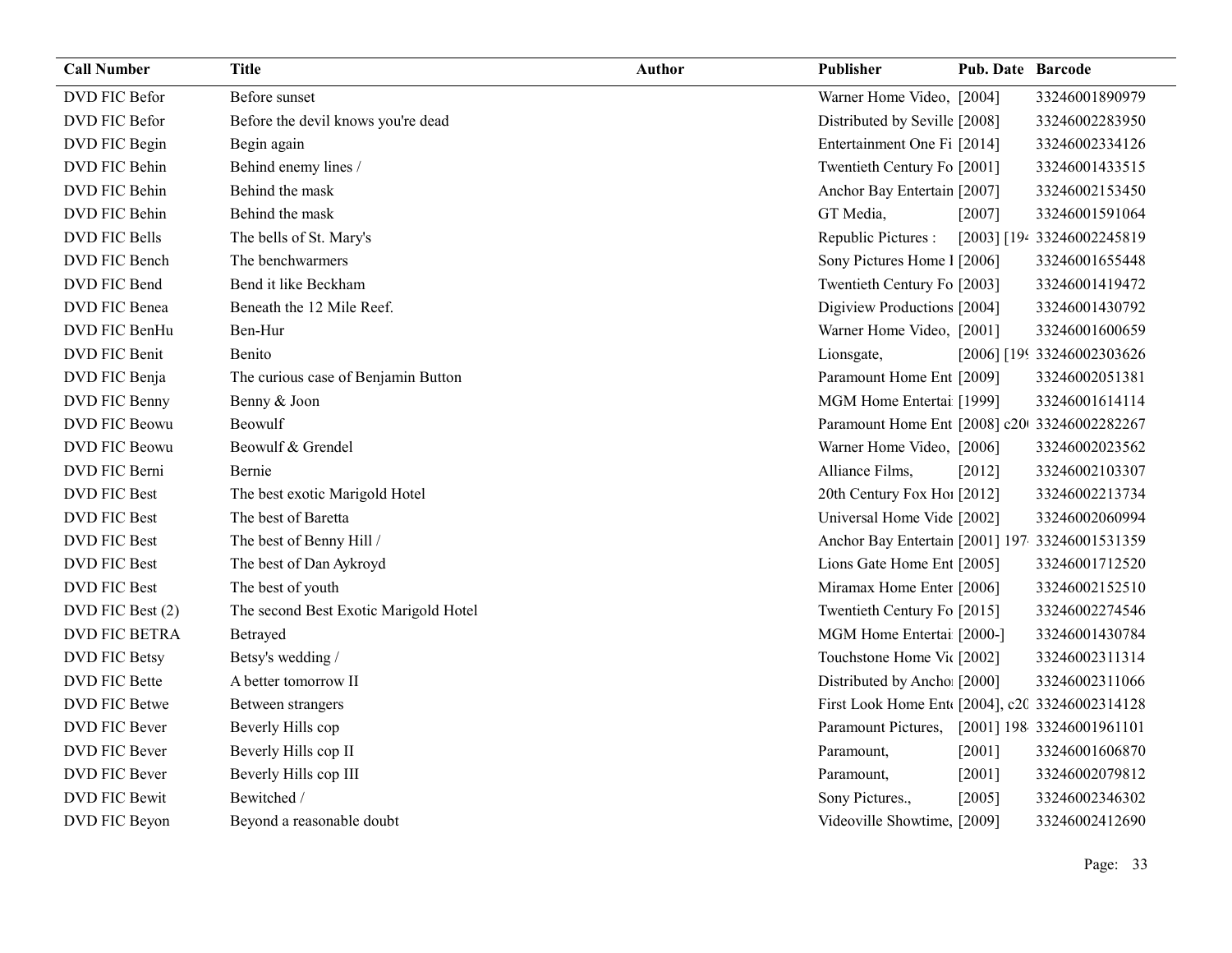| <b>Call Number</b>   | <b>Title</b>                                    | Author | Publisher                                       | Pub. Date Barcode |                            |
|----------------------|-------------------------------------------------|--------|-------------------------------------------------|-------------------|----------------------------|
| DVD FIC Beyon        | Beyond borders /                                |        | Paramount,                                      |                   | [2004] [200 33246002285708 |
| DVD FIC Beyon        | Beyond the law                                  |        | DSSP Inc.,                                      | [2003]            | 33246001922434             |
| DVD FIC Beyon        | Beyond the sea                                  |        | Lions Gate Entertainr [2005] c20 33246001419456 |                   |                            |
| DVD FIC Big          | Big daddy                                       |        | Columbia TriStar Hoi [1999]                     |                   | 33246002038446             |
| DVD FIC Big          | Big fat liar /                                  |        | Universal Studios Caı [2002]                    |                   | 33246001603950             |
| DVD FIC Big          | Big fish                                        |        | Columbia TriStar Hoi [2004]                     |                   | 33246001793132             |
| DVD FIC Big          | Big miracle                                     |        | Universal Studios Ho [2012]                     |                   | 33246002060705             |
| DVD FIC Big          | Big Momma's house                               |        | Twentieth Century Fo [2002] c20 33246002347573  |                   |                            |
| DVD FIC Big          | <b>Big Stan</b>                                 |        | distributed exclusivel [2009]                   |                   | 33246002305357             |
| DVD FIC Big          | The Big blue                                    |        | Columbia TriStar Ho1 [2000]                     |                   | 33246001809508             |
| DVD FIC Big          | The Big trail                                   |        | Twentieth Century Fo [2003] [19: 33246002011948 |                   |                            |
| DVD FIC Big          | The big wedding                                 |        | Lionsgate;                                      | [2013]            | 33246002337103             |
| <b>DVD FIC Billy</b> | <b>Billy Elliot</b>                             |        | Universal Studios,                              | [2001]            | 33246002099000             |
| DVD FIC Bing         | Birth of the blues                              |        | Universal,                                      | [2003]            | 33246002215390             |
| DVD FIC Birde        | The birdcage                                    |        | MGM/UA Home Vid [1998] c19! 33246002037042      |                   |                            |
| DVD FIC Birdi        | Birdie & bogey                                  |        | Pure Flix Entertainme [2009]                    |                   | 33246002287811             |
| DVD FIC Birdm        | Birdman, or, The unexpected virtue of ignorance |        | Twentieth Century Fo [2014]                     |                   | 33246002252666             |
| DVD FIC Birth        | Birthday girl                                   |        | Miramax Home Enter [2002] c20 33246002051233    |                   |                            |
| <b>DVD FIC Black</b> | <b>Black Beauty</b>                             |        | Paramount,                                      | [2004]            | 33246002282325             |
| <b>DVD FIC Black</b> | <b>Black book</b>                               |        | Sony Pictures Home 1 [2007]                     |                   | 33246001606805             |
| <b>DVD FIC Black</b> | Black Dahlia /                                  |        | Universal,                                      | [2006]            | 33246001623453             |
| <b>DVD FIC Black</b> | Black dawn                                      |        | Sony Pictures Home 1 [2005]                     |                   | 33246001790419             |
| <b>DVD FIC Black</b> | <b>Black Hawk down</b>                          |        | Columbia TriStar Hoi [2002]                     |                   | 33246002322527             |
| <b>DVD FIC Black</b> | Black Moon rising /                             |        | Anchor Bay Entertain [2007]                     |                   | 33246001963347             |
| <b>DVD FIC Black</b> | <b>Black</b> swan                               |        | 20th Century Fox,                               | [2011]            | 33246001784750             |
| <b>DVD FIC Black</b> | Blackball                                       |        | First Look Home Ent [2005]                      |                   | 33246002214898             |
| <b>DVD FIC Black</b> | Blackway                                        |        | Sony Pictures Home 1 [2017]                     |                   | 33246002402345             |
| <b>DVD FIC Black</b> | The black hole /                                |        | Echo Bridge Home E [2006]                       |                   | 33246001872514             |
| DVD FIC Blade        | Blade                                           |        | Alliance Atlantis,                              | [1998]            | 33246002285997             |
| DVD FIC Blade        | <b>Blade Runner</b>                             |        | Warner Home Video, [2007] [198 33246002288850   |                   |                            |
| DVD FIC Blade        | <b>Blade</b> trinity                            |        | Alliance Atlantis,                              | [2005]            | 33246002318186             |
| DVD FIC Blade        | Blades of glory                                 |        | Paramount Home Ent [2007]                       |                   | 33246002346203             |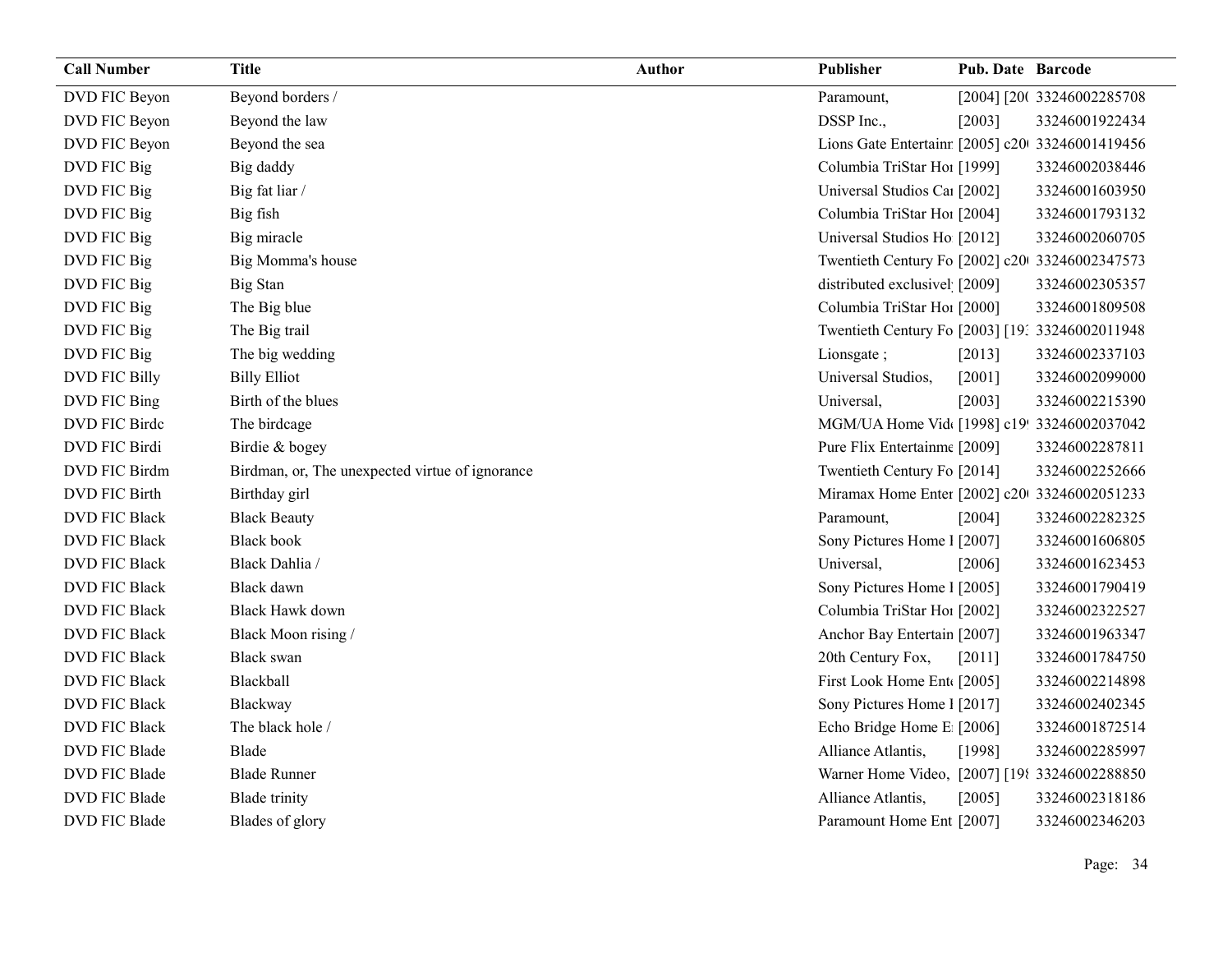| <b>Call Number</b>   | <b>Title</b>                        | <b>Author</b> | Publisher                                      | <b>Pub. Date Barcode</b> |                            |
|----------------------|-------------------------------------|---------------|------------------------------------------------|--------------------------|----------------------------|
| DVD FIC Blade II     | Blade II                            |               | New Line Home Ente [2002]                      |                          | 33246002285930             |
| <b>DVD FIC Blast</b> | Blast from the past /               |               | Alliance Atlantis,                             | [1999]                   | 33246001430347             |
| <b>DVD FIC Blazi</b> | <b>Blazing</b> saddles              |               | Warner Home Video, [1997]                      |                          | 33246001837194             |
| DVD FIC Blind        | Blind eye                           |               | MTI Home Video:                                | [2008]                   | 33246002295582             |
| DVD FIC Blind        | Blind justice /                     |               | Platinum.,                                     | [2002]                   | 33246001565803             |
| DVD FIC Blind        | <b>Blindness</b>                    |               | Miramax Films:                                 | [2009]                   | 33246002295178             |
| DVD FIC Blind        | The blind side                      |               | Warner Home Video, [2010]                      |                          | 33246001693985             |
| DVD FIC Blond        | Blondie                             |               | Platinum Disc Corp., [2003]                    |                          | 33246001882240             |
| <b>DVD FIC Blood</b> | Blood diamond                       |               | Warner Home Video, [2006]                      |                          | 33246002294379             |
| DVD FIC Blue         | Blue crush                          |               | Distributed by Univer [2007]                   |                          | 33246002205482             |
| DVD FIC Blue         | <b>Blue Jasmine</b>                 |               | Sony Pictures Home 1 [2014]                    |                          | 33246002173748             |
| DVD FIC Blue         | Blue river                          |               | Platinum Disc,                                 | [2005]                   | 33246001723568             |
| DVD FIC Bobby        | Bobby                               |               | Alliance Atlantis,                             | [2007]                   | 33246001565993             |
| DVD FIC Body         | Body of lies                        |               | Distributed by Warne [2009]                    |                          | 33246002012961             |
| DVD FIC Body         | Body snatchers :                    |               | Warner Bros.,                                  |                          | [1999] c19! 33246001673623 |
| DVD FIC Body         | The body                            |               | Columbia TriStar Ho1 [2001] 200 33246001793686 |                          |                            |
| <b>DVD FIC Boili</b> | Boiling point                       |               | Warner Home Video, [1992]                      |                          | 33246002202661             |
| DVD FIC Bon          | Bon cop bad cop /                   |               | Alliance Atlantis,                             | [2006]                   | 33246001604149             |
| DVD FIC Bond         | Casino Royale                       |               | Sony Pictures Home 1 [2007]                    |                          | 33246001524008             |
| DVD FIC Bond         | Die another day                     |               | Distributed by MGM [2003] c20 33246001866789   |                          |                            |
| DVD FIC Bond         | Dr. No $/$                          |               | MGM Home Entertai [2000] c19(33246001866490    |                          |                            |
| DVD FIC Bond         | GoldenEye /                         |               | MGM Home Entertai [1999]                       |                          | 33246001867159             |
| DVD FIC Bond         | Goldfinger                          |               | MGM DVD,                                       |                          | [1999] [196 33246002314300 |
| DVD FIC Bond         | Ian Fleming's From Russia with love |               | MGM Home Entertai [2007]                       |                          | 33246001611490             |
| DVD FIC Bond         | Licence to kill /                   |               | MGM Home Entertai [1999] c19 33246001866615    |                          |                            |
| DVD FIC Bond         | Moonraker                           |               | MGM Home Entertai [2000] c19' 33246001798933   |                          |                            |
| DVD FIC Bond         | Never say never again               |               | [MGM/UA Home En [2000]                         |                          | 33246002322642             |
| DVD FIC Bond         | Quantum of solace /                 |               | Distributed by 20th C [2009]                   |                          | 33246001611243             |
| DVD FIC Bond         | Spectre                             |               | Twentieth Century Fo [2015]                    |                          | 33246002304574             |
| DVD FIC Bond         | The living daylights                |               | MGM Home Entertai [2007] c19: 33246002315257   |                          |                            |
| DVD FIC Bond         | Tomorrow never dies /               |               | MGM Home Entertai [1999]                       |                          | 33246001867092             |
| DVD FIC Bonfi        | The bonfire of the vanities         |               | Warner Home Video, [1999]                      |                          | 33246002034072             |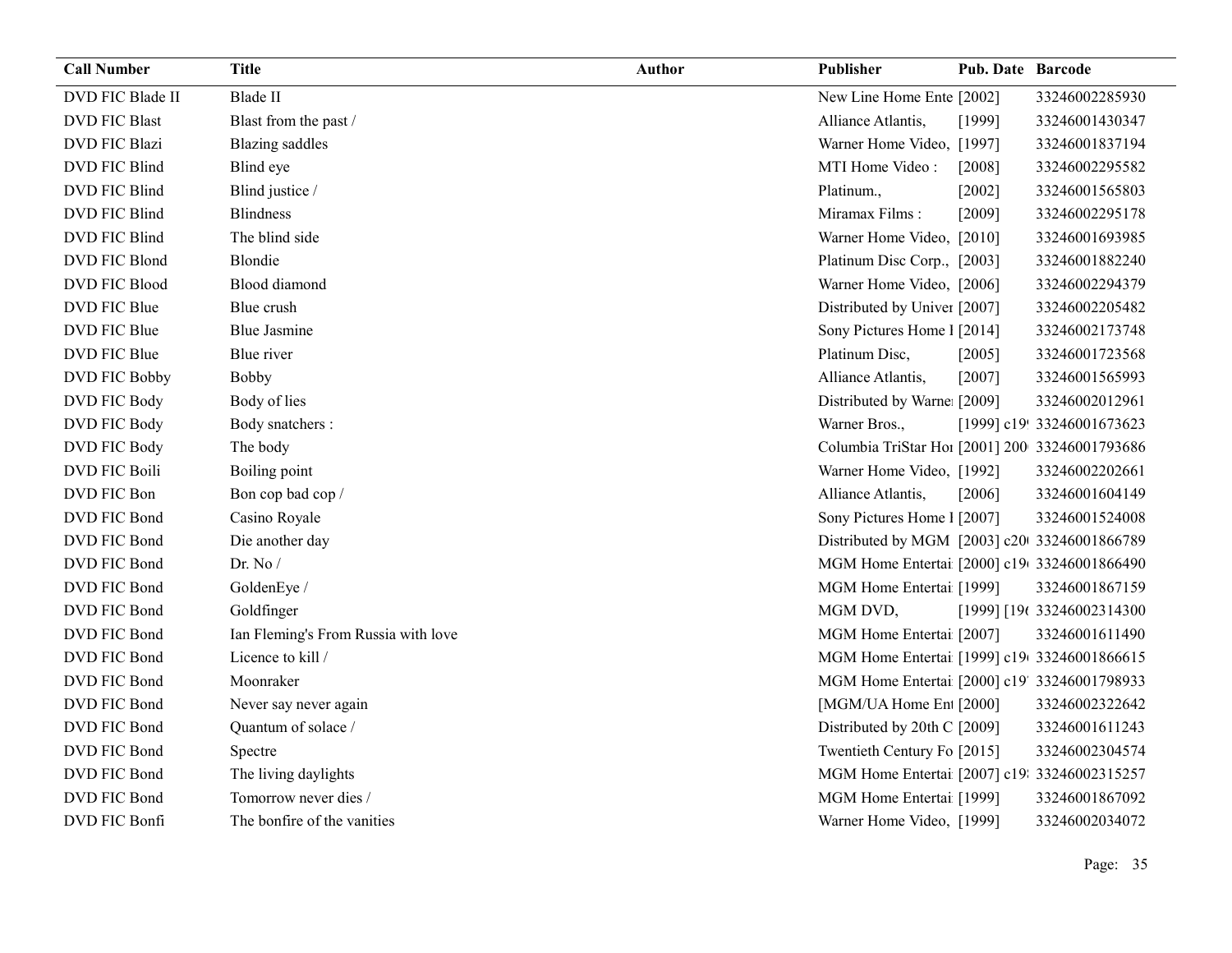| <b>Call Number</b>   | <b>Title</b>                     | <b>Author</b> | Publisher                                       | <b>Pub. Date Barcode</b> |                            |
|----------------------|----------------------------------|---------------|-------------------------------------------------|--------------------------|----------------------------|
| <b>DVD FIC Bonni</b> | Bonnie and Clyde /               |               | Warner Home Video, [1997]                       |                          | 33246001942895             |
| <b>DVD FIC Book</b>  | The book of Eli                  |               | Warner Home Video, [2010]                       |                          | 33246001742568             |
| <b>DVD FIC Book</b>  | The book thief                   |               | Twentieth Century Fo [2013]                     |                          | 33246002217412             |
| DVD FIC BOOND        | <b>Boondock</b> saints           |               | Lions Gate Films,                               | $[2000-]$                | 33246001420371             |
| <b>DVD FIC Boot</b>  | Boot Hill:                       |               | Quality Special Prodt [2004]                    |                          | 33246001824135             |
| <b>DVD FIC Borat</b> | Borat                            |               | 20th Century Fox Ho! [2007]                     |                          | 33246002333904             |
| DVD FIC Borde        | Border run                       |               | Anchor Bay Entertain [2013]                     |                          | 33246002337392             |
| <b>DVD FIC Boris</b> | <b>Boris Karloff</b>             |               | Sony Pictures Home 1 [2006] c19. 33246001835800 |                          |                            |
| DVD FIC Born         | Born to fight                    |               | Genius Products,                                | [2007]                   | 33246002290989             |
| <b>DVD FIC Borro</b> | Borrowed hearts                  |               | Alliance Atlantis;                              | $[2012]$                 | 33246002314904             |
| <b>DVD FIC Bottl</b> | Bottle rocket                    |               | Columbia TriStar Hoi [1998]                     |                          | 33246002078004             |
| <b>DVD FIC Bottl</b> | Bottle shock                     |               | Twentieth Century Fo [2009]                     |                          | 33246001597806             |
| DVD FIC Bourn        | The Bourne identity              |               | Warner Home Video, [2002] [198 33246002012268   |                          |                            |
| <b>DVD FIC Bourn</b> | The Bourne supremacy             |               | Universal,                                      | [2004]                   | 33246002209468             |
| <b>DVD FIC Bourn</b> | The Bourne ultimatum:            |               | Universal Studios Ho [2007]                     |                          | 33246002209054             |
| <b>DVD FIC Box</b>   | The box                          |               | distributed by Warner [2010]                    |                          | 33246002209302             |
| DVD FIC Boy          | The boy in the striped pajamas : |               | Distributed in Canada [2009]                    |                          | 33246001879345             |
| DVD FIC Boych        | Boychoir                         |               | Mongrel Media,                                  | [2015]                   | 33246002322816             |
| DVD FIC Boyfr        | A boyfriend for Christmas        |               | Gaiam,                                          | [2009]                   | 33246001698364             |
| DVD FIC Boyho        | Boyhood                          |               | Paramount Pictures,                             | $[2015]$                 | 33246002250033             |
| <b>DVD FIC Boys</b>  | <b>Boys</b>                      |               | Buena Vista Home Vi [2003] [199 33246002151371  |                          |                            |
| <b>DVD FIC Boys</b>  | Boys and girls /                 |               | Alliance Atlantis,                              | [2006]                   | 33246001670538             |
| <b>DVD FIC Brava</b> | The Bravados                     |               | Twentieth Century Fo [2005] 195 33246001672047  |                          |                            |
| <b>DVD FIC Brave</b> | Braveheart /                     |               | Paramount,                                      | [1995]                   | 33246001420553             |
| DVD FIC Breac        | Breach /                         |               | Universal.,                                     | [2007]                   | 33246001625581             |
| <b>DVD FIC Break</b> | Breaking and entering            |               | Weinstein Company,                              | $[2007]$                 | 33246001688993             |
| <b>DVD FIC Break</b> | The break-up                     |               | Universal Studios Ho [2006]                     |                          | 33246002282259             |
| <b>DVD FIC Break</b> | The break-up artist              |               | Starz/Anchor Bay,                               | [2009]                   | 33246002347219             |
| <b>DVD FIC Break</b> | The breakfast club /             |               | Universal,                                      |                          | [2003] c19: 33246001651595 |
| DVD FIC Brick        | <b>Brick</b>                     |               | Alliance Atlantis,                              | [2006]                   | 33246002334175             |
| DVD FIC Bride        | <b>Bride</b> wars                |               | 20th Century Fox Ho! [2009]                     |                          | 33246002202232             |
| DVD FIC Bride        | <b>Bridesmaids</b>               |               | Universal Studios Ho [2011]                     |                          | 33246002227213             |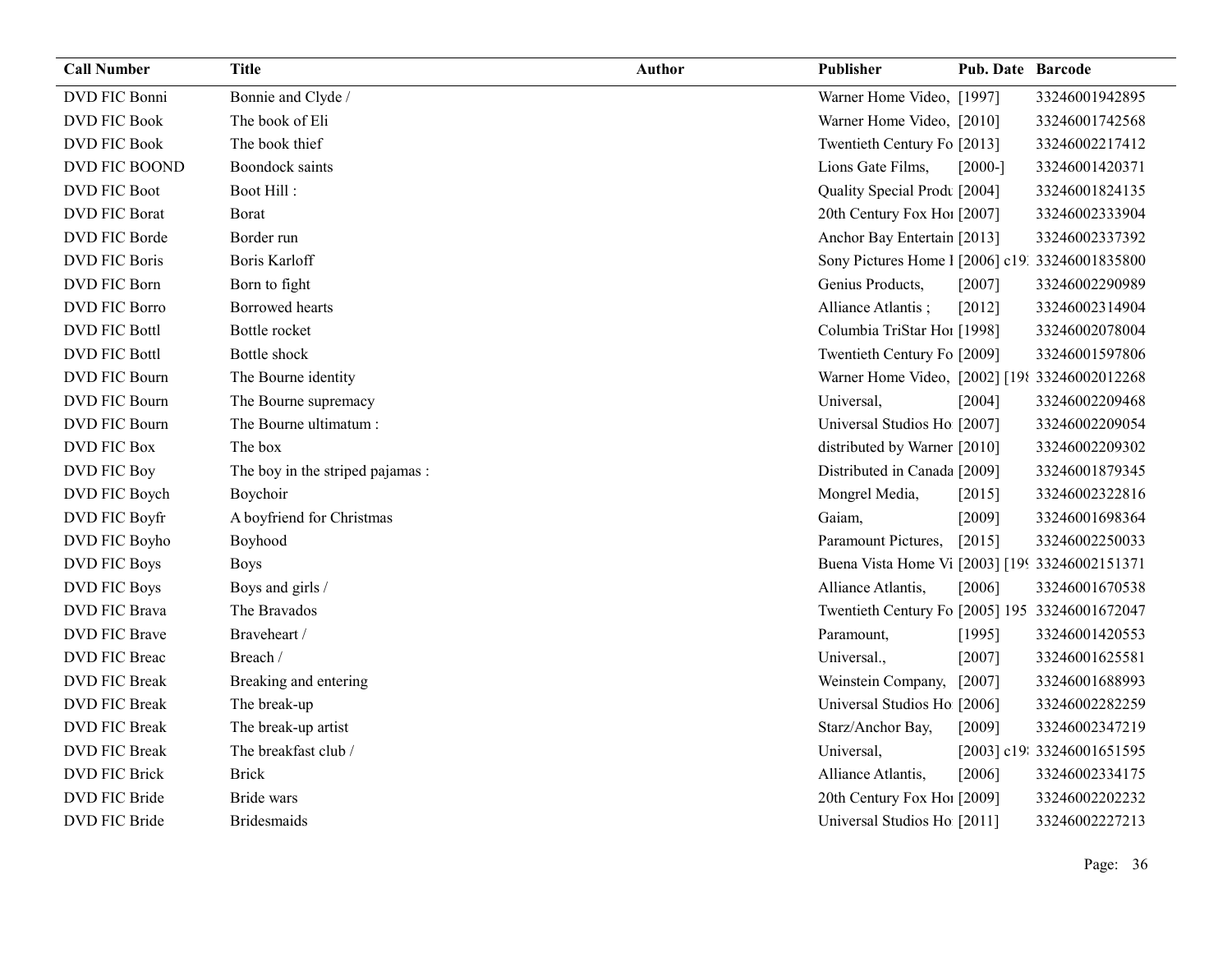| <b>Call Number</b>   | <b>Title</b>                   | Author | Publisher                                      | Pub. Date Barcode |                            |
|----------------------|--------------------------------|--------|------------------------------------------------|-------------------|----------------------------|
| DVD FIC Bridg        | A bridge too far /             |        | MGM,                                           | [1977]            | 33246001430545             |
| DVD FIC Bridg        | Bridge of spies                |        | Buena Vista Home Er [2016]                     |                   | 33246002305050             |
| DVD FIC Bridg        | Bridge to nowhere              |        | Image Entertainment, [2009]                    |                   | 33246002031102             |
| DVD FIC Bridg        | <b>Bridget Jones</b>           |        | Universal,                                     | [2005]            | 33246002323848             |
| DVD FIC Bridg        | Bridget Jones's baby           |        | Universal,                                     | [2016]            | 33246002087500             |
| DVD FIC Bridg        | Bridget Jones's diary          |        | Alliance Atlantis:                             | [2004]            | 33246002297299             |
| DVD FIC Bridg        | The bridge on the River Kwai   |        | Columbia Tristar Hor [2000] c19 33246001836428 |                   |                            |
| DVD FIC Bridg        | The bridges of Madison County: |        | Warner Brothers Hon [2000] c19! 33246001283449 |                   |                            |
| DVD FIC Brigh        | Bright lights, big city        |        | MGM Home Entertai [2003]                       |                   | 33246002074656             |
| DVD FIC Bring        | Bring it on :                  |        | Universal Pictures,                            | [2006]            | 33246002289239             |
| DVD FIC Bring        | Bringing down the house        |        | Touchstone Home Vic [2003]                     |                   | 33246001319409             |
| <b>DVD FIC Broad</b> | Broadcast News /               |        | Twentieth Century Fo [1987]                    |                   | 33246001930064             |
| DVD FIC Broad        | <b>Broadway Danny Rose</b>     |        | MGM Home Entertai [2001] c19: 33246002034262   |                   |                            |
| DVD FIC Broke        | <b>Brokeback Mountain</b>      |        | Alliance Atlanta,                              | [2005]            | 33246001933670             |
| DVD FIC Broke        | Broken bridges /               |        | Paramount Pictures,                            | $[2007]$          | 33246002311488             |
| <b>DVD FIC Broke</b> | Broken city /                  |        | EOne Films,                                    | [2013]            | 33246002291409             |
| DVD FIC Broke        | Broken flowers /               |        | Alliance Atlantis.,                            | [2005]            | 33246001626001             |
| <b>DVD FIC Brons</b> | <b>Bronson</b>                 |        | distributed exclusivel [2010]                  |                   | 33246002327906             |
| <b>DVD FIC Brook</b> | Brooklyn                       |        | Mongrel Media,                                 |                   | [2016] 201: 33246002347821 |
| DVD FIC Brook        | Brooklyn lobster               |        | Hart Sharp Video:                              | [2006]            | 33246002100949             |
| <b>DVD FIC Brook</b> | Brooklyn's finest              |        | Overture Films;                                | [2009]            | 33246001607373             |
| DVD FIC Broth        | Brother from another planet /  |        | Guillotine Films.,                             |                   | [2004] c19: 33246001433689 |
| DVD FIC Broth        | <b>Brothers</b>                |        | Alliance Films,                                | [2010]            | 33246002302784             |
| DVD FIC Broth        | The brothers bloom             |        | Summit Entertainmen [2009]                     |                   | 33246002012896             |
| <b>DVD FIC Broth</b> | The Brothers Grimm             |        | Dimension Home Vid [2005]                      |                   | 33246001793702             |
| <b>DVD FIC Broth</b> | The brothers Solomon           |        | Sony Pictures Home 1 [2007]                    |                   | 33246002306066             |
| DVD FIC Bruce        | Bruce Almighty /               |        | Universal,                                     | [2003]            | 33246002282382             |
| <b>DVD FIC Brush</b> | Brush with fate                |        | Artisan Home Enterta [2003]                    |                   | 33246002332013             |
| DVD FIC Bubba        | Bubba Ho-tep /                 |        | MGM Home Entertai [2004] c20 33246001908698    |                   |                            |
| DVD FIC Bucke        | The bucket list /              |        | Warner Home Video, [2008]                      |                   | 33246001859859             |
| DVD FIC Buddy        | <b>Buddy Holly story</b>       |        | Columbia TriStar Hos [1978]                    |                   | 33246001430164             |
|                      |                                |        |                                                |                   |                            |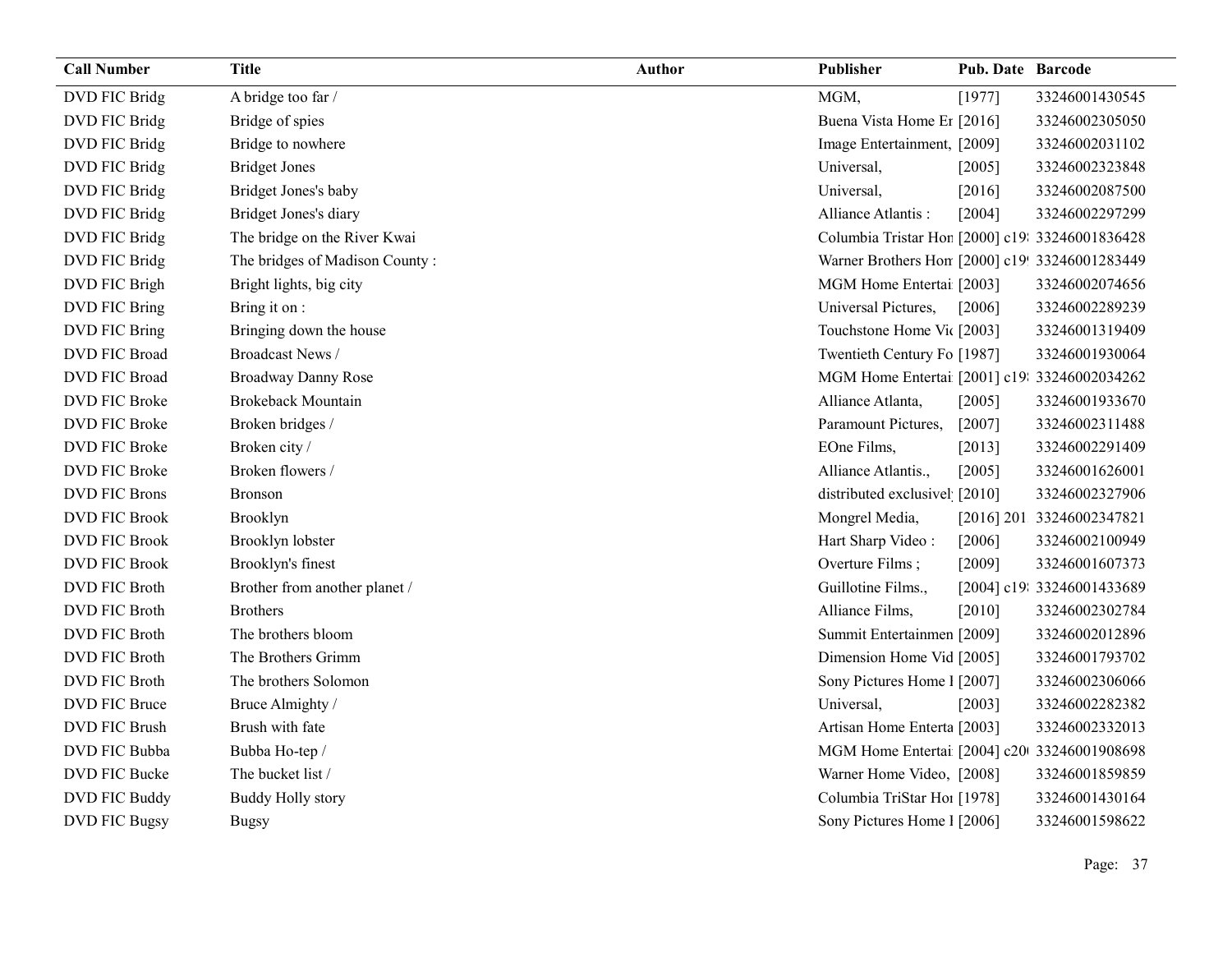| <b>Call Number</b>   | <b>Title</b>                        | <b>Author</b> | Publisher                                       | <b>Pub. Date Barcode</b> |                            |
|----------------------|-------------------------------------|---------------|-------------------------------------------------|--------------------------|----------------------------|
| <b>DVD FIC Bull</b>  | <b>Bull Durham</b>                  |               | MGM Home Entertai [1988]                        |                          | 33246002294189             |
| DVD FIC Bulle        | Bulletproof monk                    |               | MGM Home Entertai [2003]                        |                          | 33246002209542             |
| <b>DVD FIC Bulli</b> | <b>Bullitt</b>                      |               | Warner Home Video, [1968]                       |                          | 33246002215044             |
| <b>DVD FIC Burn</b>  | Burn after reading                  |               | Universal Studios Ho [2008]                     |                          | 33246001606425             |
| DVD FIC Bus          | Bus stop                            |               | Distributed by Twenti [2001]                    |                          | 33246002311363             |
| <b>DVD FIC Butch</b> | Butch Cassidy and the Sundance Kid  |               | Twentieth Century Fo [2000]                     |                          | 33246002023398             |
| DVD FIC Butle        | Gamer                               |               | Lionsgate,                                      | [2010]                   | 33246002103083             |
| DVD FIC Butte        | The butterfly effect                |               | New Line Home Ente [2004]                       |                          | 33246002210334             |
| <b>DVD FIC Butte</b> | The butterfly effect 2              |               | Alliance Atlantis,                              | [2006]                   | 33246002177582             |
| <b>DVD FIC Cabar</b> | Cabaret                             |               | Warner Home Video, [2003]                       |                          | 33246001793165             |
| <b>DVD FIC Cabin</b> | Cabin boy                           |               | Touchstone Home Vic [1994]                      |                          | 33246001790484             |
| DVD FIC Cabin        | The cabin in the woods              |               | Lions Gate Home Ent [2012]                      |                          | 33246002092559             |
| DVD FIC Caddy        | Caddyshack                          |               | Warner Home Video, [2000] [198 33246002158699   |                          |                            |
| DVD FIC Caden        | Cadence                             |               | Republic Pictures Ho [2000] [198 33246002295343 |                          |                            |
| DVD FIC Cadil        | Cadillac man                        |               | MGM Home Entertai [2004]                        |                          | 33246002306421             |
| DVD FIC Cake         | Cake                                |               | Lions Gate Entertainr [2006]                    |                          | 33246001765171             |
| DVD FIC Calen        | Calendar girls                      |               | Touchstone Home En [2004]                       |                          | 33246001236090             |
| DVD FIC Call         | Call it murder /                    |               | Madacy Entertainmer [1934]                      |                          | 33246001654763             |
| DVD FIC Call         | Call Northside 777 /                |               | Twentieth Century Fo [1975]                     |                          | 33246001430495             |
| <b>DVD FIC Camil</b> | Camille                             |               | E1 Films Canada,                                | [2007]                   | 33246002305456             |
| DVD FIC Camp         | Camp Hell                           |               | Lions Gate Home Ent [2011]                      |                          | 33246002153518             |
| DVD FIC Candl        | Candles on Bay Street               |               | Hallmark Hall of Fan [2006]                     |                          | 33246002342897             |
| DVD FIC Canno        | The cannonball run /                |               | HBO Home Video,                                 |                          | [2001] c19: 33246001877885 |
| DVD FIC Capot        | Capote                              |               | Sony Pictures Classic [2006]                    |                          | 33246002282861             |
| DVD FIC Capta        | Captain America, the first avenger  |               | Paramount,                                      | $[2011]$                 | 33246002098853             |
| DVD FIC Capta        | Captain America, the winter soldier |               | Buena Vista Home Er [2014]                      |                          | 33246002262798             |
| DVD FIC Capta        | Captain fantastic /                 |               | Entertainment One,                              | $[2016]$                 | 33246002398832             |
| DVD FIC Capta        | Captain Phillips                    |               | Sony Pictures Home 1 [2014]                     |                          | 33246002173680             |
| DVD FIC Capti        | The captive                         |               | Distributed by Enterta [2015]                   |                          | 33246002328102             |
| DVD FIC Carli        | Carlito's way /                     |               | Universal Home Vide [2006] [199 33246001431204  |                          |                            |
| <b>DVD FIC Carol</b> | Carol                               |               | Entertainment One,                              | $[2016]$                 | 33246002347888             |
| <b>DVD FIC Carou</b> | Carousel                            |               | 20th Century Fox Hol [1999]                     |                          | 33246001807429             |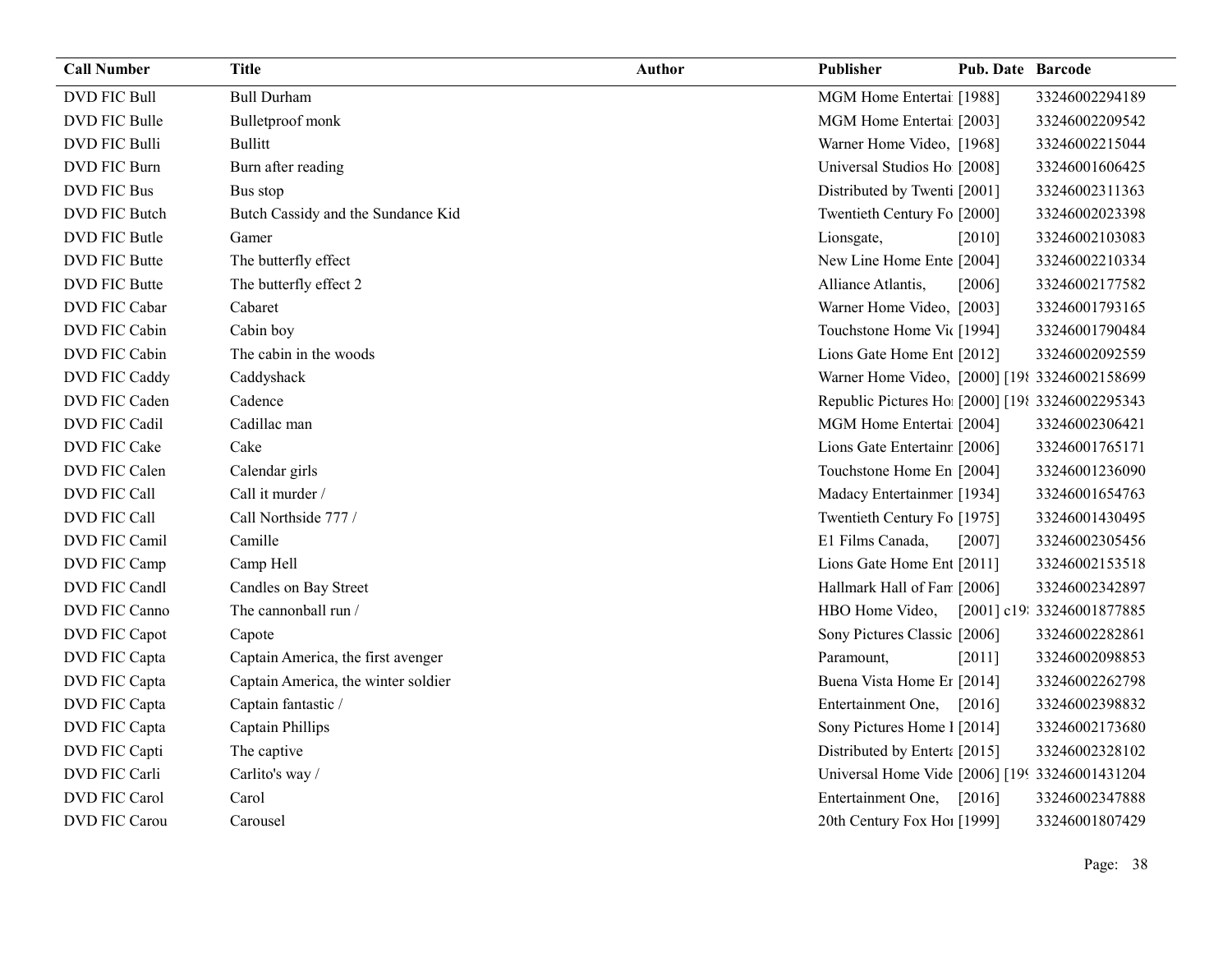| <b>Call Number</b>   | <b>Title</b>                    | <b>Author</b> | Publisher                                       | <b>Pub. Date Barcode</b> |                            |
|----------------------|---------------------------------|---------------|-------------------------------------------------|--------------------------|----------------------------|
| DVD FIC Carri        | Carrie                          |               | MGM Home Entertai [1976]                        |                          | 33246002202547             |
| DVD FIC Carry        | Carry on Cleo                   |               | Anchor Bay Entertain [2002] [19( 33246002104289 |                          |                            |
| DVD FIC Carry        | Carry on cowboy                 |               | Anchor Bay Entertain [2002] [19( 33246002104347 |                          |                            |
| DVD FIC Carry        | Carry on nurse                  |               | Anchor Bay Entertain [2002] [19: 33246002104412 |                          |                            |
| DVD FIC Carry        | Carry on regardless             |               | Anchor Bay Entertain [2002] [19( 33246002104222 |                          |                            |
| DVD FIC Carry        | Carry on spying                 |               | Anchor Bay Entertain [2002] [19( 33246002104479 |                          |                            |
| DVD FIC Carry        | Carry on teacher                |               | Anchor Bay Entertain [2002] [19: 33246002104537 |                          |                            |
| DVD FIC Carry        | That's carry on                 |               | Anchor Bay Entertain [2002] [19] 33246002104354 |                          |                            |
| <b>DVD FIC Casab</b> | Casablanca /                    |               | Warner Home Video, [1999] 194 33246002122109    |                          |                            |
| <b>DVD FIC Casab</b> | Casablanca express /            |               | Guillotine Films.,                              |                          | [2004] c19: 33246001670900 |
| DVD FIC Case         | Case 39                         |               | Paramount Home Ent [2011]                       |                          | 33246002082048             |
| <b>DVD FIC Cassa</b> | Cassandra's dream               |               | Distributed by Genius [2008]                    |                          | 33246002153393             |
| DVD FIC Cast         | Cast away /                     |               | Twentieth Century Fo [2002]                     |                          | 33246001670413             |
| DVD FIC Casua        | Casualties of war /             |               | Columbia TriStar Hoi [2001]                     |                          | 33246002080752             |
| DVD FIC Catch        | Catch and release /             |               | Sony Pictures,                                  | [2007]                   | 33246001708775             |
| DVD FIC Catch        | Catch me if you can /           |               | DreamWorks Home E [2003]                        |                          | 33246001606326             |
| DVD FIC Cats         | Cats                            |               | Polygram,                                       | [1998]                   | 33246001790187             |
| DVD FIC Catwo        | Catwoman                        |               | Warner Home Video, [2005]                       |                          | 33246002082220             |
| DVD FIC Caved        | Cavedweller                     |               | Showtime Entertainm [2005]                      |                          | 33246002284214             |
| DVD FIC Centu        | Centurion                       |               | Magnolia Home Ente [2010]                       |                          | 33246001818665             |
| DVD FIC Cha          | Charlie's angels                |               | Columbia Pictures,                              | [2003]                   | 33246002178960             |
| DVD FIC Chang        | The change-up                   |               | Universal Studios Ho [2011]                     |                          | 33246002325819             |
| DVD FIC Change       | The changeling /                |               | HBO.,                                           |                          | [2000] c19: 33246001443449 |
| DVD FIC Charl        | Charlie Chaplin film festival / |               | Dreamline,                                      | [2008]                   | 33246001882158             |
| DVD FIC Charl        | Charlie St. Cloud               |               | Universal Studios Ho [2010]                     |                          | 33246002038594             |
| DVD FIC Charl        | Charlie Wilson's war            |               | Universal;                                      | [2008]                   | 33246001604016             |
| DVD FIC Charl        | Charlie's angels                |               | Columbia TriStar Hoi [2001]                     |                          | 33246002213155             |
| DVD FIC Charl        | The essential Charlie Chaplin / |               | Delta,                                          | [2003]                   | 33246001887942             |
| DVD FIC Chasi        | <b>Chasing Secrets</b>          |               | Direct Source,                                  |                          | [2006] c19! 33246001840156 |
| DVD FIC Cheap        | Cheaper by the dozen /          |               | Twentieth Century Fo [2003]                     |                          | 33246001603893             |
| DVD FIC Cheri        | Cheri                           |               | Distributed in Canada [2009]                    |                          | 33246002281376             |
| DVD FIC Chica        | Chicago                         |               | Miramax Home Enter [2002]                       |                          | 33246001603661             |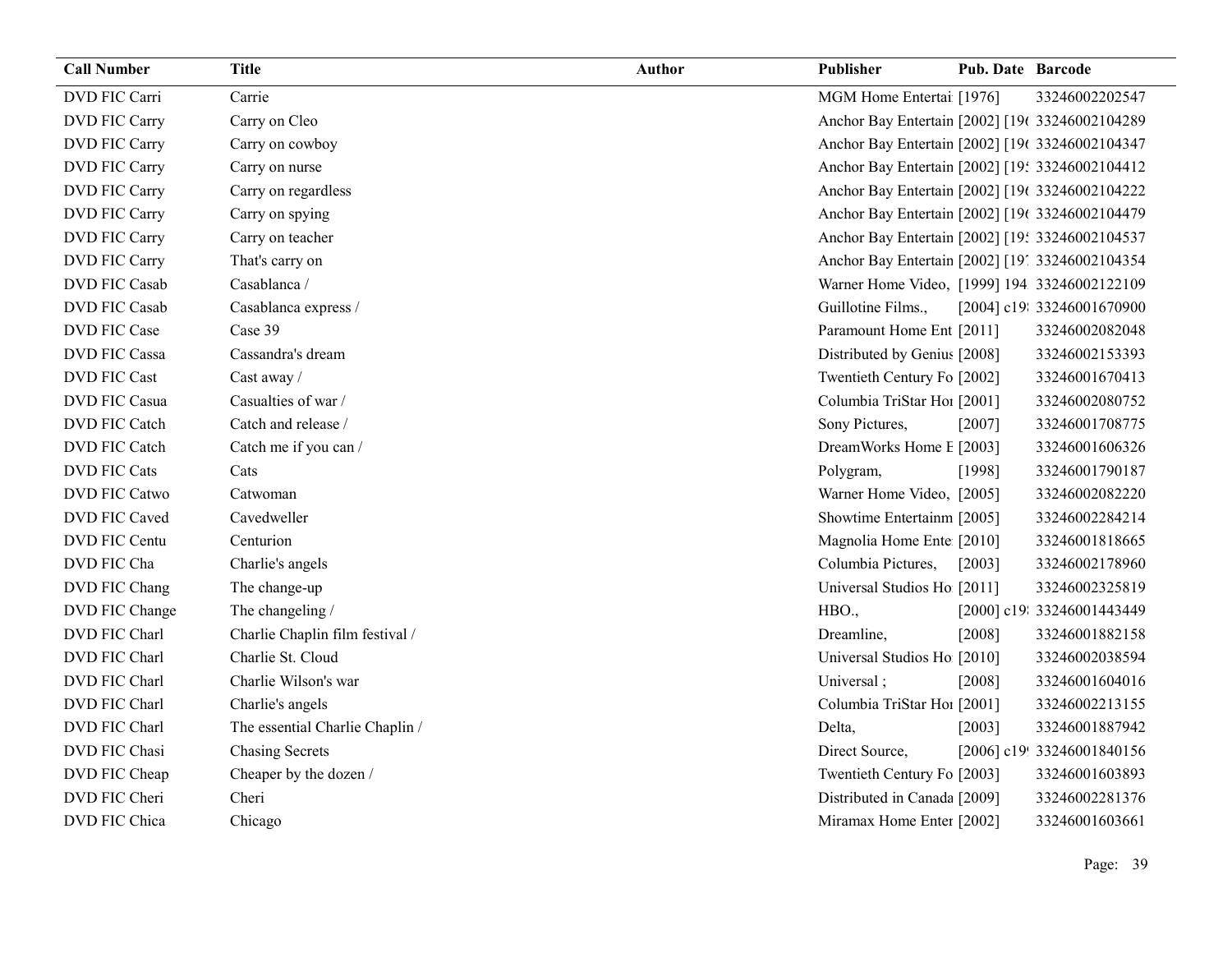| <b>Call Number</b>   | <b>Title</b>                            | <b>Author</b> | Publisher                                        | <b>Pub. Date Barcode</b> |                            |
|----------------------|-----------------------------------------|---------------|--------------------------------------------------|--------------------------|----------------------------|
| DVD FIC Child        | Children of the bride /                 |               | Freemantle Media,                                |                          | [2006] c19! 33246001868140 |
| DVD FIC China        | The China syndrome /                    |               | Columbia Pictures.,                              | [1999]                   | 33246001669043             |
| DVD FIC Choco        | Chocolat                                |               | Miramax Home Enter [2001]                        |                          | 33246001798875             |
| DVD FIC Choru        | A chorus line                           |               | MGM Home Entertai [2003]                         |                          | 33246001793223             |
| DVD FIC Chr          | The Christmas clause                    |               | E1 Entertainment,                                | [2009]                   | 33246001960202             |
| DVD FIC Chris        | A Christmas carol                       |               | Distributed by Mornii [2005] c19: 33246001478643 |                          |                            |
| DVD FIC Chris        | A Christmas Carol /                     |               | Warner Bros.,                                    | [1938]                   | 33246001431659             |
| DVD FIC Chris        | A Christmas story /                     |               | Warner Brothers.,                                |                          | [1999] c19: 33246001792019 |
| DVD FIC Chris        | A Christmas visitor /                   |               | Hallmark Entertainm([2003]                       |                          | 33246001883693             |
| DVD FIC Chris        | A Christmas wish                        |               | Brentwood Home Vic [2004] 195 33246001763267     |                          |                            |
| DVD FIC Chris        | A Christmas without snow                |               | Echo Bridge Home E [2004] c19: 33246001590520    |                          |                            |
| DVD FIC Chris        | Christmas caper                         |               | First Look Home Ent [2008]                       |                          | 33246001912278             |
| DVD FIC Chris        | Christmas child                         |               | GoodTimes Entertain [2004]                       |                          | 33246001609338             |
| DVD FIC Chris        | Christmas cottage                       |               | Lionsgate;                                       | [2008]                   | 33246001911866             |
| DVD FIC Chris        | Christmas in wonderland                 |               | Distributed by kaBoo [2008]                      |                          | 33246002335677             |
| DVD FIC Chris        | Christmas with the Kranks:              |               | Sony Pictures Home 1 [2005]                      |                          | 33246001859792             |
| DVD FIC Chris        | The Christmas candle                    |               | [Publisher not identif] [2014]                   |                          | 33246002347086             |
| DVD FIC Chris        | The Christmas episodes :                |               | Delta Entertainment ([2002]                      |                          | 33246001765247             |
| DVD FIC Chron        | Chronicle                               |               | Twentieth Century Fo [2012]                      |                          | 33246002312320             |
| DVD FIC Chron        | The chronicles of Riddick               |               | Universal,                                       | [2004]                   | 33246002293702             |
| DVD FIC Chuck        | Chuck Norris three film collector's set |               | Echo Bridge Home E [2008]                        |                          | 33246002209484             |
| DVD FIC Cinde        | A Cinderella story                      |               | Warner Home Video, [2004]                        |                          | 33246001835792             |
| DVD FIC Cinde        | Cinderella                              |               | Disney DVD/Distribu [2015]                       |                          | 33246002364826             |
| DVD FIC Cinde        | Cinderella man /                        |               | Universal Pictures,                              | $[2005]$                 | 33246001865203             |
| DVD FIC City         | City by the sea                         |               | Warner Home Video, [2003] c20 33246001689538     |                          |                            |
| DVD FIC City         | City hall                               |               | Warner Home Video, [1999]                        |                          | 33246002202836             |
| DVD FIC City         | City Island                             |               | Anchor Bay Entertain [2010]                      |                          | 33246002305860             |
| DVD FIC City         | City of angels                          |               | Warner Home Video, [1998]                        |                          | 33246001789189             |
| DVD FIC Claim        | The claim                               |               | Distributed by MGM [2001], c20 33246002314730    |                          |                            |
| DVD FIC Clash        | Clash of the Titans                     |               | Distributed by Warne [2010]                      |                          | 33246001798818             |
| <b>DVD FIC Clash</b> | Clash of the Titans                     |               | Distributed by Warne [2010]                      |                          | 33246002178879             |
| <b>DVD FIC Class</b> | Class action                            |               | Twentieth Century Fo [2004] [199 33246002314367  |                          |                            |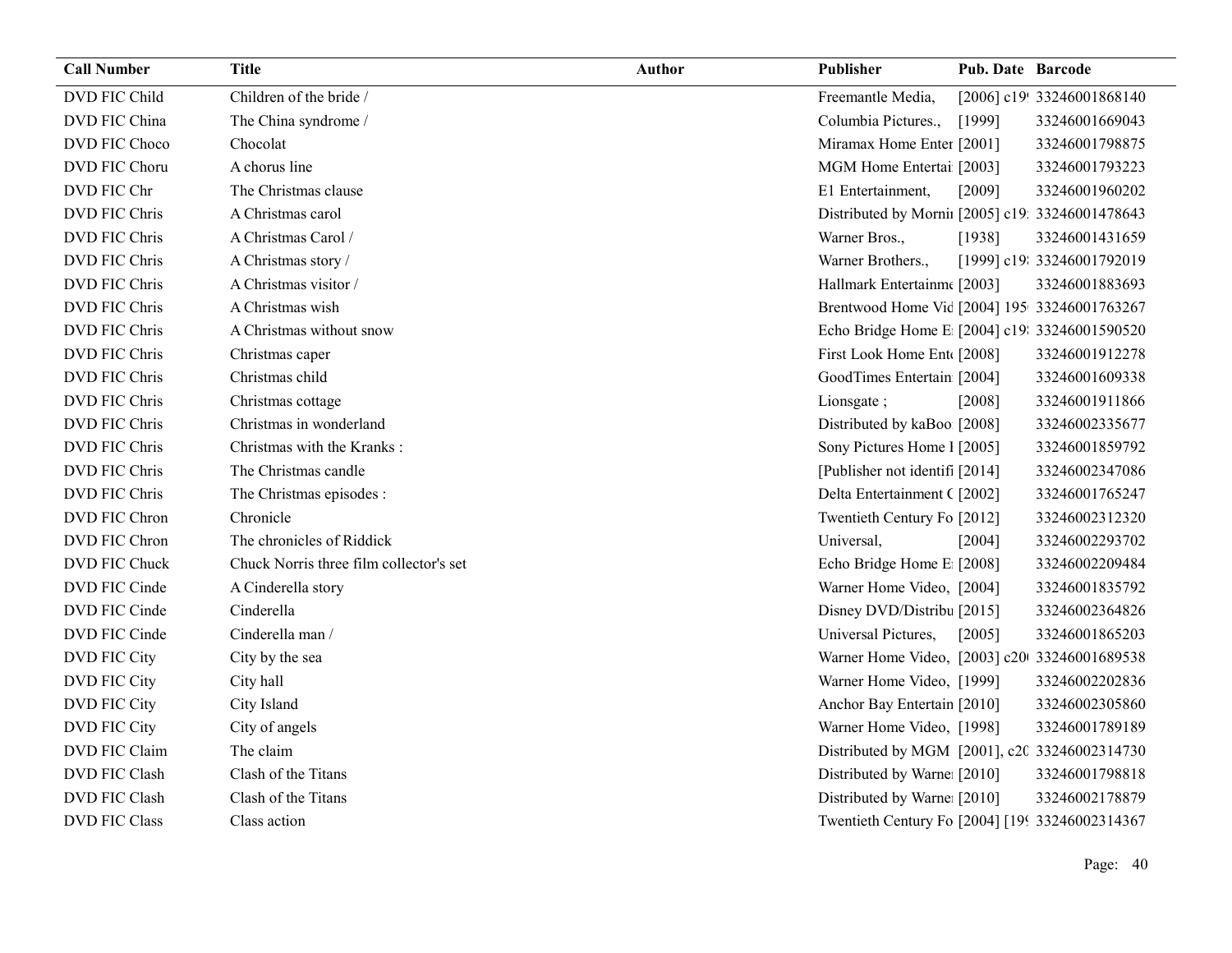| <b>Call Number</b>   | <b>Title</b>                                | <b>Author</b> | Publisher                                       | Pub. Date Barcode |                            |
|----------------------|---------------------------------------------|---------------|-------------------------------------------------|-------------------|----------------------------|
| DVD FIC Clean        | Cleanskin                                   |               | Entertainment One,                              | [2012]            | 33246002287332             |
| DVD FIC Click        | Click                                       |               | Sony Pictures Home 1 [2006]                     |                   | 33246002347391             |
| <b>DVD FIC Clock</b> | A clockwork orange                          |               | Distributed by Warne [2007] c19' 33246002408847 |                   |                            |
| DVD FIC Clock        | Clockstoppers                               |               | Paramount,                                      | [2002]            | 33246001251529             |
| DVD FIC Close        | Close encounters of the third kind          |               | Columbia TriStar Ho1 [2002] [19] 33246001793454 |                   |                            |
| DVD FIC Close        | Closer                                      |               | Columbia TriStar Ho1 [2005]                     |                   | 33246002315018             |
| DVD FIC Cloud        | Cloud atlas /                               |               | Warner Home Video, [2013]                       |                   | 33246002313773             |
| DVD FIC Clove        | Cloverfield                                 |               | Paramount Home Ent [2008]                       |                   | 33246001606268             |
| <b>DVD FIC Cockt</b> | Cocktail                                    |               | Touchstone Home Vit [1988]                      |                   | 33246001606888             |
| DVD FIC Code         | The Code                                    |               | VVS Films,                                      | [2009]            | 33246002202539             |
| DVD FIC Cold         | Cold Mountain /                             |               | Alliance Atlantis,                              | [2004]            | 33246001605518             |
| DVD FIC Cold         | Cold prey                                   |               | Anchor Bay Entertain [2009]                     |                   | 33246002242121             |
| DVD FIC Cold         | The cold light of day                       |               | Summit Entertainmen [2012]                      |                   | 33246002302719             |
| DVD FIC Colla        | Collateral                                  |               | DreamWorks Home E [2004]                        |                   | 33246002286409             |
| DVD FIC Colon        | The colony                                  |               | Distributed in Canada [2013]                    |                   | 33246002205664             |
| DVD FIC Color        | Color of money /                            |               | Buena Vista Home Er [1996]                      |                   | 33246001431139             |
| DVD FIC COLOR        | $\text{Colors} /$                           |               | MGM Home Entertai [1988]                        |                   | 33246001431154             |
| DVD FIC Color        | The color of freedom                        |               | Image Entertainment, [2008]                     |                   | 33246001796960             |
| <b>DVD FIC Colt</b>  | The colt                                    |               | Hallmark Entertainm [2005]                      |                   | 33246002104545             |
| DVD FIC Colum        | Columbus day                                |               | Alliance Vivafilm,                              | [2009]            | 33246002409688             |
| DVD FIC Come         | Come away home                              |               | Hannover House;                                 |                   | [2008] 200 33246001696129  |
| DVD FIC Come         | Come early morning                          |               | Distributed by Genius [2007]                    |                   | 33246002282242             |
| DVD FIC Comfo        | Comfort and joy                             |               | A & E Television Net [2010] [20( 33246002295897 |                   |                            |
| DVD FIC Comin        | Coming to America /                         |               | Paramount Pictures, [1988]                      |                   | 33246001431147             |
| DVD FIC Compa        | The company                                 |               | Columbia TriStar Hoi [2004] c20 33246002152460  |                   |                            |
| DVD FIC Compa        | The company you keep                        |               | Entertainment One,                              |                   | [2013] [201 33246002245744 |
| DVD FIC Con          | Con Air                                     |               | Touchstone Home Vit [1997]                      |                   | 33246002330934             |
| DVD FIC Confe        | Confessions of a shopaholic                 |               | Touchstone Home En [2009]                       |                   | 33246002038453             |
| DVD FIC Confe        | Confessions of a sociopathic social climber |               | Screen Media Films: [2006]                      |                   | 33246002346807             |
| DVD FIC Confi        | Confidence                                  |               | Trimark Home Video [2003] c20 33246002337574    |                   |                            |
| DVD FIC Conju        | The conjuring                               |               | Warner Home Video, [2013]                       |                   | 33246002409977             |
| DVD FIC Conse        | Consenting adults                           |               | Hollywood Pictures F [2003] [199 33246002295236 |                   |                            |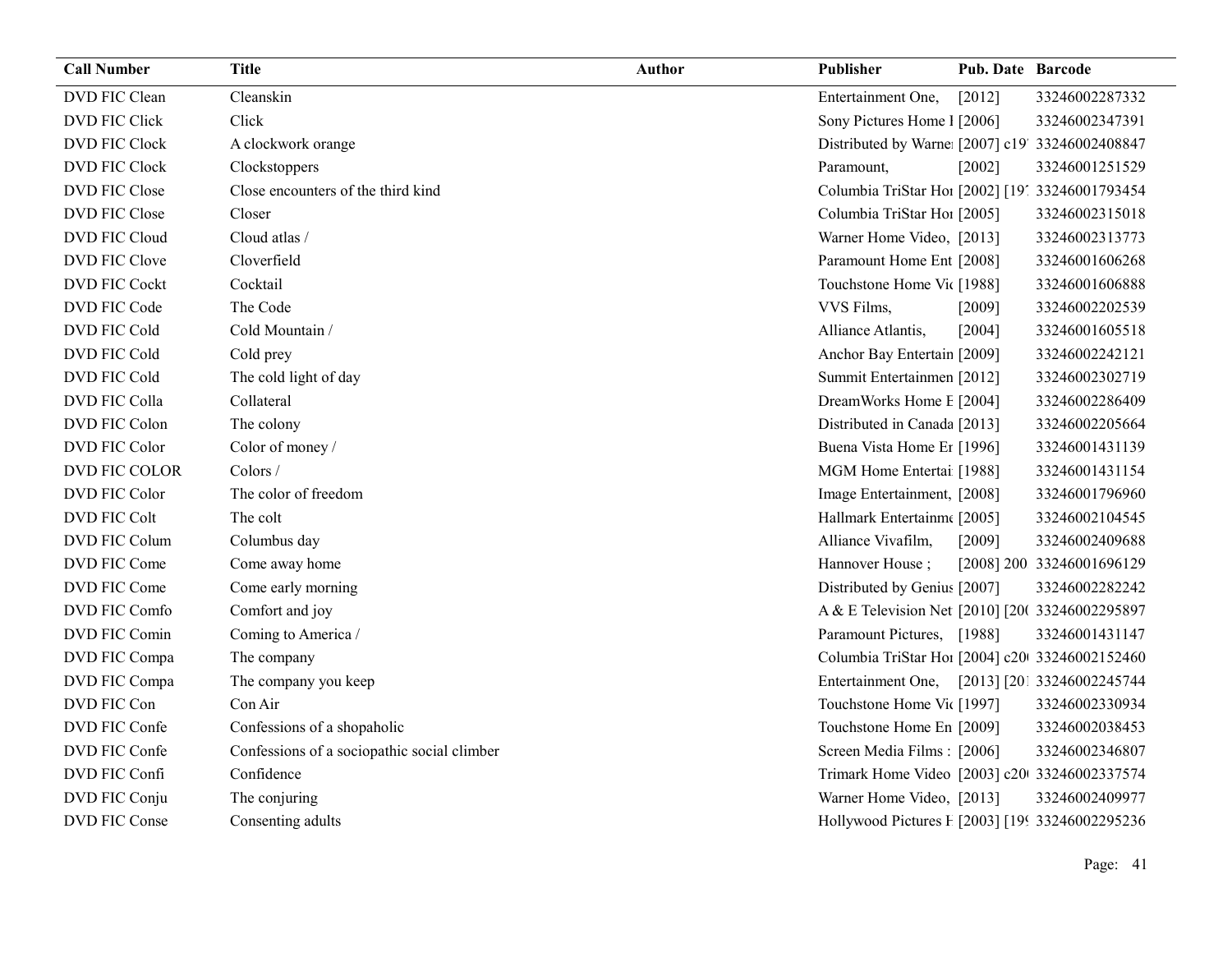| <b>Call Number</b>   | <b>Title</b>                          | <b>Author</b> | Publisher                                      | <b>Pub. Date Barcode</b> |                            |
|----------------------|---------------------------------------|---------------|------------------------------------------------|--------------------------|----------------------------|
| DVD FIC Consp        | Conspiracy theory                     |               | Distributed by Warne [1997]                    |                          | 33246002308070             |
| DVD FIC Const        | Constantine /                         |               | Warner Home Video, [2005]                      |                          | 33246001908516             |
| DVD FIC Const        | The constant gardener /               |               | Alliance Atlantis,                             | [2005]                   | 33246001625821             |
| DVD FIC Consu        | Concussion                            |               | Sony Pictures Home 1 [2016] 201 33246002367530 |                          |                            |
| DVD FIC Conta        | Contact                               |               | Warner Home Video, [1997]                      |                          | 33246002207934             |
| DVD FIC Conta        | Contagion                             |               | Warner Home Video, [2012]                      |                          | 33246002286383             |
| DVD FIC Conte        | The contender                         |               | DreamWorks Home E [2001]                       |                          | 33246001689330             |
| DVD FIC Contr        | Contraband                            |               | Universal Studios,                             | [2012]                   | 33246002306058             |
| <b>DVD FIC Contr</b> | The contractor                        |               | Sony Pictures Home 1 [2007]                    |                          | 33246002202885             |
| DVD FIC Conve        | The conversation                      |               | Paramount Pictures, [1974]                     |                          | 33246002246205             |
| DVD FIC Convi        | Conviction                            |               | Twentieth Century Fo [2011] c20 33246001818426 |                          |                            |
| <b>DVD FIC Cool</b>  | Cool hand Luke                        |               | Warner Home Video, [1997]                      |                          | 33246002044980             |
| DVD FIC Cop          | Cop out                               |               | Warner Home Video, [2010]                      |                          | 33246002285229             |
| DVD FIC Corru        | The corruptor /                       |               | Alliance Atlantis.,                            |                          | [2005] c19! 33246001556992 |
| DVD FIC Count        | Country strong                        |               | Sony Pictures Home 1 [2011] c20 33246001822774 |                          |                            |
| DVD FIC Count        | The Count of Monte Cristo /           |               | Touchstone Pictures, [2002]                    |                          | 33246001603836             |
| DVD FIC Count        | The country girl                      |               | Paramount,                                     |                          | [2004] [19: 33246002197184 |
| DVD FIC Coupl        | Couples retreat                       |               | Universal Studios Ho [2010]                    |                          | 33246002296499             |
| DVD FIC Coura        | Courage under fire                    |               | Twentieth Century Fo [2000]                    |                          | 33246002245322             |
| DVD FIC Coura        | The courageous heart of Irena Sendler |               | Hallmark Hall of Fan [2009]                    |                          | 33246002331957             |
| DVD FIC Cowbo        | Cowboys & aliens /                    |               | Universal Home Vide [2011]                     |                          | 33246002332112             |
| DVD FIC Cowbo        | The cowboy and the lady /             |               | MGM DVD:                                       | [2007]                   | 33246001922244             |
| DVD FIC Cowbo        | The cowboy way                        |               | Universal Home Vide [1998]                     |                          | 33246001790674             |
| DVD FIC Cowgi        | Cowgirls 'n angels                    |               | Twentieth Century Fo [2012]                    |                          | 33246002325835             |
| DVD FIC Craft        | The craft                             |               | Columbia TriStar Ho1 [2000]                    |                          | 33246002202117             |
| <b>DVD FIC Crank</b> | Crank                                 |               | Lionsgate:                                     | [2006]                   | 33246001788827             |
| <b>DVD FIC Crash</b> | Crash                                 |               | Lions Gate Home Ent [2005]                     |                          | 33246002200194             |
| DVD FIC Crazy        | Crazy on the outside /                |               | 20th Century Fox Ho! [2011]                    |                          | 33246002102549             |
| DVD FIC Creep        | Creepshow 2                           |               | Anchor Bay Entertain [2001]                    |                          | 33246002293819             |
| DVD FIC Crime        | Crime spree                           |               | Paramount,                                     | [2003]                   | 33246002197895             |
| DVD FIC Crime        | Crimes and misdemeanors               |               | MGM Home Entertai [2001] c19: 33246002315075   |                          |                            |
| DVD FIC Crimi        | Criminal                              |               | VVS Films,                                     | [2016]                   | 33246002311173             |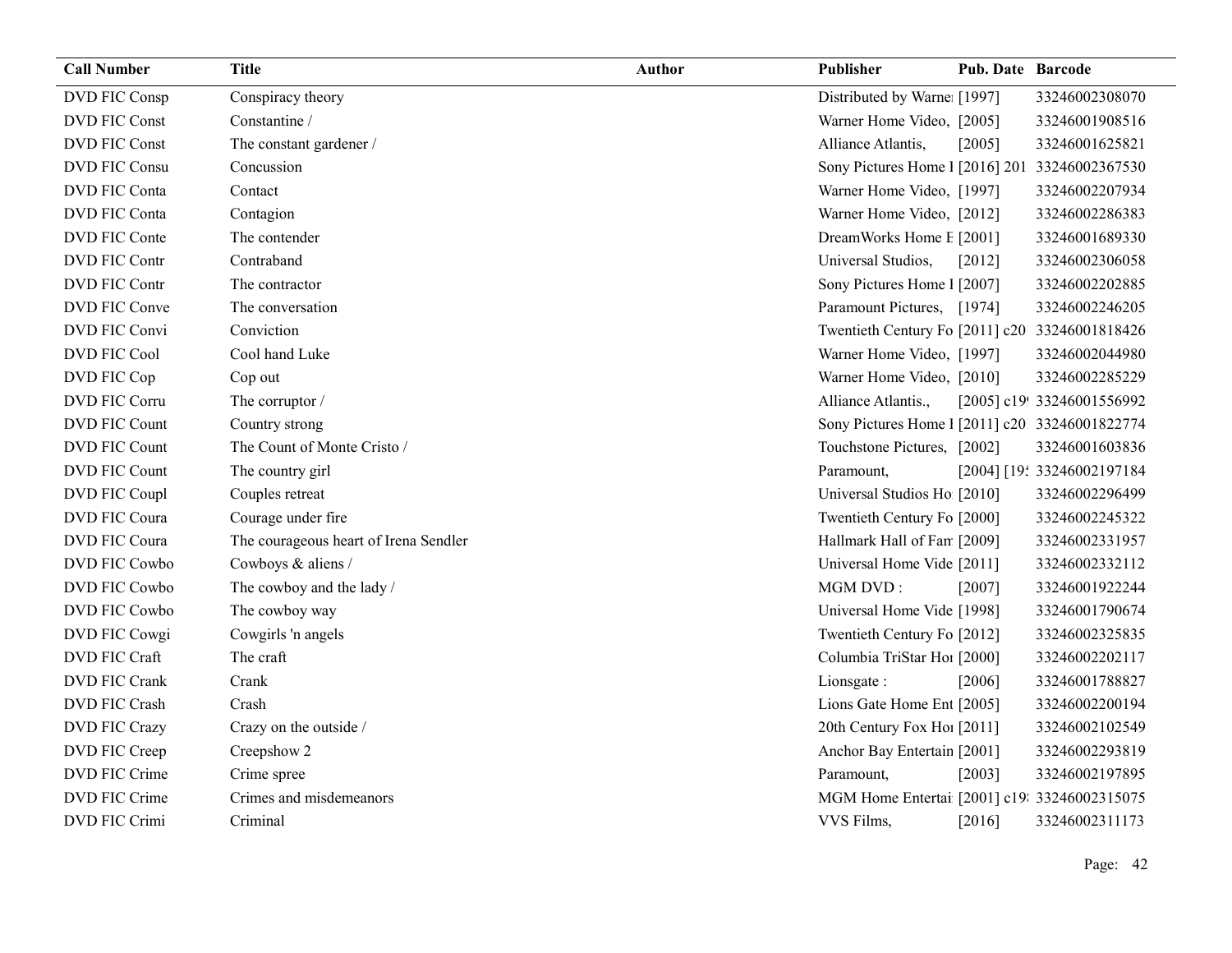| <b>Call Number</b>   | <b>Title</b>                      | <b>Author</b>    | <b>Publisher</b>                             | <b>Pub. Date Barcode</b> |                            |
|----------------------|-----------------------------------|------------------|----------------------------------------------|--------------------------|----------------------------|
| <b>DVD FIC Crims</b> | Crimson tide                      |                  | Hollywood Pictures F [1995]                  |                          | 33246002193845             |
| <b>DVD FIC Crock</b> | Crocodile Dundee in Los Angeles   |                  | Paramount,                                   | [2001]                   | 33246001908482             |
| <b>DVD FIC Cross</b> | Crossing over /                   |                  | The Weinstein Comp: [2009]                   |                          | 33246001961952             |
| <b>DVD FIC Cross</b> | Crossover                         |                  | Sony Pictures Home 1 [2007]                  |                          | 33246001694587             |
| <b>DVD FIC Cross</b> | The crossing guard /              |                  | Alliance Atlantis.,                          | [1995]                   | 33246001571611             |
| <b>DVD FIC Crow</b>  | The crow                          |                  | Alliance Atlantis,                           | [1999]                   | 33246002325538             |
| DVD FIC Cruel        | Cruel intentions                  |                  | Columbia TriStar Hoi [1999]                  |                          | 33246002059392             |
| DVD FIC Cruel        | Cruel intentions 2                |                  | Columbia TriStar Hoi [2000]                  |                          | 33246001790617             |
| DVD FIC Crush        | Crush                             |                  | Columbia TriStar Hoi [2001]                  |                          | 33246002240463             |
| DVD FIC Crush        | Crush /                           |                  | Phase 4 Films,                               | [2010]                   | 33246002153328             |
| DVD FIC Cry          | Cry of the penguins               |                  | McCullough Entertail [2006]                  |                          | 33246001613272             |
| DVD FIC Cuba         | Cuba                              |                  | MGM/UA Home Ent [2002] [19] 33246002152742   |                          |                            |
| DVD FIC Curse        | Curse of Alcatraz                 |                  | Lionsgate,                                   | $[2007]$                 | 33246002302974             |
| DVD FIC Curse        | The Curse of King Tut's Tomb:     |                  | Echo Bridge Home E [2006]                    |                          | 33246001836162             |
| DVD FIC Curse        | The curse of the jade scorpion    |                  | DreamWorks Home E [2002]                     |                          | 33246002037471             |
| <b>DVD FIC Cutth</b> | Cutthroat Island /                |                  | Artisan Entertainmen [1998]                  |                          | 33246001527175             |
| DVD FIC Cutti        | The cutting edge                  |                  | Sony Pictures Home 1 [2006]                  |                          | 33246002313864             |
| DVD FIC Cyclo        | Cyclops                           |                  | Distributed by Ancho [2009]                  |                          | 33246002012474             |
| DVD FIC Cyrus        | Cyrus                             |                  | 20th Century Fox,                            | [2010]                   | 33246002038909             |
| DVD FIC Daddy        | Daddy day care                    |                  | Columbia Tristar Hor [2003]                  |                          | 33246002153278             |
| <b>DVD FIC Dakot</b> | Dakota                            |                  | Distributed in Canada [2008]                 |                          | 33246001600774             |
| DVD FIC Dalla        | Dallas buyers club                |                  | Universal Studios Ho [2014]                  |                          | 33246002245983             |
| DVD FIC Dance        | Dances with wolves                |                  | MGM Home Entertai [2004] [199 33246002175552 |                          |                            |
| DVD FIC Dange        | A dangerous place /               |                  | Madacy.,                                     |                          | [2005] c19! 33246001430503 |
| DVD FIC Dange        | The dangerous lives of altar boys |                  | Columbia TriStar Hoi [2002]                  |                          | 33246001789056             |
| DVD FIC Danie        | Danielle Steel's safe harbour     |                  | New Line Home Ente [2007]                    |                          | 33246002098804             |
| DVD FIC Danie        | Danielle Steel's Zoya /           | Steel, Danielle. | NBC Home Video; [2006] [199 33246001608249]  |                          |                            |
| <b>DVD FIC Danis</b> | The Danish Girl                   |                  | Universal Studios Car [2016]                 |                          | 33246002351278             |
| DVD FIC Darje        | The Darjeeling Limited            |                  | 20th Century Fox Ho! [2008]                  |                          | 33246002204204             |
| <b>DVD FIC Dark</b>  | Dark blue /                       |                  | MGM,                                         | [2003]                   | 33246002178655             |
| <b>DVD FIC Dark</b>  | Dark city                         |                  | Alliance Atlantis.,                          |                          | [2001] c19! 33246001596410 |
| <b>DVD FIC Dark</b>  | Dark matter /                     |                  | Screen Media Films, [2009]                   |                          | 33246001699396             |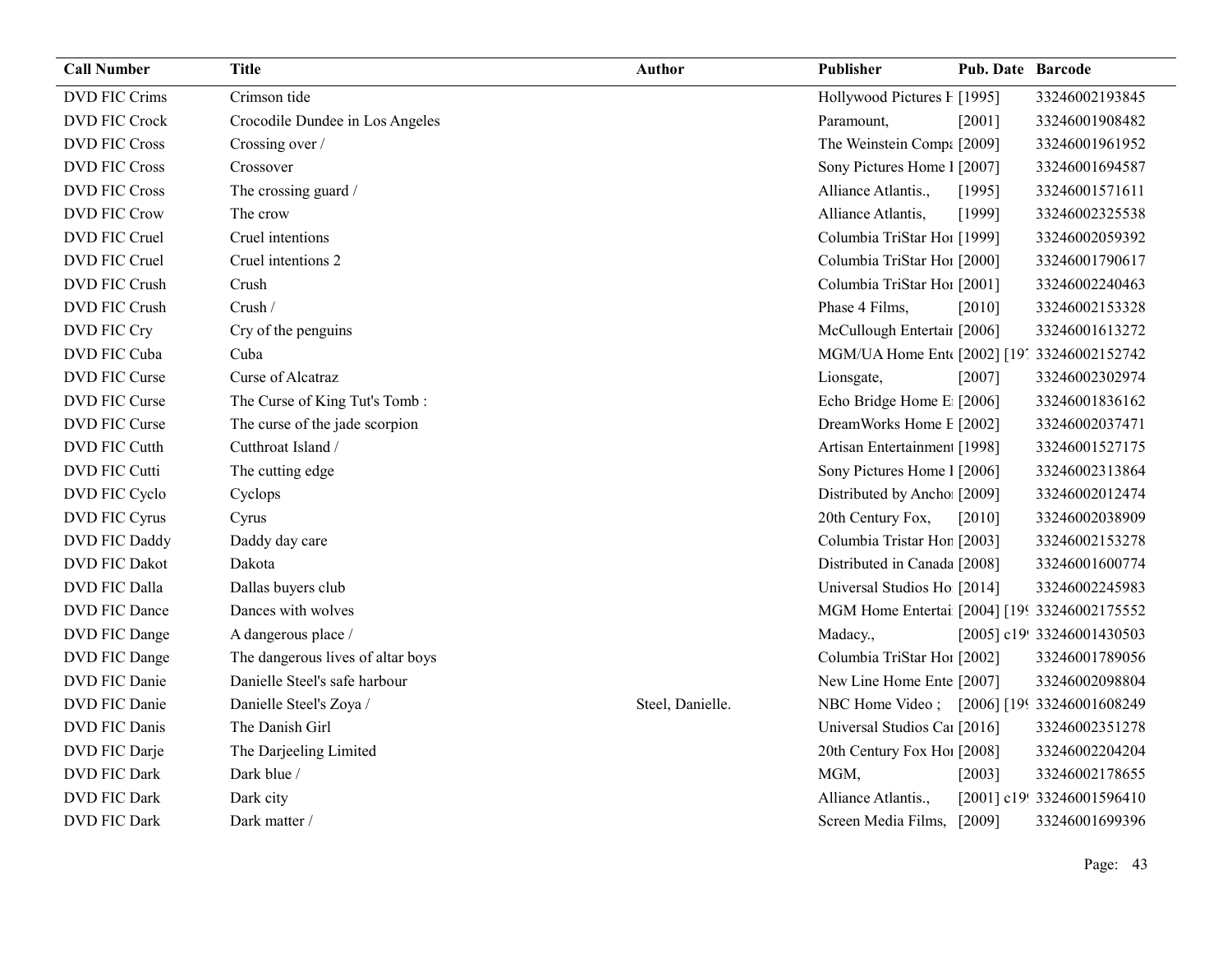| <b>Call Number</b>   | <b>Title</b>                     | <b>Author</b> | Publisher                                        | <b>Pub. Date Barcode</b> |                |
|----------------------|----------------------------------|---------------|--------------------------------------------------|--------------------------|----------------|
| <b>DVD FIC Dark</b>  | Dark shadows                     |               | Warner Home Video, [2012]                        |                          | 33246002082329 |
| DVD FIC Dark         | Dark water /                     |               | Touchstone Home En [2005]                        |                          | 33246001655257 |
| <b>DVD FIC Date</b>  | Date night                       |               | 20th Century Fox Ho! [2010]                      |                          | 33246002058329 |
| DVD FIC DaVin        | The Da Vinci files               |               | Madacy Entertainmer [2006]                       |                          | 33246002035954 |
| DVD FIC Day          | The day after tomorrow           |               | Twentieth Century Fo [2004]                      |                          | 33246002342772 |
| DVD FIC Day          | The day the earth caught fire    |               | Anchor Bay Entertain [2001]                      |                          | 33246001393347 |
| DVD FIC Day          | The Day the earth stood still    |               | Twentieth Century-Fc [2002] c19: 33246001866722  |                          |                |
| DVD FIC Daybr        | Daybreakers                      |               | Lions Gate Films;                                | $[2010]$                 | 33246002318384 |
| DVD FIC Days         | Days of heaven                   |               | Criterion Collection, [2007]                     |                          | 33246001562032 |
| DVD FIC De-Lov       | De-Lovely:                       |               | MGM Home Entertai [2004]                         |                          | 33246001690866 |
| DVD FIC Dead         | Dead birds /                     |               | Sony Pictures,                                   | [2005]                   | 33246001443506 |
| DVD FIC Dead         | Dead man walking                 |               | MGM Home Video, [1999]                           |                          | 33246002318202 |
| DVD FIC Dead         | Deadly drifter /                 |               | Echo Bridge Home E [2003]                        |                          | 33246001622984 |
| DVD FIC Deadf        | Deadfall                         |               | Distributed by Enterta [2013] c20 33246002332062 |                          |                |
| DVD FIC Deal         | The deal                         |               | Peace Arch Entertain [2009]                      |                          | 33246001787738 |
| DVD FIC Dean         | Dean Spanley                     |               | Alliance Films,                                  | [2009]                   | 33246002099083 |
| DVD FIC Dear         | Dear John /                      |               | Alliance Atlantis,                               | $[2010]$                 | 33246002151538 |
| <b>DVD FIC Death</b> | Death at a funeral /             |               | 20th Century Fox Ho! [2008] c20 33246001931187   |                          |                |
| DVD FIC Death        | Death of a president /           |               | Lionsgate:                                       | [2007]                   | 33246002103240 |
| DVD FIC Death        | Death of a salesman              |               | Distributed by Image [2002]                      |                          | 33246001589860 |
| <b>DVD FIC Death</b> | Death proof                      |               | Weinstein Company; [2007]                        |                          | 33246001765205 |
| DVD FIC Death        | Death race                       |               | Universal Studios Ho [2008]                      |                          | 33246002283802 |
| DVD FIC Death        | Death sentence                   |               | 20th Century Fox Ho! [2007]                      |                          | 33246001688787 |
| <b>DVD FIC Death</b> | Death to Smoochy                 |               | Warner Home Video, [2002]                        |                          | 33246002179091 |
| DVD FIC Death        | Death toll                       |               | Image Entertainment, [2007]                      |                          | 33246002031045 |
| DVD FIC Death        | The death of the incredible Hulk |               | Twentieth Century Fo [2003]                      |                          | 33246002314664 |
| DVD FIC Decem        | December boys                    |               | Warner Home Video, [2007]                        |                          | 33246001567478 |
| DVD FIC Decep        | Deception                        |               | 20th Century Fox Ho! [2008]                      |                          | 33246001961770 |
| DVD FIC Deck         | Deck the halls                   |               | 20th Century Fox Ho! [2007]                      |                          | 33246001840263 |
| DVD FIC Deep         | Deep blue sea /                  |               | Warner Bros.,                                    | [1999]                   | 33246001145432 |
| DVD FIC Deep         | Deep impact                      |               | Paramount,                                       | [1998]                   | 33246002208171 |
| DVD FIC Deep         | The deep end of the ocean :      |               | Columbia TriStar Hoi [1999]                      |                          | 33246001887876 |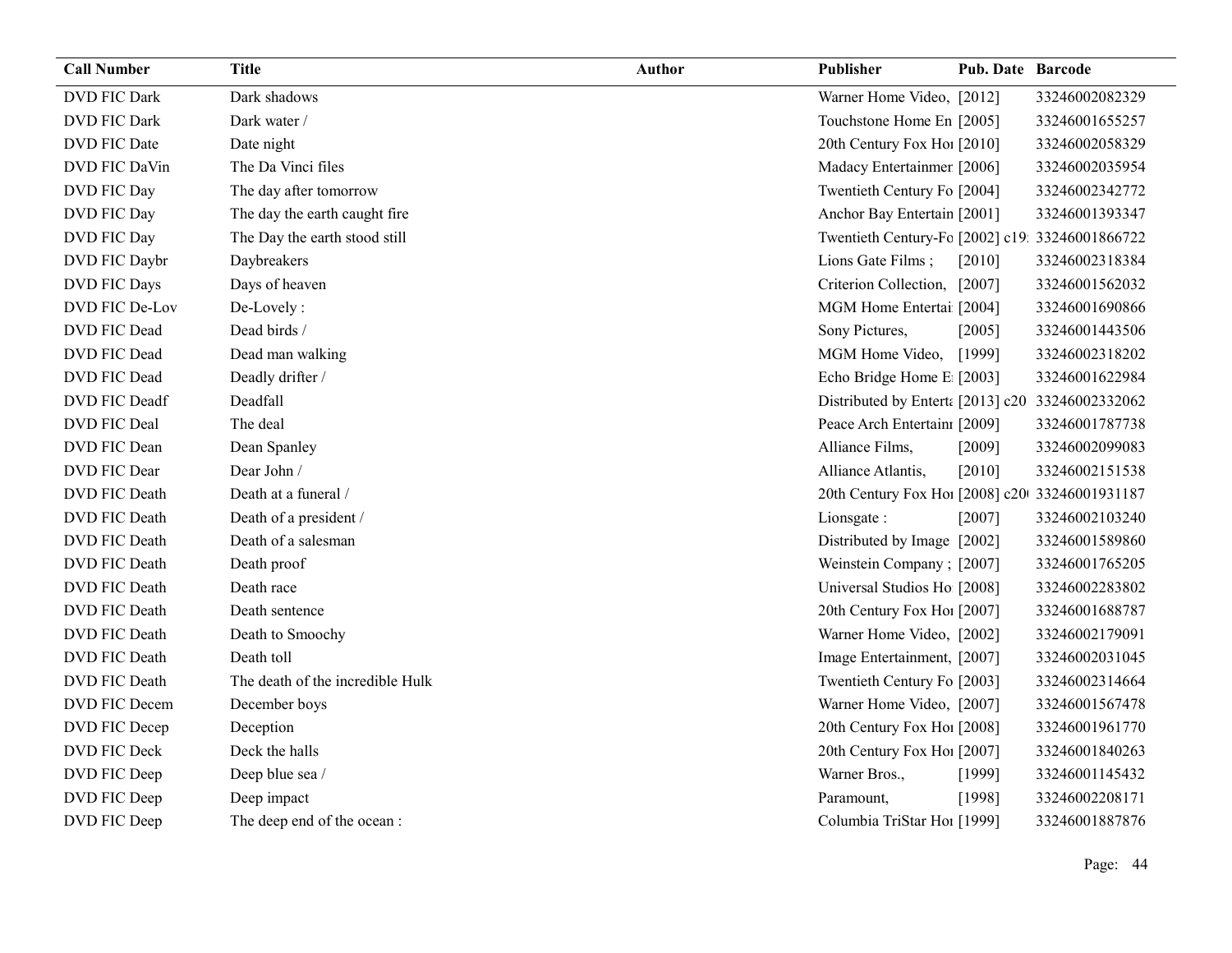| <b>Call Number</b>   | <b>Title</b>                    | <b>Author</b> | Publisher                                       | Pub. Date Barcode |                            |
|----------------------|---------------------------------|---------------|-------------------------------------------------|-------------------|----------------------------|
| DVD FIC Deer         | Deer Hunter /                   |               | Universal Home Vide [1998]                      |                   | 33246001431386             |
| DVD FIC Defia        | Defiance                        |               | Paramount Home Ent [2009]                       |                   | 33246002311132             |
| DVD FIC Defin        | Definitely, maybe               |               | Universal Studios Ho [2008]                     |                   | 33246002200244             |
| DVD FIC Deja         | Deja vu                         |               | Touchstone Home En [2007]                       |                   | 33246002202174             |
| DVD FIC Deliv        | Deliverance                     |               | Warner Home Video, [2007] [19] 33246001556315   |                   |                            |
| DVD FIC Deliv        | Delivery man /                  |               | Buena Vista Home Er [2014]                      |                   | 33246002315026             |
| DVD FIC Denia        | Denial                          |               | distributed exclusivel [2017]                   |                   | 33246002336964             |
| DVD FIC Depar        | The departed                    |               | Warner Home Video, [2007]                       |                   | 33246002174928             |
| DVD FIC Derai        | Derailed /                      |               | Alliance Atlantis.,                             | [2005]            | 33246001573393             |
| <b>DVD FIC Desce</b> | The descendants                 |               | 20th Century Fox Ho! [2012]                     |                   | 33246002098168             |
| DVD FIC Desce        | The descent                     |               | Lionsgate,                                      | [2005]            | 33246002177558             |
| DVD FIC Desir        | Desire under the elms           |               | Paramount Home Ent [1958]                       |                   | 33246001443878             |
| DVD FIC Despe        | Desperado                       |               | Columbia Pictures In [2003] c19! 33246001809094 |                   |                            |
| DVD FIC Despe        | Desperation :                   |               | Lions Gate Home Ent [2006]                      |                   | 33246001875871             |
| <b>DVD FIC Detec</b> | Detective story                 |               | Paramount,                                      | [2005]            | 33246002098911             |
| DVD FIC Detec        | The detective                   |               | 20th Century Fox Ho! [2005]                     |                   | 33246002043776             |
| DVD FIC Deuce        | Deuce Bigalow                   |               | Sony Pictures Home 1 [2005]                     |                   | 33246002305944             |
| DVD FIC Devil        | Devil's advocate                |               | Warner Home Video, [1998]                       |                   | 33246002331395             |
| DVD FIC Devil        | The devil wears Prada /         |               | 20th Century Fox Ho! [2006]                     |                   | 33246002177533             |
| DVD FIC Devil        | The devil's own                 |               | Columbia Pictures :                             | $[2006]$          | 33246002200251             |
| DVD FIC Dick         | Dick Francis mysteries :        |               | Lance Entertainment [2006]                      |                   | 33246002290856             |
| <b>DVD FIC Dick</b>  | Dick Van Dyke                   |               | MPI Home Video,                                 | [2007]            | 33246002047793             |
| DVD FIC Dicta        | The dictator                    |               | Paramount,                                      | $[2012]$          | 33246002306298             |
| DVD FIC Did          | Did you hear about the Morgans? |               | Sony Pictures Home 1 [2010]                     |                   | 33246002098408             |
| DVD FIC Dilem        | The dilemma                     |               | Universal Studios Ho [2011]                     |                   | 33246002305639             |
| <b>DVD FIC Dirty</b> | Dirty                           |               | Sony Pictures Home 1 [2005]                     |                   | 33246002030989             |
| DVD FIC Dirty        | Dirty dancing                   |               | Lionsgate,                                      |                   | [2004] c19! 33246002334233 |
| DVD FIC Dirty        | The Dirty Dozen /               |               | Warner Home Video, [2000]                       |                   | 33246001431568             |
| DVD FIC Dish         | Dish                            |               | Women Make Movies [2010]                        |                   | 33246002243657             |
| DVD FIC Dish         | The dish                        |               | Warner Home Video, [2001]                       |                   | 33246002098820             |
| <b>DVD FIC Disti</b> | The distinguished gentleman /   |               | Hollywood Pictures F [2000]                     |                   | 33246001891118             |
| <b>DVD FIC Distr</b> | District 9                      |               | Sony Pictures Home 1 [2009]                     |                   | 33246002328854             |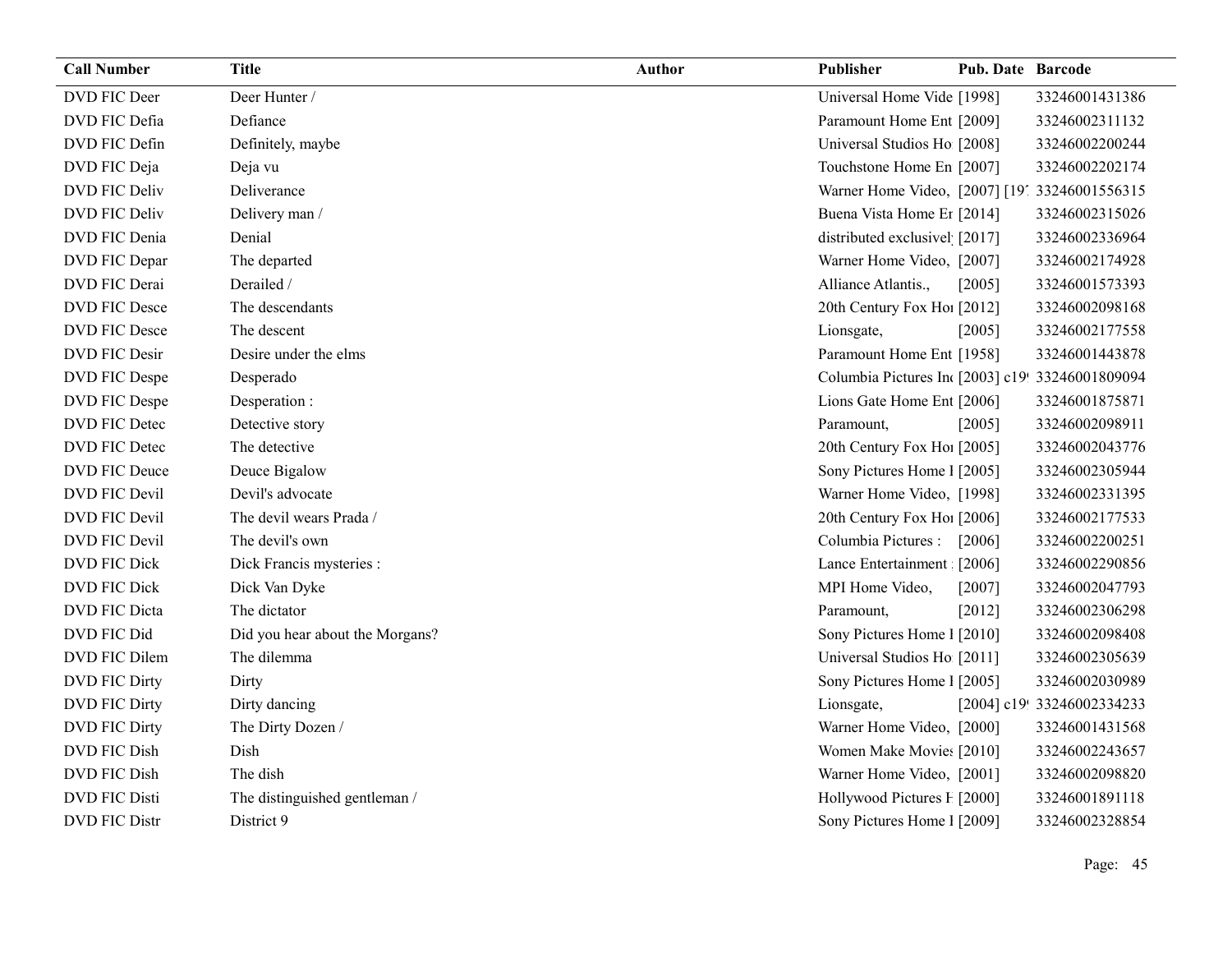| <b>Call Number</b>   | <b>Title</b>                            | Author | <b>Publisher</b>                                | <b>Pub. Date Barcode</b> |                            |
|----------------------|-----------------------------------------|--------|-------------------------------------------------|--------------------------|----------------------------|
| DVD FIC Diver        | Divergent                               |        | Lionsgate,                                      | [2014]                   | 33246002229482             |
| DVD FIC Diver (v.2)  | Insurgent                               |        | Entertainment One Fi [2015]                     |                          | 33246002277218             |
| DVD FIC Diver (v.3)  | Allegiant                               |        | Entertainment One,                              | [2016]                   | 33246002300119             |
| DVD FIC Divin        | Divine secrets of the Ya-Ya Sisterhood. |        | Warner Home Video, [2002]                       |                          | 33246002200079             |
| <b>DVD FIC Divor</b> | Divorce hers:                           |        | Digiview Productions [2004] c19' 33246001883230 |                          |                            |
| <b>DVD FIC Divor</b> | Divorce his:                            |        | Digiview Productions [2004] c19: 33246001883289 |                          |                            |
| DVD FIC Djang        | Django unchained /                      |        | Entertainment One,                              | [2013]                   | 33246002297406             |
| DVD FIC Docto        | Doctor Strange                          |        | Marvel Studios,                                 | [2017]                   | 33246002398956             |
| <b>DVD FIC Docto</b> | Doctor Zhivago                          |        | Warner Home Video, [2001]                       |                          | 33246001930536             |
| DVD FIC Dodge        | Dodgeball                               |        | Twentieth Century Fo [2004]                     |                          | 33246001286376             |
| DVD FIC Dog          | Dog day afternoon /                     |        | Warner Home Video, [1975]                       |                          | 33246001431501             |
| DVD FIC Dog's        | A dog's purpose /                       |        | Universal,                                      | [2017]                   | 33246002399434             |
| DVD FIC Dolor        | Dolores Claiborne /                     |        | Castlerock,                                     | [1998]                   | 33246001669282             |
| DVD FIC Don          | Don Juan DeMarco                        |        | Alliance Atlantis,                              |                          | [1998] c19! 33246001578772 |
| DVD FIC Don't        | Don't look up                           |        | E1 Entertainment,                               | [2010]                   | 33246002153336             |
| DVD FIC Don't        | Don't say a word                        |        | 20th Century Fox Ho! [2001]                     |                          | 33246002177640             |
| DVD FIC Doom         | Doom                                    |        | Universal Pictures,                             | [2005]                   | 33246002203149             |
| <b>DVD FIC Dooms</b> | Doomsday                                |        | distributed exclusivel [2008]                   |                          | 33246002302594             |
| DVD FIC Door         | Door to door /                          |        | Warner Bros.,                                   | $[2002]$                 | 33246001443860             |
| DVD FIC Door         | The door in the floor                   |        | Alliance Atlantis,                              | [2004]                   | 33246002282697             |
| DVD FIC Doppe        | Doppelganger /                          |        | Lions Gate.,                                    | [2006]                   | 33246001443803             |
| DVD FIC Doubl        | Double happiness                        |        | Distributed by Image [2007]                     |                          | 33246001676923             |
| DVD FIC Doubl        | Double jeopardy                         |        | Paramount,                                      | [1999]                   | 33246002209237             |
| DVD FIC Doubl        | Double take                             |        | Touchstone Home Vi( [2001] c20 33246002179034   |                          |                            |
| DVD FIC Doubl        | The double                              |        | Image Entertainment, [2012]                     |                          | 33246002035491             |
| DVD FIC Doubt        | Doubt /                                 |        | Distributed in Canada [2009] c20 33246002103422 |                          |                            |
| <b>DVD FIC Down</b>  | Down and Derby                          |        | Distributed by Ventur [2006]                    |                          | 33246001696111             |
| <b>DVD FIC Down</b>  | Down in the Delta /                     |        | Miramax Home Enter [1999?]                      |                          | 33246001691708             |
| <b>DVD FIC Down</b>  | Down with love /                        |        | Twentieth Century Fo [2003]                     |                          | 33246001653096             |
| DVD FIC Dr. Str      | Dr. Strangelove                         |        | Columbia TriStar Ho1 [2001]                     |                          | 33246001808914             |
| DVD FIC Dr. T        | Dr. T & the women                       |        | Lions Gate Entertainr [2007]                    |                          | 33246002103034             |
| <b>DVD FIC Dracu</b> | Dracula                                 |        | Sony Pictures Home 1 [2007]                     |                          | 33246002121887             |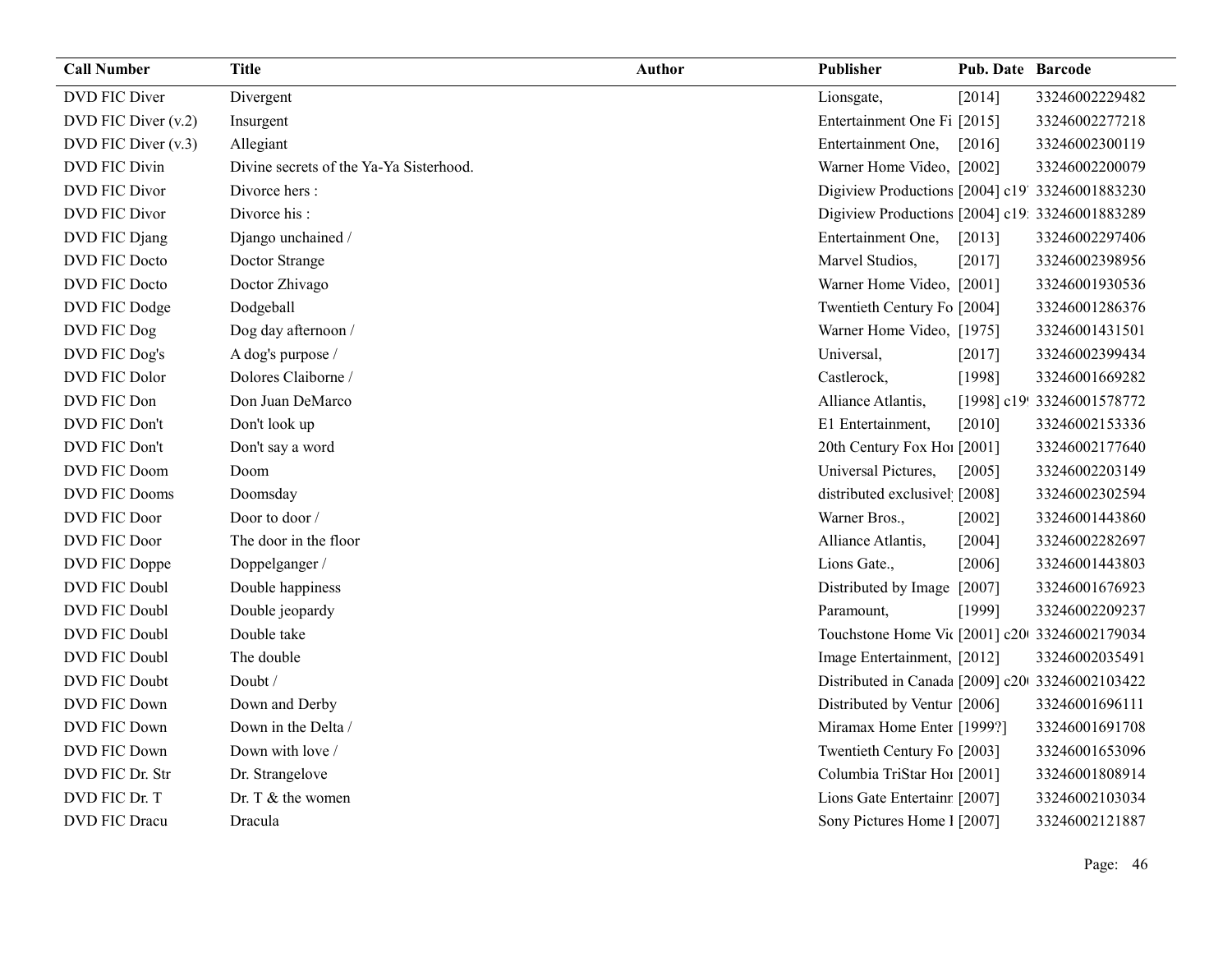| <b>Call Number</b>   | <b>Title</b>                | <b>Author</b> | Publisher                                     | Pub. Date Barcode |                           |
|----------------------|-----------------------------|---------------|-----------------------------------------------|-------------------|---------------------------|
| DVD FIC Dracu        | Dracula, dead and loving it |               | Distributed by Warne [2004]                   |                   | 33246002202604            |
| DVD FIC Drago        | Dragon $\text{Iord} =$      |               | Dimension Home Vid [2003]                     |                   | 33246002282531            |
| DVD FIC Dream        | Dream to believe            |               | Madacy Home Video [1986] c20 33246001606862   |                   |                           |
| DVD FIC Dream        | Dreamgirls                  |               | DreamWorks Home E [2007] c20 33246002046449   |                   |                           |
| <b>DVD FIC Drown</b> | Drowning Mona /             |               | Alliance Atlantis.,                           |                   | [2003] c20 33246001557115 |
| DVD FIC Druml        | Drumline                    |               | Twentieth Century Fo [2002]                   |                   | 33246001671981            |
| DVD FIC Due          | Due date                    |               | Warner Home Video, [2010]                     |                   | 33246002305506            |
| DVD FIC Duff         | The DUFF /                  |               | Lionsgate,                                    | $[2015]$          | 33246002332005            |
| <b>DVD FIC Dukes</b> | The Dukes of Hazzard        |               | Warner Brothers,                              | [2005]            | 33246002347029            |
| DVD FIC Duma         | Duma                        |               | Warner Home Video, [2006]                     |                   | 33246001427277            |
| DVD FIC Dumb         | Dumb & dumber /             |               | New Line Home Ente [2003]                     |                   | 33246001885359            |
| DVD FIC Dumb         | Dumb and dumber to          |               | Universal Studios,                            | [2014]            | 33246002305332            |
| DVD FIC Dune         | Dune                        |               | Universal Studios Ho [1984]                   |                   | 33246002206704            |
| DVD FIC Dunki        | Dunkirk /                   |               |                                               |                   | 33246002422657            |
| DVD FIC Duple        | Duplex                      |               | Distributed by Buena [2004]                   |                   | 33246002069318            |
| DVD FIC E.T.         | E.T., the Extra-Terrestrial |               | Distributed by Univer [2005]                  |                   | 33246001772334            |
| <b>DVD FIC Eagle</b> | Eagle eye                   |               | DreamWorks Home E [2008]                      |                   | 33246002179307            |
| <b>DVD FIC East</b>  | East of Eden                |               | Warner Home Video, [2005] c19: 33246002334464 |                   |                           |
| <b>DVD FIC Easte</b> | Eastern promises            |               | Universal Home Ente [2007]                    |                   | 33246001829548            |
| <b>DVD FIC Eat</b>   | Eat pray love               |               | Sony Pictures Home 1 [2010]                   |                   | 33246002176980            |
| DVD FIC Echel        | Echelon conspiracy          |               | Paramount Home Ent [2009]                     |                   | 33246002202893            |
| DVD FIC Ed           | Ed Wood                     |               | Touchstone Home En [2004] c19! 33246001809078 |                   |                           |
| DVD FIC Eddie        | Eddie the Eagle /           |               | 20th Century Fox,                             | [2016]            | 33246002299519            |
| DVD FIC Edge         | The edge of love /          |               | Image Entertainment, [2009]                   |                   | 33246001948298            |
| <b>DVD FIC Ediso</b> | Edison force                |               | Sony Pictures Home 1 [2006]                   |                   | 33246001963297            |
| DVD FIC Eight        | 8 mile                      |               | Universal,                                    | [2002]            | 33246002302859            |
| <b>DVD FIC EI</b>    | El cantante :               |               | Alliance.,                                    | [2007]            | 33246001623552            |
| <b>DVD FIC Elect</b> | Election/                   |               | Paramount,                                    | [1999]            | 33246001431550            |
| <b>DVD FIC Elekt</b> | Elektra /                   |               | Twentieth Century Fo [2005]                   |                   | 33246001866961            |
| <b>DVD FIC Eleve</b> | 11/11/11                    |               | Anderson Merchandis [2012]                    |                   | 33246002314961            |
| <b>DVD FIC Elimi</b> | Elimination game /          |               | Phase 4 Films,                                | [2015]            | 33246002311421            |
| <b>DVD FIC Eliza</b> | Elizabeth                   |               | Universal Studios Ho [2008]                   |                   | 33246001603778            |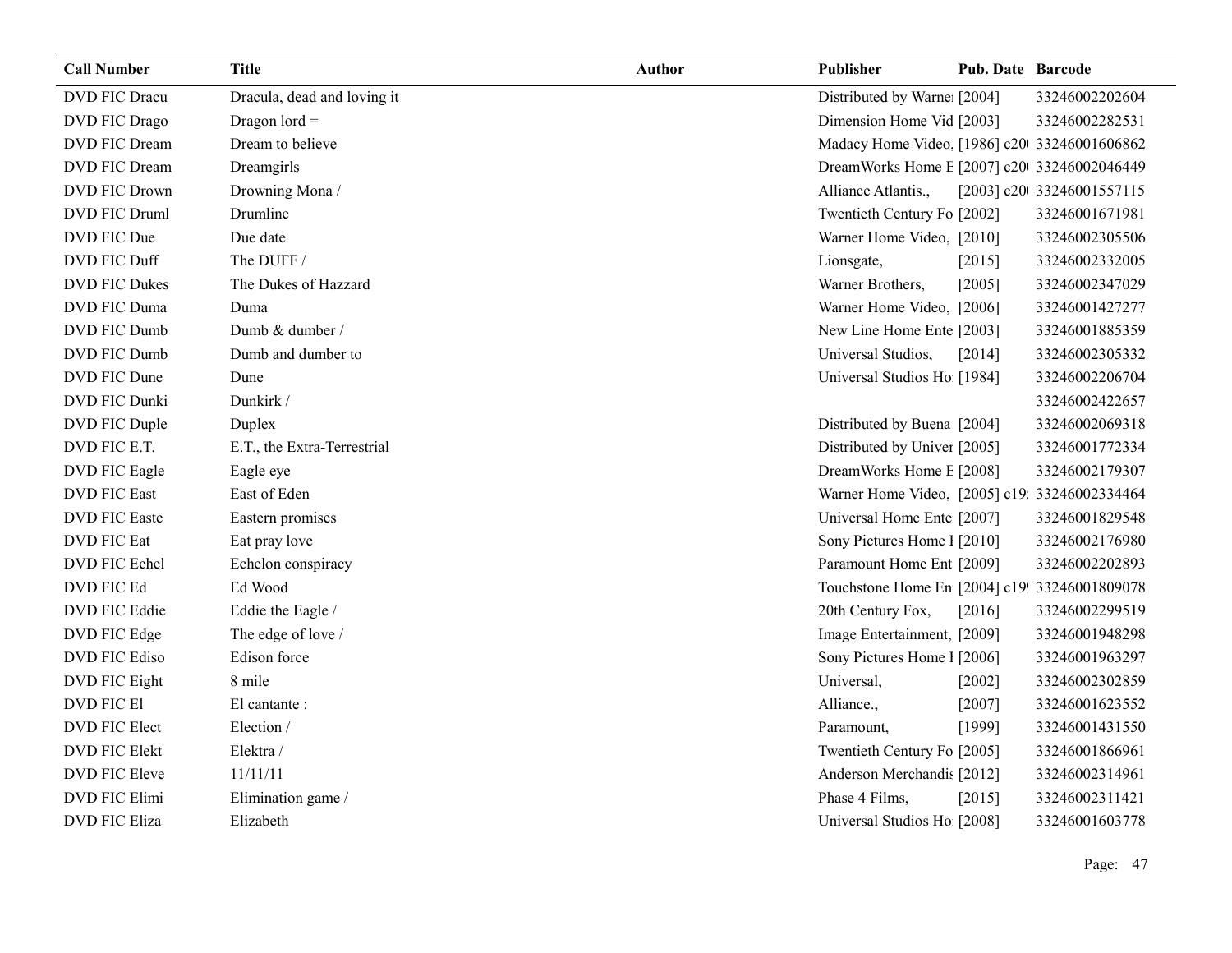| <b>Call Number</b>   | <b>Title</b>                          | <b>Author</b>     | Publisher                                       | <b>Pub. Date Barcode</b> |                |
|----------------------|---------------------------------------|-------------------|-------------------------------------------------|--------------------------|----------------|
| <b>DVD FIC Eliza</b> | Elizabeth                             |                   | Universal;                                      | $[2008]$                 | 33246002292167 |
| <b>DVD FIC Eliza</b> | Elizabethtown /                       |                   | Paramount,                                      | [2006]                   | 33246001841998 |
| DVD FIC Ellen        | <b>Ellen DeGeneres</b>                | DeGeneres, Ellen. | HBO Video,                                      | [2003]                   | 33246001885342 |
| <b>DVD FIC Elysi</b> | Elysium                               |                   | Columbia,                                       | [2013]                   | 33246002157170 |
| <b>DVD FIC Embry</b> | Embryo; Creepers                      |                   | Intercontinental R & $\sqrt{2005}$              |                          | 33246001763382 |
| DVD FIC Emma         | Emma                                  |                   | Miramax Home Enter [1998]                       |                          | 33246001787795 |
| DVD FIC Emper        | Emperor                               |                   | Lionsgate,                                      | [2013]                   | 33246002145704 |
| DVD FIC Emplo        | Employee of the month                 |                   | Lions Gate Home Ent [2007]                      |                          | 33246002318376 |
| DVD FIC Encha        | Enchantment                           |                   | Metro Goldwyn May([2005]                        |                          | 33246001961226 |
| DVD FIC End          | End of days                           |                   | Universal,                                      | [2000]                   | 33246002410058 |
| DVD FIC End          | End of the line                       |                   | Platinum Disc Corp., [2003]                     |                          | 33246002287860 |
| DVD FIC End          | End of watch                          |                   | Universal Studios Ho [2013]                     |                          | 33246002155836 |
| DVD FIC End          | The end of the affair /               |                   | Columbia Tristar Hor [2000]                     |                          | 33246001948413 |
| DVD FIC Ender        | Ender's game /                        |                   | Distributed exclusive [2014]                    |                          | 33246002182715 |
| DVD FIC Endle        | Endless love                          |                   | Universal Studios Ho [2014]                     |                          | 33246002331759 |
| DVD FIC Enemi        | Enemies among us                      |                   | Phase 4 Films,                                  | [2010]                   | 33246002347276 |
| DVD FIC Enemy        | Enemy at the gates                    |                   | Paramount Pictures,                             | $[2001]$                 | 33246002333847 |
| DVD FIC Enfor        | The enforcer                          |                   | Dimension Home Vid [1998] c19! 33246001793470   |                          |                |
| DVD FIC Engli        | The English teacher                   |                   | New Video,                                      | [2013]                   | 33246002215218 |
| DVD FIC Enoug        | Enough /                              |                   | Columbia TriStar Hoi [2002]                     |                          | 33246001422476 |
| <b>DVD FIC Entra</b> | Entrapment                            |                   | Twentieth Century Fo [1999]                     |                          | 33246001603711 |
| DVD FIC Erago        | Eragon                                |                   | 20th Century Fox Ho! [2007]                     |                          | 33246002202950 |
| <b>DVD FIC Erin</b>  | Erin Brockovich /                     |                   | Universal Studios,                              | [2000]                   | 33246001949346 |
| <b>DVD FIC Ernes</b> | Ernest goes to camp                   |                   | Mill Creek Entertainn [2011]                    |                          | 33246002207686 |
| DVD FIC Escap        | Escape plan                           |                   | Summit Entertainmen [2014]                      |                          | 33246002174290 |
| <b>DVD FIC Essex</b> | Essex boys                            |                   | Miramax Home Enter [2001] c19! 33246002287829   |                          |                |
| <b>DVD FIC Etern</b> | Eternal sunshine of the spotless mind |                   | Distributed by Allian [2004]                    |                          | 33246002327799 |
| <b>DVD FIC Eurot</b> | Eurotrip                              |                   | DreamWorks Home E [2007] [200 33246002306173    |                          |                |
| DVD FIC Evan         | Evan almighty                         |                   | Universal Studios Ho [2007]                     |                          | 33246001824176 |
| <b>DVD FIC Evely</b> | Evelyn                                |                   | MGM Home Entertai [2002]                        |                          | 33246002079507 |
| DVD FIC Eveni        | Evening                               |                   | Universal Studios Ho [2007]                     |                          | 33246002282630 |
| DVD FIC Ever         | Ever after :                          |                   | Twentieth Century Fo [2002] c19! 33246001603588 |                          |                |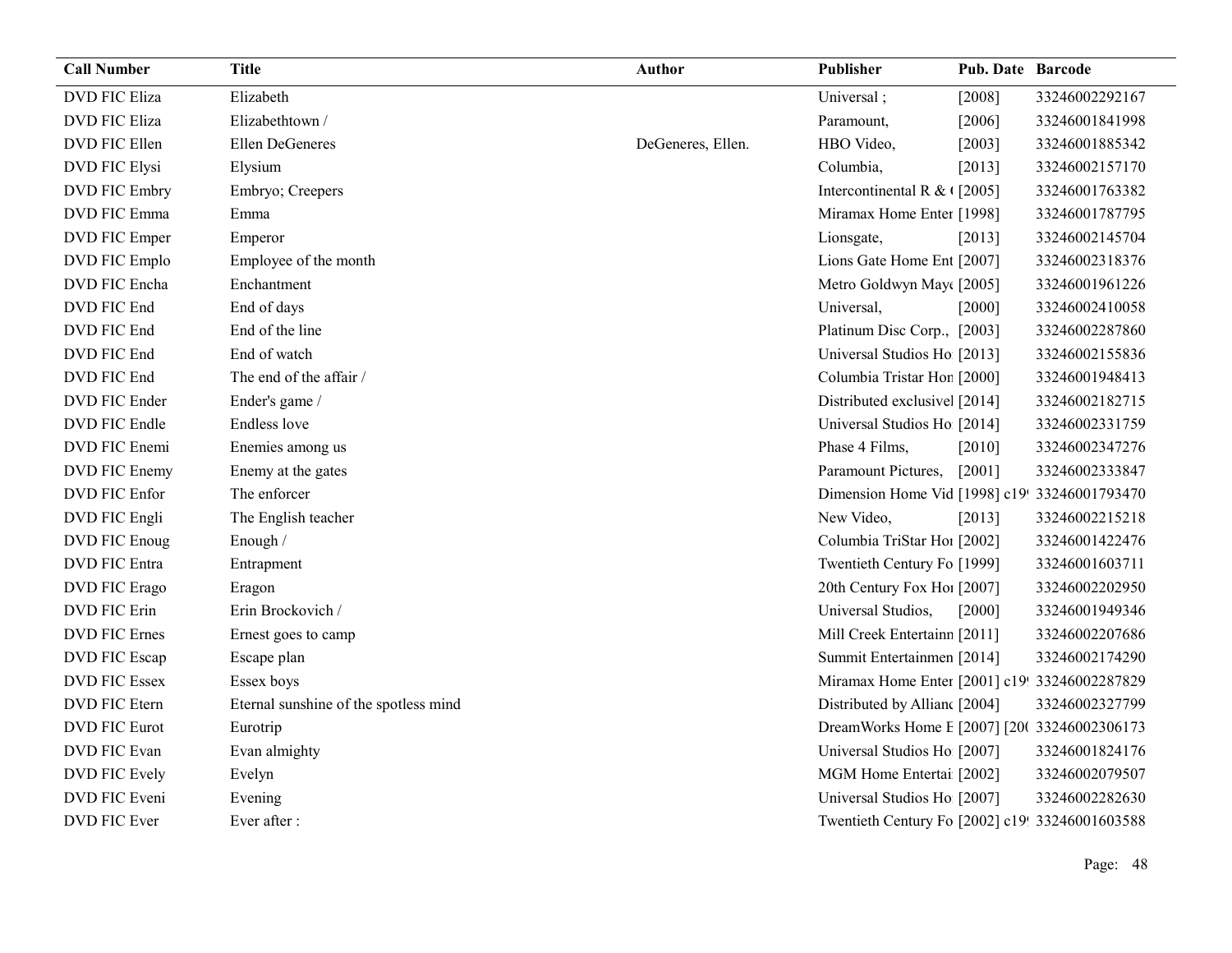| <b>Call Number</b>   | <b>Title</b>                      | <b>Author</b> | Publisher                                       | <b>Pub. Date Barcode</b> |                            |
|----------------------|-----------------------------------|---------------|-------------------------------------------------|--------------------------|----------------------------|
| DVD FIC Every        | Everybody's fine /                |               | Miramax Films,                                  | $[2010]$                 | 33246002282978             |
| <b>DVD FIC Every</b> | Everything is illuminated         |               | Warner Home Video, [2005] c20 33246002315190    |                          |                            |
| <b>DVD FIC Evil</b>  | Evil dead                         |               | Sony Pictures Home 1 [2013]                     |                          | 33246002205540             |
| <b>DVD FIC Evita</b> | Evita /                           |               | Buena Vista Home Er [1996]                      |                          | 33246001422252             |
| DVD FIC Ex           | The ex                            |               | Alliance Atlantis,                              | [2006]                   | 33246002296051             |
| <b>DVD FIC Excal</b> | Excalibur                         |               | Warner Home Video, [1999]                       |                          | 33246001831502             |
| <b>DVD FIC Exit</b>  | Exit speed                        |               | Distributed by Peace. [2008]                    |                          | 33246001790666             |
| <b>DVD FIC Exore</b> | Exorcist                          |               | Warner Bros. Pictures [2005]                    |                          | 33246002322576             |
| DVD FIC Expen        | The expendables                   |               | Lions Gate Films,                               | [2010]                   | 33246002058477             |
| DVD FIC Exper        | Experiment /                      |               | distributed exclusivel [2008]                   |                          | 33246001960988             |
| <b>DVD FIC Extra</b> | Extraordinary measures            |               | Alliance Atlantis,                              | $[2010]$                 | 33246002302966             |
| <b>DVD FIC Extre</b> | Extremely loud & incredibly close |               | Warner Bros. Entertai [2012]                    |                          | 33246002337830             |
| DVD FIC Eye          | Eye in the sky                    |               | Entertainment One Fi [2016]                     |                          | 33246002322857             |
| DVD FIC Eye          | Eye of the beholder               |               | Columbia TriStar Hoi [2003] c19! 33246001940816 |                          |                            |
| DVD FIC Eye          | Eye see you /                     |               | Columbia TriStar Ho1 [2002]                     |                          | 33246001422468             |
| DVD FIC Eye          | The eye                           |               | Lionsgate,                                      | [2008]                   | 33246002136646             |
| DVD FIC Eye          | The eye of the storm              |               | Sycamore Entertainm [2012]                      |                          | 33246002099679             |
| DVD FIC Eye2         | The eye 2                         |               | Lions Gate Home Ent [2005]                      |                          | 33246002030922             |
| DVD FIC Eyes         | Eyes of Laura Mars                |               | Columbia Tristar Hor [2000] [19] 33246002151454 |                          |                            |
| DVD FIC Eyes         | Eyes wide shut                    |               | Warner Home Video, [2001]                       |                          | 33246001790807             |
| DVD FIC F.I.S.T.     | F.I.S.T.                          |               | MGM/UA Home Vid [2005]                          |                          | 33246002345619             |
| DVD FIC Fabul        | The fabulous Baker boys           |               | Distributed by 20th C [1989] c20 33246001793082 |                          |                            |
| DVD FIC Facin        | Facing the giants                 |               | Sony Pictures Home 1 [2007]                     |                          | 33246001723683             |
| DVD FIC Facto        | The factory                       |               | Warner Home Video, [2013] [201 33246002294122   |                          |                            |
| <b>DVD FIC Failu</b> | Failure to launch                 |               | Paramount Pictures,                             | [2006]                   | 33246001603901             |
| <b>DVD FIC Fairy</b> | Fairytale:                        |               | Paramount,                                      |                          | [2003] c19! 33246001948280 |
| DVD FIC FALCO        | The Falcon and the Snowman        |               | 1984,1999,                                      |                          | [2006] [198 33246001420843 |
| <b>DVD FIC Fall</b>  | The fall                          |               | Sony Pictures Home 1 [2008]                     |                          | 33246001759331             |
| DVD FIC Famil        | Family reunion                    |               | Artisan Home Enterta [2003]                     |                          | 33246002295335             |
| <b>DVD FIC Famil</b> | The family                        |               | Entertainment One Fi [2013]                     |                          | 33246002305746             |
| DVD FIC Famil        | The family holiday                |               | KaBOOM! Entertainı [2008]                       |                          | 33246001861285             |
| DVD FIC Famil        | The family Stone /                |               | Twentieth Century Fo [2005]                     |                          | 33246001859313             |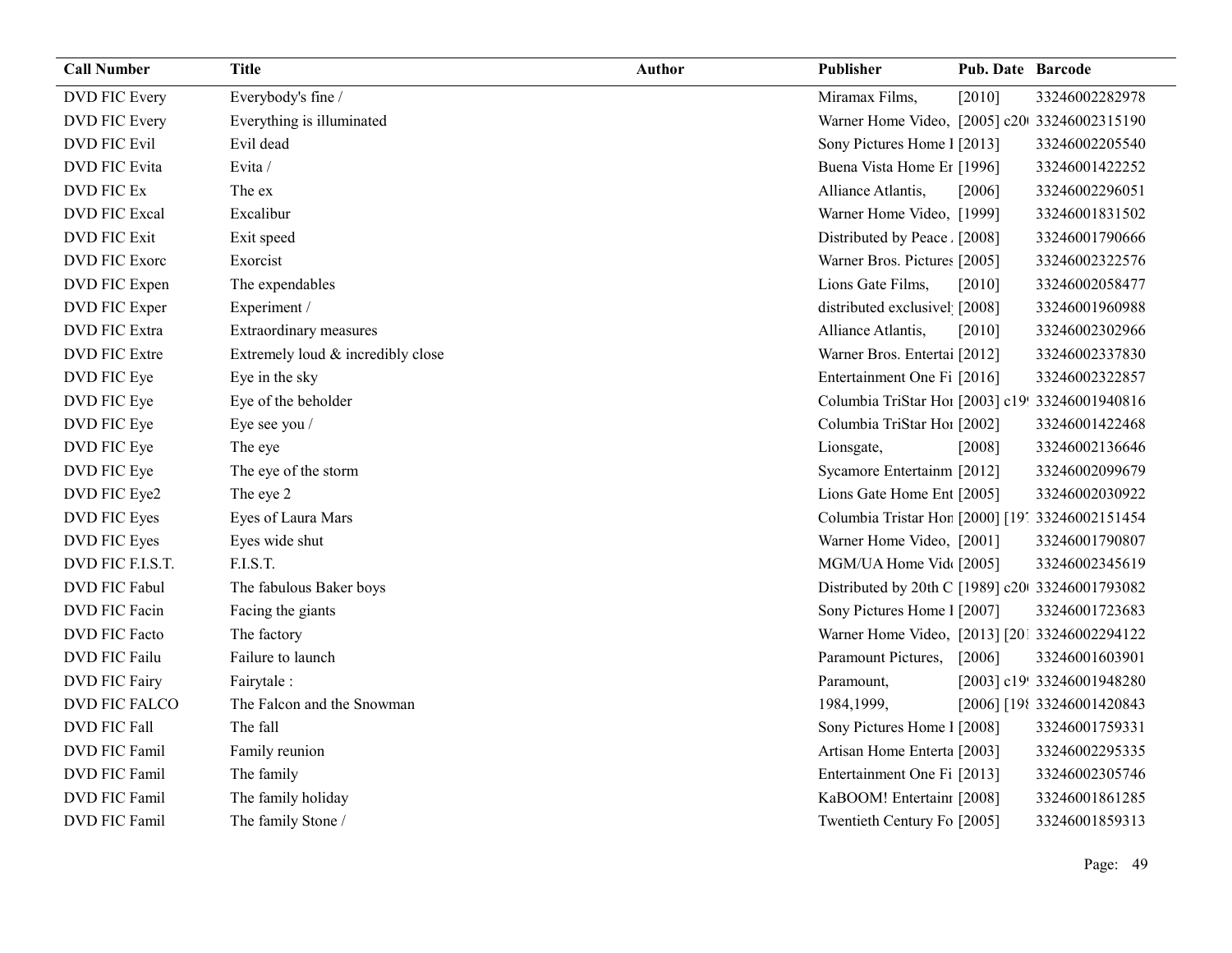| <b>Call Number</b>   | <b>Title</b>                                      | <b>Author</b> | <b>Publisher</b>                                | <b>Pub. Date Barcode</b> |                |
|----------------------|---------------------------------------------------|---------------|-------------------------------------------------|--------------------------|----------------|
| <b>DVD FIC Fanta</b> | Fantastic 4                                       |               | Twentieth Century Fo [2005]                     |                          | 33246002335552 |
| <b>DVD FIC Fanta</b> | Fantastic 4                                       |               | Twentieth Century Fo [2007]                     |                          | 33246002333920 |
| <b>DVD FIC Fanta</b> | Fantastic beasts and where to find them /         |               | Warner Bros.,                                   | [2017]                   | 33246002322261 |
| DVD FIC Far          | Far from heaven /                                 |               | Alliance Atlantis,                              | $[2002]$                 | 33246001431444 |
| DVD FIC Farce        | Farce of the penguins                             |               | Thinkfilm;                                      | [2006]                   | 33246002409993 |
| DVD FIC Fargo        | Fargo                                             |               | MGM Home Entertai [2000-]                       |                          | 33246002289346 |
| <b>DVD FIC Fast</b>  | Fast times at Ridgemont High                      |               | Universal,                                      | [1982]                   | 33246002095222 |
| <b>DVD FIC Fast</b>  | The fast and the furious: the original /          |               | Universal,                                      | $[2001]$                 | 33246002177632 |
| <b>DVD FIC Fast</b>  | The fast and the furious: Tokoyo Drift            |               | Universal Pictures,                             | [2006]                   | 33246002179125 |
| DVD FIC Fast (v.8)   | The fast and the furious: The fate of the furious |               | Universal Pictures Hc [2017]                    |                          | 33246002426567 |
| <b>DVD FIC Faste</b> | Faster                                            |               | Sony Pictures Home 1 [2011]                     |                          | 33246002305209 |
| <b>DVD FIC Fatal</b> | Fatal attraction:                                 |               | Paramount Home Ent [2002]                       |                          | 33246001694520 |
| DVD FIC Fathe        | Father's little dividend /                        |               | Dreamline,                                      | $[2007]$                 | 33246001883701 |
| DVD FIC Fathe        | Fathers' day /                                    |               | Warner Bros.,                                   | [1997]                   | 33246001560903 |
| <b>DVD FIC Fault</b> | The fault in our stars                            |               | 20th Century Fox Ho! [2014]                     |                          | 33246002231991 |
| DVD FIC Fear         | Fear and loathing in Las Vegas                    |               | Universal Home Vide [1998]                      |                          | 33246001431436 |
| DVD FIC Fearl        | Jet Li's Fearless                                 |               | Universal Pictures,                             | [2006]                   | 33246002006930 |
| DVD FIC Felon        | Felon                                             |               | Sony Pictures Home 1 [2008]                     |                          | 33246001963271 |
| DVD FIC Femme        | Femme fatale                                      |               | Warner Home Video, [2003]                       |                          | 33246002328862 |
| DVD FIC Fence        | Fences /                                          |               | Paramount,                                      | [2017]                   | 33246002398972 |
| <b>DVD FIC Fever</b> | Fever pitch /                                     |               | Twentieth Century Fo [2005]                     |                          | 33246001665835 |
| DVD FIC Field        | Field of dreams /                                 |               | Universal Studios,                              | [1989]                   | 33246001626852 |
| DVD FIC Field        | Fielder's choice                                  |               | Echo Bridge Home E [2005]                       |                          | 33246001941053 |
| DVD FIC Fifth        | The fifth element                                 |               | Columbia TriStar Hoi [2001] [199 33246002079945 |                          |                |
| DVD FIC Fifty        | 50/50                                             |               | Entertainment One Fi [2012]                     |                          | 33246002289148 |
| <b>DVD FIC Fifty</b> | Fifty dead men walking                            |               | Distributed in the Uni [2009]                   |                          | 33246002012201 |
| <b>DVD FIC Fifty</b> | Fifty first dates                                 |               | Columbia TriStar Hoi [2004]                     |                          | 33246002038321 |
| <b>DVD FIC Fifty</b> | Fifty Shades of Grey                              |               | Universal Studios Cal [2015]                    |                          | 33246002210821 |
| DVD FIC Fifty (v.2)  | Fifty shades darker                               |               | Universal Pictures Hc [2017]                    |                          | 33246002426575 |
| DVD FIC Fight        | Fight club /                                      |               | 20th Century Fox Ho! [2007]                     |                          | 33246001850734 |
| DVD FIC Fight        | The fighter                                       |               | Paramount Pictures : [2011]                     |                          | 33246002080331 |
| <b>DVD FIC Final</b> | Final analysis                                    |               | Warner Home Video, [1992]                       |                          | 33246002177335 |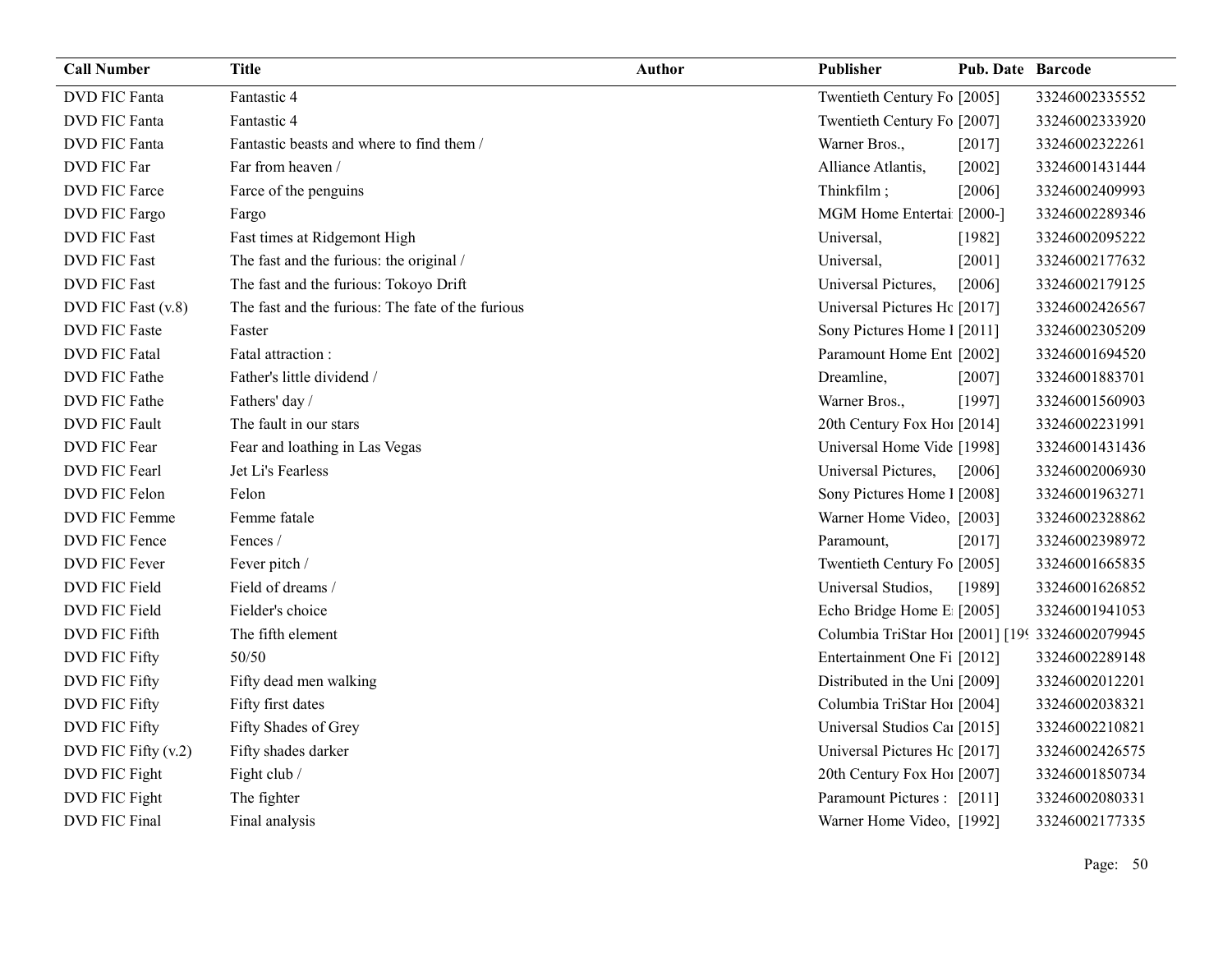| <b>Call Number</b>   | <b>Title</b>                       | <b>Author</b> | Publisher                                     | <b>Pub. Date Barcode</b> |                            |
|----------------------|------------------------------------|---------------|-----------------------------------------------|--------------------------|----------------------------|
| <b>DVD FIC Final</b> | Final destination                  |               | New Line Home Ente [2000]                     |                          | 33246002177426             |
| DVD FIC Final        | Final destination 2                |               | New Line Home Ente [2003]                     |                          | 33246002177624             |
| DVD FIC Final        | Final fantasy VII                  |               | Sony Pictures Home 1 [2006]                   |                          | 33246001689157             |
| DVD FIC Final        | Final girl                         |               | Cinedigm Home Ente [2015]                     |                          | 33246002391241             |
| <b>DVD FIC Final</b> | The final cut                      |               | Lion's Gate Home En [1997]                    |                          | 33246001625730             |
| DVD FIC Findi        | <b>Finding Forrester</b>           |               | Columbia TriStar Hoi [2001]                   |                          | 33246002082113             |
| DVD FIC Findi        | Finding Neverland /                |               | Alliance Atlantis.,                           | [2005]                   | 33246001964915             |
| DVD FIC Fire         | Fire on the Amazon                 |               | Anchor Bay Entertain [2011]                   |                          | 33246002037356             |
| DVD FIC Firef        | Firefox/                           |               | Warner Bros.,                                 |                          | [2002] c19: 33246001623313 |
| DVD FIC Fires        | Firestorm                          |               | Twentieth Century Fo [1999]                   |                          | 33246002328391             |
| DVD FIC Firew        | Firewalker /                       |               | MGM Home Entertai [2005] c19: 33246002069433  |                          |                            |
| DVD FIC Firew        | Firewall /                         |               | Warner Bros. Entertai [2006]                  |                          | 33246001824473             |
| DVD FIC Firm         | The firm /                         |               | Paramount.,                                   |                          | [2000] c19! 33246001623271 |
| <b>DVD FIC First</b> | First born                         |               | First Look Home Ent [2007]                    |                          | 33246002012904             |
| <b>DVD FIC First</b> | The first wives club               |               | Paramount Home Vid [1998]                     |                          | 33246001418474             |
| DVD FIC Fish         | A fish called Wanda /              |               | MGM,                                          | [1988]                   | 33246002282457             |
| <b>DVD FIC Fists</b> | Fists of fury /                    |               | Twentieth Century Fo [1971]                   |                          | 33246001430842             |
| DVD FIC Five         | (500) days of Summer               |               | 20th Century Fox Ho [2009]                    |                          | 33246002306488             |
| DVD FIC Five         | The five people you meet in heaven |               | Hallmark Entertainm [2004]                    |                          | 33246001418235             |
| DVD FIC Five         | The five-year engagement           |               | Universal Studios Ho [2012]                   |                          | 33246002070381             |
| <b>DVD FIC Flags</b> | Flags of our fathers               |               | DreamWorks Home E [2007]                      |                          | 33246001480425             |
| <b>DVD FIC Flash</b> | Flashdance                         |               | Paramount Home Ent [2002] c19: 33246001603596 |                          |                            |
| <b>DVD FIC Flawl</b> | Flawless /                         |               | MGM Home Entertai [2000]                      |                          | 33246001865260             |
| DVD FIC Fletc        | Fletch lives                       |               | Universal,                                    | [2003]                   | 33246001790427             |
| DVD FIC Fligh        | Flight                             |               | Paramount,                                    | [2013]                   | 33246001616549             |
| DVD FIC Fligh        | Flight of the Phoenix              |               | 20th Century Fox Ho [2005]                    |                          | 33246002046894             |
| DVD FIC Fligh        | Flightplan                         |               | Touchstone Home En [2006]                     |                          | 33246002098093             |
| DVD FIC Flippe       | Flipped                            |               | Warner Home Video: [2010]                     |                          | 33246002303014             |
| <b>DVD FIC Fly</b>   | The fly:                           |               | 20th Century Fox Ho! [2000]                   |                          | 33246002291292             |
| DVD FIC Flybo        | Flyboys                            |               | MGM Home Entertai [2007]                      |                          | 33246001611524             |
| DVD FIC Flyin        | Flying by                          |               | MTI Home Video,                               | [2009]                   | 33246001765254             |
| DVD FIC Follo        | Follow the river /                 |               | Echo Bridge Home E [2005]                     |                          | 33246001870666             |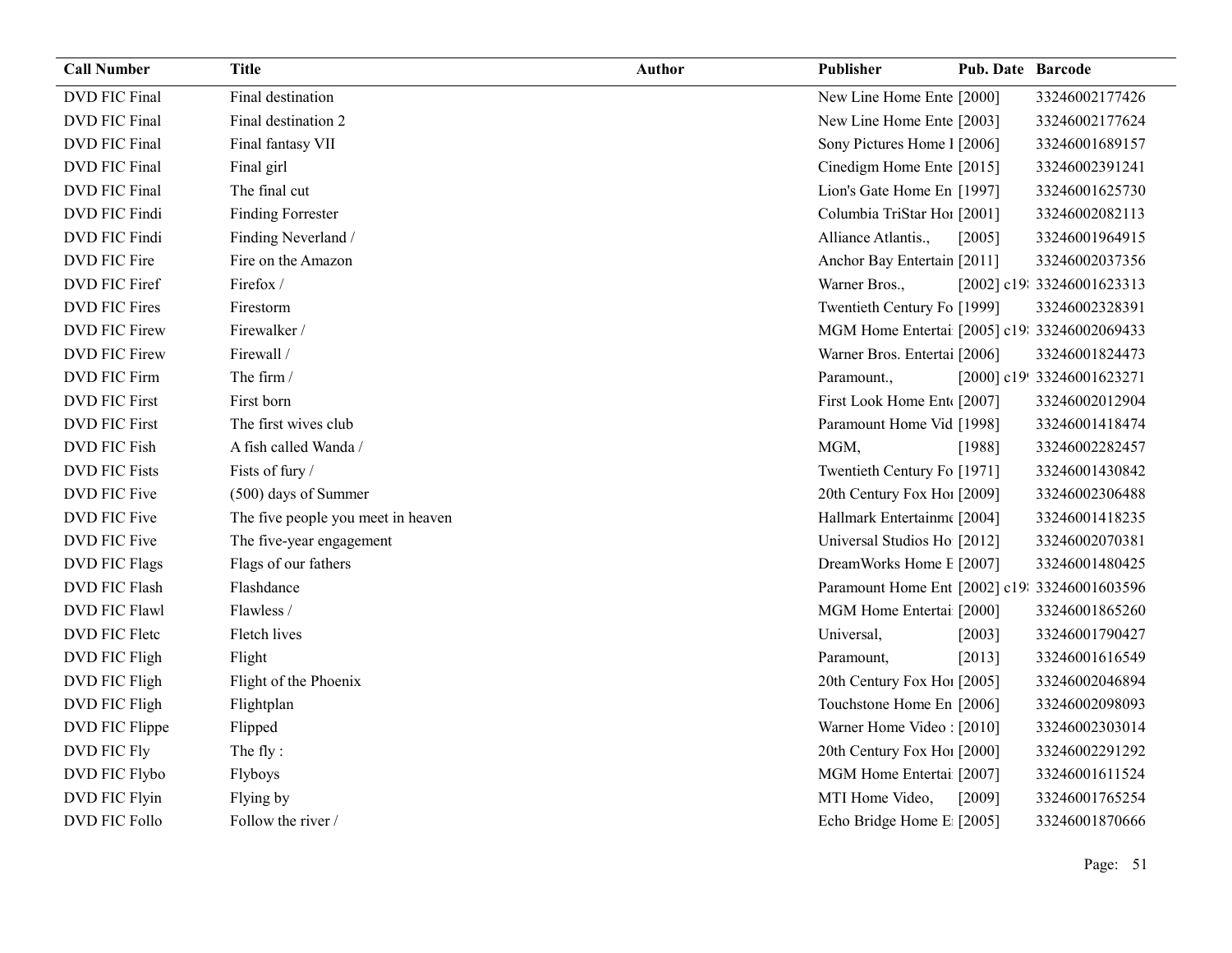| <b>Call Number</b>    | <b>Title</b>                     | <b>Author</b> | Publisher                                       | Pub. Date Barcode |                            |
|-----------------------|----------------------------------|---------------|-------------------------------------------------|-------------------|----------------------------|
| DVD FIC Food          | Food, Inc.                       |               | Alliance Vivafilm,                              | [2008]            | 33246002233617             |
| <b>DVD FIC Fool's</b> | Fool's gold                      |               | Distributed by Warne [2008]                     |                   | 33246001836667             |
| <b>DVD FIC Fool's</b> | Fool's gold                      |               | BFS Video,                                      |                   | [2003] [199 33246002287886 |
| <b>DVD FIC Fools</b>  | Fools rush in                    |               | Columbia TriStar Hoi [2005] c19! 33246002012219 |                   |                            |
| <b>DVD FIC Footl</b>  | Footloose                        |               | Paramount Home Ent [2012]                       |                   | 33246002043446             |
| DVD FIC For           | For a few dollars more /         |               | MGM,                                            | [1965]            | 33246001430966             |
| DVD FIC For           | For one more day                 |               | Distributed by Maple [2008]                     |                   | 33246002281327             |
| DVD FIC For           | For richer or poorer             |               | Image Entertainment, [1997]                     |                   | 33246002286771             |
| DVD FIC For           | For the moment /                 |               | Twentieth Century Fo [2004]                     |                   | 33246002314482             |
| DVD FIC For           | For your consideration           |               | Warner Home Video, [2007]                       |                   | 33246002197119             |
| <b>DVD FIC Force</b>  | Force 10 from Navarone           |               | MGM Home Entertai [1978]                        |                   | 33246002240471             |
| <b>DVD FIC Force</b>  | Forces of nature /               |               | DreamWorks Home I [1999]                        |                   | 33246001865328             |
| DVD FIC Forge         | Forget Paris /                   |               | Warner Bros,                                    |                   | [2000] c19! 33246001571421 |
| DVD FIC Forge         | Forgetting Sarah Marshall        |               | Universal Studios Ho [2008]                     |                   | 33246002158723             |
| DVD FIC Forgo         | The forgotten /                  |               | Sony Pictures.,                                 | [2005]            | 33246001573203             |
| DVD FIC Forre         | Forrest Gump                     |               | Paramount Homevide [2001] 199-33246001427756    |                   |                            |
| DVD FIC Fort          | Fort Apache, the Bronx           |               | HBO Home Video,                                 | $[2000]$          | 33246001963578             |
| <b>DVD FIC Fortu</b>  | The fortune cookie               |               | MGM Home Entertai [2001] [196 33246002104008    |                   |                            |
| <b>DVD FIC Forty</b>  | 42                               |               | Warner Bros. Entertai [2013]                    |                   | 33246002138386             |
| <b>DVD FIC Forty</b>  | The 40-year-old virgin           |               | Universal Pictures,                             | [2005]            | 33246002102507             |
| <b>DVD FIC Fount</b>  | The fountain /                   |               | Warner Home Video, [2007]                       |                   | 33246001689199             |
| DVD FIC Four          | 4 dogs playing poker             |               | Warner Home Video, [2000]                       |                   | 33246001790682             |
| <b>DVD FIC Four</b>   | Four brothers                    |               | Paramount Pictures,                             | [2005]            | 33246002095867             |
| DVD FIC Four          | Four Christmases                 |               | Alliance Vivafilm,                              | [2009]            | 33246001764935             |
| DVD FIC Four          | Four weddings and a funeral /    |               | MGM Home Entertai [1999]                        |                   | 33246001790476             |
| <b>DVD FIC Four</b>   | The four feathers /              |               | Paramount Pictures,                             | $[2002]$          | 33246001835529             |
| DVD FIC Four (s.2)    | The forty-four hundred, season 2 |               | Paramount Home Ent [2005]                       |                   | 33246002304392             |
| <b>DVD FIC Fourt</b>  | Fourteen-o-eight:                |               | Alliance,                                       | [2007]            | 33246001623495             |
| DVD FIC Foxca         | Foxcatcher                       |               | Sony Pictures Home 1 [2015]                     |                   | 33246002205722             |
| <b>DVD FIC Fract</b>  | Fracture /                       |               | Alliance Atlantis.,                             | [2007]            | 33246001963354             |
| <b>DVD FIC Fragm</b>  | Fragments /                      |               | Sony Pictures Home 1 [2009]                     |                   | 33246001963594             |
| DVD FIC Franc         | Francesco                        |               | Legacy Entertainmen [2003]                      |                   | 33246002289247             |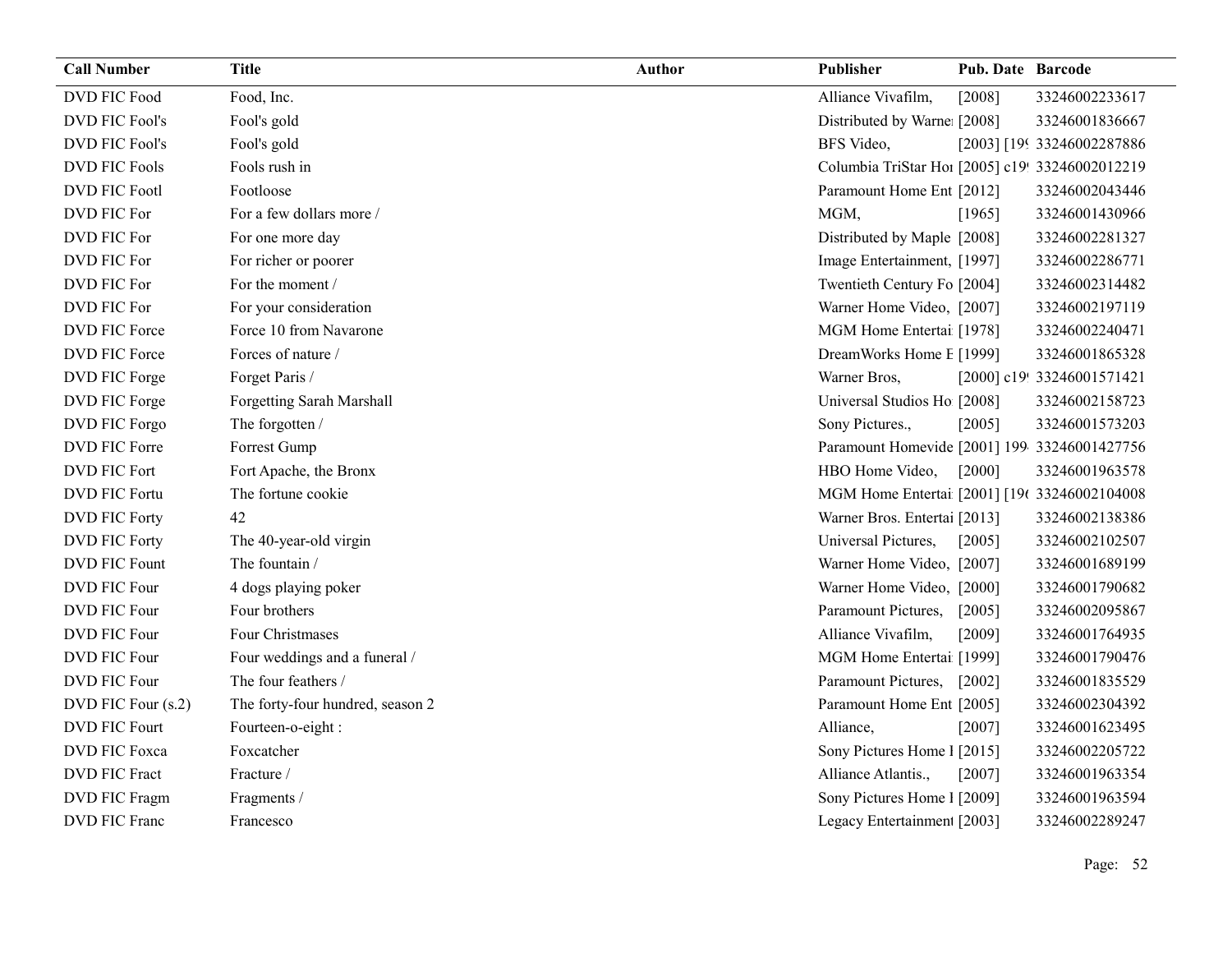| <b>Call Number</b>   | <b>Title</b>                            | Author | Publisher                                       | <b>Pub. Date Barcode</b> |                            |
|----------------------|-----------------------------------------|--------|-------------------------------------------------|--------------------------|----------------------------|
| DVD FIC Franc        | Francesco /                             |        | Visual Entertainment, [1988]                    |                          | 33246001670421             |
| <b>DVD FIC Frank</b> | Frankie and Hazel /                     |        | Showtime Entertainm [2002]                      |                          | 33246001922160             |
| <b>DVD FIC Frant</b> | Frantic /                               |        | Warner Bros.,                                   |                          | [1998] c19: 33246001624105 |
| DVD FIC Fredd        | Freddy vs. Jason                        |        | Alliance Atlantis,                              | [2003]                   | 33246002346229             |
| DVD FIC Frenc        | The French connection                   |        | Twentieth Century Fo [2004] [19] 33246002288918 |                          |                            |
| DVD FIC Frenc        | The French lieutenant's woman           |        | MGM Home Entertai [2001]                        |                          | 33246002346682             |
| DVD FIC Friend       | Friends with money                      |        | Sony Pictures Home 1 [2006]                     |                          | 33246002296432             |
| DVD FIC From         | From hell /                             |        | 20th Century Fox Ho! [2002]                     |                          | 33246002018885             |
| <b>DVD FIC From</b>  | From here to eternity                   |        | Columbia TriStar Hoi [2001]                     |                          | 33246001110279             |
| DVD FIC Froze        | Frozen river                            |        | Sony Pictures Home 1 [2009]                     |                          | 33246001525500             |
| DVD FIC Froze        | The frozen ground                       |        | distributed by Videov [2013]                    |                          | 33246002246049             |
| DVD FIC Fugit        | The fugitive                            |        | Warner Home Video, [1996]                       |                          | 33246002208304             |
| DVD FIC Full         | Full frontal                            |        | Miramax Home Enter [2002]                       |                          | 33246001793397             |
| <b>DVD FIC Full</b>  | Full metal jacket                       |        | Warner Home Video, [2001] c19: 33246001809037   |                          |                            |
| <b>DVD FIC Full</b>  | The full monty /                        |        | Twentieth Century Fo [1999]                     |                          | 33246001560549             |
| DVD FIC Funer        | Funeral in Berlin                       |        | Paramount Pictures,                             | $[2001]$                 | 33246002035657             |
| DVD FIC Funny        | Funny people                            |        | Universal Studios Ho [2009]                     |                          | 33246002200731             |
| DVD FIC Fur          | Fur                                     |        | Alliance Atlantis:                              | [2007]                   | 33246002282952             |
| DVD FIC Fury         | Fury                                    |        | Sony Pictures Home 1 [2015]                     |                          | 33246002213676             |
| DVD FIC G.I.         | G.I. Jane                               |        | Hollywood Pictures F [1998] c19! 33246002069862 |                          |                            |
| DVD FIC G.I.         | G.I. Joe                                |        | Paramount Pictures, [2013]                      |                          | 33246002177673             |
| DVD FIC Game         | Game of thrones, conquest & rebellion : |        | Distributed by Warne [2017]                     |                          | 33246002411999             |
| DVD FIC Game         | Game of thrones, conquest & rebellion : |        | Distributed by Warne: [2017]                    |                          | 33246002411890             |
| DVD FIC Game         | The game of their lives                 |        | Videoville Showtime [2006]                      |                          | 33246002295509             |
| DVD FIC Gangs        | Gangs of New York /                     |        | Miramax Home Enter [2003]                       |                          | 33246001339662             |
| DVD FIC Gangs        | Gangster no. 1                          |        | TVA International Dis [2001]                    |                          | 33246001809466             |
| DVD FIC Gangs        | Gangster squad                          |        | Village Roadshow Pic [2013]                     |                          | 33246002168938             |
| DVD FIC Garde        | The garden /                            |        | Distributed by Ancho [2006]                     |                          | 33246002153260             |
| DVD FIC Gathe        | The gathering storm                     |        | Home Box Office;                                | [2009]                   | 33246002067619             |
| DVD FIC Gener        | The General's daughter                  |        | Paramount,                                      | [1999]                   | 33246001790369             |
| DVD FIC Geniu        | Genius                                  |        | <b>Elevation Pictures,</b>                      | [2016]                   | 33246002315208             |
| DVD FIC Gentl        | A gentleman's game                      |        | First Look Home Ent [2002] c20 33246002287514   |                          |                            |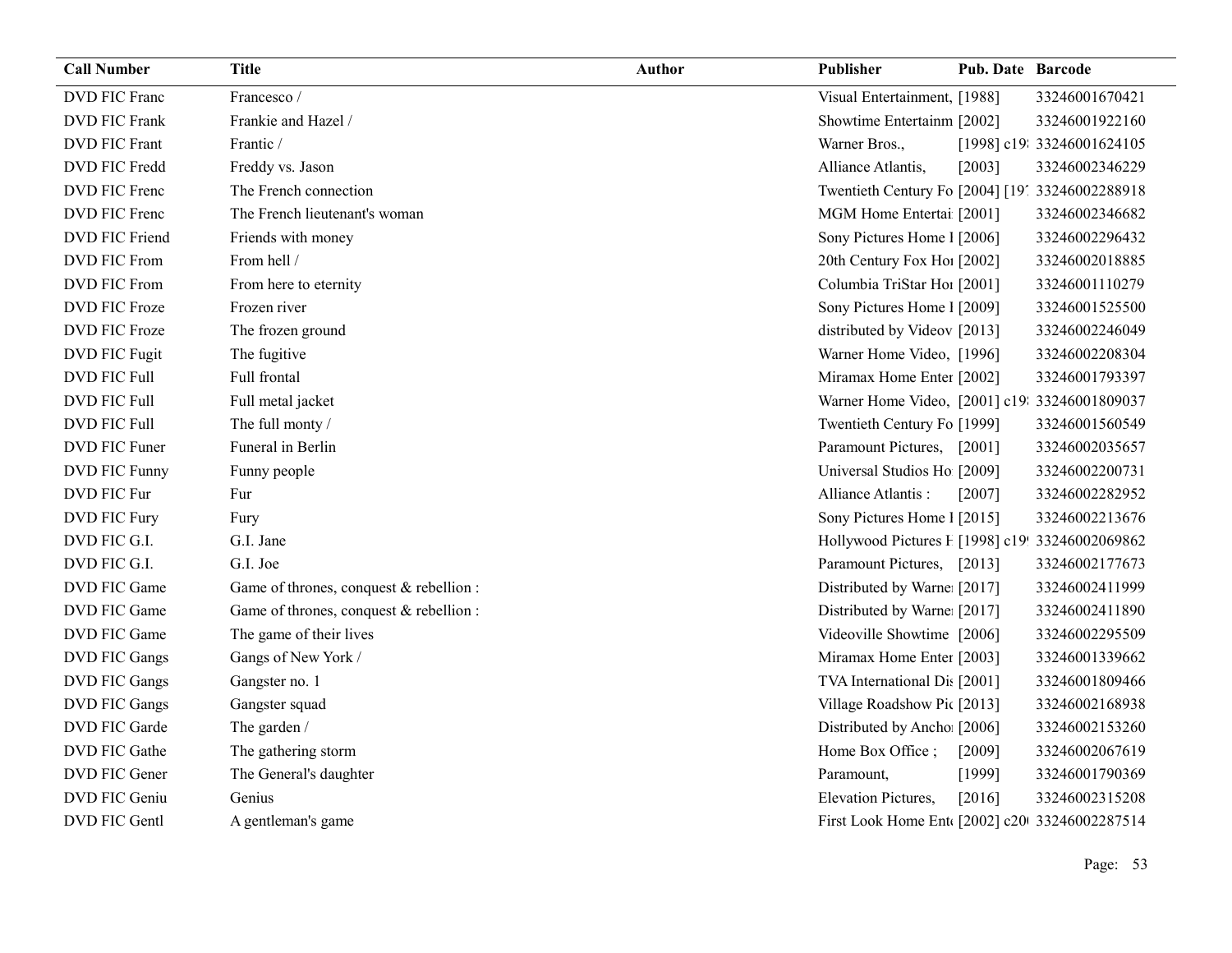| <b>Call Number</b>   | <b>Title</b>                     | <b>Author</b> | Publisher                                     | <b>Pub. Date Barcode</b> |                |
|----------------------|----------------------------------|---------------|-----------------------------------------------|--------------------------|----------------|
| DVD FIC Get          | Get Carter /                     |               | Warner Brothers.,                             | [1971]                   | 33246001432160 |
| DVD FIC Get          | Get low                          |               | Sony Pictures Home 1 [2011]                   |                          | 33246001822733 |
| DVD FIC Get          | Get Shorty /                     |               | MGM,                                          | [1995]                   | 33246001431790 |
| DVD FIC Get          | Get Smart                        |               | Warner Home Video, [2008]                     |                          | 33246001712728 |
| <b>DVD FIC Getaw</b> | The getaway                      |               | Universal Home Vide [1998]                    |                          | 33246001290931 |
| <b>DVD FIC Ghost</b> | Ghost                            |               | Paramount Home Ent [2009]                     |                          | 33246002057800 |
| <b>DVD FIC Ghost</b> | Ghost rider /                    |               | Sony Pictures.,                               | [2007]                   | 33246001577899 |
| <b>DVD FIC Ghost</b> | Ghost town                       |               | Lions Gate Entertainr [2008]                  |                          | 33246002080570 |
| <b>DVD FIC Ghost</b> | Ghost town                       |               | DreamWorks Home E [2008]                      |                          | 33246002345635 |
| <b>DVD FIC Ghost</b> | Ghostbusters /                   |               | Sony Pictures Home 1 [2016]                   |                          | 33246002383867 |
| <b>DVD FIC Ghost</b> | Ghosts of girlfriends past       |               | Alliance Films,                               | [2009]                   | 33246002347037 |
| <b>DVD FIC Ghost</b> | The ghost of Saint Aubin         |               | Distributed by Green [2013]                   |                          | 33246002297711 |
| <b>DVD FIC Ghost</b> | The ghost writer                 |               | Summit Entertainmen [2010]                    |                          | 33246002153112 |
| DVD FIC Gia          | Gia                              |               | HBO Home Video,                               | [2000]                   | 33246002328433 |
| DVD FIC Giant        | Giant                            |               | Warner Home Video: [2001]                     |                          | 33246001809144 |
| DVD FIC Gift         | Gift of love /                   |               | Showtime Entertainm [2002]                    |                          | 33246001709427 |
| DVD FIC Gift         | The gift                         |               | Paramount Pictures, [2001] c20 33246002284099 |                          |                |
| DVD FIC Gifte        | Gifted /                         |               | 20th Century Fox Ho! [2017]                   |                          | 33246002426393 |
| <b>DVD FIC Girl</b>  | Girl with a pearl earring        |               | Lions Gate Home Ent [2004]                    |                          | 33246001809193 |
| <b>DVD FIC Girl</b>  | Girl, interrupted                |               | Columbia Tristar Hor [1999]                   |                          | 33246002347631 |
| DVD FIC Girl         | The girl next door               |               | 20th Century Fox Ho! [2004]                   |                          | 33246001835677 |
| DVD FIC Girl         | The girl with the dragon tattoo  |               | Sony Home Entertain [2012]                    |                          | 33246002045466 |
| DVD FIC Gladi        | Gladiator                        |               | Dreamworks Home E [2000]                      |                          | 33246001675339 |
| <b>DVD FIC Glass</b> | The glass castle                 |               | Entertainment One Fi [2017]                   |                          | 33246002411825 |
| DVD FIC Glory        | Glory road                       |               | Walt Disney Home E1 [2006]                    |                          | 33246002200186 |
| DVD FIC Go           | Go/                              |               | Columbia Pictures.,                           | [1999]                   | 33246001431451 |
| DVD FIC Go           | Go tell the Spartans             |               | HBO Video,                                    | [2005]                   | 33246001712645 |
| DVD FIC God's        | God's not dead /                 |               | Pure Flix Entertainme [2013]                  |                          | 33246002266955 |
| DVD FIC God's (v.2)  | God's not dead 2                 |               | Mongrel Media,                                | [2016]                   | 33246002332435 |
| DVD FIC Godfa        | The godfather                    |               | Paramount,                                    | [2004]                   | 33246001232610 |
| <b>DVD FIC Gods</b>  | The Gods must be crazy II /      |               | Columbia TriStar Ho1 [2004]                   |                          | 33246001922467 |
| <b>DVD FIC Godzi</b> | Godzilla, king of the monsters / |               | ClassicMedia,                                 | [2014]                   | 33246002290435 |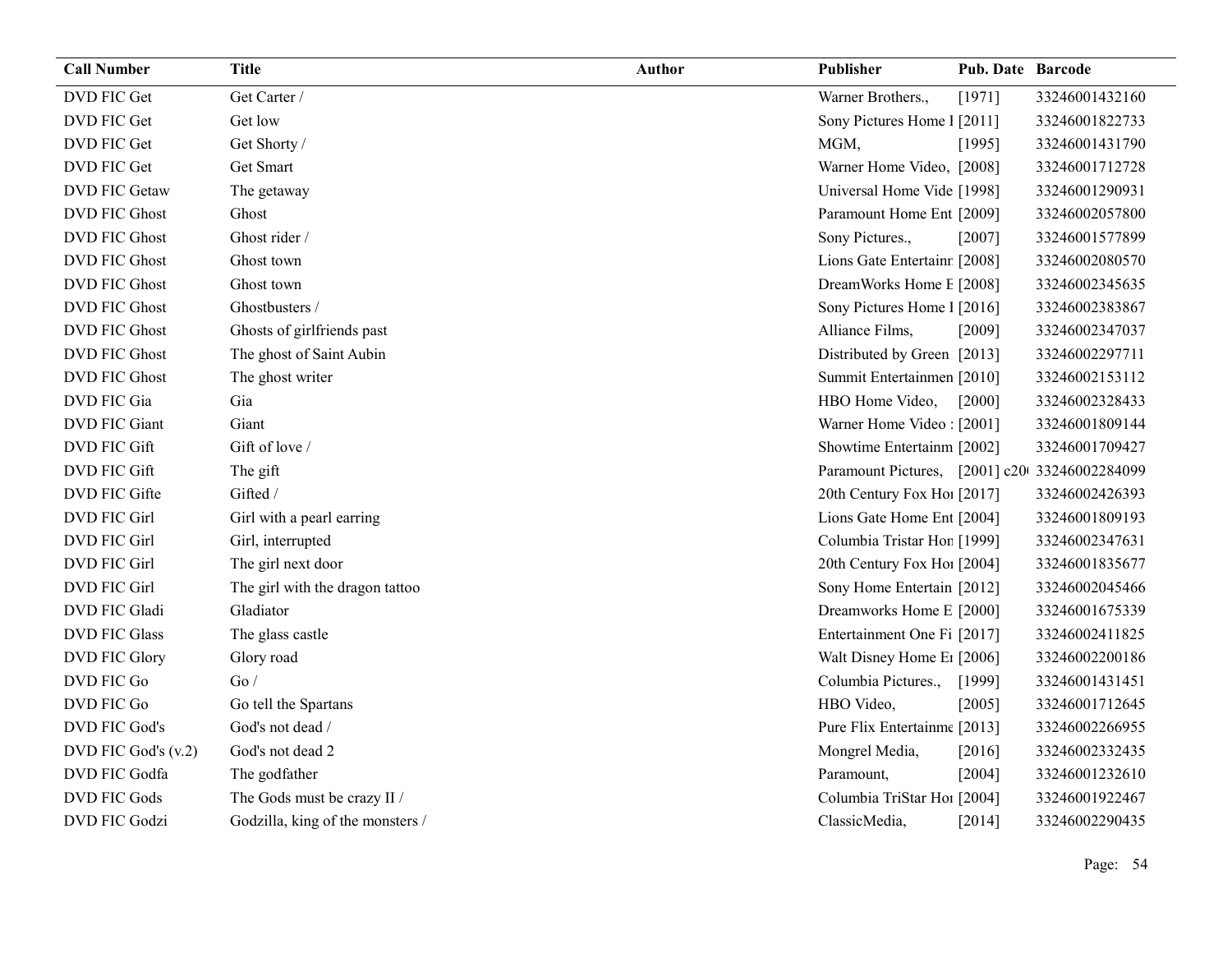| <b>Call Number</b>   | Title                          | Author        | <b>Publisher</b>                                 | <b>Pub. Date Barcode</b> |                            |
|----------------------|--------------------------------|---------------|--------------------------------------------------|--------------------------|----------------------------|
| DVD FIC Going        | Going home?                    |               | FremantleMedia Ltd. [2006] c19! 33246001883636   |                          |                            |
| DVD FIC Going        | Going underground /            |               | Freemantle Media.,                               |                          | [2006] c19! 33246001566017 |
| DVD FIC Gold         | Gold /                         |               | Westlake Entertainme [2004] c19' 33246001865153  |                          |                            |
| DVD FIC Gone         | Gone dark                      |               | Alliance Atlantis,                               | [2004]                   | 33246001746437             |
| DVD FIC Gone         | Gone girl                      |               | Twentieth Century Fo [2014]                      |                          | 33246002308104             |
| DVD FIC Gone         | Gone in 60 seconds             |               | Distributed by Buena [2000]                      |                          | 33246002330801             |
| DVD FIC Gone         | Gone with the Wind /           |               | Distributed by Warne: [2009] c19. 33246002325413 |                          |                            |
| DVD FIC Good         | A good woman                   |               | Lions Gate Home Ent [2006] c20 33246002336345    |                          |                            |
| DVD FIC Good         | A good year                    |               | 20th Century Fox Ho! [2007]                      |                          | 33246002043636             |
| DVD FIC Good         | Good morning, Vietnam /        |               | Touchstone Home Vic [1987]                       |                          | 33246001431519             |
| <b>DVD FIC Good</b>  | The good girl /                |               | Twentieth Century Fo [2002]                      |                          | 33246001431188             |
| DVD FIC Good         | The good lie                   |               | Warner Home Video, [2014]                        |                          | 33246002412658             |
| <b>DVD FIC Good</b>  | The good shepherd /            |               | Universal,                                       | [2007]                   | 33246002337954             |
| DVD FIC Good         | The good, the bad and the ugly |               | MGM/UA Home Vid [1998]                           |                          | 33246001431675             |
| <b>DVD FIC Goodf</b> | GoodFellas /                   |               | Warner Home Video, [1999]                        |                          | 33246001859990             |
| DVD FIC Goon         | Goon                           |               | Myriad Pictures;                                 | [2012]                   | 33246002290583             |
| <b>DVD FIC Gosfo</b> | <b>Gosford Park</b>            |               | Universal,                                       | [2002]                   | 33246002049161             |
| DVD FIC Gothi        | Gothika                        |               | Warner Home Video, [2004] c20 33246002176626     |                          |                            |
| DVD FIC Gover        | The Governess                  |               | Columbia TriStar,                                | [1998]                   | 33246001948470             |
| DVD FIC Graci        | Gracie /                       |               | Sony Pictures,                                   | [2007]                   | 33246001597780             |
| DVD FIC Gradu        | The graduate /                 |               | MGM,                                             | [1967]                   | 33246001431667             |
| DVD FIC Gran         | Gran Torino                    |               | Warner Bros. Pictures [2009]                     |                          | 33246002262988             |
| DVD FIC Grand        | A grand affair                 |               | Distributed by Mongr [2013]                      |                          | 33246002302842             |
| DVD FIC Grand        | Grand champion /               |               | Hannover House,                                  | [2004]                   | 33246001696103             |
| DVD FIC Grand        | Grandma's boy                  |               | 20th Century Fox Ho! [2006]                      |                          | 33246002291235             |
| DVD FIC Grand        | The grand                      |               | Anchor Bay Entertain [2008]                      |                          | 33246002307536             |
| DVD FIC Grand        | The Grand Budapest Hotel       |               | Twentieth Century Fo [2014]                      |                          | 33246002279073             |
| DVD FIC Grand        | The grand seduction            |               | eOne:                                            | [2014]                   | 33246002253151             |
| DVD FIC Grape        | The grapes of wrath:           |               | Twentieth Century Fo [2004] c19 33246001554666   |                          |                            |
| DVD FIC Gravi        | Gravity /                      |               | Warner Bros. Entertai [2014]                     |                          | 33246002337772             |
| <b>DVD FIC Greas</b> | Grease /                       |               | Paramount Pictures, [1978]                       |                          | 33246001427814             |
| <b>DVD FIC Greas</b> | Grease live!                   | Tveit, Aaron. | Universal Studios Ho [2016]                      |                          | 33246002332252             |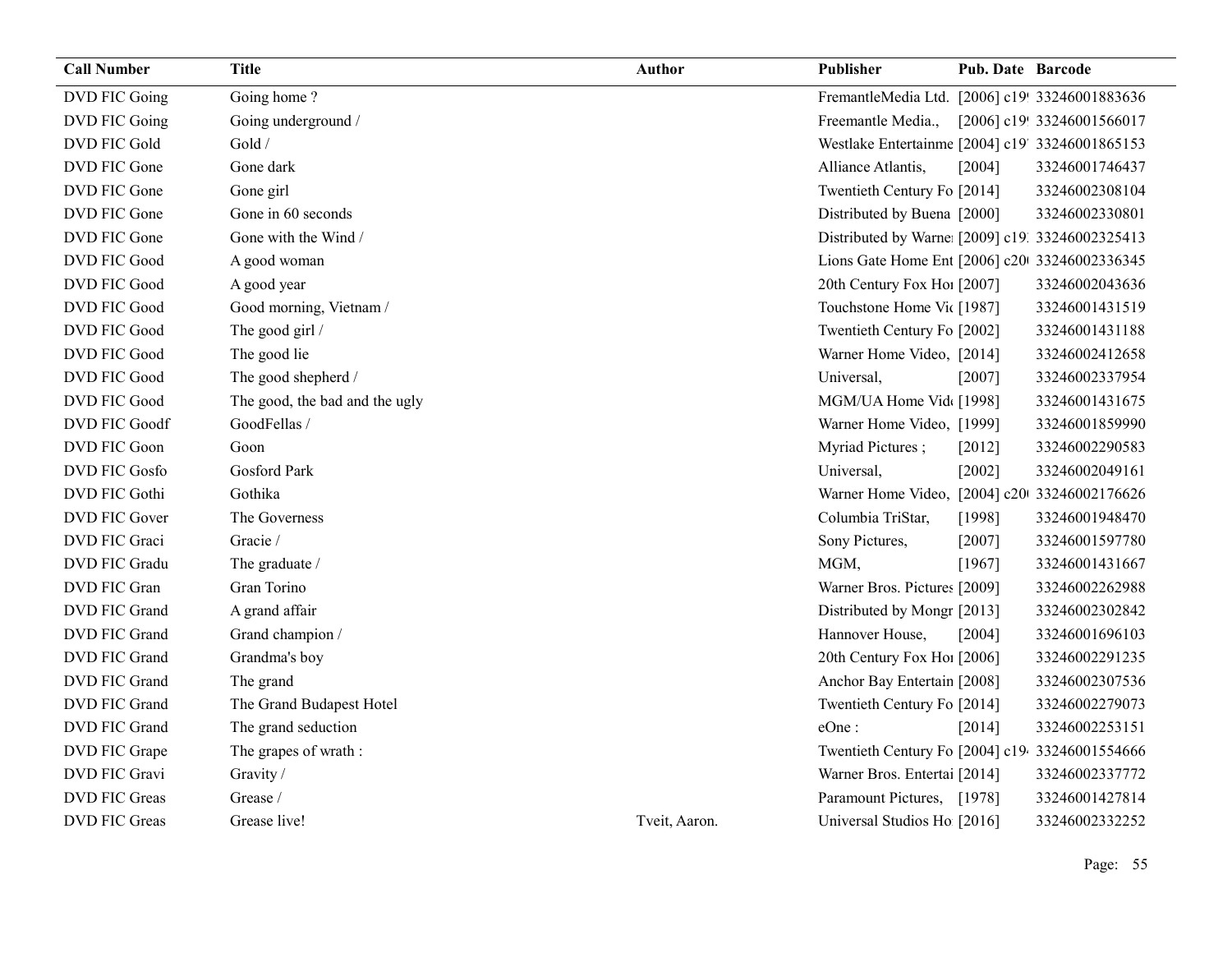| <b>Call Number</b>   | <b>Title</b>                     | Author | Publisher                                        | <b>Pub. Date Barcode</b> |                |
|----------------------|----------------------------------|--------|--------------------------------------------------|--------------------------|----------------|
| DVD FIC Great        | Great expectations               |        | Twentieth Century Fo [1999]                      |                          | 33246001970045 |
| <b>DVD FIC Great</b> | Great romantic comedies /        |        | American Home Trea [2002]                        |                          | 33246001868272 |
| DVD FIC Great        | The great American sex scandal   |        | Direct Source Special [2006] c19: 33246002328276 |                          |                |
| DVD FIC Great        | The great Buck Howard            |        | Magnolia Home Ente [2009]                        |                          | 33246002034379 |
| DVD FIC Great        | The great debaters               |        | Weinstein Company, [2008]                        |                          | 33246001840032 |
| DVD FIC Great        | The great escape /               |        | MGM Home Entertai [1998] c19(33246001603489)     |                          |                |
| DVD FIC Great        | The great Gatsby                 |        | Warner Bros.,                                    | [2013]                   | 33246002145761 |
| DVD FIC Great        | The great Los Angeles earthquake |        | Direct Source Special [2006] c19! 33246001941178 |                          |                |
| DVD FIC Great        | The greatest                     |        | E1 Entertainment,                                | [2010]                   | 33246002294650 |
| DVD FIC Green        | Green Lantern                    |        | Warner Home Video, [2011]                        |                          | 33246002080612 |
| DVD FIC Green        | Greenberg                        |        | distributed exclusivel [2010]                    |                          | 33246002039014 |
| DVD FIC Green        | The green hornet                 |        | Columbia TriStar Hoi [2011]                      |                          | 33246001789338 |
| DVD FIC Green        | The green mile:                  |        | Distributed by Warne [2006]                      |                          | 33246002202976 |
| DVD FIC Greml        | Gremlins                         |        | Warner Home Video, [2007] c19: 33246002328870    |                          |                |
| DVD FIC Gridi        | Gridiron gang                    |        | Sony Pictures Home 1 [2007]                      |                          | 33246002342830 |
| <b>DVD FIC Grizz</b> | Grizzly man                      |        | Lions Gate Home Ent [2005]                       |                          | 33246002327963 |
| DVD FIC Grosse       | Grosse pointe blank              |        | Buena Vista Home Er [1986]                       |                          | 33246001431162 |
| DVD FIC Groun        | Groundhog Day                    |        | Columbia TriStar Ho1 [2002]                      |                          | 33246001896042 |
| DVD FIC Grown        | Grown ups                        |        | Sony Pictures Home 1 [2010]                      |                          | 33246002311595 |
| DVD FIC Grudg        | The grudge                       |        | Columbia TriStar Hoi [2005]                      |                          | 33246002177483 |
| DVD FIC Grudg        | The grudge 2                     |        | Sony Pictures Home 1 [2007]                      |                          | 33246002177616 |
| DVD FIC Grump        | Grumpier old men                 |        | Warner Home Video, [1997] c19! 33246001928449    |                          |                |
| DVD FIC Grump        | Grumpy old men                   |        | Warner Home Video, [1997]                        |                          | 33246001928506 |
| DVD FIC Guard        | <b>Guarding Tess</b>             |        | Columbia TriStar Hoi [1994]                      |                          | 33246002035897 |
| DVD FIC Guard        | The guardian                     |        | Touchstone Home En [2007]                        |                          | 33246002311413 |
| DVD FIC Guard (v.1)  | Guardians of the galaxy          |        | Marvel,                                          | [2014]                   | 33246001944818 |
| DVD FIC Guard (v.2)  | Guardians of the galaxy:         |        | [Burbank, California] [2017]                     |                          | 33246002426625 |
| <b>DVD FIC Guess</b> | Guess who                        |        | Sony Pictures Home 1 [2005]                      |                          | 33246002295772 |
| <b>DVD FIC Guess</b> | Guess who's coming to dinner     |        | Columbia TriStar Hoi [1998] [196 33246001688878  |                          |                |
| <b>DVD FIC Guilt</b> | Guilty by suspicion              |        | Warner Home Video, [1998] c19! 33246002034130    |                          |                |
| <b>DVD FIC Guilt</b> | The guilt trip                   |        | Paramount Pictures, [2013]                       |                          | 33246002104016 |
| DVD FIC Gunfi        | The gunfighters                  |        | Quality Special Prodt [2004]                     |                          | 33246001824192 |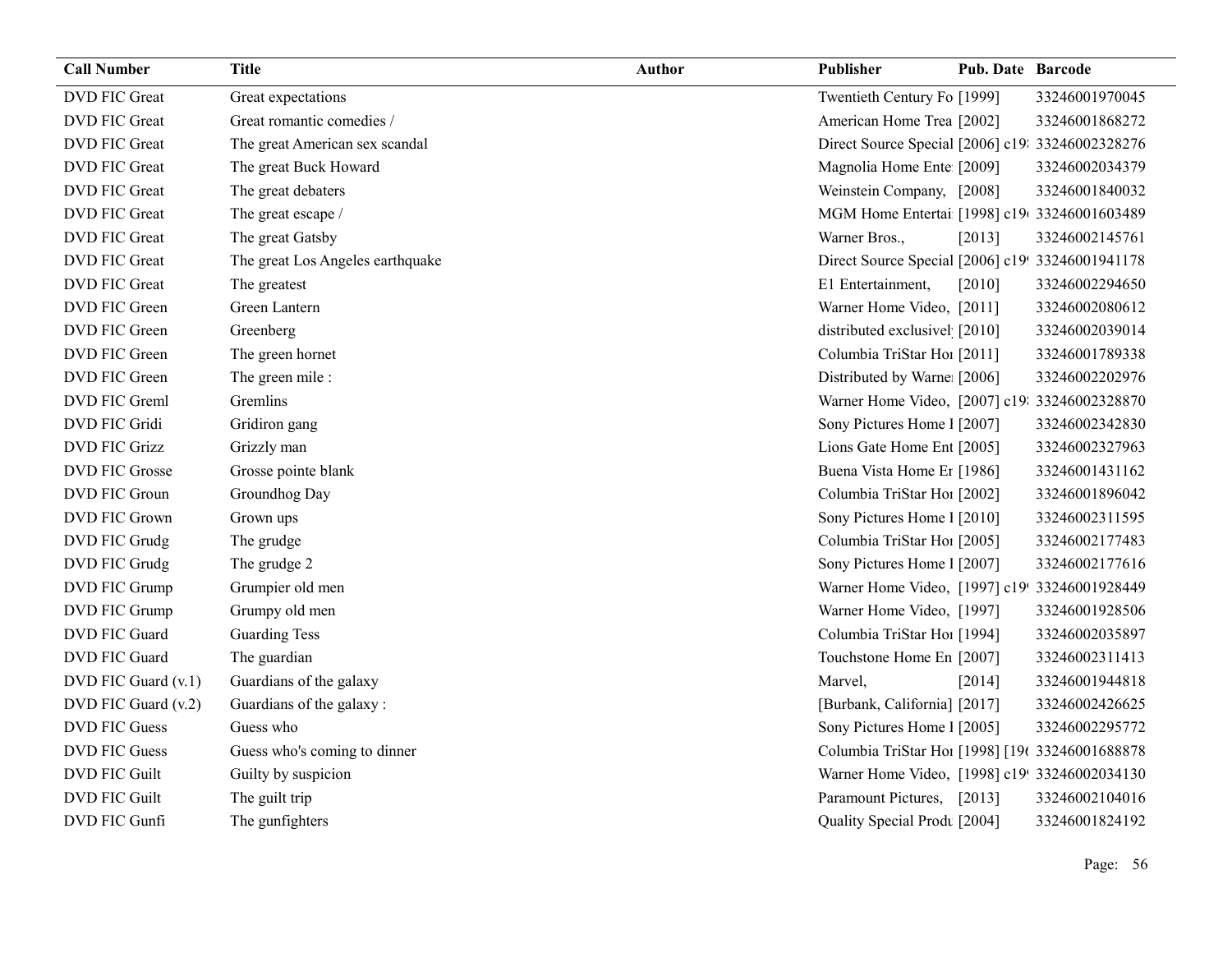| <b>Call Number</b>   | <b>Title</b>                                                  | <b>Author</b> | Publisher                                       | Pub. Date Barcode |                |
|----------------------|---------------------------------------------------------------|---------------|-------------------------------------------------|-------------------|----------------|
| DVD FIC Gung         | Gung ho /                                                     |               | Dreamline,                                      | [2008]            | 33246002282226 |
| DVD FIC Guns         | The guns of Navarone                                          |               | Columbia TriStar Ho1 [2000]                     |                   | 33246002303337 |
| DVD FIC Guy          | A guy thing                                                   |               | MGM Home Entertai [2003]                        |                   | 33246001787324 |
| DVD FIC Guys         | Guys and dolls                                                |               | MGM Home Entertai [2000]                        |                   | 33246001694942 |
| DVD FIC Gypsy        | The Gypsy Moths                                               |               | Distributed by Warne [1969]                     |                   | 33246001793108 |
| DVD FIC Hachi        | Hachi                                                         |               | Sony Pictures Home 1 [2010]                     |                   | 33246002286839 |
| <b>DVD FIC Hacks</b> | Hacksaw Ridge                                                 |               | Universal (Canada),                             | [2017]            | 33246002398857 |
| DVD FIC Hair         | Hair                                                          |               | MGM Home Entertai [2008] [19] 33246002305712    |                   |                |
| DVD FIC Hairs        | Hairspray /                                                   |               | Alliance Atlantis,                              | $[2002]$          | 33246001835974 |
| <b>DVD FIC Hairs</b> | Hairspray/                                                    |               | New Line Home Ente [2007]                       |                   | 33246002286581 |
| DVD FIC Half         | Half nelson                                                   |               | Sony Pictures Home 1 [2007]                     |                   | 33246001809565 |
| DVD FIC Hanco        | Hancock                                                       |               | Sony Pictures Home 1 [2008]                     |                   | 33246002200772 |
| DVD FIC Hango        | The hangover                                                  |               | Distributed by Warne [2009]                     |                   | 33246002287555 |
| DVD FIC Hanna        | Hannah and her sisters                                        |               | MGM Home Entertai [2001] [198 33246002342582    |                   |                |
| DVD FIC Hanse        | Hansel & Gretel                                               |               | Paramount Home Ent [2013]                       |                   | 33246001608066 |
| DVD FIC Hanse        | Hansel & Gretel                                               |               | Asylum Home Entert: [2013]                      |                   | 33246002338200 |
| DVD FIC Happy        | Happy tears                                                   |               | Lionsgate;                                      | $[2010]$          | 33246002282937 |
| DVD FIC Happy        | Happy-go-lucky                                                |               | Miramax Home Enter [2009]                       |                   | 33246002282903 |
| DVD FIC Hard         | Hard rain /                                                   |               | Paramount Pictures., [2006] c19! 33246001433382 |                   |                |
| DVD FIC Hard         | Hard target                                                   |               | Universal Home Vide [1993]                      |                   | 33246002202356 |
| DVD FIC Harol        | A very Harold & Kumar Christmas                               |               | New Line Production [2011]                      |                   | 33246002305803 |
| DVD FIC Harol        | Harold & Kumar go to White Castle                             |               | New Line Home Ente [2010] [20( 33246002305548   |                   |                |
| DVD FIC Harol        | Harold and Maude                                              |               | Paramount Pictures, [2000]                      |                   | 33246002037265 |
| DVD FIC Harry (v.2)  | Harry Potter and the Chamber of Secrets :                     |               | Warner Home Video, [2003]                       |                   | 33246001146240 |
| DVD FIC Harry (v.4)  | Harry Potter and the goblet of fire :                         |               | Warner Home Video, [2004]                       |                   | 33246001964774 |
| DVD FIC Harry (v.5)  | Harry Potter and the Order of the Phoenix :                   |               | Warner Home Video, [2007]                       |                   | 33246002282820 |
| DVD FIC Harry (v.6)  | Harry Potter and the half-blood prince :                      |               | Warner Home Video, [2009]                       |                   | 33246001690965 |
|                      | DVD FIC Harry (v.7. p.1 Harry Potter and the deathly hallows: |               | Warner Home Video, [2011]                       |                   | 33246001784552 |
|                      | DVD FIC Harry (v.7. p.2 Harry Potter and the deathly hallows: |               | Warner Home Video, [2011]                       |                   | 33246002011005 |
| DVD FIC Harsh        | Harsh times /                                                 |               | Alliance Atlantis,                              | [2005]            | 33246001600436 |
| DVD FIC Harve        | Harvey. /                                                     |               | Platinum disc.,                                 | [1998]            | 33246001451947 |
| <b>DVD FIC Haunt</b> | The Haunted Mansion /                                         |               | Walt Disney Studios 1 [2004]                    |                   | 33246001614080 |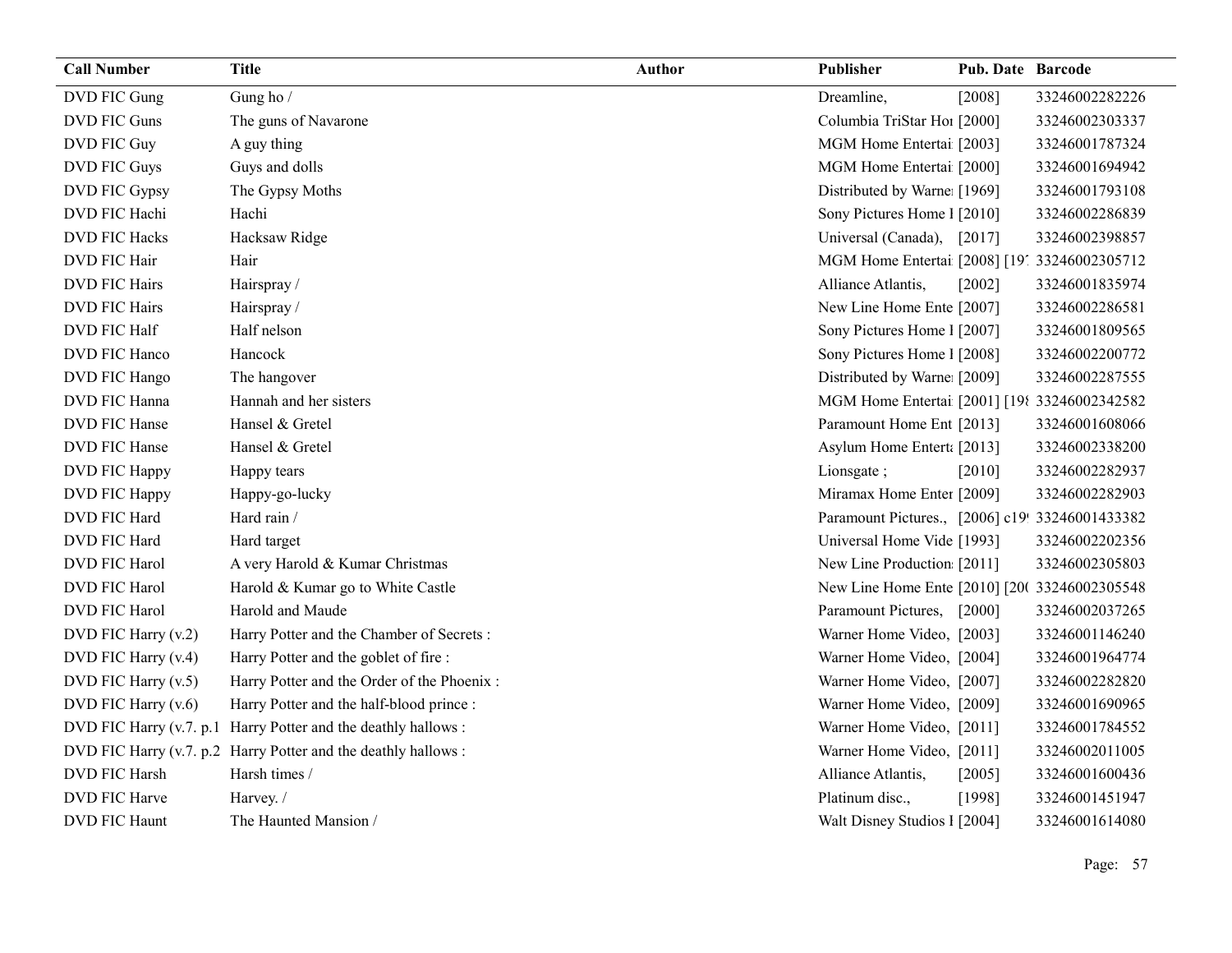| <b>Call Number</b>   | <b>Title</b>                  | <b>Author</b> | Publisher                                       | <b>Pub. Date Barcode</b> |                |
|----------------------|-------------------------------|---------------|-------------------------------------------------|--------------------------|----------------|
| <b>DVD FIC Haunt</b> | The haunting of Molly Hartley |               | 20th Century Fox Hol [2009]                     |                          | 33246002051670 |
| <b>DVD FIC Havan</b> | Havana                        |               | Universal Home Vide [1998]                      |                          | 33246002152635 |
| DVD FIC Hawai        | Hawaii                        |               | MGM/UA Home Vid [2005]                          |                          | 33246001694405 |
| <b>DVD FIC Hawk</b>  | The Hawk is dying             |               | Strand Releasing Hon [2006]                     |                          | 33246002283174 |
| DVD FIC He           | He was a quiet man            |               | Anchor Bay Entertain [2008]                     |                          | 33246001963529 |
| DVD FIC He's         | He's just not that into you   |               | Alliance Vivafilm,                              | [2009]                   | 33246002296242 |
| DVD FIC Head         | Head in the clouds            |               | Columbia TriStar Hoi [2005]                     |                          | 33246001790773 |
| DVD FIC Head         | Head of state                 |               | DreamWorks Home E [2005]                        |                          | 33246002179398 |
| DVD FIC Heart        | Heartbreak ridge              |               | Warner Home Video, [1986]                       |                          | 33246002240414 |
| <b>DVD FIC Heart</b> | Hearts in Atlantis /          |               | Warner Brothers Hon [2002]                      |                          | 33246001422377 |
| DVD FIC Heart        | The heartbreak kid            |               | Paramount Home Ent [2007]                       |                          | 33246002323178 |
| DVD FIC Heat         | Heat                          |               | Warner Home Video, [1999]                       |                          | 33246002069805 |
| <b>DVD FIC Heath</b> | Heathers                      |               | New World Entertain: [2001] c19: 33246002051555 |                          |                |
| DVD FIC Heave        | Heaven                        |               | Miramax Home Enter [2003]                       |                          | 33246002281343 |
| DVD FIC Heave        | Heaven is for real            |               | Sony Pictures Home 1 [2014]                     |                          | 33246002337715 |
| DVD FIC Heave        | Heaven knows, Mr. Allison     |               | 20th Century Fox Ho! [2003] c19: 33246002206571 |                          |                |
| DVD FIC Heigh        | Heights                       |               | Sony Pictures Home 1 [2005]                     |                          | 33246002282986 |
| <b>DVD FIC Heist</b> | Heist /                       |               | Warner Home Video, [2002] c20 33246001604065    |                          |                |
| DVD FIC Helen        | Helen                         |               | Alliance Films:                                 | [2010]                   | 33246002038842 |
| DVD FIC Hell         | Hell or high water            |               | Videoville Showtime, [2016]                     |                          | 33246002398840 |
| DVD FIC Hell         | Hell to pay :                 |               | Echo Bridge Home E [2007]                       |                          | 33246001689173 |
| DVD FIC Hellb        | Hellboy                       |               | Columbia Tristar,                               | [2005]                   | 33246002294197 |
| DVD FIC Hellb        | Hellboy II                    |               | Universal Studios Ho [2008]                     |                          | 33246001963404 |
| DVD FIC Help         | The help                      |               | Touchstone Home En [2011]                       |                          | 33246002017804 |
| DVD FIC Hemin        | Hemingway                     |               | Core Faith Media,                               | $[2012]$                 | 33246002305464 |
| DVD FIC Henry        | Henry Poole is here           |               | Anchor Bay Entertain [2008]                     |                          | 33246002082543 |
| DVD FIC Hercu        | Hercules /                    |               | Paramount,                                      | [2014]                   | 33246002332070 |
| DVD FIC Here         | Here comes the boom           |               | Columbia Pictures In [2013]                     |                          | 33246002305407 |
| DVD FIC Herea        | Hereafter                     |               | Warner Home Video, [2011] c20 33246001822618    |                          |                |
| DVD FIC Hidal        | Hidalgo                       |               | Touchstone Home En [2004]                       |                          | 33246001964741 |
| DVD FIC Hidde        | Hidden figures /              |               | Twentieth Century Fo [2017]                     |                          | 33246002399426 |
| DVD FIC Hide         | Hide and seek                 |               | 20th Century Fox Ho! [2005]                     |                          | 33246002177731 |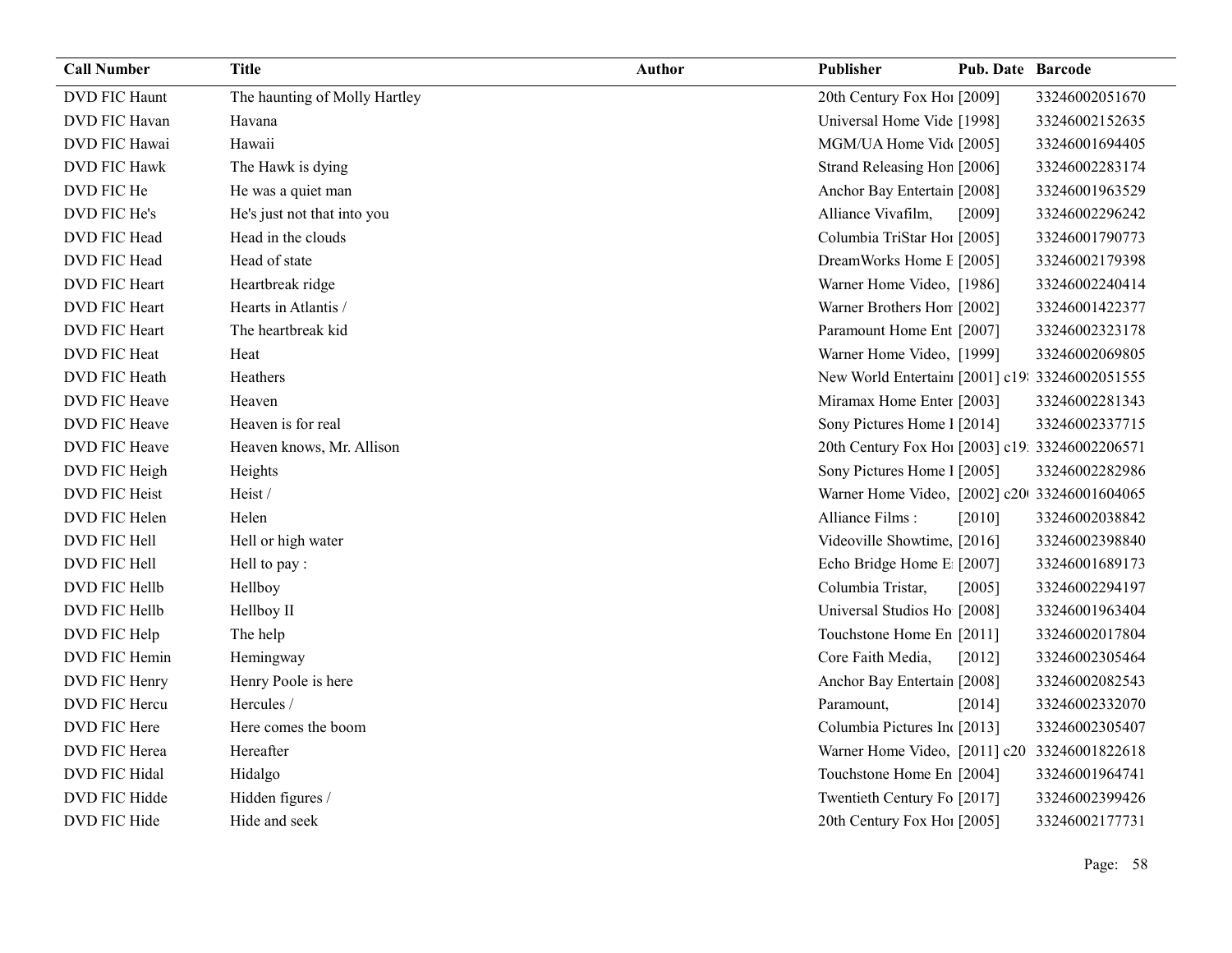| <b>Call Number</b>   | <b>Title</b>                                             | <b>Author</b>   | <b>Publisher</b>                                | <b>Pub. Date Barcode</b> |                            |
|----------------------|----------------------------------------------------------|-----------------|-------------------------------------------------|--------------------------|----------------------------|
| DVD FIC High         | High crimes /                                            |                 | Twentieth Century Fo [2002]                     |                          | 33246001604115             |
| DVD FIC High         | High fidelity                                            |                 | Touchstone Home Vic [2000]                      |                          | 33246002200293             |
| DVD FIC High         | High life                                                |                 | Sony Pictures Home 1 [2010]                     |                          | 33246002038545             |
| DVD FIC High         | High risk                                                |                 | Platinum Disc Corpor [2000]                     |                          | 33246001638543             |
| <b>DVD FIC Histo</b> | A history of violence                                    |                 | New Line Home Ente [2006] c20 33246001763085    |                          |                            |
| <b>DVD FIC Hit</b>   | Hit & run                                                |                 | Alliance Vivafilm,                              |                          | [2013] c20 33246002200129  |
| DVD FIC Hitch        | The Hitchcock collection /                               |                 | St. Clair Vision.,                              | [2007]                   | 33246001882190             |
| DVD FIC Hitch (v.1)  | The hitchhiker's guide to the galaxy                     |                 | Buena Vista Home Et [2005]                      |                          | 33246002282572             |
| DVD FIC Hitma        | Hitman                                                   |                 | 20th Century Fox Ho! [2008]                     |                          | 33246002305266             |
| <b>DVD FIC Hoax</b>  | The hoax                                                 |                 | Miramax Film Corp; [2007]                       |                          | 33246002204196             |
| DVD FIC Hobbi (v.1)  | The hobbit, an unexpected journey /                      |                 | Warner Home Video, [2013] [201 33246002099604   |                          |                            |
| DVD FIC Hobbi (v.2)  | The hobbit, the desolation of Smaug /                    |                 | Warner Home Video, [2014]                       |                          | 33246002192441             |
| <b>DVD FIC Holid</b> | Holiday Inn                                              |                 | Universal,                                      | [2006]                   | 33246001477256             |
| <b>DVD FIC Holid</b> | Holiday switch                                           |                 | A&E Television Netw [2010] [20( 33246002295954  |                          |                            |
| <b>DVD FIC Holly</b> | Hollywood homicide                                       |                 | Revolution Studios D [2003]                     |                          | 33246001654391             |
| DVD FIC Hombr        | Hombre                                                   |                 | Twentieth Century Fo [2002]                     |                          | 33246002059327             |
| DVD FIC Home         | A home at the end of the world                           |                 | Warner Home Video, [2004]                       |                          | 33246002282929             |
| DVD FIC Home         | Home again /                                             |                 | Universal Pictures Hc [2017]                    |                          | 33246002411882             |
| DVD FIC Home         | Home alone                                               |                 | Twentieth Century Fo [2006] c19! 33246002222123 |                          |                            |
| DVD FIC Home         | Home fires burning /                                     |                 | Platinum,                                       |                          | [2004] c19: 33246001883750 |
| DVD FIC Home         | Home sweet hell                                          |                 | Sony Pictures Home 1 [2015]                     |                          | 33246002306181             |
| DVD FIC Homef        | Homefront /                                              | Statham, Jason. | Universal Studios Ho [2014]                     |                          | 33246002179356             |
| DVD FIC Honey        | Honey                                                    |                 | Universal,                                      | [2004]                   | 33246002289015             |
| <b>DVD FIC Hook</b>  | Hook                                                     |                 | Columbia TriStar Ho1 [2000]                     |                          | 33246001695063             |
| DVD FIC Hope         | Hope floats                                              |                 | 20th Century Fox Ho! [2002] 199 33246001940998  |                          |                            |
| DVD FIC Hope         | Hope springs                                             |                 | Sony Pictures Home 1 [2012]                     |                          | 33246002153435             |
| DVD FIC Horat (v.1)  | Horatio Hornblower: volume 1: The duel                   |                 | $A &E$ :                                        |                          | [1999] c19! 33246002221976 |
| DVD FIC Horat (v.2)  | Horatio Hornblower : volume 2 : The fire ships           |                 | $A &E$ :                                        | [1999]                   | 33246002222032             |
| DVD FIC Horat (v.3)  | Horatio Hornblower: volume 3 : The duchess and the devil |                 | A & E Home Video : [1999]                       |                          | 33246002227882             |
| DVD FIC Horat (v.4)  | Horatio Hornblower: volume 4 : The wrong war             |                 | A&E Home Video: [1999] c19! 33246002227890      |                          |                            |
| DVD FIC Horse        | Horses of McBride.                                       |                 | Entertainment One,                              | [2013]                   | 33246002328045             |
| DVD FIC Horse        | The horse whisperer                                      |                 | Touchstone Home Vic [1998]                      |                          | 33246002287696             |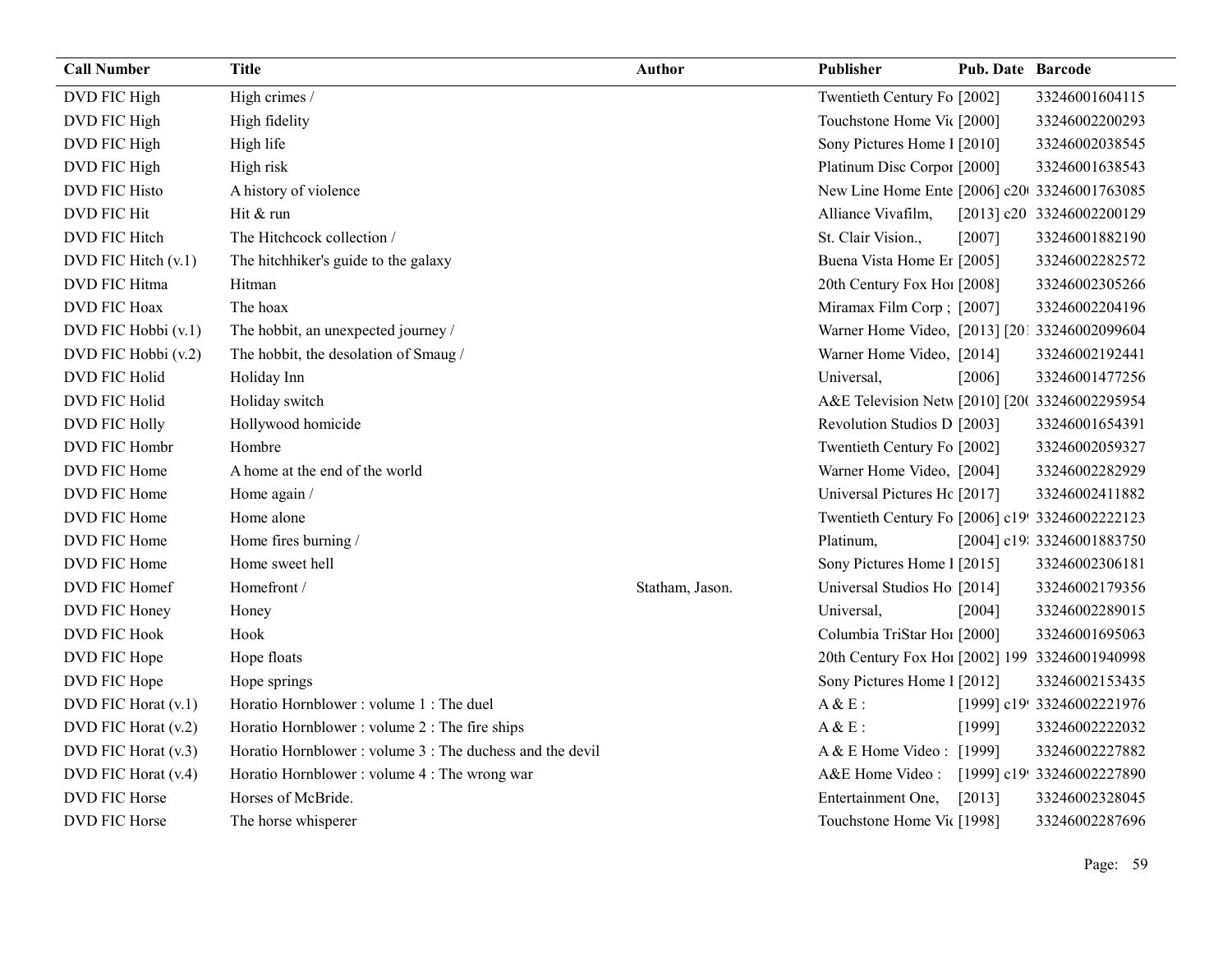| <b>Call Number</b>     | <b>Title</b>                         | <b>Author</b> | Publisher                                       | <b>Pub. Date Barcode</b> |                            |
|------------------------|--------------------------------------|---------------|-------------------------------------------------|--------------------------|----------------------------|
| <b>DVD FIC Hosta</b>   | Hostage                              |               | Miramax Home Enter [2005]                       |                          | 33246002044865             |
| DVD FIC Hot            | Hot rod /                            |               | Paramount Pictures, [2007]                      |                          | 33246002328094             |
| DVD FIC Hot            | Hot shots                            |               | Twentieth Century Fo [2006].                    |                          | 33246002079937             |
| DVD FIC Hot            | The hot chick                        |               | Touchstone Home En [2003] c20 33246002331510    |                          |                            |
| DVD FIC Hotel          | Hotel Rwanda                         |               | United Artists/MGM [2005] c20 33246001858745    |                          |                            |
| <b>DVD FIC Hours</b>   | The hours /                          |               | Paramount.,                                     | [2002]                   | 33246001623214             |
| DVD FIC House          | House of 9                           |               | Alliance Atlantis:                              | [2006]                   | 33246002168995             |
| DVD FIC House          | House of sand and fog /              |               | Dreamworks.,                                    | [2004]                   | 33246002282440             |
| DVD FIC House          | House of wax /                       |               | Warner Bros.,                                   |                          | [2003] [19: 33246001590827 |
| <b>DVD FIC How</b>     | How do you know                      |               | Sony Pictures Home 1 [2011]                     |                          | 33246002098523             |
| <b>DVD FIC How</b>     | How green was my valley              |               | 20th Century Fox Ho! [2002]                     |                          | 33246001689025             |
| <b>DVD FIC How</b>     | How she move                         |               | Distributed in Canada [2008]                    |                          | 33246001594159             |
| DVD FIC How            | How to be single                     |               | Distributed by Warne [2016]                     |                          | 33246002318269             |
| <b>DVD FIC How</b>     | How to go out on a date in Queens    |               | Allumination Filmwo [2006]                      |                          | 33246002100816             |
| <b>DVD FIC How</b>     | How to lose a guy in 10 days /       |               | Paramount Pictures., [2003]                     |                          | 33246001651652             |
| <b>DVD FIC How</b>     | How to marry a millionaire           |               | 20th Century Fox Ho! [1953] c20 33246002322691  |                          |                            |
| DVD FIC Huckl          | Huckleberry Finn                     |               | Echo Bridge Home E [2012]                       |                          | 33246002206688             |
| DVD FIC Hudso          | Hudson Hawk                          |               | Columbia Tristar Hor [2001]                     |                          | 33246002289163             |
| DVD FIC Hugo           | Hugo                                 |               | Paramount Home Ent [2011]                       |                          | 33246002041820             |
| DVD FIC Human          | The human stain                      |               | Miramax Home Enter [2004] c20 33246002011070    |                          |                            |
| DVD FIC Hunch          | The hunchback of Notre Dame          |               | Image Entertainment, [2007] c19. 33246001858927 |                          |                            |
| DVD FIC Hundr          | The hundred-foot journey             |               | Touchstone Home En [2014]                       |                          | 33246002279131             |
| DVD FIC Hunge (v.1)    | The Hunger Games /                   |               | distributed exclusivel [2012]                   |                          | 33246002084929             |
| DVD FIC Hunge $(v.2)$  | The hunger games: catching fire      |               | Entertainment One Fi [2014] [201 33246002176378 |                          |                            |
| DVD FIC Hunge (v.3, p. | The hunger games: Mockingjay, part 1 |               | eOne:                                           | [2015]                   | 33246002253987             |
| DVD FIC Hungr          | Hungry hills                         |               | Anchor Bay Entertain [2010]                     |                          | 33246002038743             |
| DVD FIC HUNT           | The hunt for red October /           |               | Paramount Pictures,                             | [1990]                   | 33246001430958             |
| DVD FIC Hunte          | The hunted                           |               | Paramount Pictures,                             | $[2003]$                 | 33246002202588             |
| DVD FIC Hunte          | The Hunter                           |               | Paramount [Home Vie [1980]                      |                          | 33246002194611             |
| DVD FIC Hunti          | The hunting party                    |               | Weinstein Company I [2008]                      |                          | 33246002200095             |
| <b>DVD FIC Hunts</b>   | The Huntsman, winter's war           |               | Universal Pictures Hc [2016]                    |                          | 33246002304293             |
| DVD FIC Hurri          | The hurricane                        |               | Universal Studios,                              | $[2000-]$                | 33246001419381             |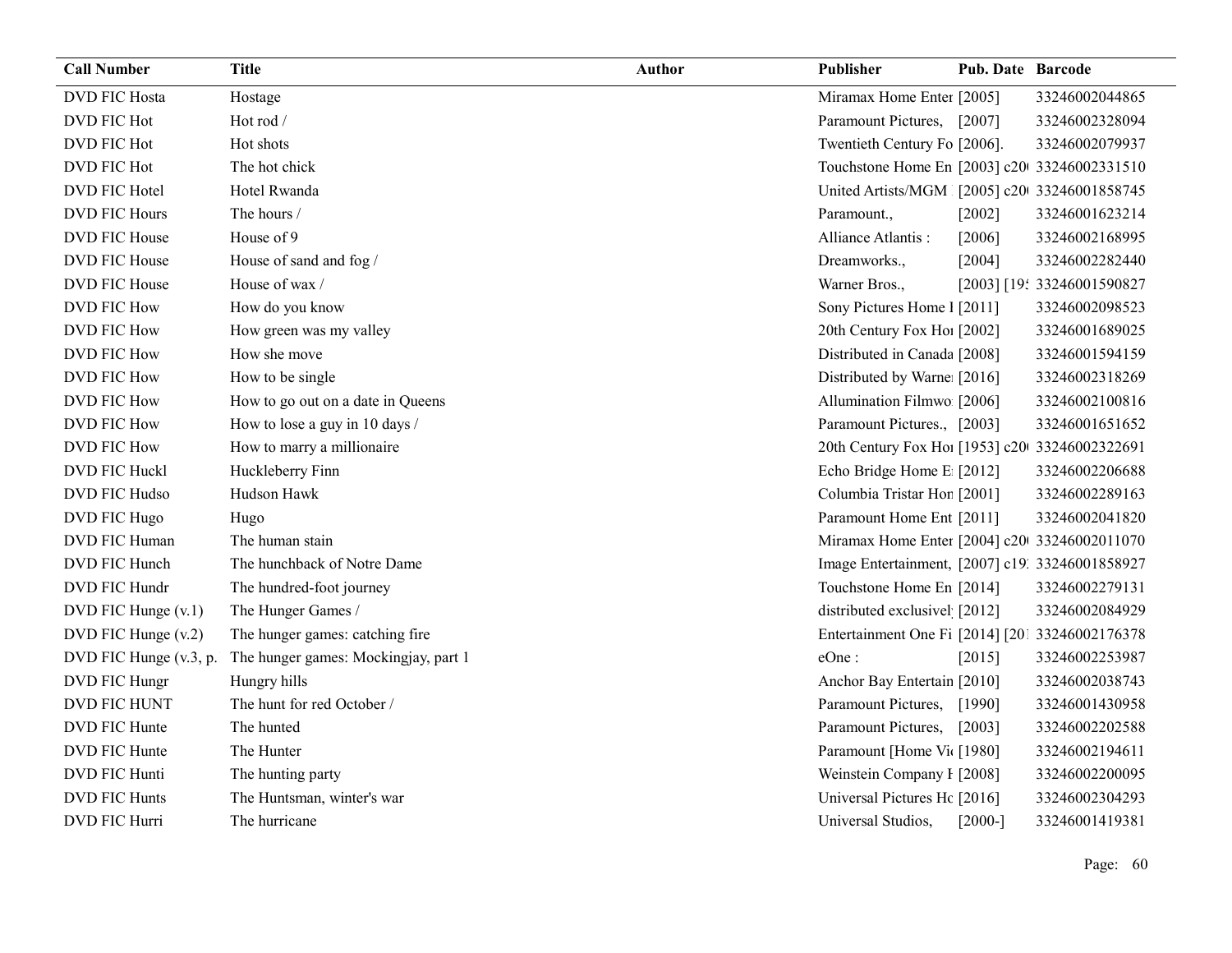| <b>Call Number</b>   | <b>Title</b>                        | <b>Author</b>   | <b>Publisher</b>                                 | Pub. Date Barcode |                |
|----------------------|-------------------------------------|-----------------|--------------------------------------------------|-------------------|----------------|
| <b>DVD FIC Hurt</b>  | The hurt locker                     |                 | Distributed in Canada [2010]                     |                   | 33246001707918 |
| <b>DVD FIC Hustl</b> | The hustler                         |                 | Twentieth Century Fo [2007] [196 33246002342343  |                   |                |
| <b>DVD FIC I</b>     | I am wrath /                        |                 | Mongrel Media,                                   | [2016]            | 33246002332310 |
| <b>DVD FIC I</b>     | I could never be your woman         |                 | Seville,                                         | [2008]            | 33246002281301 |
| <b>DVD FIC I</b>     | I love you, man                     |                 | Paramount,                                       | [2009]            | 33246002305324 |
| <b>DVD FIC I</b>     | I now pronounce you Chuck and Larry |                 | Universal Studios Ho [2007]                      |                   | 33246001824788 |
| DVD FIC I            | I [heart] Huckabees                 |                 | 20th Century Fox Ho! [2004]                      |                   | 33246002327781 |
| <b>DVD FIC I</b>     | I, Claudia                          |                 | Mongrel Media,                                   | [2004]            | 33246001352806 |
| <b>DVD FIC I</b>     | I, robot /                          |                 | 20th Century Fox Ho! [2004]                      |                   | 33246002151728 |
| DVD FIC I am         | I am legend                         |                 | Warner Home Video, [2008]                        |                   | 33246002069474 |
| DVD FIC I am         | I am number Four /                  | Lore, Pittacus, | HarperCollins,                                   | [2010]            | 33246001818483 |
| DVD FIC I am         | I am Sam/                           |                 | New Line Cinema/Al [2001]                        |                   | 33246001790203 |
| DVD FIC Ice          | The ice harvest                     |                 | Focus Features :                                 | [2006]            | 33246001790872 |
| DVD FIC Ice          | The ice storm /                     |                 | 20th Century Fox,                                | [2000]            | 33246001431014 |
| DVD FIC Icebr        | Icebreaker /                        |                 | Artist View Entertain: [2004] c20 33246001557164 |                   |                |
| DVD FIC Icon         | Icon                                |                 | Echo Bridge Home E [2009]                        |                   | 33246001606086 |
| DVD FIC Ides         | The ides of March                   |                 | Sony Pictures Home 1 [2011]                      |                   | 33246002082196 |
| DVD FIC If           | If only /                           |                 | Sony Pictures,                                   | [2006]            | 33246001673607 |
| <b>DVD FIC Illus</b> | The illusionist /                   |                 | 20th Century Fox Ho! [2007]                      |                   | 33246002154342 |
| DVD FIC Imagi        | Imaginary heroes                    |                 | Sony Pictures Home 1 [2005]                      |                   | 33246002200319 |
| DVD FIC Imita        | Imitation of life.                  |                 | Universal Studios.,                              | $[2003]$          | 33246001430438 |
| DVD FIC Imita        | The imitation game                  |                 | Distributed in Canada [2015]                     |                   | 33246002256790 |
| <b>DVD FIC Immor</b> | Immortals                           |                 | 20th Century Fox Ho! [2011]                      |                   | 33246002041242 |
| DVD FIC Impos        | The impossible                      |                 | Distributed in Canada [2013]                     |                   | 33246002148617 |
| DVD FIC Impos        | The impossible elephant /           |                 | Echo Bridge Home E [2007]                        |                   | 33246001891076 |
| DVD FIC In           | In America /                        |                 | Twentieth Century Fo [2002]                      |                   | 33246001566447 |
| DVD FIC In           | In Bruges                           |                 | Universal Studios Ho [2008]                      |                   | 33246001712538 |
| DVD FIC In           | In dreams                           |                 | DreamWorks,                                      | [1999]            | 33246002246262 |
| DVD FIC In           | In from the night                   |                 | Hallmark Hall of Fan [2006]                      |                   | 33246002343077 |
| DVD FIC In           | In good company                     |                 | Universal Canada,                                | [2005]            | 33246002200822 |
| DVD FIC In           | In her shoes                        |                 | 20th Century Fox Ho! [2005]                      |                   | 33246002038388 |
| DVD FIC In           | In love and war                     |                 | New Line Home Vide [1999]                        |                   | 33246002152494 |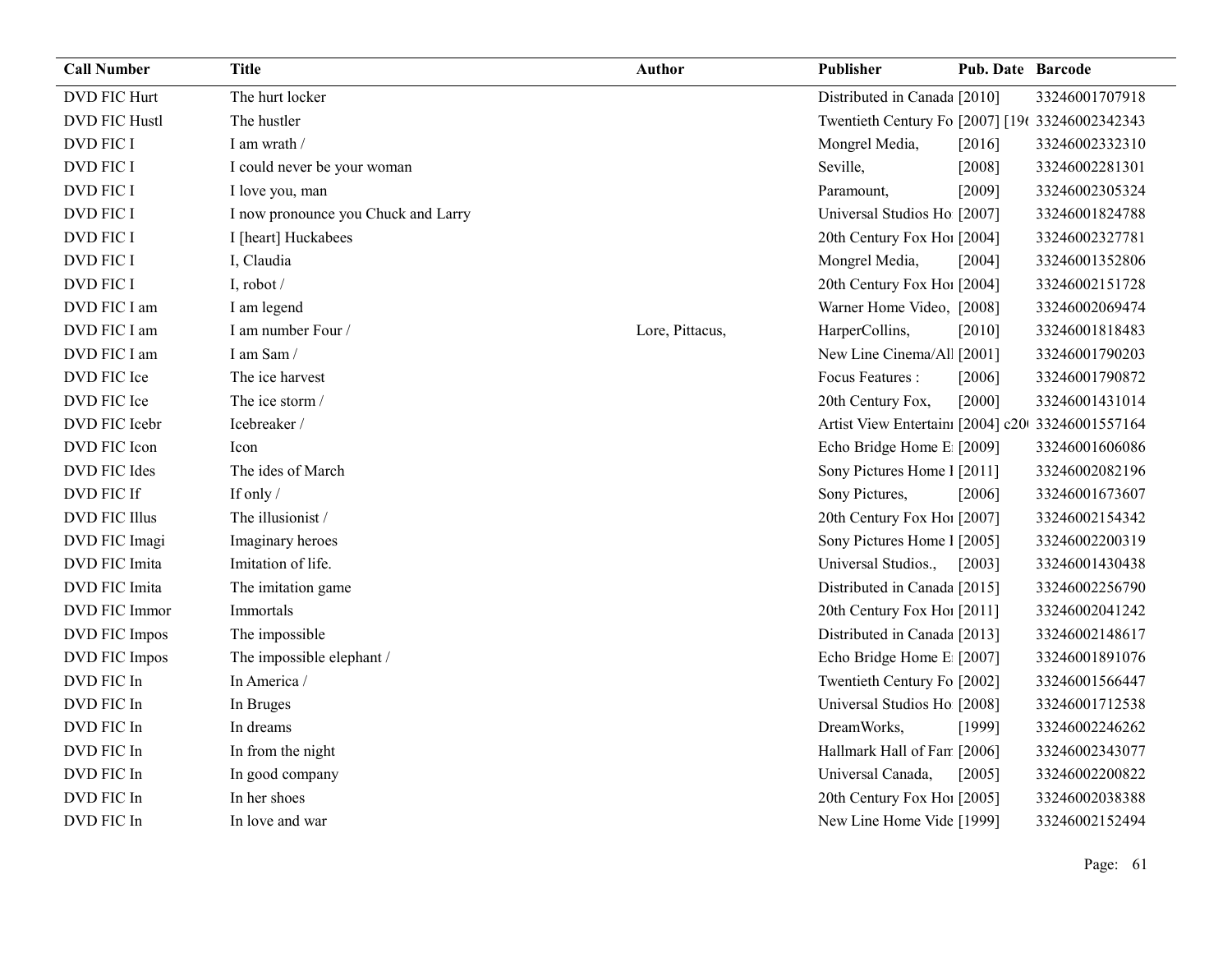| <b>Call Number</b>  | <b>Title</b>                                       | <b>Author</b> | Publisher                                       | <b>Pub. Date Barcode</b> |                |
|---------------------|----------------------------------------------------|---------------|-------------------------------------------------|--------------------------|----------------|
| DVD FIC In          | In the army now                                    |               | Hollywood Pictures F [2004]                     |                          | 33246002288959 |
| DVD FIC In          | In the heat of the night                           |               | MGM Home Entertai [2001] [196 33246002104115    |                          |                |
| DVD FIC In          | In the land of women                               |               | Distributed by Warne [2007]                     |                          | 33246002281319 |
| DVD FIC In          | In the line of fire /                              |               | Columbia Pictures,                              | [1993]                   | 33246002337608 |
| DVD FIC In          | In the valley of Elah                              |               | Warner Home Video, [2008]                       |                          | 33246002099075 |
| DVD FIC In          | In time                                            |               | Twentieth Century Fo [2012]                     |                          | 33246002318442 |
| DVD FIC In          | The in crowd                                       |               | Warner Home Video, [2000]                       |                          | 33246002330744 |
| DVD FIC In          | In the name of the king                            |               | 20th Century Fox Ho! [2008]                     |                          | 33246002006898 |
| DVD FIC Incep       | Inception                                          |               | Warner Home Video, [2010]                       |                          | 33246002177350 |
| DVD FIC Incon       | An inconvenient truth                              |               | Paramount,                                      | [2006]                   | 33246001527266 |
| DVD FIC Incre       | The Incredible Hulk                                |               | Universal Studios Ho [2008]                     |                          | 33246002203016 |
| DVD FIC Indep       | Independence day                                   |               | Twentieth Century Fo [2002] c19! 33246002338275 |                          |                |
| DVD FIC India (s.1) | Indiana Jones and the raiders of the lost ark :    |               | Paramount,                                      | [2008]                   | 33246001827302 |
| DVD FIC India (s.2) | Indiana Jones and the temple of doom:              |               | Paramount,                                      | [2008]                   | 33246002282838 |
| DVD FIC India (s.3) | Indiana Jones and the last crusade :               |               | Paramount,                                      | [2008]                   | 33246001777952 |
| DVD FIC India (s.4) | Indiana Jones and the kingdom of the crystal skull |               | Paramount,                                      | [2008]                   | 33246002184059 |
| DVD FIC Infil       | The infiltrator                                    |               | Mongrel Media,                                  | [2016]                   | 33246002315265 |
| DVD FIC Inglo       | Inglourious basterds :                             |               | Distributed exclusive [2010]                    |                          | 33246002305282 |
| DVD FIC Inkhe       | Inkheart                                           |               | Distributed in Canada [2009]                    |                          | 33246001921121 |
| DVD FIC Insid       | Inside man                                         |               | Universal Pictures,                             | [2006]                   | 33246002195949 |
| DVD FIC Insid       | The insider                                        |               | Touchstone Home Vit [1999]                      |                          | 33246002328037 |
| DVD FIC Insom       | Insomnia                                           |               | Warner Brothers,                                | $[2002]$                 | 33246001430941 |
| DVD FIC Inter       | Internal affairs /                                 |               | Paramount,                                      | [1999]                   | 33246001922590 |
| DVD FIC Inter       | Interstellar                                       |               | Paramount,                                      | [2015]                   | 33246002256782 |
| DVD FIC Inter       | Interview with the vampire                         |               | Distributed by Warne [2009]                     |                          | 33246002098036 |
| DVD FIC Inter       | The International                                  |               | Sony Pictures Home 1 [2009]                     |                          | 33246002209658 |
| DVD FIC Inter       | The internship                                     |               | 20th Century Fox Ho! [2013]                     |                          | 33246002345932 |
| DVD FIC Inter       | The interpreter                                    |               | Universal Home Vide [2005]                      |                          | 33246002335974 |
| DVD FIC Inter       | The interview                                      |               | Columbia Pictures,                              | $[2015]$                 | 33246002254779 |
| DVD FIC Intim       | Intimate strangers                                 |               | Paramount Pictures,                             | $[2004]$                 | 33246002245926 |
| DVD FIC Into        | Into the blue                                      |               | Sony Pictures Home 1 [2005]                     |                          | 33246002318624 |
| DVD FIC Into        | Into the wild                                      |               | Paramount Home Ent [2008]                       |                          | 33246001660125 |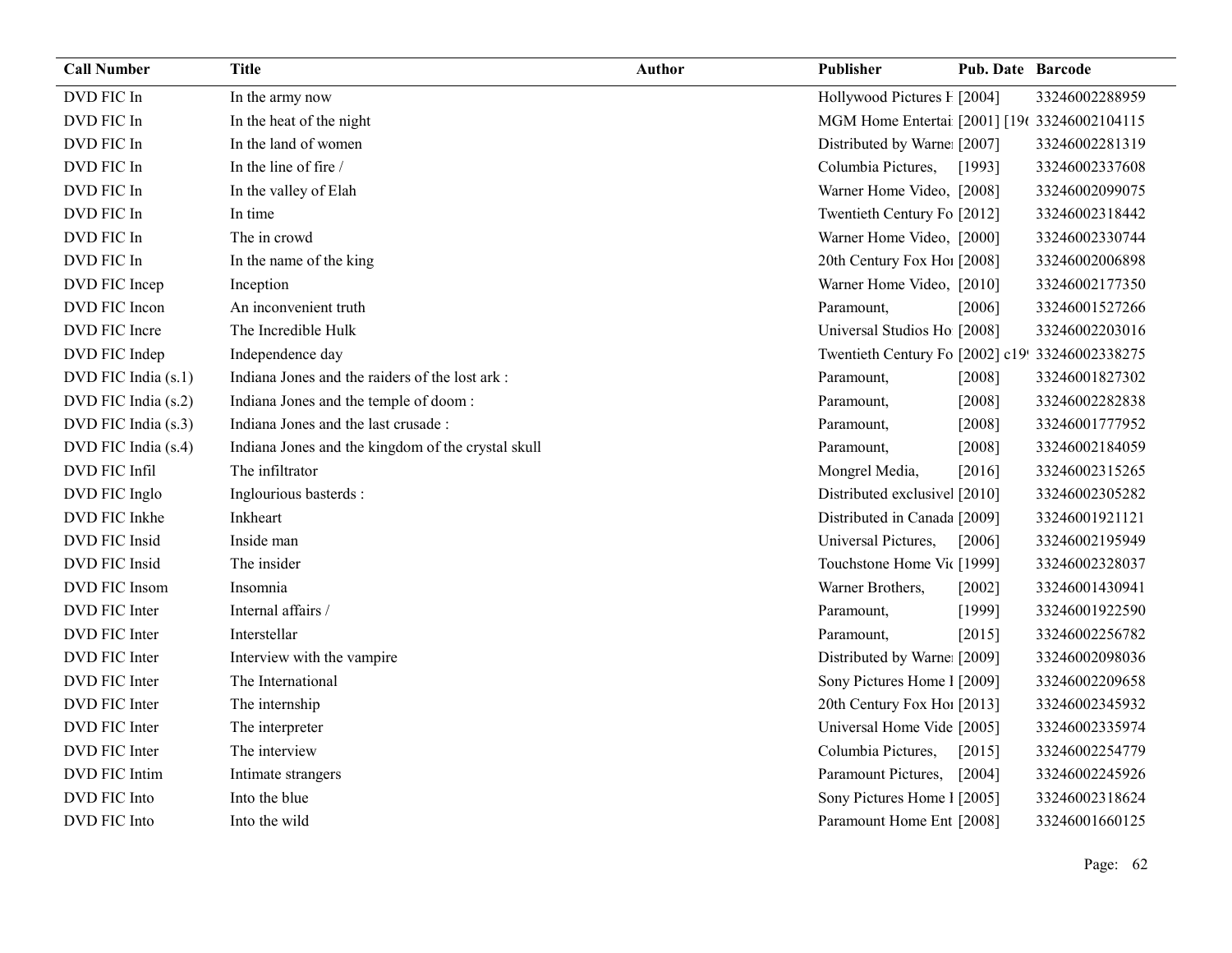| <b>Call Number</b>   | <b>Title</b>                              | <b>Author</b> | <b>Publisher</b>                              | <b>Pub. Date Barcode</b> |                            |
|----------------------|-------------------------------------------|---------------|-----------------------------------------------|--------------------------|----------------------------|
| DVD FIC Into         | Into the woods                            |               | Disney DVD:                                   | [2015]                   | 33246002256378             |
| DVD FIC Intol        | Intolerable cruelty                       |               | Universal;                                    | [2004]                   | 33246001514140             |
| DVD FIC Inven        | The invention of lying                    |               | Distributed by Warne [2010]                   |                          | 33246002038560             |
| DVD FIC Invic        | Invictus                                  |               | Warner Bros. Pictures [2010]                  |                          | 33246001742493             |
| DVD FIC Ira          | Ira and Abby                              |               | Magnolia Home Ente [2008]                     |                          | 33246002038784             |
| DVD FIC Iron         | Iron Man                                  |               | Paramount,                                    | [2008]                   | 33246002098887             |
| DVD FIC Iron         | Iron Man 2                                |               | Paramount Home Ent [2010]                     |                          | 33246001746296             |
| DVD FIC Iron         | The iron lady                             |               | Distributed by Ancho [2012]                   |                          | 33246002044675             |
| DVD FIC It           | It                                        |               | Warner Home Video, [1998]                     |                          | 33246002330694             |
| DVD FIC It           | It $/$                                    |               | Warner Bros. Home I [2018]                    |                          | 33246002422715             |
| DVD FIC It           | It runs in the family /                   |               | MGM Home Entertai [2003]                      |                          | 33246001883479             |
| DVD FIC It           | It seemed like a good idea at the time. / |               | Visual Entertainment. [1975]                  |                          | 33246001451293             |
| DVD FIC It's         | It's a wonderful life /                   |               | Paramount Home Ent [2006] c19 33246002282234  |                          |                            |
| DVD FIC It's         | It's kind of a funny story                |               | Universal Studios Ho [2011]                   |                          | 33246002098465             |
| <b>DVD FIC Itali</b> | The Italian job                           |               | Paramount Home Vid [2003]                     |                          | 33246002178051             |
| DVD FIC J.Edgar      | J. Edgar                                  |               | Warner Home Video, [2011]                     |                          | 33246002245561             |
| DVD FIC Jack         | Jack and Jill                             |               | Sony Pictures Home 1 [2012]                   |                          | 33246002043388             |
| DVD FIC Jack         | Jack goes boating                         |               | Alliance Films,                               | [2010]                   | 33246002281244             |
| DVD FIC Jack         | Jack Reacher                              |               | Paramount Home Ent [2013]                     |                          | 33246001616606             |
| DVD FIC Jack         | Jack the giant slayer                     |               | Warner Home Video, [2013]                     |                          | 33246001608181             |
| DVD FIC Jack         | The Jack Benny show                       |               | Platinum Disc,                                | [2004]                   | 33246001712793             |
| DVD FIC Jacka        | Jackass                                   |               | Paramount Pictures,                           | $[2003]$                 | 33246002177319             |
| DVD FIC Jacke        | The jacket                                |               | Warner Bros.,                                 | [2005]                   | 33246001443688             |
| DVD FIC Jacki        | Jackie                                    |               | Twentieth Century Fo [2016]                   |                          | 33246002322766             |
| DVD FIC Jacki        | Jackie Brown                              |               | Miramax Home Enter [2002]                     |                          | 33246001765213             |
| DVD FIC Jackp        | Jackpot                                   |               | Columbia TriStar Hoi [2001]                   |                          | 33246001613330             |
| DVD FIC Jagge        | Jagged edge                               |               | Columbia Pictures,                            |                          | [2000] [198 33246002173300 |
| DVD FIC Jake's       | Jake's women /                            |               | Echo Bridge Home E [2004] c19! 33246001671023 |                          |                            |
| DVD FIC Jane         | Jane Eyre                                 |               | WGBH Boston Videc [2007]                      |                          | 33246001550318             |
| DVD FIC Jane         | Jane Eyre                                 |               | Alliance,                                     | $[2010]$                 | 33246002168730             |
| DVD FIC Jane         | The Jane Austen book club                 |               | Sony Pictures Home 1 [2008]                   |                          | 33246001587070             |
| DVD FIC Jarhe        | Jarhead /                                 |               | Universal Studios.,                           | [2005]                   | 33246001433697             |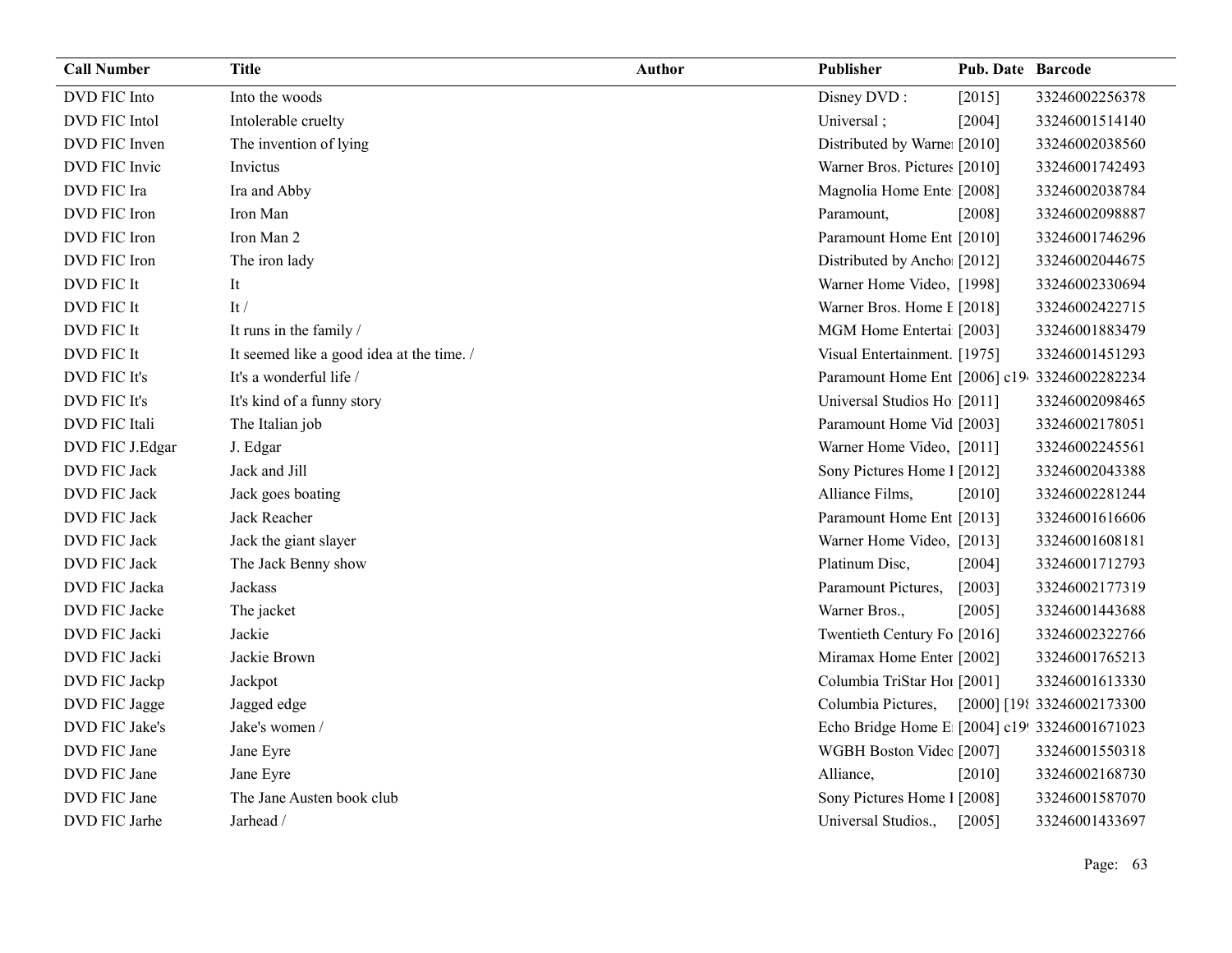| <b>Call Number</b>   | <b>Title</b>                                 | <b>Author</b> | Publisher                   | <b>Pub. Date Barcode</b> |                            |
|----------------------|----------------------------------------------|---------------|-----------------------------|--------------------------|----------------------------|
| <b>DVD FIC Jaws</b>  | Jaws                                         |               | Universal Studios,          | [2000]                   | 33246001908490             |
| DVD FIC Jenni        | Jennifer's body                              |               | 20th Century Fox Ho! [2009] |                          | 33246002297778             |
| DVD FIC Jerry        | Jerry Maguire /                              |               | Sony Pictures,              | [1996]                   | 33246001709534             |
| DVD FIC Jerry        | The delicate delinquent;                     |               | Paramount Pictures,         |                          | [2005] [19: 33246002104487 |
| DVD FIC Jerry        | The errand boy                               |               | Paramount,                  |                          | [2005] [196 33246002104552 |
| DVD FIC Jerry        | The family jewels :                          |               | Paramount Pictures,         | [2005]                   | 33246002104438             |
| DVD FIC Jerry        | The patsy                                    |               | Paramount Pictures,         |                          | [2005] [196 33246002104362 |
| DVD FIC Jerse        | Jersey boys                                  |               | Warner Home Video, [2014]   |                          | 33246002215432             |
| DVD FIC Jesse        | The Jesse Owens story /                      |               | Quality,                    |                          | [2005] c19: 33246001883677 |
| DVD FIC Jobs         | Jobs                                         |               | Universal Studios Ho [2013] |                          | 33246002155976             |
| DVD FIC Joe          | $\text{Joe }$                                |               | Lionsgate,                  | [2014]                   | 33246002336899             |
| DVD FIC Joe          | Joe Somebody                                 |               | Twentieth Centry Fox [2002] |                          | 33246002051910             |
| DVD FIC John         | John Carter                                  |               | Buena Vista Home Er [2012]  |                          | 33246002060887             |
| DVD FIC John         | John Q                                       |               | New Line Home Ente [2002]   |                          | 33246002312387             |
| DVD FIC John         | John Tucker must die /                       |               | 20th Century Fox Ho! [2006] |                          | 33246002289296             |
| DVD FIC Johnn        | Johnny English                               |               | Universal,                  |                          | [2004] c20t 33246001790310 |
| DVD FIC Johnn        | Johnny Mnemonic                              |               | Alliance Atlantis,          | [2003]                   | 33246002281251             |
| DVD FIC Johnn        | The Johnny Carson Show                       |               | Passport Video,             | [2005]                   | 33246001712553             |
| DVD FIC Johns        | Johnson family vacation                      |               | 20th Century Fox Ho! [2004] |                          | 33246002306009             |
| DVD FIC Jonah        | Jonah Hex                                    |               | Warner Home Video, [2010]   |                          | 33246002034254             |
| DVD FIC Josep        | Joseph and the amazing Technicolor dreamcoat |               | Universal;                  | $[2008]$                 | 33246001718980             |
| DVD FIC Journ        | Journey to the center of the earth           |               | Alliance Vivafilm,          | [2008]                   | 33246001856384             |
| DVD FIC Journ        | The journals of Knud Rasmussen               |               | Alliance Atlantis:          | [2007]                   | 33246002282184             |
| DVD FIC Joyfu        | Joyful noise /                               |               | Warner Home Video, [2012]   |                          | 33246001780386             |
| DVD FIC Judge        | Judge Dredd                                  |               | Hollywood Pictures F [1998] |                          | 33246002080216             |
| DVD FIC Julie        | Julie & Julia                                |               | Sony Pictures Home 1 [2009] |                          | 33246002012094             |
| DVD FIC Jumpe        | Jumper                                       |               | 20th Century Fox Ho! [2008] |                          | 33246002311967             |
| DVD FIC Jumpi        | Jumping the broom /                          |               | Sony Pictures Home 1 [2011] |                          | 33246001607902             |
| DVD FIC Jungl        | The jungle book /                            |               | Digital Disc.,              | [1942]                   | 33246001882182             |
| DVD FIC Juno         | Juno                                         |               | Twentieth Century Fo [2008] |                          | 33246002345916             |
| <b>DVD FIC Juras</b> | Jurassic Park:                               |               | Universal,                  | $[2000]$                 | 33246001694827             |
| <b>DVD FIC Juras</b> | Jurassic Park III :                          |               | Universal Pictures,         | [2001]                   | 33246002291573             |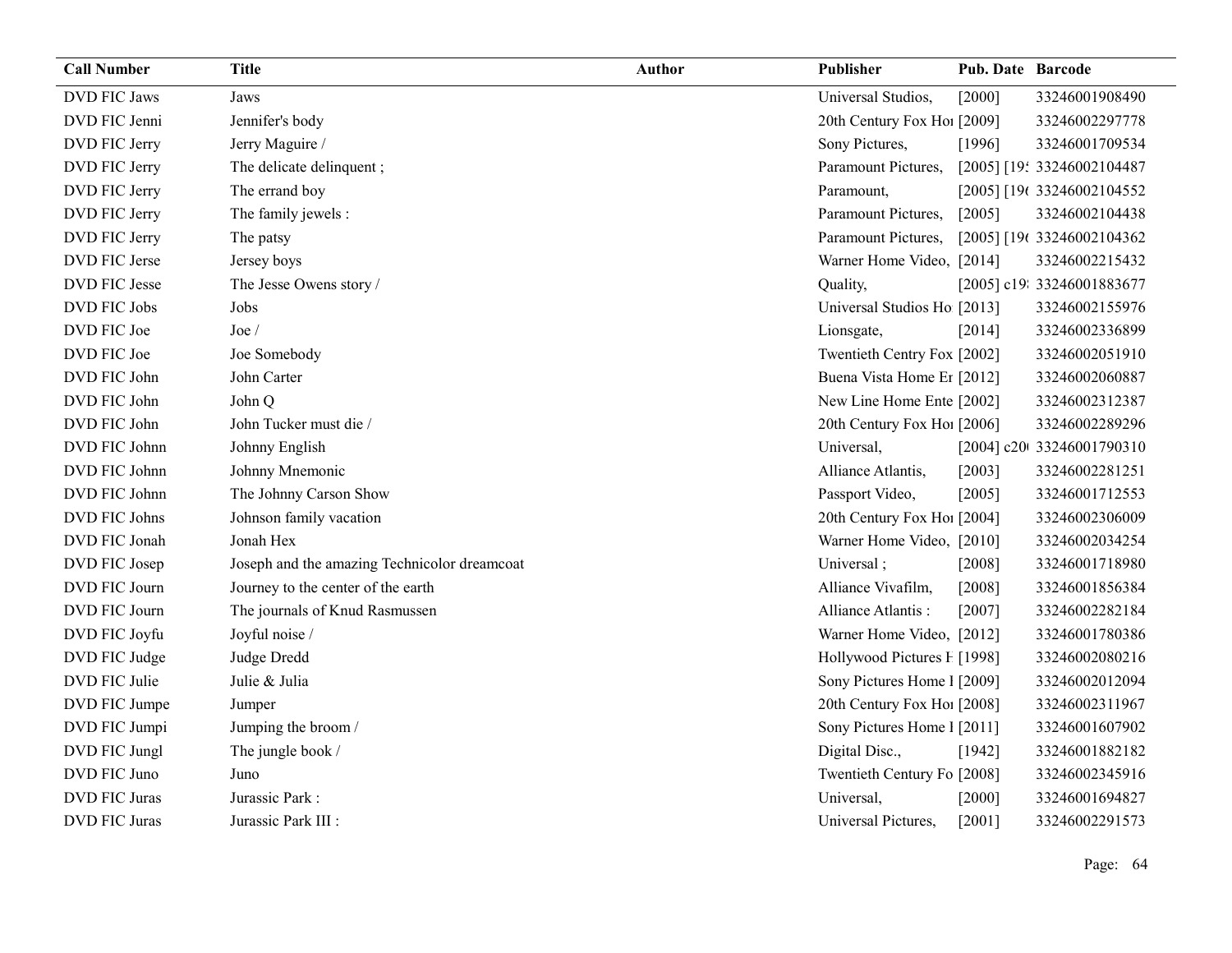| <b>Call Number</b>   | <b>Title</b>          | <b>Author</b> | Publisher                                      | <b>Pub. Date Barcode</b> |                            |
|----------------------|-----------------------|---------------|------------------------------------------------|--------------------------|----------------------------|
| <b>DVD FIC Juras</b> | Jurassic World        |               | Universal Studios Ho [2015]                    |                          | 33246002293728             |
| <b>DVD FIC Just</b>  | Just cause            |               | Warner Home Video, [1999]                      |                          | 33246002201093             |
| DVD FIC Just         | Just go with it       |               | Columbia TriStar Hoi [2011]                    |                          | 33246002200590             |
| DVD FIC Just         | Just like heaven      |               | DreamWorks,                                    | [2006]                   | 33246002196848             |
| DVD FIC Just         | Just the ticket       |               | Metro Goldwyn May([1999]                       |                          | 33246001790559             |
| DVD FIC Justi        | Justin Bieber         |               | Paramount Home Ent [2011]                      |                          | 33246001789296             |
| <b>DVD FIC Karat</b> | The karate kid        |               | Sony Pictures Home 1 [2010]                    |                          | 33246001746783             |
| <b>DVD FIC Kate</b>  | Kate & Leopold /      |               | Alliance Atlantis,                             | [2001]                   | 33246001422054             |
| <b>DVD FIC Katy</b>  | Katy Perry the movie  |               | Paramount Home Ent [2012]                      |                          | 33246002012169             |
| DVD FIC Keepi        | Keeping mum           |               | Alliance Atlantis:                             | $[2007]$                 | 33246001480789             |
| DVD FIC Kill (s.1)   | Kill Bill             |               | Alliance Atlantis.,                            | [2003]                   | 33246002200616             |
| DVD FIC Kill (s.2)   | Kill Bill $(v.2.)$    |               | Alliance Atlantis.,                            | [2004]                   | 33246002200608             |
| DVD FIC Kille        | Killer elite          |               | Entertainment One,                             | $[2012]$                 | 33246002209476             |
| <b>DVD FIC Killi</b> | Killing Emmett Young  |               | Screen Media Films; [2003] c20 33246001759869  |                          |                            |
| DVD FIC Killi        | Killing Kennedy /     |               | 20th Century Fox Ho! [2014]                    |                          | 33246002305878             |
| DVD FIC Killi        | Killing me softly     |               | MGM Home Entertai [2003] c20 33246002200012    |                          |                            |
| DVD FIC Killi        | Killing them softly / |               | Alliance Films:                                | [2013]                   | 33246002179273             |
| DVD FIC Kinde        | Kindergarten cop      |               | Universal Home Vide [1998]                     |                          | 33246002280923             |
| DVD FIC Kinde        | Kindergarten cop 2 /  |               | Universal Studios Ho [2016]                    |                          | 33246002328029             |
| DVD FIC King         | King Arthur           |               | Touchstone Home En [2004]                      |                          | 33246002046472             |
| DVD FIC King         | King Kong             |               | Warner Home Video, [2006] [19: 33246002245876  |                          |                            |
| DVD FIC King         | King of the corner    |               | Ardustry Home Enter [2005] c20 33246001402999  |                          |                            |
| DVD FIC King         | The King and I        |               | 20th Century Fox Ho! [2006]                    |                          | 33246001470582             |
| DVD FIC King's       | The king's speech     |               | Alliance Films,                                | [2011]                   | 33246001787613             |
| DVD FIC Kingd        | Kingdom of heaven     |               | 20th Century Fox Ho! [2005]                    |                          | 33246002346179             |
| DVD FIC Kingd        | The kingdom           |               | Universal Studios Ho [2007]                    |                          | 33246002327922             |
| DVD FIC Kings (v.1)  | Kingsman              |               | Twentieth Century Fo [2015] 201 33246002346153 |                          |                            |
| DVD FIC Kings (v.2)  | Kingsman:             |               | Fox Home Entertainn [2017]                     |                          | 33246002411940             |
| DVD FIC Kinky        | Kinky boots           |               | Alliance Atlantis,                             | [2006]                   | 33246001755784             |
| <b>DVD FIC Kiss</b>  | Kiss kiss bang bang   |               | Warner Home Video, [2006]                      |                          | 33246001963396             |
| <b>DVD FIC Kiss</b>  | Kiss of the dragon    |               | 20th Century Fox Ho! [2002] c20 33246002179364 |                          |                            |
| <b>DVD FIC Kiss</b>  | Kiss shot /           |               | Direct Source,                                 |                          | [2005] c19: 33246001883628 |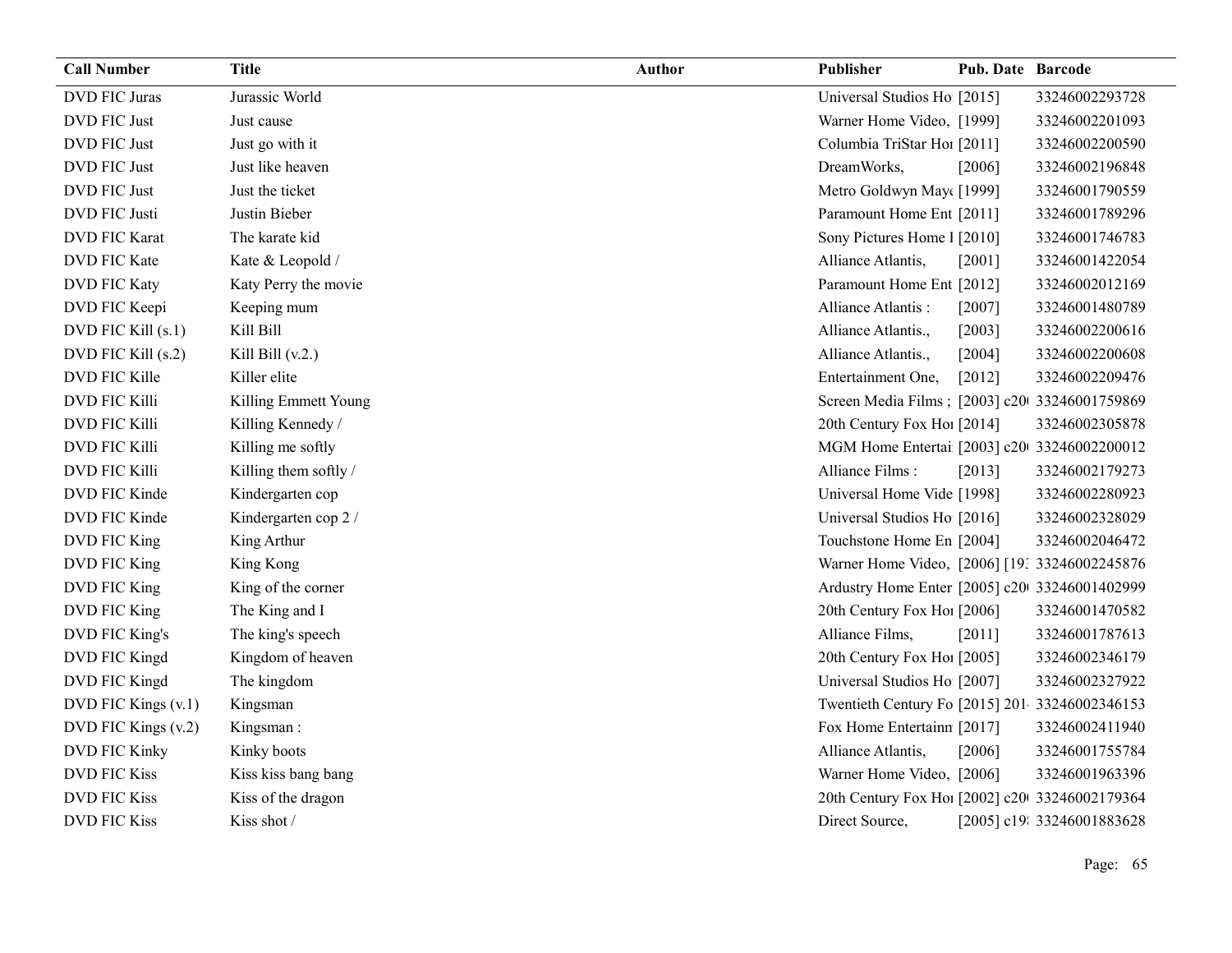| <b>Call Number</b>   | Title                                 | <b>Author</b> | Publisher                                       | <b>Pub. Date Barcode</b> |                |
|----------------------|---------------------------------------|---------------|-------------------------------------------------|--------------------------|----------------|
| <b>DVD FIC Kiss</b>  | Kiss them for me                      |               | 20th Century Fox Ho! [2003] [19: 33246002305241 |                          |                |
| <b>DVD FIC Kissi</b> | Kissing Jessica Stein /               |               | Twentieth Century Fo [2002]                     |                          | 33246001655331 |
| DVD FIC Kite         | The kite runner $=$ :                 |               | DreamWorks Home E [2008]                        |                          | 33246001588409 |
| DVD FIC Knigh        | A knight's tale                       |               | Columbia TriStar Hoi [2001]                     |                          | 33246002036960 |
| DVD FIC Knigh        | Knight and day                        |               | 20th Century Fox,                               | [2010]                   | 33246002082006 |
| DVD FIC Knight       | Knight club /                         |               | VVS Films,                                      | [2004]                   | 33246001623255 |
| DVD FIC Knock        | Knockaround guys                      |               | New Line Home Ente [2006]                       |                          | 33246002043438 |
| DVD FIC Knock        | Knocked up                            |               | Universal Studios Ho [2007]                     |                          | 33246002288827 |
| DVD FIC Knowi        | Knowing                               |               | Summit Entertainmen [2009]                      |                          | 33246002202828 |
| DVD FIC Kong         | Kong: Skull Island /                  |               | Warner Bros. Entertai [2017]                    |                          | 33246002426500 |
| DVD FIC Kundu        | Kundun                                |               | Touchstone Home Vic [1998]                      |                          | 33246002289213 |
| DVD FIC L.A.         | L.A. confidential                     |               | Warner Home Video, [1998]                       |                          | 33246002043594 |
| DVD FIC La La L      | La La Land /                          |               | Summit Entertainmen [2017] c20 33246002399517   |                          |                |
| DVD FIC Ladde        | Ladder 49                             |               | Touchstone Home En [2005]                       |                          | 33246001790195 |
| DVD FIC Ladie        | Ladies in lavender                    |               | Sony Pictures Home 1 [2005] [200 33246002099562 |                          |                |
| DVD FIC Lady         | Lady in the water                     |               | Distributed by Warne [2006]                     |                          | 33246002206621 |
| DVD FIC Lady         | The lady and the highwayman           |               | Madacy Home Video [2004]                        |                          | 33246001412691 |
| DVD FIC Ladyh        | Ladyhawke /                           |               | Warner Home Video, [1997]                       |                          | 33246001948546 |
| DVD FIC Ladyk        | The Ladykillers                       |               | Distributed by Ancho [2002]                     |                          | 33246001695006 |
| DVD FIC Lake         | The lake house                        |               | Warner Home Video, [2006]                       |                          | 33246001763788 |
| DVD FIC Larry        | Larry Crowne                          |               | Universal,                                      | [2011]                   | 33246002014413 |
| DVD FIC Larry        | Larry the Cable Guy, health inspector |               | Paramount Pictures,                             | [2006]                   | 33246002346096 |
| <b>DVD FIC Lars</b>  | Lars and the real girl                |               | 20th Century Fox Ho! [2008]                     |                          | 33246002282895 |
| <b>DVD FIC Last</b>  | Last chance Harvey                    |               | Alliance Vivafilm :                             | [2009]                   | 33246002306462 |
| <b>DVD FIC Last</b>  | Last holiday /                        |               | Paramount Home Ent [2006]                       |                          | 33246002282317 |
| <b>DVD FIC Last</b>  | Last knights                          |               | Grindstone,                                     | [2015]                   | 33246002334118 |
| <b>DVD FIC Last</b>  | Last of the Mohicans /                |               | Twentieth Century Fo [1999] c19! 33246001885003 |                          |                |
| <b>DVD FIC Last</b>  | Last tango in Paris /                 |               | MGM/UA Home Ent [1998] 197 33246001961408       |                          |                |
| <b>DVD FIC Last</b>  | Last Vegas                            |               | Sony Pictures Home 1 [2014]                     |                          | 33246002305571 |
| <b>DVD FIC Last</b>  | The last brickmaker in America /      |               | Distributed by Empire [2008]                    |                          | 33246001922343 |
| DVD FIC Last         | The last exorcism                     |               | distributed exclusivel [2010]                   |                          | 33246002136703 |
| <b>DVD FIC Last</b>  | The last Mimzy                        |               | New Line Home Ente [2007]                       |                          | 33246001573450 |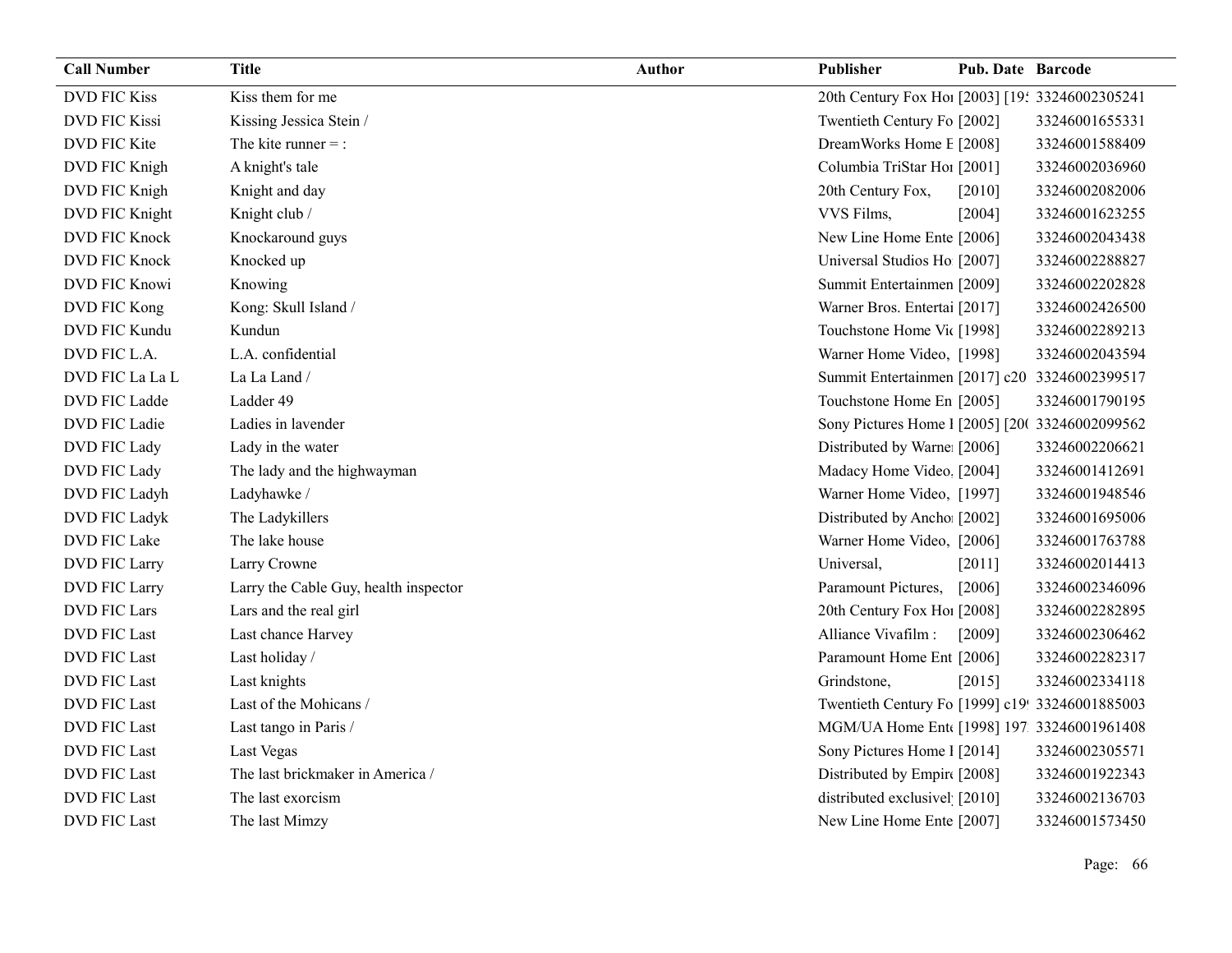| <b>Call Number</b>  | Title                                              | Author | Publisher                                        | <b>Pub. Date Barcode</b> |                           |
|---------------------|----------------------------------------------------|--------|--------------------------------------------------|--------------------------|---------------------------|
| <b>DVD FIC Last</b> | The last of the blonde bombshells                  |        | HBO Home Video,                                  | $[2000-]$                | 33246002067551            |
| <b>DVD FIC Last</b> | The last picture show                              |        | Columbia TriStar Hoi [1999] [19] 33246002078012  |                          |                           |
| <b>DVD FIC Last</b> | The last samurai                                   |        | Warner Home Video, [2004] c20 33246002243830     |                          |                           |
| <b>DVD FIC Last</b> | The last sin eater                                 |        | 20th Century Fox Ho! [2007]                      |                          | 33246002069490            |
| <b>DVD FIC Last</b> | The last song:                                     |        | Touchstone Home En [2010]                        |                          | 33246002204642            |
| <b>DVD FIC Last</b> | The last starfighter                               |        | Universal Studios Ho [2009] [198 33246002177681] |                          |                           |
| <b>DVD FIC Last</b> | The last time                                      |        | Sony Pictures Home 1 [2007]                      |                          | 33246001824119            |
| <b>DVD FIC Law</b>  | Laws of attraction /                               |        | Alliance Atlantis,                               | [2004]                   | 33246002200517            |
| DVD FIC Lawle       | Lawless                                            |        | Alliance Film,                                   | [2012]                   | 33246002314235            |
| DVD FIC Lawma       | Lawman                                             |        | MGM Home Entertai [2001]                         |                          | 33246002037166            |
| DVD FIC Lawre       | Lawrence of Arabia                                 |        | Columbia TriStar Hoi [2002]                      |                          | 33246001970128            |
| DVD FIC Leagu       | The League of Extraordinary Gentlemen /            |        | 20th Century Fox Ho! [2003]                      |                          | 33246001604214            |
| DVD FIC Leap        | Leap year                                          |        | Universal Studios Ho [2010]                      |                          | 33246002311298            |
| DVD FIC Lee         | Lee Daniels' the butler /                          |        | Entertainment One Fi [2014]                      |                          | 33246002173607            |
| DVD FIC Left        | Left behind:                                       |        | Cloud Ten Pictures,                              |                          | [2005] 200 33246001418425 |
| DVD FIC Left        | Left behind II :                                   |        | Cloud Ten Pictures,                              | $[2002]$                 | 33246001283381            |
| DVD FIC Legal       | Legally blonde /                                   |        | MGM Home Entertai [2004]                         |                          | 33246002057776            |
| DVD FIC Legen       | Legend                                             |        | Universal Studios Ho [2011]                      |                          | 33246002342160            |
| DVD FIC Legen       | Legend of the lost tomb                            |        | Hallmark Home Enter [1997]                       |                          | 33246002328573            |
| DVD FIC Legen       | Legends of the fall /                              |        | Columbia Tristar.,                               | [2000]                   | 33246001434125            |
| DVD FIC Legen       | The legend of Bagger Vance /                       |        | DreamWorks Home E [2001]                         |                          | 33246002282309            |
| DVD FIC Legen       | The legend of drunken master                       |        | Dimension Home Vid [2011]                        |                          | 33246002059459            |
| DVD FIC Legen       | The legend of Tarzan /                             |        |                                                  |                          | 33246002383982            |
| DVD FIC Legen       | The legend of Zorro                                |        | Sony Pictures Home 1 [2006]                      |                          | 33246002209641            |
| DVD FIC Lemon       | Lemony Snicket's, a series of unfortunate events : |        | Paramount,                                       | [2005]                   | 33246002282291            |
| DVD FIC Les         | Les miserables                                     |        | Universal Studios Ho [2013]                      |                          | 33246002154532            |
| DVD FIC Les         | Les misérables                                     |        | Columbia TriStar Hoi [1998]                      |                          | 33246002246221            |
| DVD FIC Lette       | Letters from Iwo Jima /                            |        | Warner Home Video, [2007]                        |                          | 33246001922020            |
| DVD FIC Lette       | Letters to Juliet                                  |        | Summit Entertainmen [2010]                       |                          | 33246002310647            |
| DVD FIC Licen       | License to wed                                     |        | Warner Home Video, [2007]                        |                          | 33246002302016            |
| <b>DVD FIC Lies</b> | Lies and illusions                                 |        | Distributed exclusive [2009]                     |                          | 33246002099067            |
| DVD FIC Life        | $Life + debt$                                      |        | New Yorker Video,                                | [2003]                   | 33246002243947            |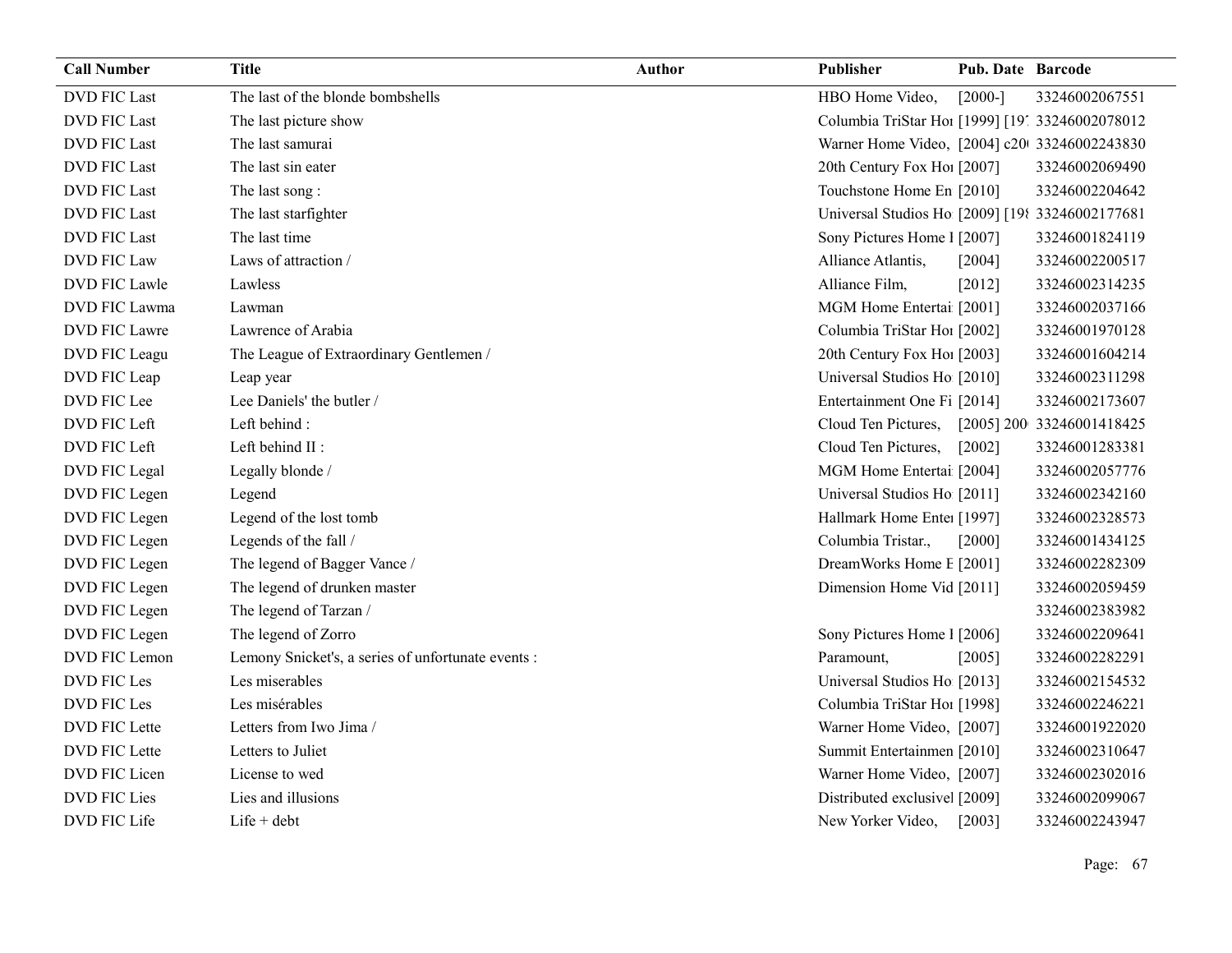| <b>Call Number</b>   | <b>Title</b>                        | <b>Author</b> | Publisher                                        | <b>Pub. Date Barcode</b> |                |
|----------------------|-------------------------------------|---------------|--------------------------------------------------|--------------------------|----------------|
| DVD FIC Life         | Life as a house                     |               | Distributed by Allian [2007]                     |                          | 33246002337046 |
| DVD FIC Life         | Life as we know it                  |               | Warner Home Video, [2011]                        |                          | 33246002060820 |
| DVD FIC Life         | Life of Pi                          |               | 20th Century Fox Ho! [2013]                      |                          | 33246002302479 |
| DVD FIC Life         | Life with Ashley                    |               | Pathfinder Home Ent [2010]                       |                          | 33246002296192 |
| DVD FIC Life         | The life aquatic with Steve Zissou  |               | Criterion Collection; [2005]                     |                          | 33246002098085 |
| DVD FIC Lifef        | Lifeforce                           |               | MGM Home Entertai [1998]                         |                          | 33246002328680 |
| DVD FIC Light        | The light between oceans            |               | Touchstone Home En [2017]                        |                          | 33246002418200 |
| DVD FIC Light        | The lightkeepers                    |               | Image Entertainment, [2010]                      |                          | 33246002098705 |
| DVD FIC Linco        | Lincoln                             |               | Distributed by Buena [2013]                      |                          | 33246002100592 |
| DVD FIC Linco        | The Lincoln lawyer                  |               | Lions Gate Home Ent [2011]                       |                          | 33246001818723 |
| DVD FIC Lion         | Lion/                               |               | Entertainment One Fi [2017] c20 33246002399400   |                          |                |
| DVD FIC Lions        | Lions for lambs                     |               | 20th Century Fox Ho! [2008]                      |                          | 33246002099620 |
| DVD FIC Littl        | A little trip to heaven             |               | Peace Arch Home En [2007] [200 33246002158848    |                          |                |
| DVD FIC Littl        | Little big soldier                  |               | Well Go USA,                                     | [2011]                   | 33246002295699 |
| <b>DVD FIC Littl</b> | Little black book                   |               | Revolution Studios, C [2005]                     |                          | 33246002293199 |
| DVD FIC Littl        | Little Fockers                      |               | Universal Studios Ho [2011]                      |                          | 33246002305753 |
| DVD FIC Littl        | Little Nicky                        |               | New Line Home Ente [2005]                        |                          | 33246002293694 |
| <b>DVD FIC Littl</b> | The little rascals /                |               | Goodtimes.,                                      | $[2000-]$                | 33246001430560 |
| DVD FIC Littl        | The little shop of horrors (1960) / |               | Exclusiv,                                        | [2006]                   | 33246001882166 |
| DVD FIC Little       | Little Big Man                      |               | Paramount Home Vid [2003]                        |                          | 33246001712694 |
| DVD FIC Little       | Little Miss Sunshine /              |               | Twentieth Century Fo [2006]                      |                          | 33246002324150 |
| DVD FIC Live         | Live free or die hard /             |               | 20th Century Fox Ho! [2007]                      |                          | 33246002082485 |
| DVD FIC Lock         | Lock, stock and two smoking barrels |               | PolyGram Video,                                  | [1999]                   | 33246002327849 |
| DVD FIC Logan        | Logan                               |               | Twentieth Century Fo [2017]                      |                          | 33246002400489 |
| DVD FIC Logan        | Logan's run /                       |               | Warner Bros.,                                    | [1976]                   | 33246001655190 |
| DVD FIC Lone         | The lone ranger                     |               | Walt Disney Studios 1 [2013]                     |                          | 33246002157352 |
| DVD FIC Lonel        | Lonely hearts                       |               | Sony Pictures Home 1 [2007]                      |                          | 33246002240547 |
| DVD FIC Lones (s.1)  | Return to Lonesome Dove             |               | Hallmark Home Ente: [2003] c19! 33246002334522   |                          |                |
| DVD FIC Long         | The long kiss goodnight /           |               | New Line Home Ente [1997]                        |                          | 33246001560846 |
| DVD FIC Long         | The long ride home                  |               | Lions Gate Home Ent [2003]                       |                          | 33246001692060 |
| DVD FIC Longe        | The longest day $=$ :               |               | 20th Century Fox Hol [1962]                      |                          | 33246002246163 |
| <b>DVD FIC Look</b>  | Look who's talking                  |               | Sony Pictures Home 1 [2007] [198 33246002151389] |                          |                |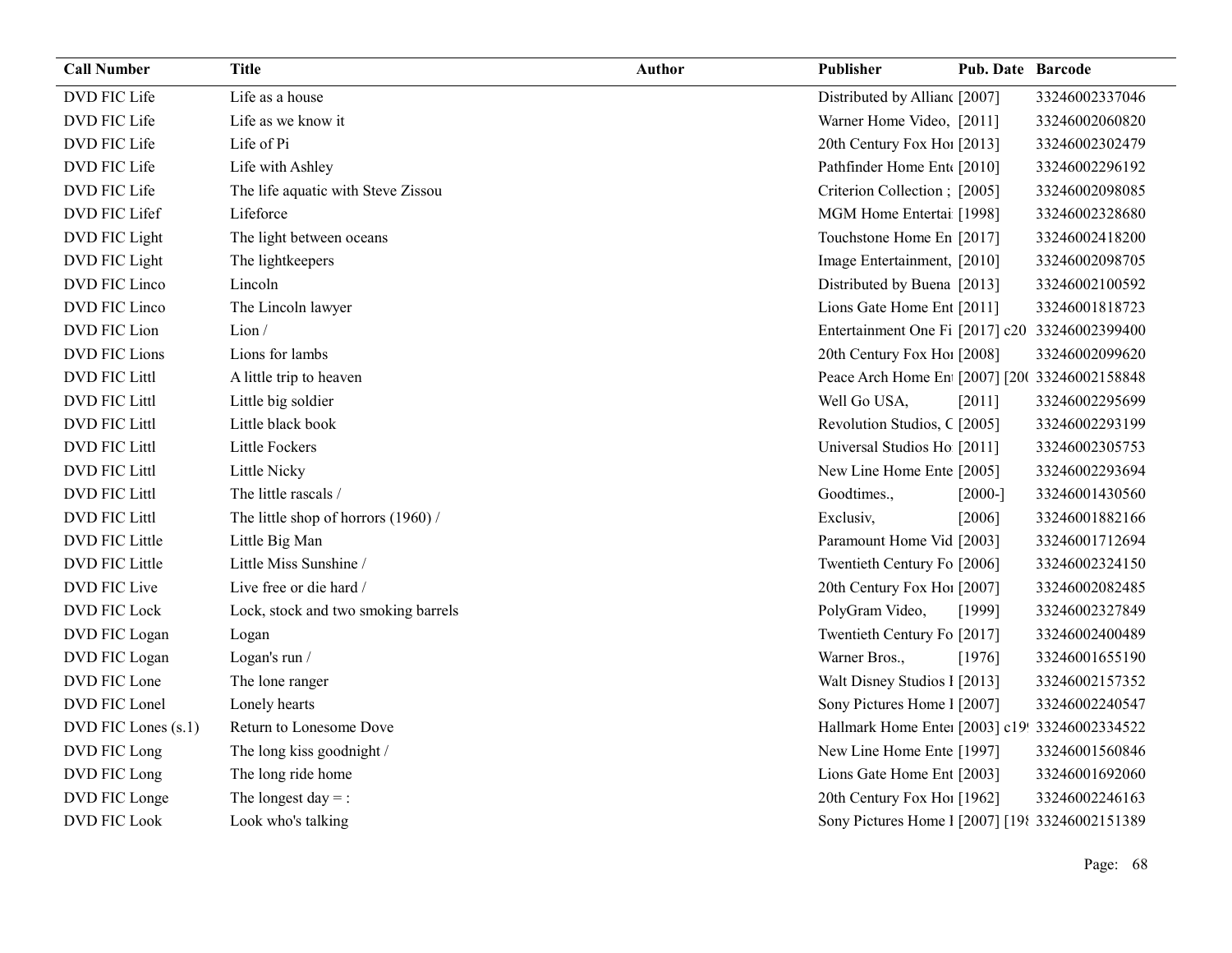| <b>Call Number</b>     | <b>Title</b>                        | <b>Author</b> | Publisher                     | <b>Pub. Date Barcode</b> |                            |
|------------------------|-------------------------------------|---------------|-------------------------------|--------------------------|----------------------------|
| DVD FIC Lord (1)       | The lord of the rings:              |               | Alliance Atlantis,            | [2002]                   | 33246001603612             |
| DVD FIC Lord (2)       | The lord of the rings:              |               | Alliance Atlantis,            |                          | [2003] c20t 33246002006534 |
| DVD FIC Lord (3)       | The Lord of the rings:              |               | New Line Home Ente [2003]     |                          | 33246001964899             |
| <b>DVD FIC Lost</b>    | Lost horizon                        |               | Columbia TriStar Hoi [1999]   |                          | 33246002286227             |
| <b>DVD FIC Lost</b>    | Lost in space /                     |               | New Line Production [1998]    |                          | 33246001146653             |
| <b>DVD FIC Lost</b>    | Lost in translation                 |               | distributed by] Unive: [2003] |                          | 33246002168904             |
| <b>DVD FIC Lost</b>    | Lost souls                          |               | New Line Home Vide [2001]     |                          | 33246002242097             |
| <b>DVD FIC Lost</b>    | The lost boys                       |               | Warner Home Video, [2004]     |                          | 33246002100758             |
| <b>DVD FIC Lost</b>    | The lost city:                      |               | Alliance Atlantis Viva [2006] |                          | 33246002288926             |
| DVD FIC Love           | I love you to death                 |               | Columbia Tristar Hor [2003]   |                          | 33246002205425             |
| DVD FIC Love           | Love & basketball                   |               | New Line Home Vide [2000]     |                          | 33246001809524             |
| <b>DVD FIC Love</b>    | Love & mercy                        |               | Entertainment One Fi [2015]   |                          | 33246002363737             |
| DVD FIC Love           | Love & other drugs                  |               | Twentieth Century Fo [2011]   |                          | 33246002325892             |
| DVD FIC Love           | Love actually                       |               | Universal,                    |                          | [2004] c20t 33246002341998 |
| <b>DVD FIC Love</b>    | Love and death /                    |               | MGM Home Entertai [2000]      |                          | 33246001689744             |
| DVD FIC Love           | Love and other disasters            |               | Distributed by Image [2008]   |                          | 33246002346567             |
| DVD FIC Love           | Love in the time of cholera         |               | Alliance Vivafilm :           | [2008]                   | 33246001603729             |
| DVD FIC Love           | Love stories of the silver screen / |               | Madacy,                       | [2004]                   | 33246001431774             |
| DVD FIC Love           | Love story                          |               | Paramount,                    | [1970]                   | 33246002243772             |
| DVD FIC Love           | Love the Coopers                    |               | Alliance Films Inc.,          | [2016]                   | 33246002304517             |
| <b>DVD FIC Love</b>    | Love wrecked /                      |               | Media 8 Entertainmer [2007]   |                          | 33246001859503             |
| DVD FIC Love (v.1)     | Love comes softly                   |               | 20th Century Fox Hol [2004]   |                          | 33246001763655             |
| DVD FIC Love (v.11)    | Love's Christmas journey            |               | 20th Century Fox Hol [2012]   |                          | 33246002327971             |
| DVD FIC Love (v.2)     | Love's enduring promise             |               | 20th Century Fox Ho! [2005]   |                          | 33246001763648             |
| $DVD$ FIC Love $(v.3)$ | Love's long journey                 |               | 20th Century Fox Hol [2006]   |                          | 33246001763754             |
| DVD FIC Love (v.4)     | Love's abiding joy                  |               | 20th Century Fox Hol [2006]   |                          | 33246001763747             |
| DVD FIC Love (v.5)     | Love's unending legacy              |               | Twentieth Century Fo [2007]   |                          | 33246001763739             |
| $DVD$ FIC Love $(v.6)$ | Love's unfolding dream              |               | 20th Century Fox Ho! [2008]   |                          | 33246001763721             |
| DVD FIC Love (v.7)     | Love takes wing                     |               | 20th Century Fox Ho! [2009]   |                          | 33246002295251             |
| DVD FIC Love (v.8)     | Love finds a home                   |               | 20th Century Fox Ho! [2009]   |                          | 33246002327914             |
| <b>DVD FIC Lovel</b>   | The lovely bones                    |               | Paramount Home Ent [2010]     |                          | 33246002061133             |
| DVD FIC Lucid          | Lucid                               |               | Mongrel Media,                | [2006]                   | 33246001600022             |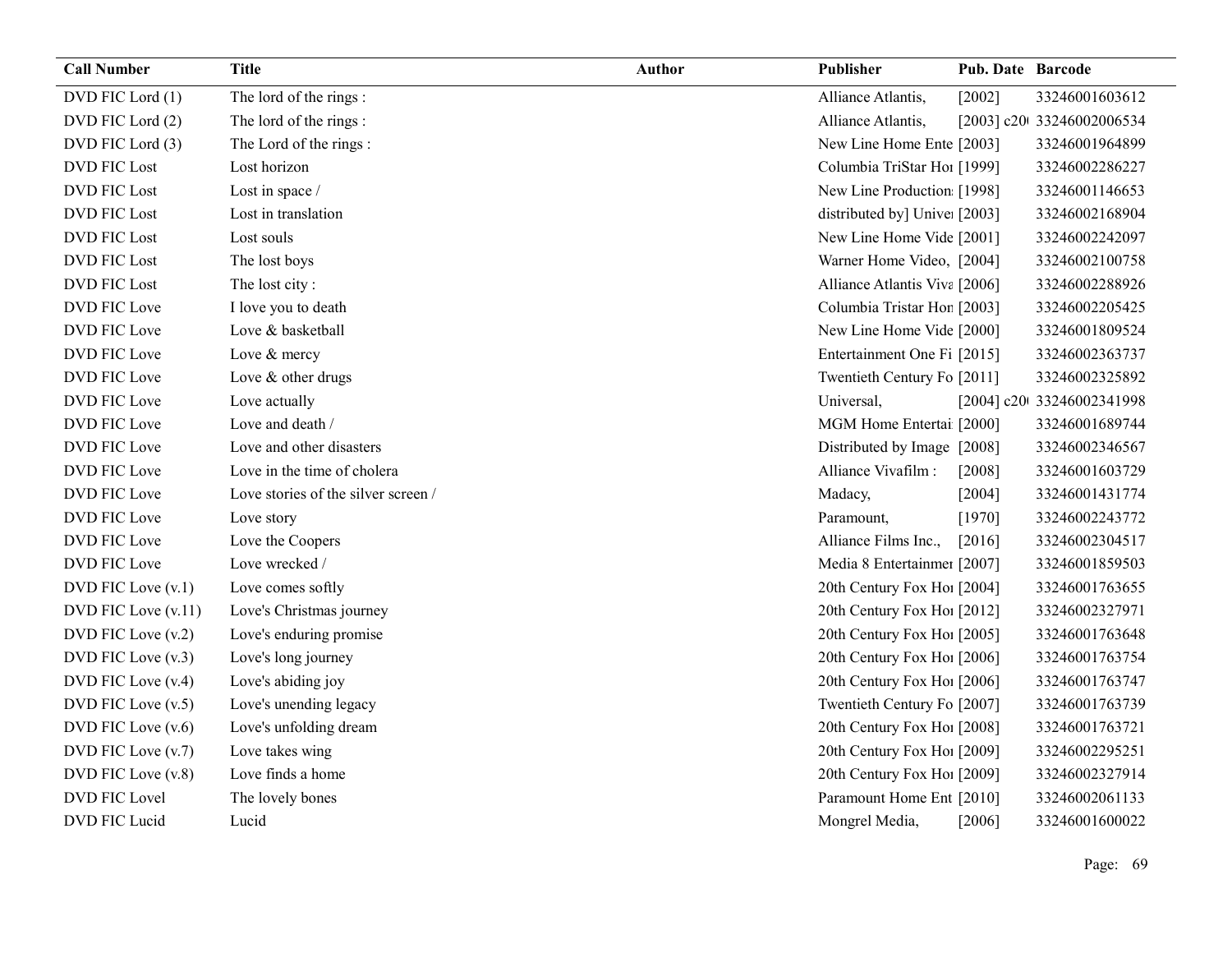| <b>Call Number</b> | <b>Title</b>                     | <b>Author</b> | <b>Publisher</b>                                | <b>Pub. Date Barcode</b> |                            |
|--------------------|----------------------------------|---------------|-------------------------------------------------|--------------------------|----------------------------|
| DVD FIC Lucky      | The lucky one /                  |               | Warner Home Video, [2012] c20 33246002090652    |                          |                            |
| DVD FIC Lucy       | The Lucy Show /                  |               | Legacy Entertainmen [2004]                      |                          | 33246001434182             |
| DVD FIC Lucy       | The Lucy show /                  |               | Legacy Entertainmen [2004]                      |                          | 33246001443738             |
| DVD FIC Lucy       | The Lucy show /                  |               | Quality Special Prodt [2006]                    |                          | 33246002036986             |
| DVD FIC Ludwi      | Ludwig                           |               | Koch Lorber Films,                              | [2008]                   | 33246002125136             |
| DVD FIC Lymel      | Lymelife /                       |               | Cinema Vault.,                                  | [2009]                   | 33246002038727             |
| DVD FIC Mad        | Mad dogs & Englishmen            |               | Lions Gate Home Ent [1995]                      |                          | 33246002103950             |
| DVD FIC Made       | Made of honor                    |               | Sony Pictures Home 1 [2008]                     |                          | 33246002285815             |
| DVD FIC Magic      | Magic Mike /                     |               | Warner Bros. Entertai [2012]                    |                          | 33246002096444             |
| DVD FIC Magic      | Magic Mike XXL                   |               | Warner Home Video, [2015]                       |                          | 33246002329860             |
| DVD FIC Magic      | Magic Mike XXL [blu-ray]         |               | Warner,                                         | [2015]                   | 33246002329803             |
| DVD FIC Magni      | The magnificent seven            |               | MGM Home Entertai [2001] c19 33246002318905     |                          |                            |
| DVD FIC Maid       | Maid in Manhattan                |               | Columbia TriStar Ho1 [2003] c20 33246002038685  |                          |                            |
| DVD FIC Major      | Major league /                   |               | Paramount,                                      | [1989]                   | 33246001431394             |
| DVD FIC Malco      | Malcolm X                        |               | Warner Home Video, [2005] 199 33246002345676    |                          |                            |
| DVD FIC Malef      | Maleficent                       |               | Disney DVD:                                     | [2014]                   | 33246002353696             |
| DVD FIC Mall       | Paul Blart, mall cop             |               | Sony Pictures Home 1 [2009]                     |                          | 33246001689702             |
| DVD FIC Mambo      | Mambo Italiano                   |               | Warner Brothers.,                               | [2004?]                  | 33246001759695             |
| DVD FIC Mamma      | Mamma mia! :                     |               | Universal Studios Ho [2008]                     |                          | 33246001603463             |
| DVD FIC Man        | A man apart                      |               | New Line Home Ente [2003]                       |                          | 33246002200780             |
| DVD FIC Man        | Man of Steel /                   |               | Warner Bros. Entertai [2013]                    |                          | 33246002156370             |
| DVD FIC Man        | Man of the house /               |               | Alliance Atlantis.,                             | [2005]                   | 33246001557354             |
| DVD FIC Man        | Man of the year                  |               | Universal Pictures,                             | [2007]                   | 33246002044808             |
| DVD FIC Man        | Man on fire                      |               | 20th Century Fox Ho! [2004]                     |                          | 33246001606300             |
| DVD FIC Man        | Man on the moon /                |               | Universal Studios,                              | [2000]                   | 33246001941061             |
| DVD FIC Man        | The man from Elysian Fields      |               | distributed exclusivel [2003]                   |                          | 33246002242089             |
| DVD FIC Man        | The man from Snowy River         |               | Twentieth Century Fo [2002] c19: 33246002032613 |                          |                            |
| DVD FIC Man        | The man in the iron mask /       |               | MGM Home Entertai [2006] [199 33246001689587    |                          |                            |
| DVD FIC Man        | The man who knew too much        |               | Madacy Home Video [2002] c19. 33246001412469    |                          |                            |
| DVD FIC Man        | The man who shot Liberty Valance |               | Paramount Pictures,                             | $[2001]$                 | 33246002038966             |
| DVD FIC Man        | The man who sued God             |               | American Home Trea [2006]                       |                          | 33246001677053             |
| DVD FIC Man        | The man with two brains /        |               | Warner Bros.,                                   |                          | [1999] c19: 33246001622695 |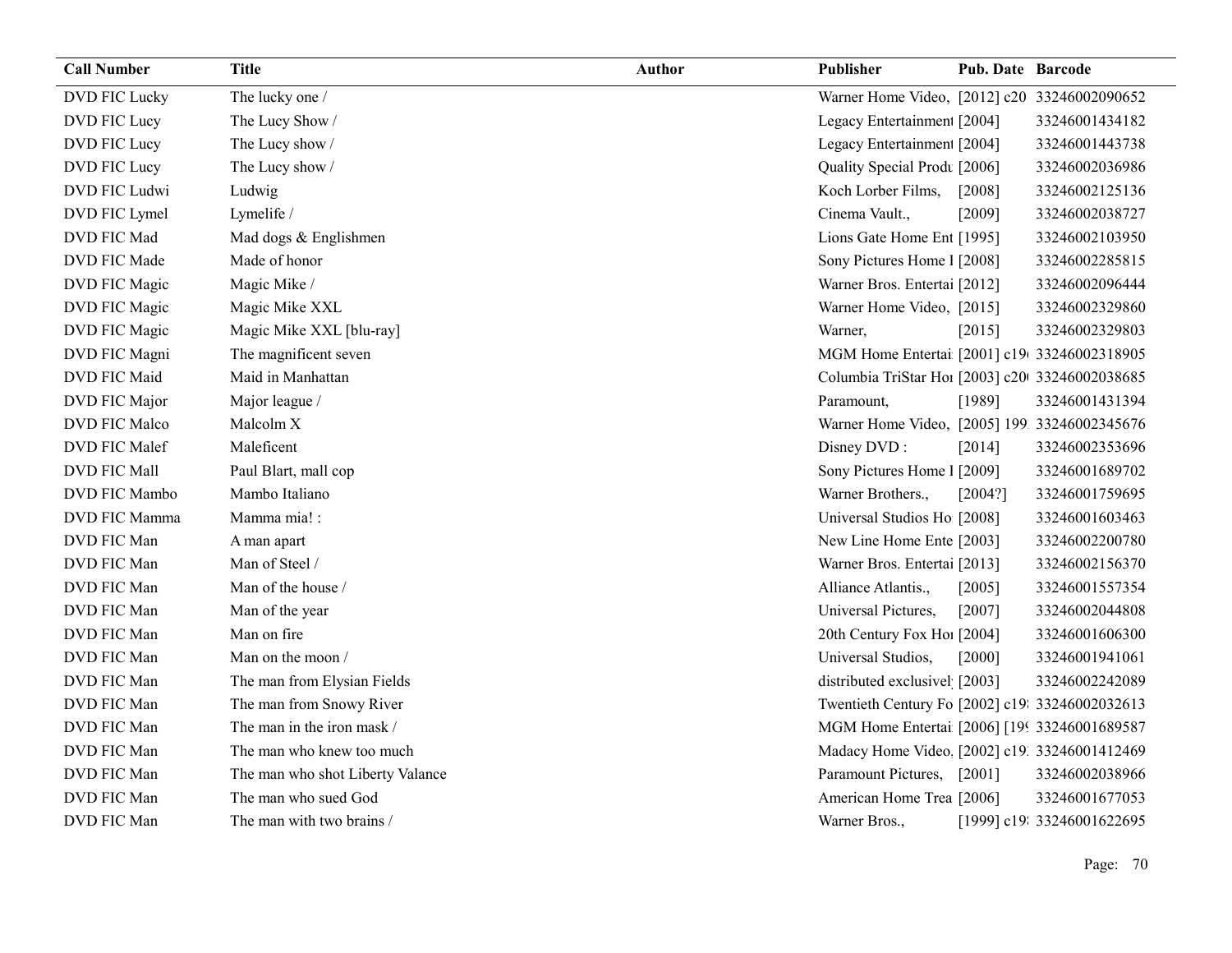| <b>Call Number</b>   | <b>Title</b>                                      | <b>Author</b> | <b>Publisher</b>                                 | <b>Pub. Date Barcode</b> |                            |
|----------------------|---------------------------------------------------|---------------|--------------------------------------------------|--------------------------|----------------------------|
| DVD FIC Manag        | Management                                        |               | Image Entertainment, [2009]                      |                          | 33246002177368             |
| DVD FIC Manch        | Manchester by the sea                             |               | Lionsgate Entertainm [2017]                      |                          | 33246002398816             |
| <b>DVD FIC Manch</b> | The Manchurian candidate /                        |               | MGM,                                             | [1962]                   | 33246001432343             |
| DVD FIC Mande        | Mandela                                           |               | Anchor Bay Films,                                | [2014]                   | 33246002177129             |
| DVD FIC Manha        | Manhattan                                         |               | MGM,                                             |                          | [2005] c19' 33246001599844 |
| <b>DVD FIC Manol</b> | Manolete                                          |               | distributed exclusivel [2010]                    |                          | 33246002101681             |
| DVD FIC March        | March of the penguins                             |               | Christal Films Distrib [2005]                    |                          | 33246001388891             |
| DVD FIC Margo        | Margot at the wedding                             |               | Paramount Home Ent [2008]                        |                          | 33246002038396             |
| DVD FIC Marie        | Marie Antoinette /                                |               | Columbia Pictures.,                              | $[2006]$                 | 33246001660067             |
| <b>DVD FIC Maril</b> | Marilyn Hotchkiss ballroom dancing & charm school |               | Sony Pictures Home 1 [2006] c20 33246002295533   |                          |                            |
| DVD FIC Marin        | The marine                                        |               | 20th Century Fox Ho! [2006]                      |                          | 33246001839976             |
| DVD FIC Marin        | The Marine 3                                      |               | 20th Century Fox Ho! [2013]                      |                          | 33246002302776             |
| DVD FIC Marle        | Marley & me                                       |               | Twentieth Century Fo [2009]                      |                          | 33246002286854             |
| DVD FIC Marni        | Marnie                                            |               | Universal Studios Ho [2006]                      |                          | 33246002325652             |
| DVD FIC Marri        | Married life                                      |               | Sony Pictures Home 1 [2008]                      |                          | 33246001793405             |
| DVD FIC Marti        | Martian child                                     |               | Alliance Vivafilm,                               | [2008]                   | 33246001586395             |
| <b>DVD FIC Marti</b> | Martin & Lewis:                                   |               | Double D Distribution [2006] c19: 33246001883305 |                          |                            |
| <b>DVD FIC Marti</b> | The Martian                                       |               | Twentieth Century Fo [2015]                      |                          | 33246002363489             |
| DVD FIC Mary         | Mary Higgins Clark:                               |               | Ardustry Home Enter [2005]                       |                          | 33246001866540             |
| DVD FIC Mary         | Mary Higgins Clark:                               |               | Ardustry Home Enter [2004]                       |                          | 33246001866607             |
| <b>DVD FIC MASH</b>  | <b>MASH</b>                                       |               | Twentieth Century Fo [2004]                      |                          | 33246002034197             |
| <b>DVD FIC Mask</b>  | The mask                                          |               | New Line Home Ente [1994] c20 33246002099208     |                          |                            |
| <b>DVD FIC Mask</b>  | The mask of Zorro                                 |               | Columbia TriStar Hoi [1998]                      |                          | 33246002208114             |
| <b>DVD FIC Maste</b> | Master and commander                              |               | Twentieth Century Fo [2004]                      |                          | 33246001882307             |
| <b>DVD FIC Matad</b> | The matador                                       |               | Weinstein Company: [2006]                        |                          | 33246002178705             |
| DVD FIC Match        | Match point /                                     |               | DreamWorks Pictures [2006]                       |                          | 33246002336162             |
| DVD FIC Match        | Matchstick men /                                  |               | Warner Home Video, [2004] c20 33246001896083     |                          |                            |
| <b>DVD FIC Mater</b> | Material girls                                    |               | Twentieth Century Fo [2006]                      |                          | 33246002286284             |
| <b>DVD FIC Matri</b> | Matrix                                            |               | Warner Bros. Pictures [1999] 200 33246001793504  |                          |                            |
| <b>DVD FIC Matri</b> | Matrix reloaded /                                 |               | Warner Bros.,                                    | [2003]                   | 33246001597921             |
| <b>DVD FIC Matri</b> | Matrix revolutions /                              |               | Warner Bros.,                                    | [2003]                   | 33246001613850             |
| DVD FIC Maudi        | Maudie                                            |               | MNG,                                             | [2017]                   | 33246002429694             |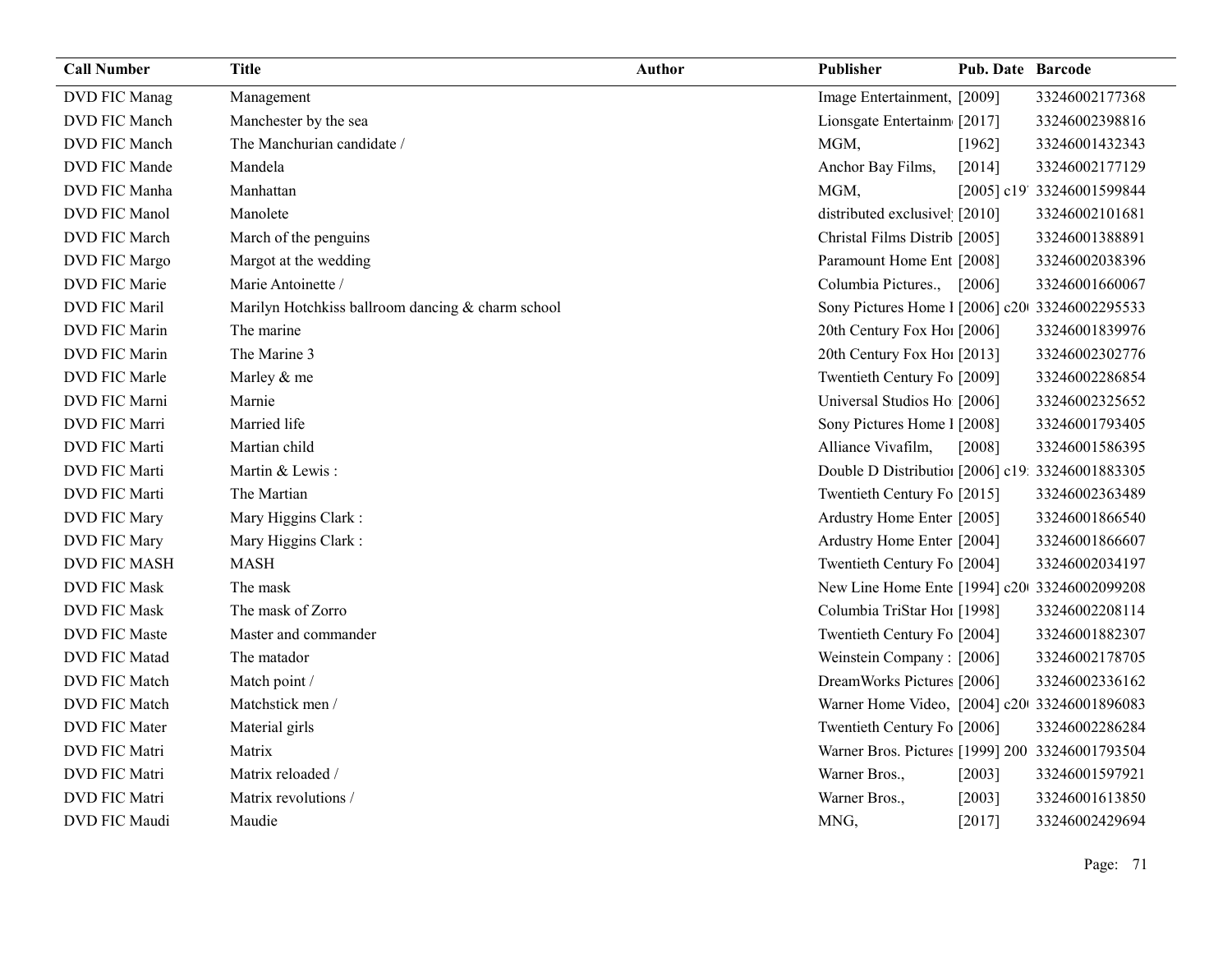| <b>Call Number</b>   | <b>Title</b>             | <b>Author</b> | Publisher                                      | <b>Pub. Date Barcode</b> |                           |
|----------------------|--------------------------|---------------|------------------------------------------------|--------------------------|---------------------------|
| <b>DVD FIC Maver</b> | Maverick:                |               | Warner Home Video, [1999]                      |                          | 33246001691823            |
| <b>DVD FIC Max</b>   | Max Payne /              |               | 20th Century Fox Ho! [2009]                    |                          | 33246001887843            |
| <b>DVD FIC Maxim</b> | Maximum conviction       |               | Anchor Bay Entertain [2012]                    |                          | 33246002136935            |
| <b>DVD FIC Maxim</b> | Maximum overdrive :      |               | Trinity Home Enterta [2006]                    |                          | 33246002295145            |
| DVD FIC Maze         | The maze runner          |               | 20th Century Fox Ho! [2014]                    |                          | 33246002242253            |
| DVD FIC McFar        | McFarland                |               | Disney DVD,                                    | [2015]                   | 33246002269926            |
| DVD FIC Me           | Me before you /          |               | Warner Home Video, [2016]                      |                          | 33246002309003            |
| DVD FIC Mecha        | The mechanic             |               | Sony Pictures Home 1 [2011]                    |                          | 33246001818855            |
| DVD FIC Mecha (v.2)  | Mechanic:                |               | Videoville Showtime, [2016]                    |                          | 33246002409803            |
| DVD FIC Meet         | Meet Bill                |               | Maple Pictures,                                | [2008]                   | 33246002281269            |
| DVD FIC Meet         | Meet me in St. Louis /   |               | Warner Bros.,                                  |                          | [2004] c19 33246001443365 |
| DVD FIC Meet         | Meet the Fockers         |               | Universal,                                     | [2005]                   | 33246001485234            |
| DVD FIC Meet         | Meet the Spartans        |               | 20th Century Fox Hol [2008]                    |                          | 33246002328375            |
| DVD FIC Mel B        | History of the world     |               | Twentieth Century Fo [1981]                    |                          | 33246001430834            |
| DVD FIC Melin        | Melinda and Melinda      |               | 20th Century Fox Ho! [2005]                    |                          | 33246002303097            |
| DVD FIC Memen        | Memento /                |               | Alliance Atlantis,                             | [2001]                   | 33246001432178            |
| DVD FIC Memoi        | Memoirs of a geisha      |               | Sony Pictures Home 1 [2006]                    |                          | 33246002132447            |
| DVD FIC Memor        | Memory                   |               | Echo Bridge Home E [2007]                      |                          | 33246002409878            |
| DVD FIC Memor        | Memory keeper's daughter |               | Sony Pictures Home 1 [2008]                    |                          | 33246002281863            |
| DVD FIC Men          | Men of honor             |               | 20th Century Fox Ho! [2000]                    |                          | 33246001763846            |
| DVD FIC Men          | Men with brooms          |               | Alliance Atlantis,                             | $[2002]$                 | 33246002331098            |
| DVD FIC Men          | $MIB3$ :                 |               | Sony Pictures Home 1 [2012]                    |                          | 33246002151439            |
| DVD FIC Men          | <b>MIIB</b>              |               | Columbia Pictures,                             | [2002]                   | 33246002097830            |
| DVD FIC Merce        | Mercenary/               |               | Lions Gate Films,                              | [2002]                   | 33246001941079            |
| DVD FIC Mercu        | Mercury rising           |               | Universal Home Vide [1999] c19! 33246002013019 |                          |                           |
| DVD FIC Merli        | Merlin                   |               | Hallmark Entertainm [2004]                     |                          | 33246001948173            |
| DVD FIC Merma        | Mermaids                 |               | MGM/UA Home Vid [1990]                         |                          | 33246002203065            |
| DVD FIC Merry        | Merry sitcom!            |               | Shout! Factory,                                | [2009]                   | 33246001960715            |
| DVD FIC Mexic        | The Mexican              |               | DreamWorks Home E [2001]                       |                          | 33246002173367            |
| DVD FIC Miami        | Miami blues /            |               | MGM,                                           | [1990]                   | 33246001432293            |
| DVD FIC Miami        | Miami vice               |               | Universal Pictures,                            | [2006]                   | 33246002286342            |
| DVD FIC Micha        | Michael Clayton          |               | Warner Home Video, [2008]                      |                          | 33246001594225            |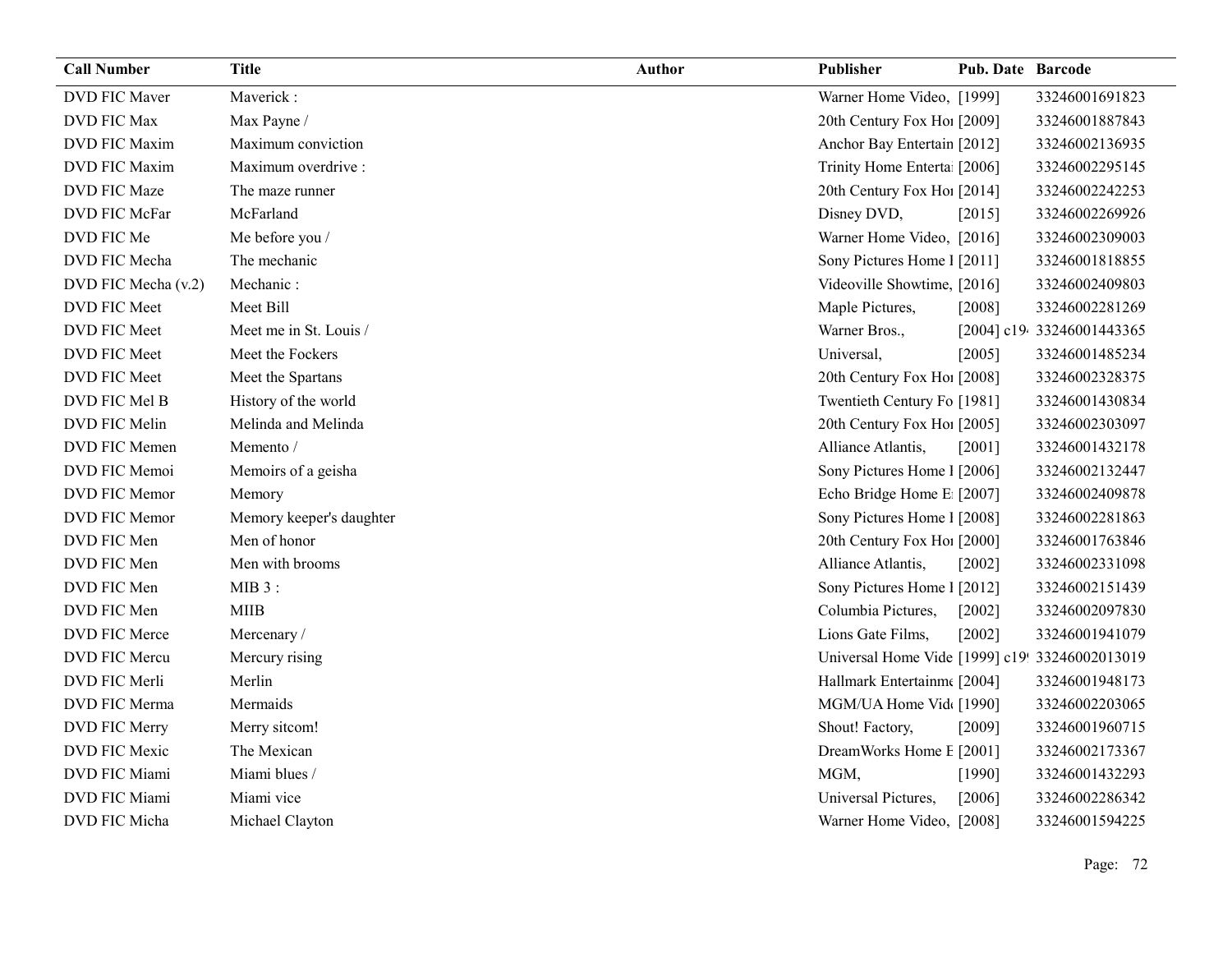| <b>Call Number</b>   | <b>Title</b>                                | <b>Author</b> | Publisher                                       | <b>Pub. Date Barcode</b> |                |
|----------------------|---------------------------------------------|---------------|-------------------------------------------------|--------------------------|----------------|
| DVD FIC Micha        | Michael Moore hates America                 |               | MMHA Productions : [2007]                       |                          | 33246002305381 |
| DVD FIC Midni        | Midnight in the garden of good and evil     |               | Warner Home Video, [1998]                       |                          | 33246002099554 |
| DVD FIC Might        | A mighty heart                              |               | Paramount Home Ent [2007]                       |                          | 33246001824234 |
| DVD FIC Might        | A mighty wind                               |               | Castle Rock Entertain [2003]                    |                          | 33246001759455 |
| DVD FIC Might        | Mighty Aphrodite                            |               | Miramax Home Enter [1995]                       |                          | 33246002201879 |
| DVD FIC Milk         | Milk /                                      |               | Alliance Vivafilm :                             | [2009]                   | 33246002100873 |
| DVD FIC Mille        | Miller's Crossing                           |               | Twentieth Century Fo [2003] [199 33246002307718 |                          |                |
| <b>DVD FIC Milli</b> | Million dollar arm                          |               | Walt Disney Home E <sub>1</sub> [2014]          |                          | 33246002327864 |
| DVD FIC Milli        | Million dollar baby                         |               | Warner Home Video, [2005] c20 33246002338242    |                          |                |
| DVD FIC Minor        | Minority report /                           |               | DreamWorks Home E [2003]                        |                          | 33246001896000 |
| DVD FIC Mirac        | Miracle                                     |               | Disney DVD,                                     | [2004]                   | 33246001364322 |
| DVD FIC Mirac        | Miracle on 34th Street                      |               | 20th Century Fox Ho! [2000]                     |                          | 33246001470632 |
| DVD FIC Mirac        | Miracle on 34th Street                      |               | 20th Century Fox Ho! [2000]                     |                          | 33246002016848 |
| DVD FIC Mirac        | Miracle on 34th Street                      |               | 20th Century Fox,                               | [2008]                   | 33246002077030 |
| DVD FIC Mirac        | Miracles from Heaven                        |               | Sony Pictures Home 1 [2016]                     |                          | 33246002332237 |
| DVD FIC Miser        | Misery/                                     |               | MGM,                                            | [1990]                   | 33246001578475 |
| <b>DVD FIC Miss</b>  | Miss Congeniality                           |               | Warner Home Video, [2005]                       |                          | 33246002038693 |
| <b>DVD FIC Miss</b>  | Miss Congeniality 2                         |               | Distributed by Warne [2005]                     |                          | 33246001604081 |
| <b>DVD FIC Miss</b>  | Miss Peregrine's Home for Peculiar Children |               | Twentieth Century Fo [2016]                     |                          | 33246002392835 |
| <b>DVD FIC Miss</b>  | Miss Potter /                               |               | Alliance Atlantis.,                             | [2006]                   | 33246001571439 |
| <b>DVD FIC Missi</b> | Mississippi mermaid                         |               | MGM Home Entertai [2001]                        |                          | 33246002245967 |
| <b>DVD FIC Missi</b> | The missing                                 |               | Columbia TriStar Ho1 [2004]                     |                          | 33246002102762 |
| DVD FIC Missi (I)    | Mission: impossible I                       |               | Paramount Pictures,                             | [1998]                   | 33246001638493 |
| DVD FIC Missi (II)   | Mission: impossible II                      |               | Paramount,                                      | [2000]                   | 33246001420496 |
| DVD FIC Missi (III)  | Mission: impossible III                     |               | Paramount Home Ent [2006]                       |                          | 33246002335842 |
| <b>DVD FIC Mist</b>  | The mist:                                   |               | Genius Products,                                | [2008]                   | 33246001796895 |
| DVD FIC Mona         | Mona Lisa smile                             |               | Columbia TriStar Hoi [2004] c20 33246001603521  |                          |                |
| DVD FIC Money        | Moneyball                                   |               | Sony Pictures Home 1 [2012]                     |                          | 33246002196178 |
| <b>DVD FIC Monst</b> | Monster                                     |               | Columbia TriStar Hoi [2004]                     |                          | 33246002208247 |
| DVD FIC Monst        | Monster's ball                              |               | Columbia Tristar Hor [2002]                     |                          | 33246002348613 |
| <b>DVD FIC Monst</b> | Monster-in-law                              |               | New Line Home Ente [2005]                       |                          | 33246001793314 |
| DVD FIC Monty        | Monty Python and the Holy Grail             |               | Columbia TriStar Hoi [2001] [19] 33246002286466 |                          |                |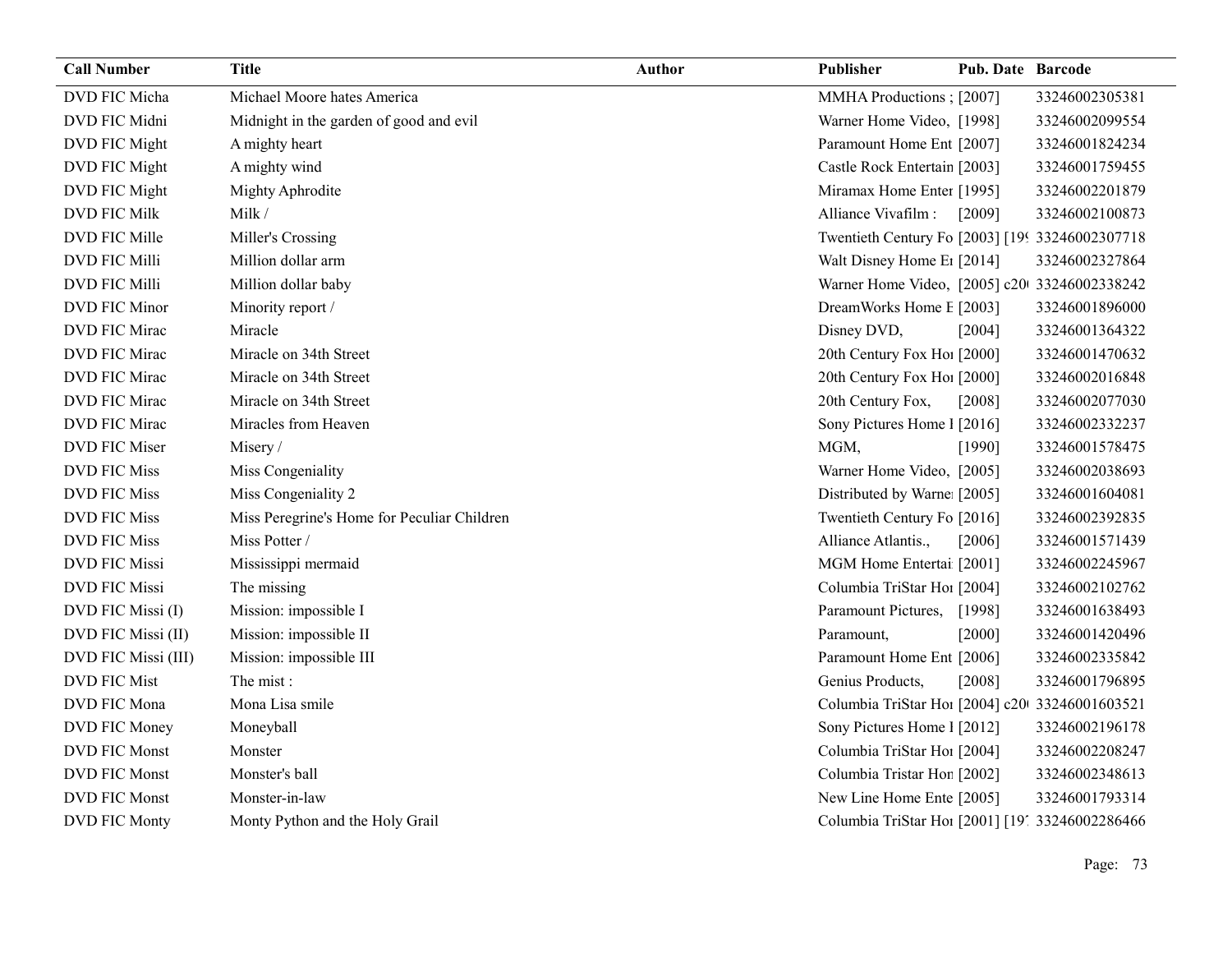| <b>Call Number</b>   | <b>Title</b>                                               | <b>Author</b> | Publisher                                       | <b>Pub. Date Barcode</b> |                            |
|----------------------|------------------------------------------------------------|---------------|-------------------------------------------------|--------------------------|----------------------------|
| DVD FIC Monty        | Monty Python's, And now for something completely different |               | Columbia TriStar Hoi [1999] [19] 33246002342525 |                          |                            |
| DVD FIC Moon         | Moon phase :                                               |               | FUNimation Entertail [2004?]                    |                          | 33246001689470             |
| DVD FIC Moonl        | Moonlight                                                  |               | Lionsgate,                                      | [2017]                   | 33246002325405             |
| DVD FIC Moonl        | Moonlight and mistletoe                                    |               | Gaiam,                                          | [2009]                   | 33246001698372             |
| DVD FIC Moonr        | Moonrise kingdom                                           |               | Entertainment One,                              | [2012]                   | 33246002204477             |
| <b>DVD FIC Morta</b> | The mortal instruments                                     |               | Entertainment One Fi [2013]                     |                          | 33246002157238             |
| DVD FIC Mosco        | Moscow on the Hudson                                       |               | Columbia Tristar Hor [1984]                     |                          | 33246002203115             |
| DVD FIC Mothe        | Mother of the bride /                                      |               | Freemantle Media,                               |                          | [2006] c19! 33246001868074 |
| DVD FIC Mothe        | Motherhood                                                 |               | E1 Entertainment,                               | [2009]                   | 33246002177657             |
| DVD FIC Mothm        | The mothman prophecies                                     |               | Columbia TriStar Hoi [2003]                     |                          | 33246001940873             |
| DVD FIC Mouli        | Moulin Rouge                                               |               | Twentieth Century Fo [2001]                     |                          | 33246001431006             |
| DVD FIC Mr           | Mr. Christmas                                              |               | Luminous Films,                                 | [2005]                   | 33246001562149             |
| DVD FIC Mr.          | Mr. and Mrs. Smith                                         |               | Twentieth Century Fo [2005]                     |                          | 33246001614098             |
| DVD FIC Mr.          | Mr. Deeds                                                  |               | Sony Pictures Home 1 [2005]                     |                          | 33246002347516             |
| DVD FIC Mr.          | Mr. Saturday night /                                       |               | MGM.,                                           | [1992]                   | 33246002282564             |
| DVD FIC Mr.          | Mr. Turner                                                 |               | Sony Pictures Home 1 [2015]                     |                          | 33246002322634             |
| DVD FIC Mr.Bea       | Mr. Bean's holiday                                         |               | Universal Studios Ho [2007]                     |                          | 33246002290112             |
| DVD FIC Mr.Hol       | Mr. Holland's opus                                         |               | Hollywood Pictures F [1999]                     |                          | 33246002290492             |
| <b>DVD FIC Mrs</b>   | Mrs. Henderson presents                                    |               | Alliance Atlantis,                              | [2005]                   | 33246002293769             |
| DVD FIC Mrs.         | Mrs. Miniver                                               |               | Warner Home Video, [2004] [194 33246002099570   |                          |                            |
| DVD FIC Mulho        | Mulholland Dr. /                                           |               | Universal Studios,                              | [2002]                   | 33246001796713             |
| DVD FIC Mummy        | The mummy                                                  |               | Universal Studios,                              | [2001]                   | 33246001788991             |
| DVD FIC Mummy        | The mummy                                                  |               | Universal Pictures Hc [2017]                    |                          | 33246002409027             |
| DVD FIC Mummy        | The Mummy:                                                 |               | Universal Studios Ho [2008]                     |                          | 33246001613934             |
| DVD FIC Mummy        | The mummy returns                                          |               | Universal Home Vide [2001]                      |                          | 33246001789304             |
| DVD FIC Munic        | Munich                                                     |               | Universal;                                      | [2006]                   | 33246001588136             |
| DVD FIC Murde        | Murder by death                                            |               | Columbia TriStar Hoi [2001] 197 33246001961358  |                          |                            |
| <b>DVD FIC Music</b> | Music and lyrics                                           |               | Warner Home Video, [2007]                       |                          | 33246002356277             |
| DVD FIC Music        | Music from another room                                    |               | MGM Home Entertai [2003] [199 33246002284156    |                          |                            |
| DVD FIC Music        | Music within                                               |               | 20th Century Fox Hol [2008]                     |                          | 33246002100766             |
| DVD FIC Muske        | The musketeer                                              |               | Universal,                                      | [2001]                   | 33246002293942             |
| <b>DVD FIC Must</b>  | Must love dogs                                             |               | Warner Home Video, [2005]                       |                          | 33246002282739             |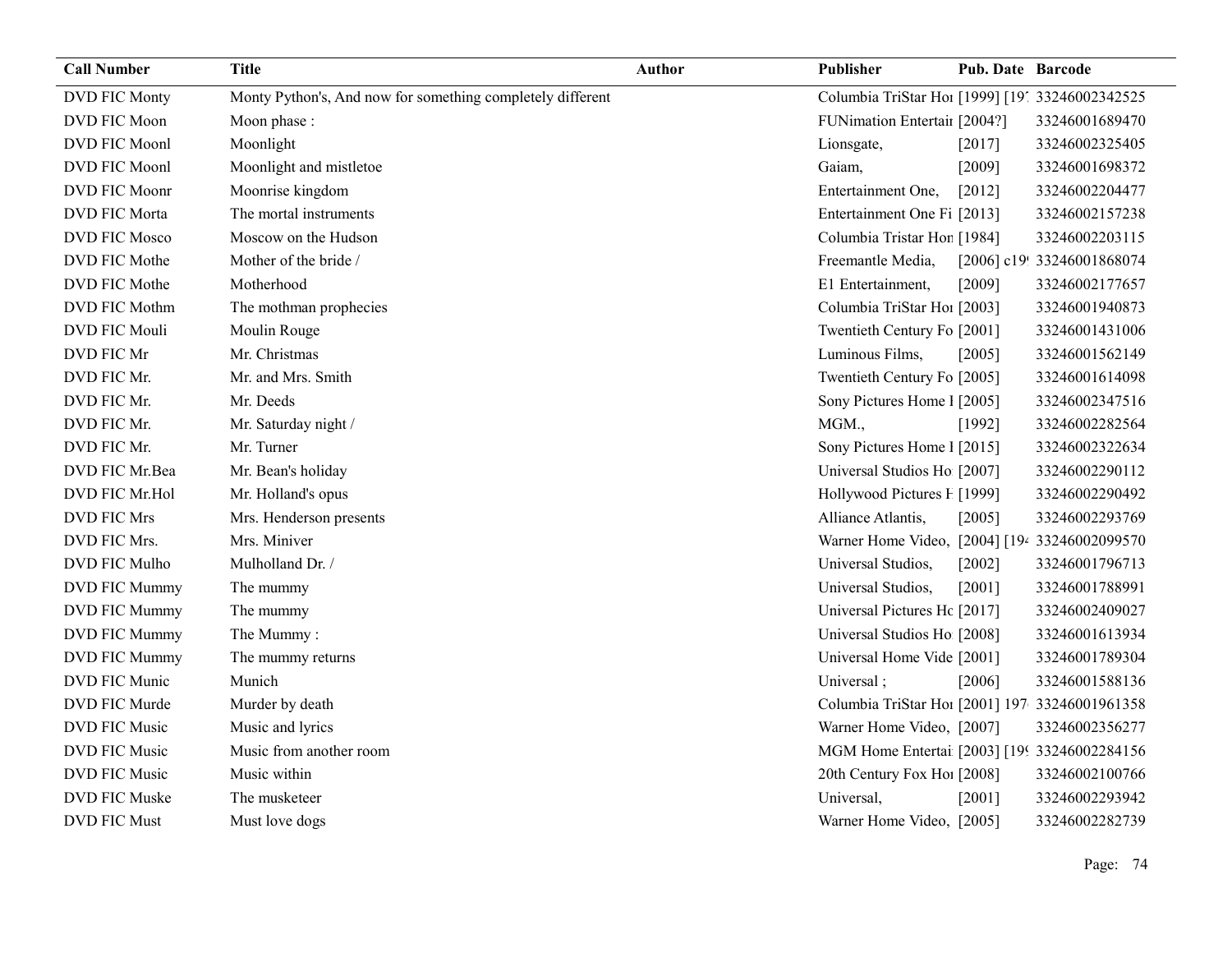| <b>Call Number</b>   | <b>Title</b>                                    | <b>Author</b> | Publisher                                       | <b>Pub. Date Barcode</b> |                |
|----------------------|-------------------------------------------------|---------------|-------------------------------------------------|--------------------------|----------------|
| <b>DVD FIC Mutan</b> | Mutant chronicles                               |               | distributed exclusivel [2008]                   |                          | 33246002099034 |
| DVD FIC Mute         | Mute witness                                    |               | Columbia TriStar Hoi [2003]                     |                          | 33246001694769 |
| DVD FIC My           | My best friend's girl                           |               | Lionsgate,                                      | [2009]                   | 33246002098291 |
| DVD FIC My           | My big fat Greek wedding                        |               | Equinoxe Films;                                 | [2003]                   | 33246002333698 |
| DVD FIC My           | My blueberry nights                             |               | Equinoxe Films Inc.; [2008]                     |                          | 33246002038891 |
| DVD FIC My           | My boss's daughter                              |               | Dimension Home Vid [2004]                       |                          | 33246002328623 |
| DVD FIC My           | My fair lady /                                  |               | Warner Home Video   [2004] 196 33246001432103   |                          |                |
| DVD FIC My           | My girl                                         |               | Columbia TriStar Hoi [1998]                     |                          | 33246002325777 |
| DVD FIC My           | My life in ruins                                |               | 20th Century Fox Hol [2009]                     |                          | 33246002296309 |
| DVD FIC My           | My name is Khan                                 |               | Twentieth Century Fo [2010]                     |                          | 33246001817634 |
| DVD FIC My           | My own love song                                |               | Inception Media Grou [2011]                     |                          | 33246001613504 |
| DVD FIC My           | My own private Idaho /                          |               | Alliance Atlantis,                              | [2005]                   | 33246002059269 |
| DVD FIC My           | My sassy girl                                   |               | Twentieth Century Fo [2008]                     |                          | 33246002283034 |
| DVD FIC My           | My sister's keeper                              |               | Distributed in Canada [2009]                    |                          | 33246002280907 |
| DVD FIC My           | My son, my son, what have ye done               |               | Industrial Entertainm([2010]                    |                          | 33246002101749 |
| DVD FIC My           | My super ex-girlfriend                          |               | 20th Century Fox Ho! [2006]                     |                          | 33246002347649 |
| DVD FIC Myste        | Mysterious island                               |               | Echo Bridge Home E [2005]                       |                          | 33246001606524 |
| DVD FIC Myste        | Mystery, Alaska                                 |               | Hollywood Pictures F [2000]                     |                          | 33246001694413 |
| DVD FIC Mysti        | Mystic Pizza                                    |               | MGM Home Entertai [2001]                        |                          | 33246002039659 |
| DVD FIC Mysti        | Mystic river                                    |               | Warner Home Video, [2004]                       |                          | 33246002337657 |
| DVD FIC Naked        | Naked gun 33 1/3 :                              |               | Paramount Home Vid [2000]                       |                          | 33246001891043 |
| DVD FIC Naked        | The naked gun /                                 |               | Paramount Pictures C [2000]                     |                          | 33246001891050 |
| DVD FIC Naked        | The Naked gun 2 1/2                             |               | Paramount Pictures,                             | [2000]                   | 33246002296374 |
| DVD FIC Name         | The name of the rose /                          |               | Warner Home Video, [2004]                       |                          | 33246001877851 |
| DVD FIC Names        | The namesake                                    |               | 20th Century Fox Ho! [2007]                     |                          | 33246002153369 |
| DVD FIC Nanny        | The nanny diaries                               |               | Alliance Vivafilm;                              | [2007]                   | 33246001560176 |
| DVD FIC Napol        | Napoleon Dynamite                               |               | Twentieth Century Fo [2004]                     |                          | 33246002302602 |
| DVD FIC Natio        | National Lampoon's Van Wilder: the rise of Taj. |               | MGM Home Entertai [2007]                        |                          | 33246002202844 |
| <b>DVD FIC Nativ</b> | The nativity story                              |               | Alliance Atlantis,                              | [2007]                   | 33246001657436 |
| <b>DVD FIC Natur</b> | The natural                                     |               | Columbia TriStar Hoi [2001] [198 33246002295996 |                          |                |
| <b>DVD FIC Navy</b>  | Navy SEALs                                      |               | MGM Home Entertai [1990]                        |                          | 33246002203180 |
| DVD FIC Ned          | Ned Kelly /                                     |               | Universal,                                      | $[2004]$                 | 33246001565985 |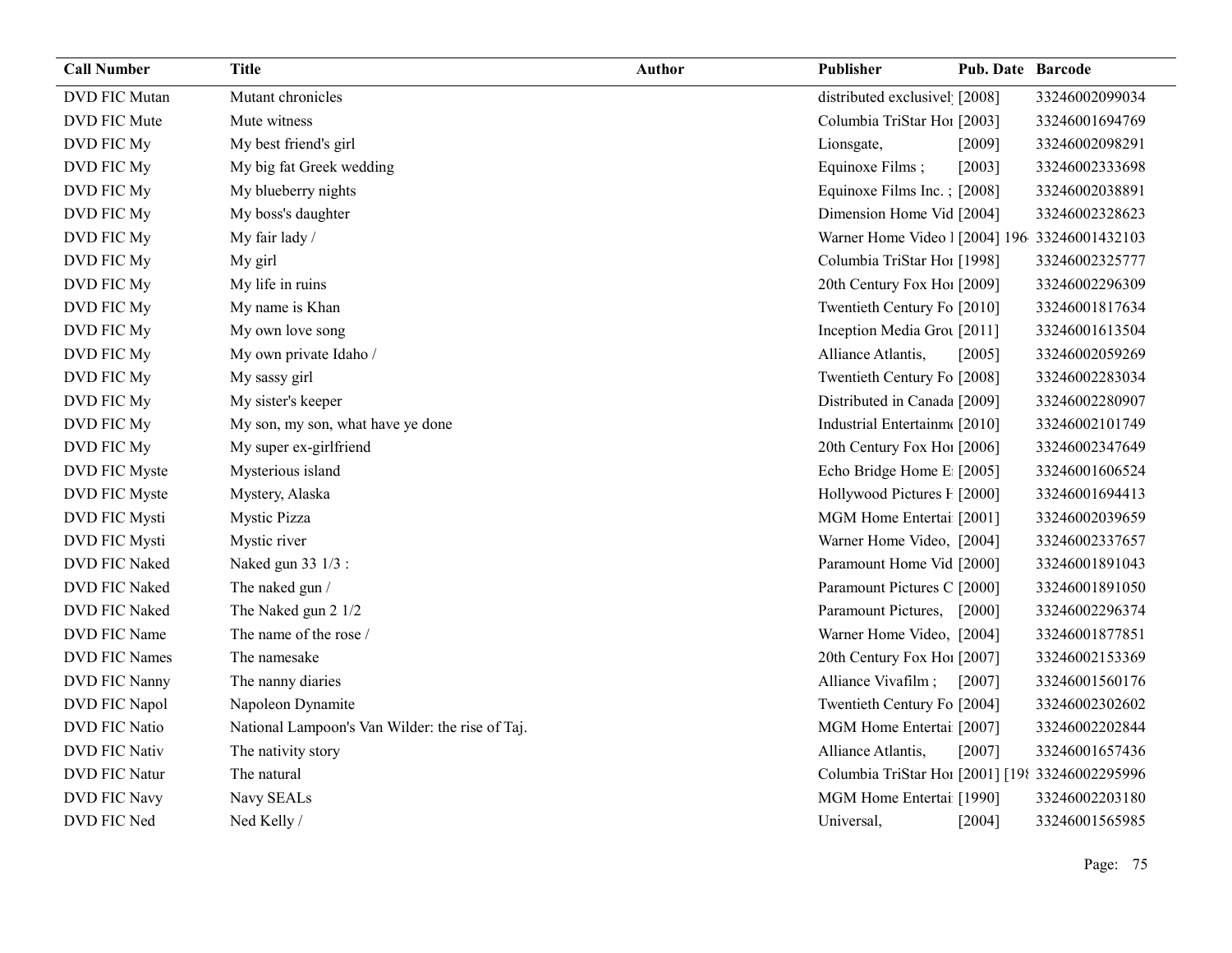| <b>Call Number</b>   | <b>Title</b>                | <b>Author</b> | Publisher                                        | <b>Pub. Date Barcode</b> |                             |
|----------------------|-----------------------------|---------------|--------------------------------------------------|--------------------------|-----------------------------|
| DVD FIC Negot        | The negotiator              |               | Warner Home Video, [1998]                        |                          | 33246002305951              |
| DVD FIC Neigh        | Neighbors                   |               | Universal Studios Ho [2014]                      |                          | 33246002279271              |
| DVD FIC Nell         | Nell                        |               | 20th Century Fox Ho! [2003] [199 33246002153195  |                          |                             |
| DVD FIC Netwo        | Networth /                  |               | Morningstar Entertair [1995]                     |                          | 33246001518661              |
| DVD FIC Nevad        | Nevada Smith                |               | Paramount,                                       |                          | [2003] [196 33246002215168  |
| DVD FIC Never        | Never forget                |               | Peace Arch Home En [2008]                        |                          | 33246001607746              |
| DVD FIC Never        | Never talk to strangers /   |               | distributed exclusivel [2003]                    |                          | 33246002033207              |
| DVD FIC Never        | <b>Neverwas</b>             |               | Miramax Home Enter [2007]                        |                          | 33246002038628              |
| DVD FIC New          | New York cop                |               | Columbia Tristar Hor [1995]                      |                          | 33246002328920              |
| DVD FIC New          | New York, I love you        |               | E1 Entertainment,                                |                          | [2010] [20( 33246002286458  |
| DVD FIC New          | The new daughter            |               | Anchor Bay Entertain [2010]                      |                          | 33246002069557              |
| DVD FIC Next         | Next of kin /               |               | Warner Bros.,                                    |                          | [1998] c19: 33246001590884  |
| DVD FIC Next         | The next three days         |               | Lionsgate,                                       | [2011]                   | 33246001822832              |
| DVD FIC Night        | A nightmare on Elm Street 2 |               | New Line Home Vide [1985]                        |                          | 33246002177566              |
| DVD FIC Night        | Night at the museum         |               | Twentieth Century Fo [2007]                      |                          | 33246001834092              |
| DVD FIC Night        | Night at the museum         |               | Twentieth Century Fo [2009]                      |                          | 33246001959659              |
| DVD FIC Night        | Night at the museum         |               | Twentieth Century Fo [2015]                      |                          | 33246002254787              |
| DVD FIC Night        | Night of dark shadows       |               | Turner Entertainment [2012]                      |                          | 33246002206753              |
| DVD FIC Nine         | $9$ to 5                    |               | 20th Century Fox Ho! [2006]                      |                          | 33246002305837              |
| DVD FIC Nine         | Nine months /               |               | Twentieth Century Fo [2001]                      |                          | 33246001940766              |
| DVD FIC Ninet        | 1900                        |               | Paramount,                                       |                          | [2006] [19', 33246002288967 |
| <b>DVD FIC Ninot</b> | Ninotchka /                 |               | Warner Bros.,                                    | [2005]                   | 33246001431030              |
| DVD FIC Nitti        | Nitti, the Enforcer         |               | Direct Source Special [2006] [198 33246002295525 |                          |                             |
| DVD FIC No           | No country for old men      |               | Distributed in Canada [2008]                     |                          | 33246001603935              |
| DVD FIC No           | No reservations /           |               | Warner Home Video, [2008]                        |                          | 33246001851294              |
| DVD FIC No           | No mercy                    |               | Columbia TriStar Hoi [1998]                      |                          | 33246001790252              |
| DVD FIC Noah         | Noah                        |               | Paramount Home Ent [2014]                        |                          | 33246002299741              |
| DVD FIC Nobod        | Nobody's fool               |               | Paramount Home Vid [2003] [199 33246002288843    |                          |                             |
| DVD FIC Non          | Non-stop                    |               | Universal Studios,                               | [2014]                   | 33246002209344              |
| DVD FIC Nora         | Nora Roberts' Angels fall   |               | Sony Pictures Home 1 [2007]                      |                          | 33246001829605              |
| DVD FIC Nora         | Nora Roberts' Blue smoke    |               | Sony Pictures Home 1 [2007]                      |                          | 33246001824960              |
| DVD FIC North        | North country /             |               | Warner Home Video, [2006]                        |                          | 33246001759828              |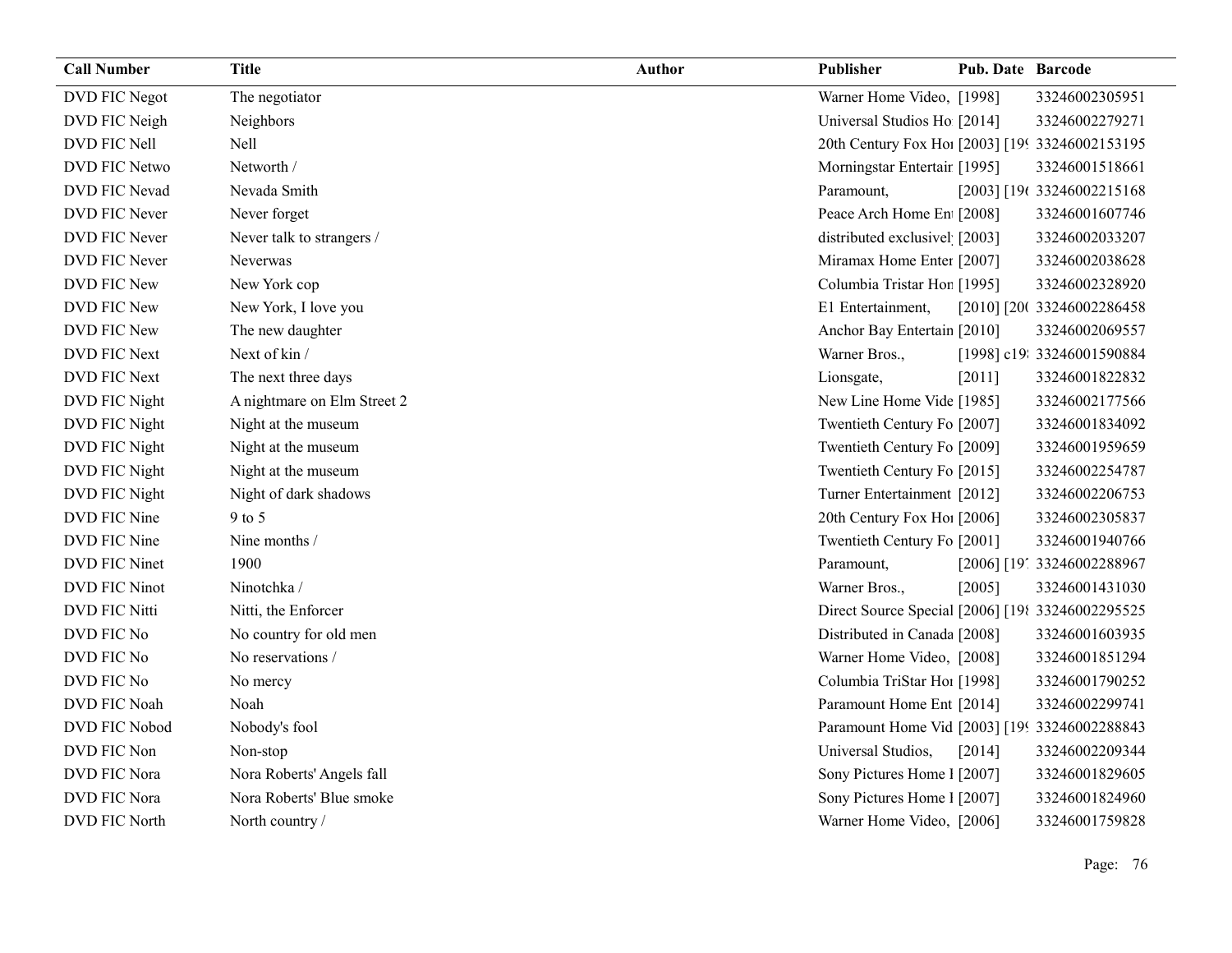| <b>Call Number</b>   | <b>Title</b>                | <b>Author</b> | Publisher                                         | <b>Pub. Date Barcode</b> |                            |
|----------------------|-----------------------------|---------------|---------------------------------------------------|--------------------------|----------------------------|
| <b>DVD FIC North</b> | Northanger Abbey            |               | WGBH Boston Videc [2008]                          |                          | 33246002293991             |
| DVD FIC Not          | Not easily broken           |               | Sony Pictures Home 1 [2009]                       |                          | 33246002346625             |
| DVD FIC Noteb        | The notebook                |               | Alliance Atlantis,                                | [2004]                   | 33246002342053             |
| <b>DVD FIC Notes</b> | Notes on a scandal          |               | 20th Century Fox Ho! [2007]                       |                          | 33246002282721             |
| DVD FIC Nothi        | Nothing like the holidays   |               | Alliance Vivafilm,                                | [2009]                   | 33246001952076             |
| <b>DVD FIC Notti</b> | Notting Hill /              |               | Universal,                                        | [1999]                   | 33246001948439             |
| DVD FIC Novoc        | Novocaine                   |               | Alliance Atlantis [dist [2002] c20 33246002326015 |                          |                            |
| <b>DVD FIC Now</b>   | Now and then                |               | Alliance Atlantis,                                | [2004]                   | 33246002295749             |
| <b>DVD FIC Now</b>   | Now you see me              |               | Summit Entertainmen [2013]                        |                          | 33246002146553             |
| DVD FIC Numbe        | The number 23               |               | Alliance Atlantis:                                | [2007]                   | 33246002302545             |
| DVD FIC Nurse        | Nurse Betty /               |               | USA Home Entertain: [2000]                        |                          | 33246001872506             |
| DVD FIC Nutcr        | The nutcracker              |               | Kultur,                                           | [1992]                   | 33246001562081             |
| DVD FIC O            | "O"                         |               | Trimark Home Video [2002] 200 33246002314953      |                          |                            |
| DVD FIC Obliv        | Oblivion                    |               | Universal Studios Ho [2013]                       |                          | 33246002318798             |
| DVD FIC Ocean        | Ocean's eleven              |               | Warner Home Video, [2002] c20 33246001614023      |                          |                            |
| DVD FIC Ocean        | Ocean's thirteen /          |               | Warner Bros.,                                     | $[2007]$                 | 33246001597723             |
| DVD FIC Ocean        | Ocean's twelve              |               | Warner Home Video, [2005]                         |                          | 33246002154292             |
| DVD FIC Octob        | October sky /               |               | Universal,                                        | [1999]                   | 33246001930783             |
| DVD FIC Odd          | Odd couple                  |               | Paramount Home Vid [1967]                         |                          | 33246001431311             |
| DVD FIC Off          | Off the map                 |               | Sony Pictures Home 1 [2005] [20( 33246001851047   |                          |                            |
| DVD FIC Offic        | Office space                |               | 20th Century Fox Ho! [2005]                       |                          | 33246001434067             |
| DVD FIC Oh!          | Oh! Heavenly dog            |               | Twentieth Century Fo [2005]                       |                          | 33246002048262             |
| DVD FIC Oklah        | Oklahoma!                   |               | Twentieth Century Fo [2005] c19: 33246001466994   |                          |                            |
| DVD FIC Old          | The old curiosity shop /    |               | Platinum disc,                                    | [2005]                   | 33246001398155             |
| DVD FIC Olive        | <b>Oliver Twist</b>         |               | Sony Pictures Home 1 [2007]                       |                          | 33246001588581             |
| DVD FIC Omen         | The omen /                  |               | 20th Century Fox Ho! [2006]                       |                          | 33246002282705             |
| DVD FIC On           | On a clear day              |               | Alliance Atlantis:                                | [2006]                   | 33246001567593             |
| DVD FIC On           | On deadly ground            |               | Warner Home Video, [1994]                         |                          | 33246002203081             |
| DVD FIC On           | On the edge                 |               | Velocity Hom Enterta [2002]                       |                          | 33246002051175             |
| DVD FIC On           | On the waterfront /         |               | Columbia Pictures.,                               |                          | [2001] c19: 33246001566629 |
| DVD FIC Once         | Once upon a time in America |               | Warner Home Video, [2003] c19: 33246002034494     |                          |                            |
| DVD FIC Once         | Once upon a time in Mexico  |               | Columbia TriStar Ho1 [2004]                       |                          | 33246002202786             |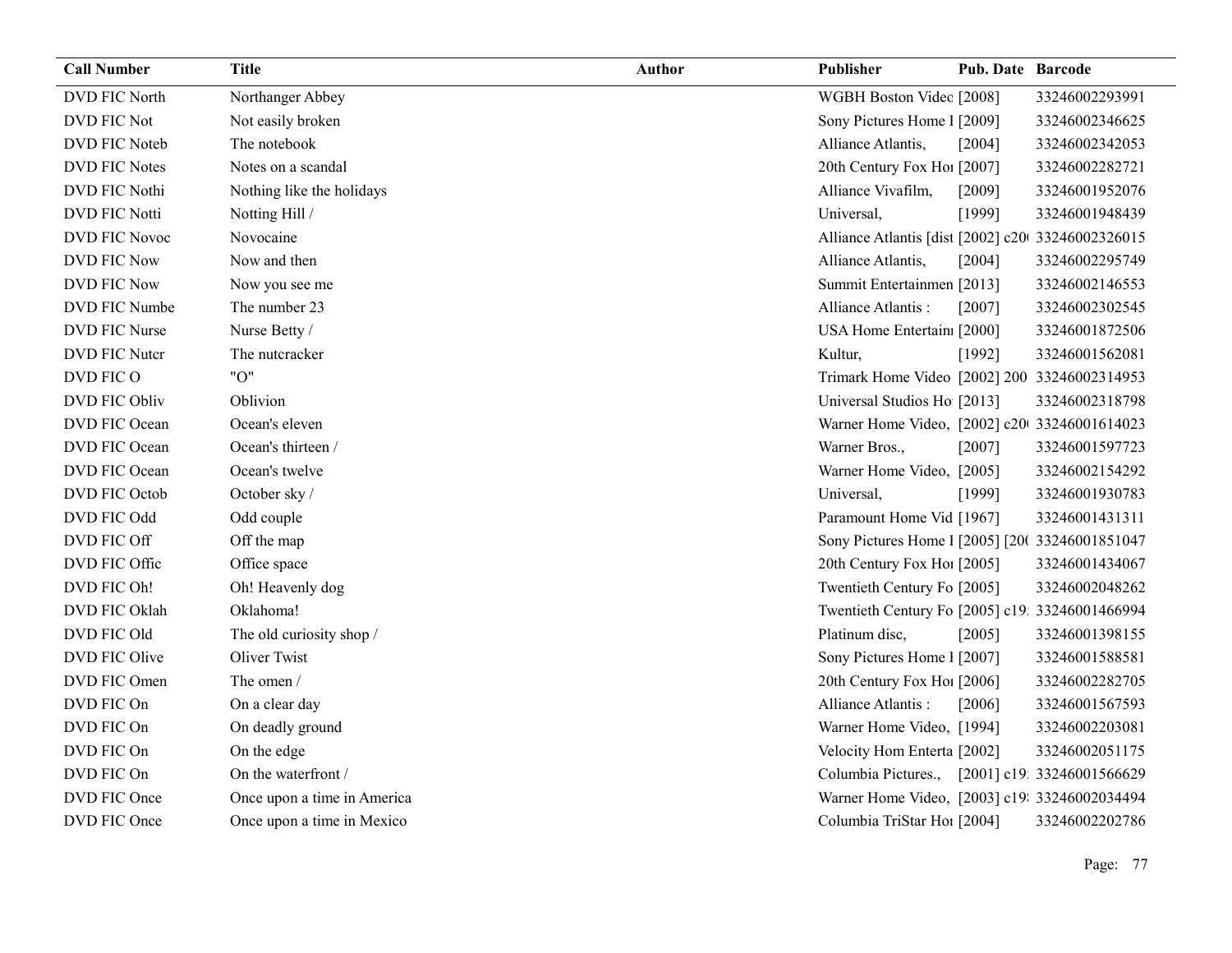| <b>Call Number</b> | <b>Title</b>                     | Author | Publisher                                       | Pub. Date Barcode |                           |
|--------------------|----------------------------------|--------|-------------------------------------------------|-------------------|---------------------------|
| DVD FIC Once       | Once upon a time in the Midlands |        | Columbia TriStar Ho1 [2004] c20 33246002058238  |                   |                           |
| DVD FIC Once       | Once upon a time in the West     |        | Paramount,                                      |                   | [2003] c19(33246002043412 |
| DVD FIC Once       | Once upon a time in Venice       |        | RLJ Entertainment,                              |                   | [2017] c20 33246002426518 |
| DVD FIC Ondin      | Ondine                           |        | distributed exclusivel [2010]                   |                   | 33246002281285            |
| DVD FIC One        | One eyed jacks/ Guns of Diablo / |        | Cascadia,                                       |                   | [1964] c19(33246001434240 |
| DVD FIC One        | One fine day                     |        | Twentieth Century Fo [2002] c19! 33246001831445 |                   |                           |
| DVD FIC One        | One flew over the cuckoo's nest  |        | Warner Home Video, [2002]                       |                   | 33246001562644            |
| DVD FIC One        | One hour photo /                 |        | Fox Searchlight,                                | [2003]            | 33246002177046            |
| DVD FIC One        | One special night                |        | Distributed by GT M([2009]                      |                   | 33246002098374            |
| DVD FIC One        | One week                         |        | First Look Home Ent [2002]                      |                   | 33246001926534            |
| DVD FIC Only       | Only the strong                  |        | 20th Century Fox Ho! [2003]                     |                   | 33246002209070            |
| DVD FIC Open       | Open range /                     |        | Touchstone Home En [2004]                       |                   | 33246001896109            |
| DVD FIC Open       | Open water /                     |        | Lions Gate Home Ent [2004]                      |                   | 33246001557057            |
| DVD FIC Order      | The order                        |        | Twentieth Century Fo [2003]                     |                   | 33246001941012            |
| DVD FIC Ordin      | Ordinary people /                |        | Paramount,                                      | [1980]            | 33246001432194            |
| DVD FIC Orpha      | Orphan                           |        | Distributed by Warne [2009]                     |                   | 33246002318756            |
| DVD FIC Oscar      | Oscar and Lucinda                |        | Twentieth Century Fo [1997]                     |                   | 33246002243962            |
| DVD FIC Other      | The other Boleyn girl:           |        | Sony Pictures Home 1 [2008]                     |                   | 33246001964758            |
| DVD FIC Other      | The other guys                   |        | Sony Pictures Home 1 [2010]                     |                   | 33246002038537            |
| DVD FIC Other      | The other man                    |        | Image Entertainment, [2009]                     |                   | 33246002177665            |
| DVD FIC Other      | The other side of heaven         |        | Walt Disney Home E1 [2003] c20 33246001759398   |                   |                           |
| DVD FIC Our        | Our family wedding               |        | 20th Century Fox Ho! [2010]                     |                   | 33246002322659            |
| DVD FIC Out        | Out of season /                  |        | HBO Video;                                      | [2005]            | 33246001638378            |
| DVD FIC Out        | Out of sight                     |        | Universal Home Vide [1998]                      |                   | 33246002330876            |
| DVD FIC Out        | Out of the woods /               |        | Echo Bridge Home E [2005]                       |                   | 33246001590587            |
| DVD FIC Out        | Out to sea                       |        | 20th Century Fox Ho! [2004]                     |                   | 33246002311470            |
| DVD FIC Outla      | Outland                          |        | Warner Home Video, [1997] 198 33246001692193    |                   |                           |
| DVD FIC Outla      | Outlaw                           |        | Magnolia Home Ente [2006]                       |                   | 33246002287274            |
| DVD FIC Outra      | Outrageous fortune /             |        | Buena Vista Home Er [1987]                      |                   | 33246001451822            |
| DVD FIC Outsi      | The outsiders                    |        | Warner Bros. Entertai [2008]                    |                   | 33246002296366            |
| DVD FIC Over       | Over her dead body               |        | New Line Home Ente [2008]                       |                   | 33246002202703            |
| DVD FIC Over       | The Over the Hill Gang.:         |        | Platinum disc corpora [1970]                    |                   | 33246001430206            |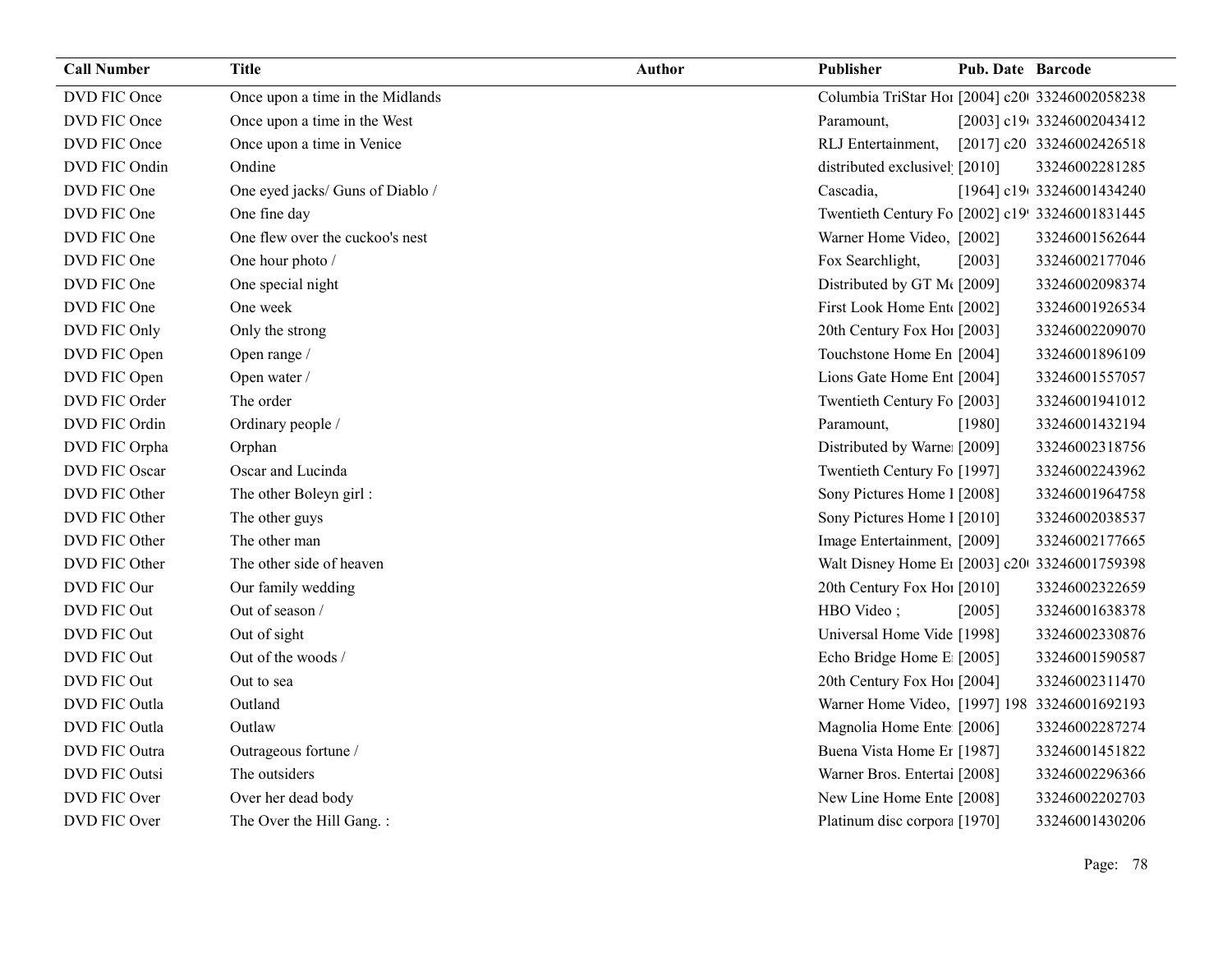| <b>Call Number</b>   | <b>Title</b>              | <b>Author</b> | Publisher                                       | <b>Pub. Date Barcode</b> |                           |
|----------------------|---------------------------|---------------|-------------------------------------------------|--------------------------|---------------------------|
| DVD FIC Ownin        | Owning Mahowny            |               | Columbia TriStar Hoi [2003]                     |                          | 33246002051613            |
| DVD FIC Oxfor        | The Oxford murders        |               | Distributed by Magnc [2010]                     |                          | 33246001799428            |
| DVD FIC Oz           | Oz the great and powerful |               | Buena Vista Home Er [2013]                      |                          | 33246001608124            |
| DVD FIC P.S. I       | P.S. I love you           |               | Warner Home Video, [2008]                       |                          | 33246002038800            |
| DVD FIC Pacif        | Pacific heights /         |               | Warner Bros.,                                   | [1999]                   | 33246001591171            |
| DVD FIC Pain         | Pain & gain               |               | Paramount,                                      | [2013]                   | 33246002299626            |
| <b>DVD FIC Paint</b> | Paint your wagon /        |               | Paramount.,                                     |                          | [2001] c19(33246001566686 |
| <b>DVD FIC Paint</b> | The painted veil /        |               | Warner Brothers.,                               | [2006]                   | 33246001556695            |
| DVD FIC Pando        | Pandorum                  |               | Alliance Vivafilm,                              | [2009]                   | 33246002216554            |
| DVD FIC Panic        | Panic room                |               | SonyPictures,                                   | [2002]                   | 33246001430586            |
| DVD FIC Papar        | Paparazzi                 |               | Twentieth Century Fo [2005]                     |                          | 33246002305621            |
| DVD FIC Paper        | The paper chase           |               | 20th Century Fox Ho! [2003] 197. 33246001961044 |                          |                           |
| DVD FIC Papil        | Papillon                  |               | Warner Home Video, [1973]                       |                          | 33246002215101            |
| DVD FIC Parad        | Paradise road:            |               | Twentieth Century Fo [2000]                     |                          | 33246002099646            |
| <b>DVD FIC Paran</b> | Paranoia 1.0              |               | Velocity Home Entert [2004]                     |                          | 33246002242014            |
| DVD FIC Paran        | Paranoid Park             |               | Distributed in Canada [2008]                    |                          | 33246002328151            |
| DVD FIC Paran        | Paranormal activity 4.    |               | Paramount Home Ent [2013]                       |                          | 33246002295459            |
| <b>DVD FIC Paris</b> | Paris when it sizzles /   |               | Paramount,                                      | [2001]                   | 33246001877901            |
| DVD FIC Parke        | Parker                    |               | EOne Films,                                     | [2013]                   | 33246002332377            |
| <b>DVD FIC Party</b> | The party /               |               | MGM Home Entertai [2004]                        |                          | 33246001859040            |
| <b>DVD FIC Passa</b> | A passage to India /      |               | Columbia Tristar Hor [2000]                     |                          | 33246001948488            |
| <b>DVD FIC Passe</b> | Passchendaele             |               | Alliance,                                       | [2008]                   | 33246001876036            |
| <b>DVD FIC Passe</b> | Passenger side            |               | Strand Releasing,                               | [2010]                   | 33246002098283            |
| <b>DVD FIC Passe</b> | Passengers                |               | Sony Pictures Home 1 [2009]                     |                          | 33246001694645            |
| <b>DVD FIC Passe</b> | Passengers                |               | Sony Pictures Home 1 [2017]                     |                          | 33246002322758            |
| <b>DVD FIC Passi</b> | The passion of the Christ |               | Warner Home Video, [2004]                       |                          | 33246002309417            |
| DVD FIC Patch        | Patch Adams /             |               | Universal Home Vide [2001]                      |                          | 33246001930031            |
| <b>DVD FIC Paths</b> | Paths of glory            |               | MGM,                                            | [1957]                   | 33246001432137            |
| <b>DVD FIC Patri</b> | The patriot               |               | Columbia TriStar Hoi [2000]                     |                          | 33246002037026            |
| <b>DVD FIC Patto</b> | Patton /                  |               | Twentieth Century Fo [1970]                     |                          | 33246001432079            |
| DVD FIC Pay          | Pay it forward /          |               | Warner Home Video, [2000]                       |                          | 33246001432046            |
| DVD FIC Payba        | Payback                   |               | Paramount Home Vid [1999]                       |                          | 33246001790377            |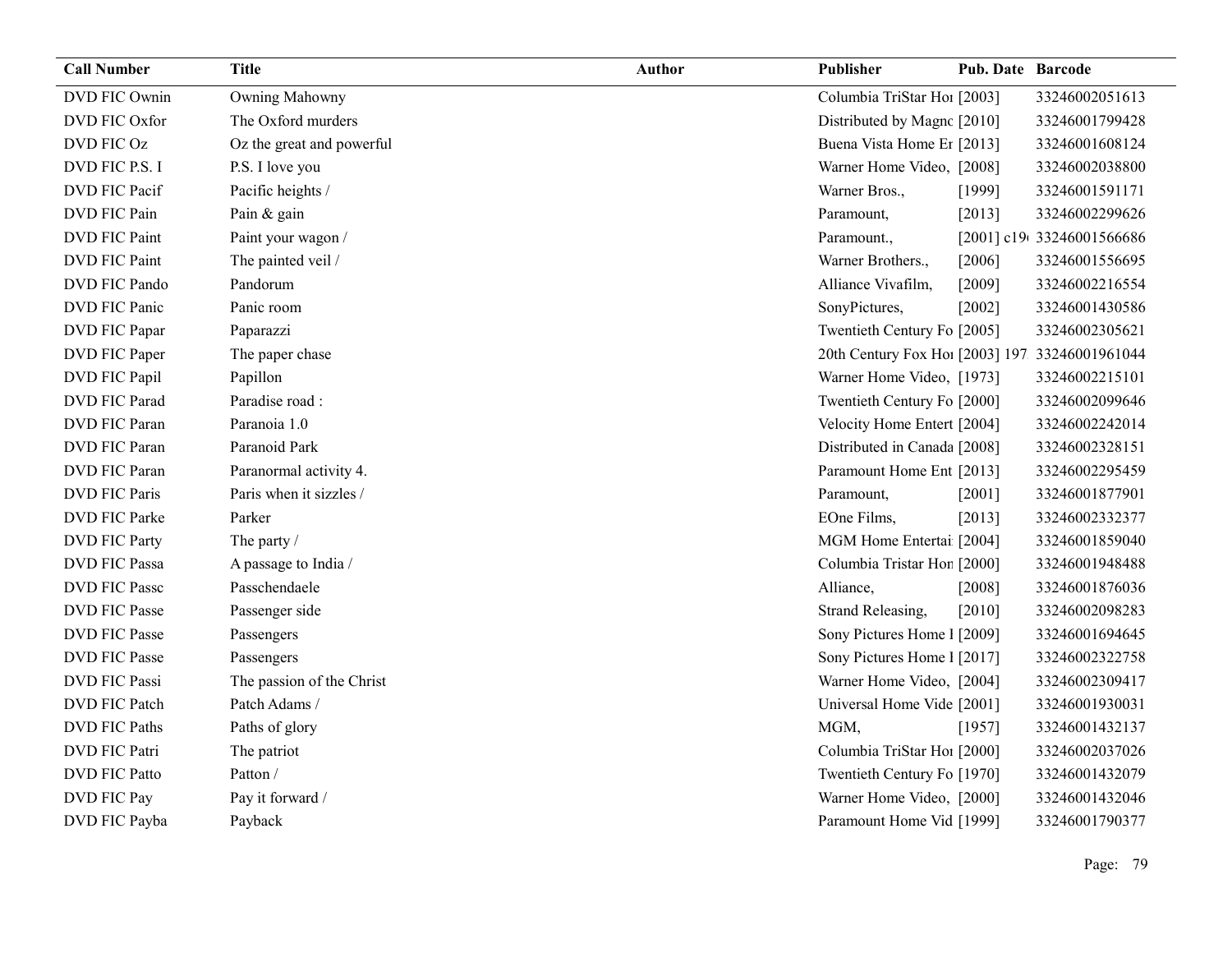| <b>Call Number</b>   | <b>Title</b>                                             | Author | Publisher                                       | <b>Pub. Date Barcode</b> |                            |
|----------------------|----------------------------------------------------------|--------|-------------------------------------------------|--------------------------|----------------------------|
| DVD FIC Paych        | Paycheck                                                 |        | Paramount Pictures,                             | [2003]                   | 33246002177467             |
| DVD FIC Peaco        | Peacock                                                  |        | Lions Gate Entertainr [2010]                    |                          | 33246002038602             |
| DVD FIC Penny        | Penny Serenade /                                         |        | Platinum.,                                      | [2003]                   | 33246001623107             |
| DVD FIC Peopl        | People like us                                           |        | Touchstone Home En [2012]                       |                          | 33246002117034             |
| DVD FIC Perfe        | A perfect couple                                         |        | Twentieth Century Fo [2006]                     |                          | 33246001790609             |
| DVD FIC Perfe        | A perfect getaway                                        |        | Alliance Films,                                 | [2009]                   | 33246002322592             |
| DVD FIC Perfe        | Perfect stranger /                                       |        | Sony Pictures.,                                 | $[2007]$                 | 33246001576925             |
| DVD FIC Perfe        | The perfect man                                          |        | Universal Studios,                              | [2006]                   | 33246002007367             |
| DVD FIC Perfe        | The perfect storm /                                      |        | Warner Brothers,                                | $[2000]$                 | 33246001431212             |
| <b>DVD FIC Perks</b> | The perks of being a wallflower                          |        | Distributed by Enterta [2013]                   |                          | 33246002141323             |
| DVD FIC Peter        | Peter Pan                                                |        | Universal,                                      | [2004]                   | 33246002006955             |
| DVD FIC Phant        | The phantom of the opera                                 |        | Warner Home Video, [2005]                       |                          | 33246001414523             |
| DVD FIC Phase        | Phase IV /                                               |        | Legend Films,                                   | [2008]                   | 33246002311538             |
| DVD FIC Phila        | Philadelphia                                             |        | Columbia TriStar Hoi [2000]                     |                          | 33246002154672             |
| DVD FIC Phone        | Phone booth                                              |        | 20th Century Fox Ho! [2003] c20 33246001377530  |                          |                            |
| DVD FIC Pi           | $[Pi]$ :                                                 |        | Artisan Entertainmen [2004] c19! 33246001910033 |                          |                            |
| DVD FIC Pillo        | Pillow talk /                                            |        | Universal Home Vide [1999] c19: 33246001692136  |                          |                            |
| DVD FIC Pinea        | Pineapple express /                                      |        | Sony Pictures Home 1 [2008]                     |                          | 33246002293710             |
| <b>DVD FIC Pink</b>  | Revenge of the Pink Panther                              |        | MGM Home Entertai [2005] [19] 33246002294007    |                          |                            |
| <b>DVD FIC Pink</b>  | The Pink Panther 2                                       |        | Distributed by Twenti [2009]                    |                          | 33246002282101             |
| DVD FIC Pink         | The pink panther strikes again                           |        | MGM,                                            |                          | [2005] c19' 33246001583103 |
| <b>DVD FIC Pirat</b> | Pirates of the Caribbean 1: the curse of the black pearl |        | Walt Disney Home E <sub>1</sub> [2003]          |                          | 33246002343200             |
| DVD FIC Pirat (v.2)  | Pirates of the Caribbean 2: Dead Man's Chest             |        | Walt Disney Home E1 [2006]                      |                          | 33246002336402             |
| DVD FIC Pirat (v.3)  | Pirates of the Caribbean 3, at world's end               |        | Walt Disney Home E <sub>1</sub> [2007]          |                          | 33246002412773             |
| DVD FIC Pirat (v.4)  | Pirates of the Caribbean 4: On stranger tides            |        | Touchstone Home Vic [2011]                      |                          | 33246002011476             |
| DVD FIC Pirat (v.5)  | Pirates of the Caribbean 5: dead men tell no tales       |        | Walt Disney Home E <sub>1</sub> [2017]          |                          | 33246002408417             |
| DVD FIC Pitch        | Pitch black                                              |        | Universal Studios,                              | $[2000]$                 | 33246002328383             |
| DVD FIC Pitch        | Pitcher and the pin-up /                                 |        | Universal,                                      | $[2005]$                 | 33246002311306             |
| <b>DVD FIC Pitts</b> | Pittsburgh                                               |        | Distributed by Starz I [2007]                   |                          | 33246002283018             |
| DVD FIC Pixel        | Pixels                                                   |        | Columbia,                                       | [2015]                   | 33246002314847             |
| DVD FIC Place        | A place called home                                      |        | Good Times,                                     | $[2005]$                 | 33246002075802             |
| DVD FIC Plane        | Planes, trains & automobiles                             |        | Paramount,                                      |                          | [2000] [198 33246002173615 |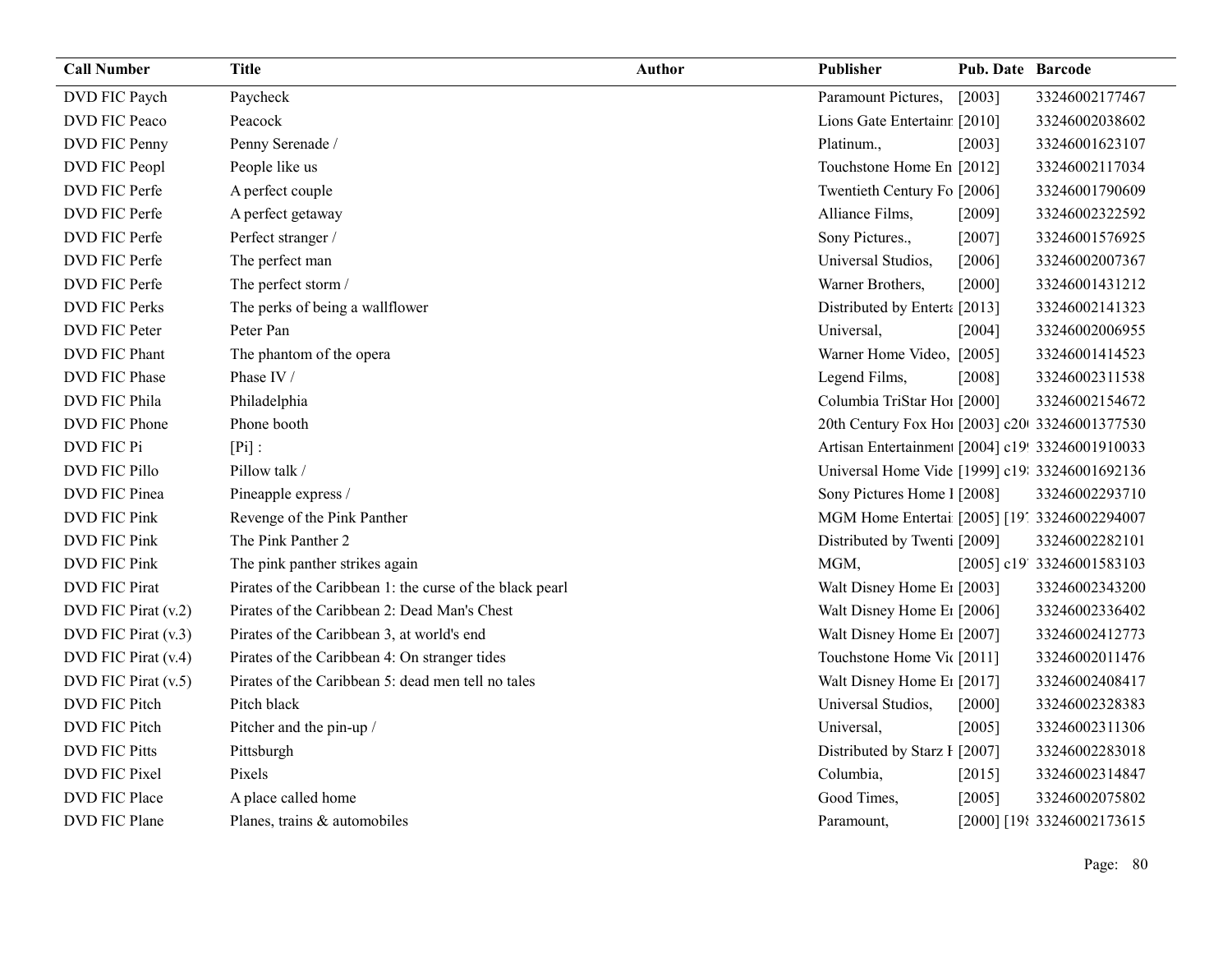| <b>Call Number</b>   | <b>Title</b>                     | <b>Author</b> | Publisher                                       | <b>Pub. Date Barcode</b> |                            |
|----------------------|----------------------------------|---------------|-------------------------------------------------|--------------------------|----------------------------|
| DVD FIC Plane        | Planet of the apes               |               | Twentieth Century Fo [2001]                     |                          | 33246001429208             |
| <b>DVD FIC Plast</b> | Plastic /                        |               | [Publisher not identif] [2014]                  |                          | 33246002345999             |
| <b>DVD FIC Plato</b> | Platoon                          |               | MGM Home Entertai [1986]                        |                          | 33246001431758             |
| DVD FIC Play         | Play the game                    |               | Distributed by Phase [2010]                     |                          | 33246001763861             |
| DVD FIC Playi        | Playing for keeps                |               | VVS Films:                                      | [2013]                   | 33246002198042             |
| DVD FIC Pleas        | Pleasantville                    |               | Alliance Atlantis,                              |                          | [2004] [199 33246001793447 |
| DVD FIC Point        | Point break                      |               | Twentieth Century Fo [1991]                     |                          | 33246002282176             |
| DVD FIC Point        | Point of no return               |               | Warner Home Video, [1998]                       |                          | 33246002328508             |
| <b>DVD FIC Polly</b> | Pollyanna                        |               | WGBH Boston Videc [2004]                        |                          | 33246001299486             |
| DVD FIC Polte        | Poltergeist                      |               | Distributed by Warne [2007] [198 33246002303568 |                          |                            |
| <b>DVD FIC Pot</b>   | Pot 'o gold /                    |               | Platinum,                                       | [2003]                   | 33246001430735             |
| DVD FIC Powde        | Powder                           |               | Hollywood Pictures F [1995]                     |                          | 33246002082238             |
| DVD FIC Powde        | Powder blue                      |               | E1 Films,                                       | [2007]                   | 33246002346500             |
| DVD FIC Power        | The power of one                 |               | Warner Home Video, [1999]                       |                          | 33246002208056             |
| <b>DVD FIC Prese</b> | Presence of mind                 |               | Madacy Home Video [2003] c19! 33246001412477    |                          |                            |
| <b>DVD FIC Prest</b> | The prestige                     |               | Touchstone Home En [2007]                       |                          | 33246002295467             |
| <b>DVD FIC Presu</b> | Presumed innocent                |               | Warner Home Video, [1997]                       |                          | 33246002345759             |
| DVD FIC Prete        | The pretender movie edition      |               | 20th Century Fox,                               | [2007]                   | 33246002330512             |
| <b>DVD FIC Prett</b> | Pretty in pink.                  |               | Paramount Home Ent [2006] 198 33246002282713    |                          |                            |
| <b>DVD FIC Prett</b> | Pretty woman /                   |               | Touchstone Home Vic [2000] c19! 33246001896075  |                          |                            |
| DVD FIC Pride        | Pride                            |               | Lions Gate Entertainr [2007]                    |                          | 33246001532845             |
| DVD FIC Pride        | Pride and glory                  |               | New Line Home Ente [2009]                       |                          | 33246002012037             |
| DVD FIC Pride        | Pride and prejudice /            |               | Universal Studios Ho [2006]                     |                          | 33246001427194             |
| DVD FIC Pride        | The pride of Jesse Hallam        |               | Madacy Home Video. [2005]                       |                          | 33246001412683             |
| DVD FIC Prima        | Primal fear                      |               | Paramount Pictures, [1998]                      |                          | 33246002152478             |
| DVD FIC Prima        | Primary colors /                 |               | Universal Home Vide [1998]                      |                          | 33246001431824             |
| DVD FIC Prime        | Prime /                          |               | Universal Studios Ca1 [2006]                    |                          | 33246001603968             |
| DVD FIC Prime        | The prime of Miss Jean Brodie    |               | 20th Century Fox Ho! [2004] 196 33246002215408  |                          |                            |
| DVD FIC Princ        | Prince Brat and the whipping boy |               | Feature Films for Fan [2009]                    |                          | 33246001696095             |
| DVD FIC Princ        | Prince of darkness               |               | Universal,                                      |                          | [2003] [198 33246002345551 |
| <b>DVD FIC Princ</b> | Prince of Persia                 |               | Walt Disney Home E1 [2010]                      |                          | 33246002306660             |
| DVD FIC Princ        | Princess Grace                   |               | Distributed by Mongr [2015]                     |                          | 33246002208791             |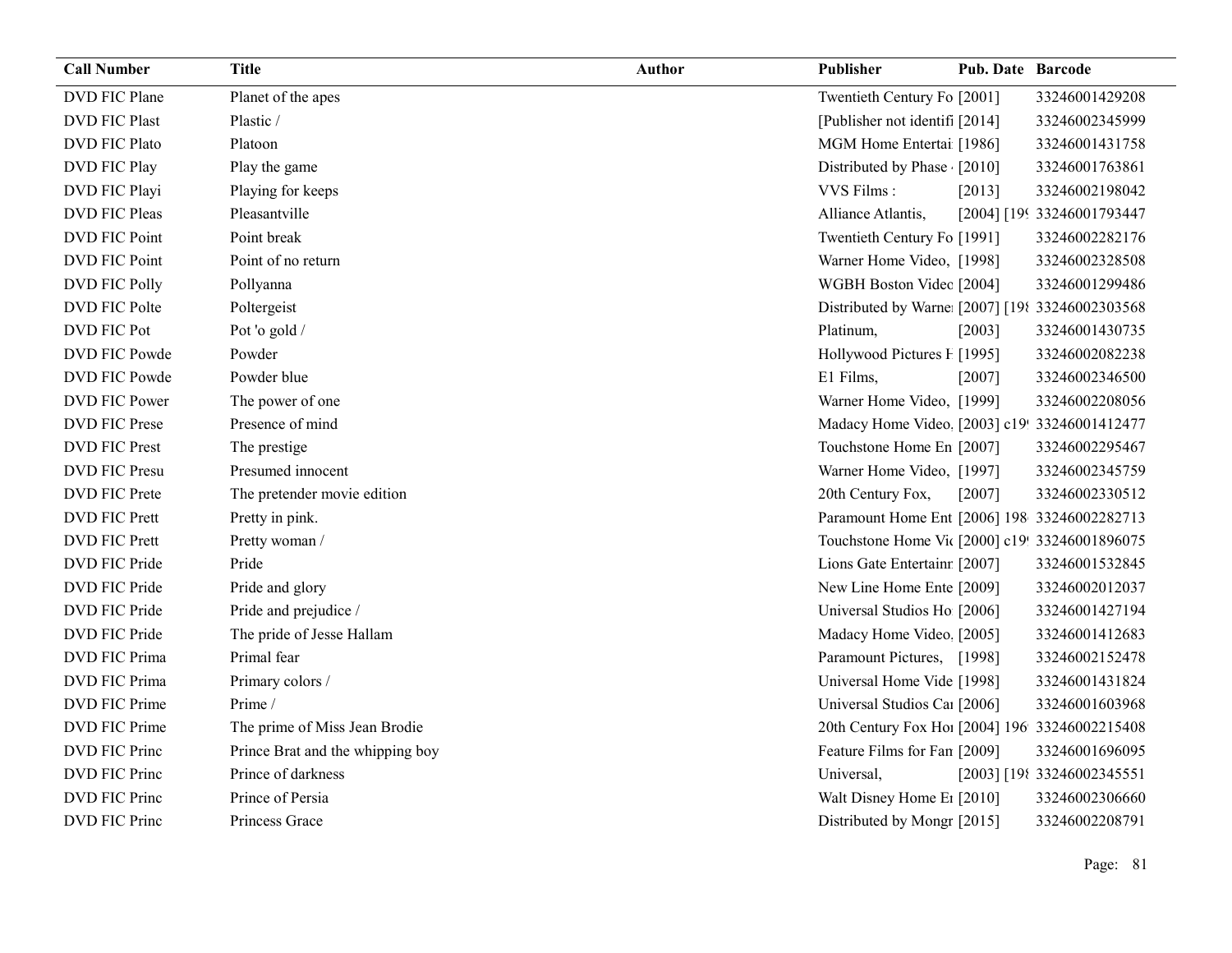| <b>Call Number</b>    | <b>Title</b>                  | <b>Author</b> | <b>Publisher</b>                                | Pub. Date Barcode |                            |
|-----------------------|-------------------------------|---------------|-------------------------------------------------|-------------------|----------------------------|
| DVD FIC Princ         | The prince of tides           |               | Columbia TriStar Hoi [2001] c19! 33246002314672 |                   |                            |
| <b>DVD FIC Princ</b>  | The principal                 |               | Columbia Tristar Hor [2002]                     |                   | 33246001790716             |
| <b>DVD FIC Prince</b> | The prince $&$ me /           |               | Paramount.,                                     | [2004]            | 33246001623099             |
| DVD FIC Prince        | The prince $&$ me 2           |               | First Look Home Ent [2006]                      |                   | 33246001607845             |
| <b>DVD FIC Prince</b> | The prince $&$ me 3 :         |               | First Look Home Ent [2008]                      |                   | 33246001608132             |
| <b>DVD FIC Priso</b>  | Animal 2                      |               | Genius Entertainment [2007]                     |                   | 33246002345817             |
| <b>DVD FIC Priso</b>  | Prisoners of the sun /        |               | Sterling Entertainmen [2004]                    |                   | 33246001926559             |
| <b>DVD FIC Priso</b>  | The prisoner of second avenue |               | Distributed by Warne [2004] [19] 33246002342467 |                   |                            |
| DVD FIC Produ         | The producers                 |               | MGm,                                            | [1968]            | 33246001431220             |
| <b>DVD FIC Produ</b>  | The producers                 |               | Universal;                                      | [2006]            | 33246001447572             |
| DVD FIC Profe         | The professional              |               | Columbia TriStar Hoi [1997] [199 33246002078061 |                   |                            |
| DVD FIC Progr         | The program /                 |               | Touchstone Home En [2004]                       |                   | 33246002314243             |
| DVD FIC Prome         | Prometheus                    |               | 20th Century Fox Ho! [2012]                     |                   | 33246002095347             |
| <b>DVD FIC Proof</b>  | Proof                         |               | Miramax;                                        |                   | [2008] [20( 33246002080000 |
| <b>DVD FIC Proof</b>  | Proof of life /               |               | Warner Brothers Hon [2001] 200 33246001422419   |                   |                            |
| DVD FIC Propo         | The proposal                  |               | Touchstone Home En [2009]                       |                   | 33246002296127             |
| <b>DVD FIC Proud</b>  | Proud /                       |               | Maple Pictures,                                 | [2006]            | 33246001806835             |
| DVD FIC Publi         | Public enemies                |               | Universal Studios Ho [2009]                     |                   | 33246002202299             |
| DVD FIC Pulp          | Pulp fiction                  |               | Miramax Home Enter [2002]                       |                   | 33246001765221             |
| DVD FIC Puppe         | The puppet masters /          |               | Buena Vista Home Et [1994]                      |                   | 33246001443985             |
| DVD FIC Purge         | The purge                     |               | Universal,                                      | [2013]            | 33246002409795             |
| DVD FIC Purge (v.2)   | The purge: anarchy            |               | Universal Studios Ho [2014]                     |                   | 33246002409738             |
| DVD FIC Purpl         | The purple rose of Cairo      |               | MGM Home Entertai [2001]                        |                   | 33246002341980             |
| DVD FIC Pursu         | The pursuit of happyness      |               | Sony Pictures Home 1 [2007]                     |                   | 33246002343531             |
| DVD FIC Push          | Push                          |               | Summit Entertainmen [2009]                      |                   | 33246001688795             |
| DVD FIC Pushi         | Pushing tin                   |               | Twentieth Century Fo [1999]                     |                   | 33246002097731             |
| DVD FIC Quart         | Quarter life crisis           |               | Mongrel,                                        | [2006]            | 33246001693639             |
| DVD FIC Quart         | Quartermass and the pit /     |               | Gullotine Films,                                |                   | [2004] c19: 33246001623073 |
| DVD FIC Quart         | Quartet                       |               | distributed exclusivel [2013]                   |                   | 33246002133155             |
| DVD FIC Queen         | The Queen                     |               | Alliance Atlantis:                              | [2007]            | 33246001964931             |
| DVD FIC Quest         | The quest                     |               | Universal Home Vide [1998]                      |                   | 33246002202711             |
| DVD FIC Quick         | Quicksand                     |               | Artisan Home Enterta [2004] [200 33246002307833 |                   |                            |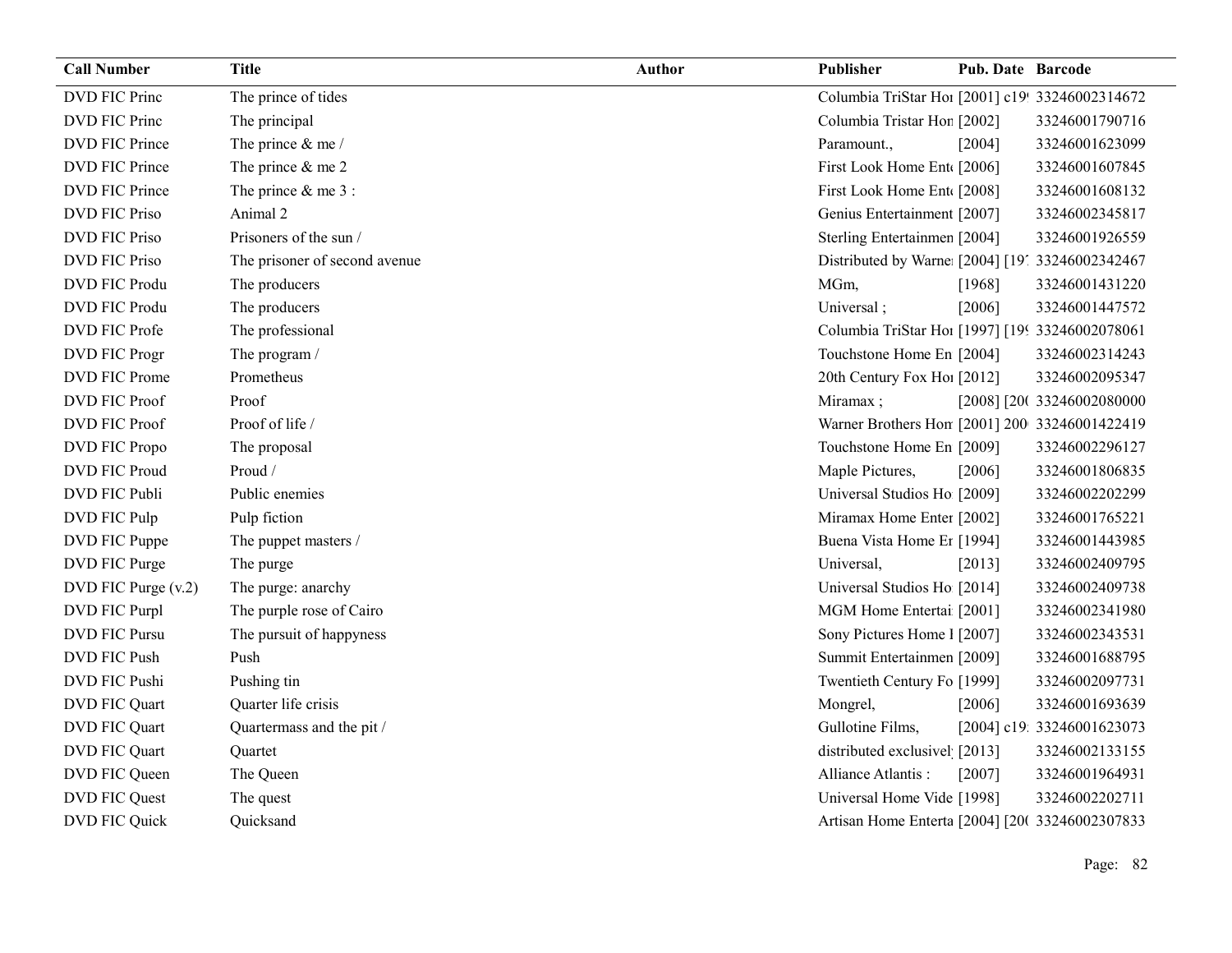| <b>Call Number</b>   | <b>Title</b>                                | <b>Author</b> | Publisher                                       | <b>Pub. Date Barcode</b> |                            |
|----------------------|---------------------------------------------|---------------|-------------------------------------------------|--------------------------|----------------------------|
| DVD FIC Quick        | The quick and the dead                      |               | Columbia Tristar Hor [2000]                     |                          | 33246001712736             |
| DVD FIC Quigl        | Quigley down under                          |               | MGM Home Entertai [2001] c19! 33246001419373    |                          |                            |
| DVD FIC Quint        | Quintet                                     |               | Twentieth Century Fo [2006] c19' 33246001808963 |                          |                            |
| DVD FIC Rabbi        | Rabbit hole                                 |               | Distributed in Canada [2011]                    |                          | 33246002098432             |
| DVD FIC Rabbi        | Rabbit proof fence /                        |               | Alliance Atlantis,                              | [2002]                   | 33246001514157             |
| DVD FIC Radio        | Radio                                       |               | Columbia Tristar Hor [2004]                     |                          | 33246002282671             |
| DVD FIC Ragin        | Raging bull                                 |               | Metro Goldwiyn May [2005] [198 33246002288900   |                          |                            |
| DVD FIC Rainm        | The Rainmaker                               |               | Paramount.,                                     | [1997]                   | 33246001432285             |
| <b>DVD FIC Raisi</b> | Raising Arizona /                           |               | Twentieth Century Fo [1999]                     |                          | 33246001891175             |
| <b>DVD FIC Raisi</b> | Raising Helen                               |               | Touchstone Home En [2004]                       |                          | 33246002082147             |
| <b>DVD FIC Raisi</b> | Raising Izzie                               |               | One Village Entertain [2013]                    |                          | 33246002287746             |
| DVD FIC Range        | The ranger the cook and a hole in the sky / |               | Echo Bridge Home E [2006] c19! 33246001429091   |                          |                            |
| DVD FIC Rapid        | Rapid fire /                                |               | Twentieth Century Fo [2002]                     |                          | 33246002046951             |
| DVD FIC Rare         | Rare birds                                  |               | Lions Gate Home Ent [2001]                      |                          | 33246001870203             |
| DVD FIC Raven        | The Raven                                   |               | 20th Century Fox Ho! [2012]                     |                          | 33246002095461             |
| DVD FIC Raven        | The raven                                   |               | Regent Studios,                                 | [2007]                   | 33246002241776             |
| <b>DVD FIC Raw</b>   | Raw deal                                    |               | Twentieth Century Fo [2003]                     |                          | 33246002179216             |
| DVD FIC Ray          | Ray                                         |               | Universal;                                      | [2005]                   | 33246001299221             |
| DVD FIC Real         | Real steel                                  |               | Touchstone Home En [2012]                       |                          | 33246002177608             |
| DVD FIC Real         | The real glory                              |               | MGM DVD:                                        |                          | [2007] c19. 33246001922186 |
| DVD FIC Rebec        | Rebecca                                     |               | Distributed by Carlto1 [2003]                   |                          | 33246001589936             |
| DVD FIC Rebel        | Rebel without a cause /                     |               | Warner Home Video, [1999]                       |                          | 33246002337137             |
| DVD FIC Recru        | The recruit                                 |               | Touchstone Home En [2003]                       |                          | 33246002177442             |
| DVD FIC Red          | Red                                         |               | Magnolia Home Ente [2008]                       |                          | 33246002032969             |
| DVD FIC Red          | Red                                         |               | Summit Entertainmen [2011]                      |                          | 33246002303030             |
| DVD FIC Red          | Red corner /                                |               | MGM Home Entertai [1998]                        |                          | 33246001857036             |
| DVD FIC Red          | Red dawn                                    |               | MGM Home Entertai [1984]                        |                          | 33246002202059             |
| DVD FIC Red          | Red dragon                                  |               | Universal,                                      | $[2002]$                 | 33246002177491             |
| DVD FIC Red          | Red eye                                     |               | DreamWorks,                                     | [2005]                   | 33246001458652             |
| DVD FIC Red          | Red mist                                    |               | Distributed by Ancho [2009]                     |                          | 33246002077246             |
| DVD FIC Red          | Red Riding Hood                             |               | Warner Home Video, [2011]                       |                          | 33246001818848             |
| DVD FIC Red          | Red road                                    |               | Seville Pictures;                               | [2006]                   | 33246001556372             |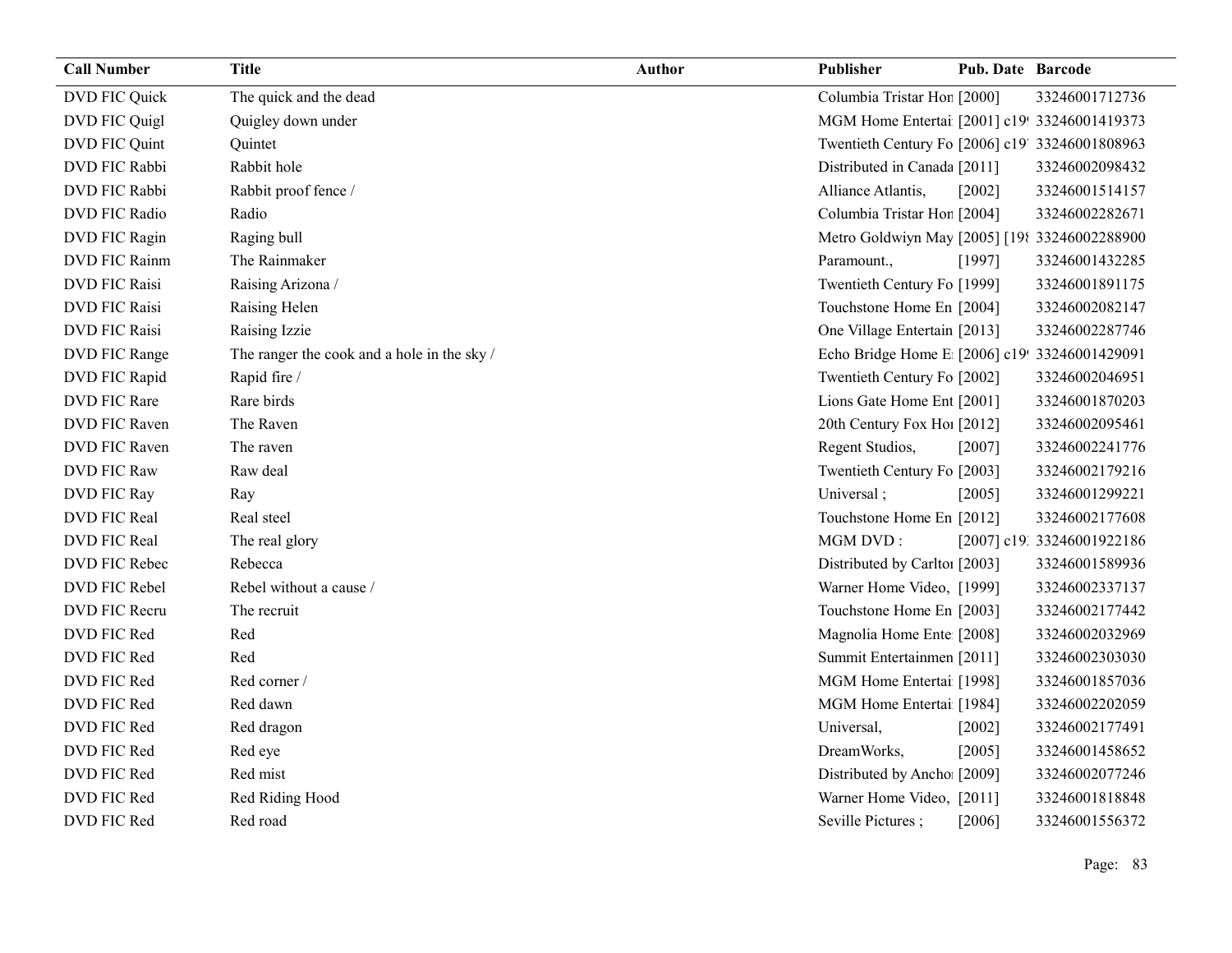| <b>Call Number</b>   | <b>Title</b>                    | <b>Author</b> | Publisher                                      | <b>Pub. Date Barcode</b> |                             |
|----------------------|---------------------------------|---------------|------------------------------------------------|--------------------------|-----------------------------|
| DVD FIC Red          | Red state                       |               | Lions Gate Home Ent [2011]                     |                          | 33246002328516              |
| DVD FIC Red          | The Red fury /                  |               | Echo Bridged Home 1 [2010] [198 33246002280865 |                          |                             |
| DVD FIC Red          | The red violin /                |               | Alliance Atlantis,                             | [1999]                   | 33246001948520              |
| DVD FIC Red 2        | Red 2                           |               | Summitt Entertainme: [2013]                    |                          | 33246002156032              |
| DVD FIC Redbe        | Redbelt                         |               | Sony Pictures Home 1 [2008]                    |                          | 33246001526086              |
| DVD FIC Redem        | Redemption                      |               | Distributed by Lions (2013)                    |                          | 33246002179281              |
| DVD FIC Reds         | Reds                            |               | Paramount,                                     |                          | [2006] c19: 33246001746619  |
| DVD FIC Ref          | The ref                         |               | Touchstone Home En [2003]                      |                          | 33246002305217              |
| DVD FIC Regar        | Regarding Henry                 |               | Paramount Pictures, [1991]                     |                          | 33246001895770              |
| DVD FIC Relat        | Relative strangers              |               | First Look Home Ent [2007] [200 33246002281350 |                          |                             |
| DVD FIC Remai        | The remains of the day /        |               | Columbia TriStar Hoi [2001]                    |                          | 33246001961283              |
| DVD FIC Remem        | Remember me                     |               | Summit Entertainmen [2010]                     |                          | 33246002296556              |
| <b>DVD FIC Remem</b> | Remember the Titans             |               | Walt Disney Home V <sub>1</sub> [2001]         |                          | 33246002327989              |
| DVD FIC Reneg        | Renegade                        |               | Columbia Tristar,                              | [2004]                   | 33246001430628              |
| DVD FIC Repen        | Repentance.                     |               | Lionsgate,                                     | [2014]                   | 33246002303212              |
| DVD FIC Repli        | Repli-Kate /                    |               | Spartan Home Entert: [2002]                    |                          | 33246001527290              |
| DVD FIC Repo         | Repomen                         |               | Universal,                                     | $[2010]$                 | 33246002038834              |
| DVD FIC Reser        | <b>Reservation Road</b>         |               | Focus Features :                               | [2008]                   | 33246002289312              |
| DVD FIC Reser        | Reservoir dogs                  |               | Lionsgate,                                     |                          | [2006] [199 33246001765239] |
| DVD FIC Resid        | Resident evil                   |               | Screen Gems,                                   |                          | [2004] c20t 33246001440049  |
| DVD FIC Resid        | Resident evil:                  |               | Sony Pictures Home 1 [2008]                    |                          | 33246002103091              |
| DVD FIC Retur        | Return of the dragon            |               | Twentieth Century Fo [1973]                    |                          | 33246001431816              |
| DVD FIC Retur        | Return of the killer tomatoes!  |               | Anchor Bay Entertain [1988] c20 33246001688803 |                          |                             |
| DVD FIC Retur        | Return to house on haunted hill |               | Distributed by Warne [2007]                    |                          | 33246002331338              |
| DVD FIC Retur        | Return to Snowy River /         |               | Buena Vista Home Er [1988]                     |                          | 33246001404466              |
| DVD FIC Retur        | Returning Lily /                |               | Lifetime Television,                           | $[2003]$                 | 33246001961168              |
| DVD FIC Retur        | The return                      |               | Alliance.,                                     | [2006]                   | 33246001555259              |
| DVD FIC Reven        | The revenant                    |               | 20th Century Fox Ho! [2016]                    |                          | 33246002297349              |
| DVD FIC Revol        | Revolver                        |               | Sony Pictures Home 1 [2008]                    |                          | 33246001963289              |
| DVD FIC Ricki        | Ricki and the Flash             |               | Sony Pictures Home 1 [2015]                    |                          | 33246002307650              |
| DVD FIC Riddl        | The riddle                      |               | Image Entertainment [2008]                     |                          | 33246001853811              |
| DVD FIC Ridin        | Riding in cars with boys /      |               | Columbia TriStar Hoi [2002] c20 33246001422401 |                          |                             |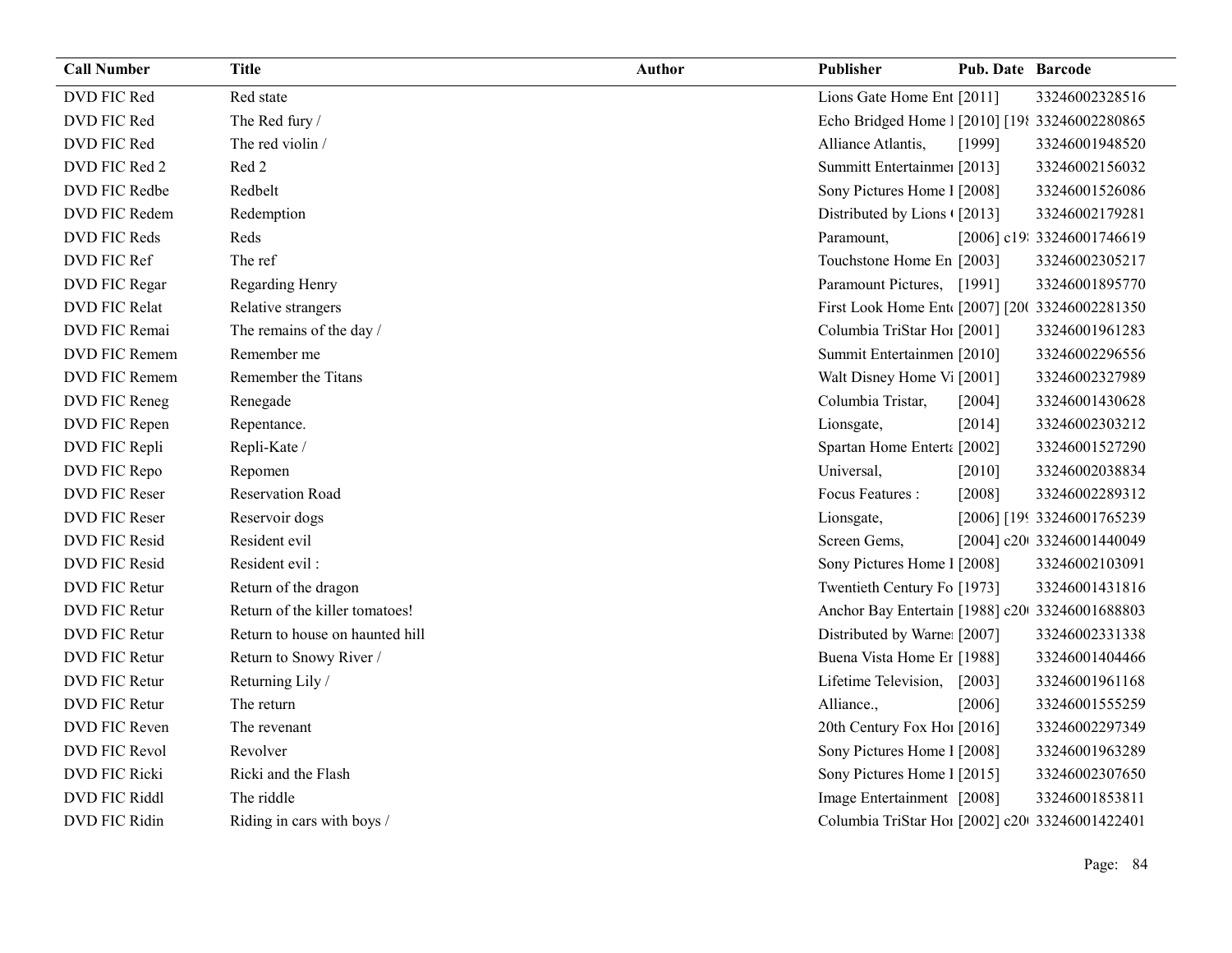| <b>Call Number</b>   | <b>Title</b>                                    | <b>Author</b> | Publisher                                       | <b>Pub. Date Barcode</b> |                            |
|----------------------|-------------------------------------------------|---------------|-------------------------------------------------|--------------------------|----------------------------|
| DVD FIC Ridin        | Riding the bullet /                             |               | Lions Gate Home Ent [2005]                      |                          | 33246001625763             |
| DVD FIC Right        | Righteous kill                                  |               | Distributed by Ancho [2009]                     |                          | 33246002283042             |
| DVD FIC Right        | The right stuff                                 |               | Warner Home Video, [1997]                       |                          | 33246002240406             |
| DVD FIC Ring         | The ring two                                    |               | DreamWorks:                                     | [2005]                   | 33246002176212             |
| DVD FIC Ringe        | The ringer                                      |               | 20th Century Fox Hol [2006]                     |                          | 33246002346211             |
| DVD FIC Rippl        | Ripple effect                                   |               | Monterey Video,                                 | [2008]                   | 33246001963214             |
| <b>DVD FIC Risin</b> | Rising sun                                      |               | Twentieth Century Fo [1993]                     |                          | 33246001793520             |
| DVD FIC River        | River queen /                                   |               | Weinstein Company, [2008]                       |                          | 33246001961838             |
| DVD FIC River        | The river king                                  |               | First Look Home Ent [2005]                      |                          | 33246002037109             |
| DVD FIC River        | The River Niger; and, Death of a Prophet        |               | Platinum Disc Corp., [2004] c19: 33246001389196 |                          |                            |
| DVD FIC Road         | Road to Bali /                                  |               | Platinum.,                                      | [2004]                   | 33246001623222             |
| DVD FIC Road         | Road to perdition :                             |               | DreamWorks Home E [2003]                        |                          | 33246001866904             |
| DVD FIC Road         | The road to Christmas                           |               | A&E Television Netw [2010] [20( 33246002296549  |                          |                            |
| DVD FIC Rob          | Rob Roy                                         |               | MGM Home Entertai [1998]                        |                          | 33246001858802             |
| DVD FIC Robin        | Robin and Marian                                |               | Columbia Pictures,                              | [2002]                   | 33246002409746             |
| DVD FIC Robin        | Robin Hood                                      |               | Twentieth Century Fo [2009] c19! 33246002306843 |                          |                            |
| DVD FIC Robin        | Robin Hood                                      |               | Universal,                                      | [2010]                   | 33246002222727             |
| DVD FIC Robin        | Robin Hood, prince of thieves                   |               | Warner Home Video, [2010]                       |                          | 33246002020337             |
| DVD FIC Roboc        | RoboCop/                                        |               | Orion Pictures,                                 | [1987]                   | 33246001429026             |
| DVD FIC Rockn        | RocknRolla                                      |               | Warner Home Video, [2009]                       |                          | 33246001793595             |
| <b>DVD FIC Rocky</b> | Rocky Balboa                                    |               | Sony Pictures Home 1 [2007]                     |                          | 33246001793074             |
| <b>DVD FIC Rocky</b> | The Rocky Horror picture show                   |               | 20th Century Fox Ho! [2002]                     |                          | 33246002122091             |
| DVD FIC Roger        | Roger & me                                      |               | Warner Home Video, [2003]                       |                          | 33246001427137             |
| DVD FIC Role         | Role models                                     |               | Universal Studios Ho [2009]                     |                          | 33246002322873             |
| DVD FIC Roman        | Roman Holiday /                                 |               | Paramount,                                      |                          | [2002] c19: 33246002334357 |
| DVD FIC Roman        | Romance & cigarettes                            |               | Sony Pictures Home 1 [2005]                     |                          | 33246002306595             |
| DVD FIC Roman        | Romancing the stone; and, The Jewel of the Nile |               | 20th Century Fox Ho! [2010]                     |                          | 33246002242212             |
| DVD FIC Romy         | Romy and Michele's high school reunion          |               | Touchstone Home Vic [1999]                      |                          | 33246002342590             |
| DVD FIC Ronin        | Ronin                                           |               | Metro Goldwyn May([1999]                        |                          | 33246002069839             |
| DVD FIC Room         | Room                                            |               | Lionsgate,                                      | [2016]                   | 33246002350999             |
| <b>DVD FIC Roots</b> | Roots                                           |               | Warner Home Video, [2007]                       |                          | 33246001601004             |
| <b>DVD FIC Rosem</b> | Rosemary's baby /                               |               | Paramount,                                      |                          | [2006] c19(33246001431998  |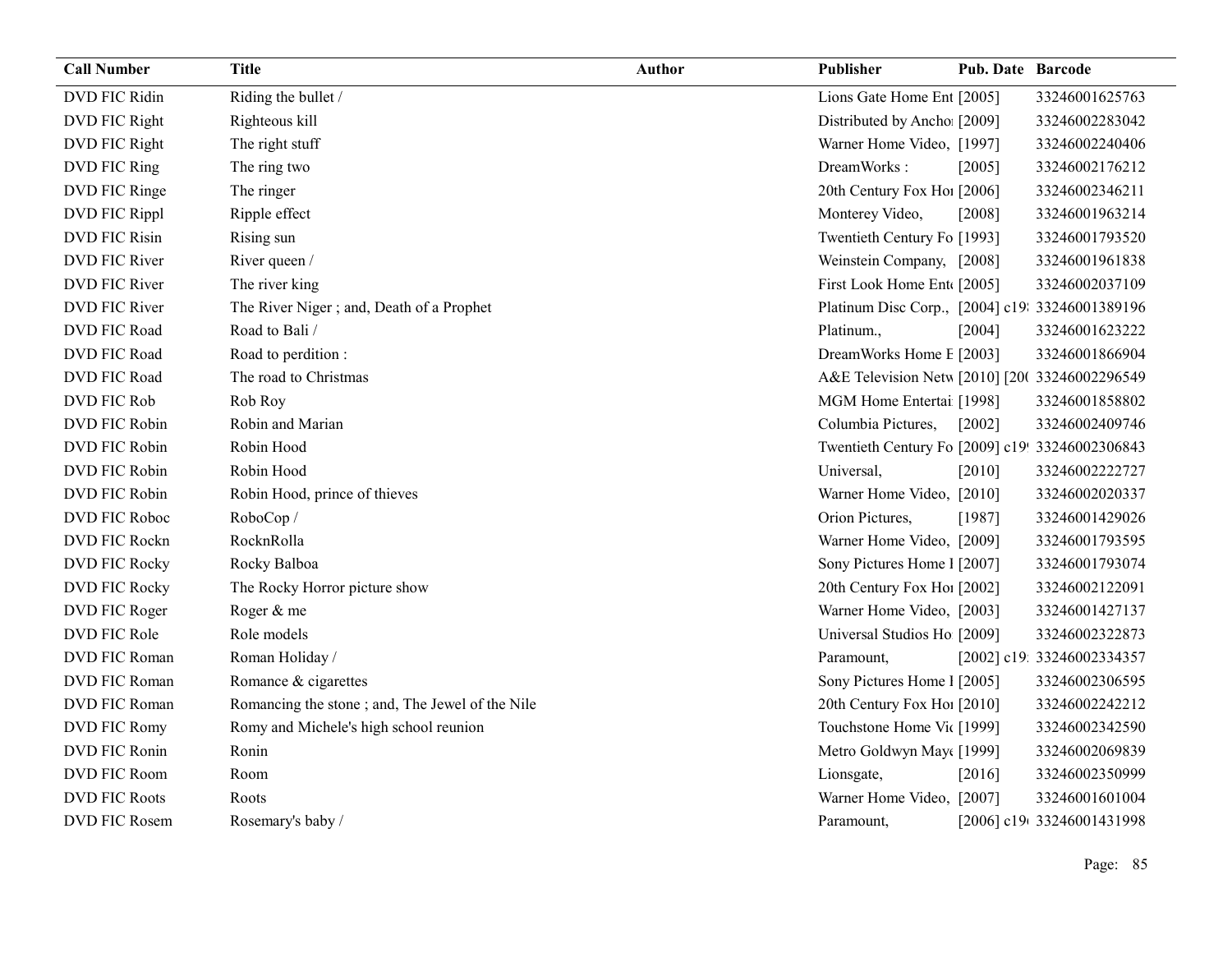| <b>Call Number</b>   | <b>Title</b>                   | <b>Author</b> | Publisher                                       | <b>Pub. Date Barcode</b> |                            |
|----------------------|--------------------------------|---------------|-------------------------------------------------|--------------------------|----------------------------|
| DVD FIC Rudy         | Rudy                           |               | Columbia TriStar Hoi [2000]                     |                          | 33246002326577             |
| <b>DVD FIC Rules</b> | Rules of engagement            |               | Paramount,                                      | [2000]                   | 33246002295822             |
| <b>DVD FIC Rumbl</b> | Rumble in the Bronx /          |               | Alliance Atlantis,                              | [1997]                   | 33246001623370             |
| <b>DVD FIC Rumor</b> | A rumor of angels /            |               | MGM Home Entertai [2002]                        |                          | 33246002311355             |
| <b>DVD FIC Rumou</b> | Rumour has it--                |               | Warner Home Video, [2006]                       |                          | 33246002281384             |
| DVD FIC Run          | Run fatboy run /               |               | Distributed by Allian [2008]                    |                          | 33246002202653             |
| DVD FIC Rundo        | The rundown                    |               | Universal,                                      |                          | [2004] c20t 33246002288884 |
| DVD FIC Runni        | Running with scissors /        |               | Sony Pictures.,                                 | [2007]                   | 33246001571587             |
| <b>DVD FIC Rush</b>  | Rush hour                      |               | New Line Home Ente [2001]                       |                          | 33246002330868             |
| <b>DVD FIC Sabot</b> | Sabotage                       |               | Universal,                                      | [2014]                   | 33246002311124             |
| DVD FIC Sabri        | Sabrina                        |               | Paramount,                                      | [1995]                   | 33246001418243             |
| <b>DVD FIC Sadde</b> | The saddest music in the world |               | MGM Home Entertai [2004] c20 33246001746312     |                          |                            |
| DVD FIC Safe         | Safe                           |               | Alliance Film,                                  | $[2012]$                 | 33246002322733             |
| <b>DVD FIC Safe</b>  | Safe Harbor                    |               | Harbor Productions,                             | [2009]                   | 33246001791417             |
| <b>DVD FIC Sahar</b> | Sahara                         |               | Paramount Home Ent [2005]                       |                          | 33246001606318             |
| <b>DVD FIC Saint</b> | Saint John of Las Vegas        |               | Vivendi Entertainmen [2010]                     |                          | 33246002038420             |
| DVD FIC Salem        | Salem's Lot                    |               | Warner Home Video, [2004]                       |                          | 33246001793389             |
| DVD FIC Sam          | The Sam Elliott collection.    |               | Echo Bridge,                                    | [2013]                   | 33246002179067             |
| DVD FIC San          | San Andreas                    |               | Warner Home Video, [2015]                       |                          | 33246002361335             |
| DVD FIC Sanct        | Sanctum                        |               | Universal Studios Ho [2011]                     |                          | 33246002078350             |
| DVD FIC Santa        | Santa baby                     |               | Lions Gate Entertainr [2007]                    |                          | 33246001562123             |
| <b>DVD FIC Santa</b> | The Santa Clause               |               | Walt Disney Home E1 [2002] c19! 33246002013076  |                          |                            |
| DVD FIC Santa        | The Santa clause 2 /           |               | Walt Disney Home E1 [2003]                      |                          | 33246001859370             |
| <b>DVD FIC Santa</b> | The Santa clause 3 :           |               | Walt Disney Home E <sub>1</sub> [2007]          |                          | 33246001840271             |
| <b>DVD FIC Santa</b> | The Santa trap                 |               | GT Media,                                       | [2007]                   | 33246001562115             |
| DVD FIC Sarah        | Sarah's key                    |               | distributed exclusivel [2011]                   |                          | 33246002195634             |
| <b>DVD FIC Satur</b> | Saturday night fever           |               | Paramount Home Ent [2009] c19' 33246002328813   |                          |                            |
| DVD FIC Savag        | Savages                        |               | 20th Century Fox Ho! [2008]                     |                          | 33246002200871             |
| DVD FIC Save         | Save the last dance            |               | Paramount Home Vid [2001]                       |                          | 33246001798941             |
| DVD FIC Saved        | Saved!                         |               | MGM Home Entertai [2004]                        |                          | 33246002051928             |
| <b>DVD FIC Savin</b> | Saving Grace                   |               | New Line Home Vide [2000-]                      |                          | 33246001634088             |
| DVD FIC Savin        | Saving Mr. Banks               |               | Walt Disney Studios 1 [2014] c20 33246002337343 |                          |                            |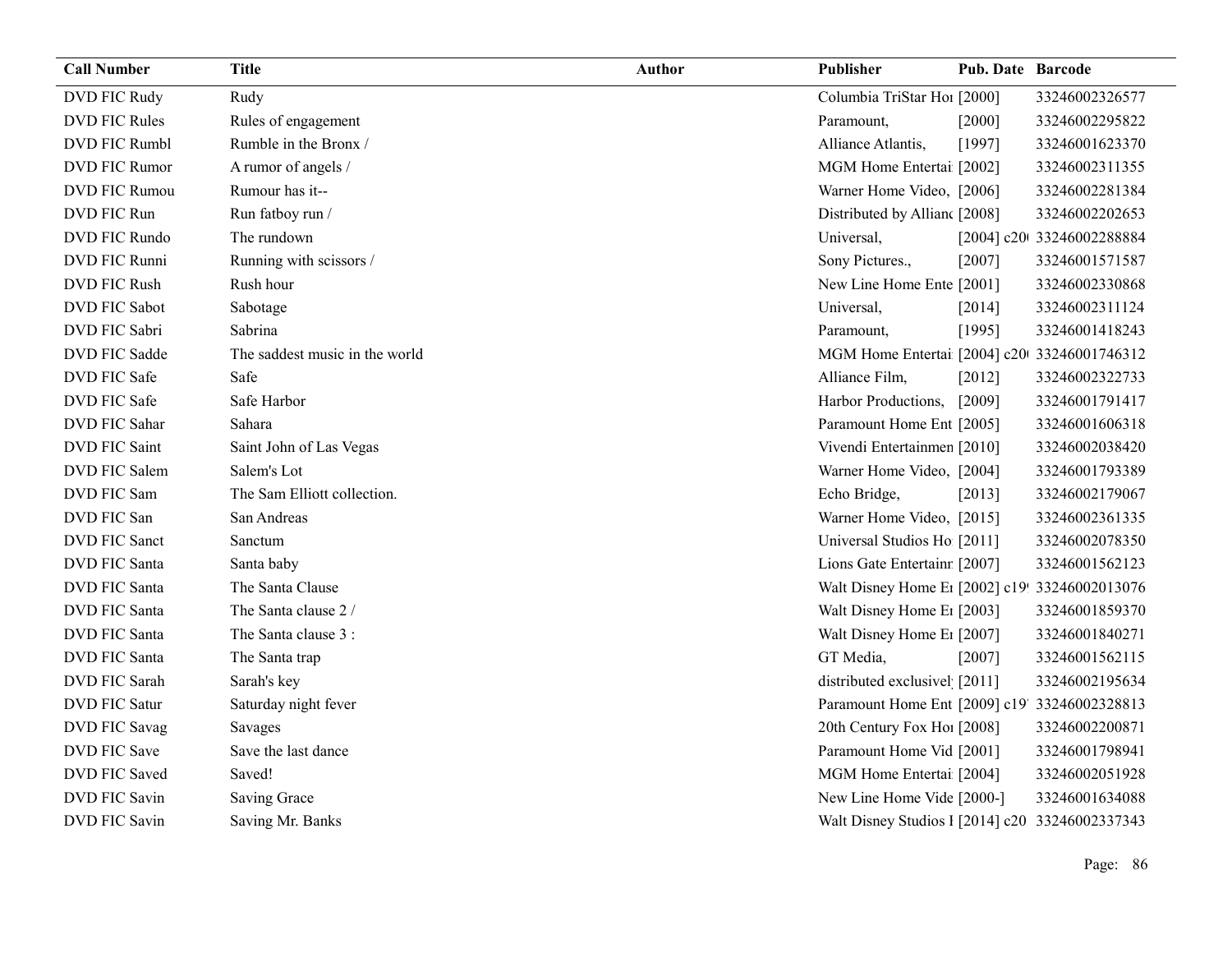| <b>Call Number</b>   | <b>Title</b>                              | <b>Author</b> | Publisher                                       | <b>Pub. Date Barcode</b> |                |
|----------------------|-------------------------------------------|---------------|-------------------------------------------------|--------------------------|----------------|
| DVD FIC Say          | Say anything                              |               | Twentieth Century Fo [1989]                     |                          | 33246001430594 |
| DVD FIC Scann        | A scanner darkly                          |               | Warner Home Video, [2006]                       |                          | 33246002240422 |
| DVD FIC Scarf        | Scarface                                  |               | Universal Studios Ho [2003]                     |                          | 33246001793744 |
| DVD FIC Scary        | Scary movie 4 /                           |               | Alliance Atlantis.,                             | [2006]                   | 33246002282770 |
| DVD FIC Schoo        | School ties                               |               | Paramount,                                      | [1992]                   | 33246002203024 |
| DVD FIC Scoop        | Scoop                                     |               | Universal Pictures,                             | [2006]                   | 33246001968379 |
| DVD FIC Score        | The score /                               |               | Paramount Pictures,                             | $[2001]$                 | 33246001853118 |
| DVD FIC Scorp        | Scorpio                                   |               | MGM Home Entertai [2000]                        |                          | 33246001746676 |
| DVD FIC Scorp        | The Scorpion King /                       |               | Universal,                                      | $[2002]$                 | 33246001908508 |
| DVD FIC Scorp        | The Scorpion King 2                       |               | Universal Studios Ho [2008]                     |                          | 33246002179109 |
| DVD FIC Screa        | Screamers, the hunting                    |               | Sony Pictures Home 1 [2009]                     |                          | 33246002241834 |
| DVD FIC Scroo        | Scrooged./                                |               | Paramount,                                      | [1988]                   | 33246001430719 |
| <b>DVD FIC SEA</b>   | Sea of love                               |               | Universal Studios Ca1 [2006]                    |                          | 33246002282762 |
| DVD FIC Seabi        | Seabiscuit /                              |               | Universal;                                      | [2003]                   | 33246001947910 |
| DVD FIC Searc        | Searching for Debra Winger                |               | Lions Gate Home Ent [2004]                      |                          | 33246002299683 |
| DVD FIC Seaso        | Season of the witch                       |               | Distributed by Allian [2011]                    |                          | 33246002294130 |
| <b>DVD FIC Seaso</b> | Seasons of the heart                      |               | Feature Films for Fan [2003]                    |                          | 33246002291177 |
| DVD FIC Secon        | Secondhand lions                          |               | New Line Home Ente [2004]                       |                          | 33246001869692 |
| DVD FIC Secre        | Secret in their eyes                      |               | Entertainment One Fi [2016] c20 33246002418218  |                          |                |
| DVD FIC Secre        | Secret window                             |               | Columbia TriStar Hoi [2004]                     |                          | 33246002203156 |
| DVD FIC Secre        | Secretariat                               |               | Walt Disney Studios 1 [2011]                    |                          | 33246001793058 |
| DVD FIC Secre        | The secret /                              |               | Echo Bridge Home E [2004] c19! 33246001670660   |                          |                |
| DVD FIC Secre        | The secret agent /                        |               | Twentieth Century Fo [2005] c19! 33246001571553 |                          |                |
| DVD FIC Secre        | The secret life of bees:                  |               | Twentieth Century Fo [2008]                     |                          | 33246001864651 |
| DVD FIC Secre        | The secret life of Walter Mitty           |               | Twentieth Century Fo [2014]                     |                          | 33246002196335 |
| DVD FIC Seed         | Seed of Chucky                            |               | distributed exclusivel [2004]                   |                          | 33246002177525 |
| <b>DVD FIC Seeke</b> | The seeker                                |               | Twentieth Century Fo [2007]                     |                          | 33246001589985 |
| DVD FIC Seeki        | Seeking a friend for the end of the world |               | Entertainment One Fi [2012]                     |                          | 33246002293777 |
| DVD FIC Selma        | Selma                                     |               | Paramount Pictures,                             | [2015]                   | 33246002210888 |
| DVD FIC Senio        | The seniors                               |               | Platinum,                                       | [2005]                   | 33246001434331 |
| DVD FIC Senti        | The Sentinel /                            |               | Twentieth Century Fo [2006]                     |                          | 33246001557347 |
| DVD FIC Separ        | Separate lies /                           |               | Twentieth Century Fo [2006]                     |                          | 33246002012599 |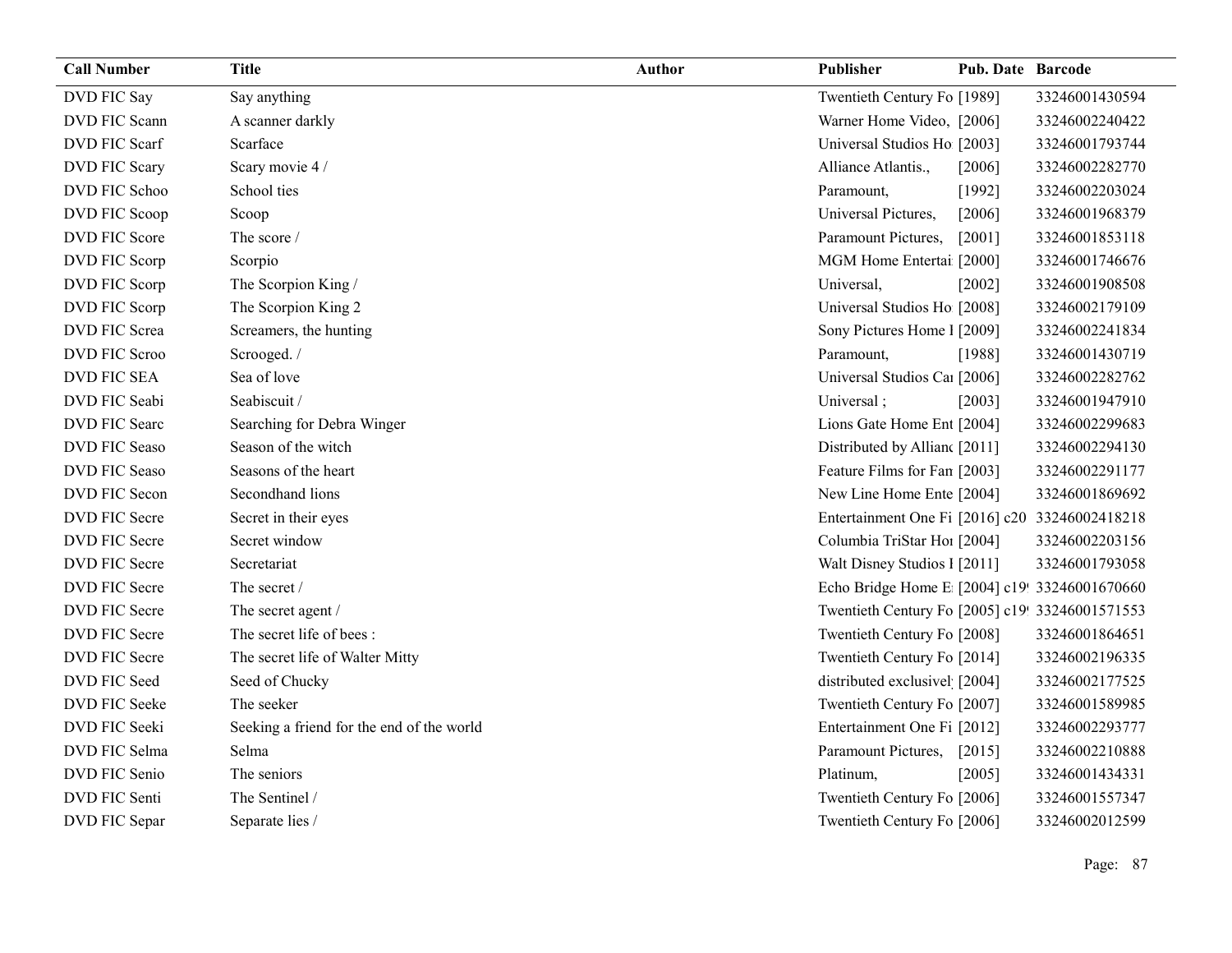| <b>Call Number</b>   | <b>Title</b>                              | <b>Author</b> | Publisher                                        | <b>Pub. Date Barcode</b> |                            |
|----------------------|-------------------------------------------|---------------|--------------------------------------------------|--------------------------|----------------------------|
| DVD FIC Septe        | September                                 |               | MGM Home Entertai [1987]                         |                          | 33246002290559             |
| DVD FIC Septe        | The September issue                       |               | A&E Indie Films:                                 |                          | [2010] c20t 33246002299568 |
| DVD FIC Seren        | Serendipity /                             |               | Alliance Atlantis,                               | [2001]                   | 33246001422450             |
| DVD FIC Serio        | Serious moonlight                         |               | Distributed by Magne [2010]                      |                          | 33246002281392             |
| DVD FIC Serpi        | Serpico.                                  |               | Paramount Pictures, [1973]                       |                          | 33246001431576             |
| DVD FIC Sessi        | The sessions                              |               | 20th Century Fox Ho! [2013]                      |                          | 33246002305894             |
| DVD FIC Setup        | Setup /                                   |               | Lions Gate Home Ent [2011]                       |                          | 33246002153377             |
| DVD FIC Seven        | Seven                                     |               | Distributed by Allian [2004] [199 33246002179224 |                          |                            |
| DVD FIC Seven        | Seven pounds                              |               | Sony Pictures Home 1 [2009]                      |                          | 33246002117067             |
| DVD FIC Seven        | Seventeen again                           |               | Alliance,                                        | [2010]                   | 33246001763911             |
| DVD FIC Seven        | Seventh son                               |               | Universal Studios Ho [2015]                      |                          | 33246002269975             |
| DVD FIC Sex          | Sex & the single mom /                    |               | Warner Home Video, [2005]                        |                          | 33246001877844             |
| DVD FIC Sex          | Sex and death 101                         |               | Starz Home Entertain [2008]                      |                          | 33246001759273             |
| DVD FIC Sex          | Sex drive /                               |               | Seille Pictures,                                 | [2009]                   | 33246002289288             |
| DVD FIC Sex          | Sex tape                                  |               | Sony Pictures Home 1 [2014]                      |                          | 33246002306249             |
| DVD FIC Shado        | Shadows and fog                           |               | MGM Home Entertai [2001]                         |                          | 33246002315133             |
| DVD FIC Shaft        | Shaft /                                   |               | Paramount Pictures, [2000]                       |                          | 33246001145119             |
| DVD FIC Shake        | Shakes the clown                          |               | Columbia TriStar Hoi [1992]                      |                          | 33246001431691             |
| DVD FIC Shake        | Shakespeare in love                       |               | Miramax Home Enter [1999] c19! 33246001809250    |                          |                            |
| DVD FIC Shaki        | Shaking the tree /                        |               | Sterling,                                        | [2004]                   | 33246002314185             |
| DVD FIC Shall        | Shall we dance?                           |               | Miramax Home Enter [2005]                        |                          | 33246001793199             |
| DVD FIC Shall        | Shallow Hal /                             |               | Twentieth Century Fo [2002]                      |                          | 33246001431873             |
| DVD FIC Shane        | Shane.                                    |               | Paramount.,                                      | [1952]                   | 33246001432467             |
| DVD FIC Shang        | Shanghai knights                          |               | Touchstone Home En [2003]                        |                          | 33246001694884             |
| DVD FIC Shang        | Shanghai noon                             |               | Buena Vista Home Er [2008]                       |                          | 33246002311769             |
| <b>DVD FIC Shaws</b> | The Shawshank redemption:                 |               | Warner Home Video, [2004]                        |                          | 33246002282374             |
| DVD FIC She's        | She's the one:                            |               | Twentieth Century Fo [2000-]                     |                          | 33246001724111             |
| DVD FIC Sherl        | <b>Sherlock Holmes</b>                    |               | Distributed by Warne: [2010]                     |                          | 33246002101806             |
| DVD FIC Sherl        | Sherlock Holmes:                          |               | MPI Home Video,                                  | [2004]                   | 33246001961432             |
| DVD FIC Sherl        | Sherlock Holmes:                          |               | Warner Home Video, [2012]                        |                          | 33246002157907             |
| DVD FIC Sherl        | Sherlock Holmes and the secret weapon /   |               | Key DVD,                                         | [2005]                   | 33246002034619             |
| DVD FIC Sherl        | Sherlock Holmes Sir Arthur Conan Doyle's: |               | MPI Home Video,                                  | [2004]                   | 33246001961499             |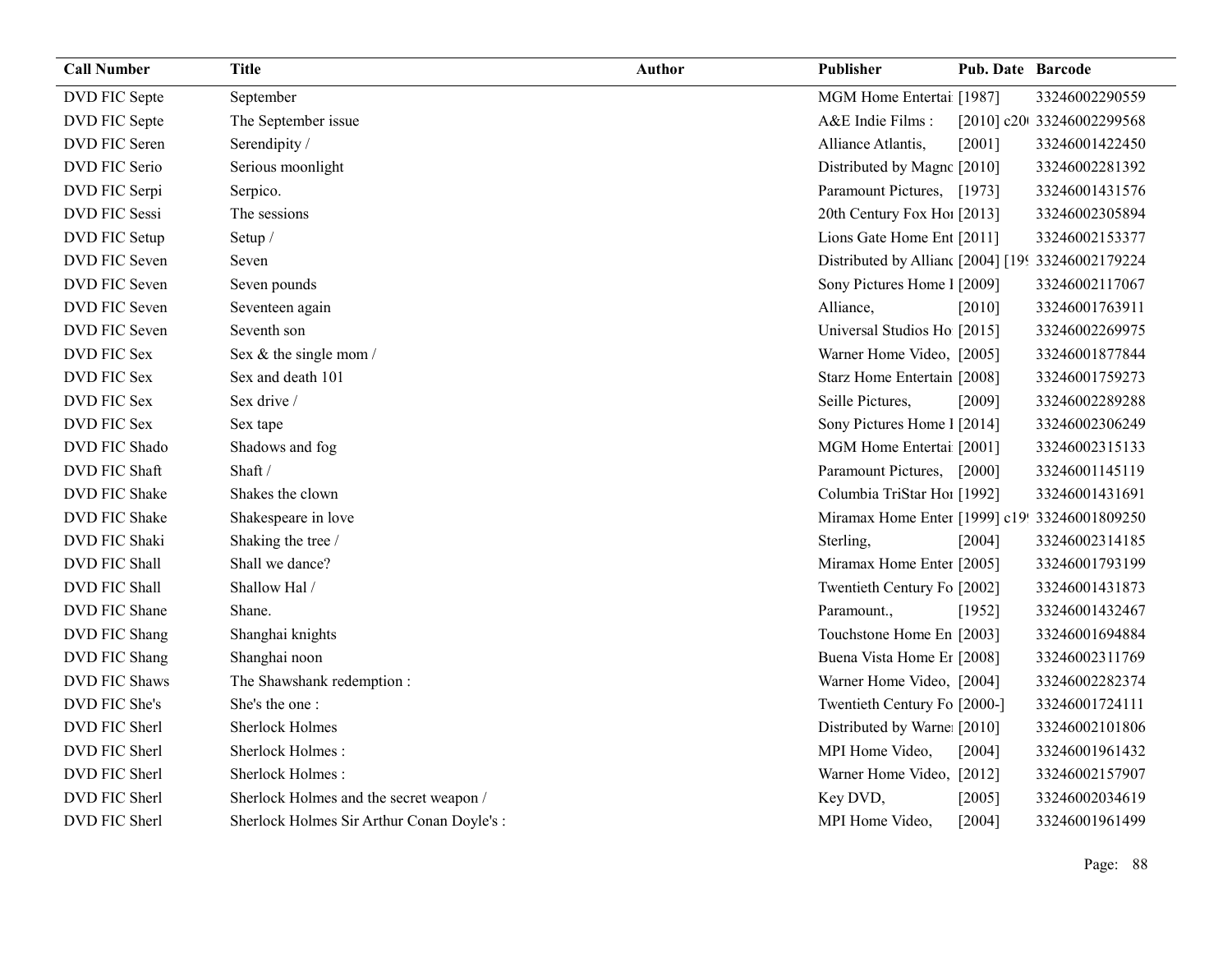| <b>Call Number</b>   | <b>Title</b>                              | <b>Author</b> | Publisher                                        | Pub. Date Barcode |                           |
|----------------------|-------------------------------------------|---------------|--------------------------------------------------|-------------------|---------------------------|
| DVD FIC Shine        | A shine of rainbows                       |               | Entertainment One Fi [2011]                      |                   | 33246002012847            |
| DVD FIC Shine        | Shine                                     |               | New Line Home Vide [1997]                        |                   | 33246002175594            |
| DVD FIC Shirl        | Shirley Valentine                         |               | Paramount Home Ent [2007]                        |                   | 33246002043891            |
| DVD FIC Shoot        | Shoot 'em up                              |               | New Line Home Ente [2008] [20( 33246002288876    |                   |                           |
| DVD FIC Shoot        | Shooter                                   |               | Paramount Home Ent [2007]                        |                   | 33246001793645            |
| DVD FIC Shopg        | Shopgirl                                  |               | Touchstone Home En [2006]                        |                   | 33246001712751            |
| DVD FIC Short        | Short cuts                                |               | Alliance Atlantis/New [2005] c19. 33246001419464 |                   |                           |
| <b>DVD FIC Show</b>  | Showgirls                                 |               | MGM Home Entertai [2000]                         |                   | 33246002328318            |
| DVD FIC Shrin        | Shrink                                    |               | Lionsgate;                                       | [2009]            | 33246002346864            |
| DVD FIC Shutt        | Shutter                                   |               | 20th Century Fox Ho! [2008]                      |                   | 33246002241719            |
| DVD FIC Shutt        | Shutter Island                            |               | Paramount Home Ent [2010]                        |                   | 33246002338309            |
| DVD FIC Sicko        | Sicko                                     |               | Alliance,                                        | [2007]            | 33246001598390            |
| DVD FIC Sidew        | Sideways /                                |               | Twentieth Century Fo [2005]                      |                   | 33246001603703            |
| DVD FIC Siege        | The siege                                 |               | 20th Century Fox Ho! [1999]                      |                   | 33246002284008            |
| DVD FIC Silen        | Silent night, bloody night /              |               | Alpha Video,                                     | [2004]            | 33246002311199            |
| DVD FIC Silen        | The silence of the lambs                  |               | MGM,                                             | [1991]            | 33246002333961            |
| DVD FIC Silk         | Silk                                      |               | Alliance Vivafilm,                               | [2008]            | 33246001588417            |
| DVD FIC Silve        | Silver linings playbook                   |               | Anchor Bay Entertain [2013]                      |                   | 33246002104784            |
| DVD FIC Simon        | S1M0NE                                    |               | New Line Home Ente [2003]                        |                   | 33246001688936            |
| DVD FIC Simpl        | A simple plan                             |               | Paramount,                                       | [1998]            | 33246001431360            |
| DVD FIC Sin          | $Sin City = :$                            |               | Alliance Atlantis,                               | $[2005]$          | 33246002325926            |
| DVD FIC Singl        | A single man                              |               | Alliance Films,                                  | [2010]            | 33246002100824            |
| DVD FIC Singl        | Singles                                   |               | Distributed by Warne: [2006] [199 33246002295640 |                   |                           |
| DVD FIC Siste        | <b>Sisters</b>                            |               | Universal Studios,                               | [2016]            | 33246002318426            |
| DVD FIC Siste        | The sisterhood of the traveling pants     |               | Warner Home Video, [2005]                        |                   | 33246001517408            |
| <b>DVD FIC Siste</b> | The sisterhood of the traveling pants 2 : |               | Distributed by Warne [2008]                      |                   | 33246001859339            |
| DVD FIC Sitte        | The sitter                                |               | Twentieth Century Fo [2012]                      |                   | 33246002305399            |
| DVD FIC Situa        | The situation                             |               | New Video NYC:                                   | [2007]            | 33246001550250            |
| DVD FIC Six          | 633 Squadron                              |               | MGM Home Entertai [2003] [19t 33246002295350     |                   |                           |
| DVD FIC Six          | The six wives of Henry Lefay              |               | Entertainment One,                               | $[2010]$          | 33246002244002            |
| DVD FIC Sixte        | Sixteen blocks                            |               | Warner Home Video, [2006]                        |                   | 33246002200574            |
| DVD FIC Sixte        | Sixteen candles.                          |               | Universal Studios.,                              |                   | [2006] 198 33246001651413 |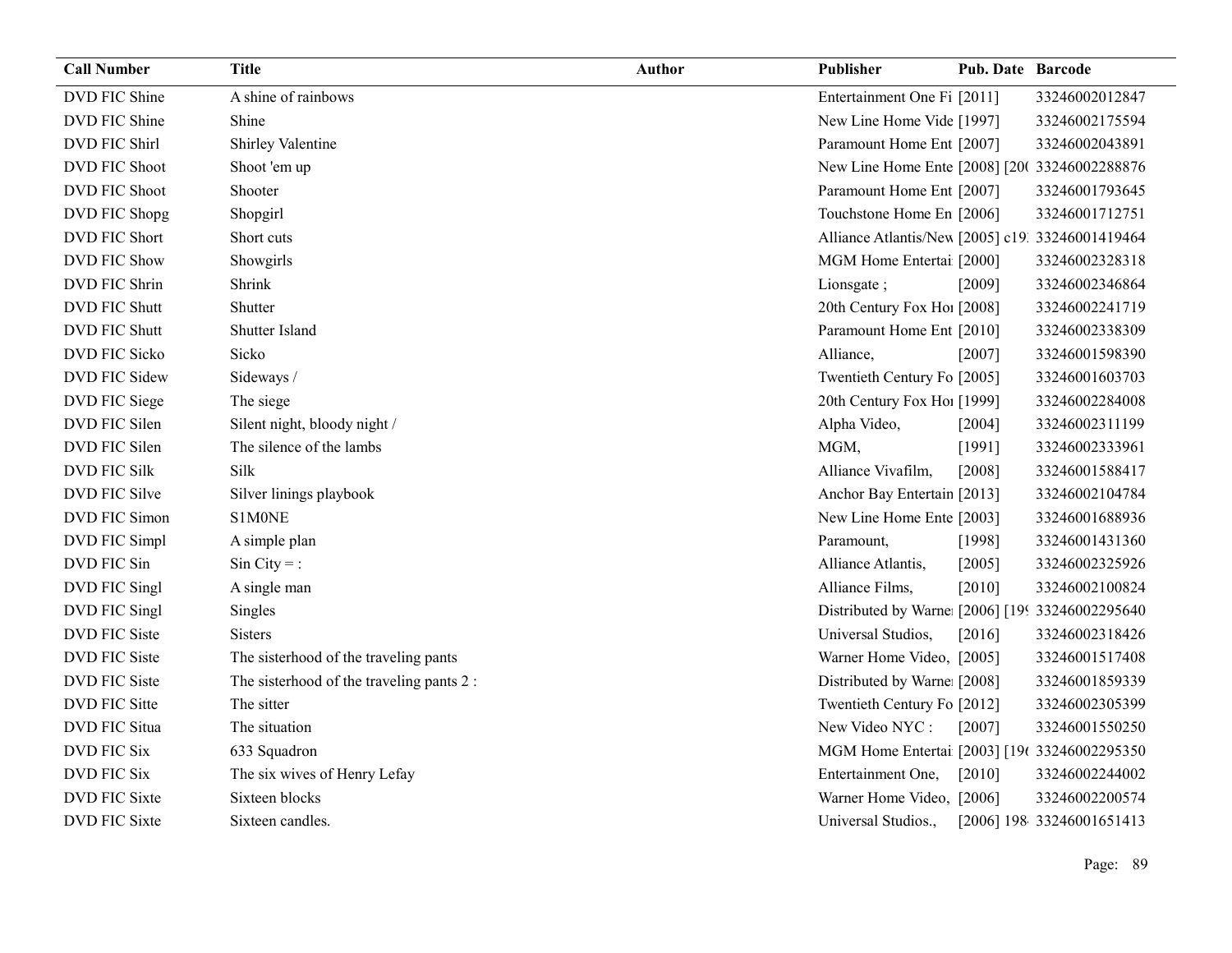| <b>Call Number</b>   | <b>Title</b>                          | <b>Author</b> | Publisher                                      | <b>Pub. Date Barcode</b> |                            |
|----------------------|---------------------------------------|---------------|------------------------------------------------|--------------------------|----------------------------|
| <b>DVD FIC Sixth</b> | The sixth sense                       |               | Distributed by Buena [2000]                    |                          | 33246002330751             |
| <b>DVD FIC Sixty</b> | Sixty-one*/                           |               | HBO Home Video,                                | [2001]                   | 33246001689678             |
| DVD FIC Skele        | The skeleton key/                     |               | Universal City Studio [2005]                   |                          | 33246001833409             |
| <b>DVD FIC Skull</b> | The Skulls                            |               | Universal Studios,                             | $[2000]$                 | 33246002330926             |
| DVD FIC Sky          | Sky Captain and the world of tomorrow |               | Paramount,                                     | [2004]                   | 33246001654607             |
| DVD FIC Slap         | Slap shot 2                           |               | Universal,                                     |                          | [2002] c20t 33246001796978 |
| DVD FIC Slap         | Slap shot:                            |               | Universal Home Vide [2002]                     |                          | 33246002282333             |
| DVD FIC Slaug        | Slaughter                             |               | Lionsgate,                                     | [2009]                   | 33246002214989             |
| DVD FIC Slave        | Slave                                 |               | Phase 4 Films,                                 | [2009]                   | 33246002295681             |
| DVD FIC Sleep        | Sleeper                               |               | MGM Home Entertai [2000] c19' 33246002038370   |                          |                            |
| DVD FIC Sleep        | Sleepers                              |               | Paramount Pictures, [2009] c19! 33246002305696 |                          |                            |
| DVD FIC Sleep        | Sleepover                             |               | Metro-Goldwyn-May [2004]                       |                          | 33246002244499             |
| DVD FIC Sleep        | Sleepy Hollow /                       |               | Paramount Home Vid [2000]                      |                          | 33246001947886             |
| <b>DVD FIC Sleut</b> | Sleuth                                |               | Sony Pictures Home 1 [2008]                    |                          | 33246001588508             |
| DVD FIC Sligh        | Slightly single in LA                 |               | Well Go USA Enterta [2013]                     |                          | 33246002289353             |
| DVD FIC Slips        | Slipstream                            |               | Sony Pictures Home 1 [2008]                    |                          | 33246001588532             |
| DVD FIC Slith        | Slither /                             |               | Sony Pictures.,                                | [2006]                   | 33246001625946             |
| DVD FIC Slumd        | Slumdog millionaire                   |               | TwentiethCentury Fo: [2009]                    |                          | 33246001879089             |
| DVD FIC Small        | Small time crooks /                   |               | DreamWorks Home E [2000]                       |                          | 33246001808906             |
| DVD FIC Small        | Smallville:                           |               | Warner Home Video, [2002] c20 33246002067593   |                          |                            |
| DVD FIC Smell        | The smell of success                  |               | VVS Films:                                     | [2011]                   | 33246002346740             |
| DVD FIC Smile        | Smile /                               |               | Distributed by Univer [2005]                   |                          | 33246001922285             |
| DVD FIC Smoke        | Smoke                                 |               | Miramax Home Enter [1999] c19! 33246001790591  |                          |                            |
| DVD FIC Smoke        | The smokers                           |               | MGM Home Entertai [2002] c20 33246002034320    |                          |                            |
| DVD FIC Smoth        | Smother                               |               | Screen Media Films: [2009]                     |                          | 33246002283026             |
| DVD FIC Snake        | Snake eyes.                           |               | Paramount.,                                    | [1998]                   | 33246001444041             |
| DVD FIC Snake        | Snakes on a plane /                   |               | Alliance Atlantis.,                            | [2006]                   | 33246001557297             |
| DVD FIC Snate        | Snatch                                |               | Columbia Tristar.,                             | [2003]                   | 33246001667666             |
| DVD FIC Sneak        | Sneakers                              |               | Universal Home Vide [2003] [199 33246002154409 |                          |                            |
| <b>DVD FIC Snow</b>  | Snow angels                           |               | Distributed by Warne [2008]                    |                          | 33246001793231             |
| <b>DVD FIC Snow</b>  | Snow day                              |               | Paramount Pictures,                            | $[2000-]$                | 33246002051795             |
| <b>DVD FIC Snow</b>  | Snow White & the huntsman             |               | Universal Studios Ho [2012]                    |                          | 33246002070324             |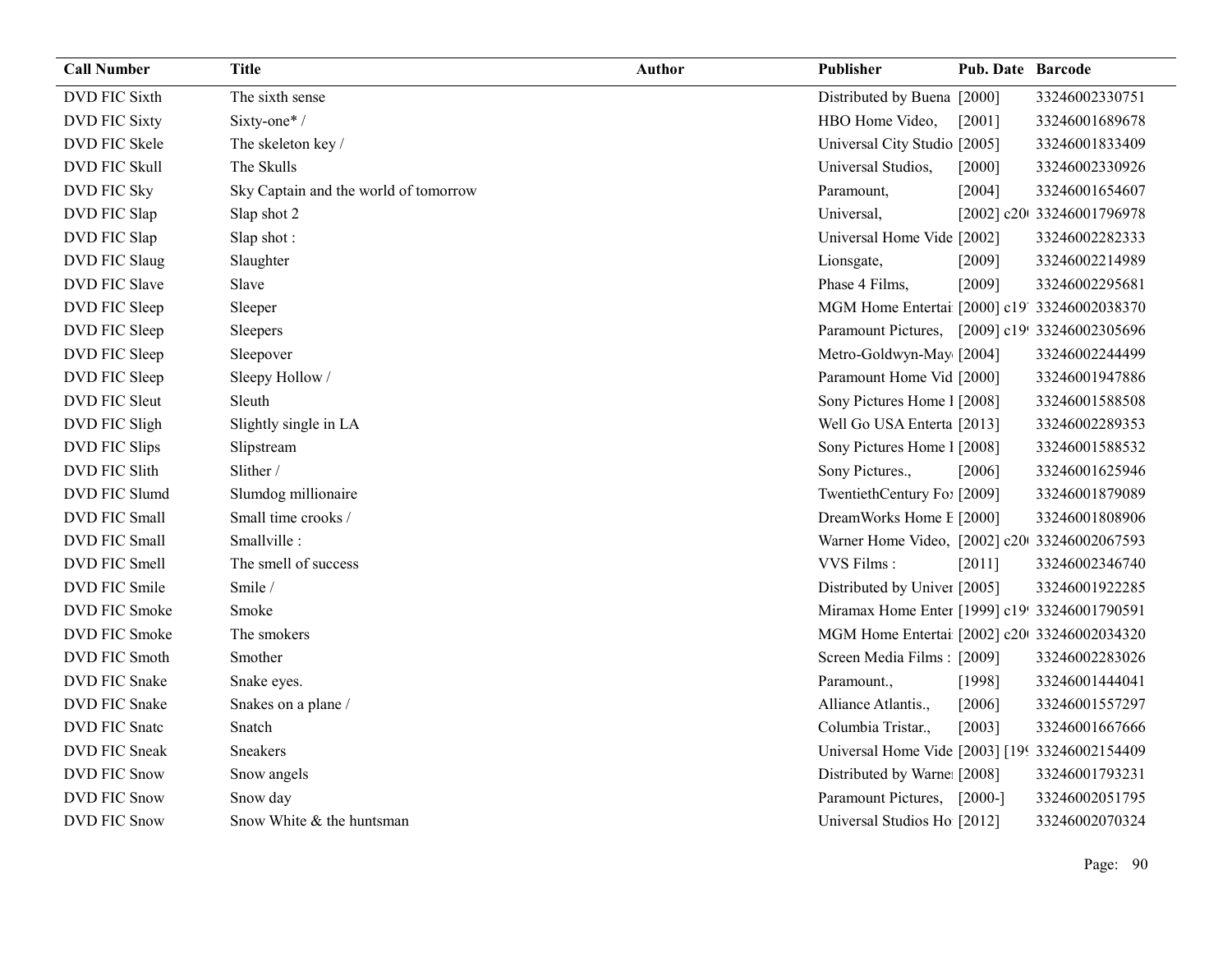| <b>Call Number</b>   | <b>Title</b>                                  | <b>Author</b> | Publisher                                       | <b>Pub. Date Barcode</b> |                |
|----------------------|-----------------------------------------------|---------------|-------------------------------------------------|--------------------------|----------------|
| <b>DVD FIC Snow</b>  | The snow walker                               |               | Lions Gate Home Ent [2004]                      |                          | 33246001232602 |
| DVD FIC Snowg        | Snowglobe                                     |               | Gaiam,                                          | [2008]                   | 33246001871524 |
| DVD FIC Snowm        | The Snowman                                   |               | Universal,                                      | [2018]                   | 33246002422848 |
| <b>DVD FIC Snows</b> | Ernest Hemingway's The snows of Kilimanjaro / |               | Digiview Productions [2004] c19: 33246001883321 |                          |                |
| DVD FIC Soapd        | Soapdish                                      |               | Paramount,                                      | [1991]                   | 33246002246148 |
| DVD FIC Socia        | The social network                            |               | Sony Pictures Home 1 [2011] [201 33246002080562 |                          |                |
| DVD FIC Solar        | Solaris                                       |               | 20th Century Fox Hol [2003]                     |                          | 33246002290310 |
| DVD FIC Some         | Some like it hot.                             |               | MGM,                                            | [1959]                   | 33246001434513 |
| DVD FIC Someo        | Someone like you                              |               | Twentieth Century Fo [2001]                     |                          | 33246001940931 |
| DVD FIC Somew        | Somewhere in time                             |               | Universal Studios Ho [1980] [20( 33246002303329 |                          |                |
| DVD FIC Son          | Son in law                                    |               | Hollywood Pictures F [1993]                     |                          | 33246001654672 |
| DVD FIC Son          | Son of God                                    |               | Twentieth Century Fo [2014]                     |                          | 33246002333482 |
| DVD FIC Son          | Son of Rambow                                 |               | Paramount Home Ent [2008]                       |                          | 33246002079879 |
| DVD FIC Song         | Song for a raggy boy                          |               | TVA Films/Sony,                                 | [2006]                   | 33246002281228 |
| DVD FIC Song         | The song of Hiawatha                          |               | Echo Bridge Home E [2005]                       |                          | 33246002038719 |
| DVD FIC Sophi        | Sophie's choice                               |               | Live Entertainment : [1999]                     |                          | 33246001790658 |
| DVD FIC Sorce        | The sorcerer's apprentice                     |               | Disney:                                         | [2010]                   | 33246001752021 |
| DVD FIC Soul         | Soul surfer                                   |               | Columbia TriStar Hoi [2011]                     |                          | 33246001822600 |
| DVD FIC Sound        | The sound of music                            |               | Twentieth Century Fo [2002] [196 33246002310589 |                          |                |
| DVD FIC Sourc        | Source code                                   |               | Summit Entertainmen [2011]                      |                          | 33246001604024 |
| <b>DVD FIC South</b> | South Pacific                                 |               | Buena Vista Home Et [1990?]                     |                          | 33246001418177 |
| DVD FIC South        | South Pacific                                 |               | Twentieth Century Fo [2006]                     |                          | 33246001470699 |
| DVD FIC Space        | Space cowboys                                 |               | Warner Brothers Hon [2001] c20 33246001268945   |                          |                |
| DVD FIC Space        | Spaceballs                                    |               | Metro Goldwyn May([2005]                        |                          | 33246002098945 |
| DVD FIC Spart        | Spartacus                                     |               | Universal Studios Ho [1998]                     |                          | 33246001597749 |
| DVD FIC Speci        | Species II                                    |               | MGM Home Entertai [1998]                        |                          | 33246002328565 |
| DVD FIC Speci        | The specialist                                |               | Warner Home Video, [1998]                       |                          | 33246001680628 |
| DVD FIC Speed        | Speed                                         |               | Twentieth Century Fo [1994]                     |                          | 33246002198208 |
| DVD FIC Spher        | Sphere                                        |               | Warner Home Video, [1998]                       |                          | 33246001527597 |
| DVD FIC Spide        | Spider-Man                                    |               | Columbia TriStar Hoi [2002]                     |                          | 33246002342400 |
| DVD FIC Spide        | Spider-Man 2                                  |               | Columbia Pictures,                              | [2004]                   | 33246002342004 |
| DVD FIC Spide        | Spider-Man 3: Every hero has a choice         |               | Columbia Pictures,                              | [2007]                   | 33246001829720 |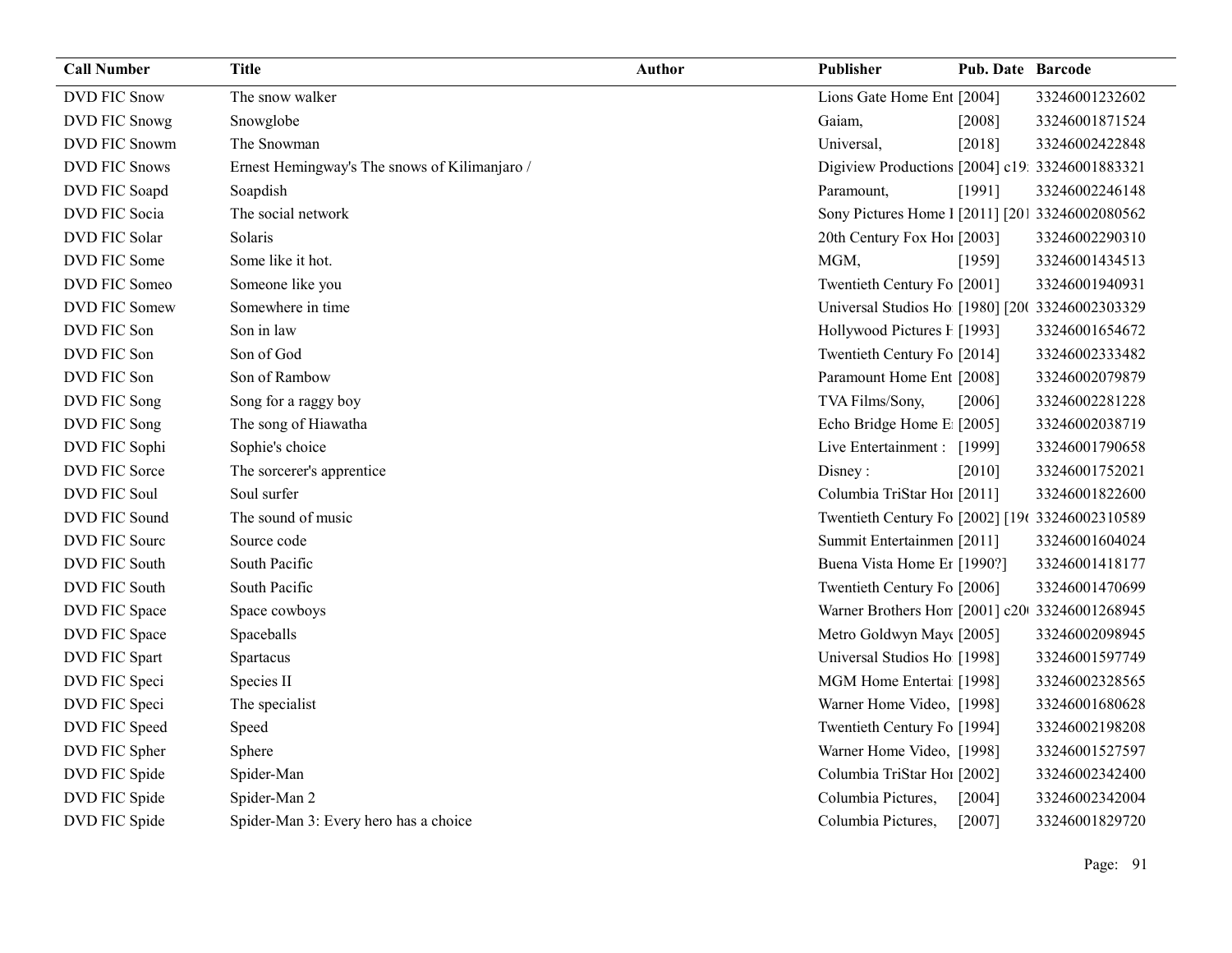| <b>Call Number</b>  | <b>Title</b>                          | <b>Author</b> | Publisher                                     | Pub. Date Barcode |                            |
|---------------------|---------------------------------------|---------------|-----------------------------------------------|-------------------|----------------------------|
| DVD FIC Spide       | The amazing Spider-Man                |               | Sony Pictures Home 1 [2012]                   |                   | 33246002111755             |
| DVD FIC Spide (2)   | The amazing spider-man 2              |               | Sony Pictures Home 1 [2014]                   |                   | 33246002230373             |
| DVD FIC Spipt       | Skiptrace /                           |               | Saban Brands / Lions [2016]                   |                   | 33246002318327             |
| DVD FIC Spitf       | The Spitfire Grill /                  |               | Warner Home Video, [1999] c19! 33246001885284 |                   |                            |
| DVD FIC Spoil       | Spoils of war                         |               | distributed exclusivel [2011]                 |                   | 33246002174779             |
| DVD FIC Spotl       | Spotlight                             |               | Universal Studios Ho [2016]                   |                   | 33246002351260             |
| DVD FIC Sprin       | Spring forward /                      |               | MGM Home Entertai [2002]                      |                   | 33246001933613             |
| DVD FIC Spy         | Spy                                   |               | Twentieth Century Fo [2015]                   |                   | 33246002318194             |
| DVD FIC Spy         | Spy game /                            |               | Universal Studios,                            | [2002]            | 33246001834159             |
| DVD FIC Spy         | The spy next door /                   |               | distributed exclusivel [2010]                 |                   | 33246001715556             |
| DVD FIC Squid       | The squid and the whale               |               | Sony Pictures Home 1 [2006]                   |                   | 33246001723808             |
| DVD FIC St.Tri      | St. Trinian's                         |               | Sony Pictures Home 1 [2010]                   |                   | 33246002103851             |
| DVD FIC St.Vin      | St. Vincent                           |               | eOne:                                         | [2015]            | 33246002252674             |
| DVD FIC Stair       | The staircase /                       |               | Direct Source,                                |                   | [2006] c19! 33246001883669 |
| DVD FIC Stand       | Stand by me:                          |               | Sony Pictures Home 1 [2005]                   |                   | 33246002324978             |
| DVD FIC Stand       | Stand up guys /                       |               | [Distributed by] EOn([2013]                   |                   | 33246002305811             |
| DVD FIC Stand       | Stand your ground                     |               | Phase 4 Films,                                | [2015]            | 33246002322584             |
| <b>DVD FIC Star</b> | A star is born                        |               | Madacy Entertainmer [2001]                    |                   | 33246001831684             |
| <b>DVD FIC Star</b> | Star trek : Into darkness             |               | Paramount Home Ent [2013]                     |                   | 33246002147494             |
| <b>DVD FIC Star</b> | Star trek I, the motion picture /     |               | Paramount Pictures,                           |                   | [2001] c19: 33246001867142 |
| <b>DVD FIC Star</b> | Star trek II, the wrath of Khan       |               | Paramount Pictures,                           | [2002]            | 33246001865690             |
| <b>DVD FIC Star</b> | Star trek III, the search for Spock / |               | Paramount Pictures,                           | $[2002]$          | 33246001865633             |
| DVD FIC Star        | Star trek insurrection                |               | Paramount,                                    |                   | [1999] c19! 33246002294668 |
| <b>DVD FIC Star</b> | Star trek IV, the voyage home         |               | Paramount Pictures,                           | [1999]            | 33246001865575             |
| DVD FIC Star        | Star trek V                           |               | Paramount,                                    | [1999]            | 33246001798990             |
| <b>DVD FIC Star</b> | Star Trek VI                          |               | Paramount Home Vid [1998]                     |                   | 33246001799055             |
| <b>DVD FIC Star</b> | Star Trek VII :                       |               | Paramount;                                    |                   | [2004] c19! 33246001865757 |
| <b>DVD FIC Star</b> | Star trek VIII :                      |               | Paramount Home Ent [2005] c19! 33246002282192 |                   |                            |
| <b>DVD FIC Star</b> | Star trek X, Nemesis                  |               | Paramount Pictures,                           | $[2005]$          | 33246001865336             |
| <b>DVD FIC Star</b> | Star trek XI                          |               | Paramount,                                    | [2009]            | 33246001960244             |
| DVD FIC Star        | Star wars trilogy; bonus material :   |               | Twentieth Century Fo [2004]                   |                   | 33246001253780             |
| <b>DVD FIC Star</b> | The Clone wars                        |               | Distributed by Warne [2008]                   |                   | 33246002216604             |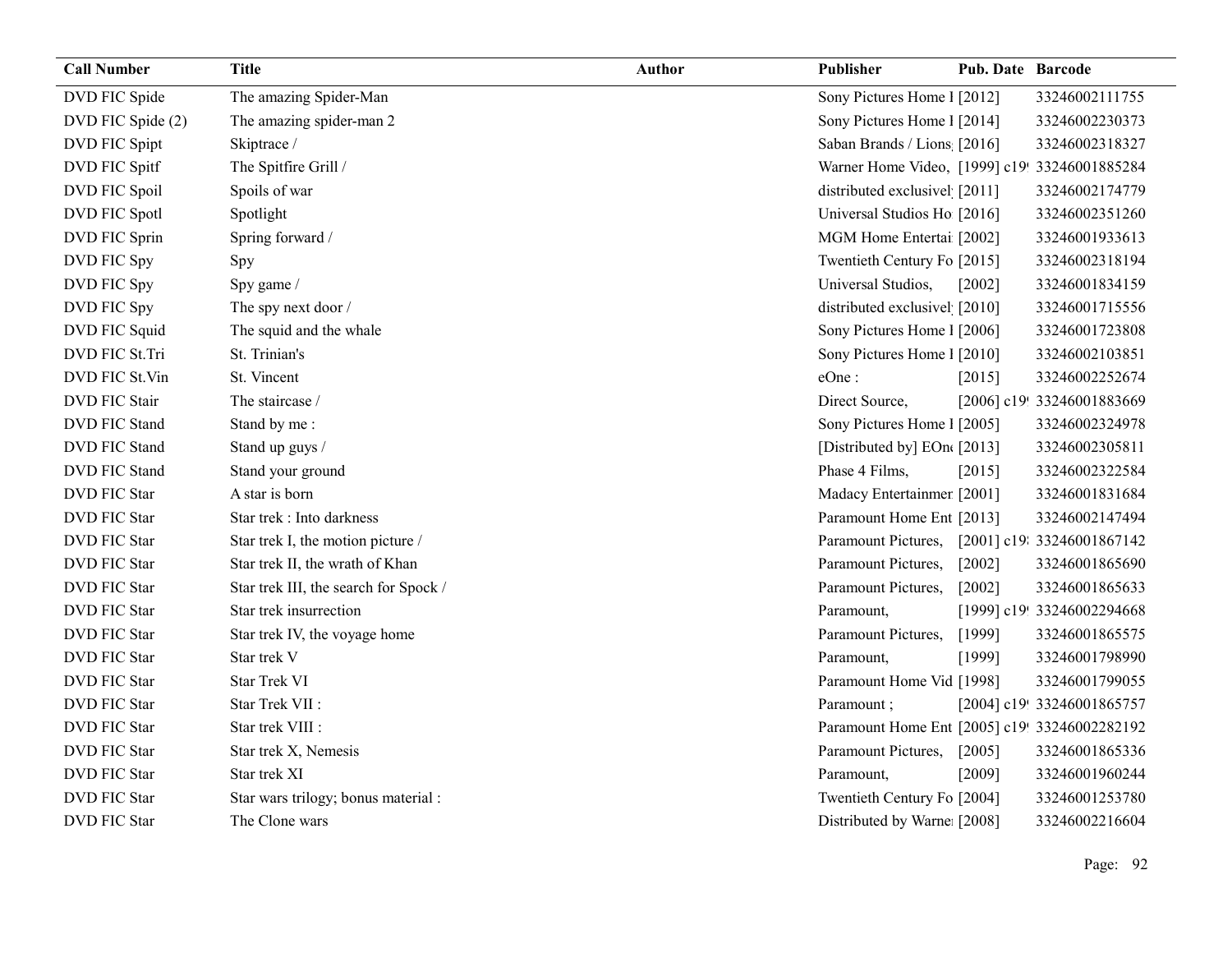| <b>Call Number</b>      | <b>Title</b>                                   | <b>Author</b> | Publisher                                       | <b>Pub. Date Barcode</b> |                            |
|-------------------------|------------------------------------------------|---------------|-------------------------------------------------|--------------------------|----------------------------|
| <b>DVD FIC Stard</b>    | <b>Stardust</b>                                |               | Paramount,                                      | [2007]                   | 33246001567569             |
| <b>DVD FIC Starg</b>    | Stargate                                       |               | Lionsgate,                                      |                          | [2009] [199 33246002295657 |
| <b>DVD FIC Stars</b>    | Starsky & Hutch                                |               | Warner Home Video, [2004]                       |                          | 33246002282689             |
| DVD FIC StarW           | Star Wars:                                     |               | Warner Home Video, [2009]                       |                          | 33246002079515             |
| DVD FIC StarW (v.1)     | Star wars, episode I, the phantom menace       |               | Twentieth Century Fo [2013] [199 33246002292787 |                          |                            |
| DVD FIC StarW (v.2)     | Star wars, Episode II, Attack of the clones    |               | Twentieth Century Fo [2002]                     |                          | 33246002329928             |
| DVD FIC StarW (v.2)     | Star wars, episode II, attack of the clones.   |               | 20th Century Fox Ho! [2013] [20( 33246002292910 |                          |                            |
| DVD FIC StarW (v.3)     | Star wars, episode III, revenge of the Sith :  |               | 20th Century Fox Ho! [2013] [20( 33246002292795 |                          |                            |
| DVD FIC StarW $(v.3.5)$ | Rogue One:                                     |               | Buena Vista Home Er [2017]                      |                          | 33246002322790             |
| DVD FIC StarW (v.4)     | Star wars, episode IV, a new hope.             |               | 20th Century Fox Ho! [2013] [19] 33246002292738 |                          |                            |
| DVD FIC StarW (v.5)     | Star Wars, episode V, the empire strikes back. |               | Twentieth Century Fo [2013] [198 33246002292860 |                          |                            |
| DVD FIC StarW (v.6)     | Star wars, episode VI, return of the jedi.     |               | Lucasfilm Ltd,                                  |                          | [2013] [198 33246002292555 |
| <b>DVD FIC State</b>    | State fair                                     |               | Twentieth Century Fo [1945]                     |                          | 33246001807361             |
| <b>DVD FIC State</b>    | The statement                                  |               | Distributed by Colum [2004]                     |                          | 33246002208254             |
| DVD FIC Stay            | Stay tuned                                     |               | Warner Home Video, [2000]                       |                          | 33246001829076             |
| DVD FIC Stayi           | Staying alive                                  |               | Paramount Home Ent [2007] c19: 33246002328755   |                          |                            |
| <b>DVD FIC Steal</b>    | Stealth /                                      |               | Sony Pictures.,                                 | [2005]                   | 33246001856913             |
| DVD FIC Steel           | Steel magnolias                                |               | Columbia Tristar Hor [2000-]                    |                          | 33246002043537             |
| DVD FIC Step            | Step brothers                                  |               | Sony Pictures Home 1 [2008]                     |                          | 33246002346146             |
| DVD FIC Step            | Step up                                        |               | Touchstone Home En [2006]                       |                          | 33246001691682             |
| DVD FIC Step (3)        | Step up 3                                      |               | Touchstone Home En [2010]                       |                          | 33246001764059             |
| DVD FIC Step2           | Step up 2                                      |               | Touchstone Home En [2008]                       |                          | 33246002282218             |
| DVD FIC Stepf           | The Stepford wives                             |               | Paramount,                                      | [2004]                   | 33246002178929             |
| DVD FIC Steph           | Stephen King's Storm of the century /          |               | Echo Bridge Home E [2014]                       |                          | 33246002209245             |
| DVD FIC Steve           | Steven Seagal Collection (4 film favorites)    |               | Warner Home Video, [2007]                       |                          | 33246001746569             |
| DVD FIC Stigm           | Stigmata                                       |               | MGM Home Entertai [1999]                        |                          | 33246002203073             |
| DVD FIC Stile           | Stiletto                                       |               | First Look Studios,                             | [2009]                   | 33246002345874             |
| <b>DVD FIC Still</b>    | Still Alice                                    |               | Sony Pictures Classic [2015]                    |                          | 33246002212082             |
| DVD FIC Stone           | The stone angel                                |               | Vivendi Entertainmen [2008]                     |                          | 33246002302834             |
| <b>DVD FIC Story</b>    | The story of us                                |               | Universal,                                      | [1999]                   | 33246001887900             |
| <b>DVD FIC Stran</b>    | Stranger than fiction /                        |               | Sony Pictures.,                                 | [2007]                   | 33246001573443             |
| DVD FIC Stran           | Strangerland                                   |               | Our Alchemy;                                    | [2015]                   | 33246002337020             |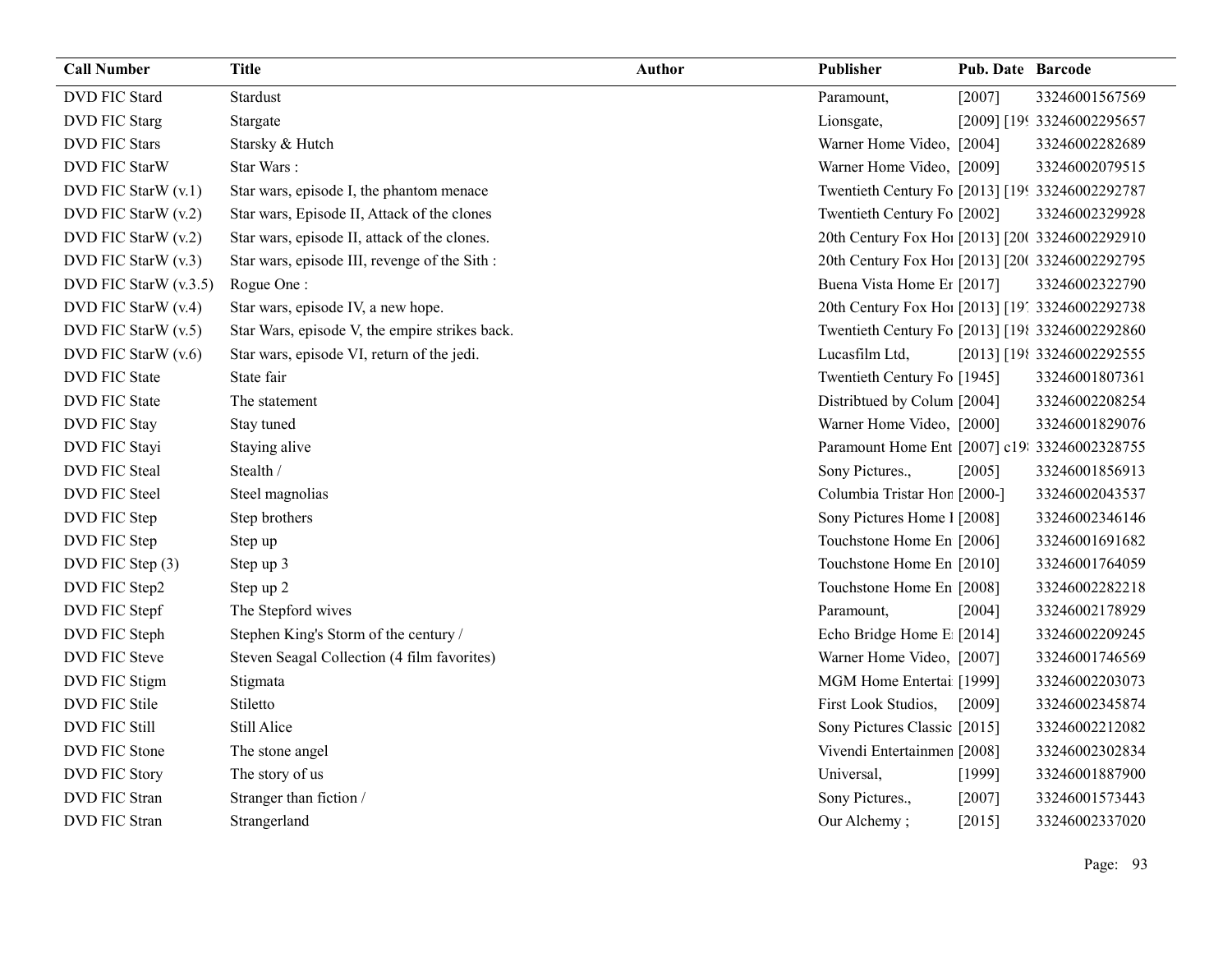| <b>Call Number</b>   | <b>Title</b>          | <b>Author</b> | Publisher                                       | <b>Pub. Date Barcode</b> |                            |
|----------------------|-----------------------|---------------|-------------------------------------------------|--------------------------|----------------------------|
| <b>DVD FIC Stree</b> | <b>Street Dance</b>   |               | distributed exclusivel [2010]                   |                          | 33246002302669             |
| DVD FIC Stree        | Street kings /        |               | Twentieth Century Fo [2008]                     |                          | 33246001963453             |
| <b>DVD FIC Stuck</b> | Stuck                 |               | Distributed by Image [2008]                     |                          | 33246002153385             |
| DVD FIC Stuck        | Stuck on you          |               | 20th Century Fox Ho! [2003]                     |                          | 33246001638261             |
| DVD FIC Sudde        | Sudden death          |               | Universal Studios Ho [1998]                     |                          | 33246002069748             |
| DVD FIC Sully        | Sully                 |               | Distributed by Warne [2016]                     |                          | 33246002391316             |
| DVD FIC Sum          | The sum of all fears  |               | Paramount,                                      | $[2002]$                 | 33246001689090             |
| DVD FIC Summe        | Summer catch          |               | Warner Home Video, [2001]                       |                          | 33246001793629             |
| DVD FIC Summe        | Summer in Genoa       |               | Entertainment One,                              | $[2011]$                 | 33246002098762             |
| DVD FIC Summe        | Summer of the monkeys |               | Disney DVD/distribu [1997]                      |                          | 33246001922400             |
| DVD FIC Sunsh        | Sunshine cleaning     |               | Anchor Bay Entertain [2009]                     |                          | 33246002200004             |
| DVD FIC Super        | Super 8               |               | Paramount Home Ent [2011]                       |                          | 33246002014009             |
| DVD FIC Super        | Super troopers        |               | 20th Century Fox Hoi [2002] [20( 33246002306363 |                          |                            |
| DVD FIC Super        | Superbad              |               | Sony Pictures Home 1 [2007]                     |                          | 33246001793173             |
| DVD FIC Super        | Superhero movie       |               | Distributed in Canada [2008]                    |                          | 33246002099695             |
| DVD FIC Super        | Superman returns      |               | Warner Home Video, [2006]                       |                          | 33246001470467             |
| DVD FIC Super        | Supernova             |               | Echo Bridge Home E [2006]                       |                          | 33246002409811             |
| DVD FIC Super        | The super /           |               | Twentieth Century Fo [1991]                     |                          | 33246001430743             |
| DVD FIC Sure         | The sure thing        |               | MGM Home Entertai [2006]                        |                          | 33246002202968             |
| DVD FIC Surfe        | Surfer, dude          |               | Anchor Bay Entertain [2008]                     |                          | 33246002099091             |
| DVD FIC Surro        | Surrogates            |               | Touchstone Home En [2010]                       |                          | 33246002207744             |
| DVD FIC Swap         | The swap              |               | Gemstone Entertainm [1979]                      |                          | 33246002247468             |
| DVD FIC SWAT         | S.W.A.T./             |               | Columbia TriStar Hoi [2003]                     |                          | 33246001689777             |
| DVD FIC Sween        | Sweeney Todd          |               | DreamWorks Home E [2008]                        |                          | 33246001594563             |
| DVD FIC Sweet        | Sweet home Alabama    |               | Touchstone Home En [2003]                       |                          | 33246002305597             |
| DVD FIC Sweet        | The sweetest thing    |               | Columbia TriStar Hoi [2002]                     |                          | 33246002177392             |
| DVD FIC Swimf        | Swimfan.              |               | Twentieth Century Fo [2002]                     |                          | 33246001826049             |
| DVD FIC Swing        | Swing kids            |               | Hollywood Pictures F [2002] [199 33246002082170 |                          |                            |
| DVD FIC Swing        | Swing time /          |               | Turner Home Enterta [2005] 193 33246001961416   |                          |                            |
| DVD FIC Swing        | Swingers              |               | Miramax Films:                                  |                          | [2002] c19! 33246002193852 |
| <b>DVD FIC Switc</b> | The switch            |               | Lions Gate Entertainr [2011]                    |                          | 33246002098697             |
| DVD FIC Sword        | Sword of the valiant  |               | MGM Home Entertai [2004]                        |                          | 33246002207868             |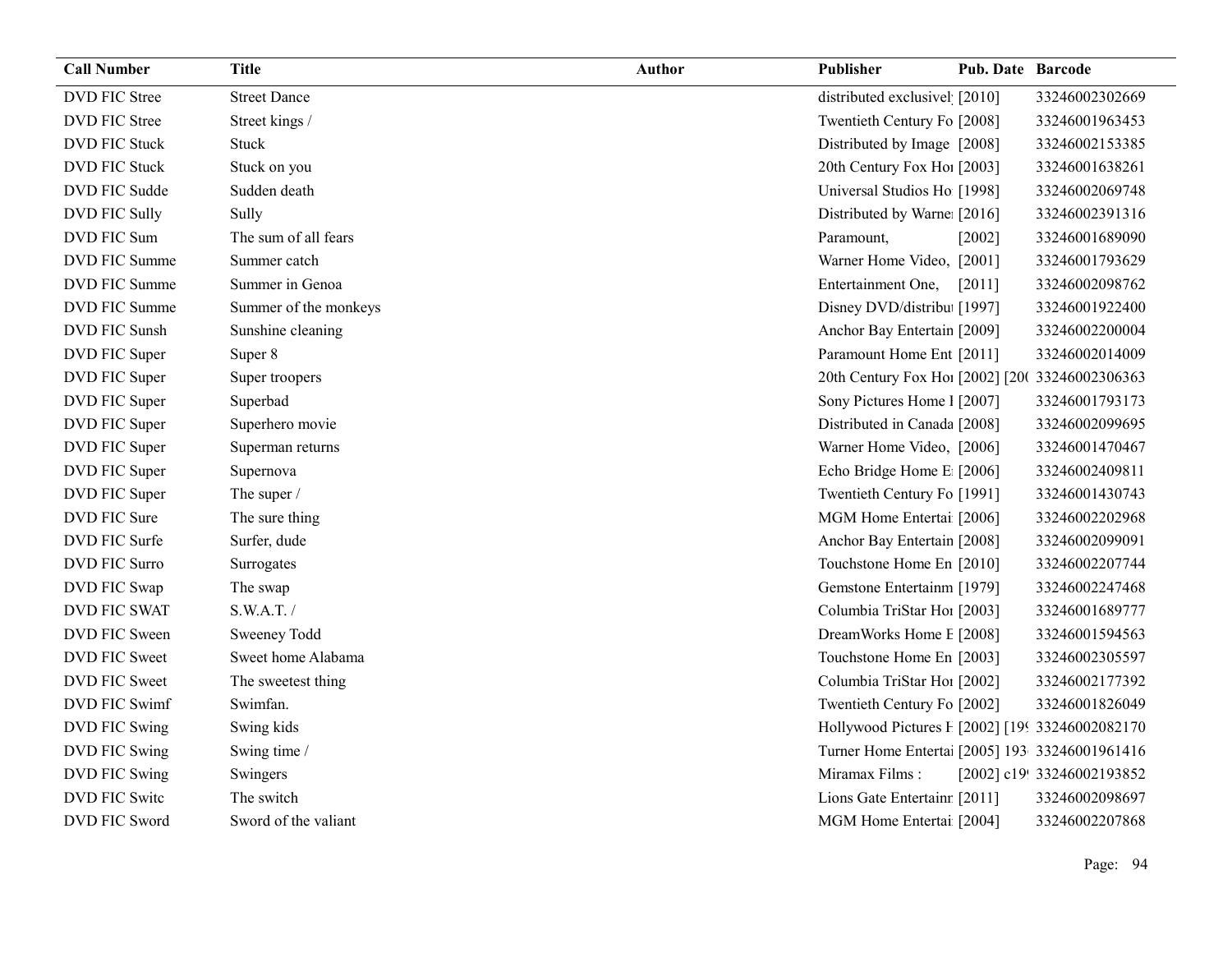| <b>Call Number</b>   | <b>Title</b>                 | <b>Author</b> | Publisher                                       | <b>Pub. Date Barcode</b> |                            |
|----------------------|------------------------------|---------------|-------------------------------------------------|--------------------------|----------------------------|
| DVD FIC Sword        | Swordfish                    |               | Warner Home Video, [2001]                       |                          | 33246002358117             |
| DVD FIC Sylvi        | Sylvia                       |               | Universal,                                      |                          | [2004] c20t 33246001689264 |
| DVD FIC Syria        | Syriana                      |               | Warner Home Video, [2006]                       |                          | 33246002200137             |
| DVD FIC Table        | Table 19                     |               | Twentieth Century Fo [2017]                     |                          | 33246002331890             |
| <b>DVD FIC Take</b>  | Take the lead /              |               | Alliance Atlantis.,                             | [2006]                   | 33246001651587             |
| DVD FIC Taken        | Taken                        |               | 20th Century Fox Ho! [2009]                     |                          | 33246002202760             |
| DVD FIC Talen        | The talented Mr. Ripley      |               | Paramount,                                      | $[2000]$                 | 33246002293827             |
| DVD FIC Talk         | Talk to me                   |               | Universal Studios Ho [2007]                     |                          | 33246002200301             |
| DVD FIC Talla        | Talladega nights.            |               | Sony Pictures Home 1 [2006]                     |                          | 33246001790831             |
| DVD FIC Tango        | Tango & Cash /               |               | Warner Bros.,                                   |                          | [1997] c19: 33246001560606 |
| <b>DVD FIC Tank</b>  | Tank                         |               | Universal,                                      |                          | [2004] c19: 33246001670603 |
| DVD FIC Taxi         | Taxi driver                  |               | Sony Pictures Home 1 [2007]                     |                          | 33246001554583             |
| DVD FIC Tears        | Tears of the sun /           |               | Revolution Studios D [2006]                     |                          | 33246001921964             |
| DVD FIC Ted          | Ted                          |               | Universal Studios Ho [2012]                     |                          | 33246002100899             |
| DVD FIC Ted 2        | Ted 2                        |               | Universal Studios Ho [2015]                     |                          | 33246002305183             |
| DVD FIC Teena        | Teenage Mutant Ninja turtles |               | Paramount Pictures, [2014]                      |                          | 33246002242246             |
| DVD FIC Templ        | Temple Grandin               |               | HBO Home Entertain [2010]                       |                          | 33246001794106             |
| DVD FIC Ten          | Ten-thousand B.C.            |               | Warner Home Video, [2008]                       |                          | 33246001689801             |
| DVD FIC Tenur        | Tenure                       |               | distribured exclusivel [2010]                   |                          | 33246002346054             |
| DVD FIC Tequi        | Tequila Sunrise              |               | Warner Bros.,                                   | [1988]                   | 33246001430529             |
| DVD FIC Termi        | Terminator 2                 |               | Artisan Home Video, [1991] c20 33246002330637   |                          |                            |
| DVD FIC Termi        | Terminator 3                 |               | Warner Home Video, [2003]                       |                          | 33246002178952             |
| DVD FIC Termi        | Terminator salvation         |               | Distributed by Warne: [2009]                    |                          | 33246002303279             |
| DVD FIC Termi        | The terminal                 |               | DreamWorks Home E [2004]                        |                          | 33246002043651             |
| DVD FIC Terms        | Terms of endearment /        |               | Paramount Home Vid [2001] [198 33246001431295   |                          |                            |
| DVD FIC Terro        | Terror in a Texas town       |               | Distributed by Metro [2003]                     |                          | 33246002409936             |
| DVD FIC Terro        | The terrorists /             |               | Twentieth Century Fo [2003] c19' 33246002282275 |                          |                            |
| DVD FIC Terry        | Terry                        |               | Shaftesbury Films:                              | $[2007]$                 | 33246002409639             |
| <b>DVD FIC Texas</b> | The Texas chain saw massacre |               | Dark Sky Films:                                 | [2006]                   | 33246001723212             |
| DVD FIC That         | That championship season     |               | Metro Goldwyn May([2004]                        |                          | 33246001763028             |
| DVD FIC That         | That old feeling             |               | Universal Home Vide [1998]                      |                          | 33246001527589             |
| DVD FIC Their        | Their eyes were watching God |               | Buena Vista Home Et [2005]                      |                          | 33246002314789             |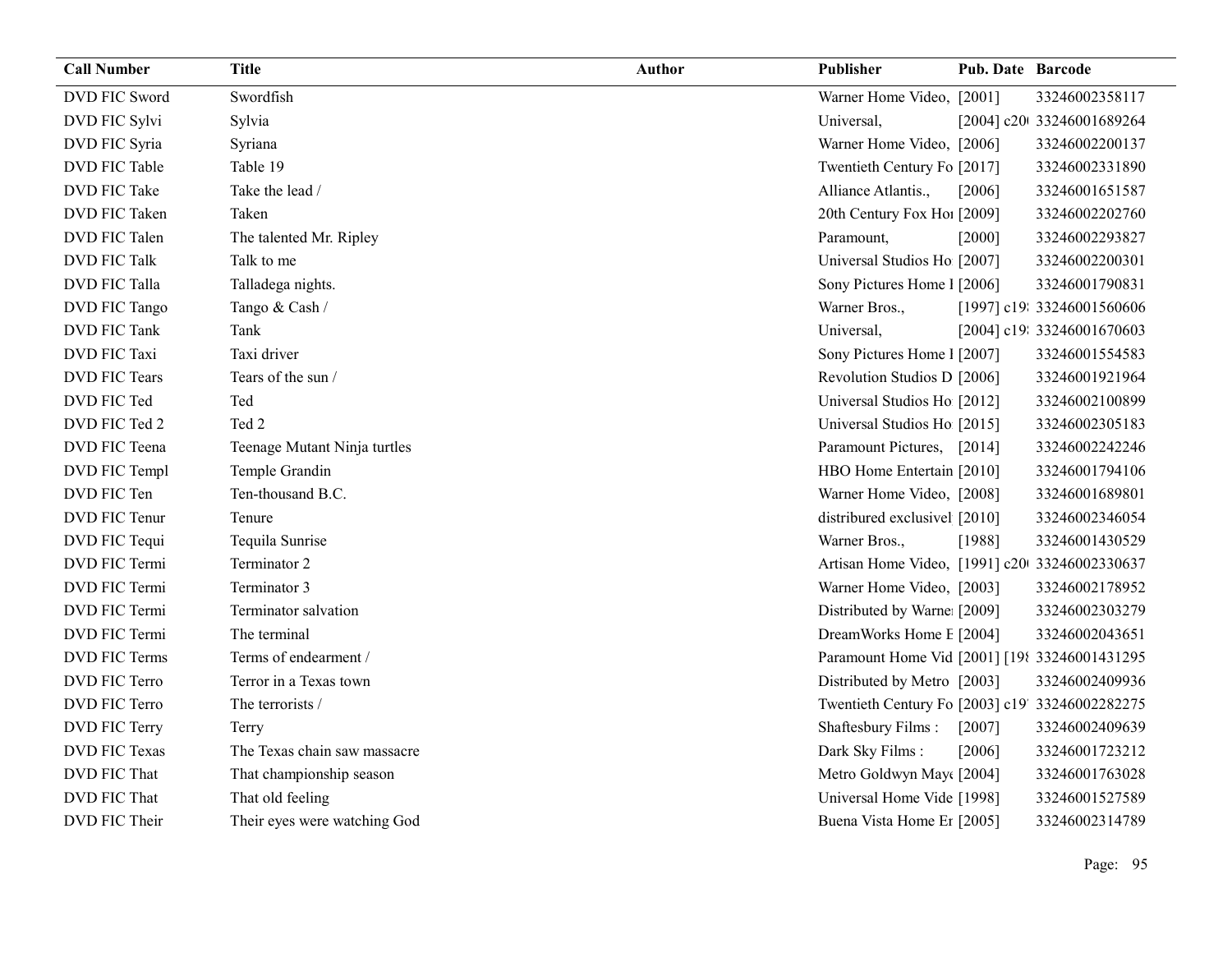| <b>Call Number</b>   | <b>Title</b>                             | <b>Author</b> | Publisher                                     | <b>Pub. Date Barcode</b> |                |
|----------------------|------------------------------------------|---------------|-----------------------------------------------|--------------------------|----------------|
| DVD FIC Their        | Their finest                             |               | <b>Elevation Pictures,</b>                    | [2017]                   | 33246002412799 |
| DVD FIC Then         | Then she found me /                      |               | Image Entertainment, [2008]                   |                          | 33246002199958 |
| DVD FIC Theor        | The theory of everything                 |               | Distributed in Canada [2015]                  |                          | 33246002252658 |
| DVD FIC There        | There will be blood                      |               | Paramount,                                    | [2008]                   | 33246001584317 |
| DVD FIC They         | They call me Bruce?                      |               | Madacy Home Video, [2003]                     |                          | 33246001856970 |
| DVD FIC They         | They call me Trinity                     |               | Direct Source Special [1999]                  |                          | 33246001698745 |
| DVD FIC They         | They Came From Beyond Space:             |               | St. Clair Vision,                             | [2003]                   | 33246001689603 |
| DVD FIC They         | They came together                       |               | Lionsgate,                                    | $[2014]$                 | 33246002336949 |
| DVD FIC Thick        | Thicker than water                       |               | Echo Bridge Home E [2007]                     |                          | 33246002152734 |
| DVD FIC Thick        | Thicker than water /                     |               | Echo Bridge Home E [2006]                     |                          | 33246001609841 |
| DVD FIC Thing        | The thing                                |               | Universal Studios,                            | [2005]                   | 33246002336873 |
| DVD FIC Thing        | Things we lost in the fire               |               | Paramount Home Ent [2008]                     |                          | 33246002283919 |
| DVD FIC Third        | The third wish                           |               | Echo Bridge Home E [2007]                     |                          | 33246001787316 |
| DVD FIC Thirt        | Thirteen days                            |               | New Line Home Ente [2001], 200 33246001961473 |                          |                |
| DVD FIC This         | This gun for hire                        |               | Universal,                                    | [2004]                   | 33246001793298 |
| DVD FIC This         | This is 40.                              |               | Universal Studios Caı [2013]                  |                          | 33246002134773 |
| DVD FIC This         | This is the army /                       |               | Echo Bridge Home E [2004] c19 33246001670488  |                          |                |
| DVD FIC Thoma        | The Thomas Crown affair                  |               | MGM Home Entertai [2000]                      |                          | 33246002333912 |
| DVD FIC Thor         | Thor                                     |               | Marvel Entertainment [2011]                   |                          | 33246002098895 |
| DVD FIC Thor         | Thor [2], the dark world /               |               | Buena Vista Home Er [2014]                    |                          | 33246002184695 |
| DVD FIC Thorn        | The thorn birds                          |               | Warner Home Video, [2005]                     |                          | 33246001709971 |
| DVD FIC Thorn        | The thorn birds                          |               | Warner Bros.,                                 | [2003]                   | 33246001710094 |
| <b>DVD FIC Thous</b> | A thousand words                         |               | Paramount Home Ent [2012]                     |                          | 33246002287456 |
| DVD FIC Three        | 300                                      |               | Warner Home Video, [2007]                     |                          | 33246001964766 |
| DVD FIC Three        | 3000 miles to Graceland                  |               | Warner Home Video, [2001]                     |                          | 33246002154276 |
| DVD FIC Three        | The three burials of Melquiades Estrada/ |               | Sony Pictures.,                               | [2006]                   | 33246001557040 |
| DVD FIC Three        | The Three Stooges.                       |               | Echo Bridge Home E [2008]                     |                          | 33246002207876 |
| DVD FIC Three        | Three kings                              |               | Warner Brothers,                              | $[2000]$                 | 33246001430826 |
| DVD FIC Three        | Three-ten to Yuma                        |               | Sony Pictures Home 1 [2007]                   |                          | 33246001555937 |
| DVD FIC Three        | Three-ten to Yuma                        |               | Lionsgate,                                    | $[2008]$                 | 33246001842251 |
| DVD FIC Three (v.1)  | The Three Stooges [volume one]           |               | Echo Bridge Home E [2007]                     |                          | 33246002207694 |
| DVD FIC Three (v.2)  | The Three Stooges [volume two]           |               | Echo Bridge Home E [2007]                     |                          | 33246002207751 |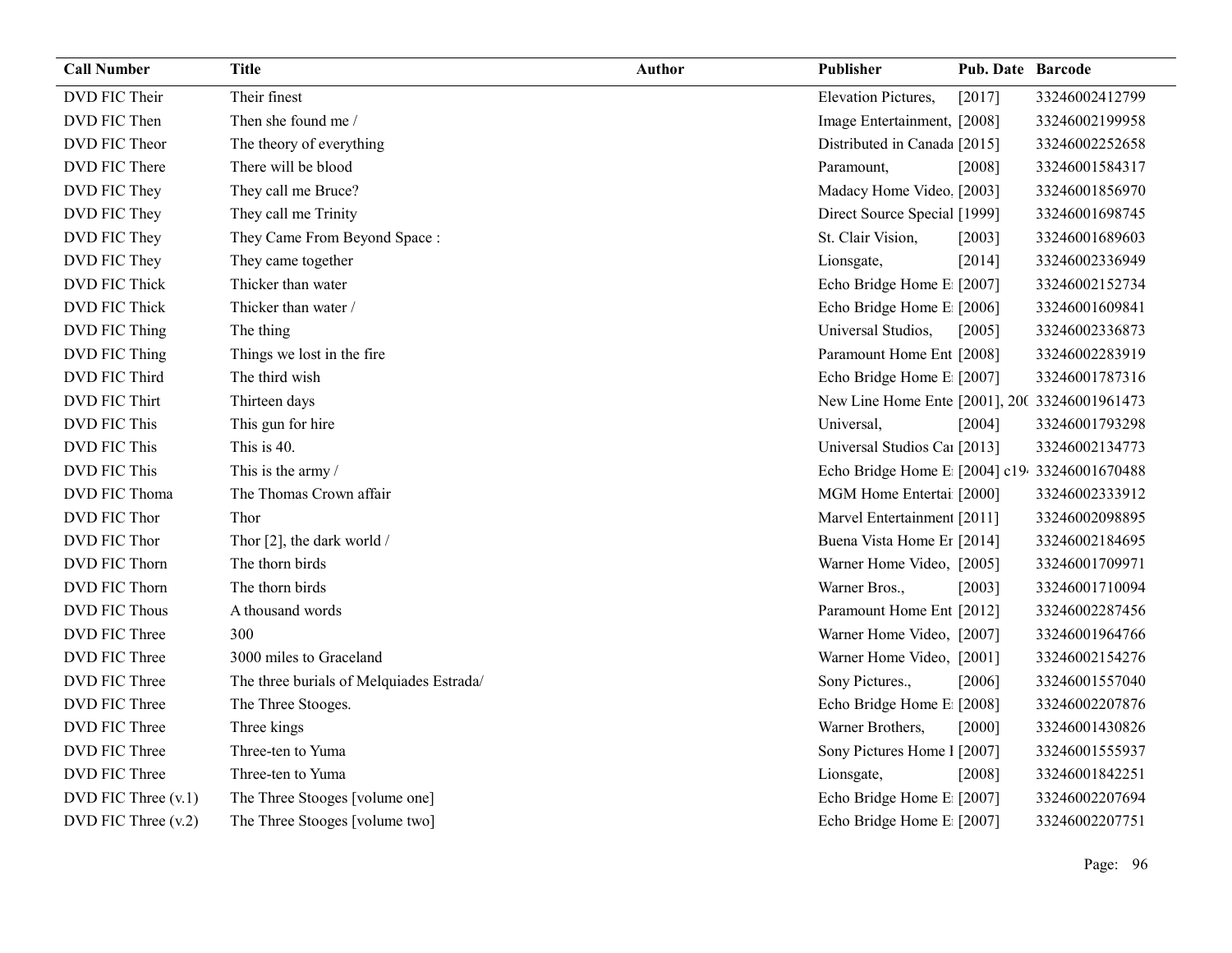| <b>Call Number</b>   | <b>Title</b>                    | <b>Author</b> | <b>Publisher</b>                               | <b>Pub. Date Barcode</b> |                            |
|----------------------|---------------------------------|---------------|------------------------------------------------|--------------------------|----------------------------|
| DVD FIC Thund        | Thunderball                     |               | MGM Home Entertai [2006]                       |                          | 33246001850676             |
| DVD FIC Tiger        | Tigerland                       |               | Twentieth Century Fo [2001]                    |                          | 33246002178648             |
| DVD FIC Tillm        | The Tillman story               |               | Alliance Vivafilm,                             | $[2010]$                 | 33246002195873             |
| DVD FIC Time         | The time traveler's wife        |               | New Line Home Ente [2010] [20( 33246002102663  |                          |                            |
| DVD FIC Time         | Time lapse :                    |               | Lions gate.,                                   | [2006]                   | 33246001443381             |
| DVD FIC Tin          | Tin man                         |               | Genius Entertainment [2008]                    |                          | 33246001790575             |
| DVD FIC Tinke        | Tinker tailor soldier spy       |               | Universal Studios Ho [2012]                    |                          | 33246002336154             |
| DVD FIC Titan        | Titanic /                       |               | Paramount,                                     | [1999]                   | 33246001809599             |
| <b>DVD FIC Titus</b> | Titus /                         |               | Twentieth Century Fo [2006]                    |                          | 33246001651256             |
| DVD FIC To           | To die for                      |               | Columbia TriStar Hoi [1998]                    |                          | 33246002037539             |
| DVD FIC To           | To Gillian on her 37th birthday |               | Columbia TriStar Hoi [2002]                    |                          | 33246002200236             |
| DVD FIC To           | To kill a mockingbird           |               | Universal,                                     |                          | [2006] c19 33246002330819  |
| DVD FIC To           | To Rome with love               |               | Sony Pictures Home 1 [2013] c20 33246001608421 |                          |                            |
| DVD FIC Tollb        | The tollbooth                   |               | Shakti Productions,                            |                          | [2008] c20t 33246002038511 |
| DVD FIC Tomb         | Lara Croft, tomb raider         |               | Paramount,                                     | [2003]                   | 33246002311660             |
| DVD FIC Tomb         | Lara Croft, tomb raider         |               | Paramount Pictures,                            | $[2007]$                 | 33246002311074             |
| DVD FIC Tomca        | Tomcats                         |               | Columbia TriStar Hoi [2001]                    |                          | 33246002346039             |
| DVD FIC Tomor        | The tomorrow man                |               | MTI Home Video/Be [2001]                       |                          | 33246002076438             |
| DVD FIC Tomor        | Tomorrowland                    |               | Buena Vista Home Er [2015]                     |                          | 33246002408995             |
| DVD FIC Top          | Top secret /                    |               | Paramount,                                     | [1984]                   | 33246001622638             |
| DVD FIC Toppe        | Topper returns                  |               | Distributed by Front I [2003]                  |                          | 33246001689348             |
| <b>DVD FIC Total</b> | Total recall                    |               | Sony Pictures Home 1 [2012]                    |                          | 33246002155711             |
| <b>DVD FIC Total</b> | Total recall /                  |               | Artisan,                                       | [1990]                   | 33246001430453             |
| DVD FIC Touch        | Touched                         |               | First Look Home Ent [2006]                     |                          | 33246002281293             |
| DVD FIC Touri        | The tourist                     |               | Columbia TriStar Hoi [2011]                    |                          | 33246002154334             |
| DVD FIC Tower        | Tower block                     |               | Shout! Factory,                                | [2013]                   | 33246002153252             |
| DVD FIC Toy          | The Toy /                       |               | Columbia Pictures,                             | [2004]                   | 33246001963222             |
| DVD FIC Tradi        | Trading places                  |               | Paramount Home Vid [2002] [198 33246002281236  |                          |                            |
| DVD FIC Traffi       | Traffic /                       |               | Universal,                                     | [2002]                   | 33246001596352             |
| <b>DVD FIC Trail</b> | Trailer park boys the movie :   |               | Alliance Atlantis,                             | $[2006]$                 | 33246002311249             |
| <b>DVD FIC Train</b> | Training Day /                  |               | Warner Bros.,                                  | [2001]                   | 33246001431725             |
| <b>DVD FIC Train</b> | Trainspotting                   |               | Miramax Home Enter [2004] c19! 33246002342426  |                          |                            |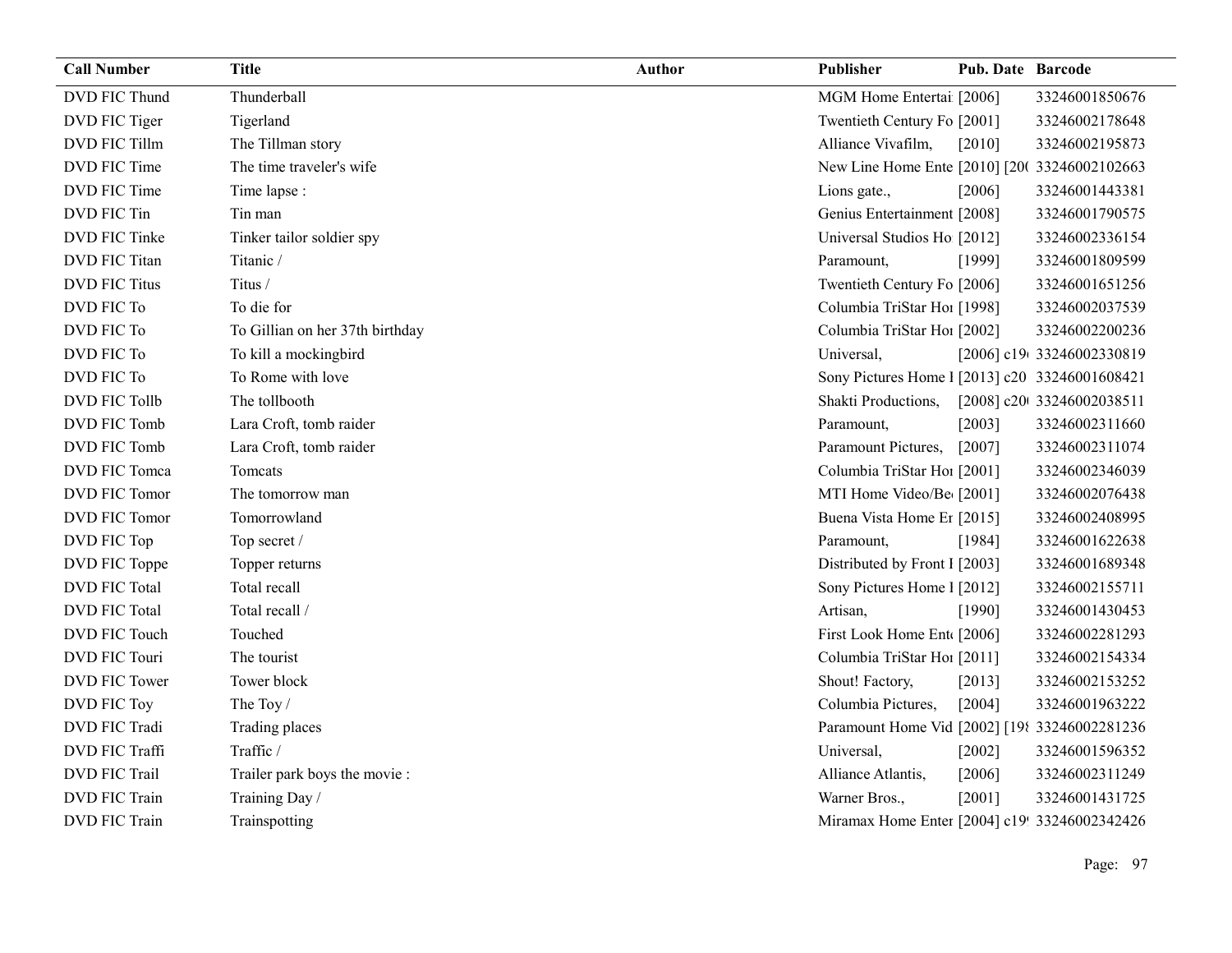| <b>Call Number</b>   | <b>Title</b>                            | <b>Author</b> | Publisher                                       | <b>Pub. Date Barcode</b> |                           |
|----------------------|-----------------------------------------|---------------|-------------------------------------------------|--------------------------|---------------------------|
| <b>DVD FIC Train</b> | Trainwreck                              |               | Universal,                                      | [2015]                   | 33246002295756            |
| <b>DVD FIC Trait</b> | Traitor                                 |               | Anchor Bay Entertain [2008]                     |                          | 33246001803766            |
| <b>DVD FIC Trans</b> | The transporter                         |               | 20th Century Fox Ho! [2003] c20 33246002177293  |                          |                           |
| <b>DVD FIC Trans</b> | Transamerica                            |               | Weinstein Company, [2006] c20 33246002051316    |                          |                           |
| <b>DVD FIC Trans</b> | Transcendence:                          |               | Warner Home Video   [2014]                      |                          | 33246002297281            |
| <b>DVD FIC Trans</b> | Transformers                            |               | Paramount Home Ent [2007]                       |                          | 33246002338317            |
| <b>DVD FIC Trans</b> | Transporter 2                           |               | 20th Century Fox Ho! [2006]                     |                          | 33246002098838            |
| <b>DVD FIC Trans</b> | Transsiberian                           |               | First Look Studios,                             | $[2008]$                 | 33246002293934            |
| DVD FIC Trans (v.2)  | Transformers 2 : Revenge of the fallen  |               | Paramount,                                      | [2009]                   | 33246001527795            |
| DVD FIC Trans (v.3)  | Transformers 3 : Dark of the moon /     |               | Paramount Home Ent [2011]                       |                          | 33246002080513            |
| DVD FIC Trans (v.4)  | Transformers 4: Age of Extinction       |               | Paramount,                                      | [2014]                   | 33246002212207            |
| DVD FIC Tree         | The tree of life                        |               | Twentieth Century Fo [2011]                     |                          | 33246002076362            |
| DVD FIC Triag        | Triage                                  |               | National Entertainme: [2010]                    |                          | 33246002294411            |
| <b>DVD FIC Trist</b> | Tristan + Isolde                        |               | Twentieth Century Fo [2006]                     |                          | 33246001427160            |
| DVD FIC Tropi        | Tropic thunder                          |               | Paramount Home Ent [2008]                       |                          | 33246002244028            |
| <b>DVD FIC Troy</b>  | Troy                                    |               | Warner Home Video, [2004]                       |                          | 33246001603885            |
| DVD FIC True         | True confessions of a Hollywood starlet |               | Anchor Bay Entertain [2009]                     |                          | 33246002302891            |
| DVD FIC True         | True crime /                            |               | Warner Home Video, [2000]                       |                          | 33246001877836            |
| DVD FIC True         | True grit /                             |               | Paramount Home Ent [2007] [19t 33246002206746   |                          |                           |
| DVD FIC True         | True women                              |               | Echo Bridge Home E [2004]                       |                          | 33246001790781            |
| DVD FIC Truman       | The Truman show /                       |               | Paramount,                                      | [1998]                   | 33246001431352            |
| DVD FIC Trumb        | Trumbo                                  |               | Entertainment One,                              |                          | [2016] c20 33246002314052 |
| <b>DVD FIC Trust</b> | Trust                                   |               | Millennium Films;                               | $[2011]$                 | 33246002303022            |
| <b>DVD FIC Trust</b> | Trust the man /                         |               | Twentieth Century Fo [2006]                     |                          | 33246001673987            |
| DVD FIC Truth        | The truth about cats & dogs /           |               | Twentieth Century Fo [2001] c19! 33246001835867 |                          |                           |
| DVD FIC Truth        | The truth about love                    |               | First Look Home Ent [2005] c20 33246002102952   |                          |                           |
| DVD FIC Turne        | Turner & Hooch                          |               | Touchstone Home Vit [2002] c19: 33246002006922  |                          |                           |
| DVD FIC Tuxed        | The tuxedo                              |               | DreamWorks Home E [2002]                        |                          | 33246002328490            |
| <b>DVD FIC Twelv</b> | 12 angry men                            |               | MGM Home Entertai [1957]                        |                          | 33246002244127            |
| DVD FIC Twelv        | 12 years a slave /                      |               | Twnetieth Century Fo [2014]                     |                          | 33246002176717            |
| DVD FIC Twelv        | Twelve o'clock high                     |               | Twentieth Century Fo [1949] c20 33246002098903  |                          |                           |
| DVD FIC Twent        | 21 grams                                |               | Alliance Atlantis,                              | $[2008]$                 | 33246002303444            |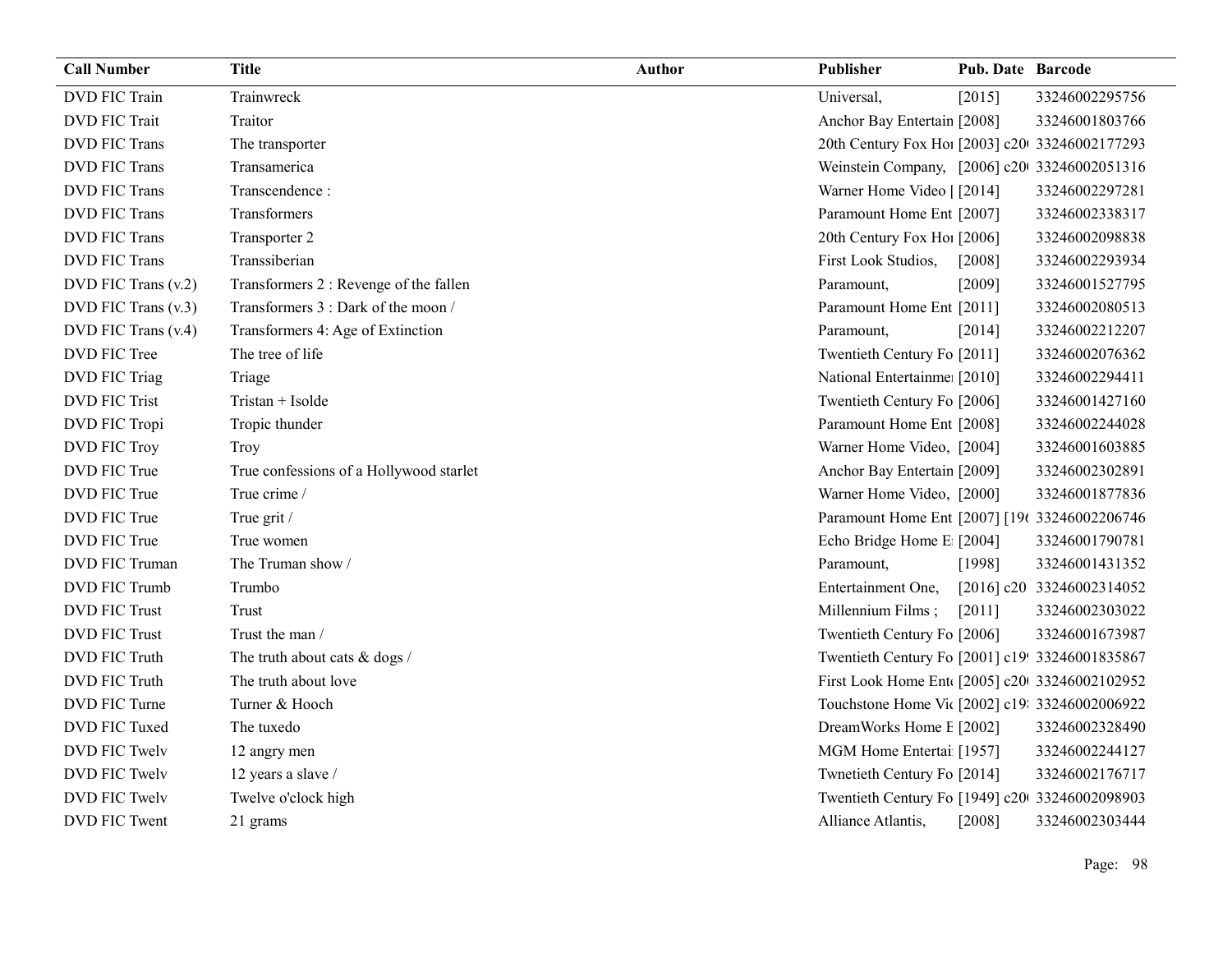| <b>Call Number</b>        | <b>Title</b>                             | <b>Author</b> | Publisher                                       | <b>Pub. Date Barcode</b> |                           |
|---------------------------|------------------------------------------|---------------|-------------------------------------------------|--------------------------|---------------------------|
| DVD FIC Twent             | 28 days                                  |               | Columbia Tristar Hor [2000]                     |                          | 33246002179182            |
| DVD FIC Twent             | 28 days later                            |               | 20th Century Fox Ho! [2003]                     |                          | 33246002177541            |
| DVD FIC Twent             | 28 weeks later /                         |               | 20th Century Fox Ho! [2007]                     |                          | 33246002079994            |
| DVD FIC Twent             | Twenty feet from stardom                 |               | Anchor Bay Entertain [2014]                     |                          | 33246002318434            |
| DVD FIC Twent             | Twenty-one Jump Street                   |               | Columbia Pictures,                              | [2012]                   | 33246002084366            |
| DVD FIC Twent             | Twenty-seven dresses                     |               | 20th Century Fox Hol [2008]                     |                          | 33246001763853            |
| DVD FIC Twice             | Twice in a lifetime                      |               | Warner Home Video, [2005] [198 33246002168888   |                          |                           |
| DVD FIC Twice             | Twice upon a Christmas                   |               | Paramount Pictures : [2006] c20 33246002076289  |                          |                           |
| DVD FIC Twil $(s.4)$ (par | Twilight [4-p2], Breaking dawn part 2 /  |               | Summit Entertainmen [2013]                      |                          | 33246002098648            |
| DVD FIC Twili             | Twilight [1]                             |               | Distributed in Canada [2009]                    |                          | 33246001735521            |
| DVD FIC Twili (s.2)       | Twilight [2], New moon /                 |               | Summit Entertainmen [2010]                      |                          | 33246001702539            |
| DVD FIC Twili (s.3)       | Twilight [3], Eclipse                    |               | Summit Entertainmen [2010]                      |                          | 33246002335859            |
| DVD FIC Twili (s.4) (pa   | Twilight [4-p1], Breaking dawn, part 1 / |               | Summit Entertainmen [2012]                      |                          | 33246002035616            |
| <b>DVD FIC Twist</b>      | Twisted                                  |               | Paramount,                                      |                          | [2004] c20 33246002328672 |
| DVD FIC Two               | 2001:                                    |               | Warner Home Video, [1999] c19 33246001809029    |                          |                           |
| DVD FIC Two               | 2010:                                    |               | Warner Home Video, [2000]                       |                          | 33246002012250            |
| DVD FIC Two               | 2012                                     |               | Sony Pictures Home 1 [2010]                     |                          | 33246001606938            |
| <b>DVD FIC Two</b>        | Two brothers /                           |               | Universal Studios Car [2004]                    |                          | 33246001702919            |
| <b>DVD FIC Two</b>        | Two days in Paris                        |               | Séville,                                        | [2007]                   | 33246001594258            |
| DVD FIC Two               | Two for the money /                      |               | Universal Studios,                              | [2006]                   | 33246001673664            |
| DVD FIC Two               | Two guns                                 |               | eOne Entertainment, [2013]                      |                          | 33246002318301            |
| DVD FIC Two               | Two if by sea /                          |               | Warner Home Video, [1996]                       |                          | 33246001857085            |
| <b>DVD FIC Two</b>        | Two lovers                               |               | Magnolia Home Ente [2009]                       |                          | 33246001689041            |
| <b>DVD FIC Two</b>        | Two of a kind /                          |               | Twentieth Century Fo [2004] c19: 33246001571413 |                          |                           |
| DVD FIC Two               | Two thousand twelve supernova            |               | The Asylum Home Er [2009]                       |                          | 33246001763200            |
| DVD FIC Two               | Two weeks                                |               | Twentieth Century Fo [2006]                     |                          | 33246002293876            |
| DVD FIC Two               | Two weeks notice                         |               | Warner Home Video, [2003]                       |                          | 33246001787365            |
| DVD FIC Ufive             | U-571                                    |               | Universal Studios,                              | [2000]                   | 33246002177434            |
| DVD FIC Ugly              | The ugly truth                           |               | Sony Pictures Home 1 [2009]                     |                          | 33246002305449            |
| DVD FIC Unbre             | Unbreakable                              |               | Touchstone Home Vic [2001]                      |                          | 33246002328805            |
| DVD FIC Unbro             | Unbroken                                 |               | Universal Studios Ho [2015]                     |                          | 33246002256360            |
| DVD FIC Uncle             | Uncle Buck                               |               | Universal Home Vide [1998]                      |                          | 33246002158632            |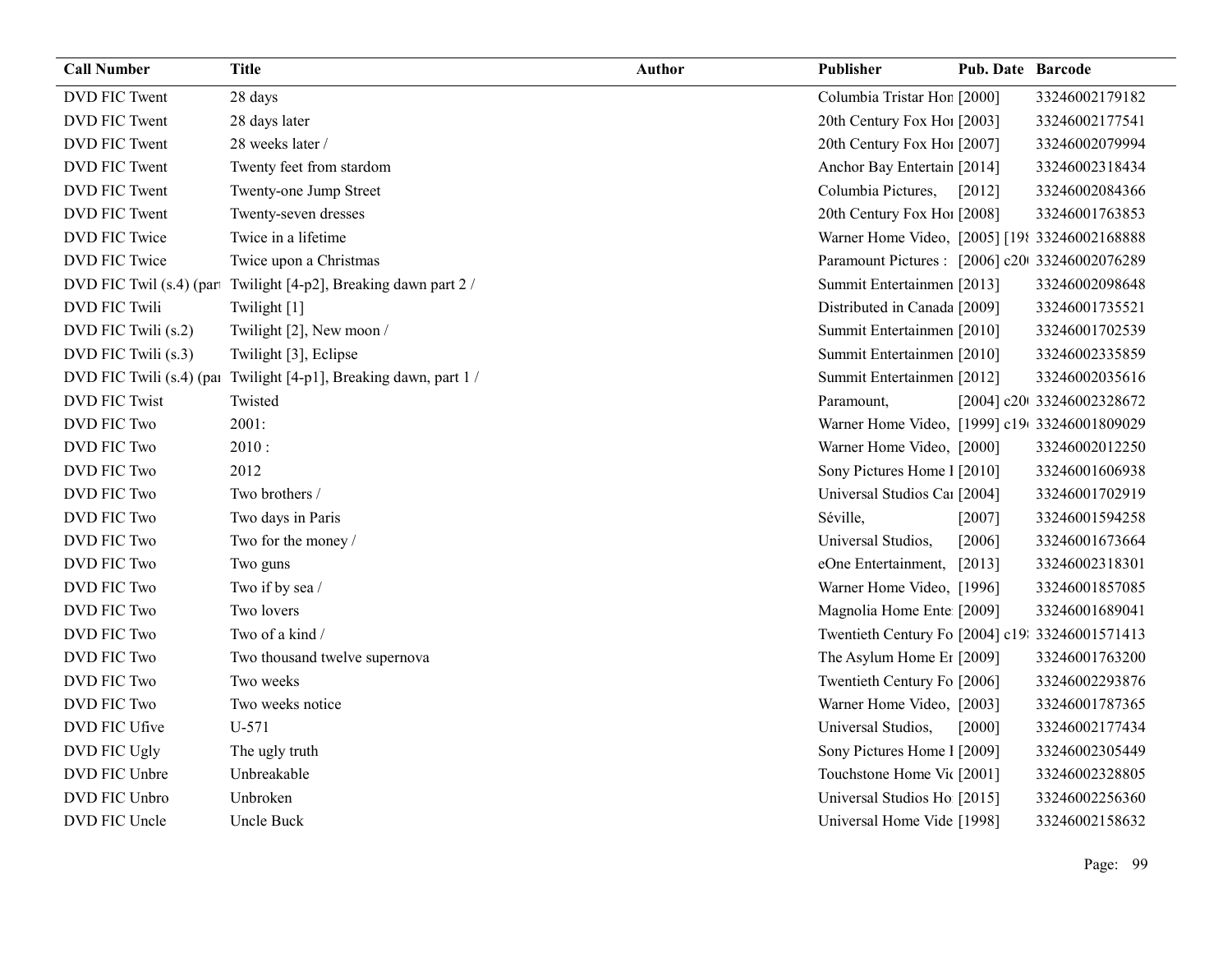| <b>Call Number</b>   | <b>Title</b>                   | <b>Author</b> | Publisher                                       | <b>Pub. Date Barcode</b> |                            |
|----------------------|--------------------------------|---------------|-------------------------------------------------|--------------------------|----------------------------|
| DVD FIC Undef        | Undefeated /                   |               | Twentieth Century Fo [2003] c19 33246001673441  |                          |                            |
| DVD FIC Under        | Under fire                     |               | MGM Home Entertai [2001] [198 33246002196210    |                          |                            |
| DVD FIC Under        | Under siege                    |               | Warner Bros. Entertai [2008]                    |                          | 33246001759802             |
| DVD FIC Under        | Under the gun /                |               | Blast films.,                                   | [2003]                   | 33246001651314             |
| DVD FIC Under        | Under the Tuscan sun           |               | Touchstone Home En [2004]                       |                          | 33246001796754             |
| DVD FIC Under        | Undercover brother             |               | Universal Pictures,                             | [2003]                   | 33246001689116             |
| DVD FIC Under        | Underdog kids                  |               | Anchor Bay Entertain [2015]                     |                          | 33246002287761             |
| DVD FIC Under        | Undertow                       |               | MGM Home Entertai [2005]                        |                          | 33246002158608             |
| DVD FIC Under        | Underworld                     |               | Columbia TriStar Ho1 [2004] [20( 33246002196665 |                          |                            |
| DVD FIC Under        | Underworld: evolution          |               | Sony Pictures Home 1 [2006]                     |                          | 33246002203131             |
| DVD FIC Under        | Underworld: Rise of the Lycans |               | Sony Pictures Home 1 [2009]                     |                          | 33246002203198             |
| DVD FIC Unfai        | Unfaithful                     |               | Twentieth Century Fo [2002]                     |                          | 33246001422443             |
| DVD FIC Unfor        | Unforgiven                     |               | Warner Home Video, [2000] [199 33246001793561]  |                          |                            |
| DVD FIC Unite        | United 93                      |               | Universal;                                      | [2006]                   | 33246002282622             |
| DVD FIC Unkno        | Unknown                        |               | Warner Home Video, [2011]                       |                          | 33246001818368             |
| DVD FIC Unspe        | Unspeakable /                  |               | MGM Home Entertai [2004]                        |                          | 33246002012979             |
| DVD FIC Unsto        | Unstoppable                    |               | Columbia Tristar Hor [2004]                     |                          | 33246001271626             |
| DVD FIC Until        | Until September                |               | MGM DVD,                                        |                          | [2005] [198 33246002345577 |
| DVD FIC Untou        | The Untouchables               |               | Paramount,                                      | [1987]                   | 33246002244069             |
| DVD FIC Untra        | Untraceable                    |               | Sony Pictures Home 1 [2008]                     |                          | 33246001840321             |
| DVD FIC Up           | Up close and personal          |               | Touchstone Home Vic [1996]                      |                          | 33246001671908             |
| DVD FIC Up in        | Up in the air                  |               | Paramount Home Ent [2010]                       |                          | 33246002200624             |
| DVD FIC Upsid        | Upside of anger /              |               | Alliance Atlantis,                              | [2005]                   | 33246001670595             |
| DVD FIC Uptow        | Uptown girls /                 |               | MGM Home Entertai [2004]                        |                          | 33246001623396             |
| <b>DVD FIC Usual</b> | The usual suspects             |               | MGM Home Entertai [1995]                        |                          | 33246002318749             |
| DVD FIC V            | V for Vendetta /               |               | Warner Bros.,                                   | $[2006]$                 | 33246001668284             |
| DVD FIC Vacan        | Vacancy                        |               | Sony Pictures,                                  | [2007]                   | 33246001576800             |
| DVD FIC Valen        | Valentine                      |               | Warner Home Video, [2001]                       |                          | 33246001963644             |
| DVD FIC Valen        | Valentine's Day                |               | Warner Home Video, [2010]                       |                          | 33246001715564             |
| <b>DVD FIC Valky</b> | Valkyrie                       |               | Metro Goldwyn May([2009]                        |                          | 33246001712579             |
| DVD FIC Valley       | The valley of light            |               | Hallmark Hall of Fan [2007]                     |                          | 33246002346237             |
| DVD FIC Vampi        | John Carpenter's Vampires      |               | Columbia TriStar Hoi [1998]                     |                          | 33246001759513             |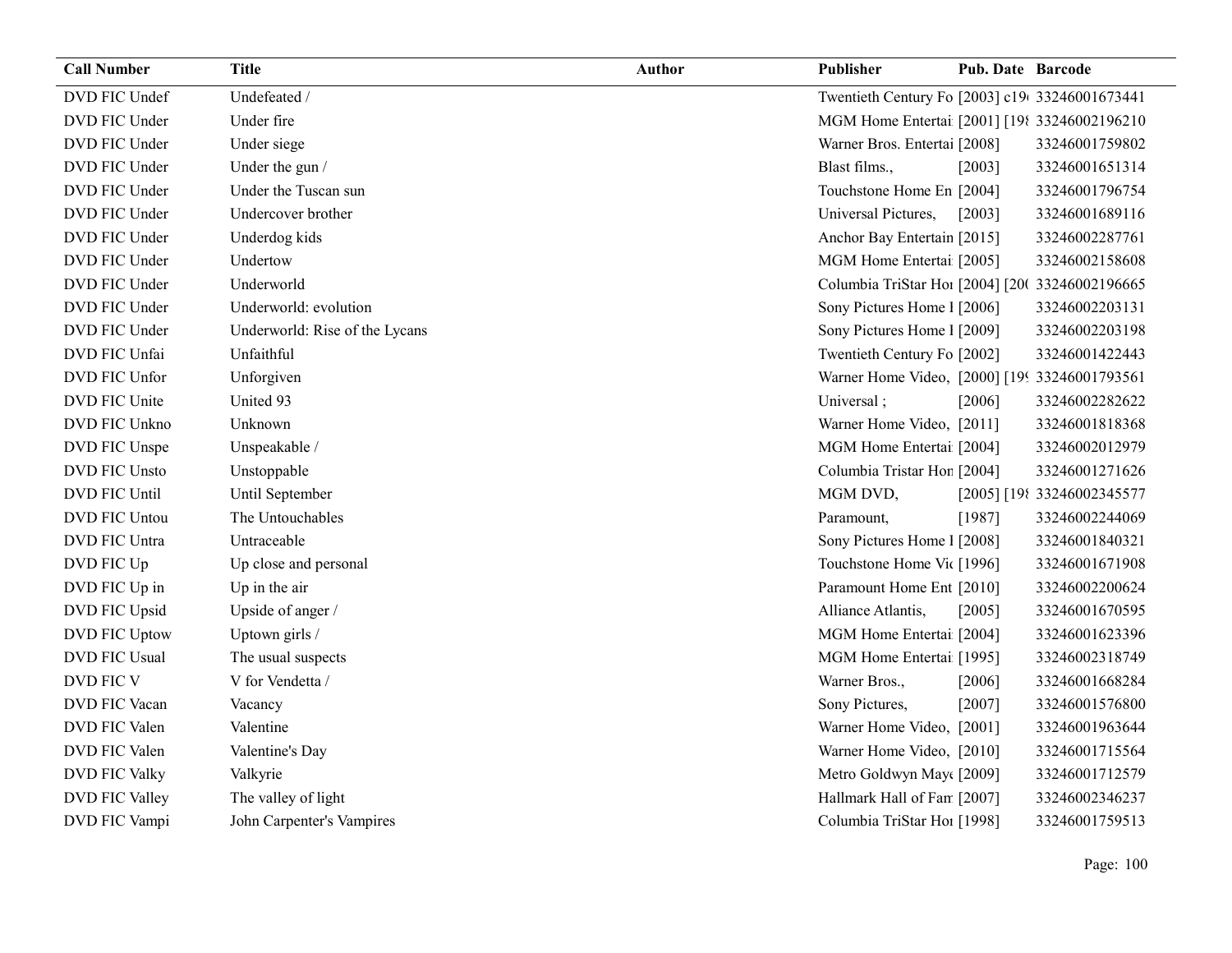| <b>Call Number</b>   | <b>Title</b>                      | <b>Author</b> | Publisher                                       | Pub. Date Barcode |                            |
|----------------------|-----------------------------------|---------------|-------------------------------------------------|-------------------|----------------------------|
| DVD FIC Van          | Van Helsing                       |               | Universal Studios Ho [2004]                     |                   | 33246002013100             |
| DVD FIC Vanis        | The vanishing                     |               | 20th Century Fox Ho! [2004]                     |                   | 33246001723501             |
| DVD FIC Vanit        | Vanity fair                       |               | Universal Studios Ho [2005] c20 33246002337053  |                   |                            |
| DVD FIC Vanta        | Vantage point                     |               | Sony Pictures Home 1 [2008]                     |                   | 33246001809011             |
| DVD FIC Veloc        | Velocity trap                     |               | Columbia TriStar Hoi [1999]                     |                   | 33246001689280             |
| DVD FIC Veron        | Veronica Guerin                   |               | Touchstone Home En [2004]                       |                   | 33246002409696             |
| DVD FIC Veron        | Veronica Mars /                   |               | Warner Bros. Entertai [2014]                    |                   | 33246002311017             |
| DVD FIC Versu        | <b>Versus</b>                     |               | Tokyo Shock,                                    | $[2000]$          | 33246002079390             |
| DVD FIC Verti        | Vertical limit /                  |               | Columbia Triustar Hc [2001]                     |                   | 33246001964816             |
| DVD FIC Very         | Very bad things /                 |               | Universal,                                      | [2003]            | 33246002327856             |
| DVD FIC Vicky        | Vicky Cristina Barcelona /        |               | Alliance Vivafilm,                              | [2008]            | 33246001864602             |
| DVD FIC Victo        | Victor Frankenstein               |               | Twentieth Century Fo [2016]                     |                   | 33246002302958             |
| DVD FIC Video        | Video girl                        |               | E1 Entertainment,                               | [2011]            | 33246002296010             |
| DVD FIC Villa        | The village                       |               | Touchstone Home En [2005]                       |                   | 33246002246288             |
| DVD FIC Virgi        | The virgin suicides               |               | Paramount Classics : [2000]                     |                   | 33246002286391             |
| DVD FIC Virgi        | Virginia's run                    |               | MGM Home Entertai [2005]                        |                   | 33246002287878             |
| <b>DVD FIC Visit</b> | The visitor                       |               | Distributed by Ancho [2008]                     |                   | 33246002408789             |
| DVD FIC Voice        | Voice from the stone /            |               | Momentum Pictures, [2017]                       |                   | 33246002332195             |
| <b>DVD FIC Vow</b>   | The vow                           |               | Sony Pictures Home 1 [2012]                     |                   | 33246002071181             |
| DVD FIC W            | W.                                |               | Maple Pictures,                                 | $[2009]$          | 33246002196152             |
| <b>DVD FIC Walk</b>  | A walk in the woods               |               | eOne,                                           | [2015]            | 33246002359636             |
| <b>DVD FIC Walk</b>  | A walk to remember :              |               | Warner Bros.,                                   | [2001]            | 33246001598101             |
| DVD FIC Walke        | The walker /                      |               | distributed in Canada [2008]                    |                   | 33246002103364             |
| DVD FIC Walki        | Walking tall                      |               | MGM Home Entertai [2004]                        |                   | 33246002207991             |
| DVD FIC Walki        | Walking with dinosaurs, the movie |               | Entertainment One,                              | $[2014]$          | 33246002179190             |
| DVD FIC Wall         | Wall Street                       |               | 20th Century Fox,                               |                   | [2010] c19: 33246001775634 |
| DVD FIC Wall (s.2)   | Wall Street                       |               | Twentieth Century Fo [2010]                     |                   | 33246002337897             |
| <b>DVD FIC Waltz</b> | <b>Waltzing Anna</b>              |               | Peace Arch Entertain: [2008] 200 33246002412534 |                   |                            |
| DVD FIC Wante        | Wanted                            |               | Universal;                                      | [2008]            | 33246002080158             |
| DVD FIC War          | The war of the Roses              |               | Twentieth Century Fo [2001] [198 33246002152411 |                   |                            |
| DVD FIC War          | The war of the worlds /           |               | Dreamworks Home E [2005]                        |                   | 33246002176691             |
| DVD FIC War          | War horse                         |               | Touchstone Home En [2012]                       |                   | 33246002044964             |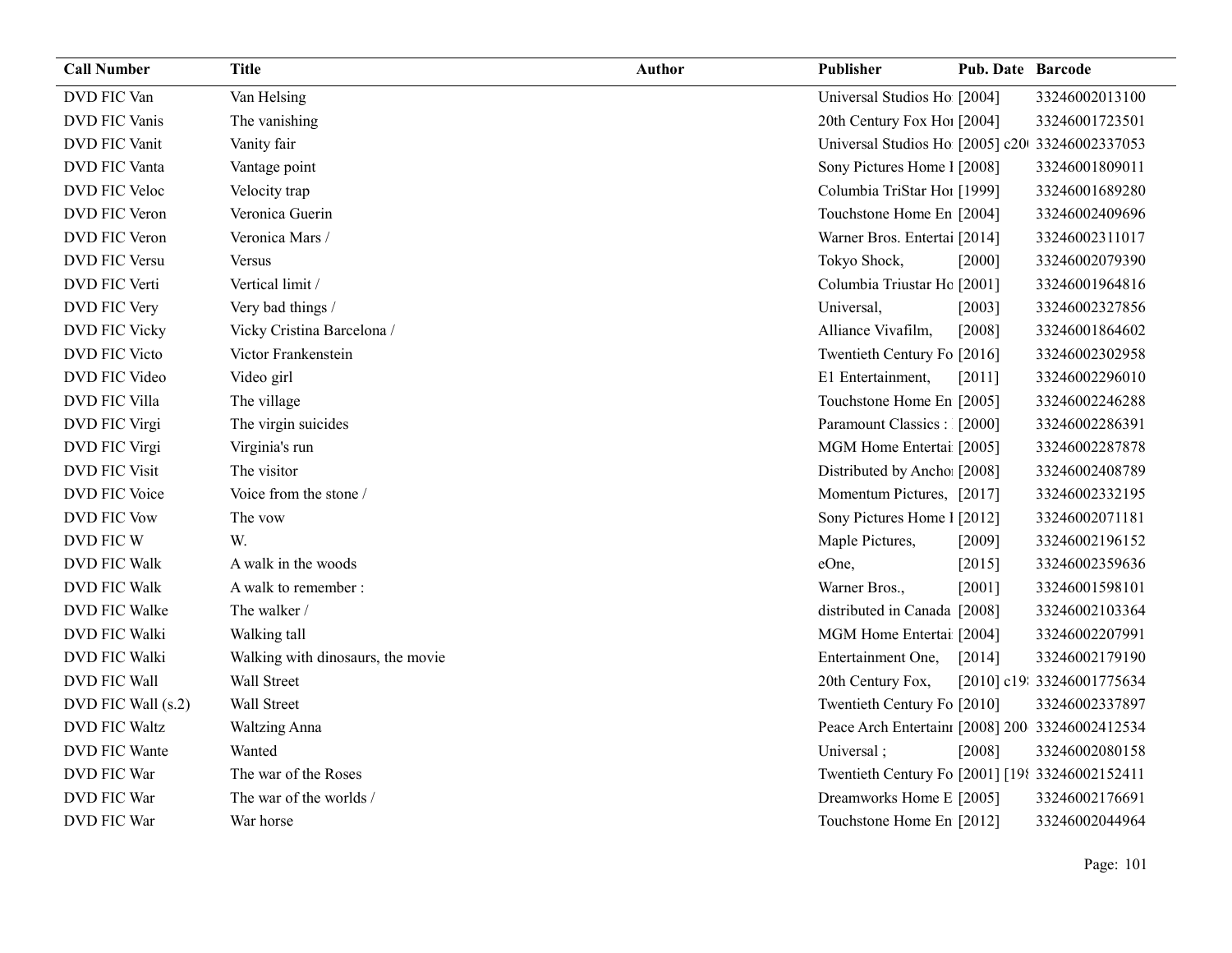| <b>Call Number</b>   | <b>Title</b>                         | <b>Author</b> | Publisher                                      | <b>Pub. Date Barcode</b> |                |
|----------------------|--------------------------------------|---------------|------------------------------------------------|--------------------------|----------------|
| DVD FIC War          | WarGames: the dead code              |               | Metro Goldwyn May([2008]                       |                          | 33246002281418 |
| DVD FIC Warri        | Warrior queen                        |               | WGBH Boston Videc [2003]                       |                          | 33246002012417 |
| DVD FIC Watch        | The watcher                          |               | Universal,                                     | $[2000]$                 | 33246002241651 |
| <b>DVD FIC Watch</b> | Watchmen                             |               | Warner Home Video, [2009]                      |                          | 33246002328169 |
| DVD FIC Watch        | Watchmen:                            |               | Warner Home Video, [2009]                      |                          | 33246002328227 |
| DVD FIC Water        | The water diviner                    |               | Entertainment One,                             | [2015]                   | 33246002303154 |
| <b>DVD FIC Water</b> | Water for elephants                  |               | Twentieth Century Fo [2011]                    |                          | 33246002040327 |
| <b>DVD FIC Water</b> | Waterloo Bridge                      |               | Distributed by Warne: [2009]                   |                          | 33246002334704 |
| DVD FIC Way          | The way back                         |               | Image Entertainment, [2011] c20 33246001818798 |                          |                |
| DVD FIC Way          | The way we were                      |               | Columbia TriStar Hoi [1999]                    |                          | 33246002177517 |
| DVD FIC Wayne        | Wayne's world                        |               | Paramount Pictures, [2007] [199 33246002294262 |                          |                |
| DVD FIC We           | We are marshall :                    |               | Warner Bros.,                                  | [2007]                   | 33246002327997 |
| DVD FIC We           | We own the night                     |               | Sony Pictures Home 1 [2008]                    |                          | 33246002153310 |
| DVD FIC We           | We were soldiers /                   |               | Paramount,                                     | [2002]                   | 33246001593920 |
| DVD FIC We're        | We're the Millers                    |               | Warner Home Video, [2013]                      |                          | 33246002306306 |
| DVD FIC Weath        | The weather man                      |               | Paramount Pictures, [2006]                     |                          | 33246002103018 |
| DVD FIC Weddi        | A wedding                            |               | 20th Century Fox Ho! [2007]                    |                          | 33246002034551 |
| DVD FIC Weddi        | The wedding date                     |               | Universal Studios Ho [2005]                    |                          | 33246002102606 |
| DVD FIC Weddi        | The wedding planner                  |               | Columbia TriStar Hoi [2001]                    |                          | 33246001763796 |
| DVD FIC Weddi        | Wedding crashers                     |               | New Line Home Vide [2006]                      |                          | 33246002202778 |
| DVD FIC Welco        | Welcome to Collinwood /              |               | Pandora,                                       | $[2002]$                 | 33246001671080 |
| DVD FIC Wendy        | Wendy and Lucy                       |               | Oscilloscope Pictures [2008]                   |                          | 33246001613033 |
| DVD FIC Wes          | Wes Craven's New nightmare           |               | New Line Home Vide [1994]                      |                          | 33246002177509 |
| DVD FIC West         | West Side story                      |               | MGM/UA Home Vid [2003] c19 33246001514074      |                          |                |
| DVD FIC West         | West Side story                      |               | MGM/UA Home Vid [2003] c19 33246001603760      |                          |                |
| DVD FIC What         | What about Bob?                      |               | Touchstone Home Vit [2003] c19! 33246001265677 |                          |                |
| DVD FIC What         | What doesn't kill you                |               | Sony Pictures Home 1 [2009]                    |                          | 33246002294775 |
| DVD FIC What         | What dreams may come                 |               | Universal Studios [di: [2002]                  |                          | 33246001765189 |
| DVD FIC What         | What happens in Vegas /              |               | 20th Century Fox Ho! [2008]                    |                          | 33246001891183 |
| DVD FIC What         | What lies beneath                    |               | DreamWorks Home E [2002]                       |                          | 33246002200277 |
| DVD FIC What         | What to expect when you're expecting |               | Lionsgate,                                     | [2012]                   | 33246002070035 |
| DVD FIC What's       | What's eating Gilbert Grape          |               | Paramount Home Vid [2001]                      |                          | 33246001798826 |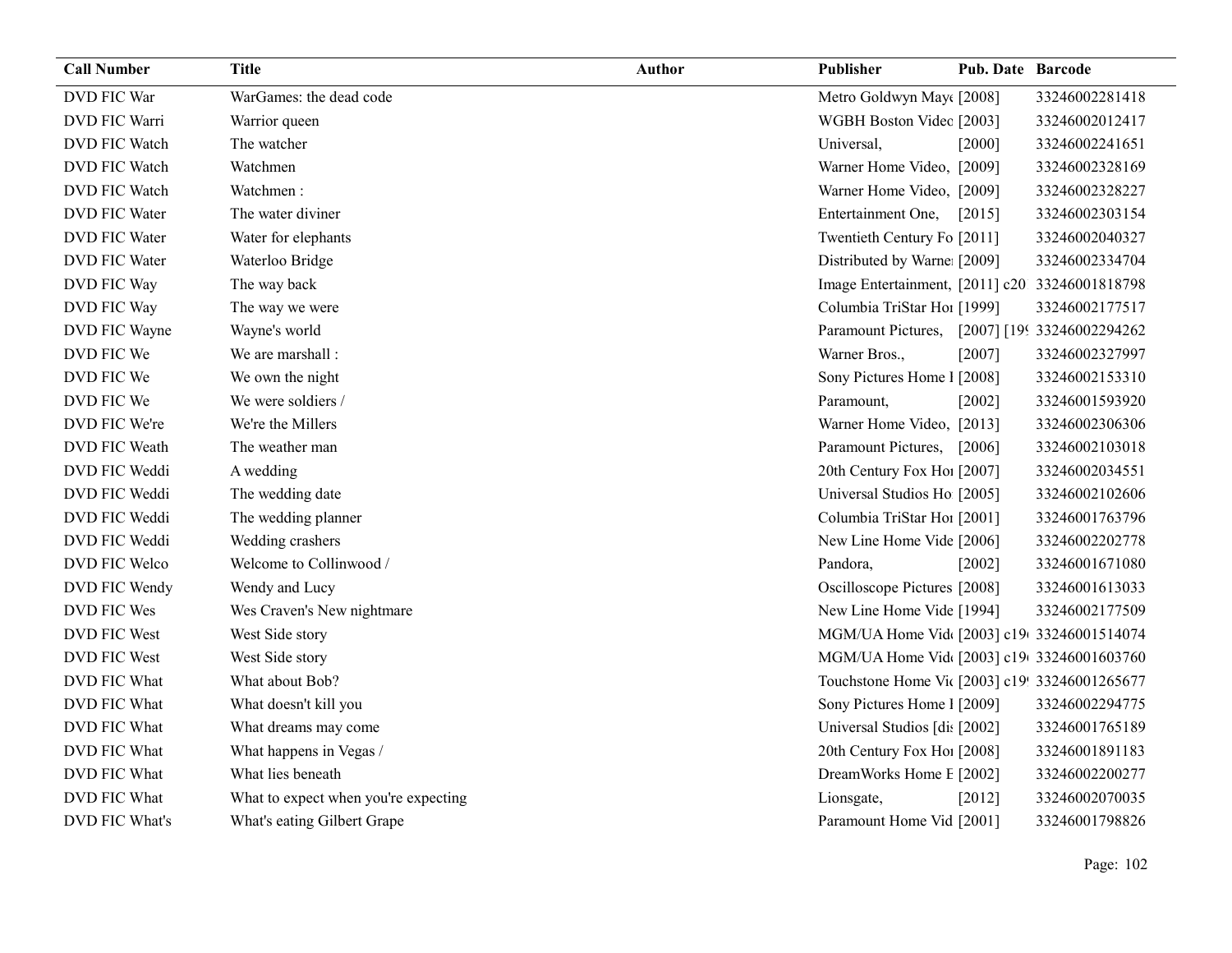| <b>Call Number</b> | <b>Title</b>                               | <b>Author</b> | Publisher                                        | <b>Pub. Date Barcode</b> |                |
|--------------------|--------------------------------------------|---------------|--------------------------------------------------|--------------------------|----------------|
| DVD FIC What's     | What's your number?                        |               | 20th Century Fox Hol [2012]                      |                          | 33246002289320 |
| DVD FIC Whate      | Whatever works /                           |               | Maple Pictures,                                  | [2009]                   | 33246002282994 |
| DVD FIC Wheel      | Wheelmen                                   |               | Phase 4 Films,                                   | [2013]                   | 33246002286375 |
| DVD FIC When       | When a stranger calls                      |               | Sony Pictures Home 1 [2006]                      |                          | 33246002177939 |
| DVD FIC When       | When calls the heart, trials of the heart. |               | Shout! Factory,                                  | [2015]                   | 33246002363430 |
| DVD FIC When       | When did you last see your father?         |               | Sony Pictures Home 1 [2008]                      |                          | 33246001691765 |
| DVD FIC When       | When Harry met Sally /                     |               | Castlerock Entertainn [2001] c19: 33246001603943 |                          |                |
| DVD FIC When       | When the game stands tall                  |               | Sony Pictures Home 1 [2014]                      |                          | 33246002085371 |
| DVD FIC Where      | Where angels fear to tread /               |               | Distributed by Image [2006] c19! 33246001948231  |                          |                |
| DVD FIC Where      | Where the buffalo roam                     |               | Universal City Studio [2005] c19: 33246002331577 |                          |                |
| DVD FIC Where      | Where the heart is                         |               | 20th Century Fox Ho! [2011]                      |                          | 33246002311546 |
| DVD FIC Where      | Where there's a will                       |               | Rekab Sudskany,                                  | [2009]                   | 33246001791409 |
| DVD FIC While      | While you were sleeping                    |               | Hollywood Pictures F [1998] [19933246002289098]  |                          |                |
| DVD FIC Whipl      | Whiplash                                   |               | Sony Pictures Home 1 [2015]                      |                          | 33246002252377 |
| DVD FIC Whirl      | Whirly girl                                |               | Screen Media Films, [2006]                       |                          | 33246002345692 |
| DVD FIC White      | The white countess /                       |               | Sony Pictures Home 1 [2006]                      |                          | 33246001961341 |
| DVD FIC White      | White Christmas                            |               | Paramount,                                       | [2009]                   | 33246001760842 |
| DVD FIC White      | White House down                           |               | Sony Pictures Home 1 [2013]                      |                          | 33246002156354 |
| DVD FIC White      | Whiteout                                   |               | distributed by Warner [2010]                     |                          | 33246002311652 |
| DVD FIC Wild       | The wild bunch                             |               | Warner Home Video, [1997]                        |                          | 33246002046308 |
| DVD FIC Wild       | Wild                                       |               | Twentieth Century Fo [2014]                      |                          | 33246002256840 |
| DVD FIC Wild       | Wild Bill                                  |               | MGM Home Entertai [2001]                         |                          | 33246002328250 |
| DVD FIC Wilde      | Wilder days                                |               | Paramount Home Ent [2005]                        |                          | 33246002081990 |
| DVD FIC Wildf      | Wildflower /                               |               | Seville,                                         | [2003]                   | 33246001851237 |
| DVD FIC Wimbl      | Wimbledon                                  |               | Universal,                                       | [2004]                   | 33246002337079 |
| DVD FIC Winch      | Winchester '73                             |               | Universal Studios,                               | [2003]                   | 33246002037224 |
| DVD FIC Wind       | A wind at my back Christmas /              |               | Sullivan Entertainmer [2001]                     |                          | 33246001859685 |
| DVD FIC Wind       | The wind that shakes the barley /          |               | Genius Products,                                 | [2007]                   | 33246001891142 |
| DVD FIC Wind       | Wind chill                                 |               | Sony Pictures Home 1 [2007]                      |                          | 33246001691211 |
| DVD FIC Windt      | Windtalkers                                |               | Metro Goldwyn May([2002]                         |                          | 33246001694702 |
| DVD FIC Wing       | Wing and a prayer                          |               | Twentieth Century Fo [2001] [194 33246002152403  |                          |                |
| DVD FIC Wings      | Wings of the dove                          |               | Buena Vista Home Er [1997]                       |                          | 33246001402932 |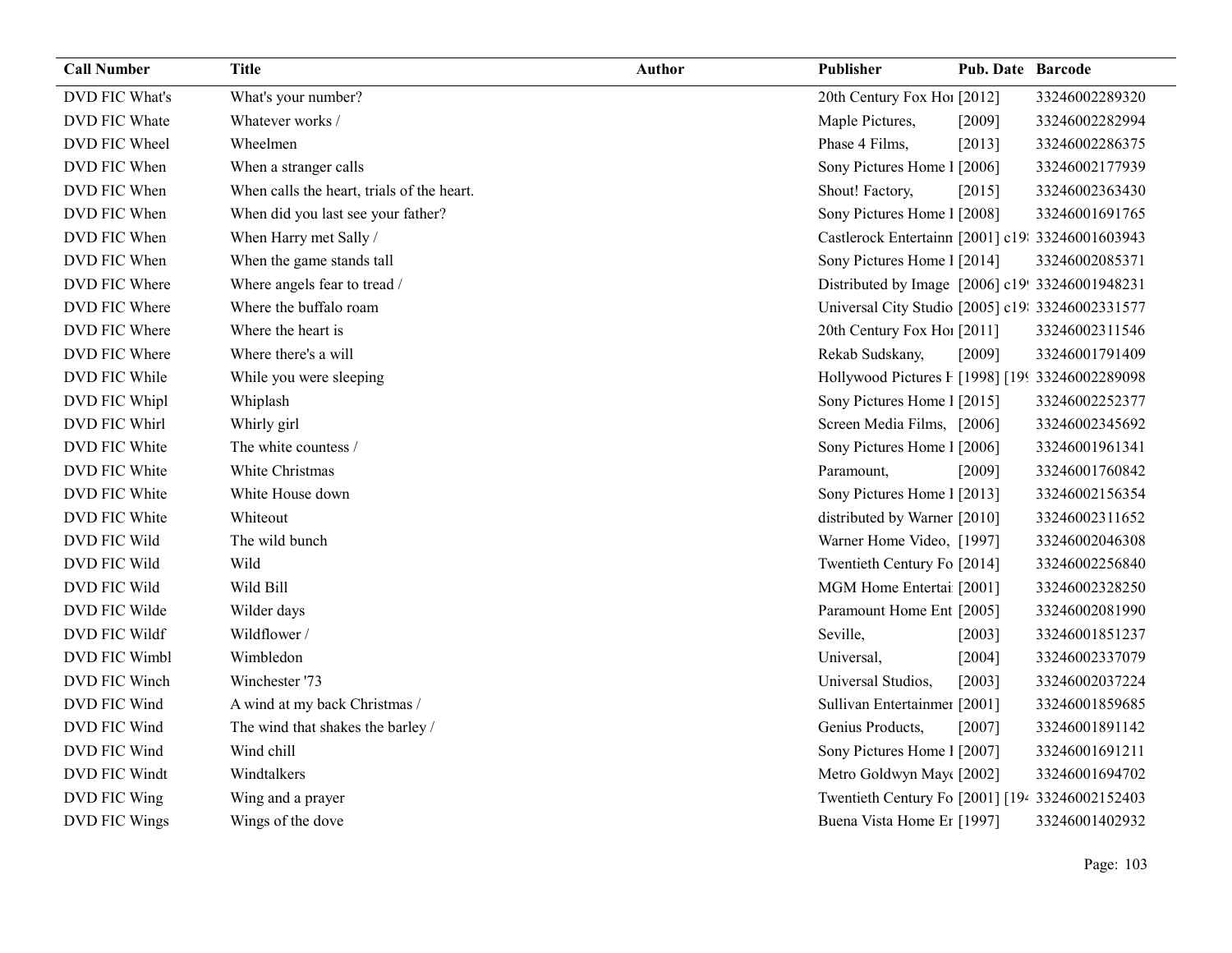| <b>Call Number</b>   | <b>Title</b>                       | <b>Author</b> | Publisher                                       | <b>Pub. Date Barcode</b> |                            |
|----------------------|------------------------------------|---------------|-------------------------------------------------|--------------------------|----------------------------|
| DVD FIC Winne        | Winnebago man                      |               | distributed by Kino Ir [2010]                   |                          | 33246002079929             |
| DVD FIC Winne        | Winner take all /                  |               | Quality.,                                       | [2002]                   | 33246001670975             |
| DVD FIC Winte        | Winter's bone                      |               | Lions Gate Films;                               | $[2010]$                 | 33246002337087             |
| DVD FIC Winte        | Winter's tale                      |               | Warner Bros.,                                   | [2014]                   | 33246002302727             |
| DVD FIC Wise         | Wise guys                          |               | Turner Entertainment [2005] [198 33246002305530 |                          |                            |
| DVD FIC Witch        | The witches of Eastwick            |               | Warner Home Video, [1997]                       |                          | 33246002409373             |
| DVD FIC Witho        | Without a paddle /                 |               | Paramount,                                      | [2005]                   | 33246001887835             |
| DVD FIC Witho        | Without evidence                   |               | Morningstar Entertair [2003]                    |                          | 33246002242188             |
| DVD FIC Witne        | Witness to the execution           |               |                                                 | [1993]                   | 33246002242162             |
| DVD FIC Wiz          | The wiz /                          |               | Universal,                                      | [1978]                   | 33246001434000             |
| DVD FIC Wolf         | The wolf of Wall Street            |               | Paramount Pictures,                             | [2014]                   | 33246002217354             |
| DVD FIC Wolf         | The Wolfman                        |               | Universal,                                      | [2010]                   | 33246002038958             |
| DVD FIC Wolf         | Wolf                               |               | Columbia Tristar Hor [1994]                     |                          | 33246002302792             |
| DVD FIC Wolve        | The Wolverine                      |               | Twentieth Century Fo [2013]                     |                          | 33246002157287             |
| DVD FIC Woman        | The woman in red                   |               | MGM Home Entertai [2003]                        |                          | 33246002074599             |
| DVD FIC Woman        | The woman in the fifth             |               | ATO Pictures;                                   | $[2012]$                 | 33246002347094             |
| DVD FIC Woman        | Woman in gold                      |               | Distributed by Enterta [2015]                   |                          | 33246002355337             |
| DVD FIC Wonde        | Wonder Woman /                     |               | Warner Bros.,                                   | [2017]                   | 33246002408359             |
| DVD FIC Woods        | The woodsman /                     |               | Alliance Atlantis.,                             | [2004]                   | 33246001443993             |
| DVD FIC World        | World Trade Center /               |               | Paramount Pictures,                             | [2006]                   | 33246001561893             |
| DVD FIC World        | World War Z                        |               | Paramount Pictures,                             | $[2013]$                 | 33246002155281             |
| DVD FIC World        | World's greatest dad               |               | Magnolia Home Ente [2009]                       |                          | 33246001578442             |
| DVD FIC Wrong        | The wrong arm of the law           |               | Shanachie,                                      |                          | [2004] [196 33246002284990 |
| DVD FIC Wrong        | Wrong turn                         |               | 20th Century Fox Ho! [2003]                     |                          | 33246002207926             |
| DVD FIC Wuthe        | Emily Brontë's Wuthering Heights / |               | Paramount,                                      |                          | [2003] 199 33246002282580  |
| DVD FIC X-File       | The X-files                        |               | 20th Century Fox Hol [2008]                     |                          | 33246001961515             |
| DVD FIC X-File       | The X-files :                      |               | Twentieth Century Fo [1998]                     |                          | 33246001961739             |
| DVD FIC X-File (s.1) | The X-files, season 1 selections : |               | 20th Century Fox,                               | [2005]                   | 33246001948116             |
| DVD FIC X-Men        | X-Men/                             |               | 20th Century Fox Ho! [2005]                     |                          | 33246001912955             |
| DVD FIC X-Men        | X-Men:                             |               | 20th Century Fox Filt [2006]                    |                          | 33246002078335             |
| DVD FIC X-Men        | X-Men:                             |               | 20th Century Fox Ho! [2014]                     |                          | 33246002250223             |
| DVD FIC X2           | X2                                 |               | Twentieth Century Fo [2003]                     |                          | 33246001890110             |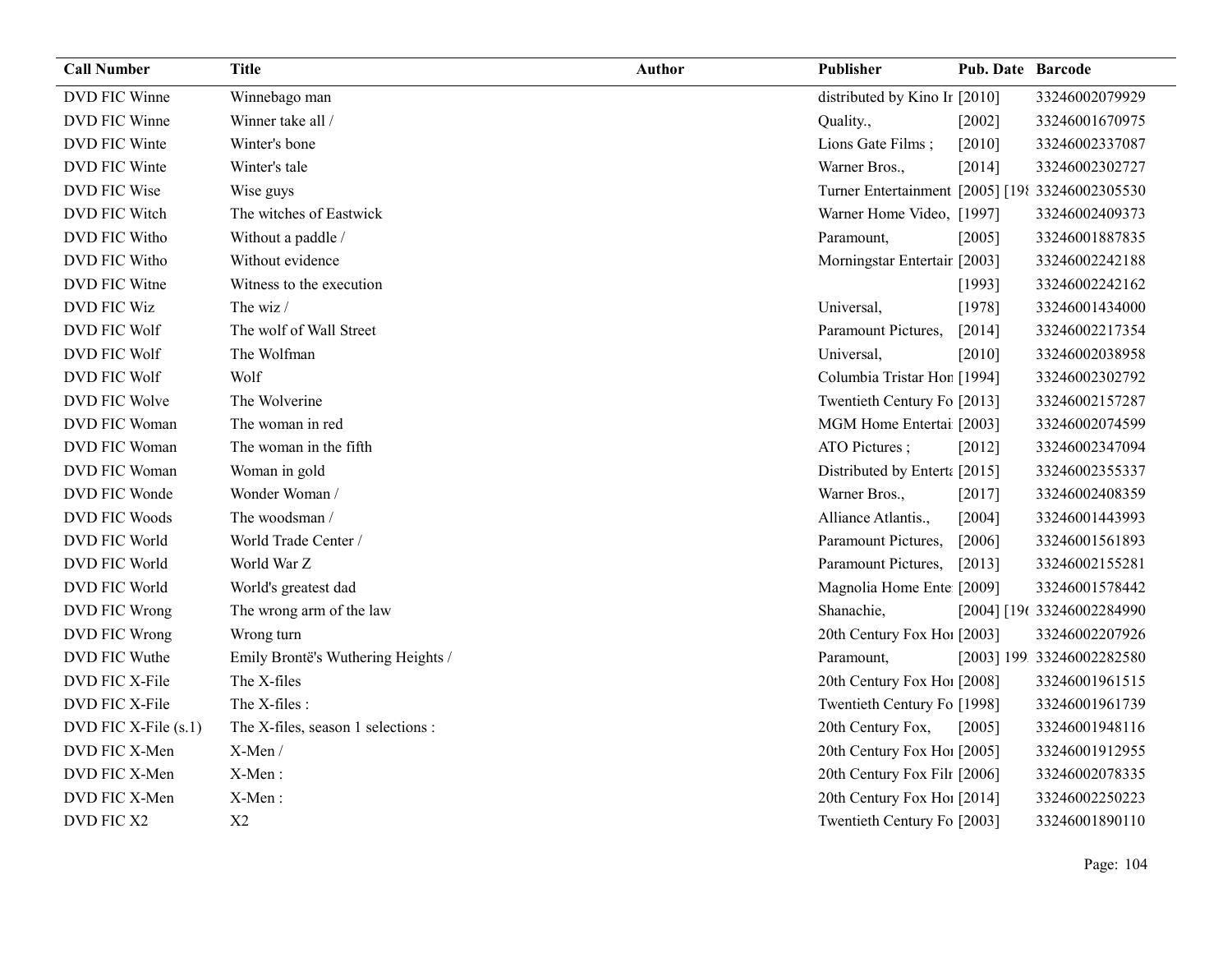| <b>Call Number</b>   | <b>Title</b>                              | <b>Author</b> | <b>Publisher</b>                               | <b>Pub. Date Barcode</b> |                            |
|----------------------|-------------------------------------------|---------------|------------------------------------------------|--------------------------|----------------------------|
| <b>DVD FIC XXX</b>   | <b>XXX</b>                                |               | Columbia Pictures :                            |                          | [2005] c20t 33246002177343 |
| DVD FIC XXX-2        | <b>XXX</b>                                |               | Sony Pictures Home 1 [2005]                    |                          | 33246002179406             |
| DVD FIC XXX-3        | <b>XXX</b>                                |               | Paramount Home Ent [2017]                      |                          | 33246002400844             |
| DVD FIC Yanke        | Yankee Doodle Dandy                       |               | Warner Home Video, [2003]                      |                          | 33246001688811             |
| <b>DVD FIC Year</b>  | Year of the dragon                        |               | Turner Entertainment [2005]                    |                          | 33246002045102             |
| DVD FIC Yes          | <b>Yes</b>                                |               | Sony Pictures Home 1 [2005] 200 33246002283109 |                          |                            |
| DVD FIC You          | You don't mess with the Zohan             |               | Sony Pictures Home 1 [2008]                    |                          | 33246002243848             |
| DVD FIC You          | You kill me                               |               | Alliance Atlantis:                             | [2007]                   | 33246001562099             |
| DVD FIC You          | You will meet a tall dark stranger        |               | Sony Pictures Home 1 [2011]                    |                          | 33246002282911             |
| DVD FIC You          | You, me and Dupree                        |               | Universal;                                     | [2006]                   | 33246001470525             |
| DVD FIC You've       | You've got mail                           |               | Distributed by Warne [2008]                    |                          | 33246002098317             |
| DVD FIC Young        | The young land /                          |               | Dreamline,                                     | [2008]                   | 33246001882174             |
| DVD FIC Young        | The young Victoria                        |               | Alliance Vivafilm :                            | $[2010]$                 | 33246001707652             |
| DVD FIC Young        | Young Frankenstein /                      |               | Twentieth Century-Fc [2006]                    |                          | 33246001931120             |
| DVD FIC Young        | Young guns                                |               | Live Entertainment, [1998]                     |                          | 33246002412591             |
| DVD FIC Your         | Your love never fails                     |               | Distributed by Ancho [2011]                    |                          | 33246001609270             |
| <b>DVD FIC Yours</b> | Yours, mine & ours                        |               | Paramount Pictures,                            | [2005]                   | 33246002098986             |
| <b>DVD FIC Youth</b> | Youth in revolt                           |               | Sony Pictures Home 1 [2010]                    |                          | 33246002305472             |
| <b>DVD FIC Zack</b>  | Zack and Miri make a porno /              |               | Alliance,                                      | [2009]                   | 33246002202596             |
| DVD FIC Zelig        | Zelig                                     |               | MGM Home Entertai [2001]                       |                          | 33246002013035             |
| DVD FIC Zero         | Zero dark thirty                          |               | Alliance Films:                                | [2012]                   | 33246002158731             |
| <b>DVD FIC Zooke</b> | The zookeeper's wife /                    |               |                                                |                          | 33246002412724             |
| <b>DVD FIC Zooke</b> | Zookeeper                                 |               | Columbia TriStar Hoi [2011]                    |                          | 33246002005999             |
| DVD FIC Zoola        | Zoolander                                 |               | Paramount,                                     |                          | [2002] c20t 33246002306603 |
| DVD FIC Zorba        | Zorba the Greek /                         |               | Twentieth Century Fo [2004]                    |                          | 33246002282200             |
| DVD FIC Thorn        | The thorn birds                           |               | Warner Home Video, [2005]                      |                          | 33246001427129             |
| DVD Reign Famil      | Reign over me                             |               | Sony Pictures Home 1 [2007]                    |                          | 33246001960236             |
| DVD FIC DaVin        | The Da Vinci code /                       |               | Sony Pictures,                                 | [2006]                   | 33246001591247             |
| <b>DVD FIC Ghost</b> | Ghostbusters /                            |               | Columbia Pictures,                             |                          | [1999] c19: 33246002227916 |
| DVD FIC Harry (v.1)  | Harry Potter and the philosopher's stone: |               | Warner Home Video, [2002]                      |                          | 33246002175115             |
| <b>DVD FIC Raise</b> | Raise your voice                          |               | New Line Home Ente [2005]                      |                          | 33246002289262             |
| <b>DVD FIC Runaw</b> | Runaway jury                              |               | Twentieth Century Fo [2004]                    |                          | 33246002277986             |